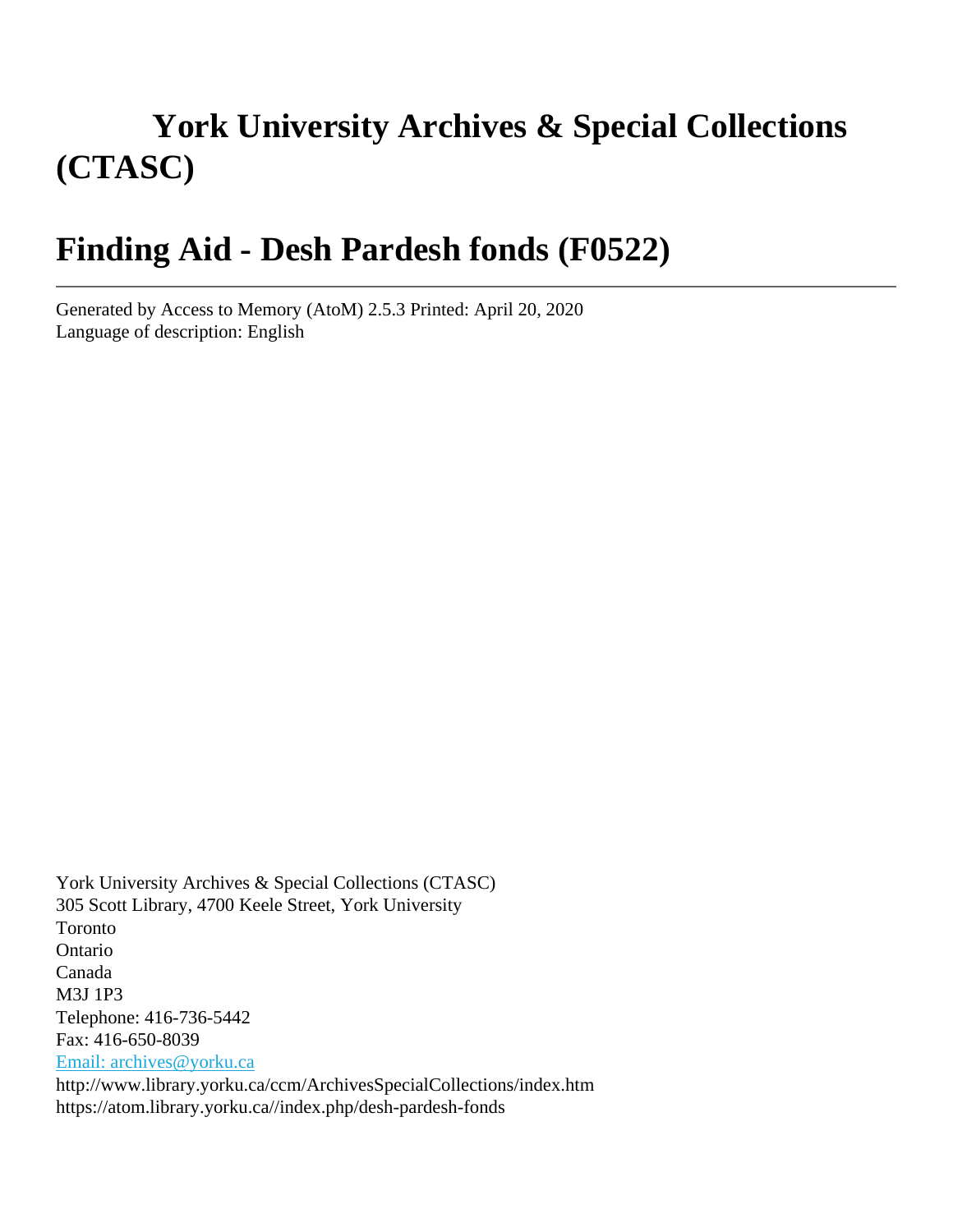# **Table of contents**

| 2007-042/001(01), Agendas, minutes, financial records and correspondence for Khalla festival, later Des/ |    |
|----------------------------------------------------------------------------------------------------------|----|
|                                                                                                          |    |
|                                                                                                          |    |
|                                                                                                          |    |
|                                                                                                          |    |
| 2007-042/001(05), Board of directors and Programming Committee minutes and by-laws                       |    |
|                                                                                                          | 26 |
| 2007-042/001(06), Board of directors annual reports, visionary sessions and financial statements         |    |
|                                                                                                          |    |
| 2007-042/001(07), Board of directors, festival and ongoing programme committees' agendas and minutes     |    |
|                                                                                                          |    |
|                                                                                                          |    |
|                                                                                                          |    |
| 2007-042/001(10), Board of directors, Organizational development committee and Program committee         |    |
|                                                                                                          |    |
|                                                                                                          |    |
| 2007-042/001(12), Policies, procedures, by-laws and administrative manuals (1998-2000)  29               |    |
|                                                                                                          |    |
| 2007-042/001(14), Desh Pardesh : Board of Directors : administrative materials and minutes               |    |
|                                                                                                          | 30 |
|                                                                                                          |    |
|                                                                                                          |    |
|                                                                                                          | 31 |
| 2007-042/002(01), Programming committee records and participant biographical material for Desh/          |    |
|                                                                                                          | 32 |
|                                                                                                          |    |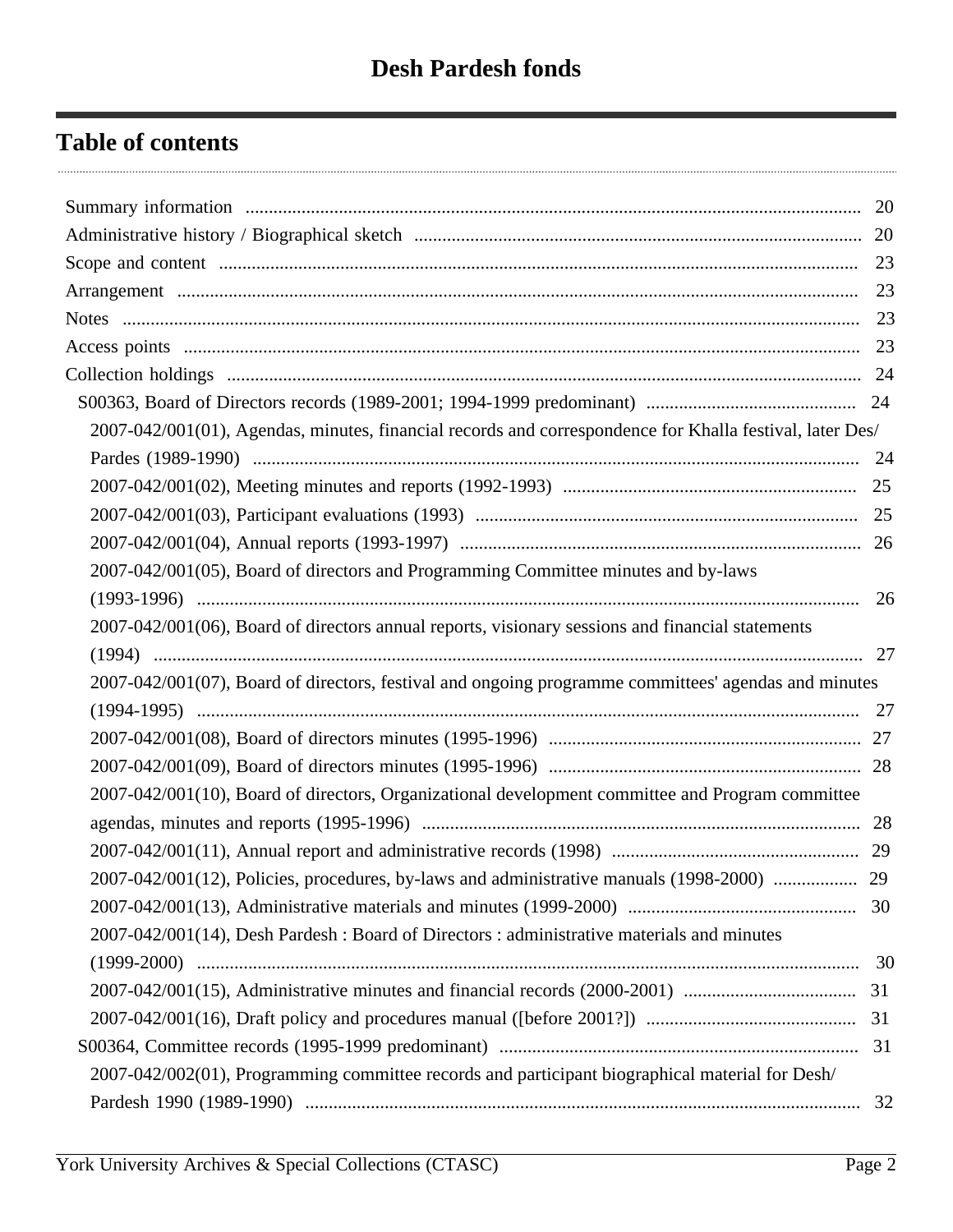| 2007-042/002(02), Programming committee records, participant biographical material and photographs |    |
|----------------------------------------------------------------------------------------------------|----|
|                                                                                                    | 33 |
| 2007-042/002(03), Programming committee records and photographs for Desh/Pardesh 1993              |    |
|                                                                                                    | 33 |
| 2007-042/002(04), Programming committee records, submissions and participant biographical material |    |
|                                                                                                    | 34 |
| 2007-042/002(05), Programming committee records, submissions and participant biographical material |    |
|                                                                                                    | 34 |
|                                                                                                    |    |
| 2007-042/002(07), Submissions, participant biographical material and photographs for Desh/Pardesh  |    |
|                                                                                                    | 35 |
|                                                                                                    |    |
| 2007-042/002(09), Programming committee records, submissions and participant biographical material |    |
|                                                                                                    | 36 |
| 2007-042/002(10), Programming committee records, submissions and participant biographical material |    |
|                                                                                                    | 36 |
| 2007-042/002(11), Submissions accepted in dance category for Desh/Pardesh 1997 (1996-1997)  37     |    |
| 2007-042/002(12), Submissions accepted in music category for Desh/Pardesh 1997 (1996-1997)  37     |    |
| 2007-042/003(01), Programming committee records, submissions and participant biographical material |    |
|                                                                                                    | 38 |
| 2007-042/003(02), Programming committee correspondence with participants of Desh/Pardesh 1998      |    |
|                                                                                                    | 38 |
| 2007-042/003(03), Programming committee records, submissions and participant biographical material |    |
|                                                                                                    | 39 |
|                                                                                                    |    |
|                                                                                                    |    |
| 2007-042/003(06), Programming committee records and correspondence for Desh/Pardesh 2000           |    |
|                                                                                                    |    |
| 2007-042/003(07), Submissions and participant biographical material for Desh/Pardesh 2000          |    |
|                                                                                                    | 40 |
| 2007-042/003(08), Submissions and participant biographical material for Desh/Pardesh 2000          |    |
|                                                                                                    | 41 |
| 2007-042/003(09), Submissions and participant biographical material for Desh/Pardesh 2000          |    |
|                                                                                                    | 42 |
| 2007-042/003(10), Submissions and participant biographical material for Desh/Pardesh 2000          |    |
|                                                                                                    | 42 |
| 2007-042/004(01), Programming committee submission evaluation for Desh/Pardesh 2000                |    |
|                                                                                                    |    |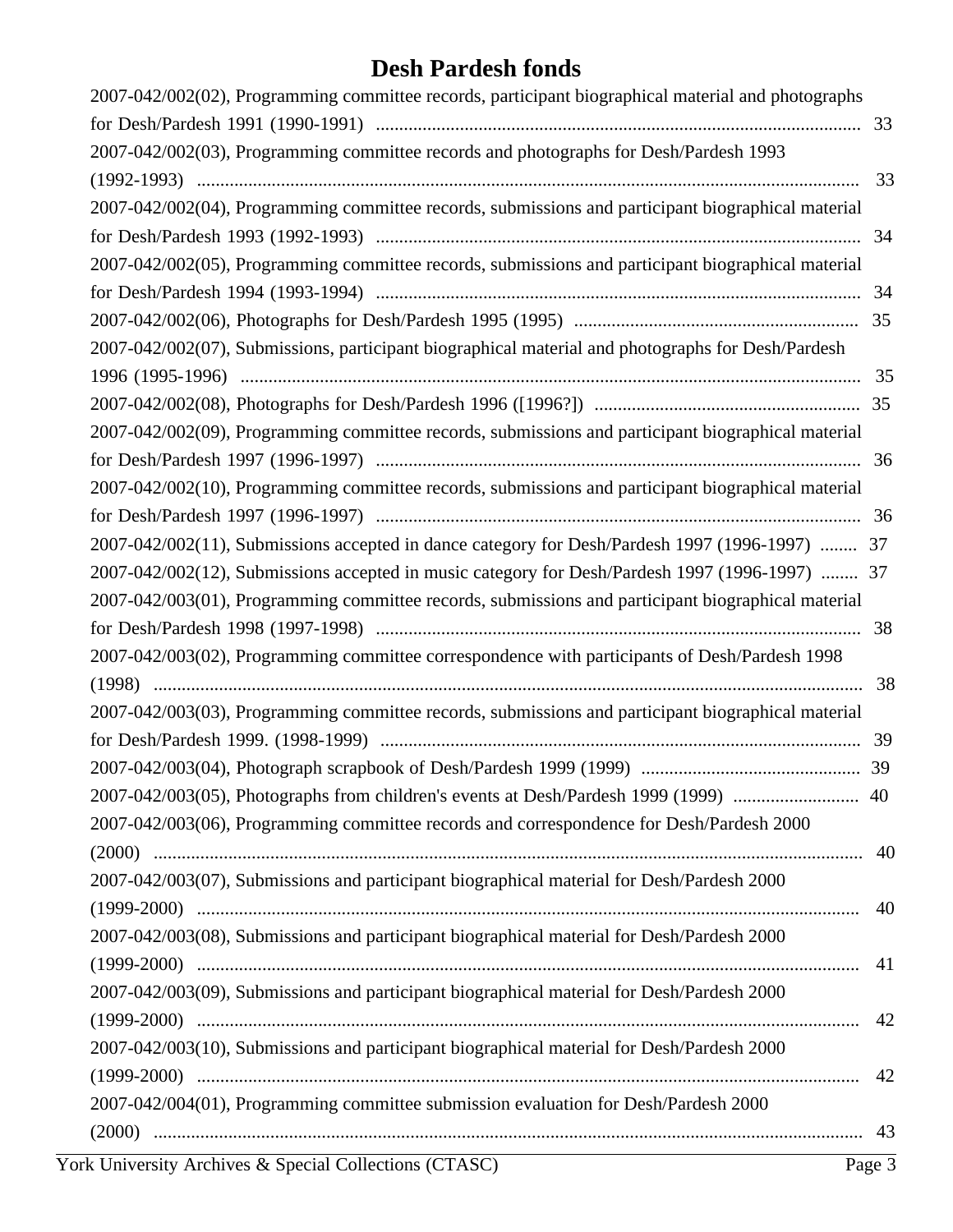| 2007-042/004(02), Programming committee submission declines for Desh/Pardesh 2000 (2000)  43            |
|---------------------------------------------------------------------------------------------------------|
|                                                                                                         |
| 44                                                                                                      |
|                                                                                                         |
| 44                                                                                                      |
|                                                                                                         |
| 44                                                                                                      |
|                                                                                                         |
|                                                                                                         |
| 2007-042/016(01), Oversized photographs from unknown submission ([before 2001?])  45                    |
| 2007-042/016(02), Oversized photographs from unknown submission ([before 2001?])  46                    |
|                                                                                                         |
| 2007-042/004(07), Poster and photographs for Beyond Destination : video, film and installation by South |
|                                                                                                         |
| 2007-042/004(08), Information package and programme for Shakti Kee Chatree : a conference for young     |
|                                                                                                         |
| 2007-042/004(09), Brick by Brick Community Forum workshop program ([before 1995?])  48                  |
|                                                                                                         |
|                                                                                                         |
| 49                                                                                                      |
|                                                                                                         |
| 49                                                                                                      |
|                                                                                                         |
| 50                                                                                                      |
|                                                                                                         |
| 50                                                                                                      |
|                                                                                                         |
|                                                                                                         |
|                                                                                                         |
| 51                                                                                                      |
|                                                                                                         |
| Muslim activists from Toronto and Lahore; and The Brown Book Festival, co-sponsored by Desh/Pardesh     |
| 52                                                                                                      |
|                                                                                                         |
|                                                                                                         |
| 2007-042/004(19), Correspondence, organizational and promotional material for Retro-Desh mini-festival  |
|                                                                                                         |
|                                                                                                         |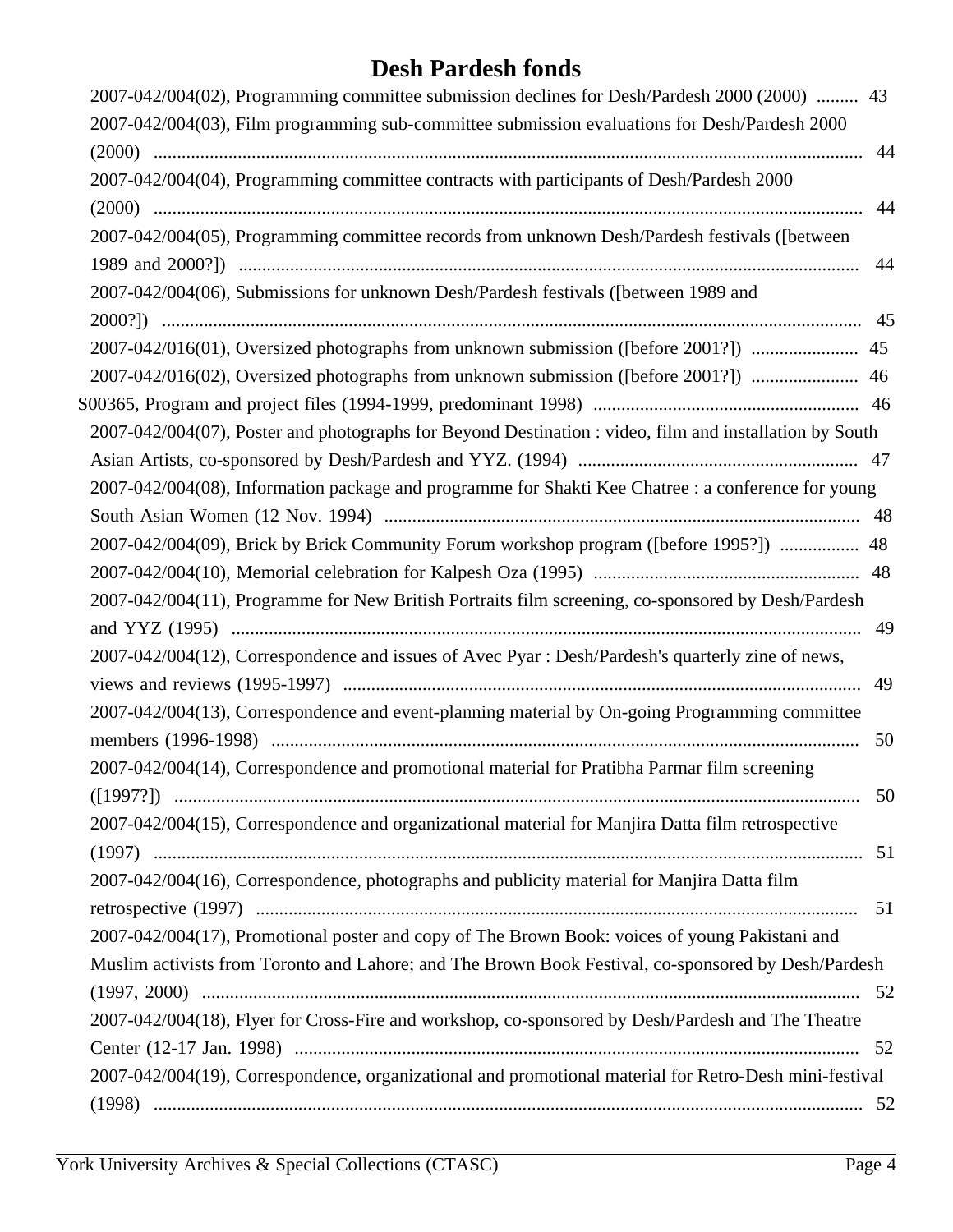| 2007-042/004(20), Correspondence, financial records, organizational and promotional material for Oh  |      |
|------------------------------------------------------------------------------------------------------|------|
|                                                                                                      |      |
| 2007-042/005(01), Report and advertisement regarding Brick and Brick Community Forum workshops       |      |
|                                                                                                      |      |
| 2007-042/005(02), Correspondence, organizational and promotional material for Desperately Seeking    |      |
|                                                                                                      |      |
| 2007-042/005(03), Press releases, poster and promotional material for Desh/Pardesh youth mini-fest   |      |
|                                                                                                      | -54  |
| 2007-042/005(04), Correspondence and proposals for Desh/Pardesh sponsorship, endorsement and         |      |
|                                                                                                      |      |
|                                                                                                      |      |
|                                                                                                      |      |
| 2007-042/005(05), Press releases, graphic designs and posters for Desh/Pardesh 1990                  |      |
|                                                                                                      | - 56 |
|                                                                                                      |      |
| 2007-042/005(07), Press releases, broadsheets, posters and photographs for Desh/Pardesh 1993         |      |
|                                                                                                      |      |
| 2007-042/005(08), Press releases, programmes, posters and promotional material for Desh/Pardesh 1994 |      |
|                                                                                                      |      |
| 2007-042/005(09), Press releases, programme, photographs and posters for Desh/Pardesh 1995           |      |
|                                                                                                      |      |
|                                                                                                      |      |
| 2007-042/005(11), Press releases, correspondence and posters for Desh/Pardesh 1996 (1996)  59        |      |
|                                                                                                      |      |
| 2007-042/005(13), Programme, posters and promotional material for Desh/Pardesh 1997 (1997)  60       |      |
| 2007-042/005(14), Correspondence, contracts and financial records for publicity and advertising      |      |
|                                                                                                      |      |
| 2007-042/005(15), Press releases, programme, posters, promotional and advertising material for Desh/ |      |
|                                                                                                      | 60   |
| 2007-042/005(16), Correspondence and advertising campaign for Desh/Pardesh 1998 programme book       |      |
|                                                                                                      |      |
| 2007-042/005(17), Master copy of submission form for Desh/Pardesh 1999 (1998)                        | 61   |
|                                                                                                      |      |
| 2007-042/005(19), Press releases, programme, posters, promotional and advertising material for Desh/ |      |
|                                                                                                      | 62   |
| 2007-042/005(20), Posters, correspondence and promotional materials for Desh/Pardesh 2000            |      |
|                                                                                                      | 63   |
|                                                                                                      |      |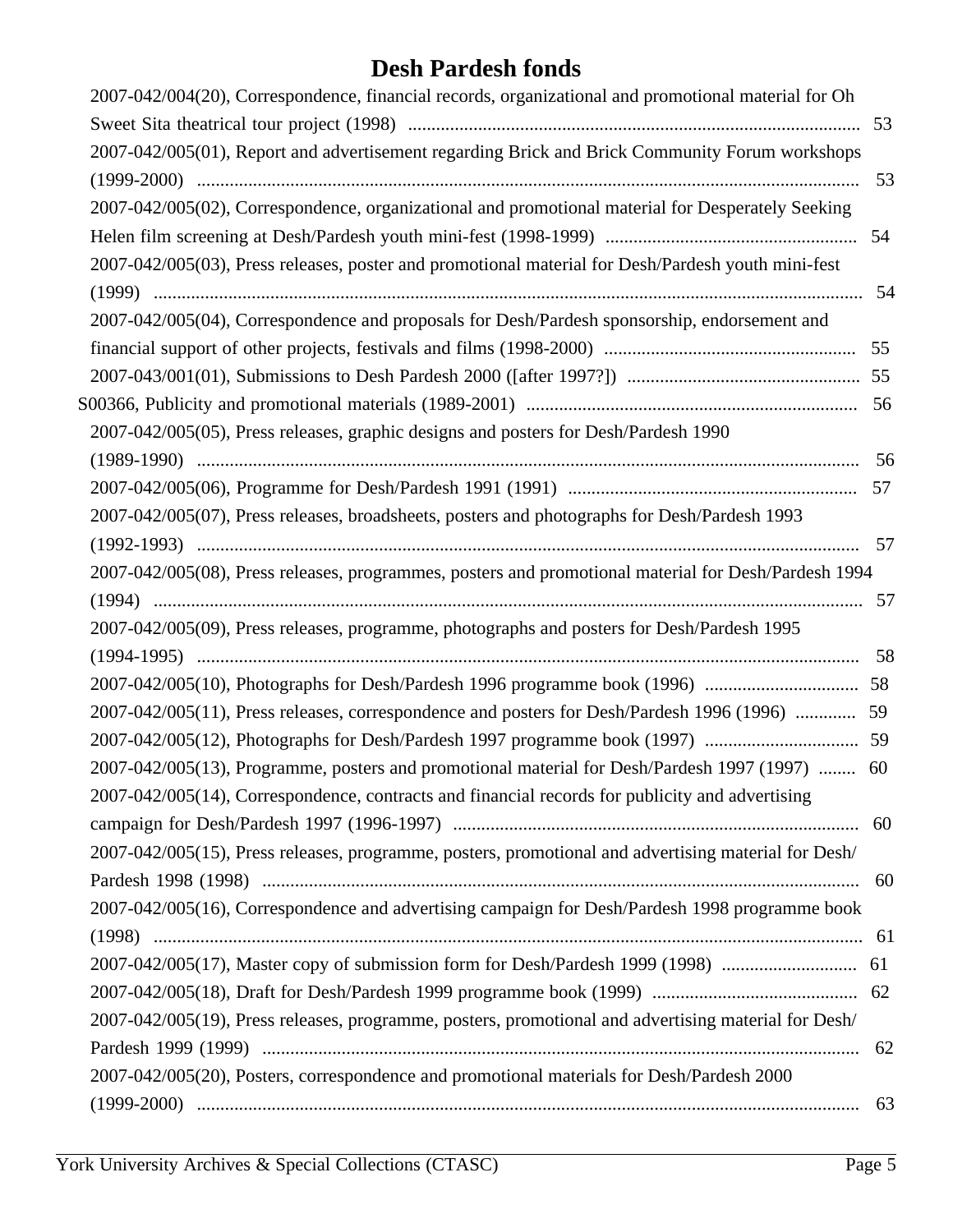| 2007-042/005(21), Correspondence and mail campaign for submissions to Desh/Pardesh 2000              |    |
|------------------------------------------------------------------------------------------------------|----|
|                                                                                                      |    |
| 2007-042/005(22), Correspondence and logos for sponsorship campaign for Desh/Pardesh 2000            |    |
|                                                                                                      | 63 |
| 2007-042/005(23), Correspondence and contact list by Michelle Mohabeer for advertising and           |    |
| sponsorship campaign for Desh/Pardesh 2000 festival and programme book (2000)  64                    |    |
| 2007-042/005(24), Correspondence and contracts by Vashti for advertising in Desh/Pardesh 2000        |    |
|                                                                                                      |    |
| 2007-042/005(25), Correspondence regarding graphic logos of advertisers and sponsors of Desh/Pardesh |    |
|                                                                                                      |    |
| 2007-042/005(26), Draft and final copy of Desh/Pardesh 2000 programme book (2000)  65                |    |
| 2007-042/005(27), Publicity reports and correspondence from Cadmus Communications (2000)  66         |    |
| 2007-042/005(28), Correspondence and contacts for media coverage of Desh/Pardesh 2000                |    |
|                                                                                                      |    |
| 2007-042/005(29), Promotional material and media contact list for Desh/Pardesh 2001 (2001)  67       |    |
| 2007-042/005(30), Promotional material and programme advertisements from unknown Desh/Pardesh        |    |
|                                                                                                      |    |
|                                                                                                      | 67 |
|                                                                                                      |    |
|                                                                                                      |    |
|                                                                                                      |    |
|                                                                                                      | 69 |
|                                                                                                      |    |
|                                                                                                      |    |
|                                                                                                      |    |
|                                                                                                      |    |
|                                                                                                      |    |
|                                                                                                      |    |
|                                                                                                      |    |
|                                                                                                      |    |
|                                                                                                      |    |
|                                                                                                      |    |
|                                                                                                      |    |
|                                                                                                      |    |
|                                                                                                      |    |
|                                                                                                      |    |
|                                                                                                      |    |
|                                                                                                      |    |
|                                                                                                      |    |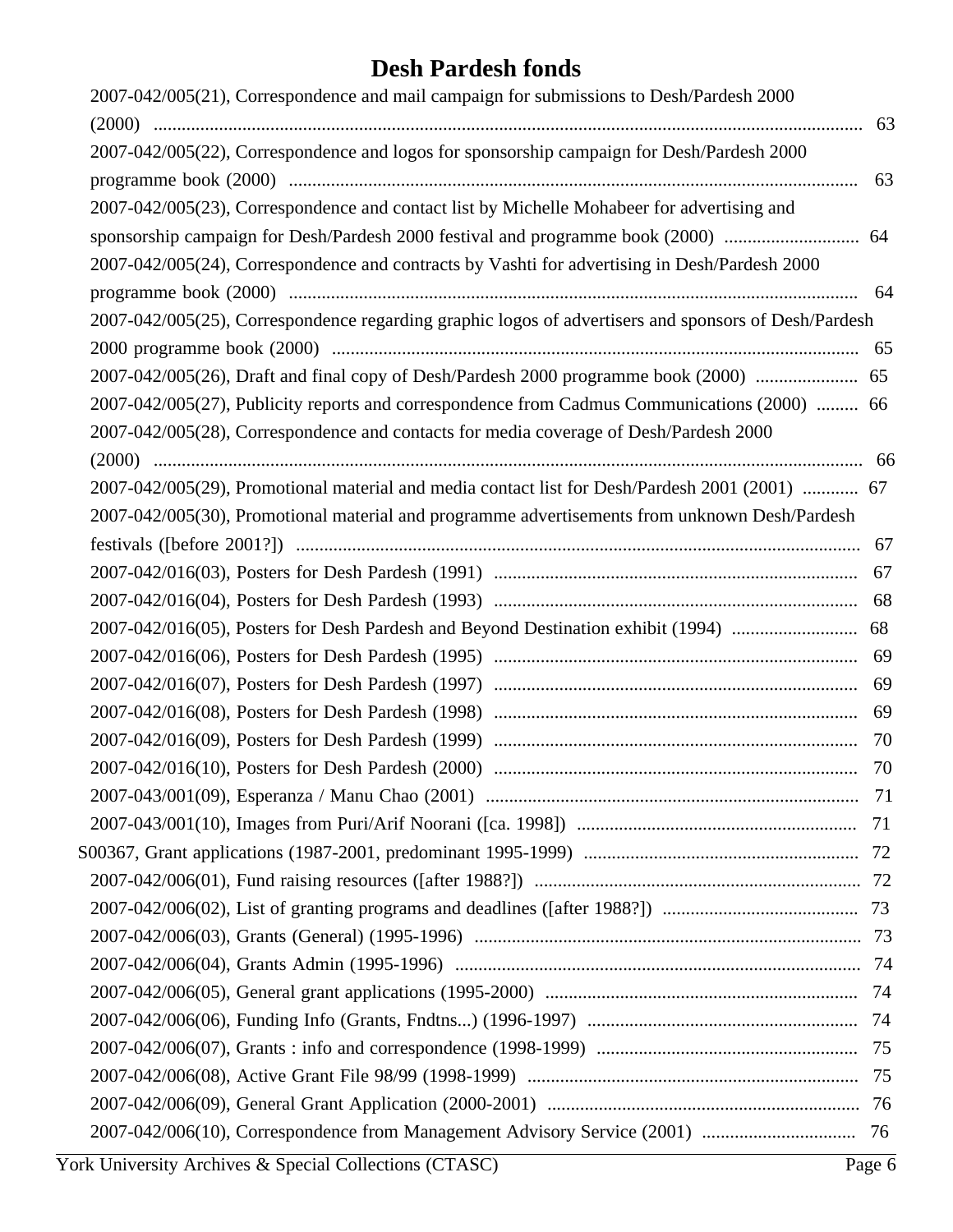| 2007-042/007(03), 1997-98 : Canada Council : Media Arts : [Film/Video/New Media]               |    |
|------------------------------------------------------------------------------------------------|----|
|                                                                                                |    |
|                                                                                                |    |
|                                                                                                |    |
|                                                                                                |    |
| 2007-042/007(07), Canada Council : Outreach Program : New Audience - Devel. Ass. (1999)  83    |    |
| 2007-042/007(08), Canada Council grant applications for spoken word and literature             |    |
|                                                                                                |    |
|                                                                                                |    |
|                                                                                                |    |
|                                                                                                |    |
|                                                                                                |    |
| 2007-042/007(13), Canadian Heritage : Multiculturalism Prgmme : Arts Apprenticeship (1997)  86 |    |
|                                                                                                |    |
|                                                                                                |    |
| 2007-042/007(16), Correspondence and grant material from the Canadian Women's Foundation       |    |
|                                                                                                |    |
|                                                                                                |    |
|                                                                                                |    |
|                                                                                                |    |
|                                                                                                |    |
|                                                                                                | 89 |
|                                                                                                |    |
|                                                                                                |    |
|                                                                                                |    |
|                                                                                                |    |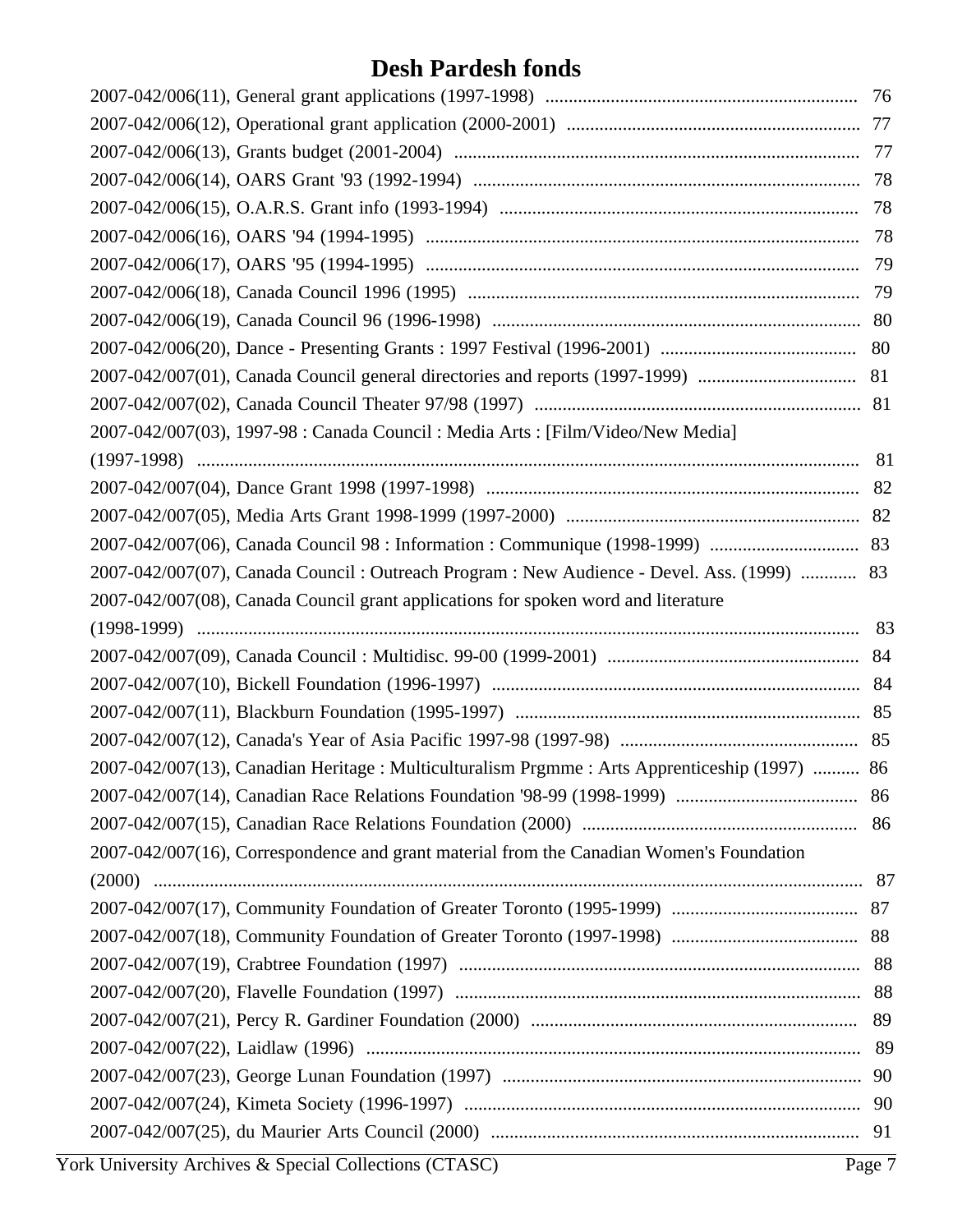| 2007-042/008(05), Correspondence on Arts Service Organization Support Program (1998)  98             |     |
|------------------------------------------------------------------------------------------------------|-----|
| 2007-042/008(06), Application for summer employment (Festival Assist) : Ministry of Citizenship 1998 |     |
|                                                                                                      |     |
|                                                                                                      | 98  |
|                                                                                                      |     |
|                                                                                                      |     |
|                                                                                                      |     |
| 2007-042/008(11), General grant material and correspondence from Ontario Ministry of Citizenship,    |     |
|                                                                                                      | 100 |
| 2007-042/008(12), General OAC proposals, applications and correspondence (1993-1995)  101            |     |
|                                                                                                      |     |
|                                                                                                      | 101 |
|                                                                                                      | 102 |
|                                                                                                      | 102 |
| 2007-042/008(17), Ontario Arts Council annual reports and publications (1995-1998)  103              |     |
|                                                                                                      | 103 |
|                                                                                                      | 103 |
|                                                                                                      | 104 |
| 2007-042/008(21), Ontario Arts Council: Multi-Disc.: 97-98 Grant: Festival (1998)  104               |     |
| 2007-042/008(22), OAC : Cmty Arts Dev Progm : Artists in the Cmty Workplace : Breathing Boarders     |     |
|                                                                                                      |     |
|                                                                                                      | 105 |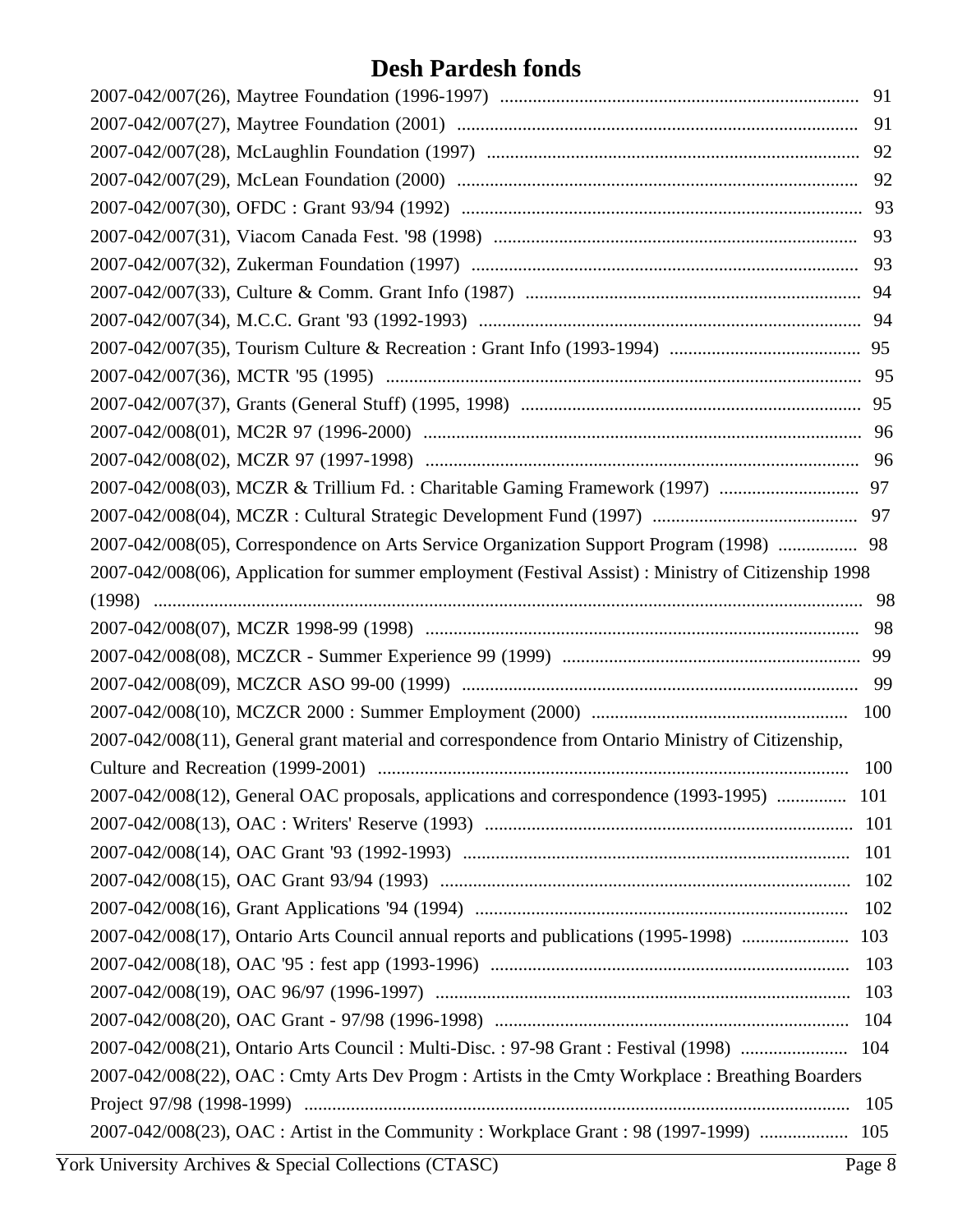| 2007-042/008(25), Ontario Arts Council grant application material (2000-2001)  106              |     |
|-------------------------------------------------------------------------------------------------|-----|
|                                                                                                 |     |
|                                                                                                 | 107 |
|                                                                                                 |     |
|                                                                                                 |     |
|                                                                                                 |     |
|                                                                                                 | 108 |
|                                                                                                 |     |
|                                                                                                 |     |
|                                                                                                 |     |
| 2007-042/009(10), Correspondence and grant applications for City of Toronto grants programs     |     |
|                                                                                                 |     |
| 2007-042/009(11), Correspondence and grant applications for City of Toronto grants program      |     |
|                                                                                                 |     |
|                                                                                                 |     |
|                                                                                                 |     |
|                                                                                                 |     |
|                                                                                                 |     |
|                                                                                                 |     |
|                                                                                                 |     |
|                                                                                                 |     |
|                                                                                                 |     |
|                                                                                                 |     |
|                                                                                                 |     |
| 2007-042/010(06), Toronto Arts Council 1998 : Transitions Fund Grant Request (1997-1998)  115   |     |
|                                                                                                 |     |
|                                                                                                 |     |
|                                                                                                 |     |
| 2007-042/010(10), Toronto Arts Council correspondence and grant material (1999-2000)  117       |     |
|                                                                                                 | 117 |
|                                                                                                 |     |
|                                                                                                 |     |
|                                                                                                 | 118 |
|                                                                                                 | 119 |
| 2007-042/010(16), Desh Pardesh : correspondence and grant applications for the Ontario Trillium |     |
|                                                                                                 | 119 |
|                                                                                                 |     |
|                                                                                                 |     |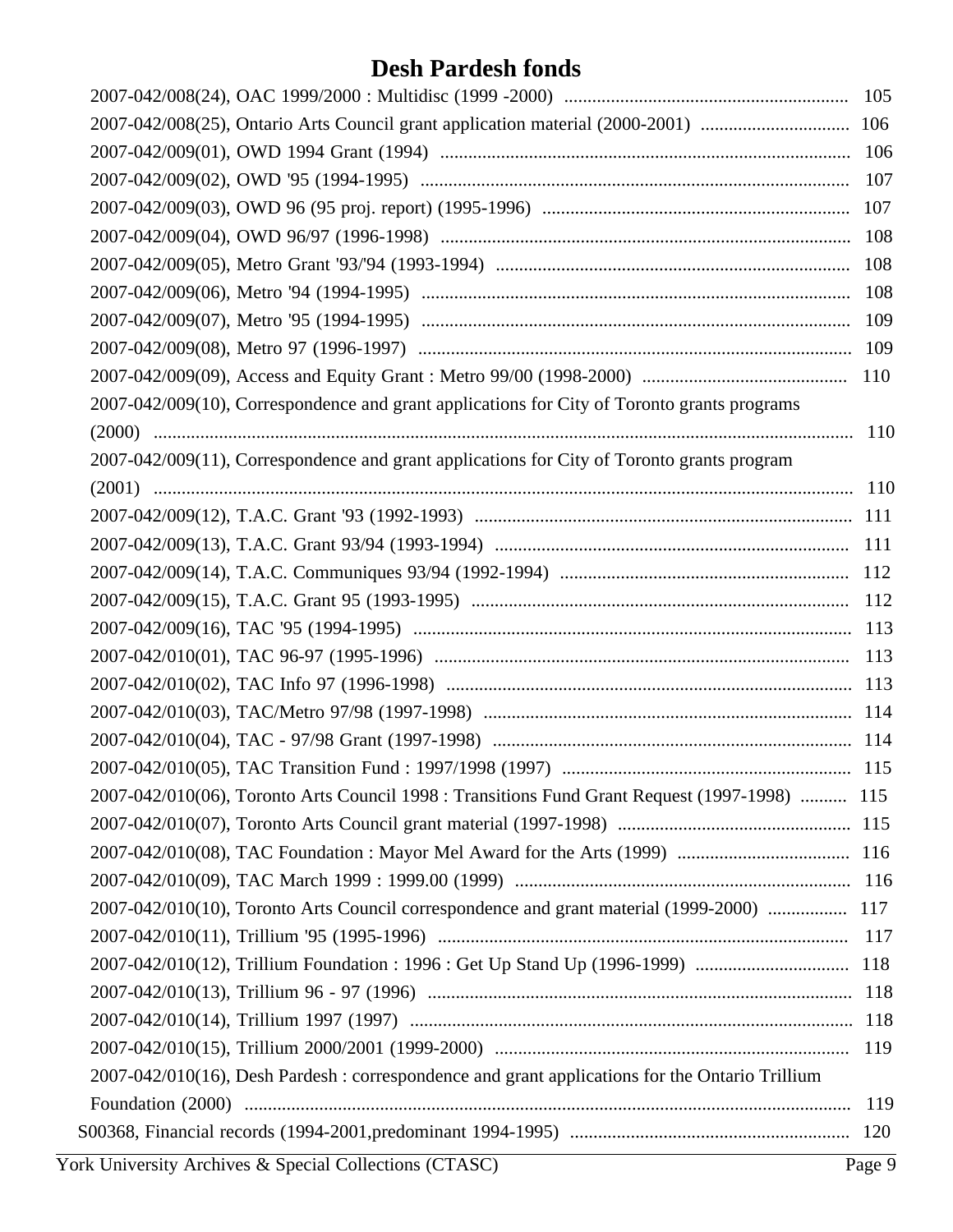|                                                                                                   | 121 |
|---------------------------------------------------------------------------------------------------|-----|
|                                                                                                   | 121 |
|                                                                                                   |     |
|                                                                                                   | 122 |
|                                                                                                   |     |
|                                                                                                   | 123 |
|                                                                                                   |     |
|                                                                                                   |     |
|                                                                                                   |     |
|                                                                                                   |     |
|                                                                                                   |     |
|                                                                                                   |     |
| 2007-042/011(15), Desh Pardesh financial records, cheque receipts and banking information         |     |
|                                                                                                   | 126 |
| 2007-042/011(16), Desh Pardesh banking statements and cheque receipts (1996)  126                 |     |
| 2007-042/011(17), Auditor's reports from Oliphant and White chartered accountants                 |     |
|                                                                                                   | 127 |
|                                                                                                   | 127 |
|                                                                                                   |     |
|                                                                                                   |     |
|                                                                                                   |     |
| 2007-042/011(22), Budgets, correspondence and financial information (2000-2001)  129              |     |
| 2007-042/011(23), Policy manual, budget reports and correspondence regarding financial debt and   |     |
|                                                                                                   | 129 |
| S00369, Fund raising and membership campaign records (1995-2001, predominant 1998-2000)  130      |     |
|                                                                                                   |     |
|                                                                                                   |     |
|                                                                                                   |     |
|                                                                                                   |     |
| 2007-042/012(05), Fund raising committee correspondence and mailing campaign (1998)  132          |     |
|                                                                                                   |     |
| 2007-042/012(07), Correspondence and promotional material for mailing campaign to 1998 membership |     |
|                                                                                                   |     |
| 2007-042/012(08), Correspondence and mailing campaign for 1999 membership (1999)  133             |     |
| 2007-042/012(09), Promotional flyers for Desh Pardesh fund raising art auction (1998-1999)  134   |     |
|                                                                                                   |     |
|                                                                                                   |     |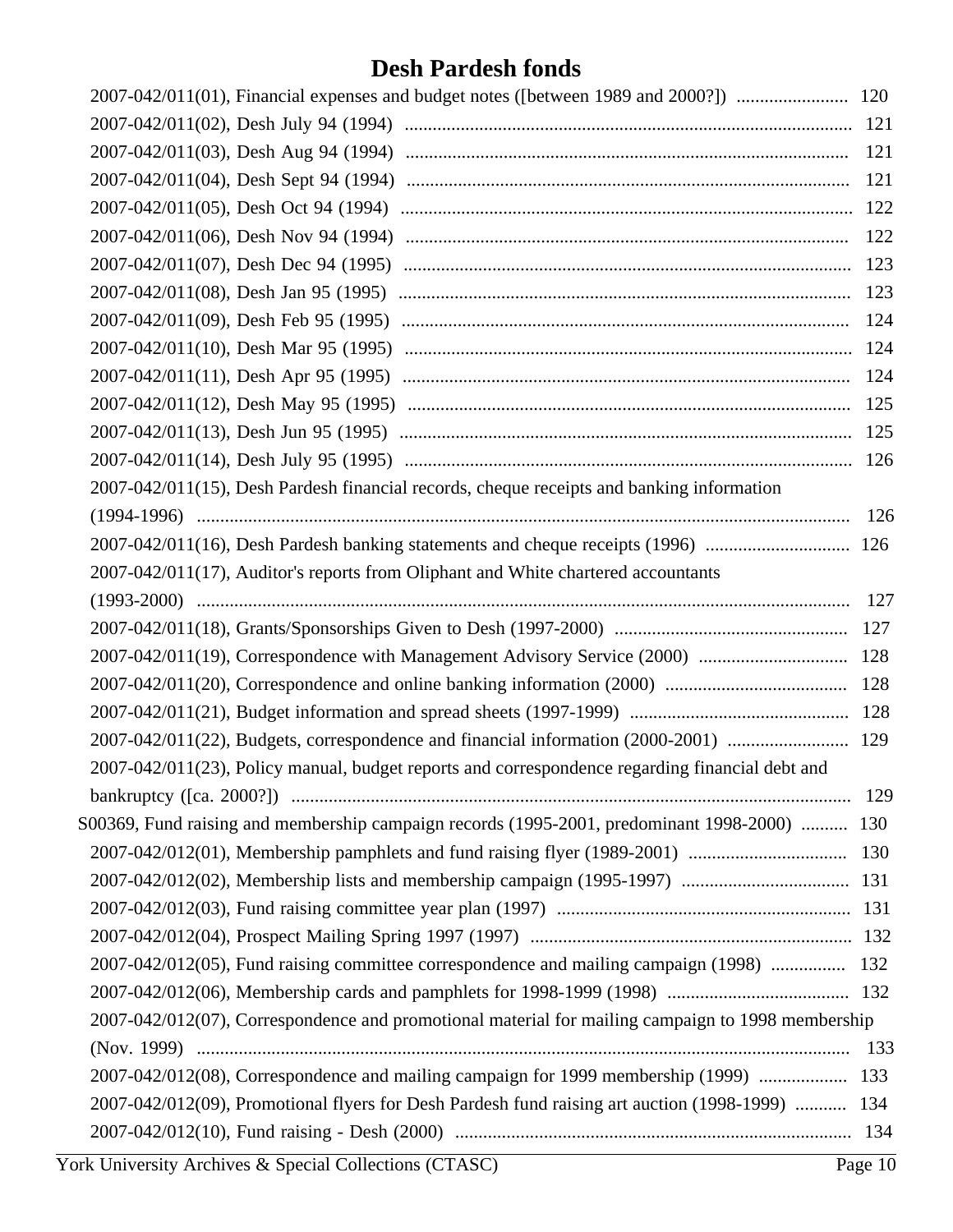| 2007-042/012(14), Contacts of participants, performers, supporters and members of Desh Pardesh           |         |
|----------------------------------------------------------------------------------------------------------|---------|
|                                                                                                          | 136     |
| 2007-042/012(15), Contact list of participants, performers, supporters and members of Desh Pardesh       |         |
|                                                                                                          | 136     |
| 2007-042/012(16), Contact list of participants, supporters, performers and members of Desh Pardesh ([ca. |         |
|                                                                                                          |         |
| 2007-042/012(17), Contact information for participants, performers, supporters and members of Desh       |         |
|                                                                                                          | 137     |
| 2007-042/012(18), Contact information for participants, performers, supporters and members of Desh       |         |
|                                                                                                          | 138     |
|                                                                                                          |         |
| S00370, Human resources and building administration records (1994-2002, predominant 2002)  138           |         |
| 2007-042/012(19), Advertisement for graphic designer and stage manager for Desh Pardesh festival ([ca.   |         |
|                                                                                                          |         |
|                                                                                                          |         |
| 2007-042/012(21), Hiring evaluations, legal documents and personnel file for Programming Coordinator     |         |
|                                                                                                          | 140     |
| 2007-042/012(22), Correspondence, legal documents and personnel file for festival and Programming        |         |
|                                                                                                          | 140     |
|                                                                                                          |         |
|                                                                                                          |         |
|                                                                                                          |         |
| 2007-042/012(26), Correspondence and employment material regarding Desh Pardesh and SAVAC staff          |         |
|                                                                                                          |         |
| 2007-042/012(27), Correspondence and meeting minutes regarding SAVAC coordinator (1999)  142             |         |
| 2007-042/012(28), Contact information, correspondence and advertisements for volunteers                  |         |
|                                                                                                          | 143     |
| 2007-042/012(29), Employment information, correspondence, legal documents regarding Artistic             |         |
|                                                                                                          | 143     |
| 2007-042/012(30), Employment information and applications for Assistant Festival Administrator and       |         |
|                                                                                                          | 144     |
| 2007-042/012(31), Letter of intent from consultant for organizational review (Jan. 2000)  144            |         |
| 2007-042/012(32), Employment information and correspondence regarding Artistic Programming               |         |
|                                                                                                          | 145     |
| 2007-042/012(33), Application and resume for conference assistant position (2002)  145                   |         |
| York University Archives & Special Collections (CTASC)                                                   | Page 11 |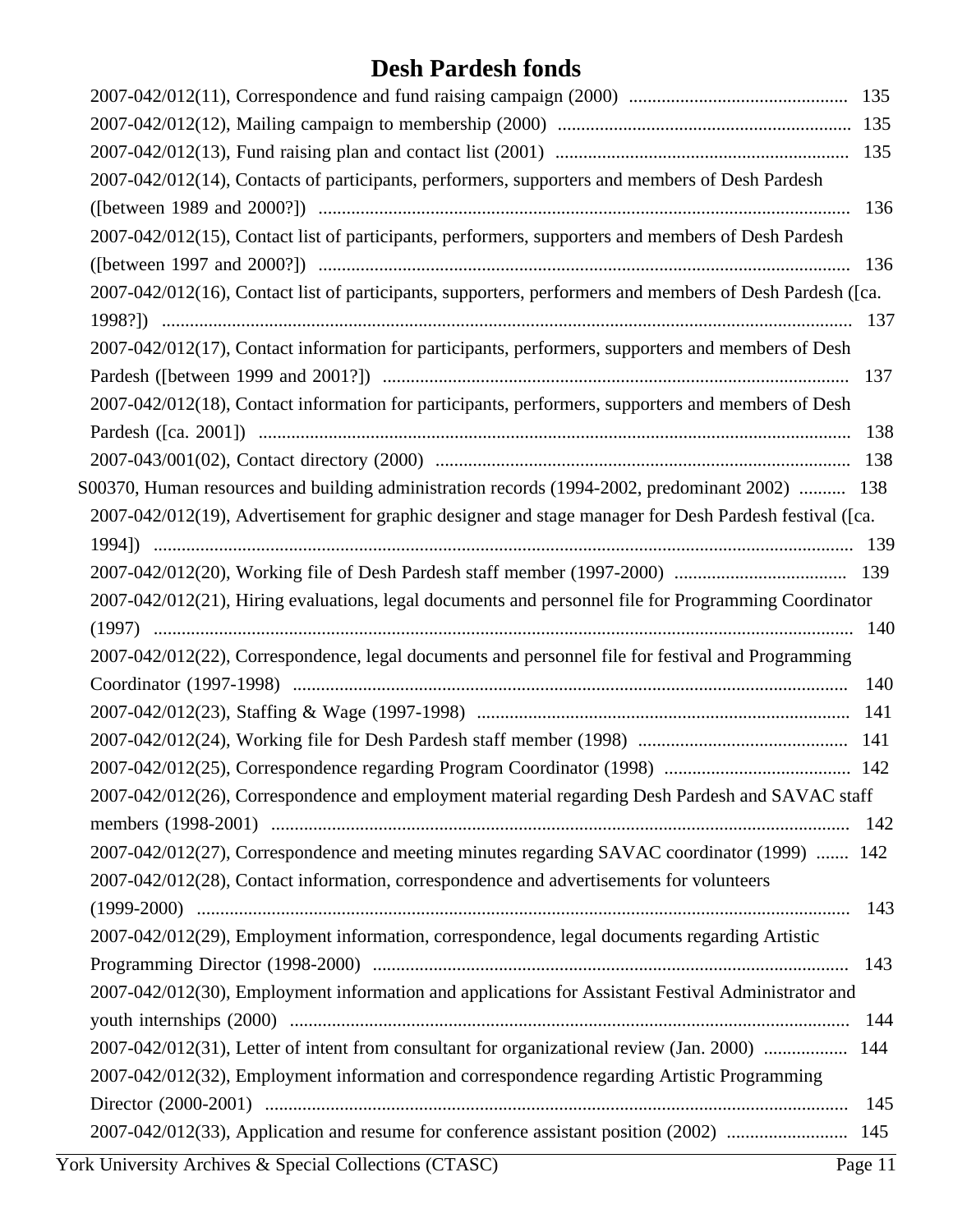| 2007-042/012(34), Correspondence, memos and board minutes for 401 Richmond Ltd.                 |     |
|-------------------------------------------------------------------------------------------------|-----|
|                                                                                                 | 145 |
|                                                                                                 |     |
|                                                                                                 |     |
|                                                                                                 |     |
|                                                                                                 |     |
|                                                                                                 |     |
|                                                                                                 |     |
|                                                                                                 |     |
|                                                                                                 |     |
|                                                                                                 |     |
|                                                                                                 |     |
|                                                                                                 |     |
|                                                                                                 |     |
|                                                                                                 |     |
|                                                                                                 |     |
|                                                                                                 | 152 |
|                                                                                                 | 153 |
|                                                                                                 | 153 |
|                                                                                                 | 154 |
|                                                                                                 | 154 |
|                                                                                                 | 155 |
|                                                                                                 | 155 |
|                                                                                                 | 156 |
|                                                                                                 | 156 |
|                                                                                                 |     |
|                                                                                                 | 157 |
|                                                                                                 | 158 |
|                                                                                                 |     |
| 2007-042/015(06), List of books, magazines and directories held at Desh Pardesh ([before        |     |
|                                                                                                 |     |
|                                                                                                 |     |
| S00372, Audiovisual material submitted to Desh Pardesh (1992-2001, predominant 2000)  160       |     |
| 2007-042/017(01), Those Fluttering Objects / Allan deSouza and Yong Soon Min. ([after           |     |
|                                                                                                 | 160 |
| 2007-042/018(01), Hear what we are saying / Transition Productions and Communications. (25 Apr. |     |
|                                                                                                 | 161 |
|                                                                                                 |     |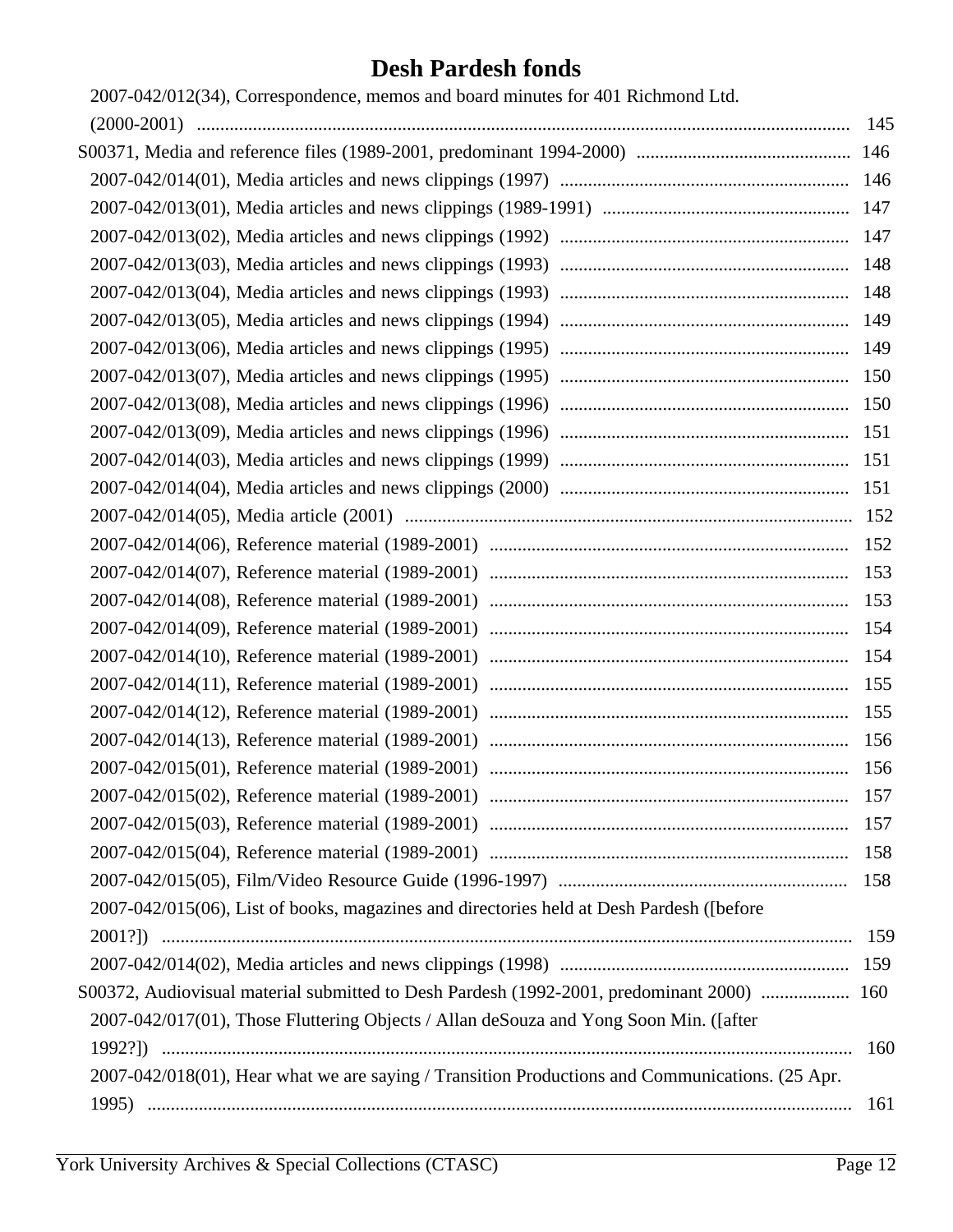| 2007-042/018(02), Insomnico Jaffna - A PRISM Music Magazine / R.A. Mgrdichian ; Jaffnoise Music.           |     |
|------------------------------------------------------------------------------------------------------------|-----|
|                                                                                                            |     |
| 2007-042/018(03), It's a drag being an Indian woman / Sunita Sunder Mukhi ; Performance Studies            |     |
|                                                                                                            |     |
|                                                                                                            |     |
|                                                                                                            |     |
| 2007-042/018(09), Indigo /Minal Hajratwaler : Parijat Desai : text by Chitra Divakarvni. Untitled /Parijat |     |
|                                                                                                            |     |
| 2007-042/018(10), Memories / Subco Elders Day Center / Mumtaz Karimjee. (29 June 1995)  164                |     |
|                                                                                                            |     |
| 2007-042/019(01), The Wet Sari Syndrome / Tanya S.J. Selvaratnam. Lemuel / Tanya S.J. Selvaratnam.         |     |
|                                                                                                            |     |
| 2007-042/019(02), A Life Before Death / Beheroze Shroff : Caroline Babayan; co-directors.                  |     |
|                                                                                                            | 166 |
|                                                                                                            |     |
| 2007-042/019(08), Looking at ourselves, the South Asian diaspora: A question of identity / Vashti          |     |
|                                                                                                            | 167 |
| 2007-042/019(09), Kama Kola / Sudharshan Durayappah (choreographer). (14 June 1997)  167                   |     |
| 2007-042/019(10), Burning Bride = Raja Rejeshawari Ashtakam = Bhajan - Hari Thum Haro / Sonali             |     |
|                                                                                                            | 168 |
| 2007-042/019(11), Travel Advisory / Amitava Kumar; Sanjeev Chatterjee. (1997)                              | 168 |
|                                                                                                            |     |
| 2007-042/020(03), Serial for Breakfast = Part I : Part II / Aashish Adhiya; producer; Aabha Adiya,         |     |
|                                                                                                            | 170 |
|                                                                                                            |     |
|                                                                                                            |     |
|                                                                                                            |     |
|                                                                                                            |     |
| 2007-042/020(08), OPPO / Yasmin P. Kavim; National Film Board of Canada; Post Haste Video. (21             |     |
|                                                                                                            |     |
|                                                                                                            |     |
|                                                                                                            |     |
|                                                                                                            |     |
|                                                                                                            |     |
|                                                                                                            |     |
|                                                                                                            |     |
| 2007-042/021(10), Dothead / Swati Khurana; Shefali Metha; Leith Murgai. (15 Apr. 1999)  176                |     |
|                                                                                                            |     |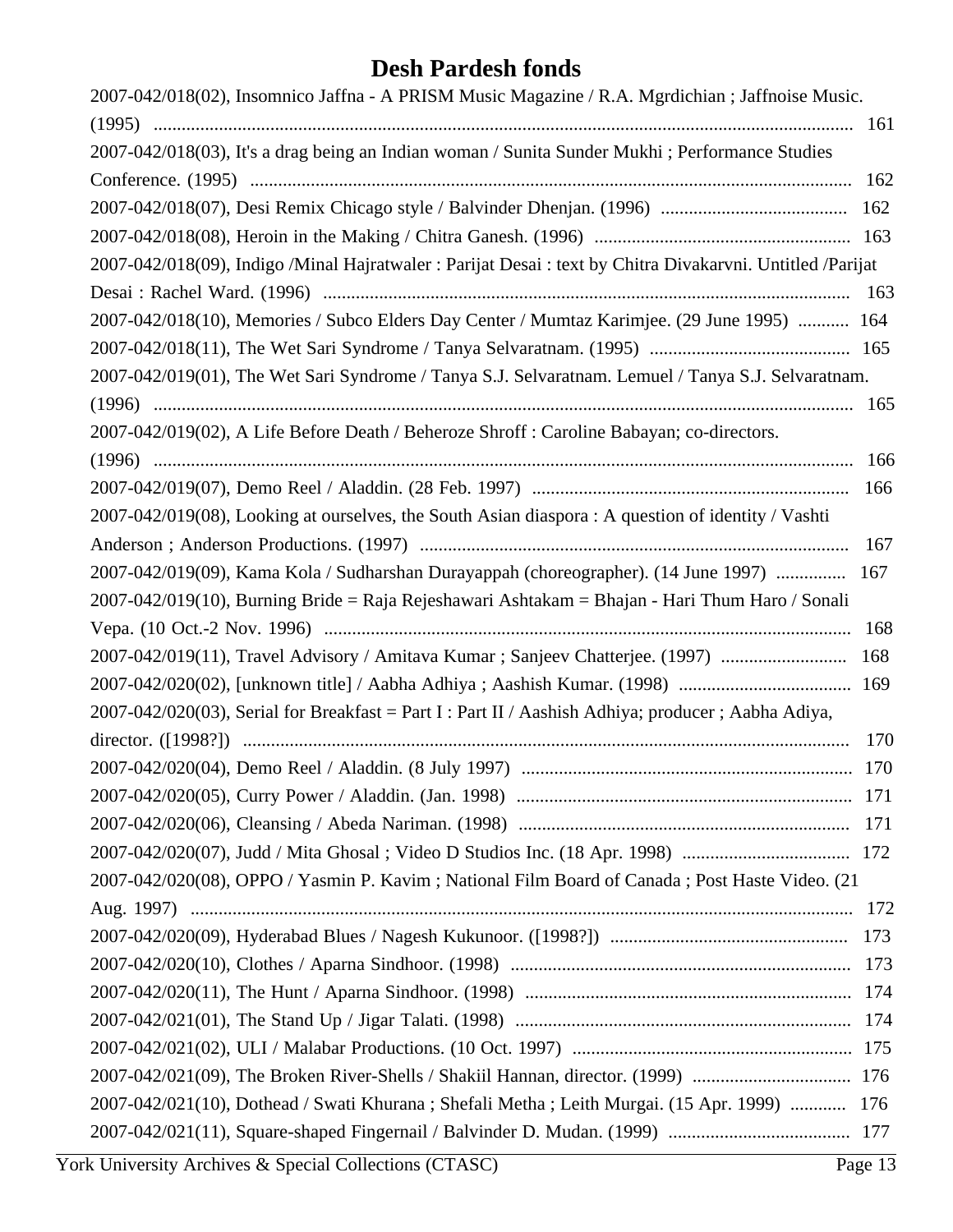| 2007-042/021(12), Indian Women / Meena Narahari, director ; Cybermeena Video Productions.                    |     |
|--------------------------------------------------------------------------------------------------------------|-----|
|                                                                                                              |     |
| 2007-042/022(01), The Heart Becomes Quiet / Robin Schlaht and David Christensen, director and                |     |
|                                                                                                              |     |
|                                                                                                              |     |
|                                                                                                              |     |
| 2007-042/022(11), Loha / Roger Sinha, choreography, dancer; N. Bakht, dancer. (2000)  179                    |     |
| 2007-042/023(01), A voice from heaven / Crossmedia Communications. ([ca. 2000?])  180                        |     |
| 2007-042/024(04), An Adequate Match / Jyoti Argade; Shalini Kantayya. ([before 2001?])  180                  |     |
|                                                                                                              |     |
| 2007-042/024(06), Demo of Bandhu Social Welfare Society, Dhaka Bangladesh. ([before                          |     |
|                                                                                                              | 182 |
| 2007-042/024(07), Indian classical (Manipuri) / Sukalyam Bhattacharsa, dancer. ([before                      |     |
|                                                                                                              |     |
|                                                                                                              |     |
|                                                                                                              |     |
|                                                                                                              |     |
|                                                                                                              |     |
|                                                                                                              |     |
|                                                                                                              |     |
|                                                                                                              |     |
|                                                                                                              |     |
|                                                                                                              |     |
| 2007-042/025(06), Looking for Love = 1-800-BIO-DATA / Ivan Jaigirdar. ([before 2001?])  187                  |     |
| $2007 - 042/025(07)$ , Brown Face = video collage of representation of south asians in western media. / Ivan |     |
|                                                                                                              |     |
|                                                                                                              |     |
| 2007-042/025(09), Last Exit Before Toll / International Association of Machinists and Aerospace              |     |
|                                                                                                              | 189 |
|                                                                                                              |     |
|                                                                                                              |     |
|                                                                                                              |     |
|                                                                                                              |     |
| 2007-042/026(03), Architecture in motion = Animation Movie For Elective / Jadhur Nadargah. ([before          |     |
|                                                                                                              |     |
| 2007-042/026(04), Magic & Juggling Video / Shreeyash Palshikar. ([before 2001?])  192                        |     |
| 2007-042/026(05), A Crack in the Mannequin / Dharini Rasiah; Keshini Kashyap. ([before                       |     |
|                                                                                                              | 193 |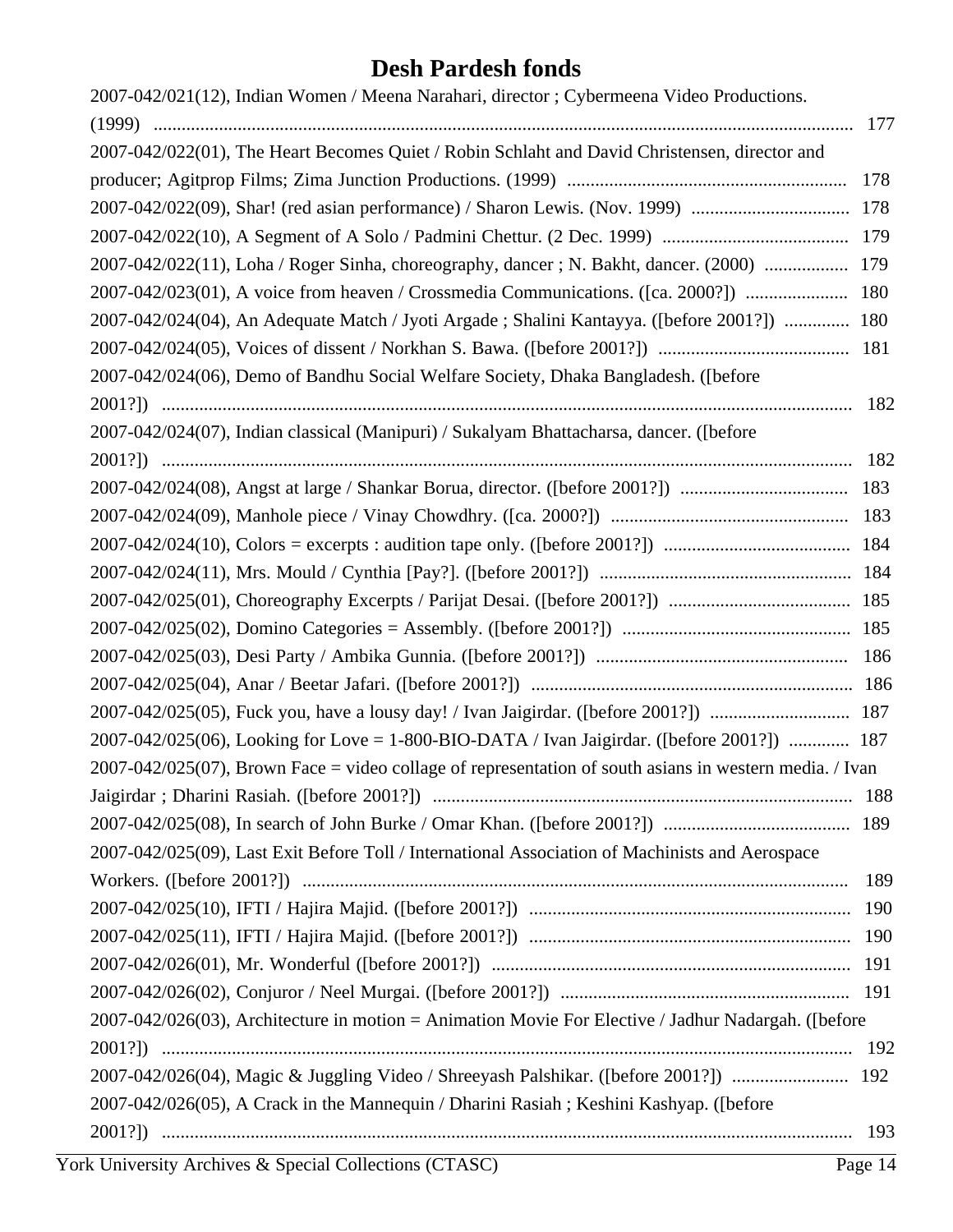|                                                                                                       | 195 |
|-------------------------------------------------------------------------------------------------------|-----|
| 2007-042/026(10), The Unwritten Essay / Mohan Sikka. Alpha-Hydroxy / Mohan Sikka. ([before            |     |
|                                                                                                       | 196 |
|                                                                                                       |     |
| $2007-042/027(01)$ , The Incident and After = The Man is Innocent / Apartna Sindhoor. ([before        |     |
|                                                                                                       | 197 |
|                                                                                                       |     |
|                                                                                                       |     |
|                                                                                                       |     |
|                                                                                                       | 199 |
|                                                                                                       | 199 |
|                                                                                                       |     |
|                                                                                                       |     |
|                                                                                                       |     |
|                                                                                                       | 201 |
|                                                                                                       |     |
|                                                                                                       |     |
|                                                                                                       |     |
|                                                                                                       |     |
|                                                                                                       |     |
|                                                                                                       |     |
|                                                                                                       | 205 |
|                                                                                                       | 205 |
| 2007-043/002(03), Parmela Attariwala Desh Pardesh Proposal / violin/viola, Parmela Attariwala; tabla, |     |
|                                                                                                       | 206 |
|                                                                                                       | 206 |
|                                                                                                       | 207 |
|                                                                                                       | 208 |
|                                                                                                       | 208 |
|                                                                                                       |     |
|                                                                                                       |     |
|                                                                                                       | 210 |
|                                                                                                       |     |
| 2007-043/002(12), pHat SnipBitzvolume 1 / mixed by DMC champ and Lil' JaS (G-Force).  211             |     |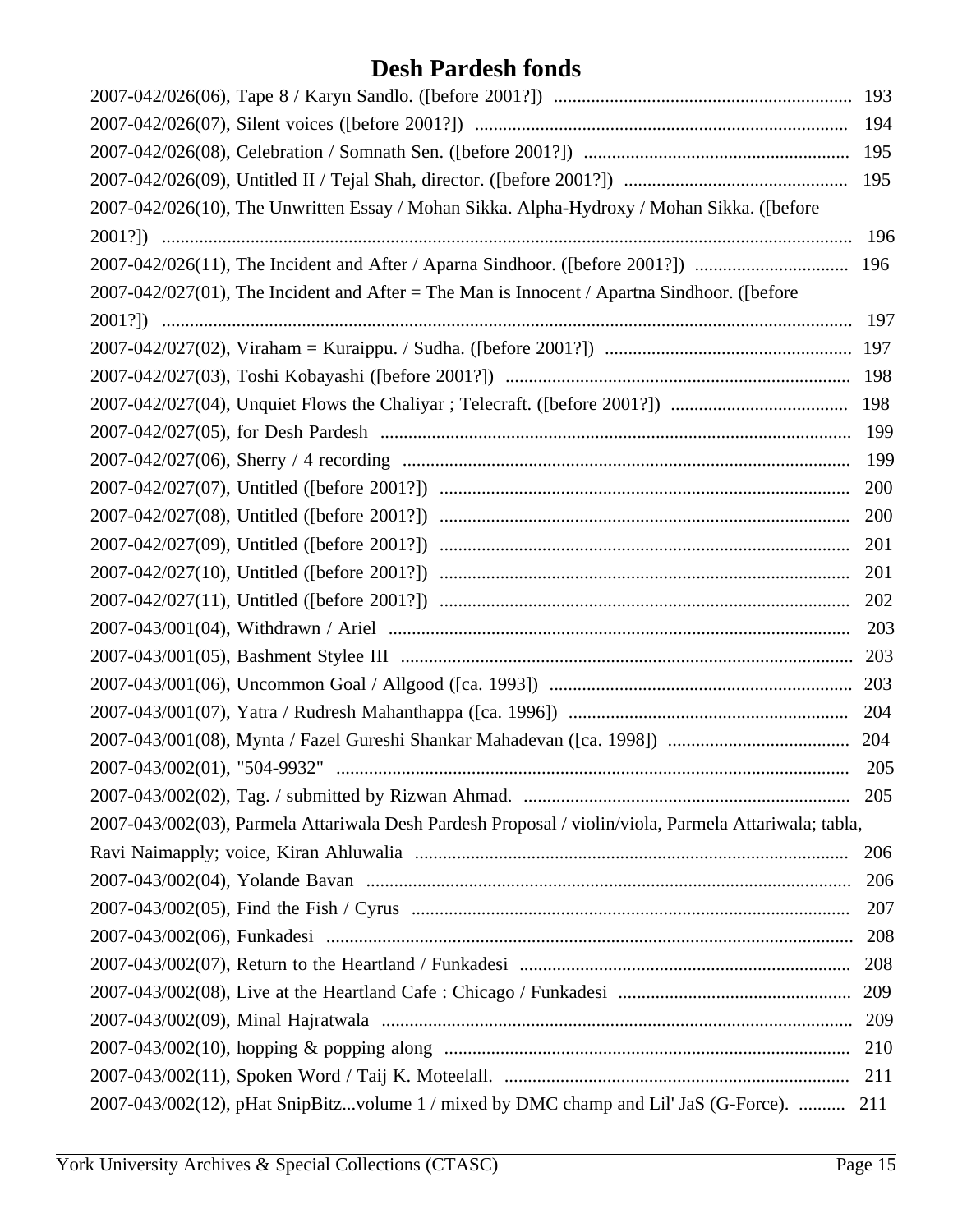| 2007-043/002(13), Prayers with Sadvi / Featuring Sadhvi Bajpai, Mary Joshi, Rita Khan, Renu and Vijay |     |
|-------------------------------------------------------------------------------------------------------|-----|
|                                                                                                       |     |
|                                                                                                       |     |
| 2007-043/002(15), Indian Classical Music / featuring sarod, Adiya Verma; tabla, Vineet Vyas  213      |     |
| 2007-043/002(16), Rising Above Bedlam / Jah Wobble's Invaders of the Heart ([ca. 1991])  213          |     |
|                                                                                                       |     |
|                                                                                                       |     |
|                                                                                                       |     |
|                                                                                                       |     |
| 2007-043/003(01), Hum Se Hai Muqabala / producer, K.T. Kunjumon ; director, Shankar ; music, A.R.     |     |
|                                                                                                       |     |
|                                                                                                       |     |
| 2007-043/003(03), La 3e Oreille = The 3rd Ear Trio. / featuring Ganesh Anandan; Claude Lepine; Claude |     |
|                                                                                                       |     |
| 2007-043/003(04), The Third Ear / featuring Ganesh Anandan; Claude Lepine. Recorded by Radio          |     |
|                                                                                                       | 218 |
|                                                                                                       |     |
|                                                                                                       |     |
| 2007-043/003(07), Power Within Me Grows Desh Pardesh 1997 / Emmanuel Madan, Gabrielle                 |     |
|                                                                                                       | 220 |
|                                                                                                       | 221 |
|                                                                                                       |     |
| 2007-043/003(10), Spoken Word Desh Pardesh 1998 / Submitted by Svati Shah. (1998)  222                |     |
| 2007-043/003(11), mixed tape / featuring music by Coko, Tracey Spencer, Eve, Rahzel. ([ca.            |     |
|                                                                                                       |     |
|                                                                                                       | 223 |
|                                                                                                       |     |
| 2007-043/003(14), Tala Vadya at the Royal Ontario Museum / featuring mridagam, Suresh; tavic, Mano;   |     |
|                                                                                                       |     |
| S00373, Audiovisual material screened at and recordings of Desh Pardesh (1991-2000, predominant       |     |
|                                                                                                       | 225 |
| 2007-042/017(02), Taxi/vala: Auto/biography / Vivek Renjen Bald. ([1992?])                            | 226 |
|                                                                                                       | 226 |
|                                                                                                       | 227 |
|                                                                                                       |     |
| 2007-042/017(06), The Buddha of Suburbia: episode 1 / Hanif Kureishi; BBC. (1993)  228                |     |
|                                                                                                       |     |
| 2007-042/017(08), The Buddha of Suburbia: episodes 3 and 4 / Hanif Kureishi : BBC. (1993)  229        |     |
|                                                                                                       |     |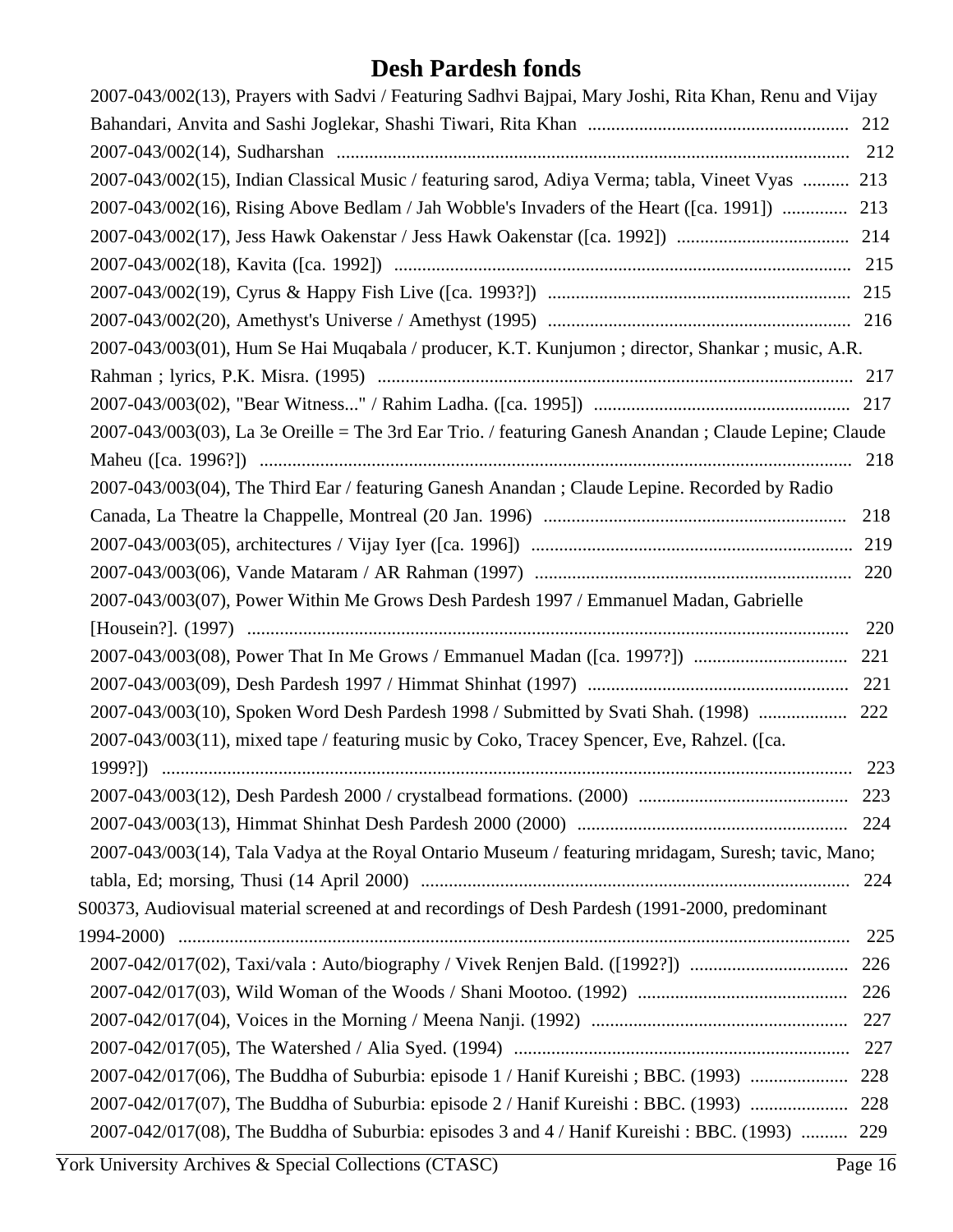| 2007-042/017(09), Shadow Beat Trip / Uma Viswanathan. - "Untitled" / Uma Viswanathan.                |     |
|------------------------------------------------------------------------------------------------------|-----|
|                                                                                                      |     |
|                                                                                                      |     |
| 2007-042/017(11), None of the Above / Erika Surat Andersen; Andersen Productions. (1993)  231        |     |
|                                                                                                      |     |
|                                                                                                      |     |
| 2007-042/018(06), Memsahib Rita / Pratibha Parmar ; BBC Post Production Resources. (1994)  232       |     |
| 2007-042/019(03), Shift = Shorts for Desh Pardesh. / Asif Kapadia & Piramo Vyas; Carlton UK          |     |
|                                                                                                      |     |
|                                                                                                      |     |
|                                                                                                      |     |
|                                                                                                      |     |
|                                                                                                      |     |
|                                                                                                      |     |
| 2007-042/021(04), Surviving Sabu / Ian Iqbal Rashid, director; Hindi Picture Production. (1997)  236 |     |
| 2007-042/021(05), A Brief Journey / Kavita Joshi, director ; Manoj Peter, camera. ([ca. 1998?])  237 |     |
|                                                                                                      |     |
| $2007 - 042/021(07)$ , Two Dykes Sing to A Piano Queen About the Joys of Khush Love = A Queen Always |     |
| Crowns Herself / Gita Reddy; David Kalal.; Jungli Boogie Productions. (1993)  238                    |     |
|                                                                                                      |     |
|                                                                                                      |     |
|                                                                                                      |     |
|                                                                                                      |     |
|                                                                                                      |     |
|                                                                                                      |     |
| 2007-042/022(07), Kaise Jeebo Re!= [How do I survive, my friend!] / Anurag Singh; Jharana Jhaveri.   |     |
|                                                                                                      | 242 |
| 2007-042/022(08), Zindagi Sindabad = Long Live Life / Sumitra Bhave ; Sunil Sukthankar.              |     |
|                                                                                                      |     |
|                                                                                                      |     |
| 2007-042/023(03), Adha Asman = Women's access to health / Samina Mishra, director; Octave            |     |
|                                                                                                      |     |
|                                                                                                      |     |
|                                                                                                      |     |
|                                                                                                      |     |
|                                                                                                      |     |
| 2007-042/023(08), Roots in the sand = Hindera /Jayasri M. Hart ; Hart Films ; Kappa Video Company.   |     |
|                                                                                                      |     |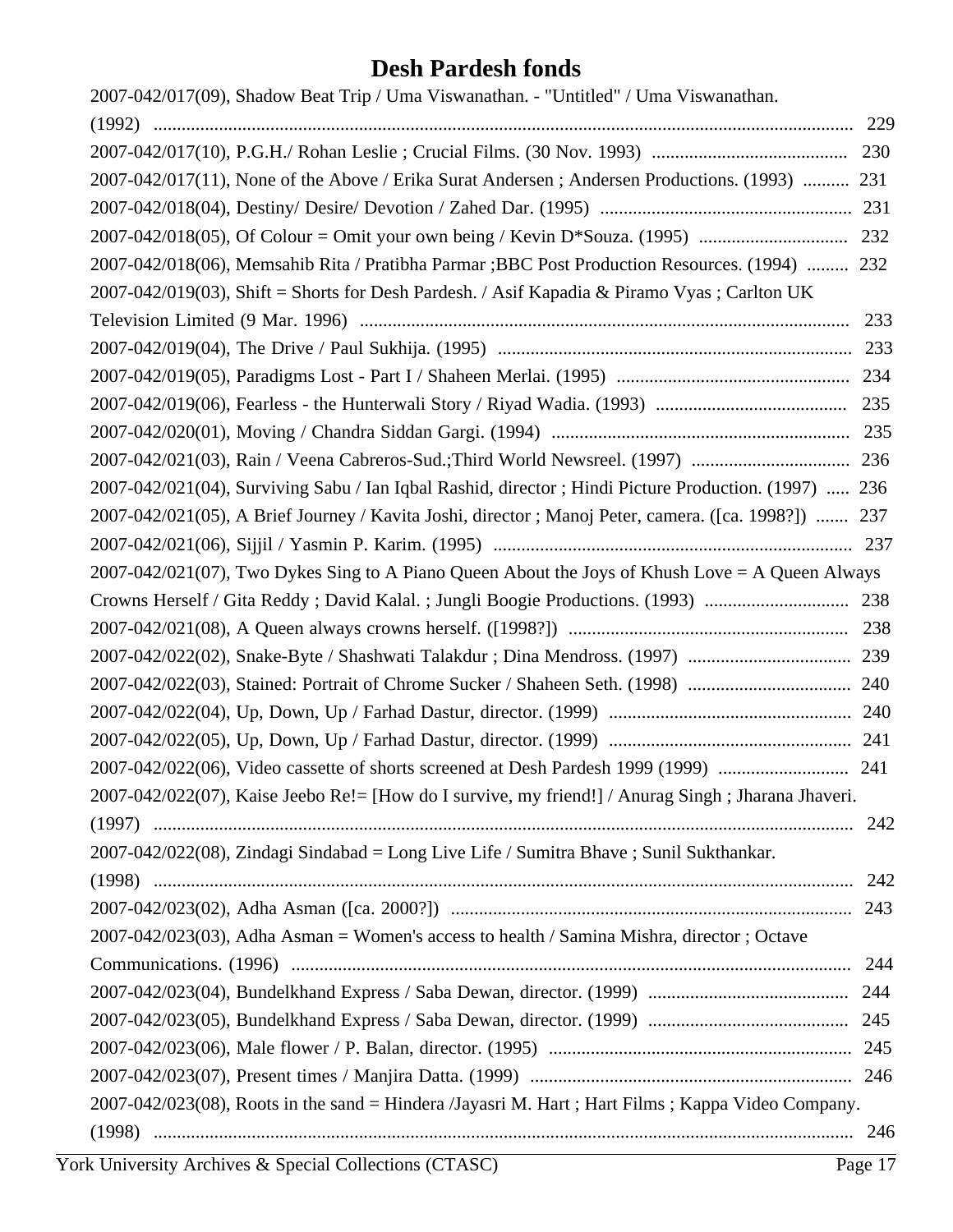| 2007-042/024(01), Turbans / Erika Surat Andersen, director; Different Drum Productions.                 |     |
|---------------------------------------------------------------------------------------------------------|-----|
|                                                                                                         |     |
|                                                                                                         |     |
|                                                                                                         |     |
|                                                                                                         |     |
|                                                                                                         |     |
|                                                                                                         |     |
|                                                                                                         |     |
|                                                                                                         |     |
|                                                                                                         |     |
|                                                                                                         |     |
| 2007-042/028(08), "Desh Paradesh" Promo [sic] / Subi Vaid, producer ; Toronto Star Television. (13 Apr. |     |
|                                                                                                         |     |
|                                                                                                         |     |
| 2007-042/028(10), Saturday, 1994 Lesbian and Gay Program Desh Pardesh. (1994)  255                      |     |
|                                                                                                         |     |
| 2007-042/029(02), Desh Pardesh 2000 / Meena Narahari, director ; Cybermeena Video Productions.          |     |
|                                                                                                         | 256 |
|                                                                                                         | 257 |
|                                                                                                         |     |
|                                                                                                         |     |
|                                                                                                         |     |
|                                                                                                         |     |
| 2007-042/029(07), Syncheo & Black Arts - video project tape #3; Arts Council. - Consists of: Sampling   |     |
|                                                                                                         |     |
|                                                                                                         |     |
|                                                                                                         |     |
| 2007-042/029(10), Raaste Bindh Hain Sabh = All roads closed / Manjira Datta, director. (1994)  261      |     |
| 2007-042/029(11), Sacrifice of Babulal Bhuita / Manjira Datta, director. Portraits From a Dreamshow /   |     |
|                                                                                                         | 261 |
| 2007-043/001(03), Audio cassette recording logs for Desh Pardesh 1991 and 1993 (1991-1993)  262         |     |
|                                                                                                         | 262 |
|                                                                                                         |     |
|                                                                                                         |     |
|                                                                                                         |     |
| $2007-043/003(19)$ , 3A Poets continued = 3B November 8, 1991 5:30pm Intro and Mira Datta Intro and     |     |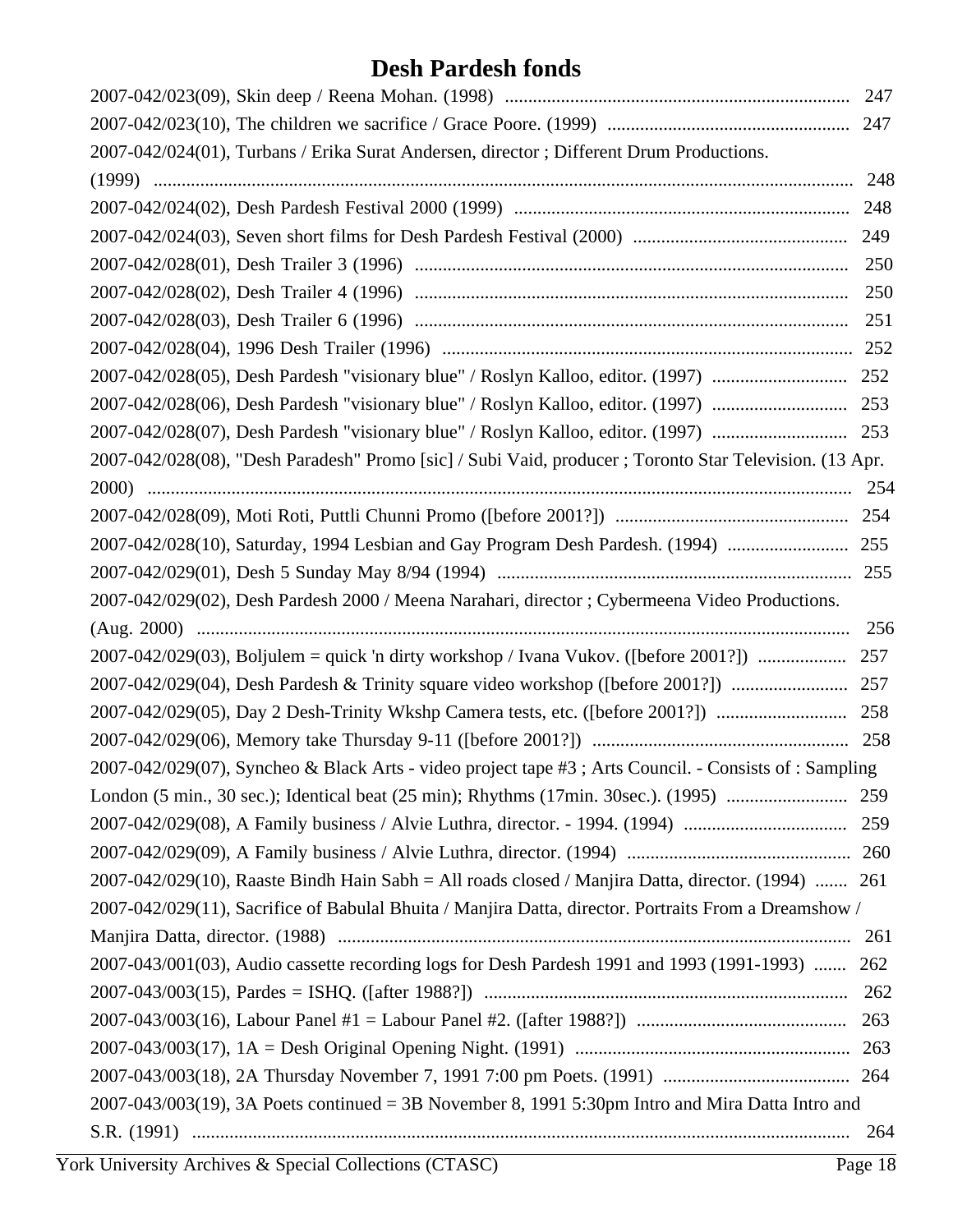| 265 |
|-----|
| 265 |
| 266 |
|     |
|     |
|     |
| 268 |
| 269 |
| 269 |
| 270 |
|     |
| 271 |
| 271 |
| 272 |
| 272 |
| 273 |
| 273 |
|     |
|     |
| 275 |
|     |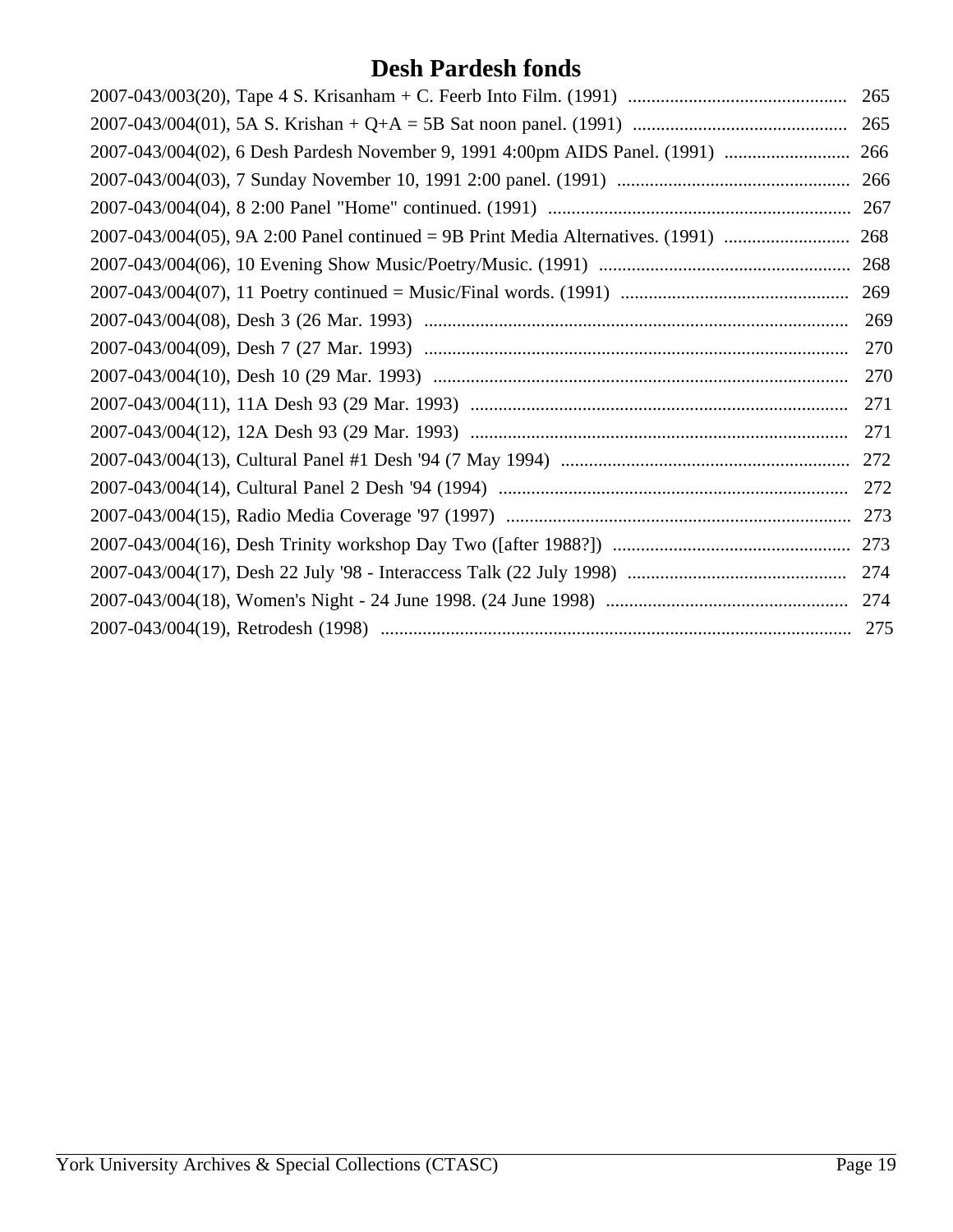# <span id="page-19-0"></span>**Summary information**

| <b>Repository:</b>           | York University Archives & Special Collections (CTASC)                                                                                                                                                                                                                                           |
|------------------------------|--------------------------------------------------------------------------------------------------------------------------------------------------------------------------------------------------------------------------------------------------------------------------------------------------|
| <b>Title:</b>                | Desh Pardesh fonds                                                                                                                                                                                                                                                                               |
| ID:                          | F0522                                                                                                                                                                                                                                                                                            |
| Date:                        | 1993-2002, predominant 1996-2002 (date of creation)                                                                                                                                                                                                                                              |
| Date:                        | 1989-2001, predominant 1996-2000 (date of creation)                                                                                                                                                                                                                                              |
| Date:                        | 1987-1998 (date of creation)                                                                                                                                                                                                                                                                     |
| Language:                    | Bengali                                                                                                                                                                                                                                                                                          |
| Language:                    | English                                                                                                                                                                                                                                                                                          |
| Language:                    | Hindi                                                                                                                                                                                                                                                                                            |
| Language:                    | Tamil                                                                                                                                                                                                                                                                                            |
| Language:                    | Urdu                                                                                                                                                                                                                                                                                             |
| <b>Physical description:</b> | 2.8 m of textual materials<br>249 photographs : b&w and col. ; 28 x 35.5 cm or smaller. - 23<br>negatives, 35 mm. - 6 slides, mounted. - 38 prints.<br>3.9 m of moving images (148 video cassettes : VHS and Betacam, PAL,<br>NTSC)<br>3 computer disks<br>57 audio cassettes<br>7 compact disks |

# <span id="page-19-1"></span>**Administrative history / Biographical sketch**

#### **Note**

SAVAC (South Asian Visual Arts Centre) is the only non-profit, artist-run centre in Canada dedicated to supporting South Asian artists. For over two decades, SAVAC has increased the visibility of culturally diverse artists by curating and exhibiting their work, providing mentorship, and facilitating professional development.

Our mission is to produce programs that explore issues and ideas shaping the identities and experiences of people from the region and its diasporas. We encourage work that is challenging, experimental and engaged in critical discussions that offer new perspectives on the contemporary world.

SAVAC develops and produces a range of contemporary visual art interventions and programs. We work without a gallery space, and typically in collaboration with other artist-run centres, public galleries and visual arts organizations. This unique, collaborative model allows for SAVAC to play a vital role in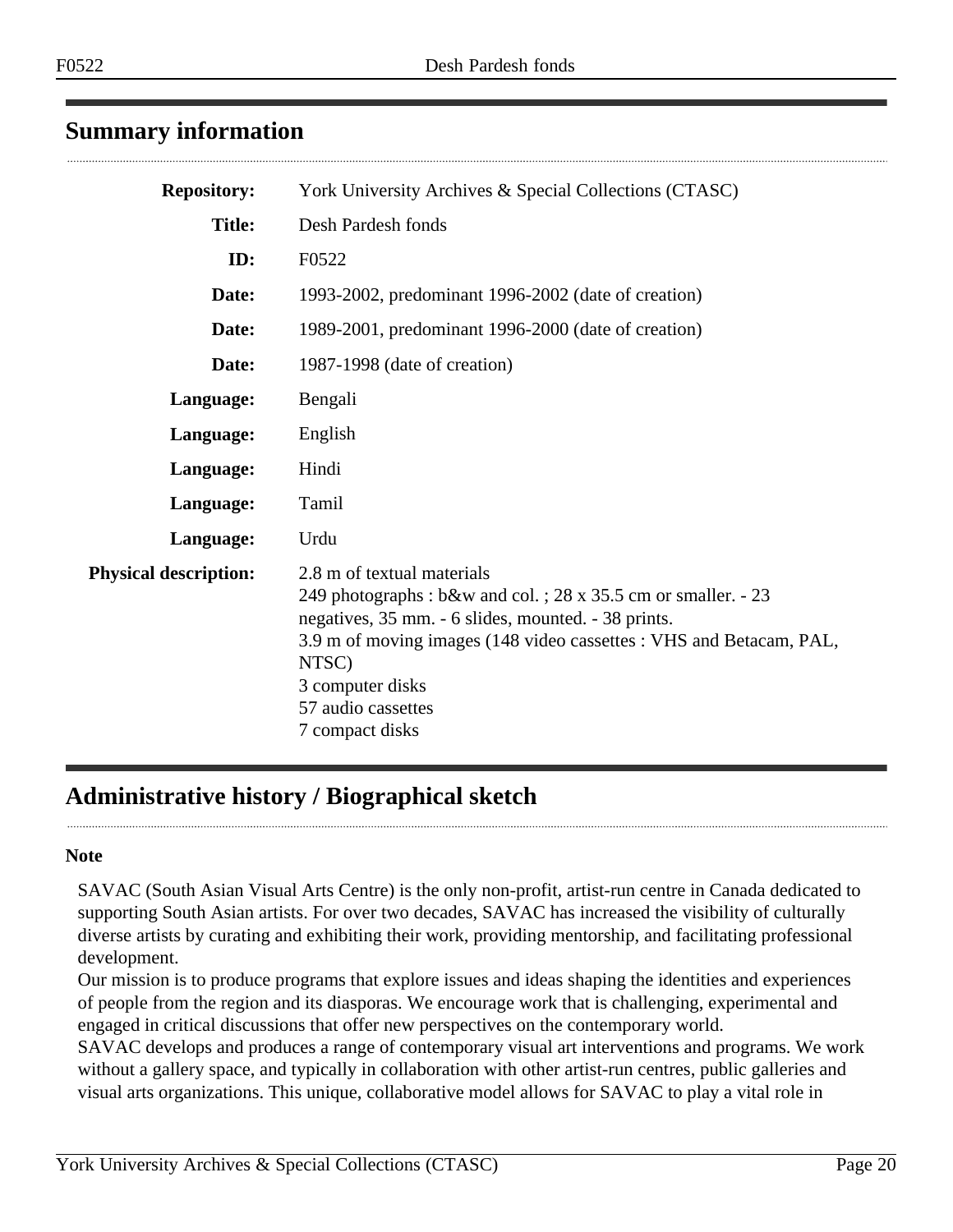F0522 Desh Pardesh fonds

Canada's visual arts ecology by expanding the frameworks that support culturally diverse perspectives in art.

1987 Khush: South Asian Gay Men of Toronto is founded. Khush has an active membership of around 100 people, with a mandate to "educate South Asian gay men and the wider gay community about South Asian culture, as well as to forge connections amongst the South Asian community, South Asian cultural producers/artists, and the gay community".

1988 Khush and Gay Asian Toronto organize "Unity Among Asians," a conference for Asian lesbians and gay men in North America.

1989 Members of Khush organize SALAAM TORONTO, a one-day celebration at the 519 Community Centre, featuring arts, literature, food, culture, games, and performance, drawing a crowd of around 800 people.

1990 Khush hosts Khalla (later to become Desh Pardesh), a three-evening event of video and film, music and dance, hosted at Euclid Theatre, "intended to provide a forum for South Asian artists" aiming to "incite dialogue […] and to begin an interrogation of what South Asian culture is". (Clara Thomas Archives)

1990 Festival undergoes name change from Khalla Festival to Des/Pardes or Desh Pardesh.

1992 Desh lengthens and broadens programming, funding and staffing, and includes film/video, poetry/fiction, theatre/performance, dance, live music, DJs, non-fiction/criticism/journalism, visual art/ photography.

1993 Desh is established as a permanent organization with a small membership fee and working board. 1993/94 A group of visual artists who had been working together to curate the visual arts component of Desh, come together to form South Asian Visual Arts Collective (later to be named the South Asian Visual Arts Centre, or SAVAC)

1994 Desh and ASAAP (Alliance for South Asian AIDS Prevention) are incorporated as non-profit organizations.

1997 SAVAC is formally established as an artist-run centre, working in close collaboration with Desh. 2001 Desh Pardesh festival and its administrative body are closed, due largely to the financial crisis.

2001 SAVAC is provincially incorporated.

2004 SAVAC celebrates its 10th anniversary.

2008 SAVAC changes its name from South Asian Visual Arts Collective to South Asian Visual Arts Centre to more accurately reflect its organizational purpose and structure as an artist-run centre. In this year, SAVAC also becomes federally incorporated and celebrates its 15th anniversary.

2009 SAVAC is awarded charitable status.

2013 SAVAC is awarded multi-year the Ontario Trillium Foundation funding for a project that will involve the creation of an archive that traces the history of SAVAC as an organization, and the people and groups that preceded it.

2014 SAVAC celebrates 20 years of existence and 10 years of Monitor: South Asian Experimental Film + Video program.

For more information see: https://www.savac.net/about/ .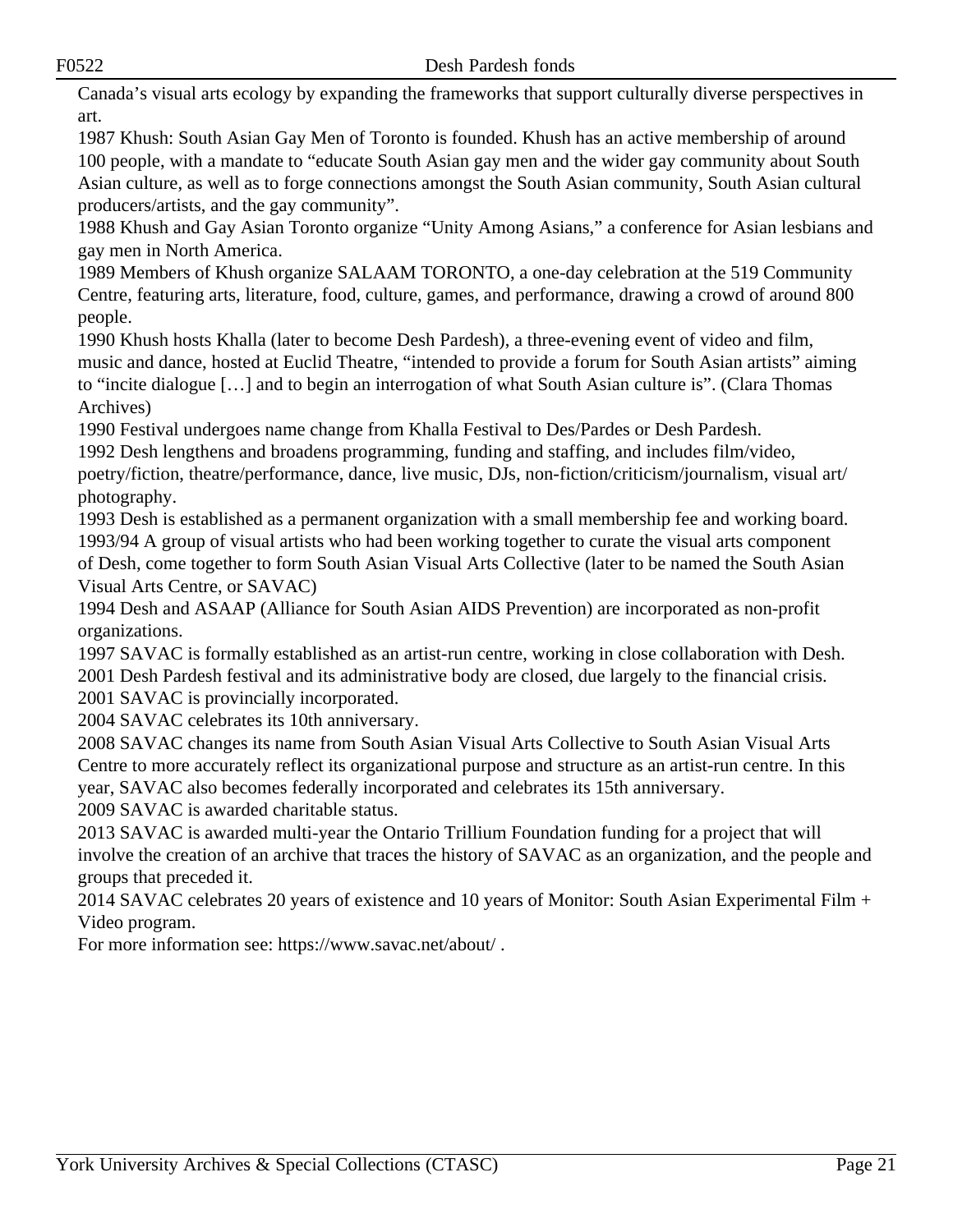# **Administrative history / Biographical sketch**

#### **Note**

Desh Pardesh was a multidisciplinary arts festival dedicated to providing a venue for underrepresented and marginalized voices within the South Asian diasporic community, particularly left wing and queer South Asian artists and academics. It operated from 1988 to 2001. The organization's mandate states: "Desh Pardesh is lesbian and gay positive, feminist, anti-racist, anti-imperialist and anti caste/ classist. Desh exists to ensure that the voices and expressions of those constituencies in the South Asian community which are systematically silenced are provided with a community forum. In particular: independent artists, cultural producers and activists who are women, lesbians and gays, people with disabilities, working class people and seniors." Founded in the late 1989, the festival was originally conceived as "Salaam Toronto!" and administered by Khush, an association of South Asian gay men in Toronto. This day-long festival was held at 519 Community Centre in May, 1988. The Khush committee later developed into a coalition-based organizing committee to administer the newly named Desh Pardesh, which was held in March 1990, and was co-sponsored by Khush and The Euclid Theatre. Desh Pardesh was incorporated as a non-profit organization on April 7, 1994. In addition to organizing an annual summer conference and arts festival (featuring film screenings, workshops, issue-driven seminars, spoken work and literary readings, music, dance and performance art pieces), Desh Pardesh also hosted periodic arts development workshops, community outreach seminars, mini-festivals, art exhibits, and film retrospectives. It also served as a resource centre and referral service to various South Asian community groups and artists, cultural organizations and activists. In later years, Desh Pardesh worked in close collaboration with SAVAC (South Asian Visual Arts Collective). The Desh Pardesh festival and its administrative body closed in 2001 due to a financial crisis.

# **Administrative history / Biographical sketch**

#### **Note**

Khush: South Asian Gay Men of Toronto was founded in 1987. The group organized meetings for queer South Asians, and later broadened their membership to include women, becoming Khush: South Asian Lesbian and Gay Association. Remaining active until 1998 the organization ran a variety of queer South Asian community events, one being the annual Desh Pardesh (until 2001), spotlighting South Asian culture, art, and politics. In 1989 Khush founded the first South Asian gay and lesbian newspaper in Toronto, and Avec Pyar, a quarterly zine.

For more information see: https://en.wikipedia.org/wiki/ Khush:\_South\_Asian\_Lesbian\_and\_Gay\_Association .

### **Custodial history**

Following the dissolution of Desh Pardesh, the records of the festival's activities remained in the custody of SAVAC, the South Asian Visual Arts Collective. Many of the members of SAVAC were former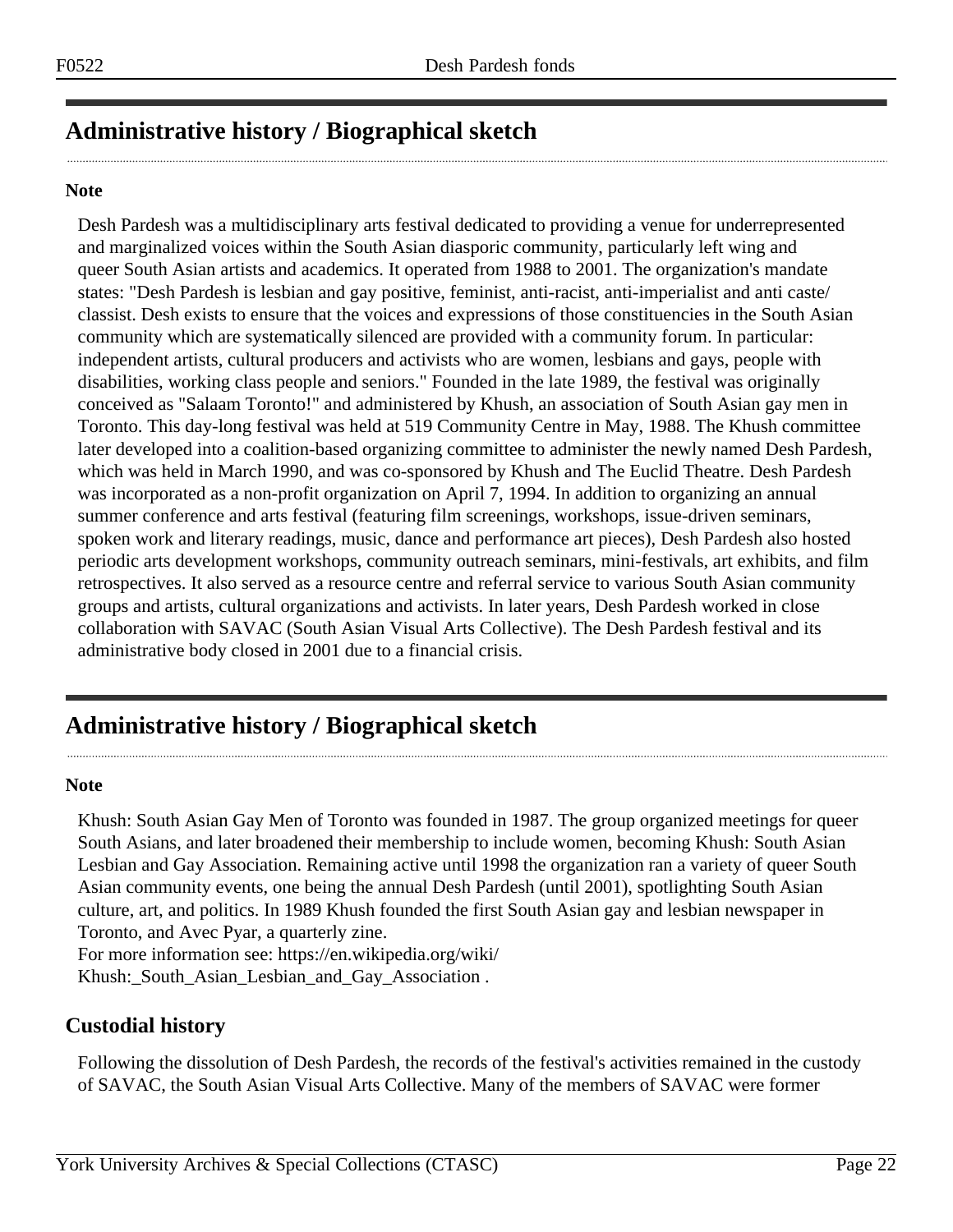participants and board members of Desh Pardesh. The records were deposited by the Executive Director of SAVAC at the Clara Thomas Archives of York University in May 2007.

# <span id="page-22-0"></span>**Scope and content**

Fonds consists of the administrative records, artist submissions, promotional material, fund raising, financial and operational records of the Desh Pardesh organization relating to its annual conference and arts festival and its year-round events related to South Asian youth, women's issues, fund raising, community development and anti-racist efforts. In addition to administrative records, the fonds also includes the submissions of local and international South Asian artists, dancers, film makers, poets, playwrights, photographers and other performers, including audio-visual, photographic and written material, as well as promotional packages and brochures. Fonds is arranged into 11 series.

# <span id="page-22-2"></span>**Notes**

### **Title notes**

### <span id="page-22-1"></span>**Arrangement**

No discernible order, archivist imposed an order on the material and created series and file titles based on the functions and formal organization of the Desh Pardesh administrative committees.

### **Restrictions on access**

Access to some series has been restricted. Please see the series-level descriptions for more specific information.

### **Accruals**

The fonds comprises the following accessions: 2007-042, 2007-043, and 2017-014. No further accruals are expected.

#### **Other notes**

- **Publication status**: Published
- **Level of detail**: Full
- **Status description:** Final

# <span id="page-22-3"></span>**Access points**

• Textual record (documentary form)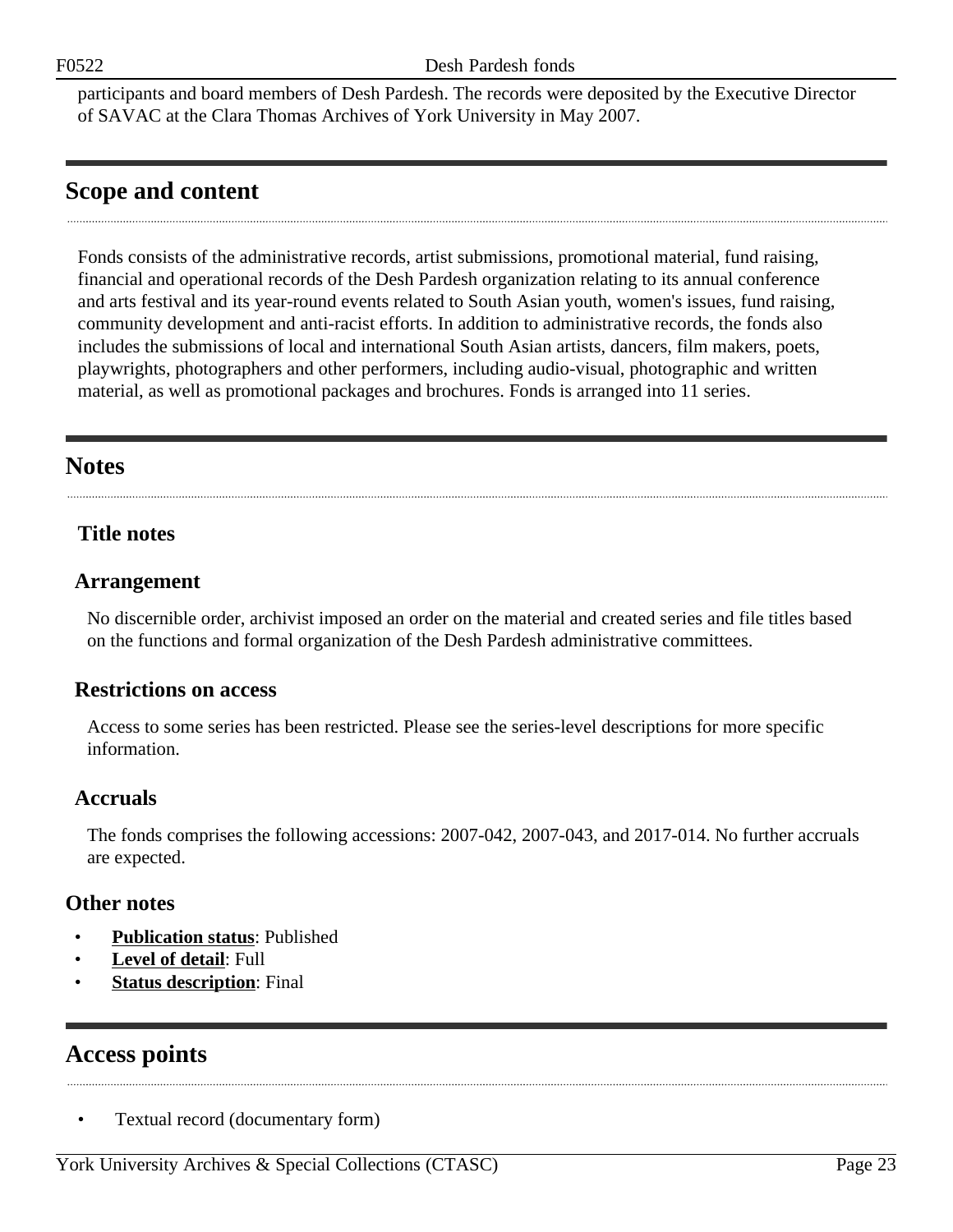- Graphic material (documentary form)
- Sound recording (documentary form)
- Activism and advocacy (subject)
- Music festival (subject)
- South Asian diaspora (subject)
- Film festival (subject)
- Experimental film (subject)
- Media arts (subject)
- Documentary film (subject)
- Music (subject)
- Sexuality (subject)

# <span id="page-23-0"></span>**Collection holdings**

### <span id="page-23-1"></span>**Series: S00363 - Board of Directors records**

Title: Board of Directors records

ID: S00363

Date: 1989-2001; 1994-1999 predominant (date of creation)

Scope and content:

Series consists of the agendas, minutes and administrative records and reports of the Desh Pardesh Board of Directors.

Physical description: 18.4 cm of textual records

Language of the material:

English

Publication status:

Published

Access points:

• Textual record (documentary form)

### <span id="page-23-2"></span>**File: 2007-042/001(01) - Agendas, minutes, financial records and correspondence for Khalla festival, later Des/Pardes**

Title: Agendas, minutes, financial records and correspondence for Khalla festival, later Des/Pardes ID: 2007-042/001(01)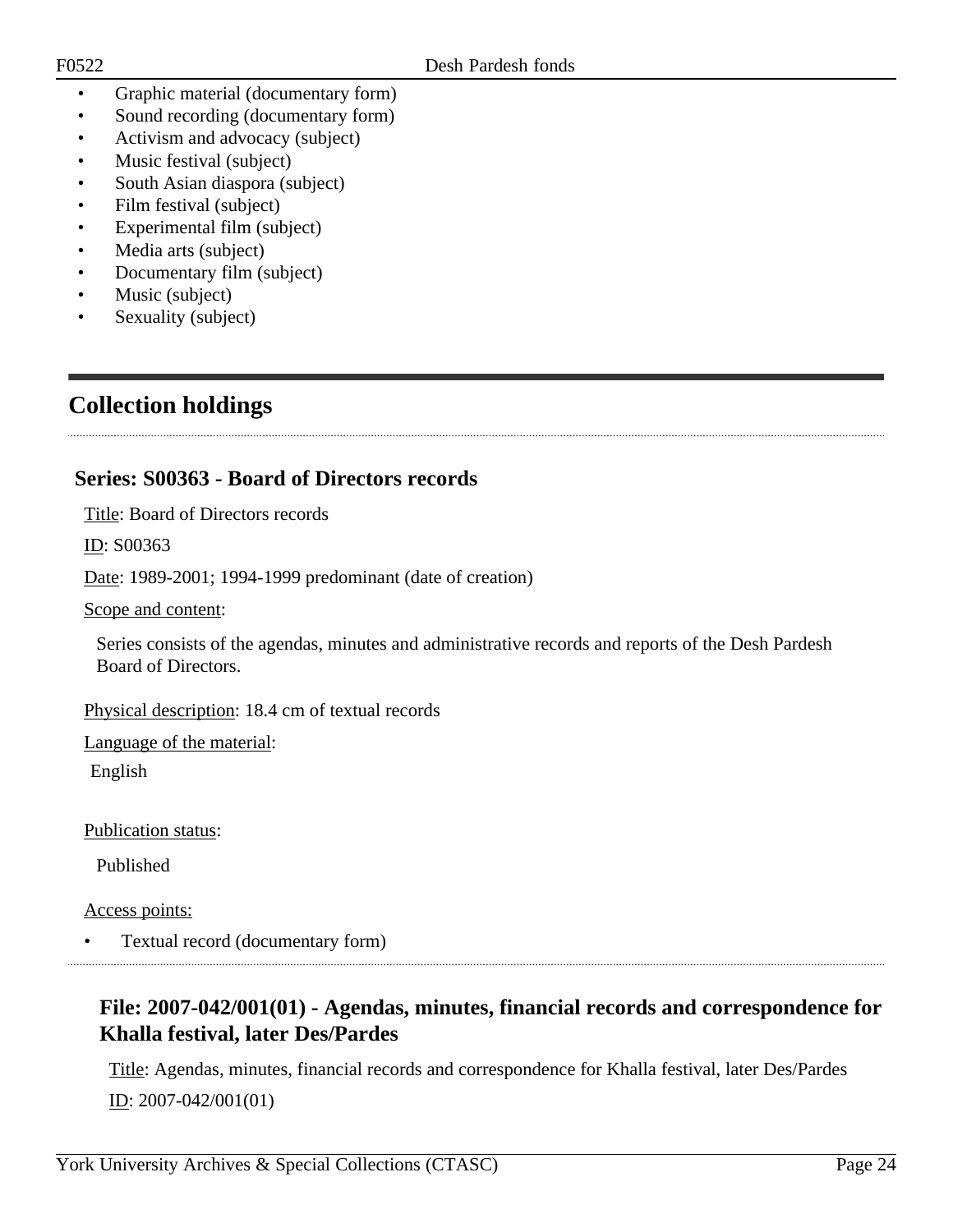Date: 1989-1990 (date of creation) Physical description: 1 folder of textual records Language of the material: English Publication status:

Published

Access points:

• Textual record (documentary form)

# <span id="page-24-0"></span>**File: 2007-042/001(02) - Meeting minutes and reports**

Title: Meeting minutes and reports ID: 2007-042/001(02) Date: 1992-1993 (date of creation) Physical description: 1 folder of textual records Language of the material: English

Publication status:

Published

Access points:

• Textual record (documentary form)

# <span id="page-24-1"></span>**File: 2007-042/001(03) - Participant evaluations**

Title: Participant evaluations ID: 2007-042/001(03) Date: 1993 (date of creation) Physical description: 1 folder of textual records Language of the material: English

Publication status: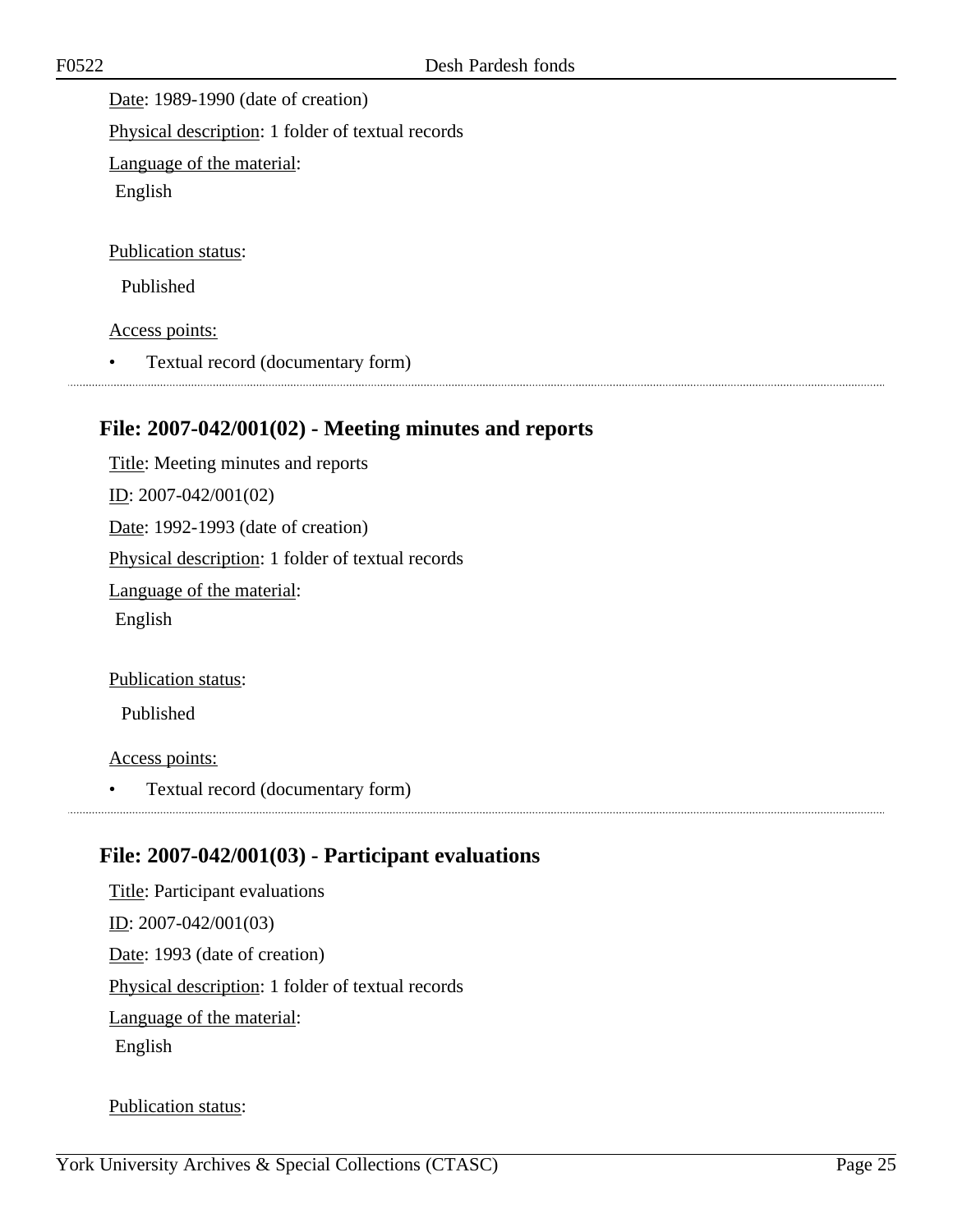#### Published

#### Access points:

• Textual record (documentary form)

### <span id="page-25-0"></span>**File: 2007-042/001(04) - Annual reports**

Title: Annual reports ID: 2007-042/001(04) Date: 1993-1997 (date of creation) Physical description: 1 folder of textual records Language of the material: English Publication status: Published

#### Access points:

• Textual record (documentary form)

### <span id="page-25-1"></span>**File: 2007-042/001(05) - Board of directors and Programming Committee minutes and by-laws**

Title: Board of directors and Programming Committee minutes and by-laws

ID: 2007-042/001(05) Date: 1993-1996 (date of creation) Physical description: 1 folder of textual records Language of the material: English

Publication status:

Published

Access points:

• Textual record (documentary form)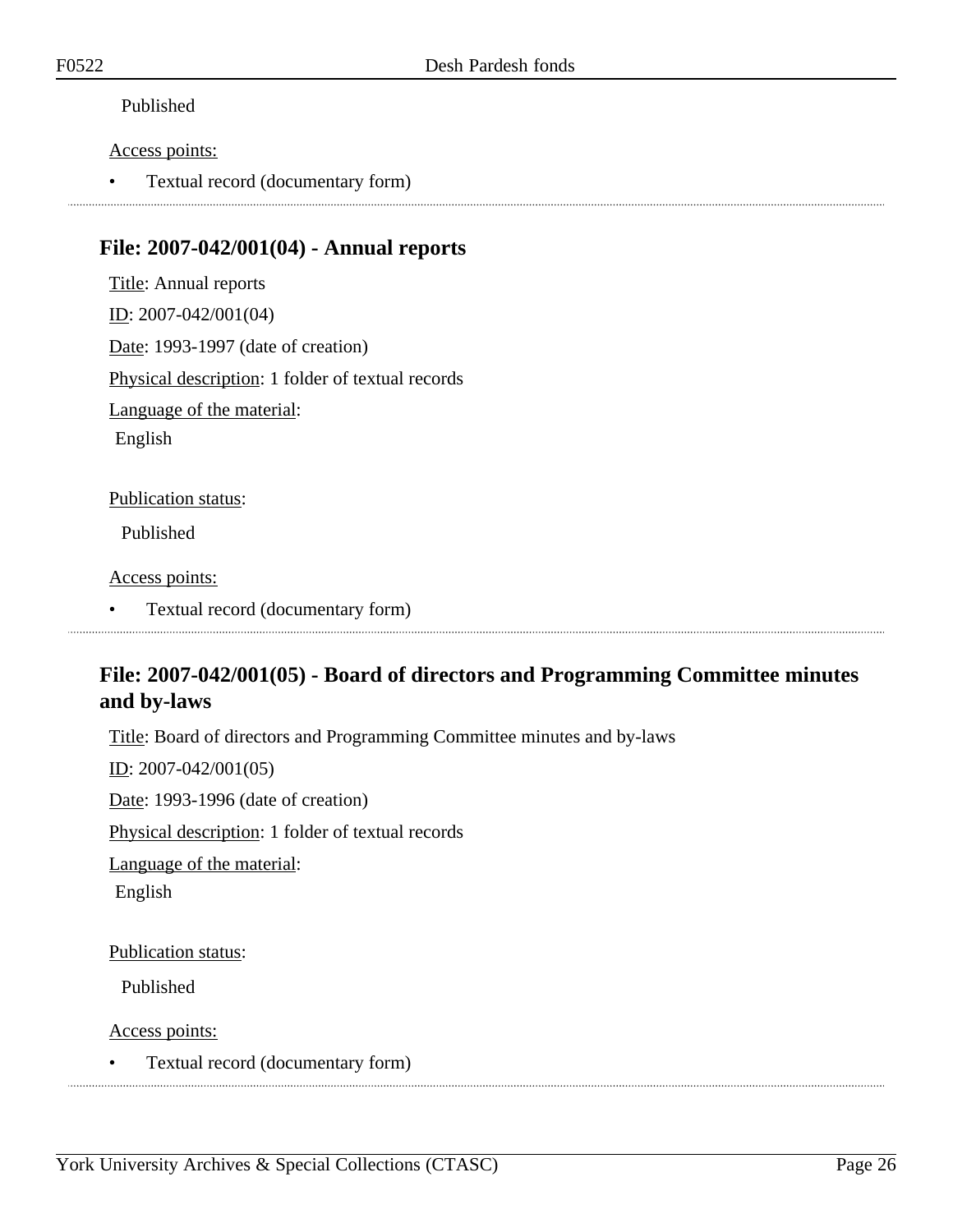# <span id="page-26-0"></span>**File: 2007-042/001(06) - Board of directors annual reports, visionary sessions and financial statements**

Title: Board of directors annual reports, visionary sessions and financial statements

ID: 2007-042/001(06)

Date: 1994 (date of creation)

Physical description: 1 folder of textual records

Language of the material:

English

Publication status:

Published

Access points:

• Textual record (documentary form)

### <span id="page-26-1"></span>**File: 2007-042/001(07) - Board of directors, festival and ongoing programme committees' agendas and minutes**

Title: Board of directors, festival and ongoing programme committees' agendas and minutes

ID: 2007-042/001(07)

Date: 1994-1995 (date of creation)

Physical description: 1 folder of textual records

Language of the material:

English

Publication status:

Published

Access points:

• Textual record (documentary form)

### <span id="page-26-2"></span>**File: 2007-042/001(08) - Board of directors minutes**

Title: Board of directors minutes <u>ID</u>: 2007-042/001(08)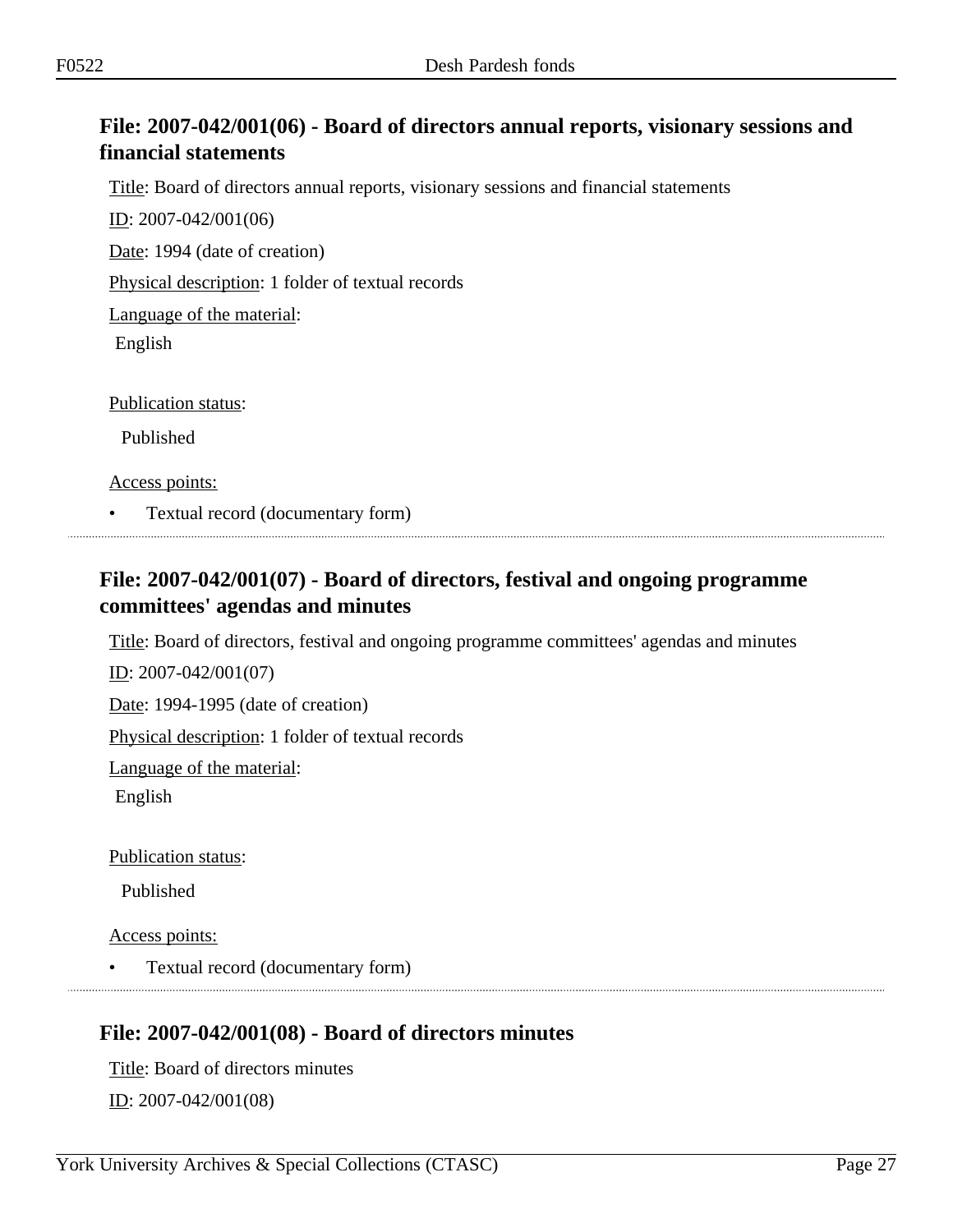Date: 1995-1996 (date of creation) Physical description: 1 folder of textual records Language of the material: English Note [generalNote]: 1 of 2 Publication status: Published

Access points:

• Textual record (documentary form)

# <span id="page-27-0"></span>**File: 2007-042/001(09) - Board of directors minutes**

Title: Board of directors minutes ID: 2007-042/001(09) Date: 1995-1996 (date of creation) Physical description: 1 folder of textual records Language of the material: English Note [generalNote]: 2 of 2

Publication status:

Published

Access points:

• Textual record (documentary form)

### <span id="page-27-1"></span>**File: 2007-042/001(10) - Board of directors, Organizational development committee and Program committee agendas, minutes and reports**

Title: Board of directors, Organizational development committee and Program committee agendas, minutes and reports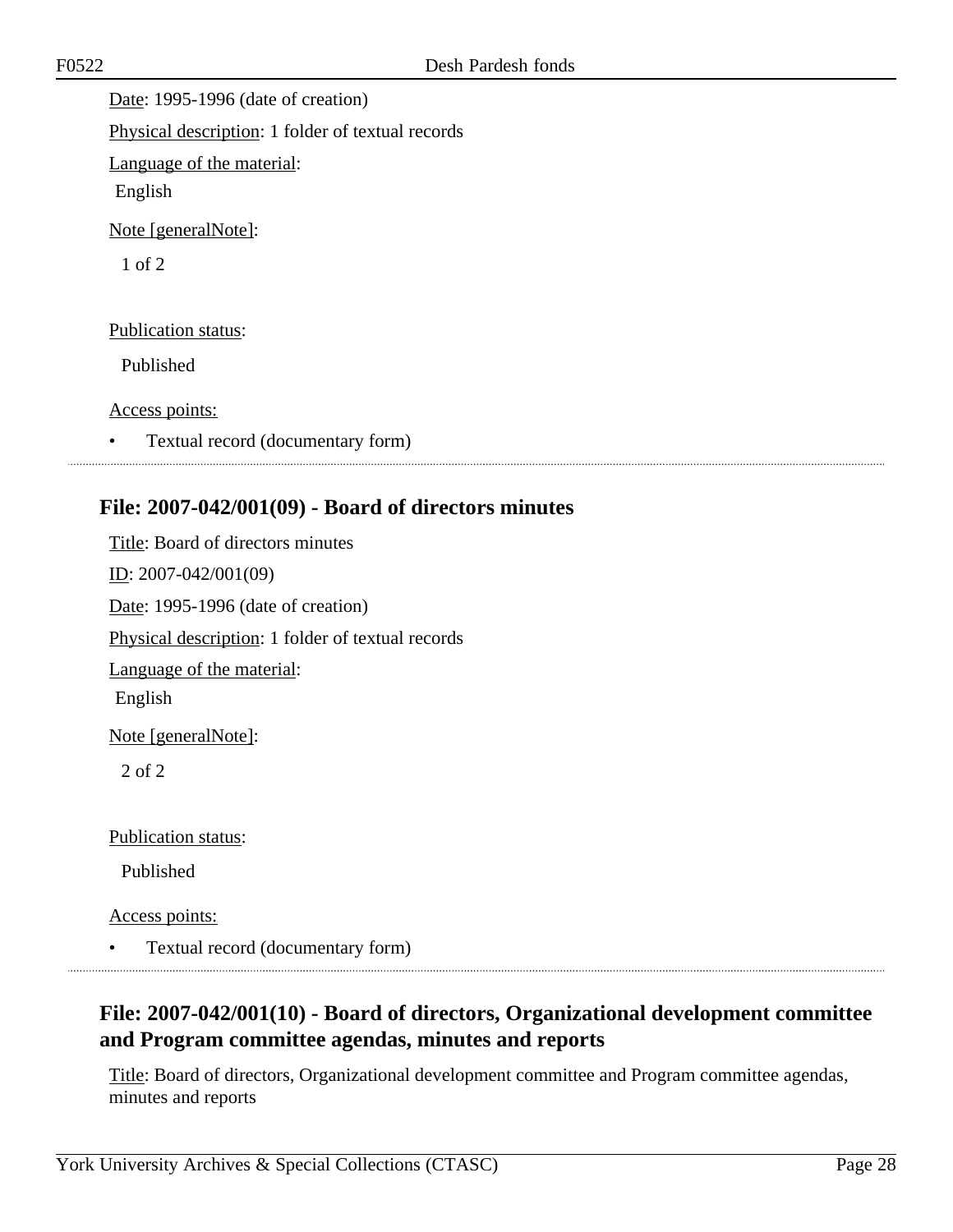ID: 2007-042/001(10) Date: 1995-1996 (date of creation) Physical description: 1 folder of textual records Language of the material: English

#### Publication status:

Published

#### Access points:

• Textual record (documentary form)

### <span id="page-28-0"></span>**File: 2007-042/001(11) - Annual report and administrative records**

Title: Annual report and administrative records ID: 2007-042/001(11) Date: 1998 (date of creation) Physical description: 1 folder of textual records Language of the material: English Publication status:

Published

Access points:

• Textual record (documentary form)

### <span id="page-28-1"></span>**File: 2007-042/001(12) - Policies, procedures, by-laws and administrative manuals**

Title: Policies, procedures, by-laws and administrative manuals ID: 2007-042/001(12) Date: 1998-2000 (date of creation) Physical description: 1 folder of textual records Language of the material: English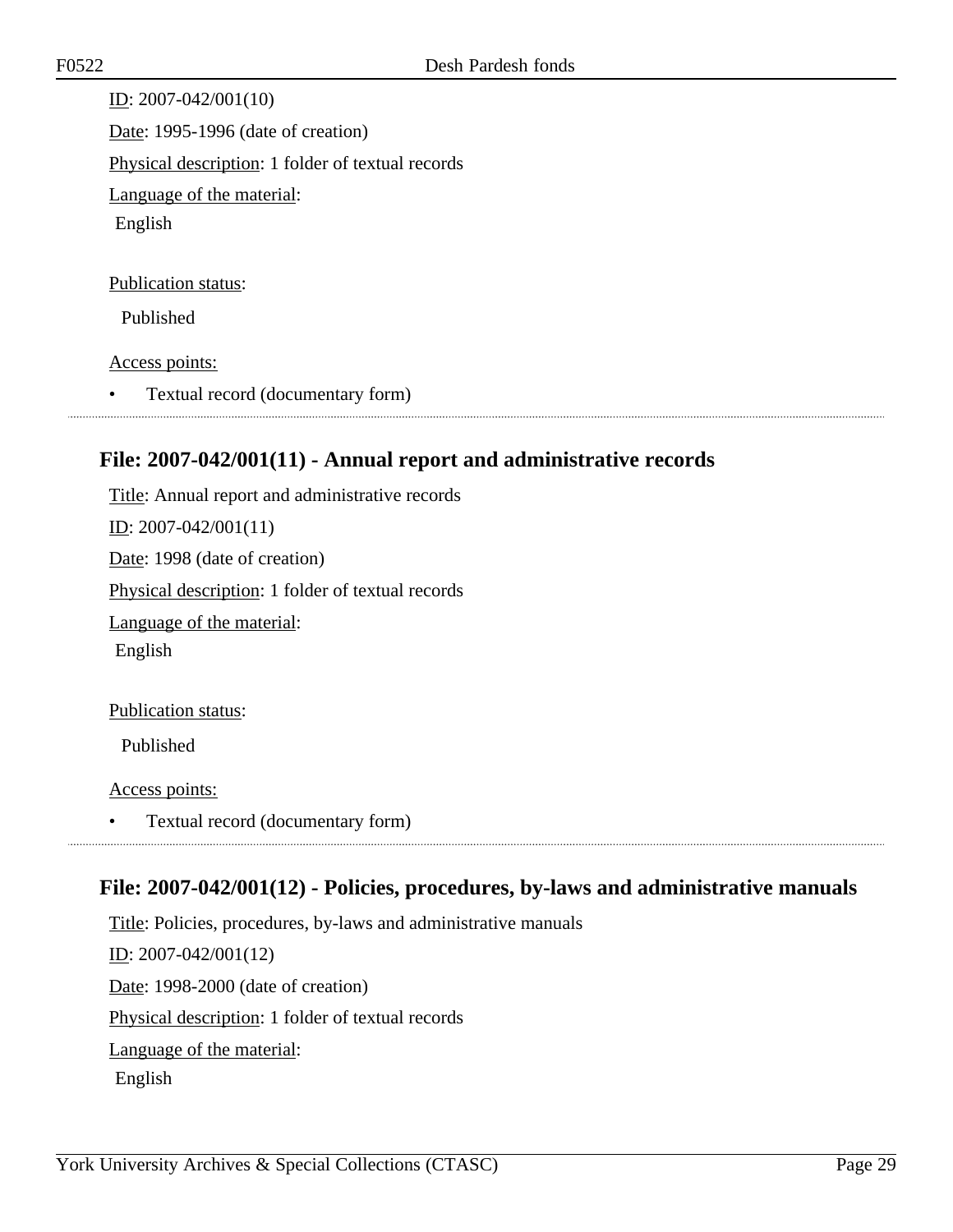#### Publication status:

Published

#### Access points:

• Textual record (documentary form)

# <span id="page-29-0"></span>**File: 2007-042/001(13) - Administrative materials and minutes**

Title: Administrative materials and minutes ID: 2007-042/001(13) Date: 1999-2000 (date of creation) Physical description: 1 folder of textual records Language of the material: English

#### Publication status:

Published

Access points:

• Textual record (documentary form)

# <span id="page-29-1"></span>**File: 2007-042/001(14) - Desh Pardesh : Board of Directors : administrative materials and minutes**

Title: Desh Pardesh : Board of Directors : administrative materials and minutes

 $ID: 2007-042/001(14)$ 

Date: 1999-2000 (date of creation)

Physical description: 1 folder of textual records

Language of the material:

English

#### Publication status:

Published

Access points:

• Textual record (documentary form)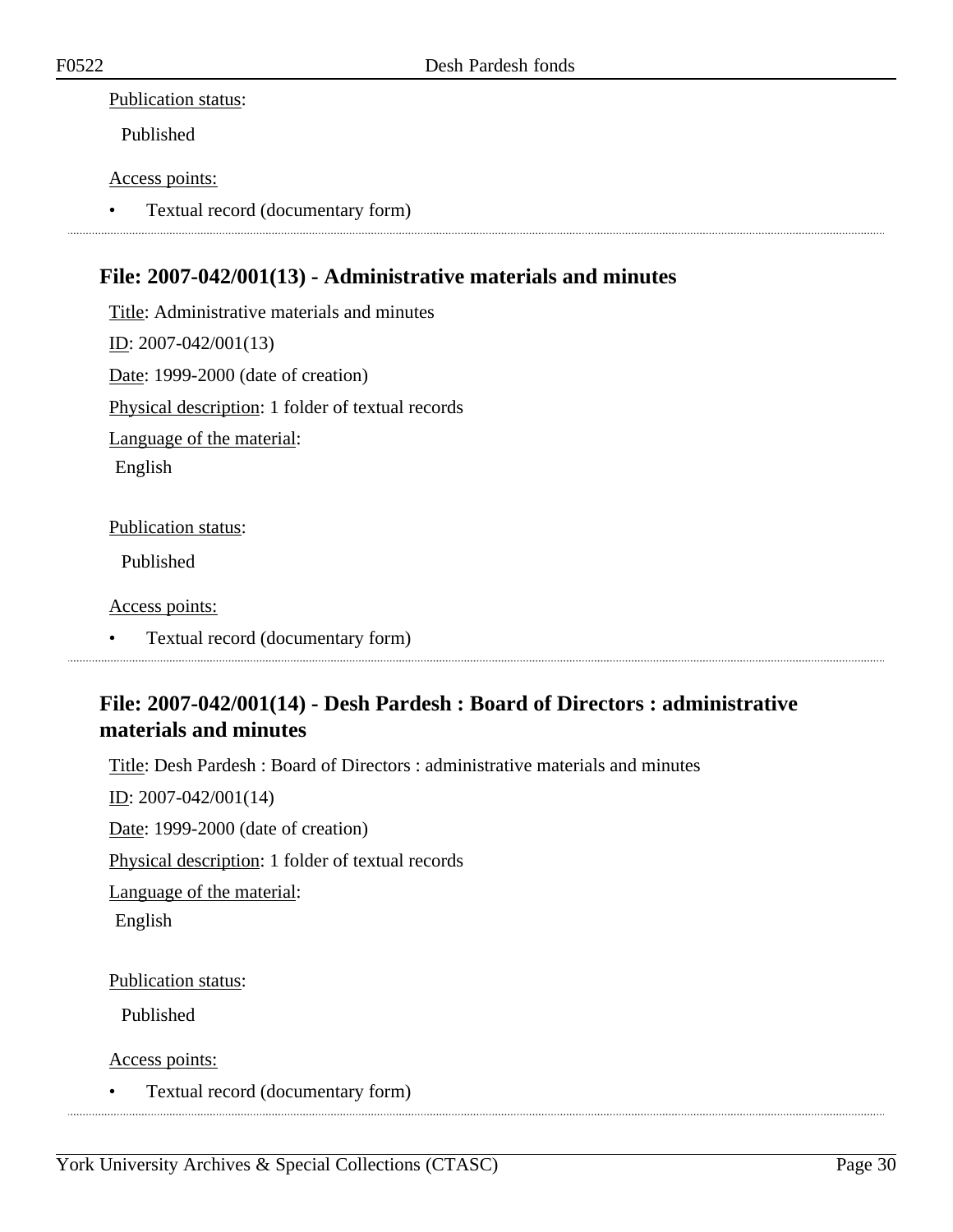# <span id="page-30-0"></span>**File: 2007-042/001(15) - Administrative minutes and financial records**

Title: Administrative minutes and financial records <u>ID</u>: 2007-042/001(15) Date: 2000-2001 (date of creation) Physical description: 1 folder of textual records Language of the material: English

Publication status:

Published

Access points:

• Textual record (documentary form)

# <span id="page-30-1"></span>**File: 2007-042/001(16) - Draft policy and procedures manual**

Title: Draft policy and procedures manual ID: 2007-042/001(16) Date: [before 2001?] (date of creation) Physical description: 1 folder of textual records Language of the material: English

Publication status:

Published

Access points:

• Textual record (documentary form)

# <span id="page-30-2"></span>**Series: S00364 - Committee records**

Title: Committee records

ID: S00364

Date: 1995-1999 predominant (date of creation)

Date: 1989-2000 (date of creation)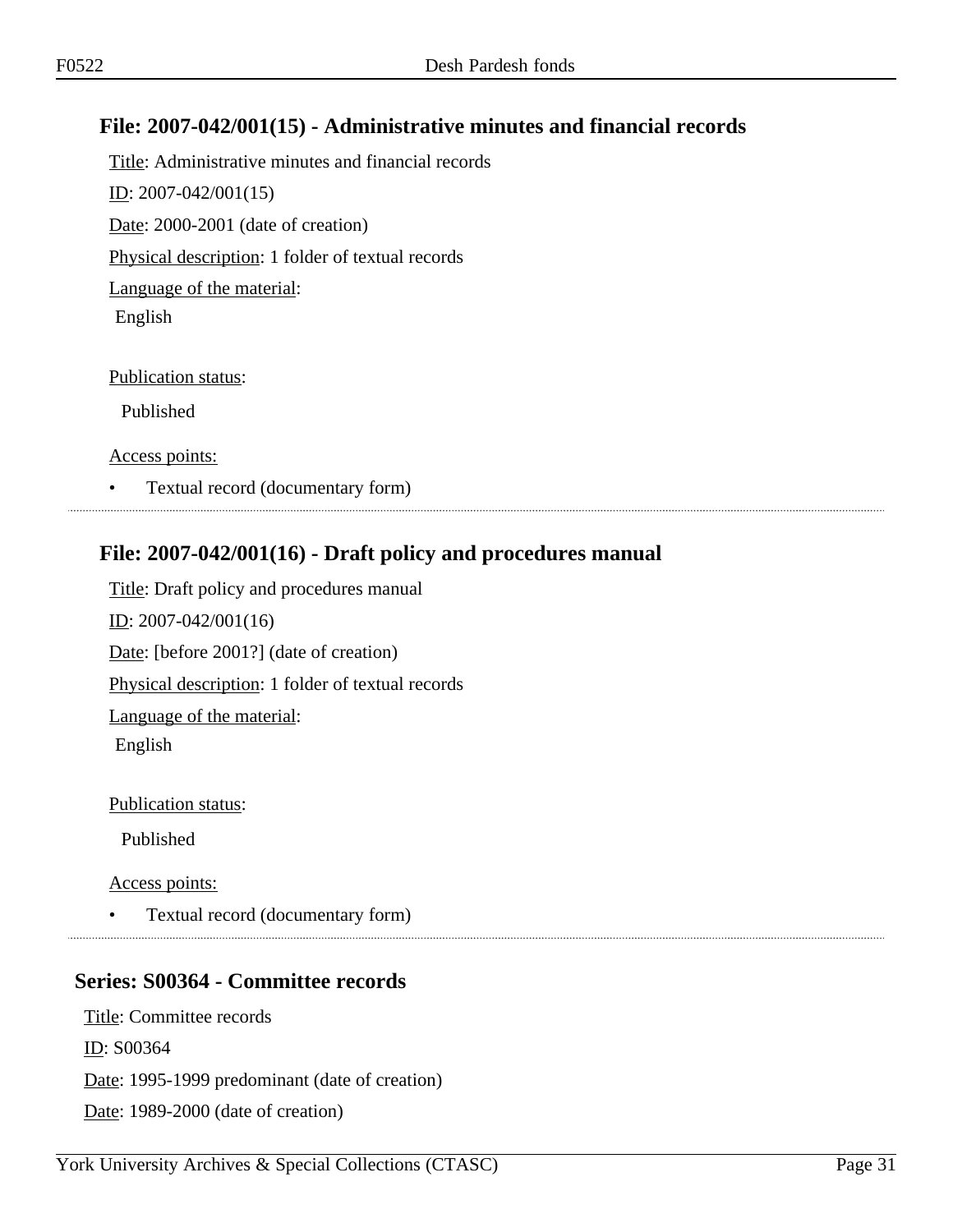#### Scope and content:

Series consists of agendas, minutes, submissions, evaluations and biographical information created and accumulated by members of the programming committee of Desh Pardesh, in the course of their activities soliciting, evaluating and organizing workshops, seminars, dance, music and theatre performances, literary readings, art exhibits and film screenings.

Physical description: 44 cm of textual records 146 photographs : b&w and col. ; 28 x 35.5 cm or smaller 1 audio cassette 1 computer disk

Language of the material:

English

#### Restrictions on access:

These files are closed for 30 years after the end date of each file. Access to these files during the closed period is permitted only through a research agreement.

#### Publication status:

Published

Access points:

- Textual record (documentary form)
- Graphic material (documentary form)
- Sound recording (documentary form)

# <span id="page-31-0"></span>**File: 2007-042/002(01) - Programming committee records and participant biographical material for Desh/Pardesh 1990**

Title: Programming committee records and participant biographical material for Desh/Pardesh 1990

ID: 2007-042/002(01)

Date: 1989-1990 (date of creation)

Physical description: 1 folder of textual records

Language of the material:

English

Publication status:

Published

Access points: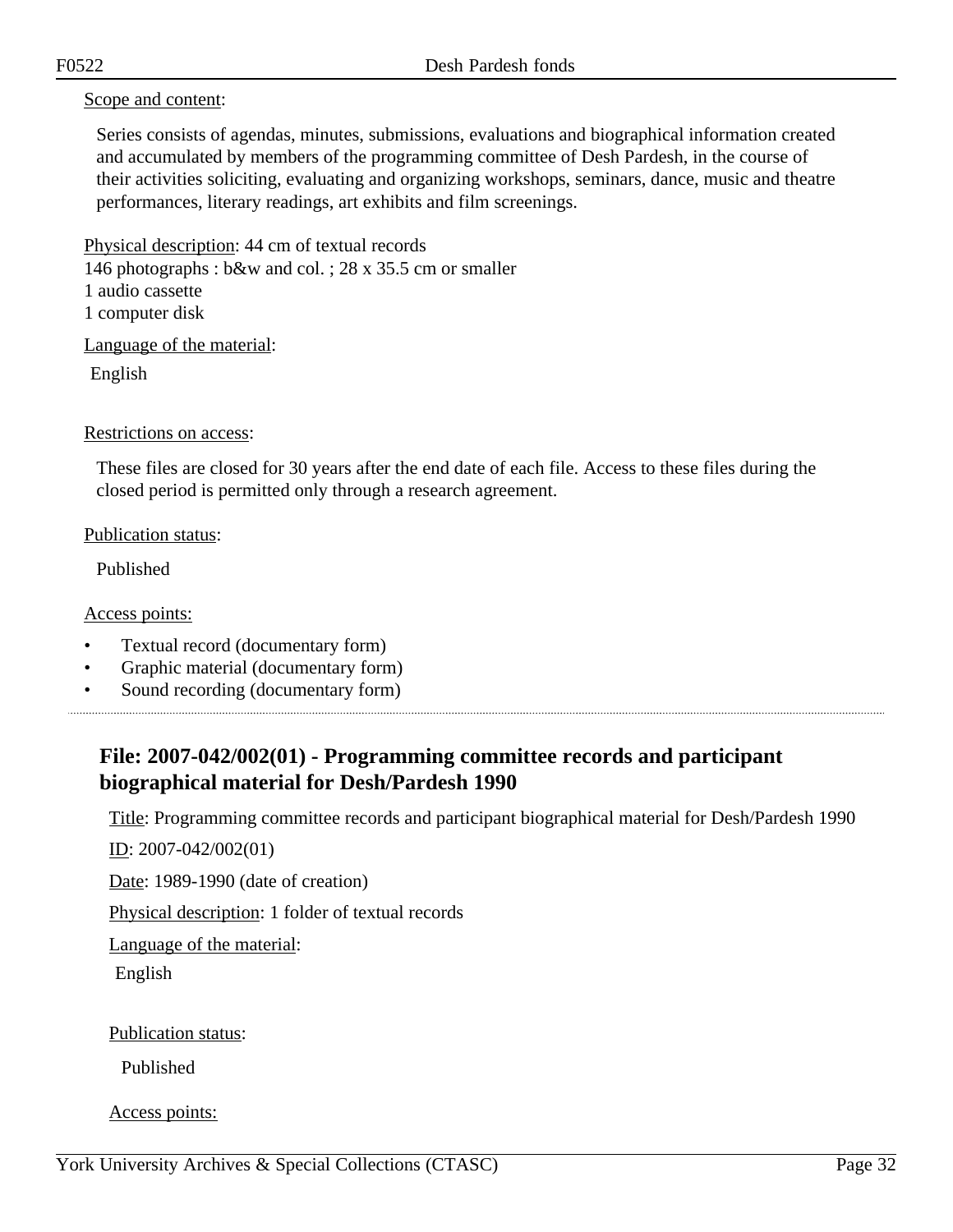<span id="page-32-0"></span>

• Textual record (documentary form)

# **File: 2007-042/002(02) - Programming committee records, participant biographical material and photographs for Desh/Pardesh 1991**

Title: Programming committee records, participant biographical material and photographs for Desh/ Pardesh 1991

ID: 2007-042/002(02)

Date: 1990-1991 (date of creation)

Physical description: 1 folder of textual records 2 photographs : b&w ; 20.2 x 25.5 cm

Language of the material:

English

Publication status:

Published

Access points:

- Textual record (documentary form)
- Graphic material (documentary form)

### <span id="page-32-1"></span>**File: 2007-042/002(03) - Programming committee records and photographs for Desh/Pardesh 1993**

Title: Programming committee records and photographs for Desh/Pardesh 1993

ID: 2007-042/002(03)

Date: 1992-1993 (date of creation)

Physical description: 1 folder of textual records 25 photographs : b&w and col.; 25.4 x 18.2cm or smaller 1 audio cassette

Language of the material:

English

Publication status:

Published

Access points:

• Textual record (documentary form)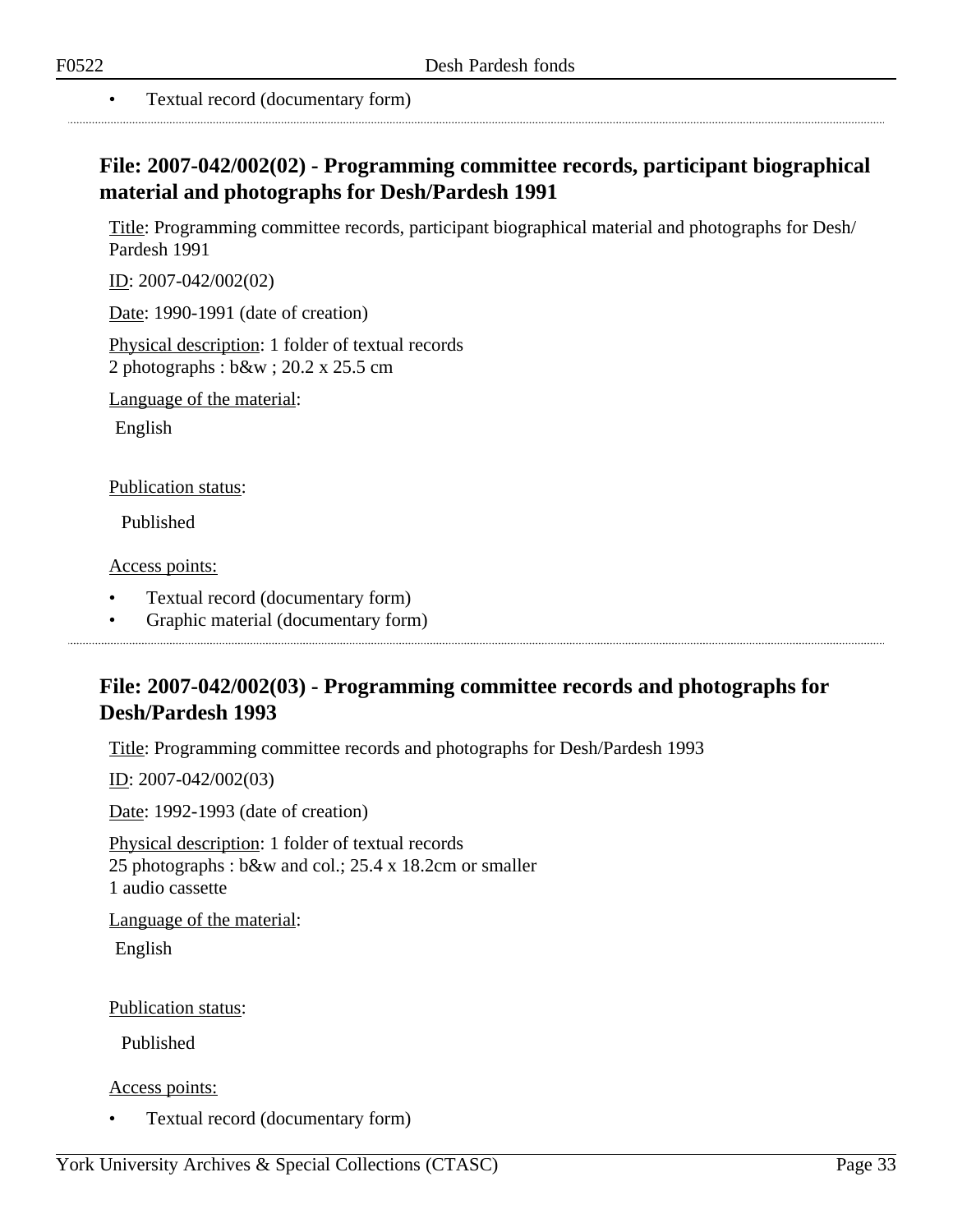- Graphic material (documentary form)
- Sound recording (documentary form)

### <span id="page-33-0"></span>**File: 2007-042/002(04) - Programming committee records, submissions and participant biographical material for Desh/Pardesh 1993**

Title: Programming committee records, submissions and participant biographical material for Desh/ Pardesh 1993

ID: 2007-042/002(04)

Date: 1992-1993 (date of creation)

Physical description: 1 folder of textual records

Language of the material:

English

Publication status:

Published

Access points:

### <span id="page-33-1"></span>**File: 2007-042/002(05) - Programming committee records, submissions and participant biographical material for Desh/Pardesh 1994**

Title: Programming committee records, submissions and participant biographical material for Desh/ Pardesh 1994

ID: 2007-042/002(05)

Date: 1993-1994 (date of creation)

Physical description: 1 folder of textual records 9 photographs : b&w; 20.4 x 25.4 cm or smaller 6 photographic slides ; 5 cm

Language of the material:

English

Publication status:

Published

Access points:

• Textual record (documentary form)

<sup>•</sup> Textual record (documentary form)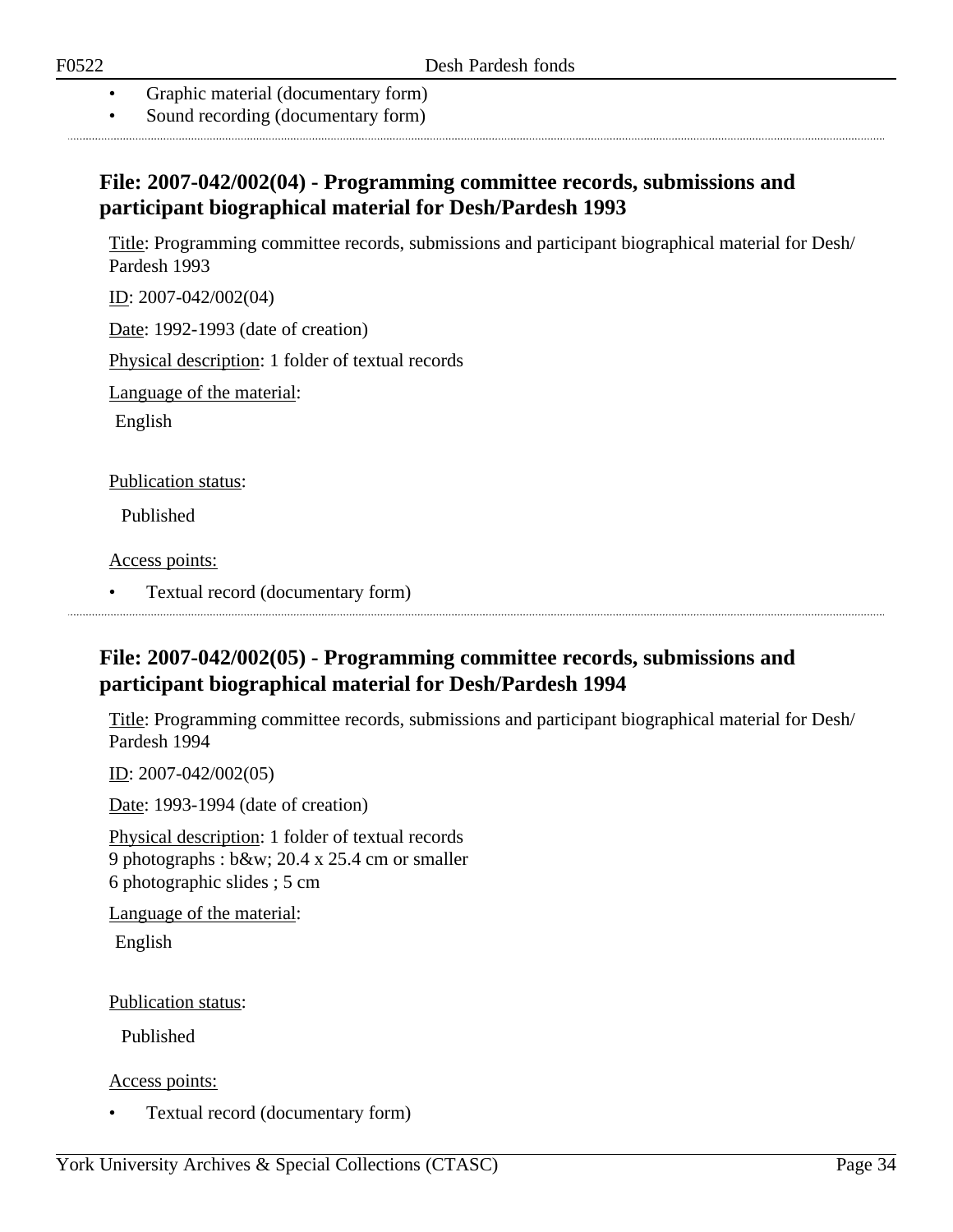### <span id="page-34-0"></span>**File: 2007-042/002(06) - Photographs for Desh/Pardesh 1995**

Title: Photographs for Desh/Pardesh 1995

ID: 2007-042/002(06)

Date: 1995 (date of creation)

Physical description: 28 photographs : col. and b&w; 10 x 15 cm 23 negatives: 35 mm

Language of the material:

English

Publication status:

Published

Access points:

• Graphic material (documentary form)

### <span id="page-34-1"></span>**File: 2007-042/002(07) - Submissions, participant biographical material and photographs for Desh/Pardesh 1996**

Title: Submissions, participant biographical material and photographs for Desh/Pardesh 1996 ID: 2007-042/002(07)

Date: 1995-1996 (date of creation)

Physical description: 1 photograph : b&w; 20.2 x 25.2 cm

Language of the material:

English

Publication status:

Published

Access points:

• Graphic material (documentary form)

### <span id="page-34-2"></span>**File: 2007-042/002(08) - Photographs for Desh/Pardesh 1996**

Title: Photographs for Desh/Pardesh 1996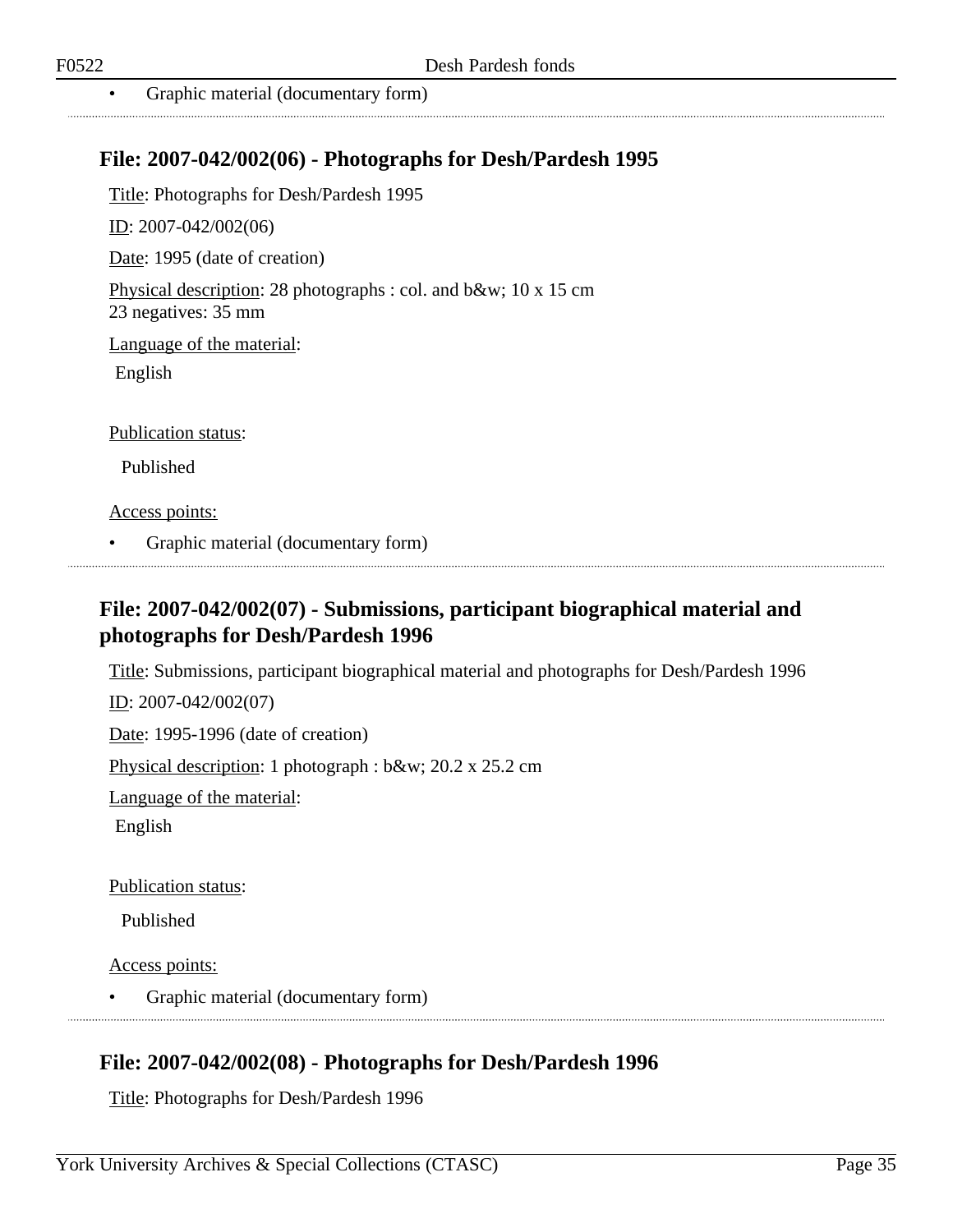| ID: $2007 - 042/002(08)$                                                                                 |
|----------------------------------------------------------------------------------------------------------|
| Date: [1996?] (date of creation)                                                                         |
| Physical description: 2 photographs : $b$ &w 20.5 x 25.5 cm<br>16 scanned images; 18.4 x 27.4 or smaller |
| Language of the material:                                                                                |
| English                                                                                                  |
|                                                                                                          |
| <b>Publication status:</b>                                                                               |
| Published                                                                                                |
|                                                                                                          |
| Access points:                                                                                           |
| Graphic material (documentary form)                                                                      |

# <span id="page-35-0"></span>**File: 2007-042/002(09) - Programming committee records, submissions and participant biographical material for Desh/Pardesh 1997**

Title: Programming committee records, submissions and participant biographical material for Desh/ Pardesh 1997

ID: 2007-042/002(09)

Date: 1996-1997 (date of creation)

Physical description: 1 folder of textual records

Language of the material:

English

Note [generalNote]:

1 of 2

Publication status:

Published

Access points:

• Textual record (documentary form)

# <span id="page-35-1"></span>**File: 2007-042/002(10) - Programming committee records, submissions and participant biographical material for Desh/Pardesh 1997**

Title: Programming committee records, submissions and participant biographical material for Desh/ Pardesh 1997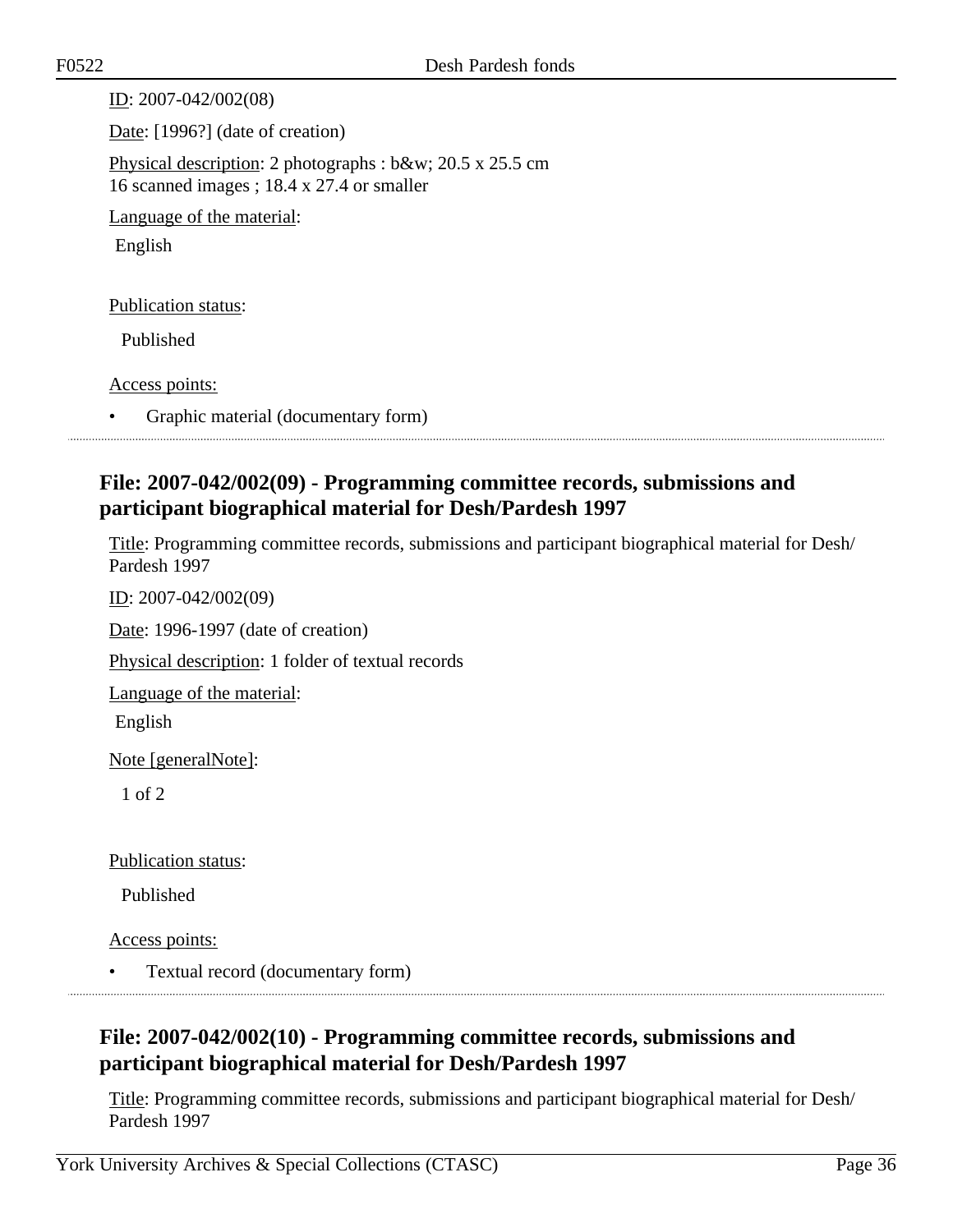ID: 2007-042/002(10) Date: 1996-1997 (date of creation) Physical description: 1 folder of textual records Language of the material: English Note [generalNote]: 2 of 2 Publication status: Published Access points:

• Textual record (documentary form)

### **File: 2007-042/002(11) - Submissions accepted in dance category for Desh/Pardesh 1997**

Title: Submissions accepted in dance category for Desh/Pardesh 1997

ID: 2007-042/002(11)

Date: 1996-1997 (date of creation)

Physical description: 1 folder of textual records

Language of the material:

English

Publication status:

Published

Access points:

• Textual record (documentary form)

### **File: 2007-042/002(12) - Submissions accepted in music category for Desh/Pardesh 1997**

Title: Submissions accepted in music category for Desh/Pardesh 1997

ID: 2007-042/002(12)

Date: 1996-1997 (date of creation)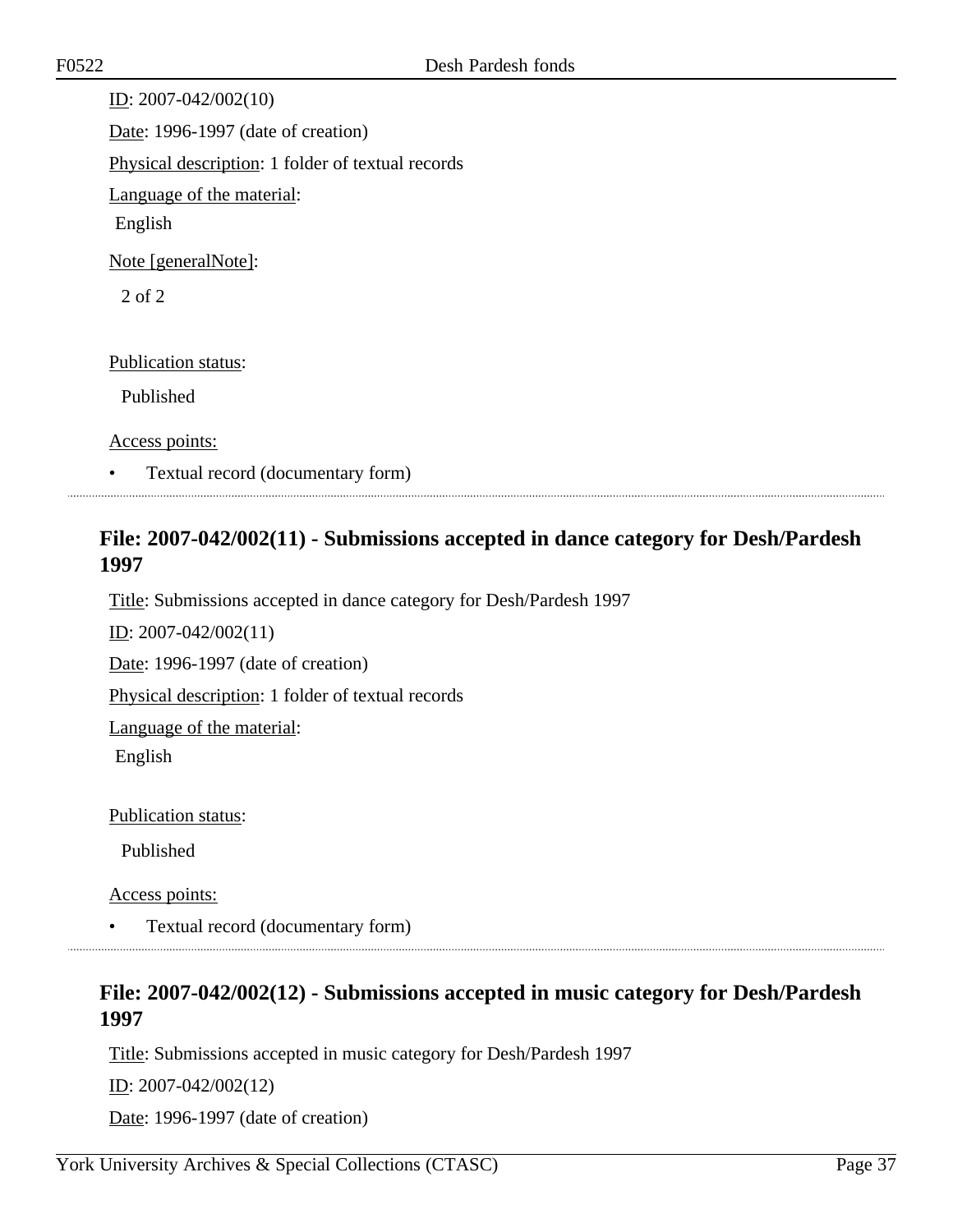Physical description: 1 photograph : b&w ; 20.5 x 25.7 cm

Language of the material: English

Publication status:

Published

Access points:

• Graphic material (documentary form)

### **File: 2007-042/003(01) - Programming committee records, submissions and participant biographical material for Desh/Pardesh 1998**

Title: Programming committee records, submissions and participant biographical material for Desh/ Pardesh 1998

ID: 2007-042/003(01)

Date: 1997-1998 (date of creation)

Physical description: 1 folder of textual records

Language of the material:

English

Publication status:

Published

Access points:

• Textual record (documentary form)

## **File: 2007-042/003(02) - Programming committee correspondence with participants of Desh/Pardesh 1998**

Title: Programming committee correspondence with participants of Desh/Pardesh 1998

ID: 2007-042/003(02) Date: 1998 (date of creation) Physical description: 1 folder of textual records Language of the material:

English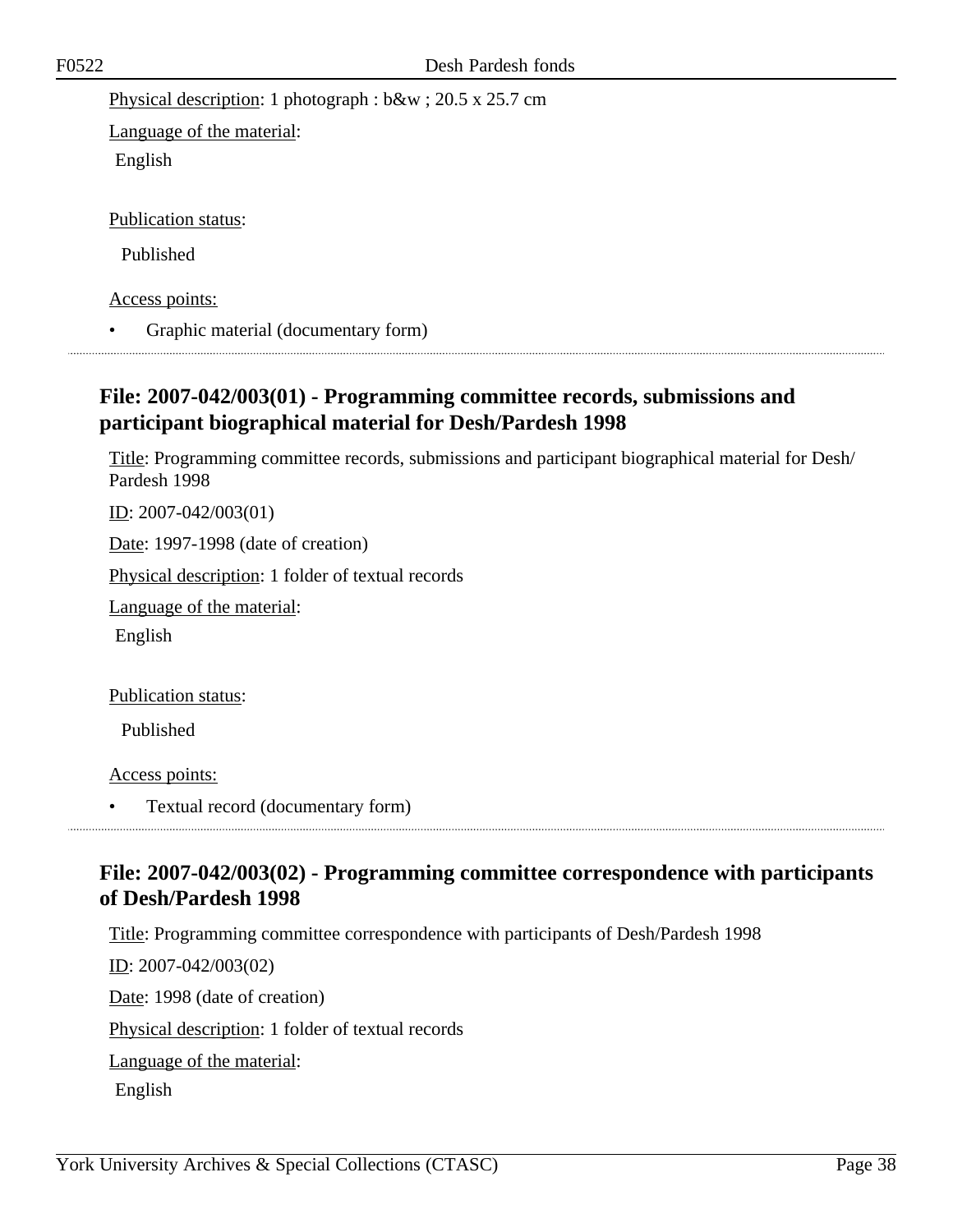### Publication status:

Published

### Access points:

• Textual record (documentary form)

# **File: 2007-042/003(03) - Programming committee records, submissions and participant biographical material for Desh/Pardesh 1999.**

Title: Programming committee records, submissions and participant biographical material for Desh/ Pardesh 1999.

ID: 2007-042/003(03)

Date: 1998-1999 (date of creation)

Physical description: 5 photographs : b&w and col.; 20.2 x 25.5 cm and 17.8 x 12 cm

Language of the material:

English

Publication status:

Published

Access points:

• Graphic material (documentary form)

## **File: 2007-042/003(04) - Photograph scrapbook of Desh/Pardesh 1999**

Title: Photograph scrapbook of Desh/Pardesh 1999 ID: 2007-042/003(04) Date: 1999 (date of creation) Physical description: 44 photographs : b&w and col.; 15 x 10.2 cm. Language of the material: English

Publication status:

Published

Access points:

• Graphic material (documentary form)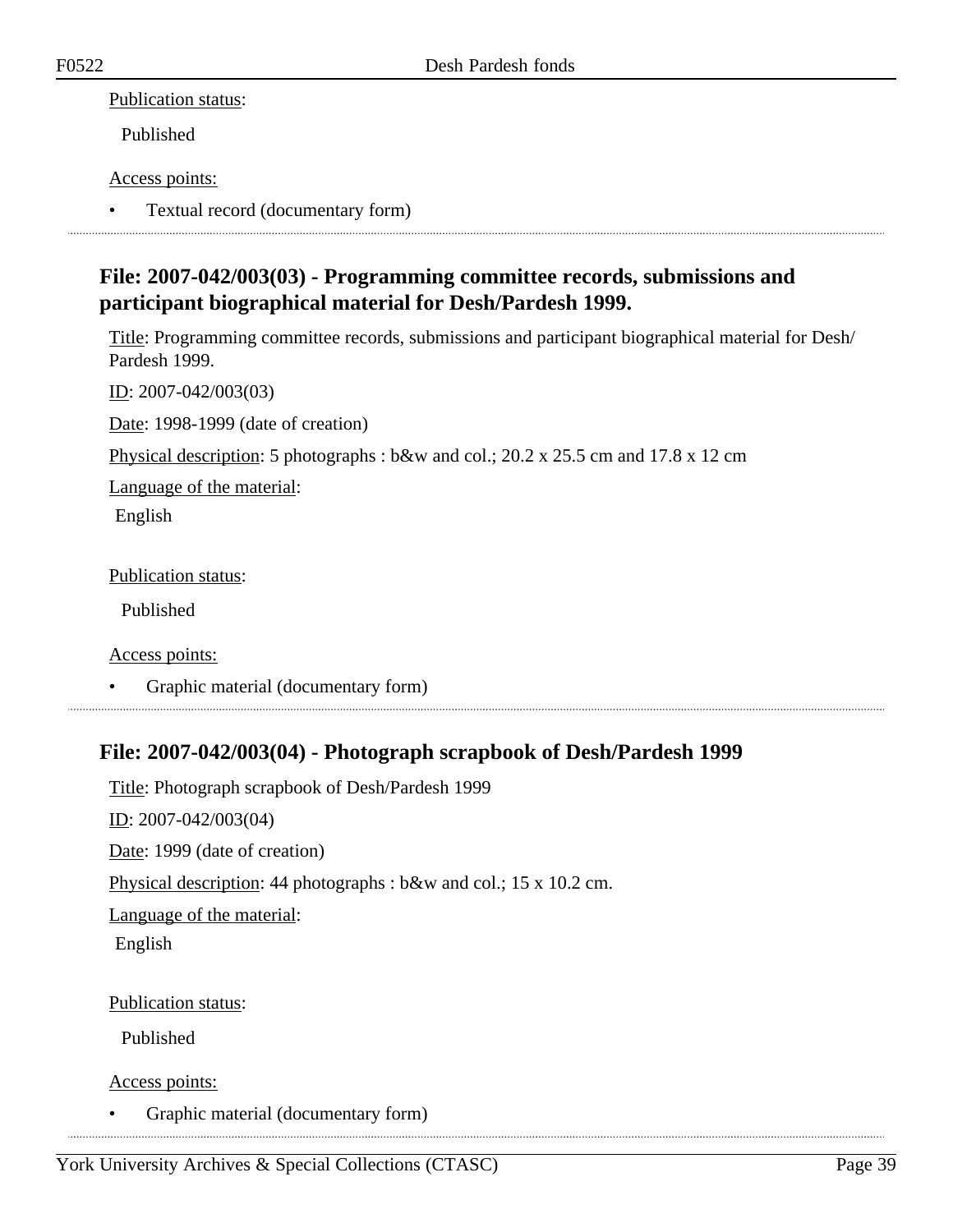### **File: 2007-042/003(05) - Photographs from children's events at Desh/Pardesh 1999**

Title: Photographs from children's events at Desh/Pardesh 1999 ID: 2007-042/003(05) Date: 1999 (date of creation) Physical description: 19 photographs : b&w and col. ; 15 x 10.2 cm. Language of the material: English

Publication status:

Published

Access points:

• Graphic material (documentary form)

### **File: 2007-042/003(06) - Programming committee records and correspondence for Desh/Pardesh 2000**

Title: Programming committee records and correspondence for Desh/Pardesh 2000

ID: 2007-042/003(06)

Date: 2000 (date of creation)

Physical description: 1 folder of textual records

Language of the material:

English

Publication status:

Published

Access points:

• Textual record (documentary form)

# **File: 2007-042/003(07) - Submissions and participant biographical material for Desh/Pardesh 2000**

Title: Submissions and participant biographical material for Desh/Pardesh 2000

ID: 2007-042/003(07)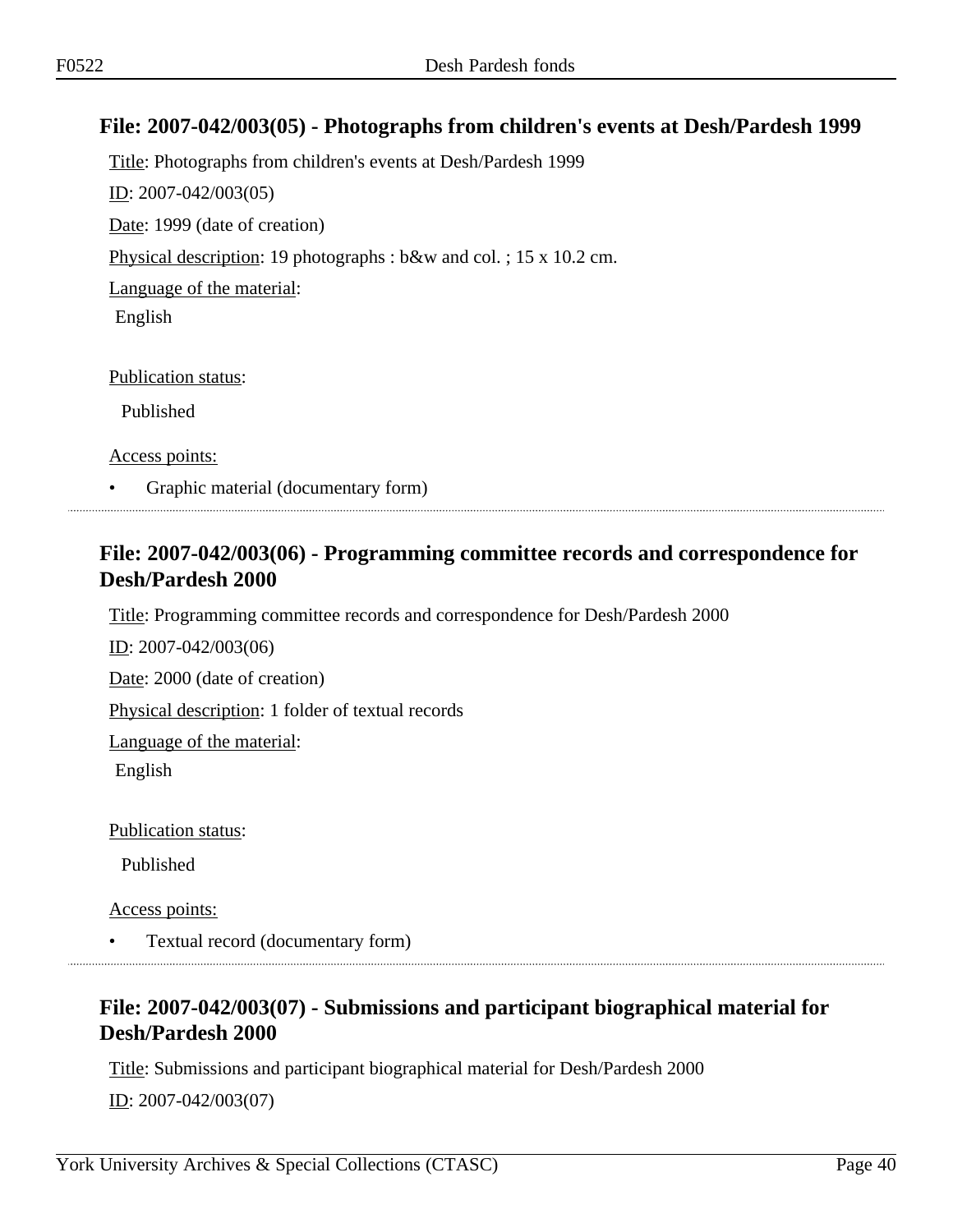Date: 1999-2000 (date of creation)

Physical description: 1 folder of textual records. 1 photograph : b&w ; 13 x 17.5 cm.

Language of the material:

English

Note [generalNote]:

1 of 4.

Publication status:

Published

Access points:

- Textual record (documentary form)
- Graphic material (documentary form)

## **File: 2007-042/003(08) - Submissions and participant biographical material for Desh/Pardesh 2000**

Title: Submissions and participant biographical material for Desh/Pardesh 2000

ID: 2007-042/003(08)

Date: 1999-2000 (date of creation)

Physical description: 1 folder of textual records. 6 photographs : b&w and col. ; 20.2 x 25.5 cm or smaller

Language of the material:

English

Note [generalNote]:

2 of 4.

Publication status:

Published

Access points:

• Graphic material (documentary form)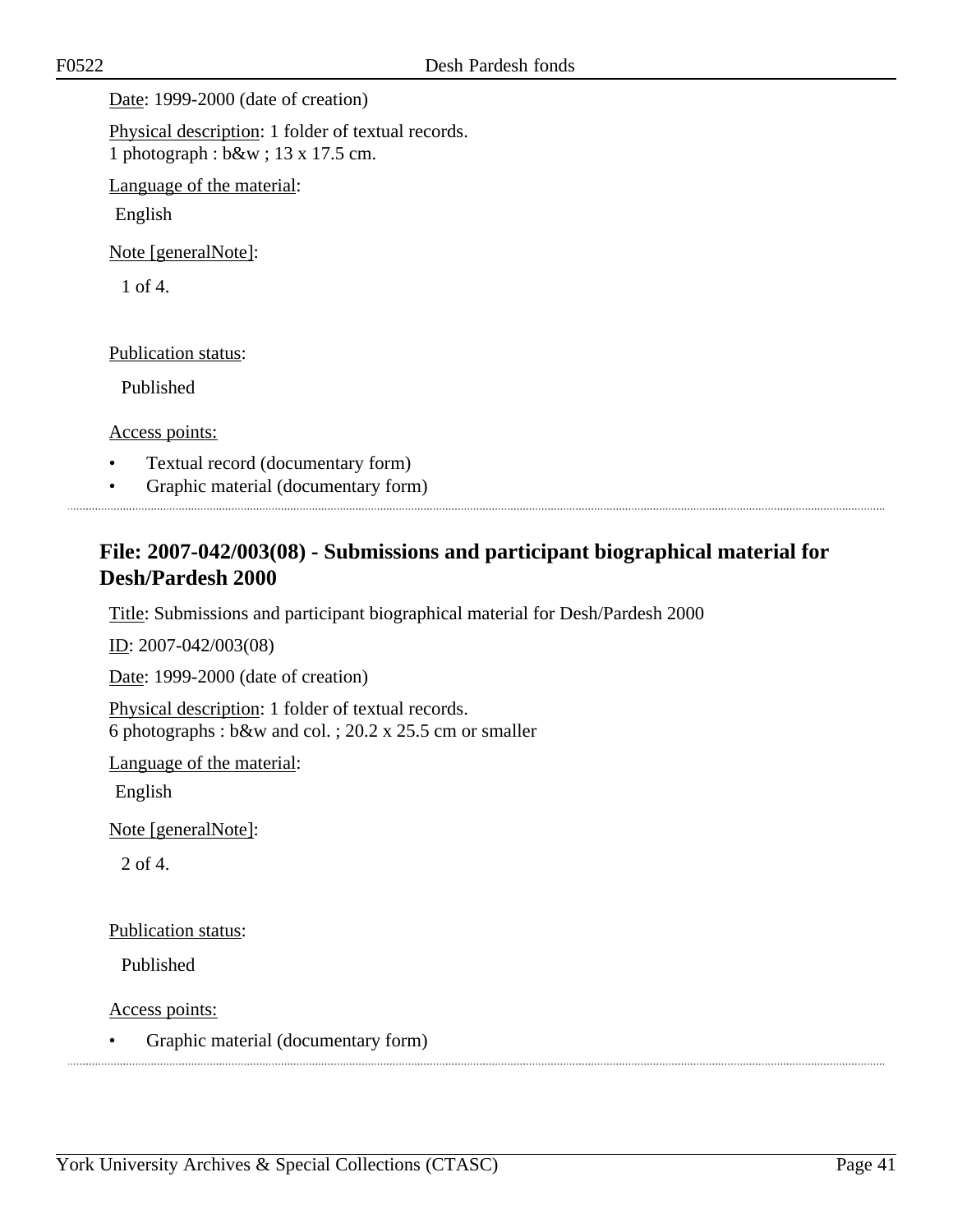# **File: 2007-042/003(09) - Submissions and participant biographical material for Desh/Pardesh 2000**

Title: Submissions and participant biographical material for Desh/Pardesh 2000

ID: 2007-042/003(09)

Date: 1999-2000 (date of creation)

Physical description: 1 folder of textual records. 2 photographs : b&w ; 20.3 x 25.5 and 12.6 x 17.9 cm

Language of the material:

English

Note [generalNote]:

3 of 4.

#### Publication status:

Published

Access points:

- Textual record (documentary form)
- Graphic material (documentary form)

## **File: 2007-042/003(10) - Submissions and participant biographical material for Desh/Pardesh 2000**

Title: Submissions and participant biographical material for Desh/Pardesh 2000

ID: 2007-042/003(10)

Date: 1999-2000 (date of creation)

Physical description: 1 folder of textual records

Language of the material:

English

Note [generalNote]:

4 of 4.

Publication status:

Published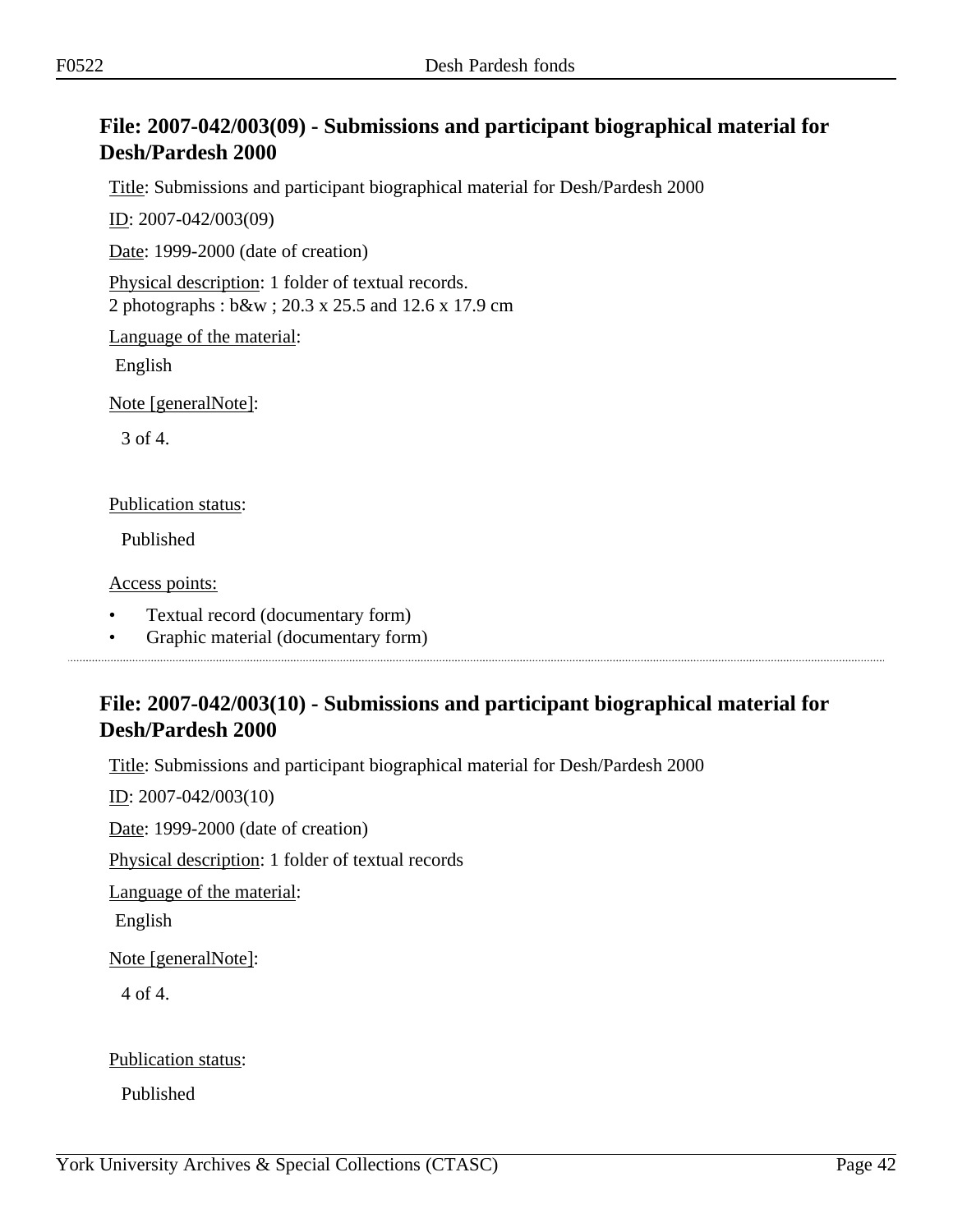Access points:

• Textual record (documentary form)

### **File: 2007-042/004(01) - Programming committee submission evaluation for Desh/ Pardesh 2000**

Title: Programming committee submission evaluation for Desh/Pardesh 2000

ID: 2007-042/004(01)

Date: 2000 (date of creation)

Physical description: 1 folder of textual records

Language of the material:

English

Publication status:

Published

Access points:

• Textual record (documentary form)

# **File: 2007-042/004(02) - Programming committee submission declines for Desh/ Pardesh 2000**

Title: Programming committee submission declines for Desh/Pardesh 2000

ID: 2007-042/004(02)

Date: 2000 (date of creation)

Physical description: 1 folder of textual records

Language of the material:

English

Publication status:

Published

Access points:

• Textual record (documentary form)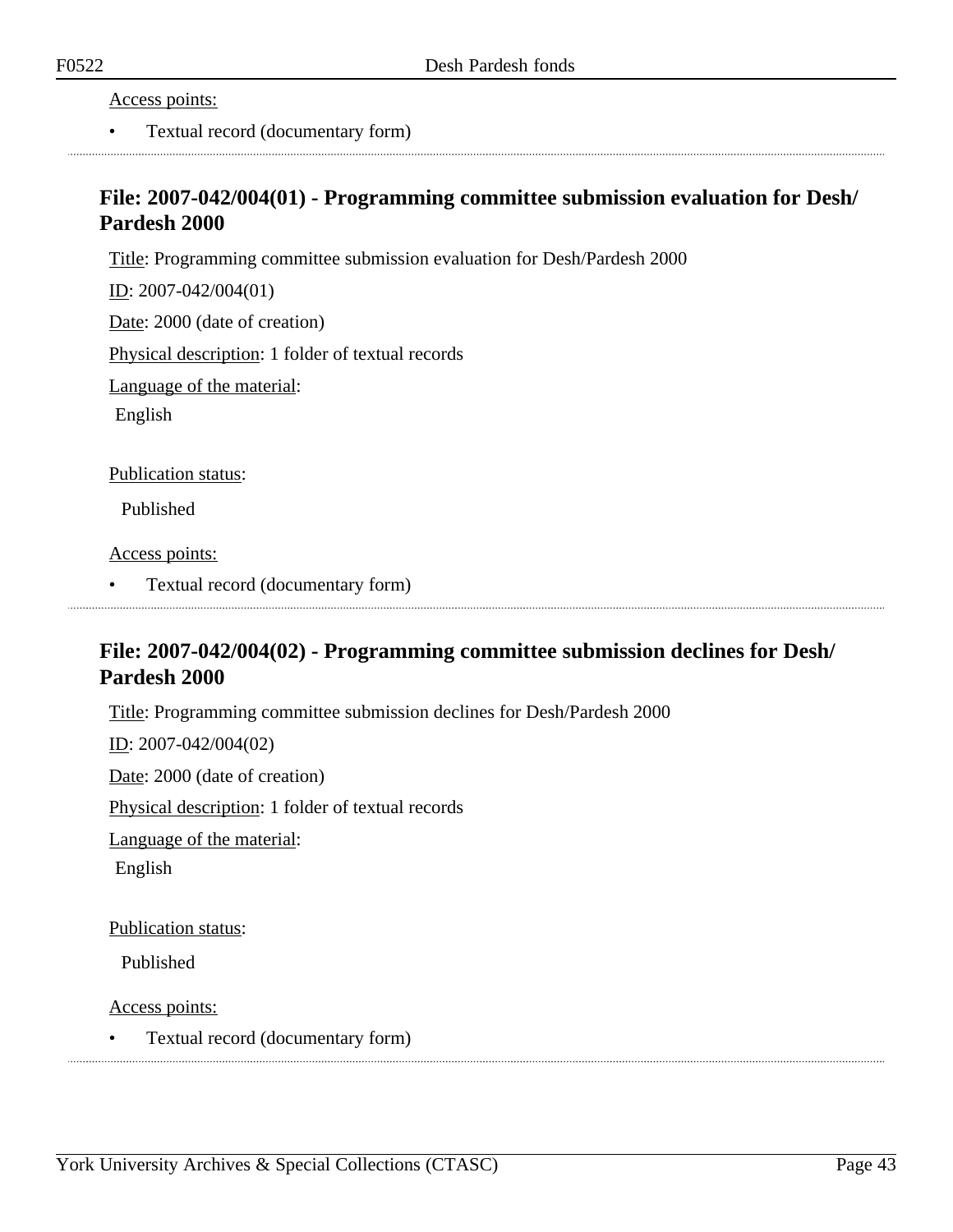# **File: 2007-042/004(03) - Film programming sub-committee submission evaluations for Desh/Pardesh 2000**

Title: Film programming sub-committee submission evaluations for Desh/Pardesh 2000

ID: 2007-042/004(03)

Date: 2000 (date of creation)

Physical description: 1 folder of textual records

Language of the material:

English

Publication status:

Published

Access points:

• Textual record (documentary form)

### **File: 2007-042/004(04) - Programming committee contracts with participants of Desh/Pardesh 2000**

Title: Programming committee contracts with participants of Desh/Pardesh 2000

ID: 2007-042/004(04)

Date: 2000 (date of creation)

Physical description: 1 folder of textual records

Language of the material:

English

Publication status:

Published

Access points:

• Textual record (documentary form)

# **File: 2007-042/004(05) - Programming committee records from unknown Desh/ Pardesh festivals**

Title: Programming committee records from unknown Desh/Pardesh festivals

ID: 2007-042/004(05)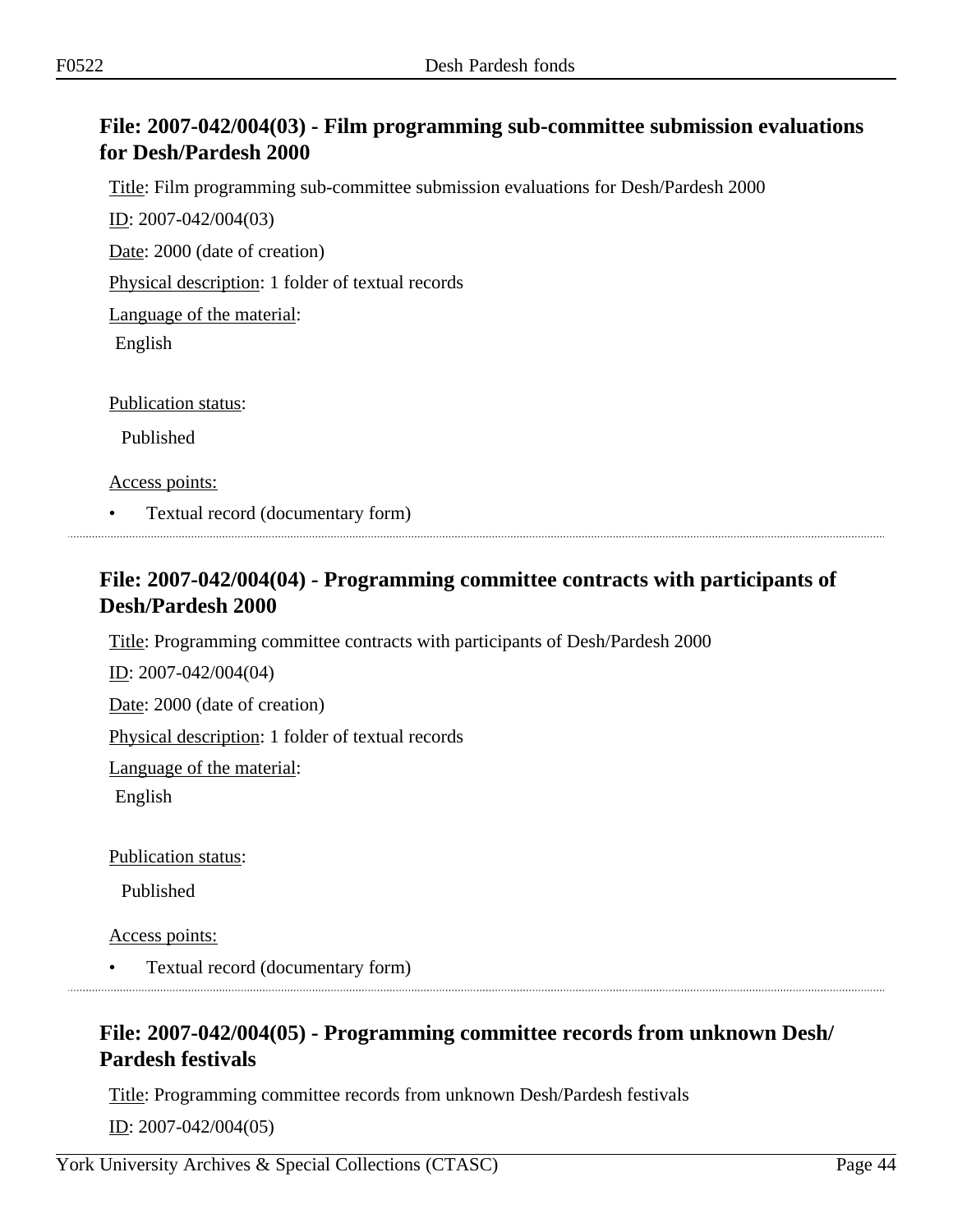Date: [between 1989 and 2000?] (date of creation)

Physical description: 1 folder of textual records

Language of the material:

English

Publication status:

Published

Access points:

• Textual record (documentary form)

### **File: 2007-042/004(06) - Submissions for unknown Desh/Pardesh festivals**

Title: Submissions for unknown Desh/Pardesh festivals

ID: 2007-042/004(06)

Date: [between 1989 and 2000?] (date of creation)

Physical description: 1 folder of textual records. 7 photographs : b&w ; 20.2 x 25.4 cm or smaller 1 computer disk.

Language of the material:

English

Publication status:

Published

Access points:

- Textual record (documentary form)
- Graphic material (documentary form)

## **File: 2007-042/016(01) - Oversized photographs from unknown submission**

Title: Oversized photographs from unknown submission

ID: 2007-042/016(01)

Date: [before 2001?] (date of creation)

Physical description: 10 photographs : b&w and col., mounted; 20.3 x 30.5 cm (25.3 x 36 cm)

Language of the material:

English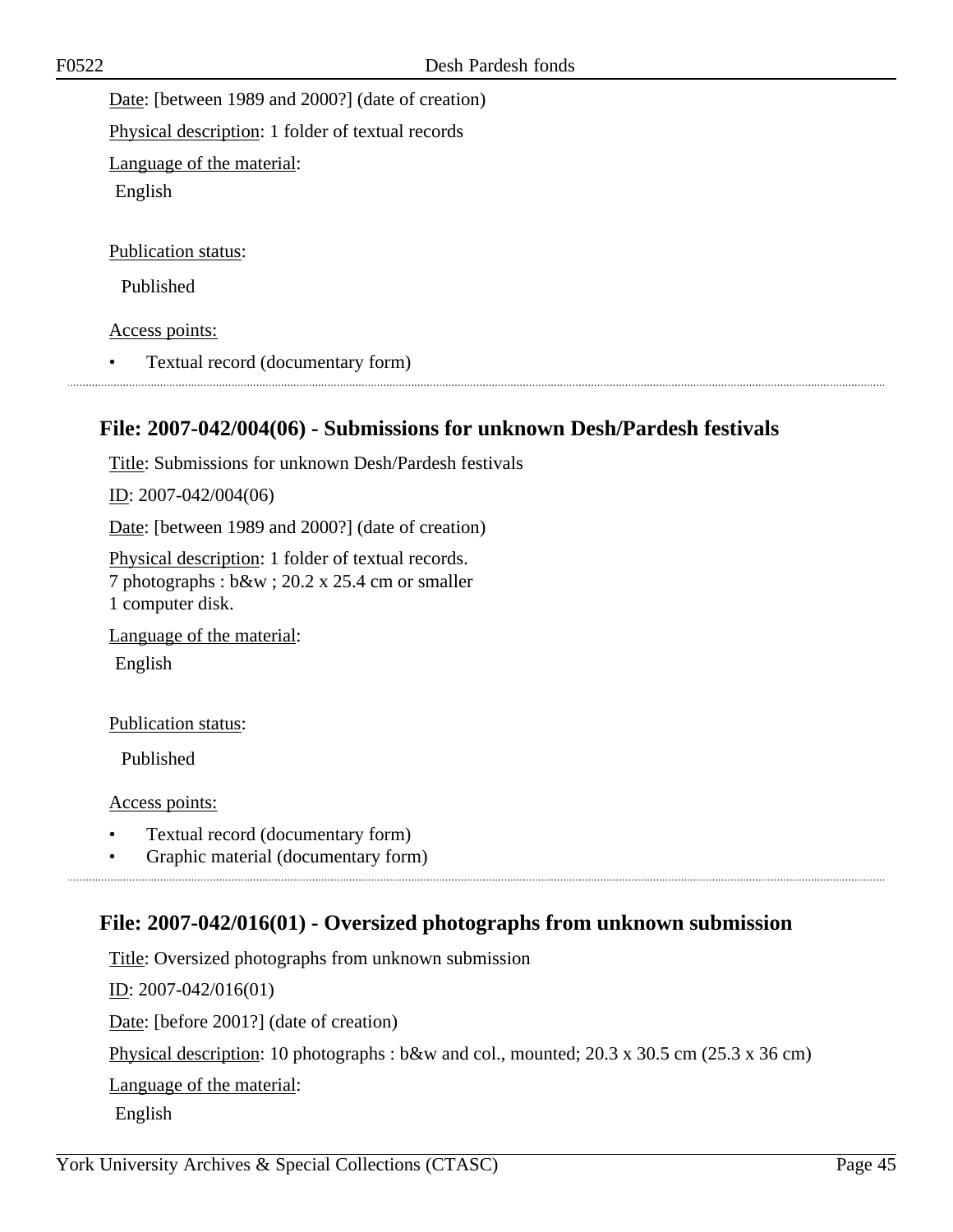#### Note [generalNote]:

1 of 2

### Publication status:

Published

Access points:

• Graphic material (documentary form)

### **File: 2007-042/016(02) - Oversized photographs from unknown submission**

Title: Oversized photographs from unknown submission ID: 2007-042/016(02) Date: [before 2001?] (date of creation) Physical description: 6 photographs : b&w ; 28 x 35.5 cm Language of the material: English Note [generalNote]: 2 of 2

Publication status:

Published

Access points:

• Graphic material (documentary form)

## **Series: S00365 - Program and project files**

Title: Program and project files

ID: S00365

Date: 1994-1999, predominant 1998 (date of creation)

#### Scope and content:

Series consists of organizational records, promotional material, correspondence and programmes for on-going programming administered by Desh Pardesh committees and staff, including: film retrospectives; industry-related workshops; community conferences; the publication of the Desh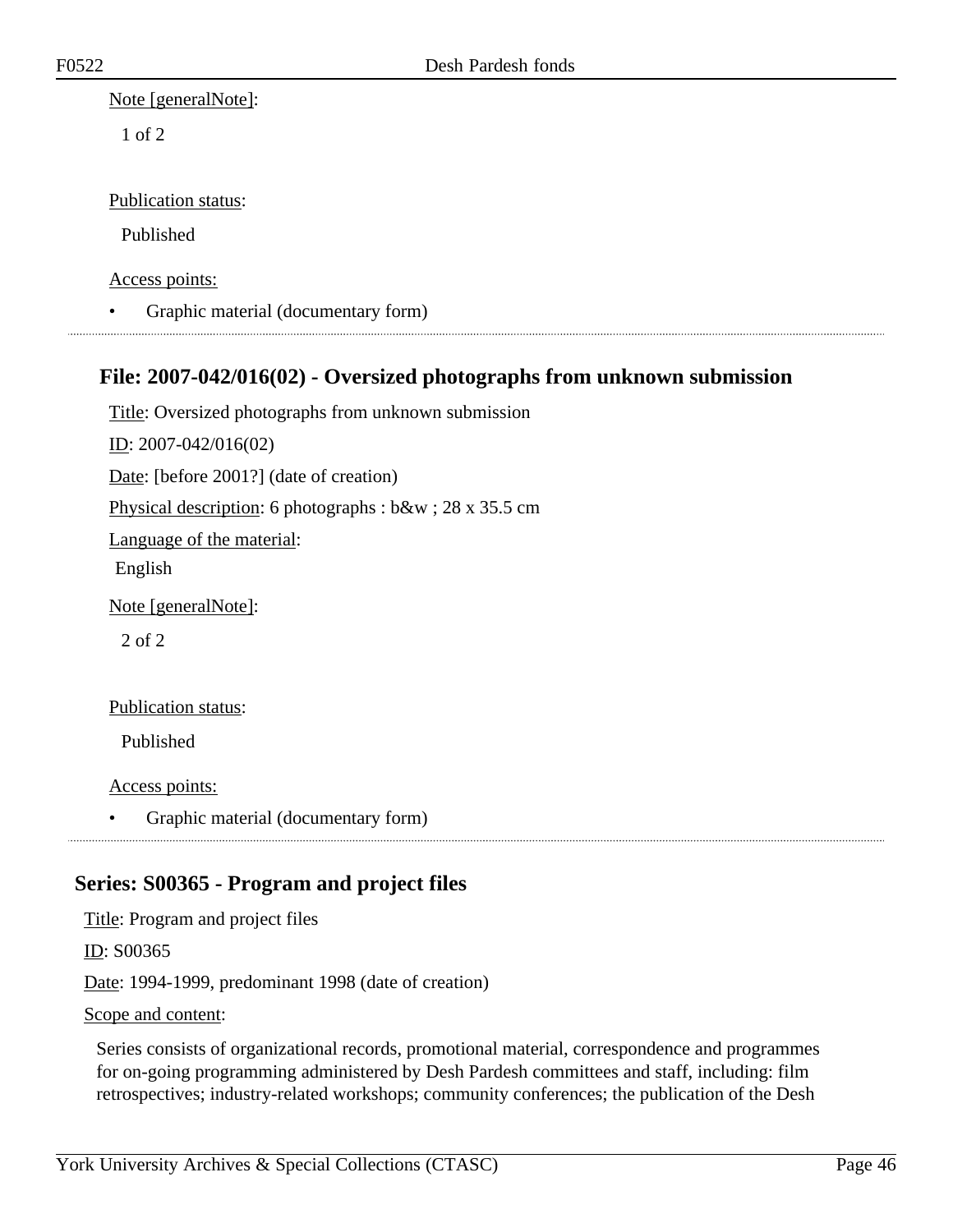#### F0522 Desh Pardesh fonds

Pardesh zine, 'Avec Pyar'; memorials for Desh Pardesh participants; theatre tour productions and other events sponsored or co-sponsored by Desh Pardesh.

Physical description: 12.7 cm of textual records 41 photographs : b&w and col.; 15 x 21.6 cm or smaller

Language of the material:

English

### Restrictions on access:

These files are closed for 30 years after the end date of each file. Access to these files during the closed period is permitted only through a research agreement.

Publication status:

Published

Access points:

- Textual record (documentary form)
- Graphic material (documentary form)

## **File: 2007-042/004(07) - Poster and photographs for Beyond Destination : video, film and installation by South Asian Artists, co-sponsored by Desh/Pardesh and YYZ.**

Title: Poster and photographs for Beyond Destination : video, film and installation by South Asian Artists, co-sponsored by Desh/Pardesh and YYZ.

ID: 2007-042/004(07)

Date: 1994 (date of creation)

Physical description: 1 folder of textual records 1 photograph : b&w ; 10.2 x 21.2 cm

Language of the material:

English

#### Publication status:

Published

Access points:

- Textual record (documentary form)
- Graphic material (documentary form)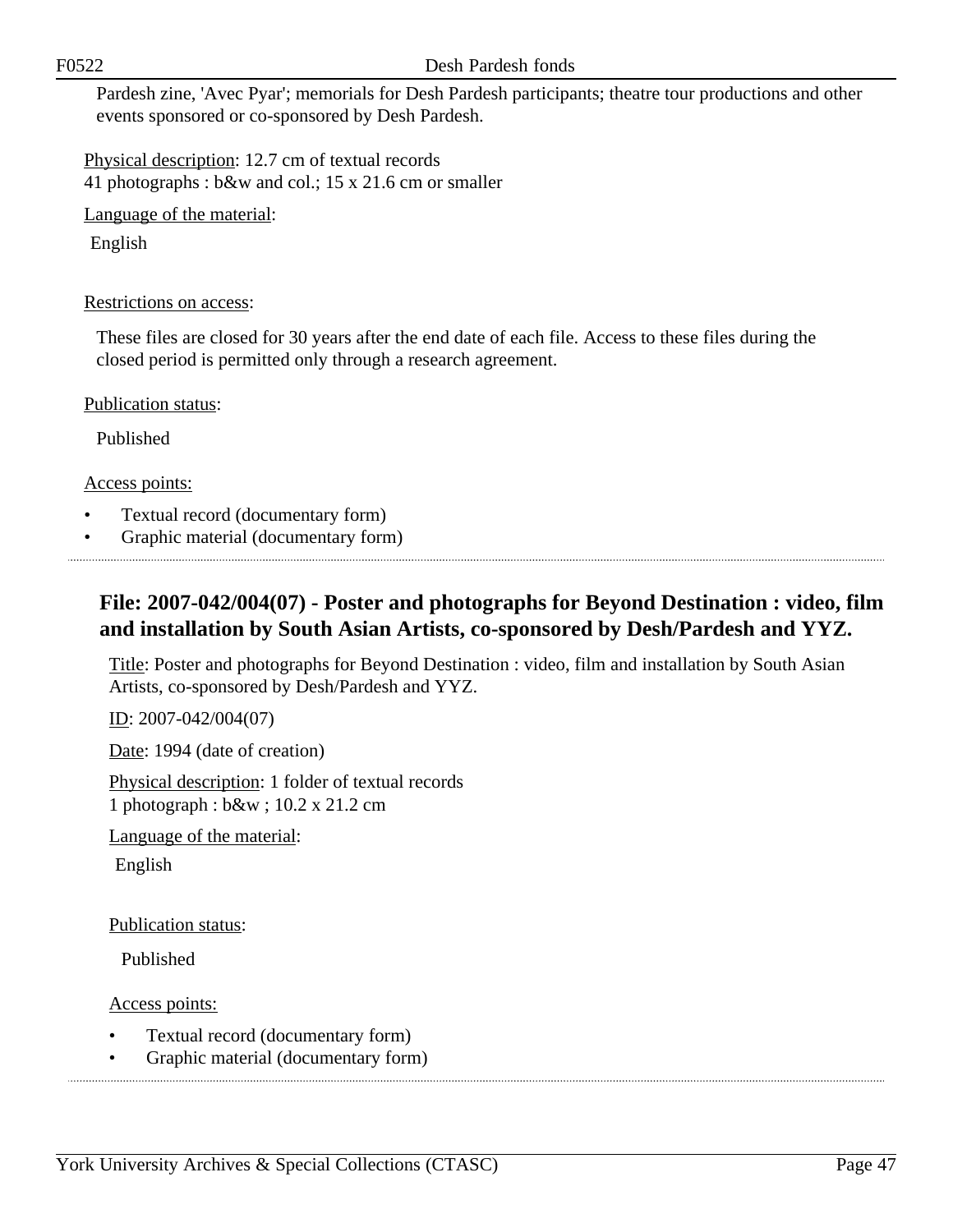# **File: 2007-042/004(08) - Information package and programme for Shakti Kee Chatree : a conference for young South Asian Women**

Title: Information package and programme for Shakti Kee Chatree : a conference for young South Asian Women

ID: 2007-042/004(08) Date: 12 Nov. 1994 (date of creation)

Physical description: 1 folder of textual records

Language of the material:

English

Publication status:

Published

Access points:

• Textual record (documentary form)

## **File: 2007-042/004(09) - Brick by Brick Community Forum workshop program**

Title: Brick by Brick Community Forum workshop program ID: 2007-042/004(09) Date: [before 1995?] (date of creation) Physical description: 1 folder of textual records Language of the material: English

Publication status:

Published

Access points:

• Textual record (documentary form)

## **File: 2007-042/004(10) - Memorial celebration for Kalpesh Oza**

Title: Memorial celebration for Kalpesh Oza ID: 2007-042/004(10) Date: 1995 (date of creation)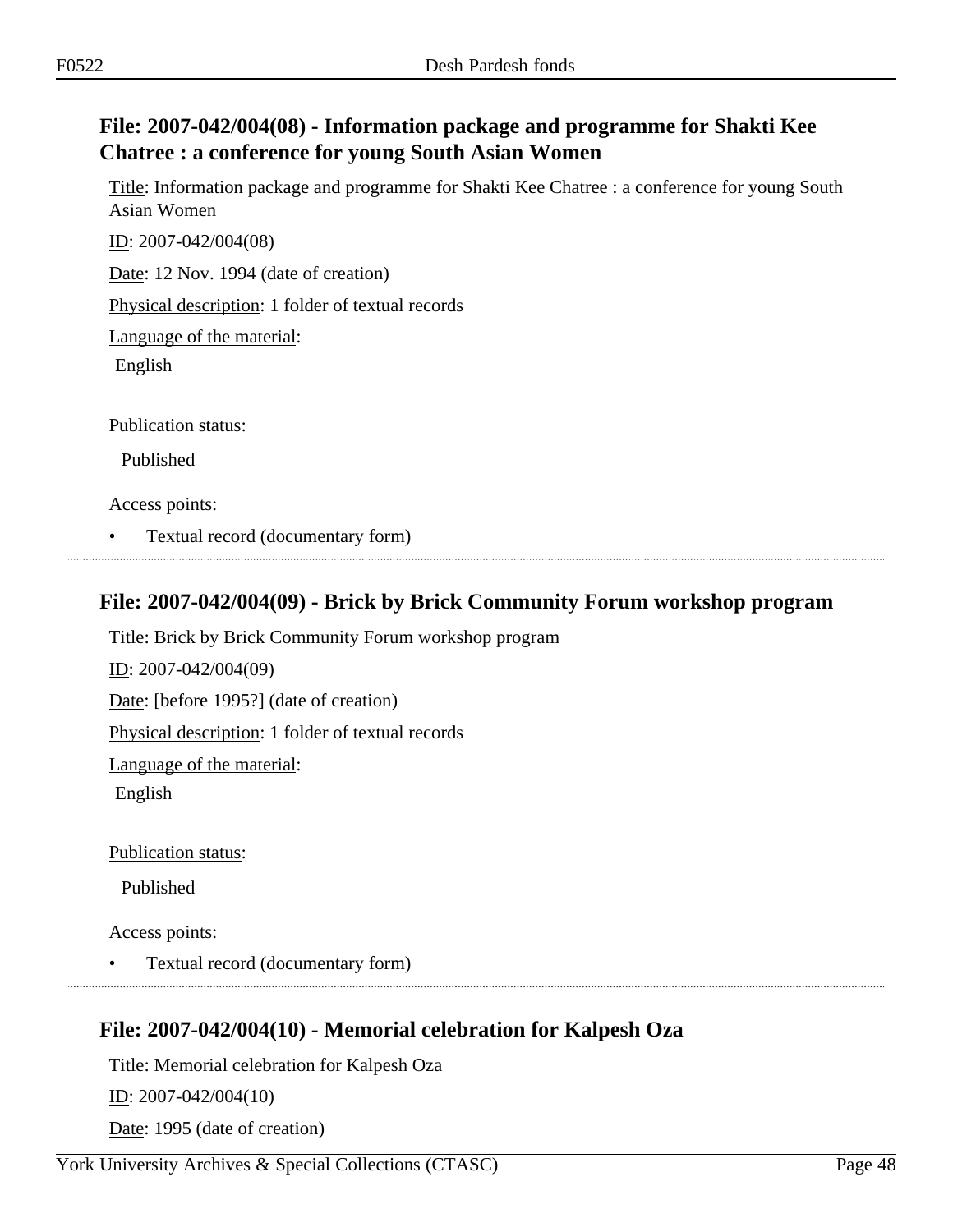Physical description: 1 folder of textual records. 31 photographs : col. ; 12.4 x 17.8 cm

Language of the material:

English

Publication status:

Published

Access points:

- Textual record (documentary form)
- Graphic material (documentary form)

# **File: 2007-042/004(11) - Programme for New British Portraits film screening, cosponsored by Desh/Pardesh and YYZ**

Title: Programme for New British Portraits film screening, co-sponsored by Desh/Pardesh and YYZ

ID: 2007-042/004(11)

Date: 1995 (date of creation)

Physical description: 1 folder of textual records

Language of the material:

English

Publication status:

Published

Access points:

• Textual record (documentary form)

## **File: 2007-042/004(12) - Correspondence and issues of Avec Pyar : Desh/Pardesh's quarterly zine of news, views and reviews**

Title: Correspondence and issues of Avec Pyar : Desh/Pardesh's quarterly zine of news, views and reviews

ID: 2007-042/004(12) Date: 1995-1997 (date of creation) Physical description: 1 folder of textual records Language of the material: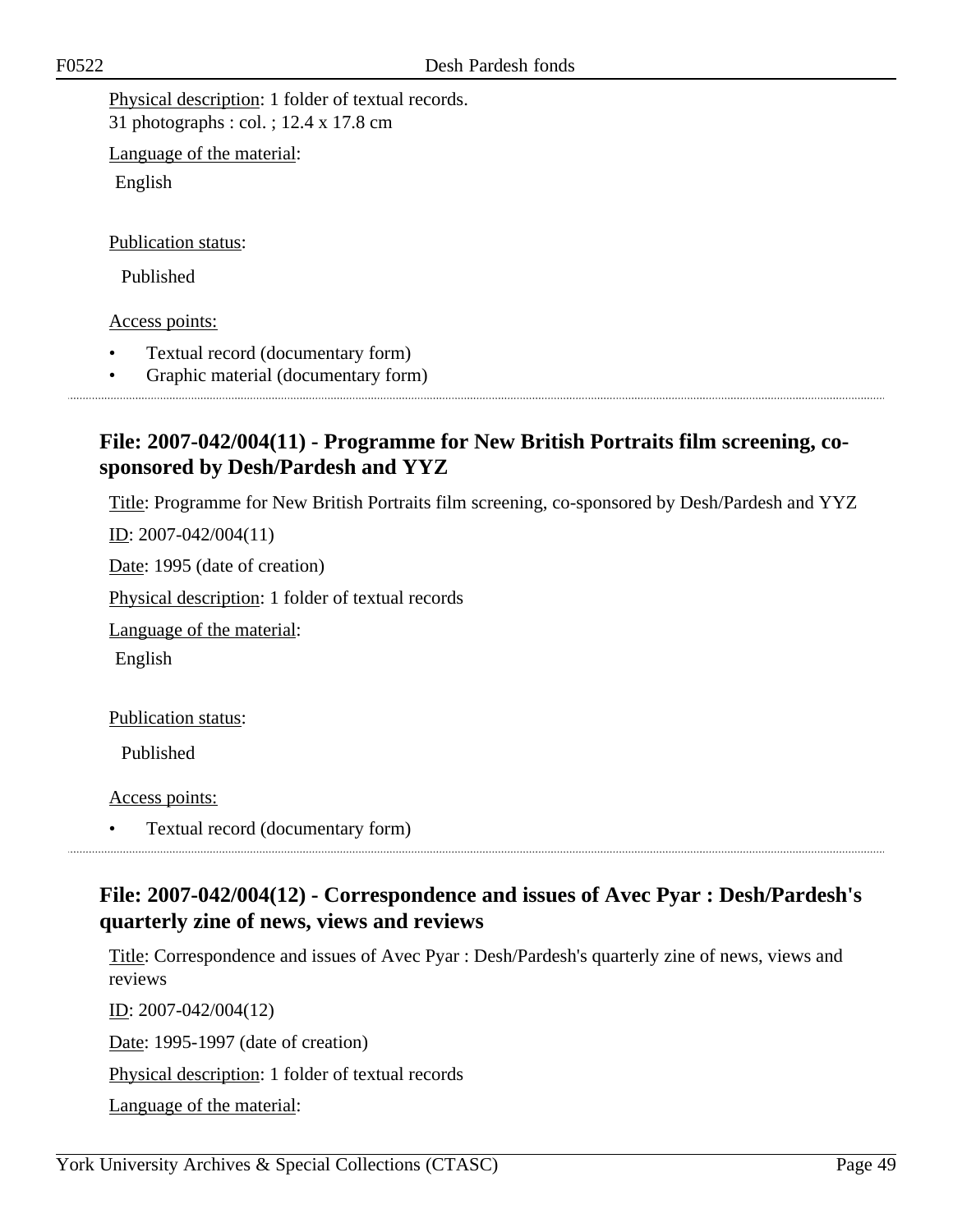English

Publication status:

Published

Access points:

• Textual record (documentary form)

# **File: 2007-042/004(13) - Correspondence and event-planning material by On-going Programming committee members**

Title: Correspondence and event-planning material by On-going Programming committee members

ID: 2007-042/004(13)

Date: 1996-1998 (date of creation)

Physical description: 1 folder of textual records

Language of the material:

English

Publication status:

Published

Access points:

• Textual record (documentary form)

# **File: 2007-042/004(14) - Correspondence and promotional material for Pratibha Parmar film screening**

Title: Correspondence and promotional material for Pratibha Parmar film screening

ID: 2007-042/004(14)

Date: [1997?] (date of creation)

Physical description: 1 folder of textual records

Language of the material:

English

Publication status:

Published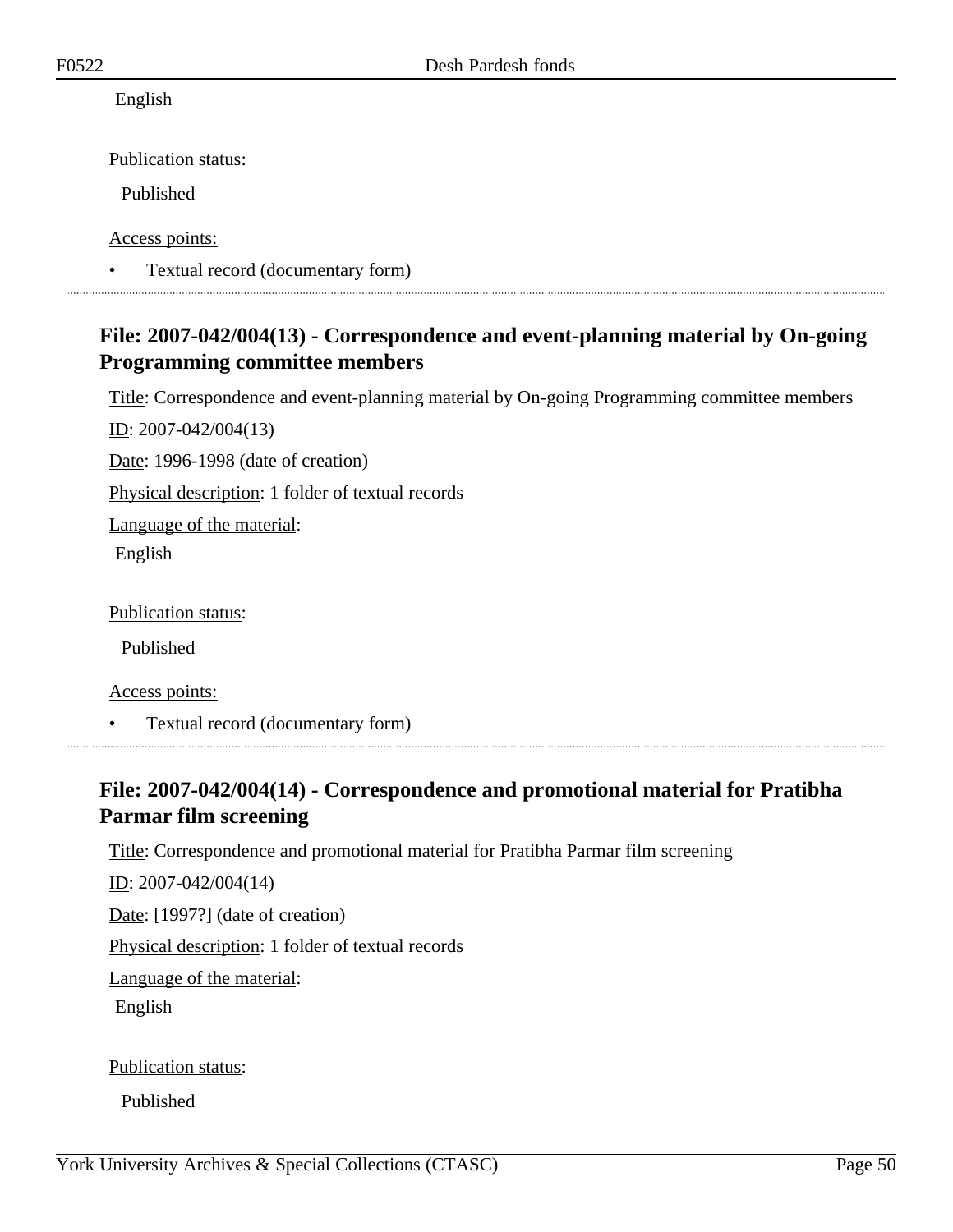Access points:

• Textual record (documentary form)

## **File: 2007-042/004(15) - Correspondence and organizational material for Manjira Datta film retrospective**

Title: Correspondence and organizational material for Manjira Datta film retrospective

ID: 2007-042/004(15)

Date: 1997 (date of creation)

Physical description: 1 folder of textual records

Language of the material:

English

Publication status:

Published

Access points:

• Textual record (documentary form)

# **File: 2007-042/004(16) - Correspondence, photographs and publicity material for Manjira Datta film retrospective**

Title: Correspondence, photographs and publicity material for Manjira Datta film retrospective

ID: 2007-042/004(16)

Date: 1997 (date of creation)

Physical description: 1 folder of textual records. 9 photographs : b&w and col. ; 15 x 21.6 cm or smaller

Language of the material:

English

Publication status:

Published

Access points:

- Textual record (documentary form)
- Graphic material (documentary form)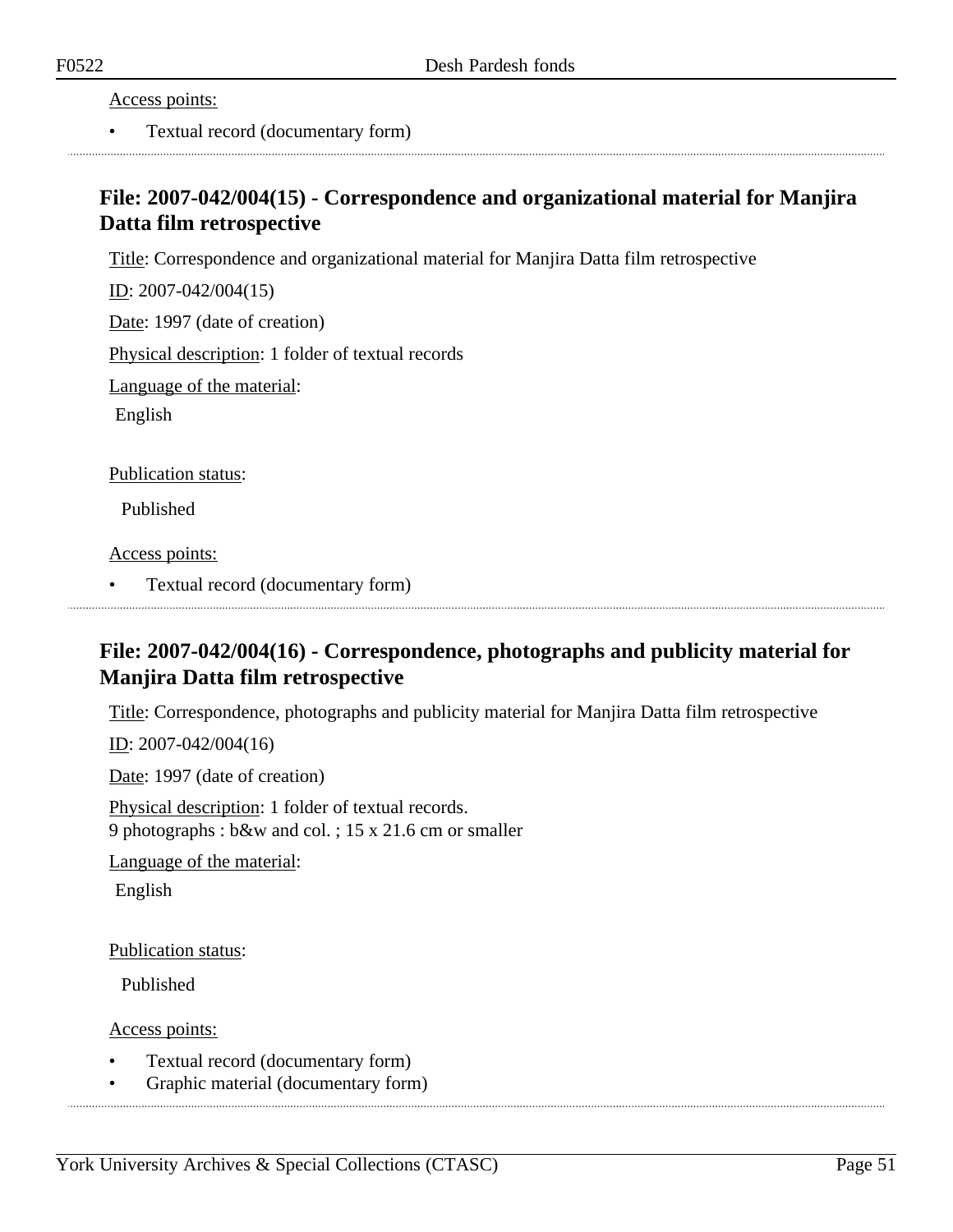# **File: 2007-042/004(17) - Promotional poster and copy of The Brown Book: voices of young Pakistani and Muslim activists from Toronto and Lahore; and The Brown Book Festival, co-sponsored by Desh/Pardesh**

Title: Promotional poster and copy of The Brown Book: voices of young Pakistani and Muslim activists from Toronto and Lahore; and The Brown Book Festival, co-sponsored by Desh/Pardesh

ID: 2007-042/004(17)

Date: 1997, 2000 (date of creation)

Physical description: 1 folder of textual records

Language of the material:

English

Publication status:

Published

Access points:

• Textual record (documentary form)

## **File: 2007-042/004(18) - Flyer for Cross-Fire and workshop, co-sponsored by Desh/ Pardesh and The Theatre Center**

Title: Flyer for Cross-Fire and workshop, co-sponsored by Desh/Pardesh and The Theatre Center

ID: 2007-042/004(18)

Date: 12-17 Jan. 1998 (date of creation)

Physical description: 1 folder of textual records

Language of the material:

English

Publication status:

Published

Access points:

• Textual record (documentary form)

# **File: 2007-042/004(19) - Correspondence, organizational and promotional material for Retro-Desh mini-festival**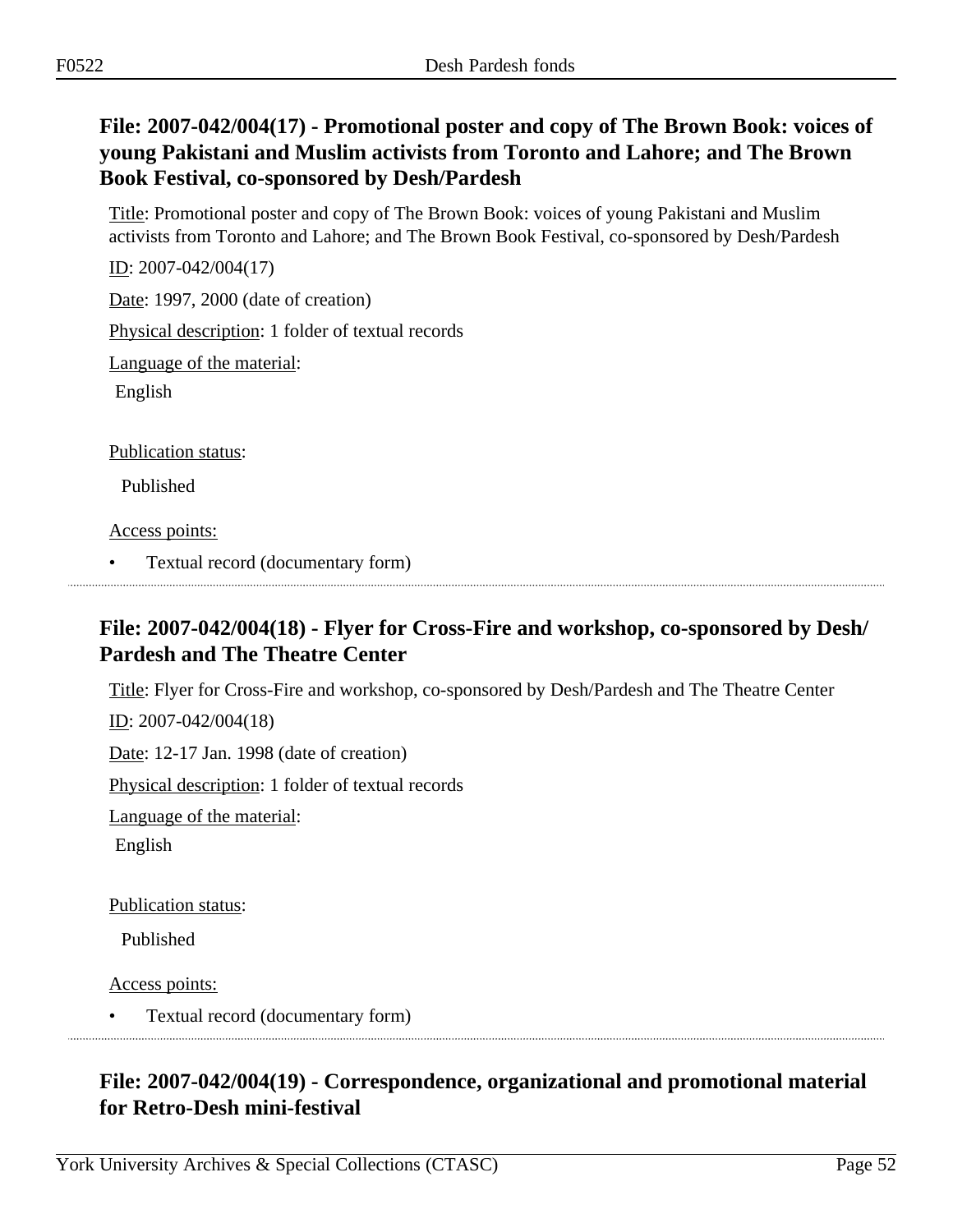Title: Correspondence, organizational and promotional material for Retro-Desh mini-festival ID: 2007-042/004(19) Date: 1998 (date of creation) Physical description: 1 folder of textual records Language of the material: English Publication status: Published

Access points:

• Textual record (documentary form)

## **File: 2007-042/004(20) - Correspondence, financial records, organizational and promotional material for Oh Sweet Sita theatrical tour project**

Title: Correspondence, financial records, organizational and promotional material for Oh Sweet Sita theatrical tour project

ID: 2007-042/004(20) Date: 1998 (date of creation) Physical description: 1 folder of textual records Language of the material: English

Publication status:

Published

Access points:

• Textual record (documentary form)

## **File: 2007-042/005(01) - Report and advertisement regarding Brick and Brick Community Forum workshops**

Title: Report and advertisement regarding Brick and Brick Community Forum workshops

ID: 2007-042/005(01)

Date: 1999-2000 (date of creation)

Physical description: 1 folder of textual records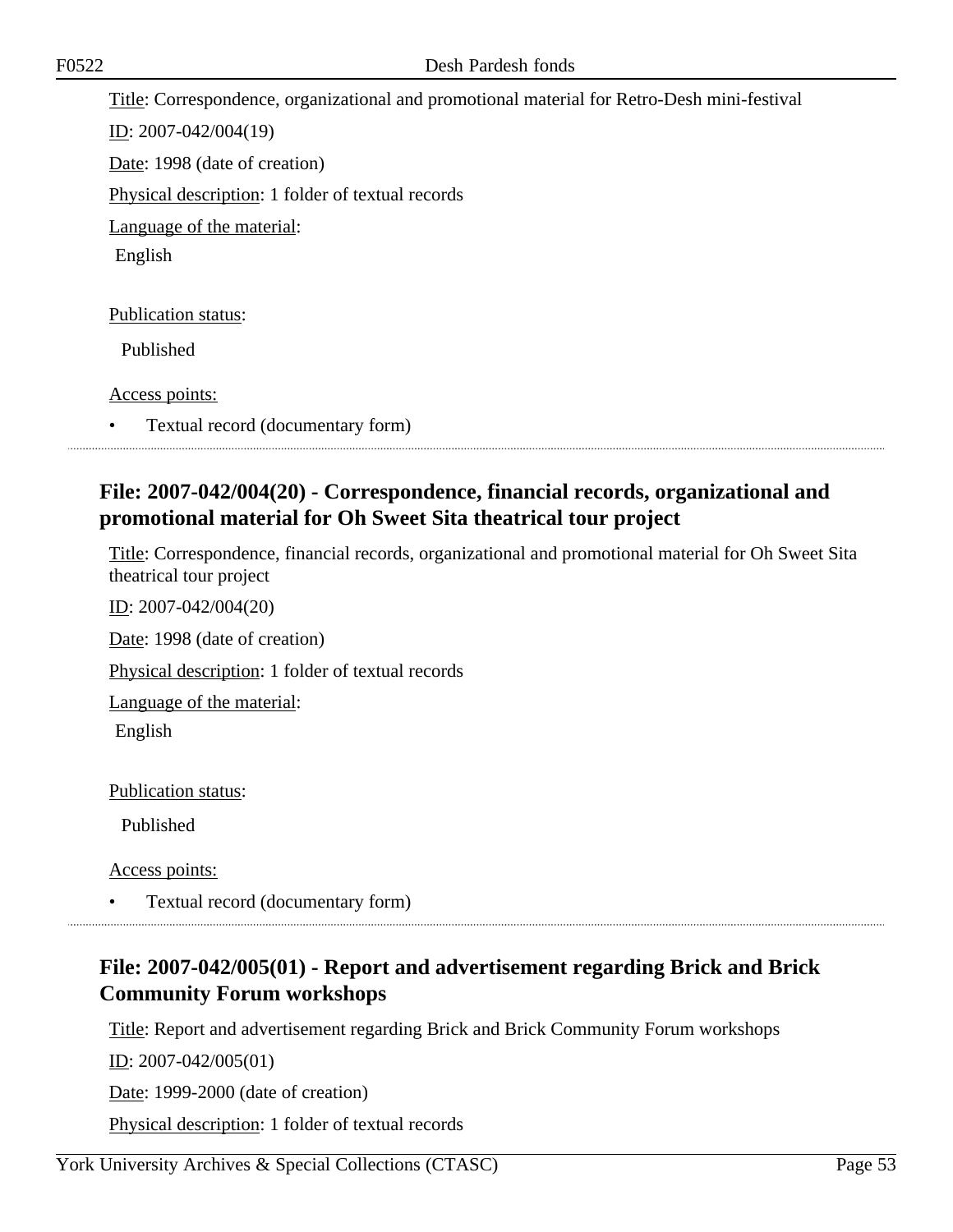Language of the material: English

Publication status:

Published

Access points:

• Textual record (documentary form)

# **File: 2007-042/005(02) - Correspondence, organizational and promotional material for Desperately Seeking Helen film screening at Desh/Pardesh youth mini-fest**

Title: Correspondence, organizational and promotional material for Desperately Seeking Helen film screening at Desh/Pardesh youth mini-fest

ID: 2007-042/005(02)

Date: 1998-1999 (date of creation)

Physical description: 1 folder of textual records

Language of the material:

English

Publication status:

Published

Access points:

• Textual record (documentary form)

# **File: 2007-042/005(03) - Press releases, poster and promotional material for Desh/ Pardesh youth mini-fest**

Title: Press releases, poster and promotional material for Desh/Pardesh youth mini-fest ID: 2007-042/005(03) Date: 1999 (date of creation) Physical description: 1 folder of textual records Language of the material: English

#### Publication status: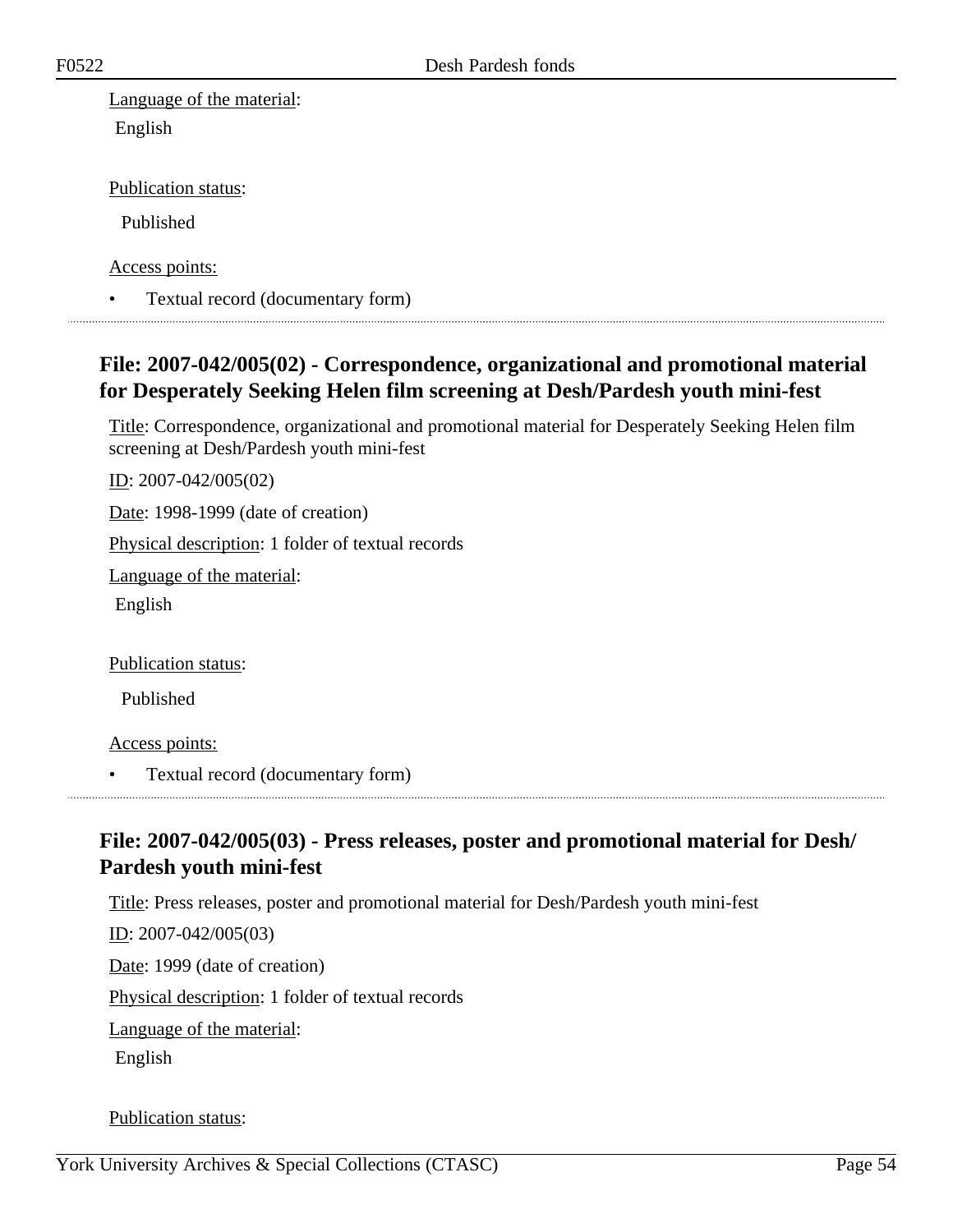### Published

### Access points:

• Textual record (documentary form)

## **File: 2007-042/005(04) - Correspondence and proposals for Desh/Pardesh sponsorship, endorsement and financial support of other projects, festivals and films**

Title: Correspondence and proposals for Desh/Pardesh sponsorship, endorsement and financial support of other projects, festivals and films

ID: 2007-042/005(04)

Date: 1998-2000 (date of creation)

Physical description: 1 folder of textual records

Language of the material:

English

### Publication status:

Published

Access points:

• Textual record (documentary form)

# **File: 2007-043/001(01) - Submissions to Desh Pardesh 2000**

Title: Submissions to Desh Pardesh 2000 <u>ID</u>: 2007-043/001(01) Date: [after 1997?] (date of creation) Physical description: 1 folder of textual records Language of the material: English

### Publication status:

Published

Access points:

• Textual record (documentary form)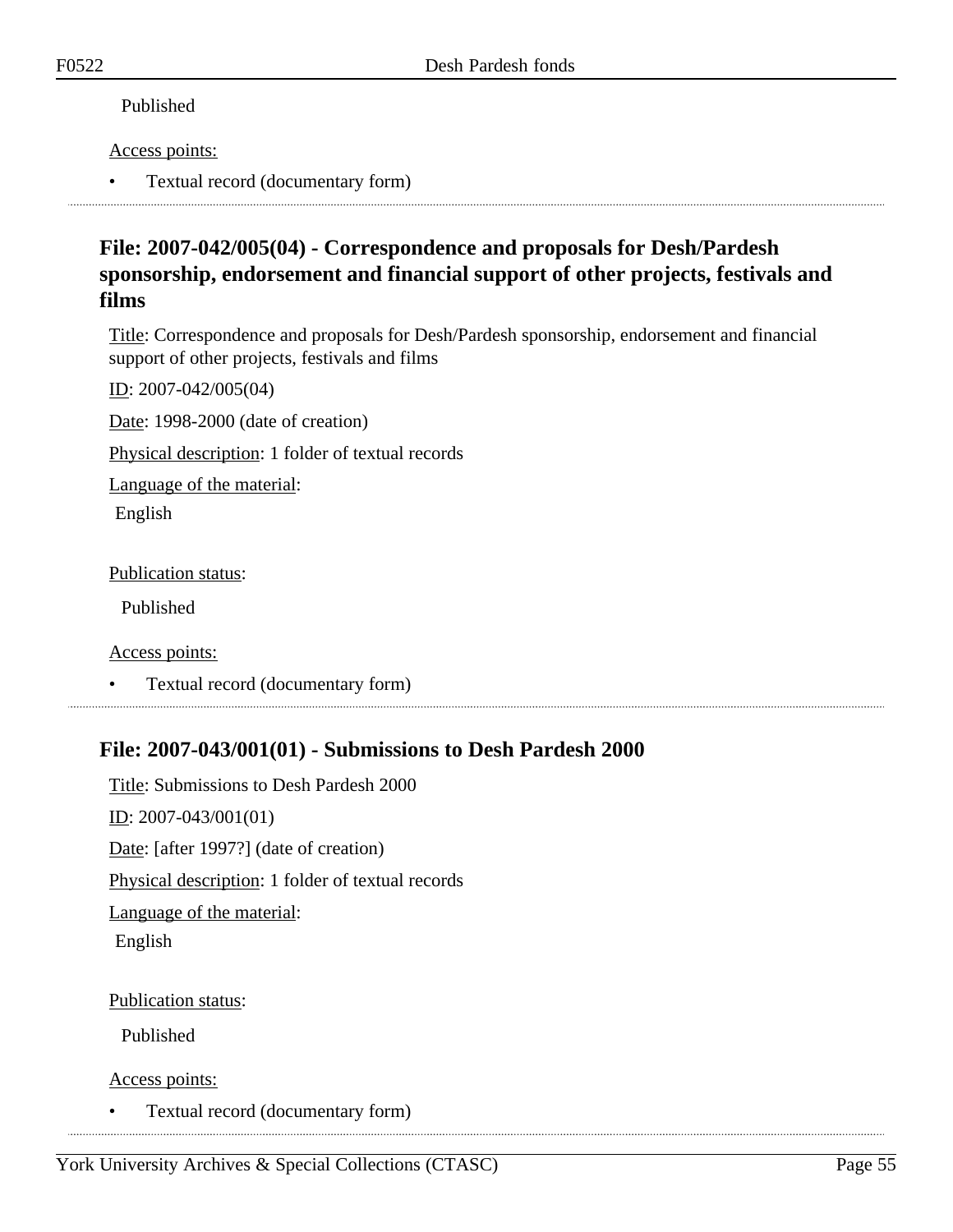## **Series: S00366 - Publicity and promotional materials**

Title: Publicity and promotional materials

ID: S00366

Date: 1989-2001 (date of creation)

Scope and content:

Series consists of administrative records, correspondence, festival programmes, press releases, advertisements, promotional materials, flyers, postcards, bookmarks, pamphlets and posters created and distributed by the publicity branch of the Desh Pardesh Programming Committee and the Desh Pardesh Board of Directors.

Physical description: 15.5 cm of textual records 40 photographs : b&w and col; 20.4 x 25.5 cm or smaller 22 prints Language of the material: English

Publication status:

Published

Access points:

- Textual record (documentary form)
- Graphic material (documentary form)

### **File: 2007-042/005(05) - Press releases, graphic designs and posters for Desh/ Pardesh 1990**

Title: Press releases, graphic designs and posters for Desh/Pardesh 1990

ID: 2007-042/005(05)

Date: 1989-1990 (date of creation)

Physical description: 1 folder of textual records

Language of the material:

English

Publication status:

Published

Access points: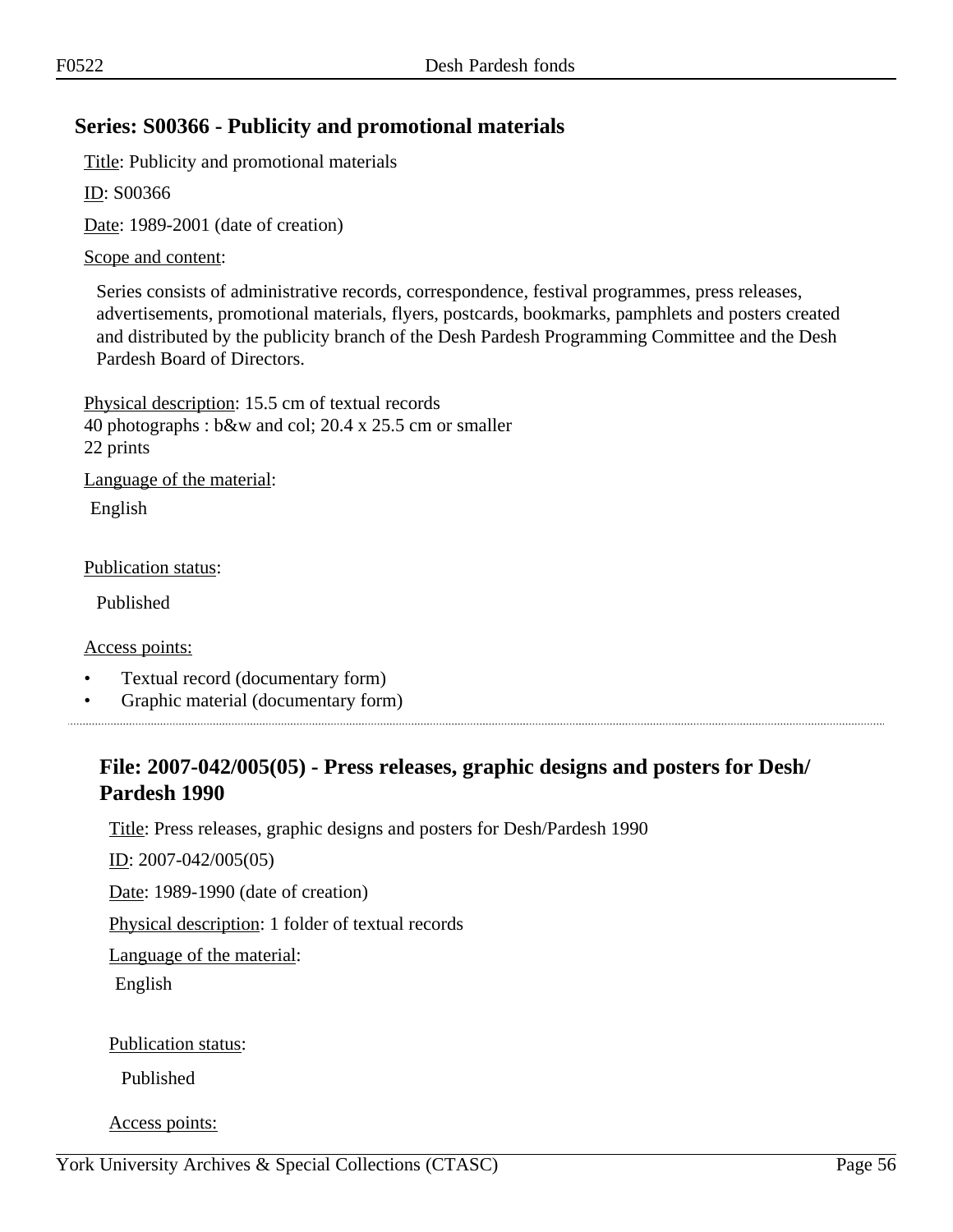• Textual record (documentary form)

### **File: 2007-042/005(06) - Programme for Desh/Pardesh 1991**

Title: Programme for Desh/Pardesh 1991 ID: 2007-042/005(06) Date: 1991 (date of creation) Physical description: 1 folder of textual records Language of the material: English Publication status:

Published

Access points:

• Textual record (documentary form)

### **File: 2007-042/005(07) - Press releases, broadsheets, posters and photographs for Desh/Pardesh 1993**

Title: Press releases, broadsheets, posters and photographs for Desh/Pardesh 1993

ID: 2007-042/005(07) Date: 1992-1993 (date of creation) Physical description: 3 photographs : b&w; 10.5 x 8.5 cm Language of the material: English

Publication status:

Published

Access points:

• Graphic material (documentary form)

# **File: 2007-042/005(08) - Press releases, programmes, posters and promotional material for Desh/Pardesh 1994**

Title: Press releases, programmes, posters and promotional material for Desh/Pardesh 1994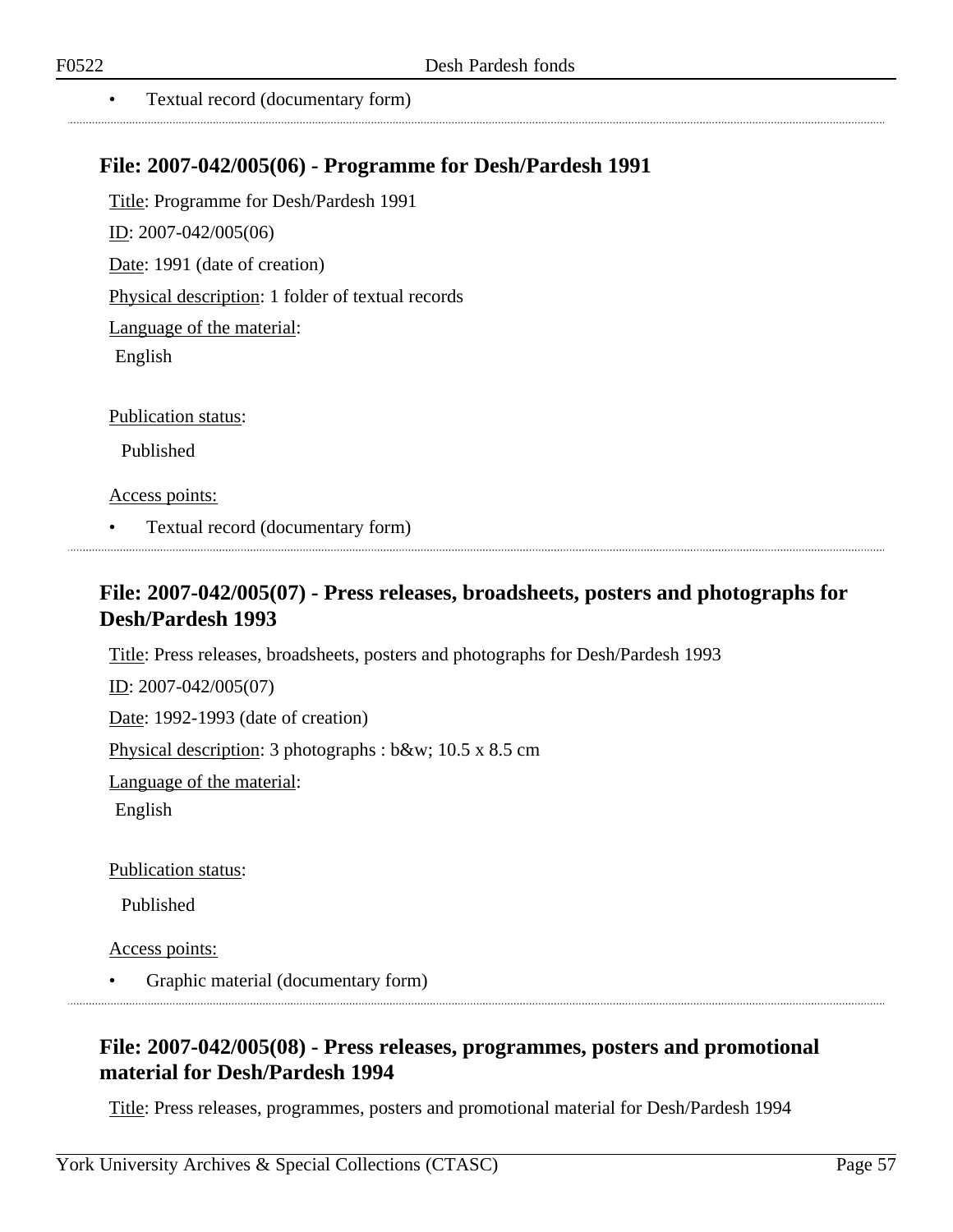ID: 2007-042/005(08) Date: 1994 (date of creation) Physical description: 1 folder of textual records Language of the material: English Publication status:

Published

#### Access points:

• Textual record (documentary form)

# **File: 2007-042/005(09) - Press releases, programme, photographs and posters for Desh/Pardesh 1995**

Title: Press releases, programme, photographs and posters for Desh/Pardesh 1995

ID: 2007-042/005(09)

Date: 1994-1995 (date of creation)

Physical description: 3 photographs : b&w; 20.2 x 25.4 cm or smaller

Language of the material:

English

#### Publication status:

Published

Access points:

• Graphic material (documentary form)

### **File: 2007-042/005(10) - Photographs for Desh/Pardesh 1996 programme book**

Title: Photographs for Desh/Pardesh 1996 programme book ID: 2007-042/005(10) Date: 1996 (date of creation) Physical description: 3 photographs : b&w; 20.2 x 25.5 cm or smaller Language of the material: English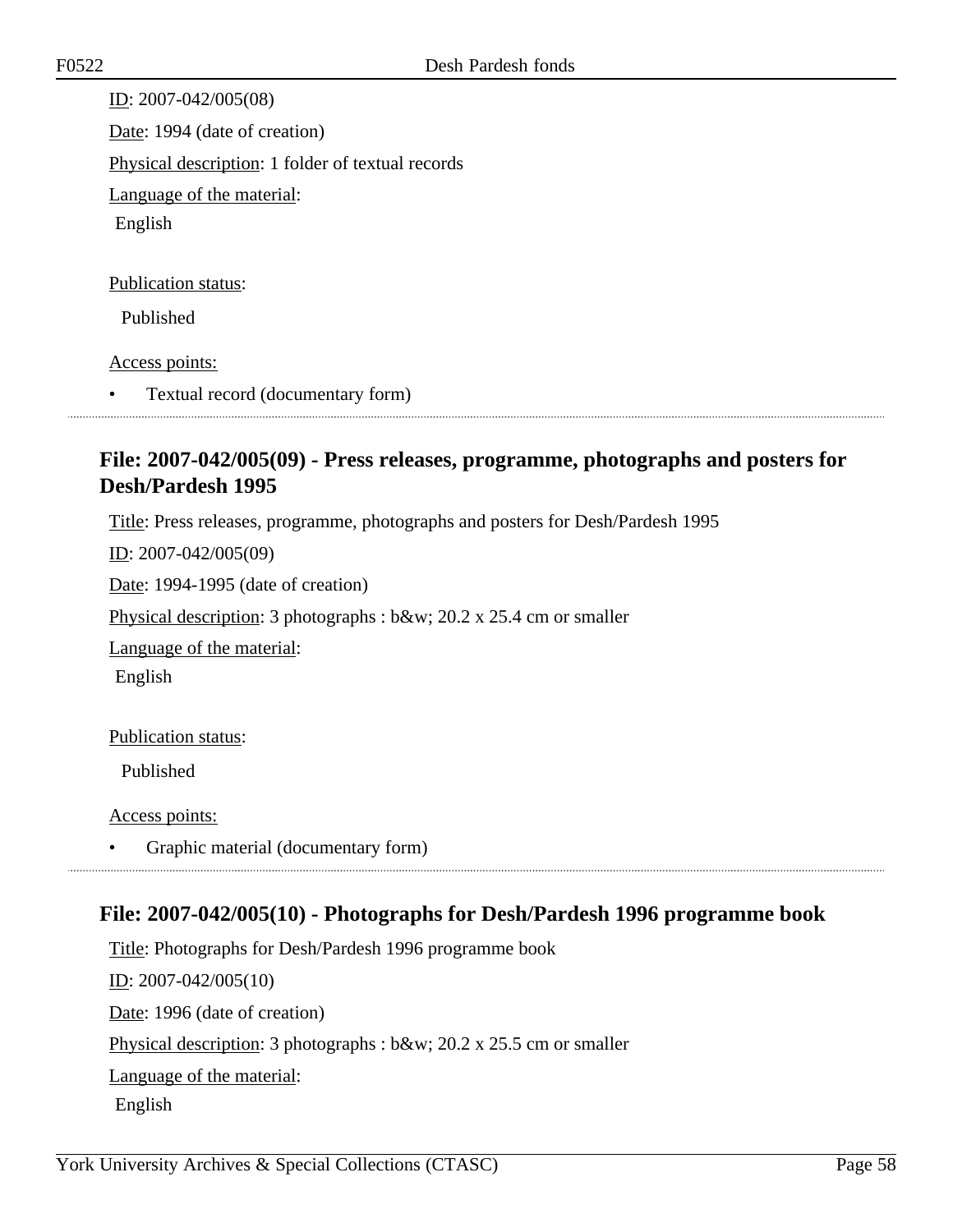Publication status:

Published

### Access points:

• Graphic material (documentary form)

## **File: 2007-042/005(11) - Press releases, correspondence and posters for Desh/ Pardesh 1996**

Title: Press releases, correspondence and posters for Desh/Pardesh 1996

ID: 2007-042/005(11)

Date: 1996 (date of creation)

Physical description: 1 folder of textual records

Language of the material:

English

Publication status:

Published

Access points:

• Textual record (documentary form)

## **File: 2007-042/005(12) - Photographs for Desh/Pardesh 1997 programme book**

Title: Photographs for Desh/Pardesh 1997 programme book ID: 2007-042/005(12) Date: 1997 (date of creation) Physical description: 31 photographs : b&w and col.; 20.4 x 25.5 cm or smaller 22 scanned images Language of the material: English Publication status: Published

Access points: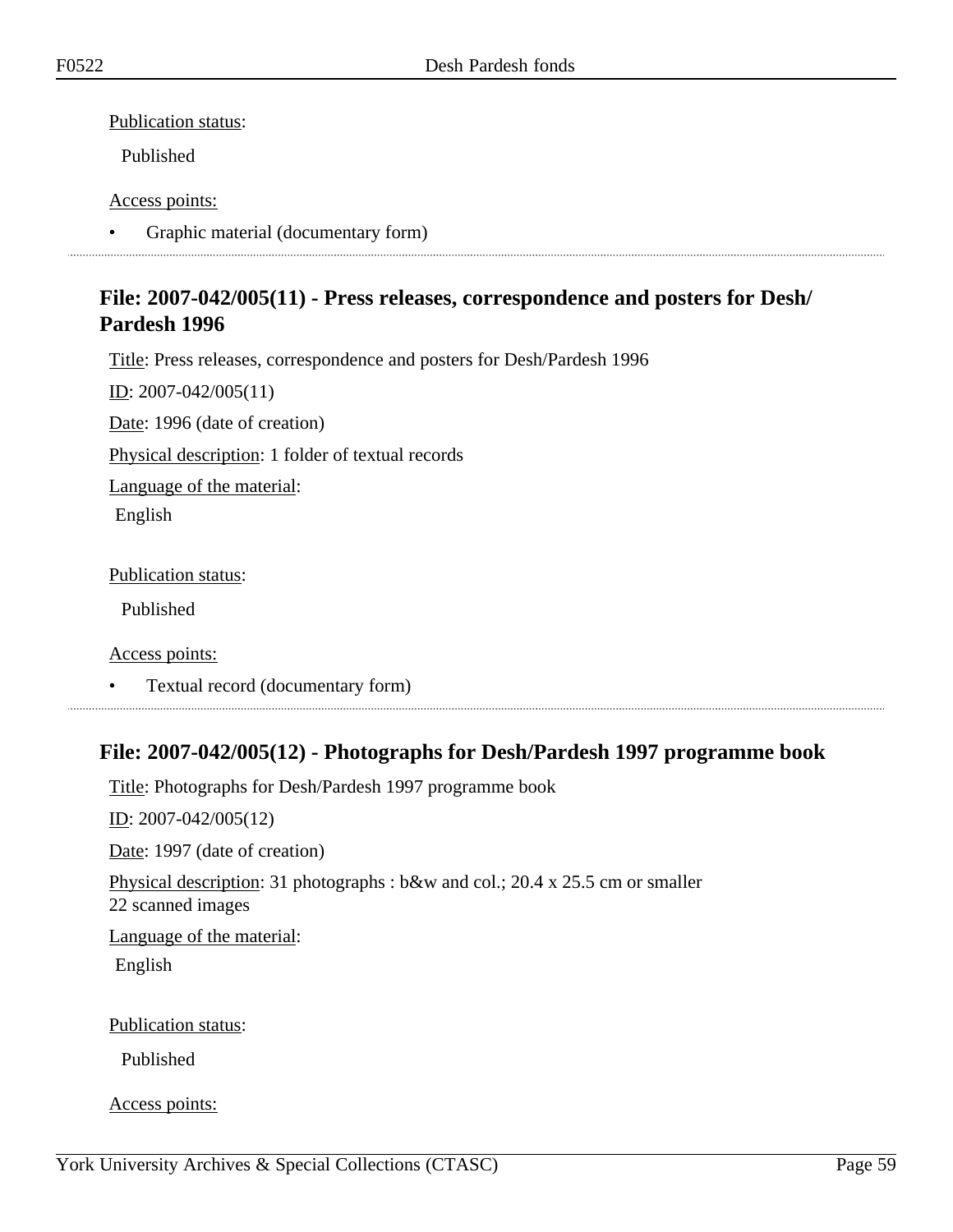• Graphic material (documentary form)

### **File: 2007-042/005(13) - Programme, posters and promotional material for Desh/ Pardesh 1997**

Title: Programme, posters and promotional material for Desh/Pardesh 1997

ID: 2007-042/005(13)

Date: 1997 (date of creation)

Physical description: 1 folder of textual records

Language of the material:

English

Publication status:

Published

Access points:

• Textual record (documentary form) 

# **File: 2007-042/005(14) - Correspondence, contracts and financial records for publicity and advertising campaign for Desh/Pardesh 1997**

Title: Correspondence, contracts and financial records for publicity and advertising campaign for Desh/Pardesh 1997

ID: 2007-042/005(14)

Date: 1996-1997 (date of creation)

Physical description: 1 folder of textual records

Language of the material:

English

Publication status:

Published

Access points:

• Textual record (documentary form)

**File: 2007-042/005(15) - Press releases, programme, posters, promotional and advertising material for Desh/Pardesh 1998**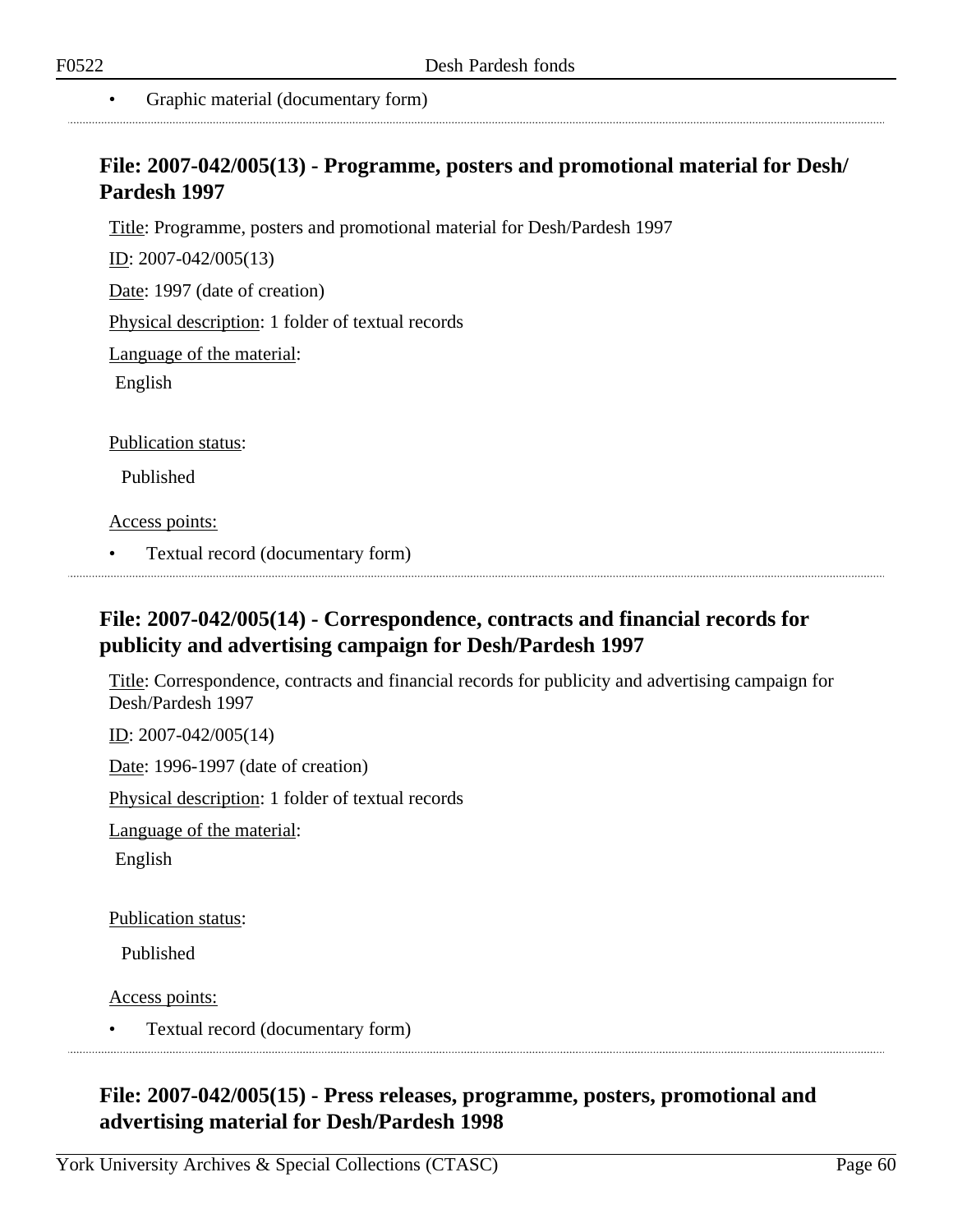Title: Press releases, programme, posters, promotional and advertising material for Desh/Pardesh 1998 ID: 2007-042/005(15) Date: 1998 (date of creation) Physical description: 1 folder of textual records Language of the material: English Publication status: Published

Access points:

• Textual record (documentary form)

# **File: 2007-042/005(16) - Correspondence and advertising campaign for Desh/ Pardesh 1998 programme book**

Title: Correspondence and advertising campaign for Desh/Pardesh 1998 programme book

ID: 2007-042/005(16) Date: 1998 (date of creation) Physical description: 1 folder of textual records Language of the material: English

Publication status:

Published

Access points:

• Textual record (documentary form)

## **File: 2007-042/005(17) - Master copy of submission form for Desh/Pardesh 1999**

Title: Master copy of submission form for Desh/Pardesh 1999 ID: 2007-042/005(17) Date: 1998 (date of creation) Physical description: 1 folder of textual records Language of the material: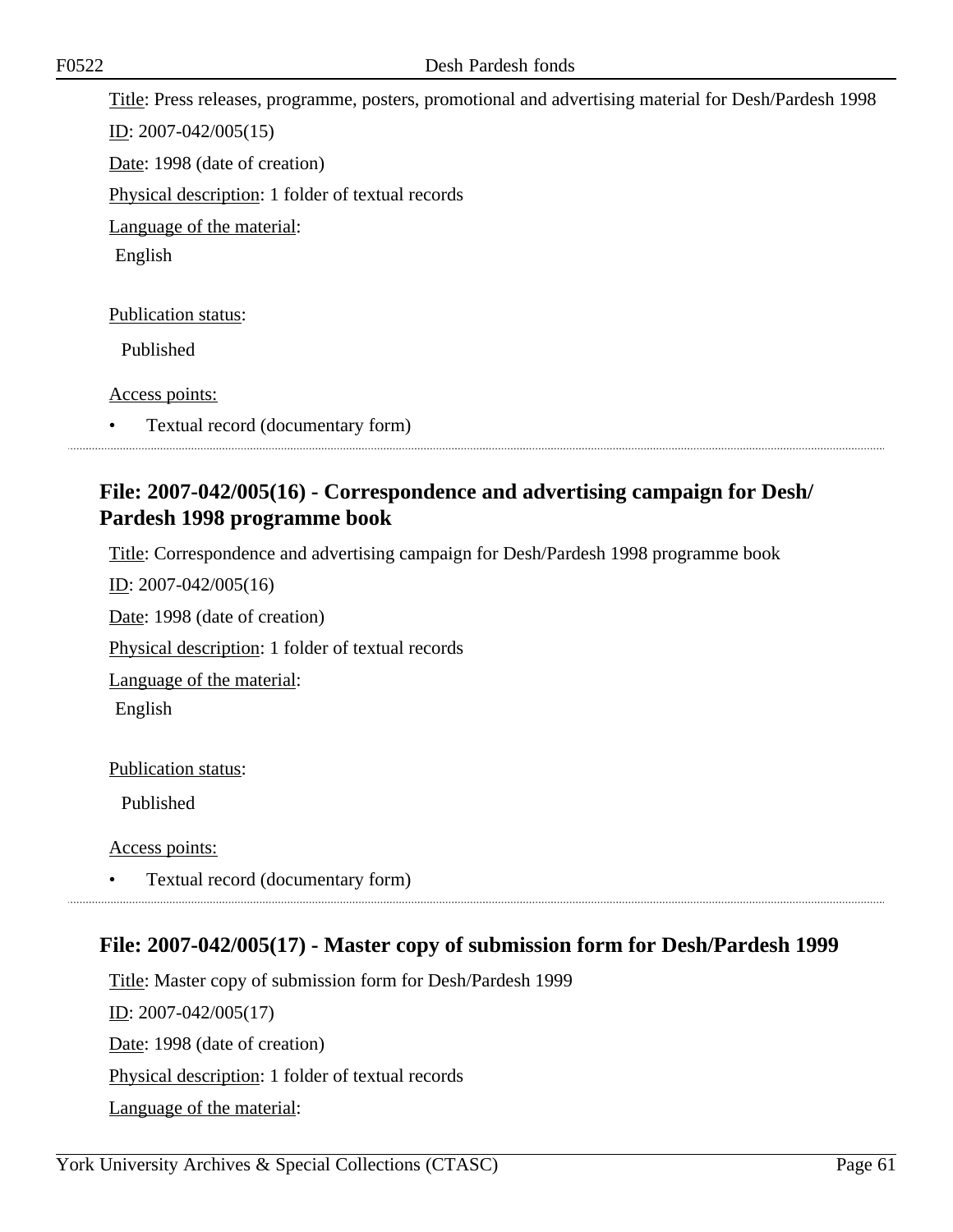English

Publication status:

Published

Access points:

• Textual record (documentary form)

# **File: 2007-042/005(18) - Draft for Desh/Pardesh 1999 programme book**

Title: Draft for Desh/Pardesh 1999 programme book ID: 2007-042/005(18) Date: 1999 (date of creation) Physical description: 1 folder of textual records Language of the material: English

Publication status:

Published

Access points:

• Textual record (documentary form)

# **File: 2007-042/005(19) - Press releases, programme, posters, promotional and advertising material for Desh/Pardesh 1999**

Title: Press releases, programme, posters, promotional and advertising material for Desh/Pardesh 1999

ID: 2007-042/005(19)

Date: 1999 (date of creation)

Physical description: 1 folder of textual records

Language of the material:

English

Publication status:

Published

Access points: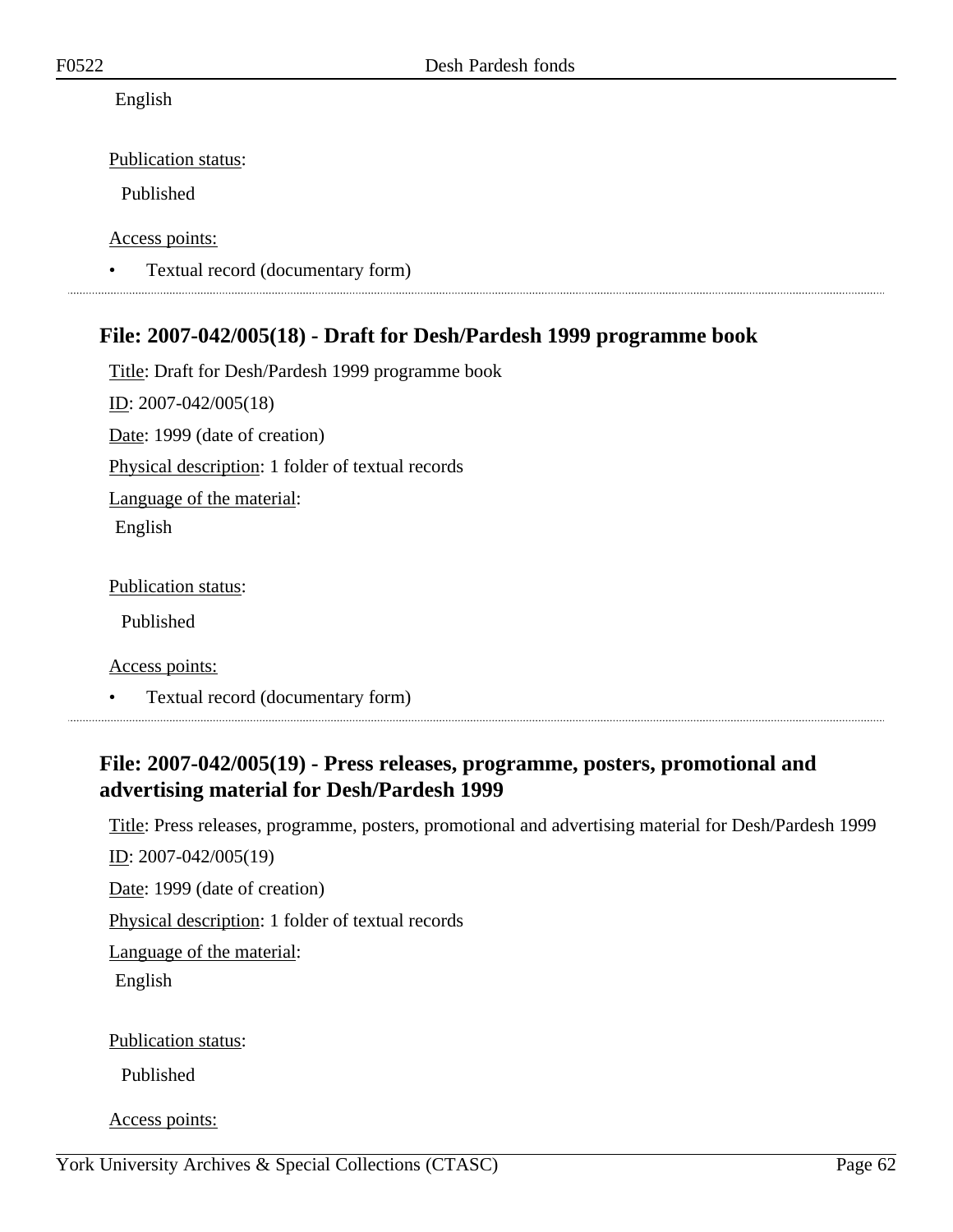• Textual record (documentary form)

### **File: 2007-042/005(20) - Posters, correspondence and promotional materials for Desh/Pardesh 2000**

Title: Posters, correspondence and promotional materials for Desh/Pardesh 2000

ID: 2007-042/005(20)

Date: 1999-2000 (date of creation)

Physical description: 1 folder of textual records

Language of the material:

English

Publication status:

Published

Access points:

• Textual record (documentary form) 

### **File: 2007-042/005(21) - Correspondence and mail campaign for submissions to Desh/Pardesh 2000**

Title: Correspondence and mail campaign for submissions to Desh/Pardesh 2000

ID: 2007-042/005(21)

Date: 2000 (date of creation)

Physical description: 1 folder of textual records

Language of the material:

English

Publication status:

Published

Access points:

• Textual record (documentary form)

# **File: 2007-042/005(22) - Correspondence and logos for sponsorship campaign for Desh/Pardesh 2000 programme book**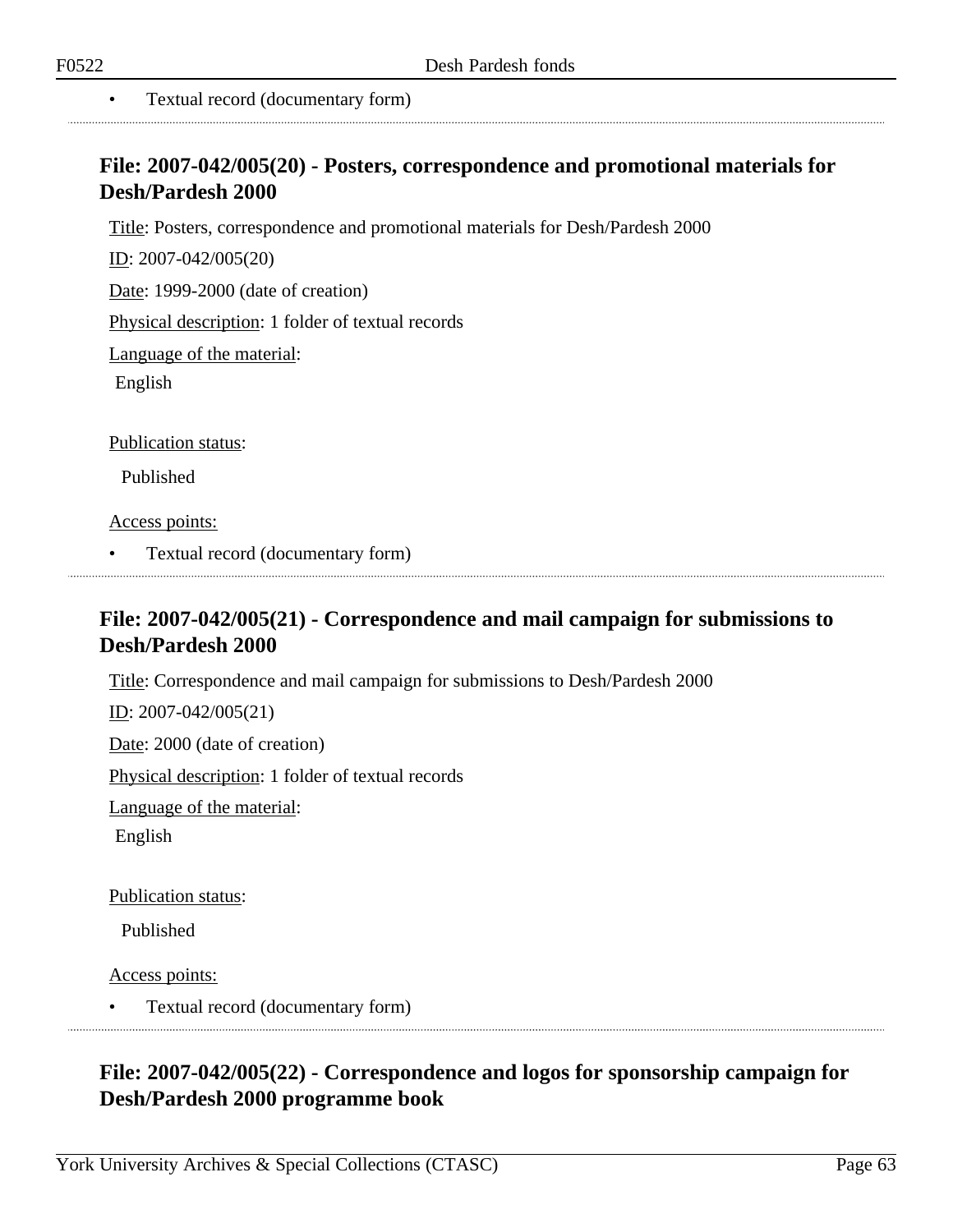Title: Correspondence and logos for sponsorship campaign for Desh/Pardesh 2000 programme book ID: 2007-042/005(22) Date: 2000 (date of creation) Physical description: 1 folder of textual records Language of the material: English Publication status: Published Access points:

• Textual record (documentary form)

## **File: 2007-042/005(23) - Correspondence and contact list by Michelle Mohabeer for advertising and sponsorship campaign for Desh/Pardesh 2000 festival and programme book**

Title: Correspondence and contact list by Michelle Mohabeer for advertising and sponsorship campaign for Desh/Pardesh 2000 festival and programme book

ID: 2007-042/005(23)

Date: 2000 (date of creation)

Physical description: 1 folder of textual records

Language of the material:

English

Publication status:

Published

Access points:

• Textual record (documentary form)

# **File: 2007-042/005(24) - Correspondence and contracts by Vashti for advertising in Desh/Pardesh 2000 programme book**

Title: Correspondence and contracts by Vashti for advertising in Desh/Pardesh 2000 programme book

ID: 2007-042/005(24)

Date: 2000 (date of creation)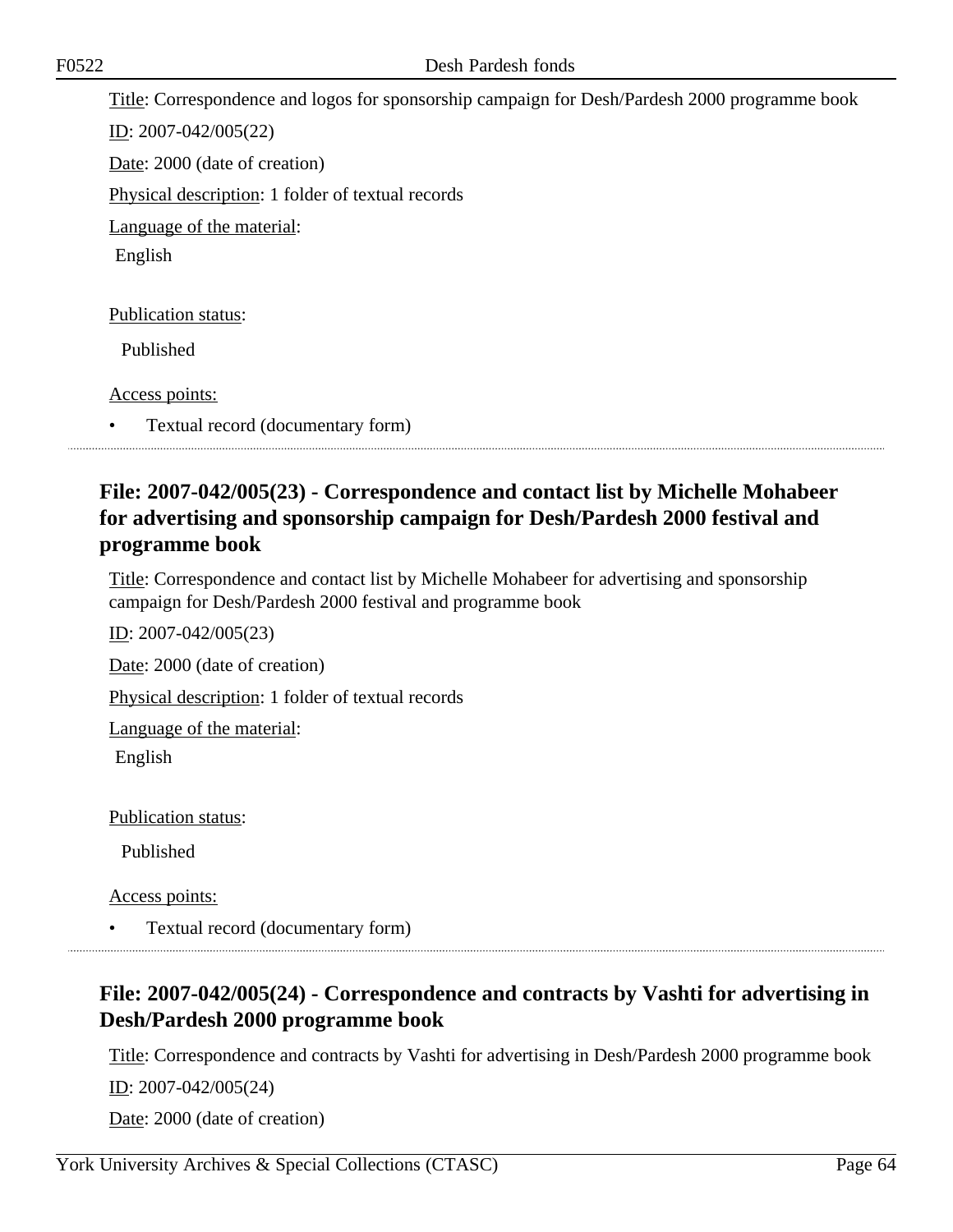Physical description: 1 folder of textual records

Language of the material: English

Publication status:

Published

Access points:

• Textual record (documentary form)

## **File: 2007-042/005(25) - Correspondence regarding graphic logos of advertisers and sponsors of Desh/Pardesh 2000 programme book**

Title: Correspondence regarding graphic logos of advertisers and sponsors of Desh/Pardesh 2000 programme book

ID: 2007-042/005(25)

Date: 2000 (date of creation)

Physical description: 1 folder of textual records

Language of the material:

English

Publication status:

Published

Access points:

• Textual record (documentary form)

## **File: 2007-042/005(26) - Draft and final copy of Desh/Pardesh 2000 programme book**

Title: Draft and final copy of Desh/Pardesh 2000 programme book ID: 2007-042/005(26) Date: 2000 (date of creation) Physical description: 1 folder of textual records Language of the material: English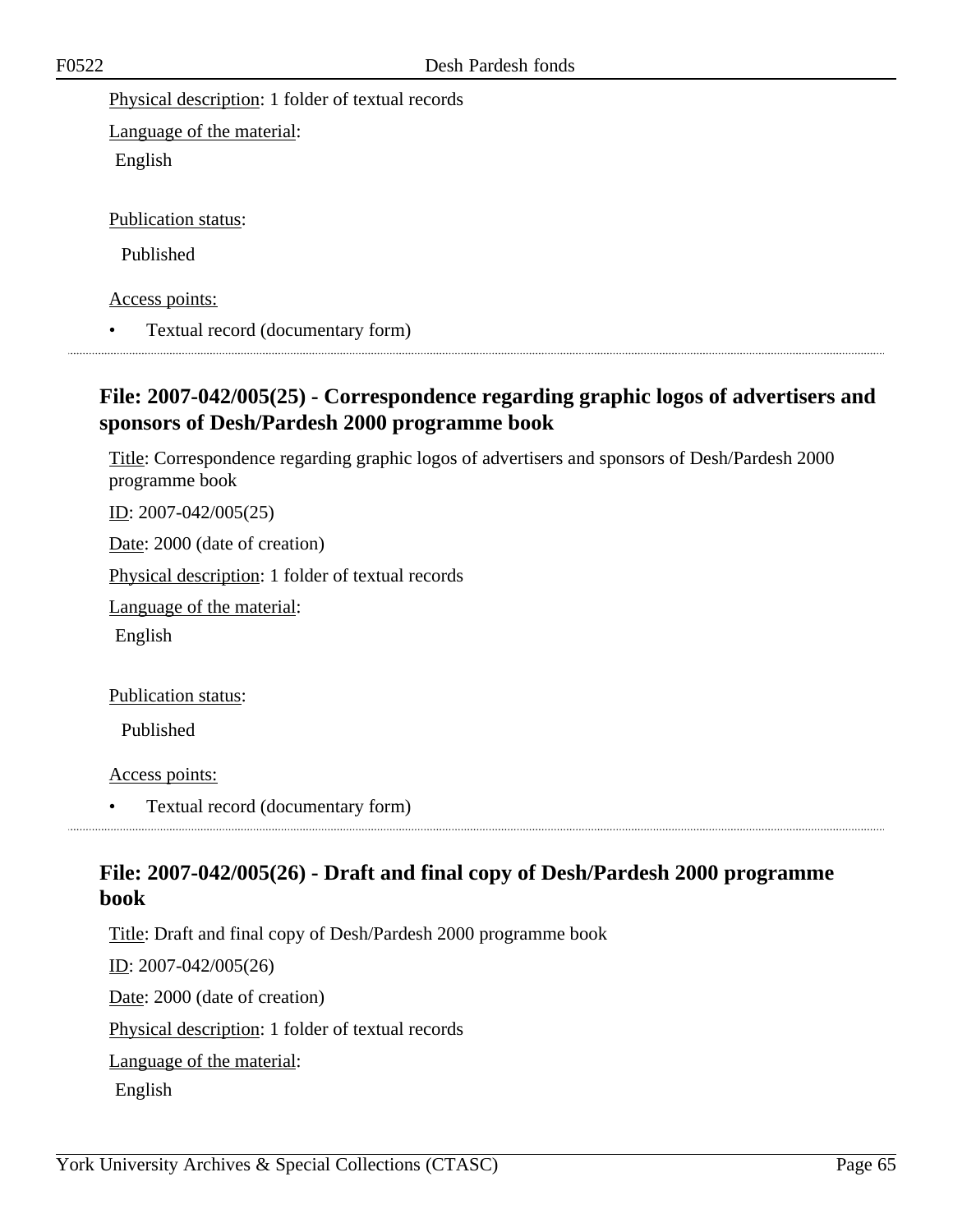### Publication status:

Published

### Access points:

• Textual record (documentary form)

# **File: 2007-042/005(27) - Publicity reports and correspondence from Cadmus Communications**

Title: Publicity reports and correspondence from Cadmus Communications

ID: 2007-042/005(27) Date: 2000 (date of creation) Physical description: 1 folder of textual records Language of the material:

English

### Publication status:

Published

Access points:

• Textual record (documentary form)

## **File: 2007-042/005(28) - Correspondence and contacts for media coverage of Desh/ Pardesh 2000**

Title: Correspondence and contacts for media coverage of Desh/Pardesh 2000

ID: 2007-042/005(28)

Date: 2000 (date of creation)

Physical description: 1 folder of textual records

Language of the material:

English

### Publication status:

Published

Access points:

• Textual record (documentary form)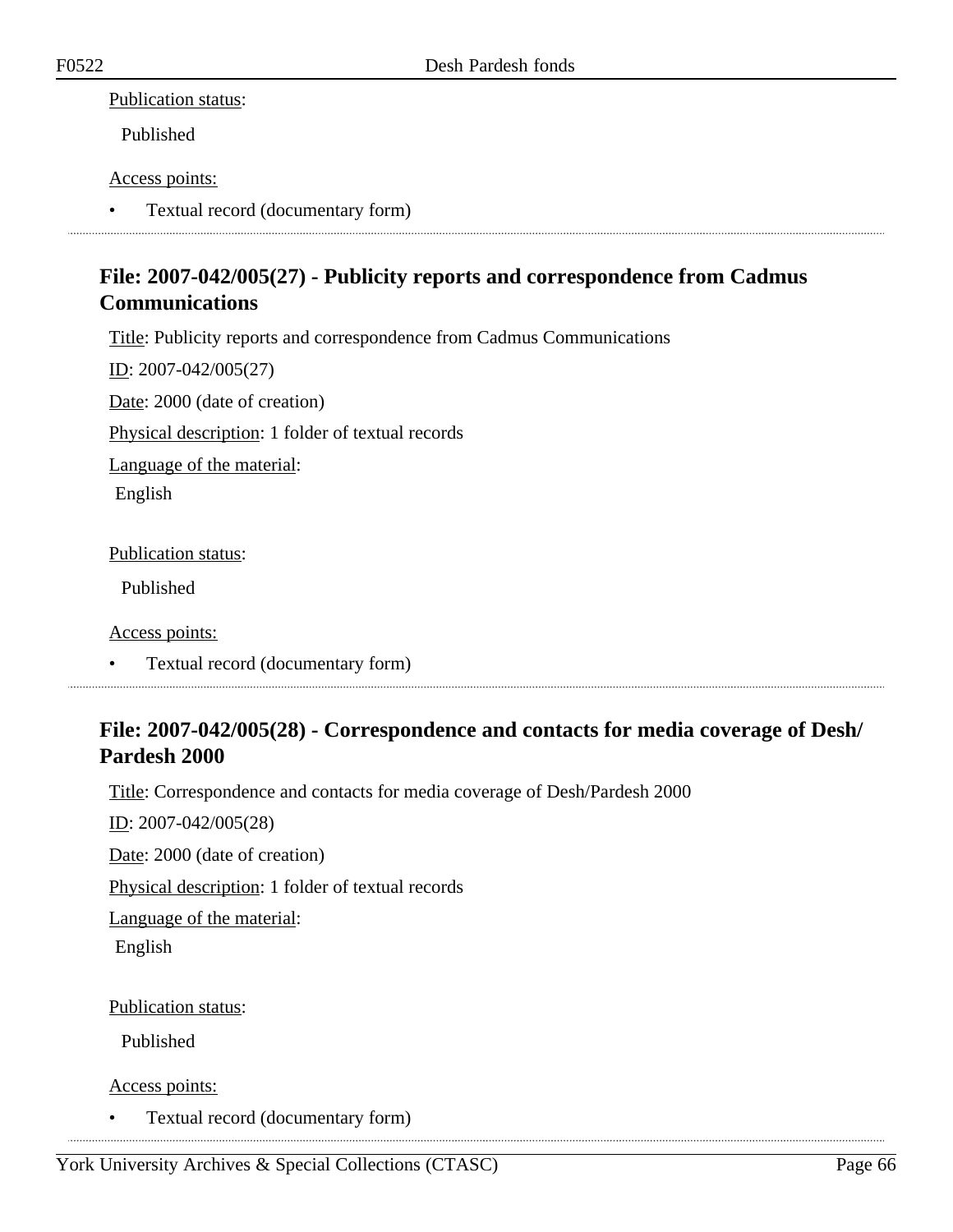# **File: 2007-042/005(29) - Promotional material and media contact list for Desh/ Pardesh 2001**

Title: Promotional material and media contact list for Desh/Pardesh 2001

ID: 2007-042/005(29)

Date: 2001 (date of creation)

Physical description: 1 folder of textual records

Language of the material:

English

Publication status:

Published

Access points:

• Textual record (documentary form)

## **File: 2007-042/005(30) - Promotional material and programme advertisements from unknown Desh/Pardesh festivals**

Title: Promotional material and programme advertisements from unknown Desh/Pardesh festivals

ID: 2007-042/005(30)

Date: [before 2001?] (date of creation)

Physical description: 1 folder of textual records

Language of the material:

English

Publication status:

Published

Access points:

• Textual record (documentary form)

## **File: 2007-042/016(03) - Posters for Desh Pardesh**

Title: Posters for Desh Pardesh <u>ID</u>: 2007-042/016(03)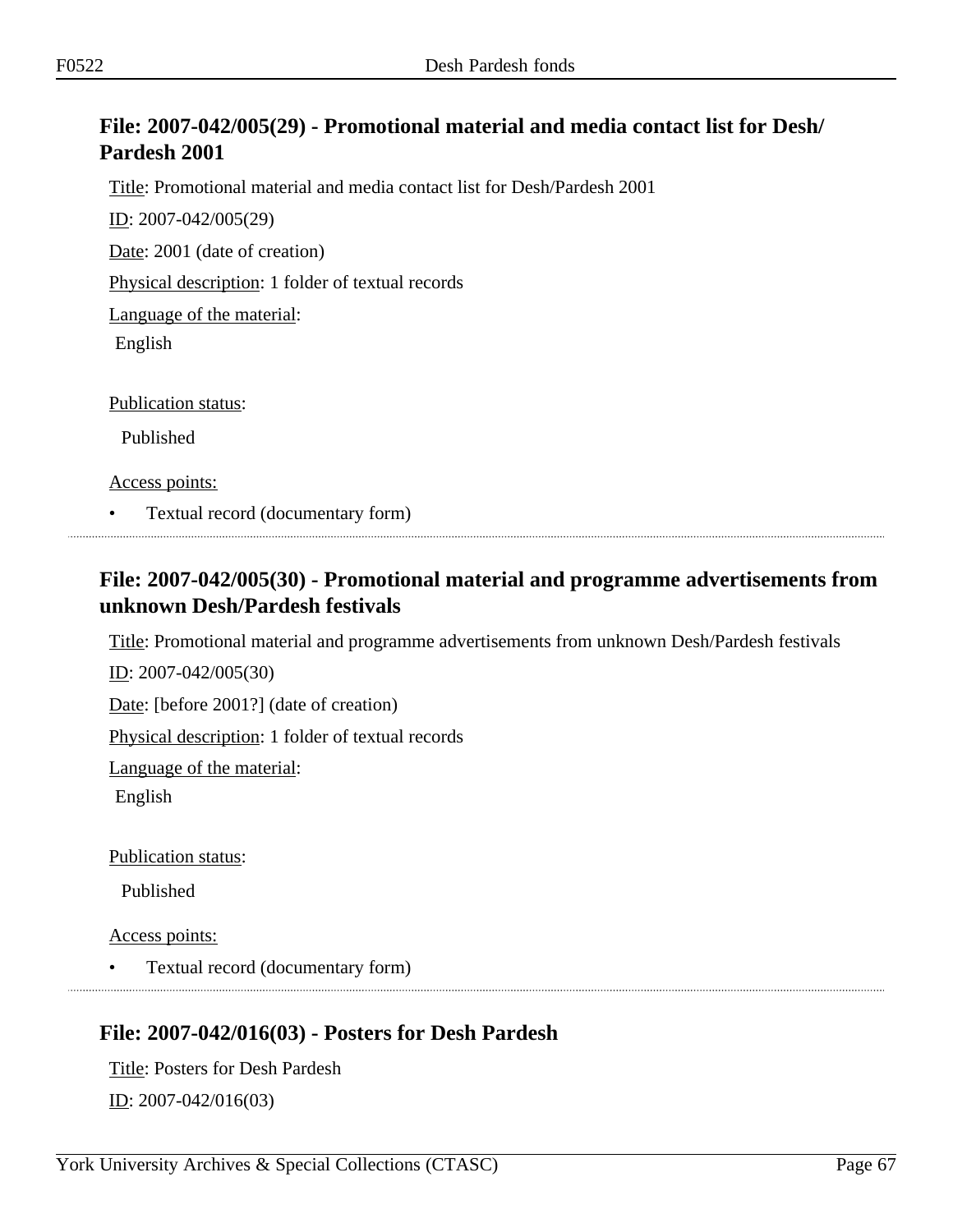Date: 1991 (date of creation) Physical description: 1 folder of textual records Language of the material: English Publication status: Published

Access points:

• Textual record (documentary form)

### **File: 2007-042/016(04) - Posters for Desh Pardesh**

Title: Posters for Desh Pardesh ID: 2007-042/016(04) Date: 1993 (date of creation) Physical description: 1 folder of textual records Language of the material: English

Publication status:

Published

Access points:

• Textual record (documentary form)

### **File: 2007-042/016(05) - Posters for Desh Pardesh and Beyond Destination exhibit**

Title: Posters for Desh Pardesh and Beyond Destination exhibit ID: 2007-042/016(05) Date: 1994 (date of creation) Physical description: 1 folder of textual records Language of the material: English

Publication status: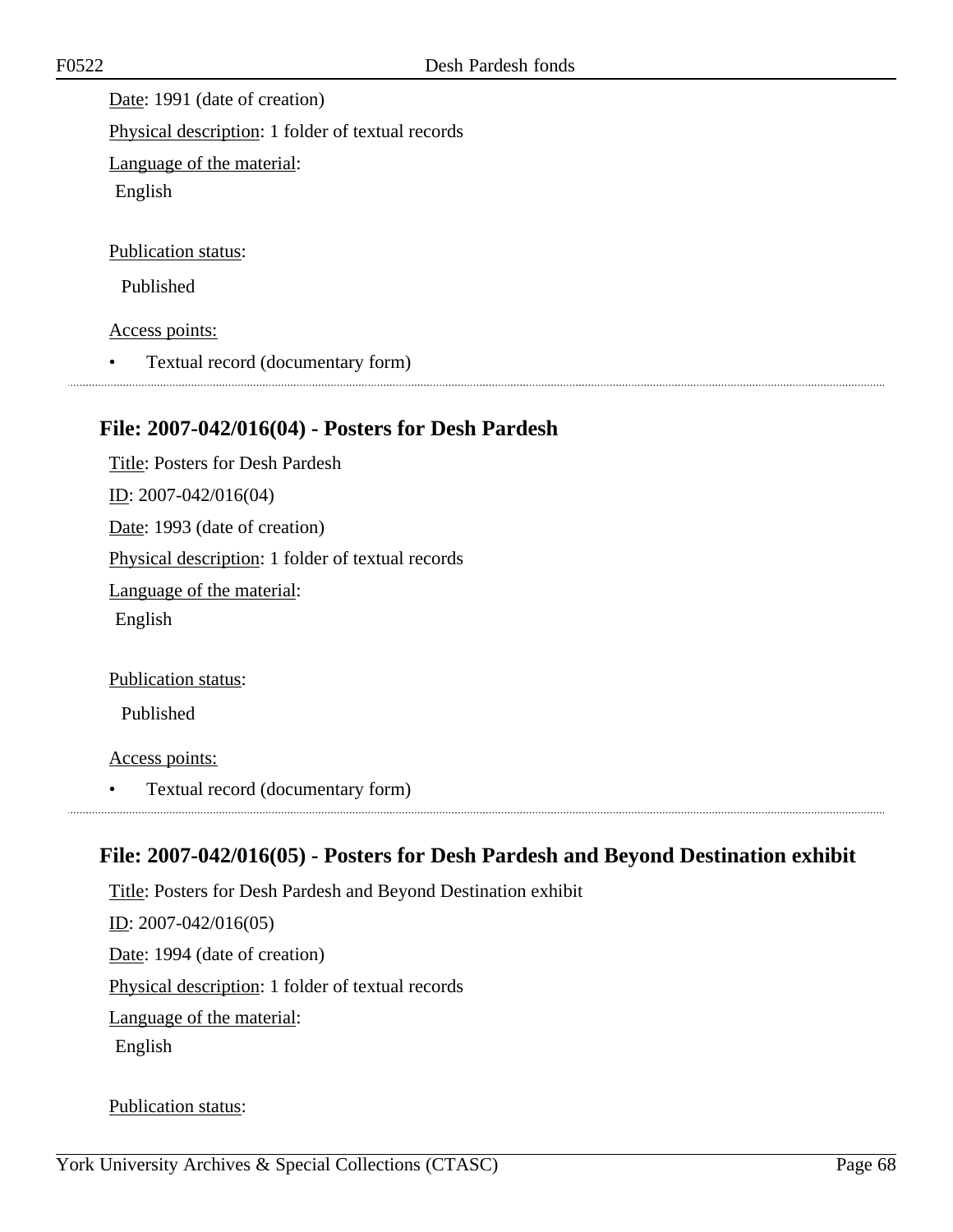### Published

#### Access points:

• Textual record (documentary form)

### **File: 2007-042/016(06) - Posters for Desh Pardesh**

Title: Posters for Desh Pardesh ID: 2007-042/016(06) Date: 1995 (date of creation) Physical description: 1 folder of textual records Language of the material: English Publication status: Published

Access points:

• Textual record (documentary form)

## **File: 2007-042/016(07) - Posters for Desh Pardesh**

Title: Posters for Desh Pardesh ID: 2007-042/016(07) Date: 1997 (date of creation) Physical description: 1 folder of textual records Language of the material: English

#### Publication status:

Published

Access points:

• Textual record (documentary form)

## **File: 2007-042/016(08) - Posters for Desh Pardesh**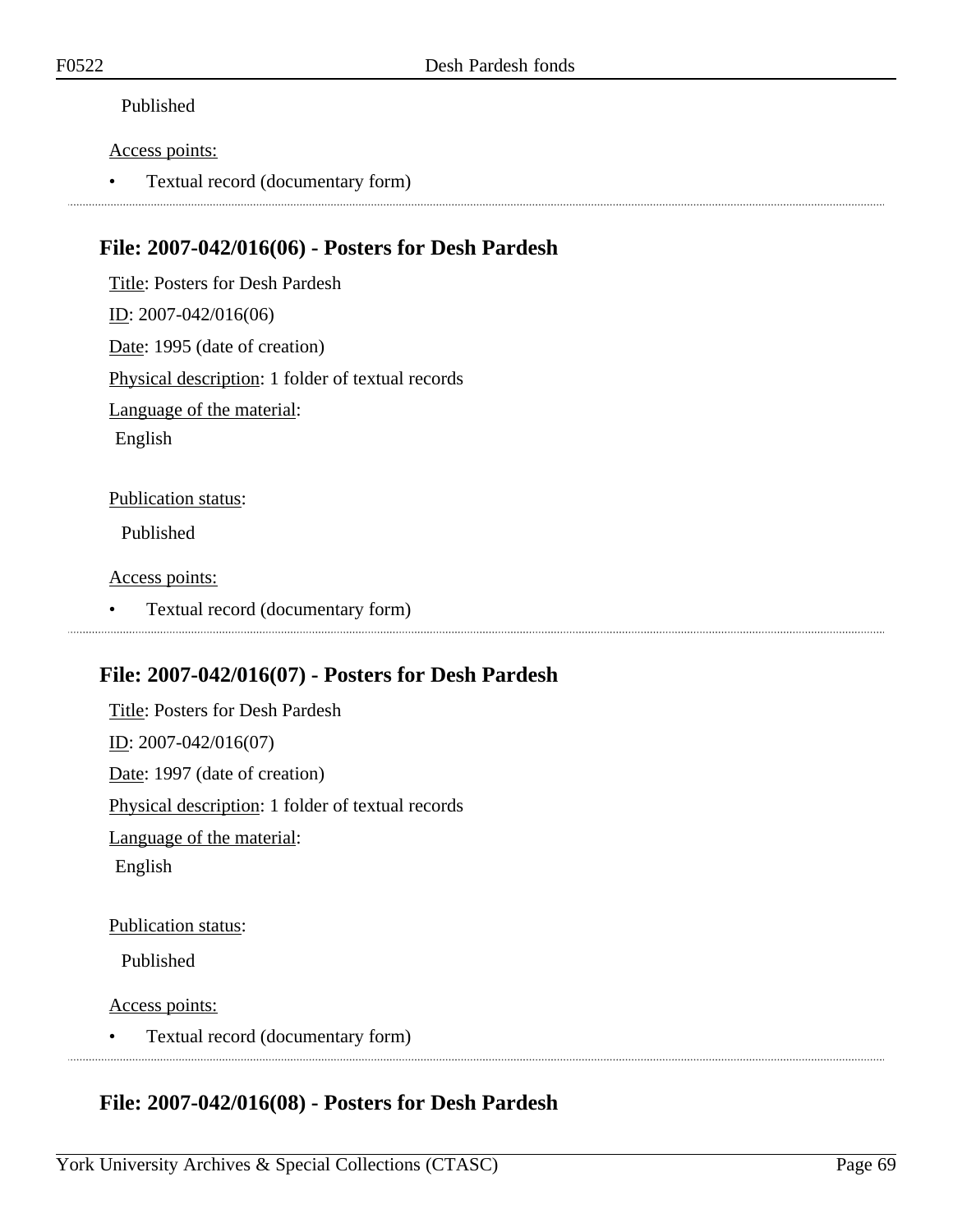Title: Posters for Desh Pardesh ID: 2007-042/016(08) Date: 1998 (date of creation) Physical description: 1 folder of textual records Language of the material: English

Publication status:

Published

Access points:

• Textual record (documentary form)

# **File: 2007-042/016(09) - Posters for Desh Pardesh**

Title: Posters for Desh Pardesh ID: 2007-042/016(09) Date: 1999 (date of creation) Physical description: 1 folder of textual records Language of the material: English

#### Publication status:

Published

#### Access points:

• Textual record (documentary form) 

## **File: 2007-042/016(10) - Posters for Desh Pardesh**

Title: Posters for Desh Pardesh ID: 2007-042/016(10) Date: 2000 (date of creation) Physical description: 1 folder of textual records Language of the material: English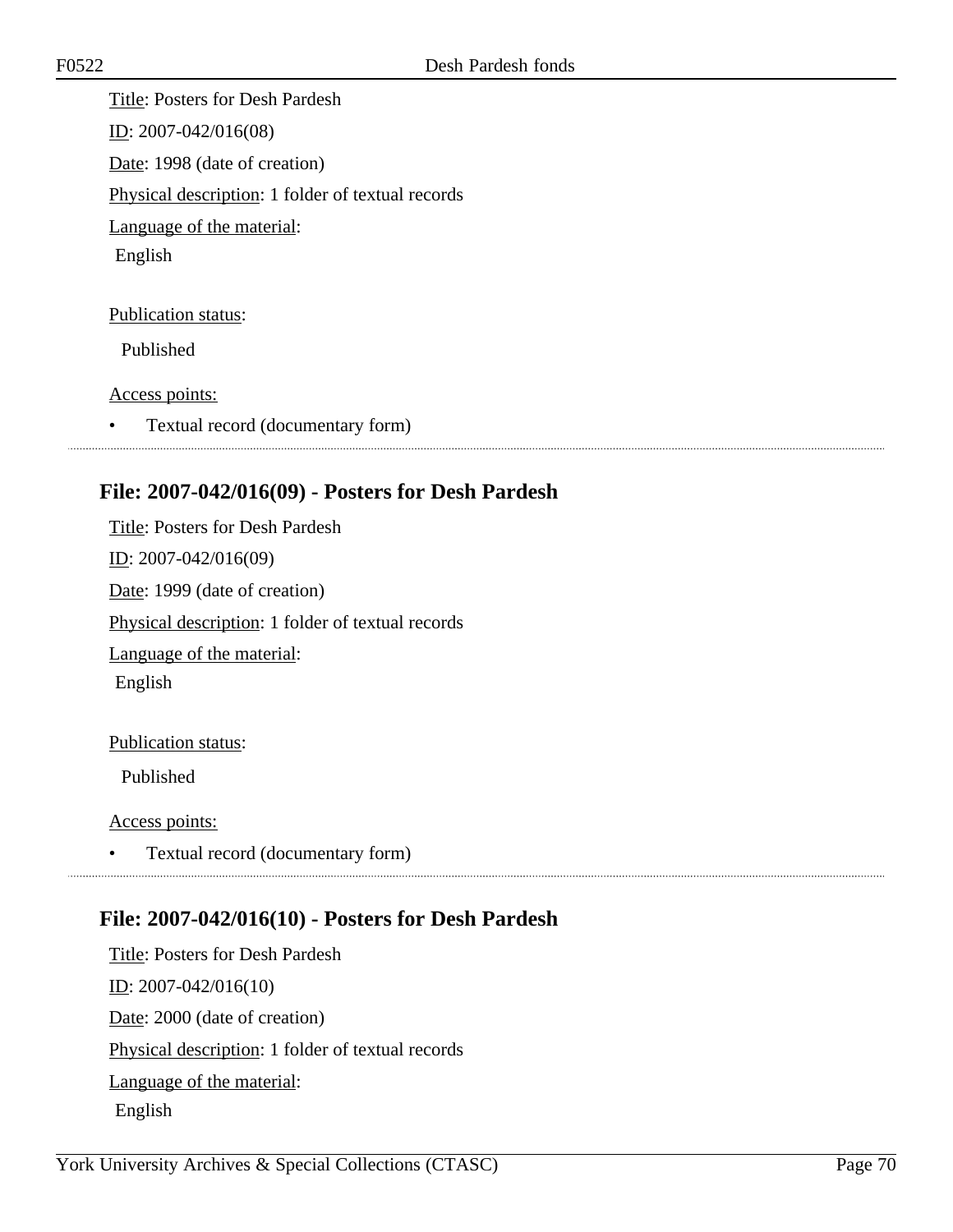### Publication status:

Published

### Access points:

• Textual record (documentary form)

# **File: 2007-043/001(09) - Esperanza / Manu Chao**

Title: Esperanza / Manu Chao ID: 2007-043/001(09) Date: 2001 (date of creation) Physical description: 1 optical disk : CD Language of the material: English

### Publication status:

Published

#### Access points:

• Moving images (documentary form)

# **File: 2007-043/001(10) - Images from Puri/Arif Noorani**

Title: Images from Puri/Arif Noorani ID: 2007-043/001(10) Date: [ca. 1998] (date of creation) Scope and content: Contains images from the film Puri. Physical description: 1 Zip disk (jpegs) Language of the material: English

Publication status:

Published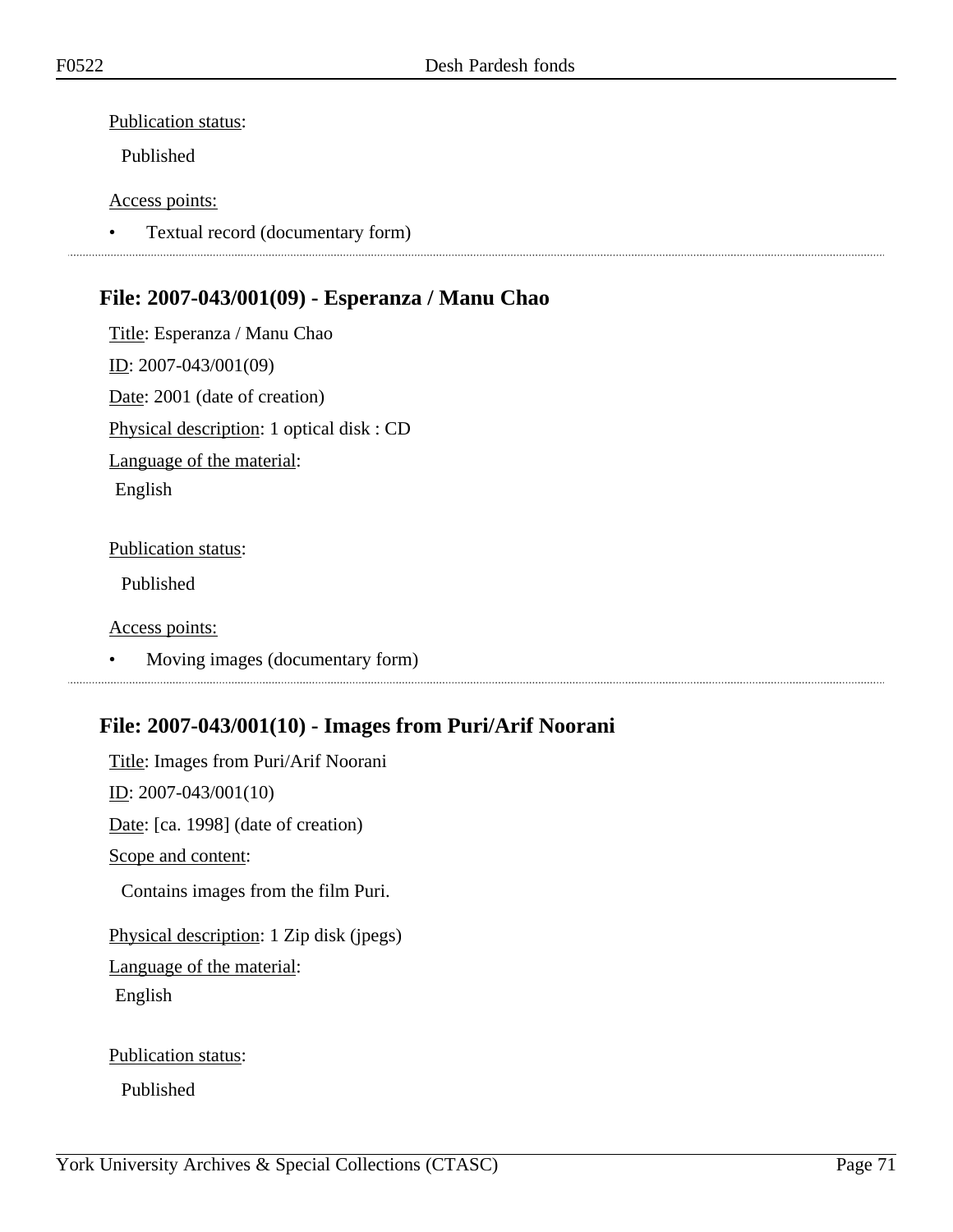#### Access points:

• Graphic material (documentary form)

### **Series: S00367 - Grant applications**

Title: Grant applications

ID: S00367

Date: 1987-2001, predominant 1995-1999 (date of creation)

#### Scope and content:

Series consists of government documents, pamphlets, manuals and information booklets, application reports, proposals and budget reports related to government grants to support, supplement and offset the costs of organizing and presenting the Desh Pardesh festival and other affiliated Desh Pardesh activities, as well as paying staff salaries. Files have been organized by Desh Pardesh staff based on the main funding organization, namely: the Ontario Anti-Racism Secretariat; the Canada Council; individual and independent funding foundations; the Ministry of Culture; the Ontario Arts Council; the Ontario Women's Directorate; the Toronto Arts Council; and the Trillium Foundation.

Physical description: 86 cm of textual records 1 computer disk

Language of the material:

English

Note [generalNote]:

File titles based on original annotations by festival staff and office administrators.

#### Publication status:

Published

#### Access points:

• Textual record (documentary form)

### **File: 2007-042/006(01) - Fund raising resources**

Title: Fund raising resources ID: 2007-042/006(01) Date: [after 1988?] (date of creation) Physical description: 1 folder of textual records Language of the material: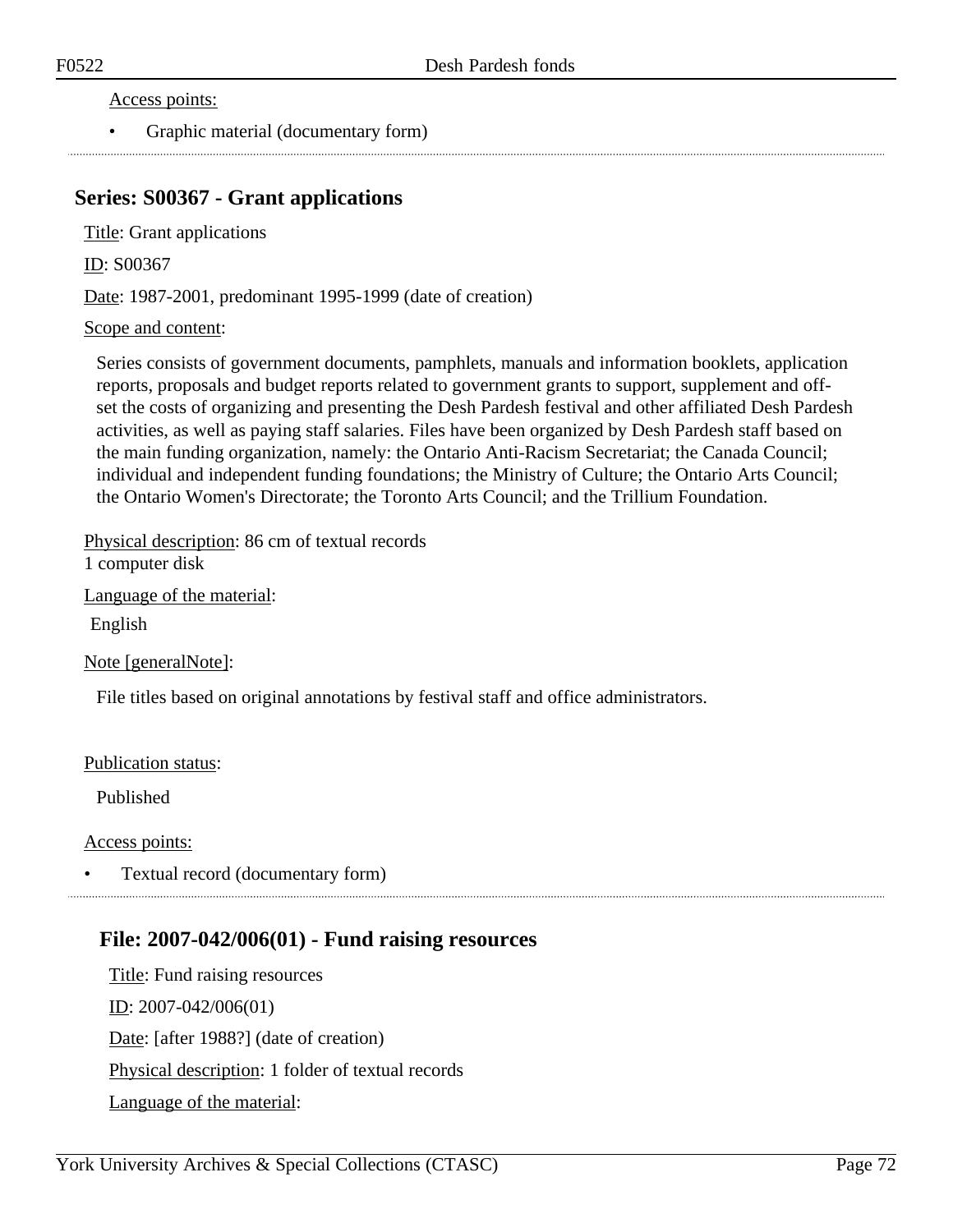#### English

#### Publication status:

Published

Access points:

• Textual record (documentary form)

# **File: 2007-042/006(02) - List of granting programs and deadlines**

Title: List of granting programs and deadlines ID: 2007-042/006(02) Date: [after 1988?] (date of creation) Physical description: 1 folder of textual records Language of the material: English

Publication status:

Published

Access points:

• Textual record (documentary form)

# **File: 2007-042/006(03) - Grants (General)**

Title: Grants (General) ID: 2007-042/006(03) Date: 1995-1996 (date of creation) Physical description: 1 folder of textual records Language of the material: English

Publication status:

Published

Access points: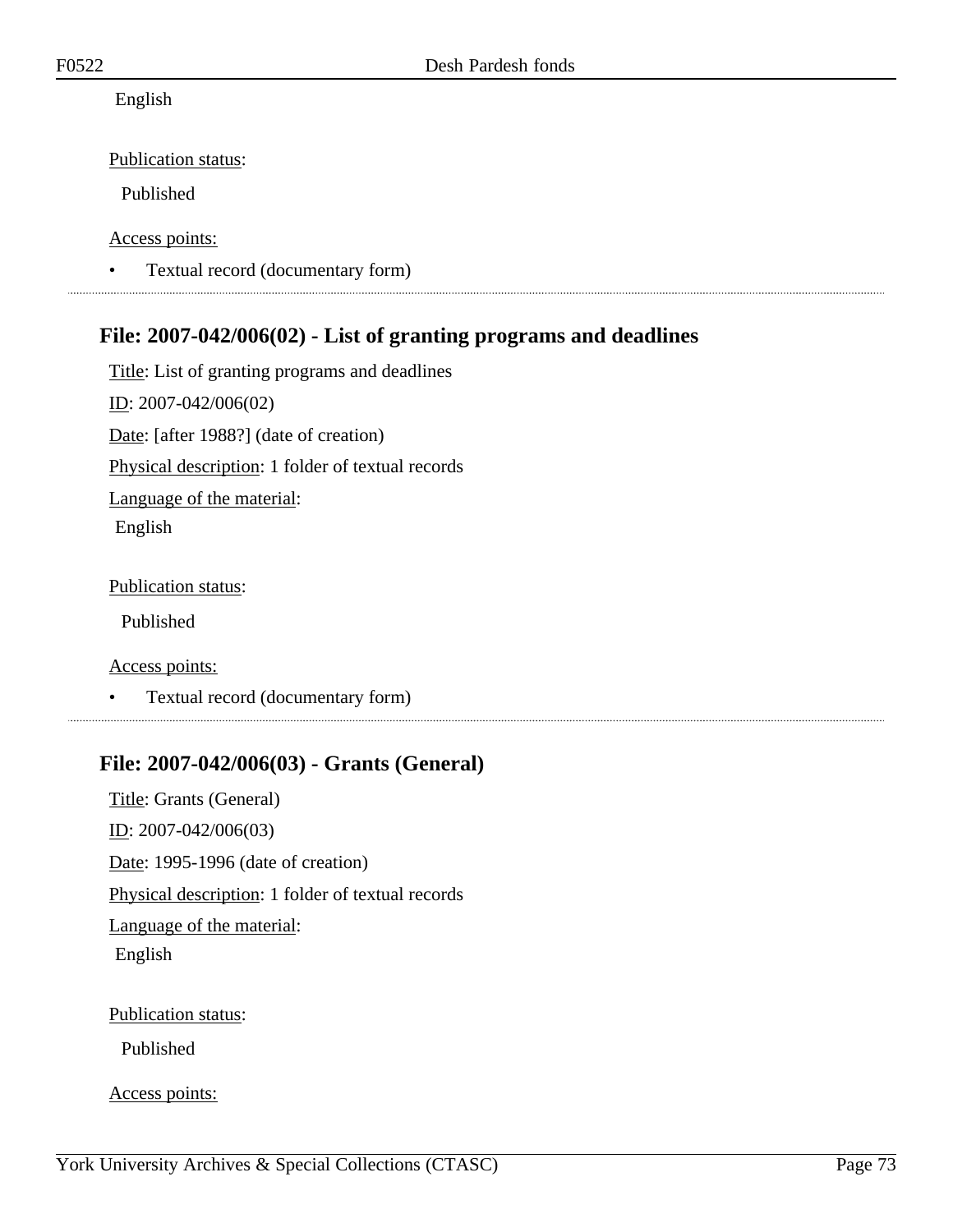. . . . . . . . . . . . . . . . . . . .

• Textual record (documentary form)

### **File: 2007-042/006(04) - Grants Admin**

Title: Grants Admin ID: 2007-042/006(04) Date: 1995-1996 (date of creation) Physical description: 1 folder of textual records Language of the material: English

Publication status:

Published

#### Access points:

• Textual record (documentary form)

### **File: 2007-042/006(05) - General grant applications**

Title: General grant applications ID: 2007-042/006(05) Date: 1995-2000 (date of creation) Physical description: 1 folder of textual records Language of the material: English

Publication status:

Published

#### Access points:

• Textual record (documentary form)

### **File: 2007-042/006(06) - Funding Info (Grants, Fndtns...)**

Title: Funding Info (Grants, Fndtns...) ID: 2007-042/006(06) Date: 1996-1997 (date of creation)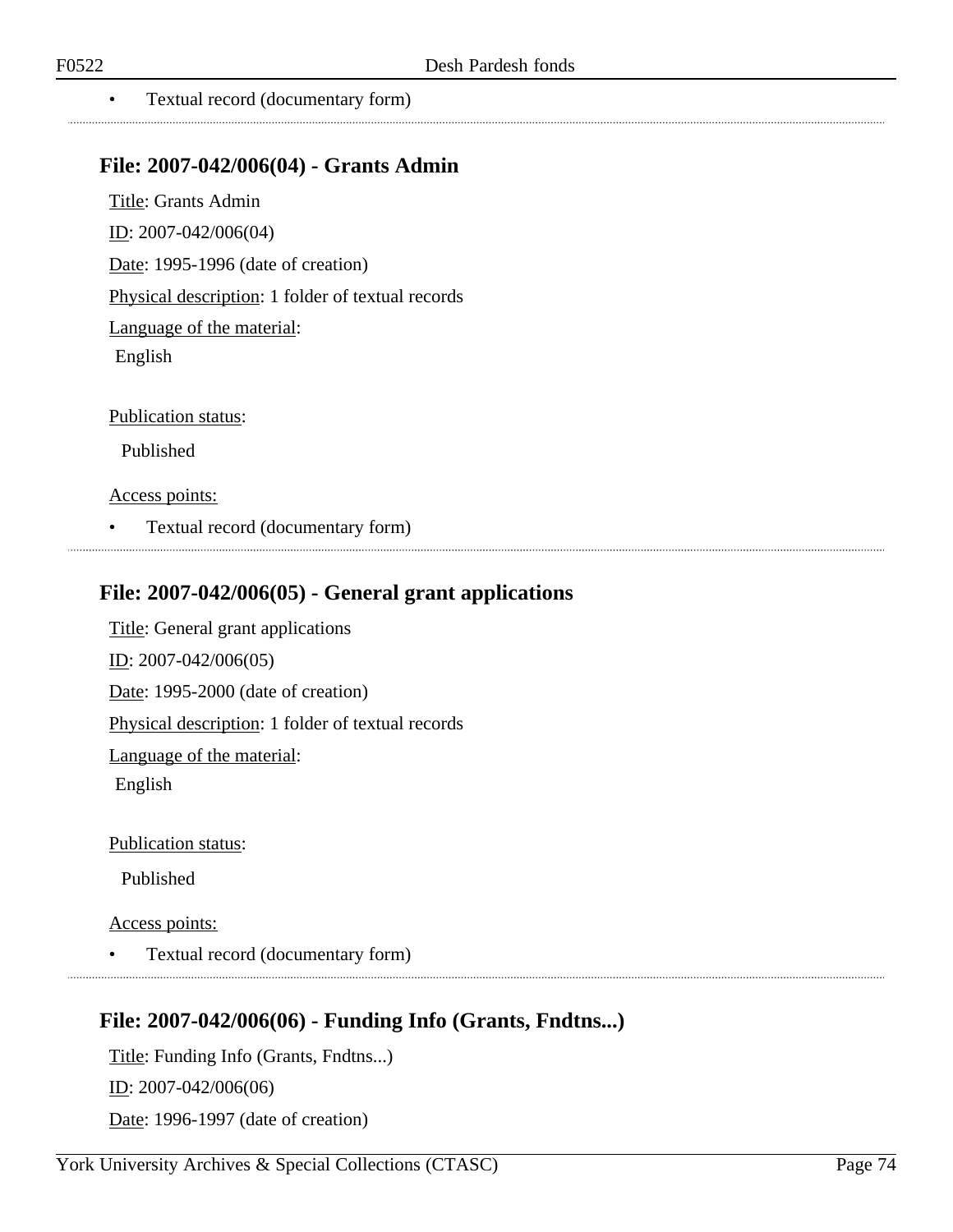Physical description: 1 folder of textual records

Language of the material: English

Publication status:

Published

Access points:

• Textual record (documentary form)

# **File: 2007-042/006(07) - Grants : info and correspondence**

Title: Grants : info and correspondence ID: 2007-042/006(07) Date: 1998-1999 (date of creation) Physical description: 1 folder of textual records Language of the material: English

Publication status:

Published

Access points:

• Textual record (documentary form)

### **File: 2007-042/006(08) - Active Grant File 98/99**

Title: Active Grant File 98/99 ID: 2007-042/006(08) Date: 1998-1999 (date of creation) Physical description: 1 folder of textual records Language of the material: English

Publication status:

Published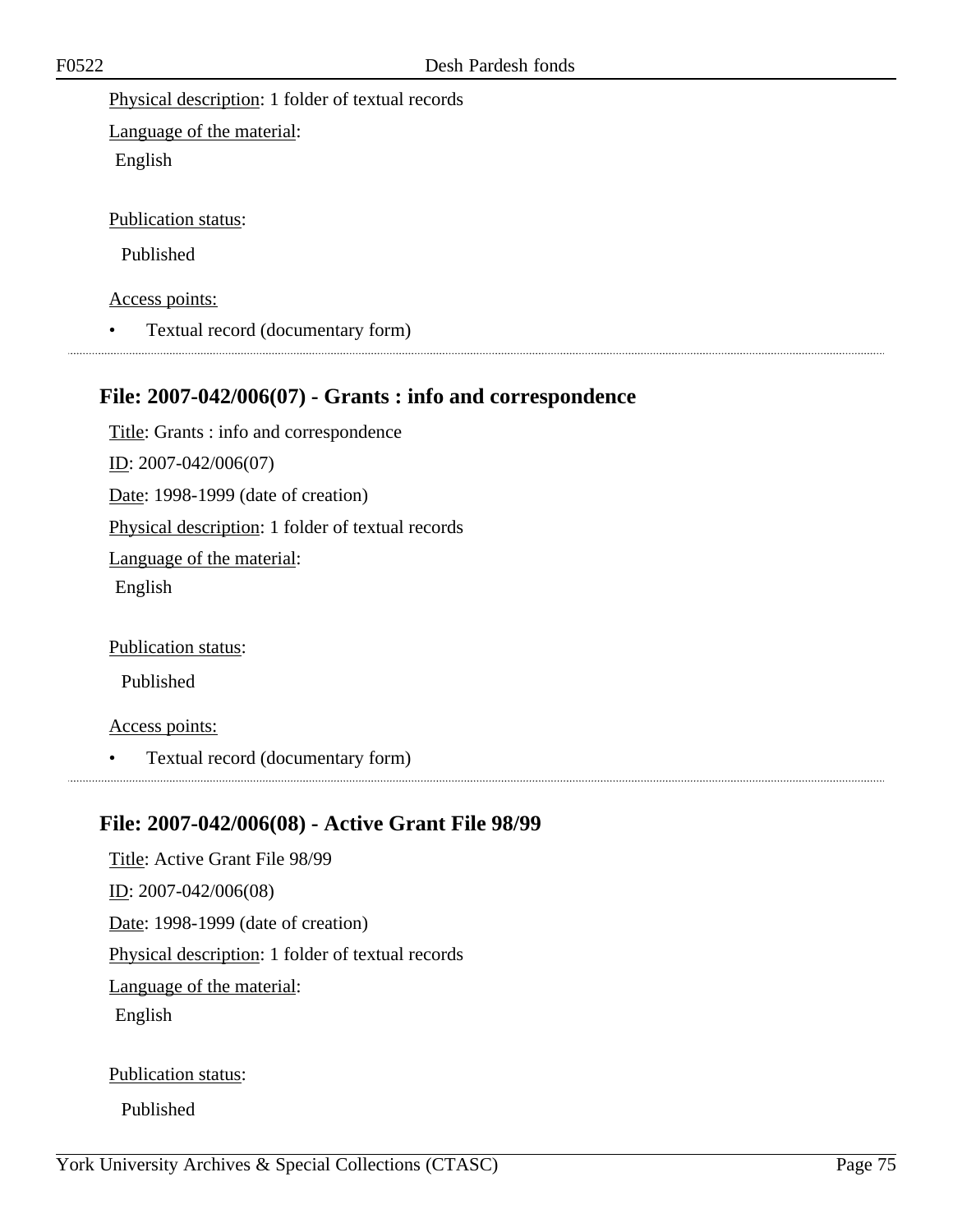#### Access points:

• Textual record (documentary form)

### **File: 2007-042/006(09) - General Grant Application**

Title: General Grant Application ID: 2007-042/006(09) Date: 2000-2001 (date of creation) Physical description: 1 folder of textual records Language of the material: English Publication status: Published

Access points:

• Textual record (documentary form)

### **File: 2007-042/006(10) - Correspondence from Management Advisory Service**

Title: Correspondence from Management Advisory Service ID: 2007-042/006(10) Date: 2001 (date of creation) Physical description: 1 folder of textual records Language of the material: English

Publication status:

Published

Access points:

• Textual record (documentary form)

### **File: 2007-042/006(11) - General grant applications**

Title: General grant applications ID: 2007-042/006(11)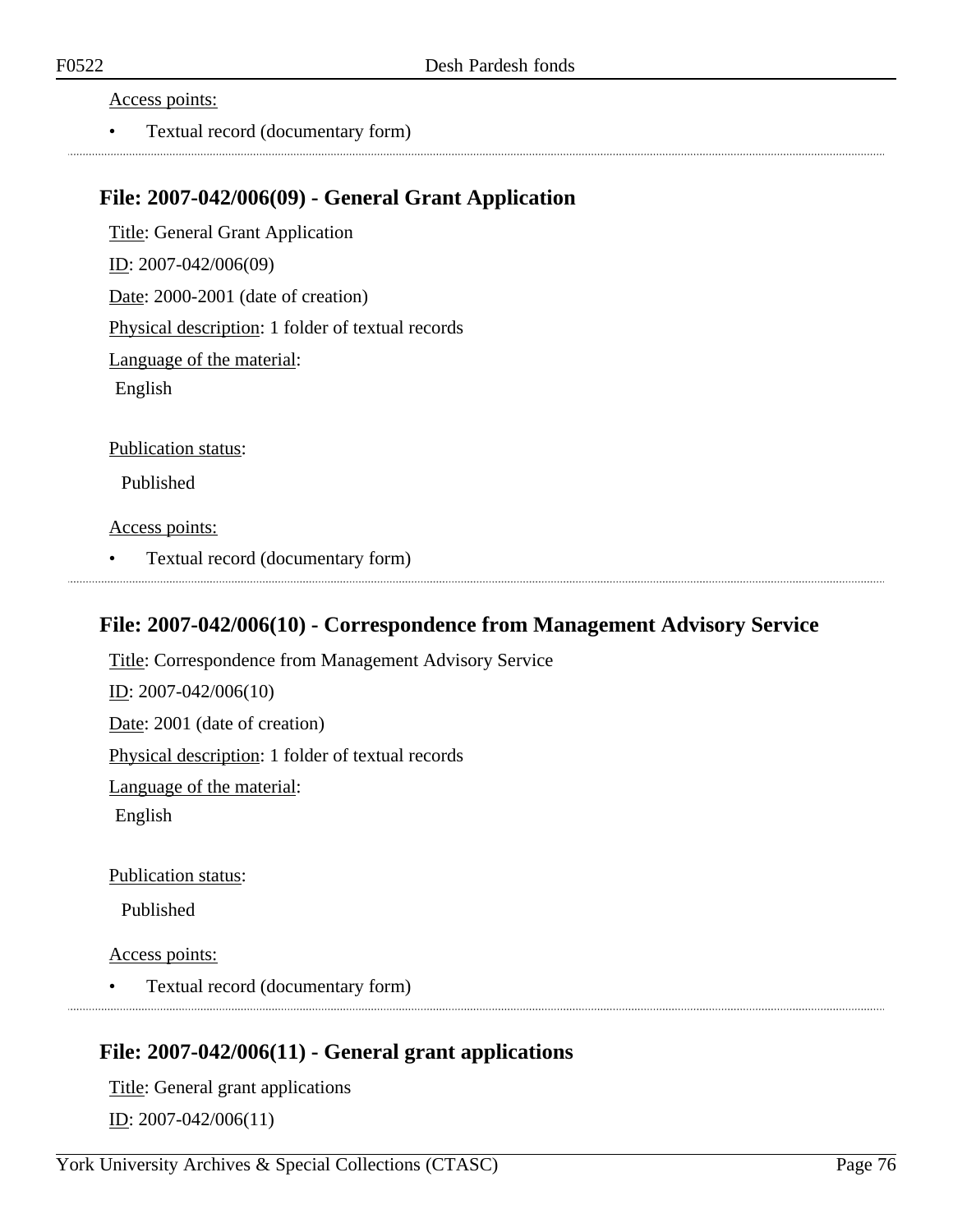Date: 1997-1998 (date of creation) Physical description: 1 folder of textual records Language of the material: English

Publication status:

Published

Access points:

• Textual record (documentary form)

### **File: 2007-042/006(12) - Operational grant application**

Title: Operational grant application ID: 2007-042/006(12) Date: 2000-2001 (date of creation) Physical description: 1 folder of textual records Language of the material: English

Publication status:

Published

Access points:

• Textual record (documentary form)

### **File: 2007-042/006(13) - Grants budget**

Title: Grants budget ID: 2007-042/006(13) Date: 2001-2004 (date of creation) Physical description: 1 folder of textual records Language of the material: English

Publication status: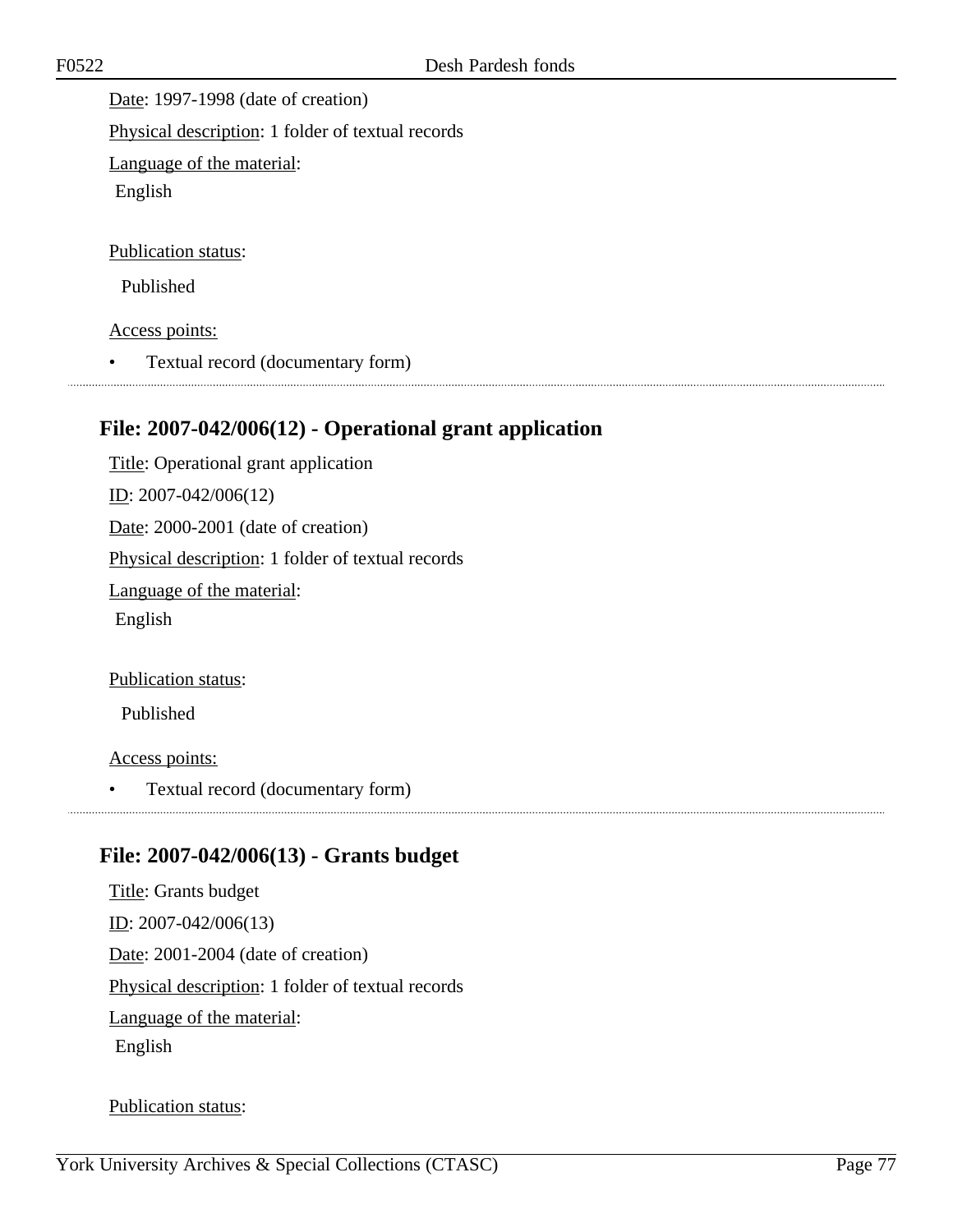#### Published

#### Access points:

• Textual record (documentary form)

### **File: 2007-042/006(14) - OARS Grant '93**

Title: OARS Grant '93 ID: 2007-042/006(14) Date: 1992-1994 (date of creation) Physical description: 1 folder of textual records Language of the material: English Publication status:

Published

Access points:

• Textual record (documentary form)

### **File: 2007-042/006(15) - O.A.R.S. Grant info**

Title: O.A.R.S. Grant info ID: 2007-042/006(15) Date: 1993-1994 (date of creation) Physical description: 1 folder of textual records Language of the material: English

Publication status:

Published

Access points:

• Textual record (documentary form)

# **File: 2007-042/006(16) - OARS '94**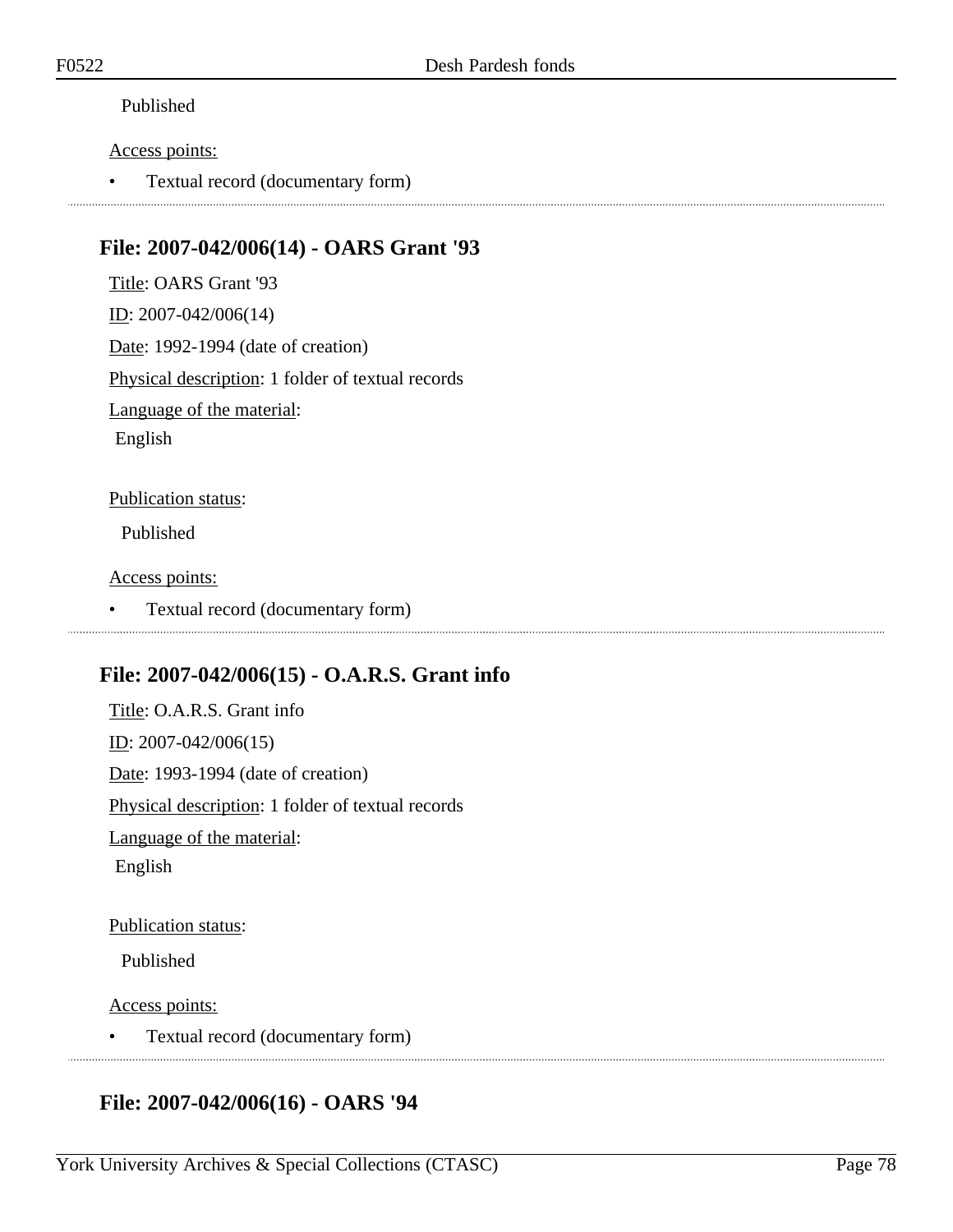Title: OARS '94 ID: 2007-042/006(16) Date: 1994-1995 (date of creation) Physical description: 1 folder of textual records Language of the material: English

Publication status:

Published

Access points:

• Textual record (documentary form)

### **File: 2007-042/006(17) - OARS '95**

Title: OARS '95 ID: 2007-042/006(17) Date: 1994-1995 (date of creation) Physical description: 1 folder of textual records Language of the material: English

#### Publication status:

Published

#### Access points:

• Textual record (documentary form)

### **File: 2007-042/006(18) - Canada Council 1996**

Title: Canada Council 1996 ID: 2007-042/006(18) Date: 1995 (date of creation) Physical description: 1 folder of textual records Language of the material: English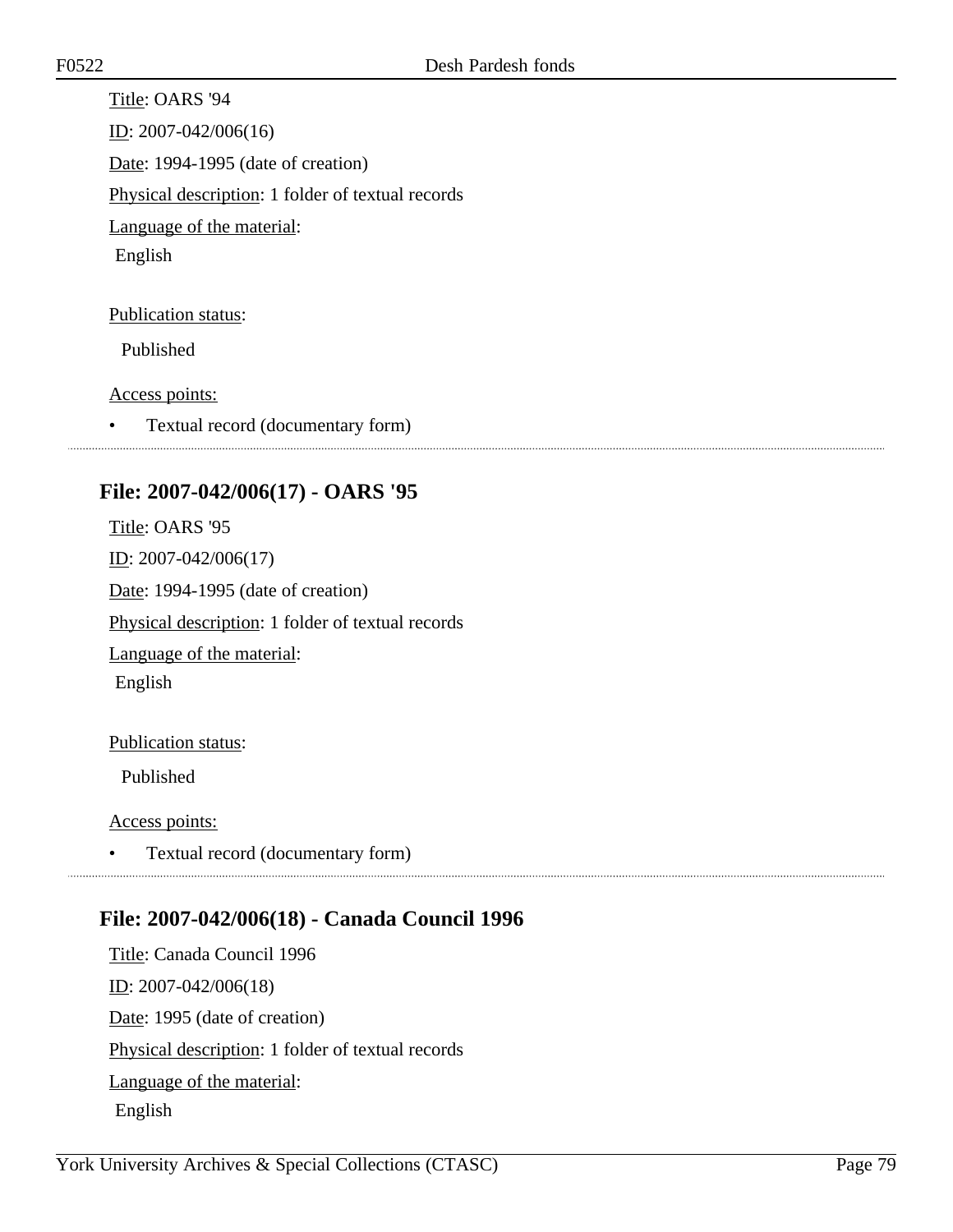#### Publication status:

Published

#### Access points:

• Textual record (documentary form)

# **File: 2007-042/006(19) - Canada Council 96**

Title: Canada Council 96 ID: 2007-042/006(19) Date: 1996-1998 (date of creation) Physical description: 1 folder of textual records Language of the material: English

#### Publication status:

Published

#### Access points:

• Textual record (documentary form)

# **File: 2007-042/006(20) - Dance - Presenting Grants : 1997 Festival**

Title: Dance - Presenting Grants : 1997 Festival ID: 2007-042/006(20) Date: 1996-2001 (date of creation) Physical description: 1 folder of textual records Language of the material: English

#### Publication status:

Published

Access points:

• Textual record (documentary form)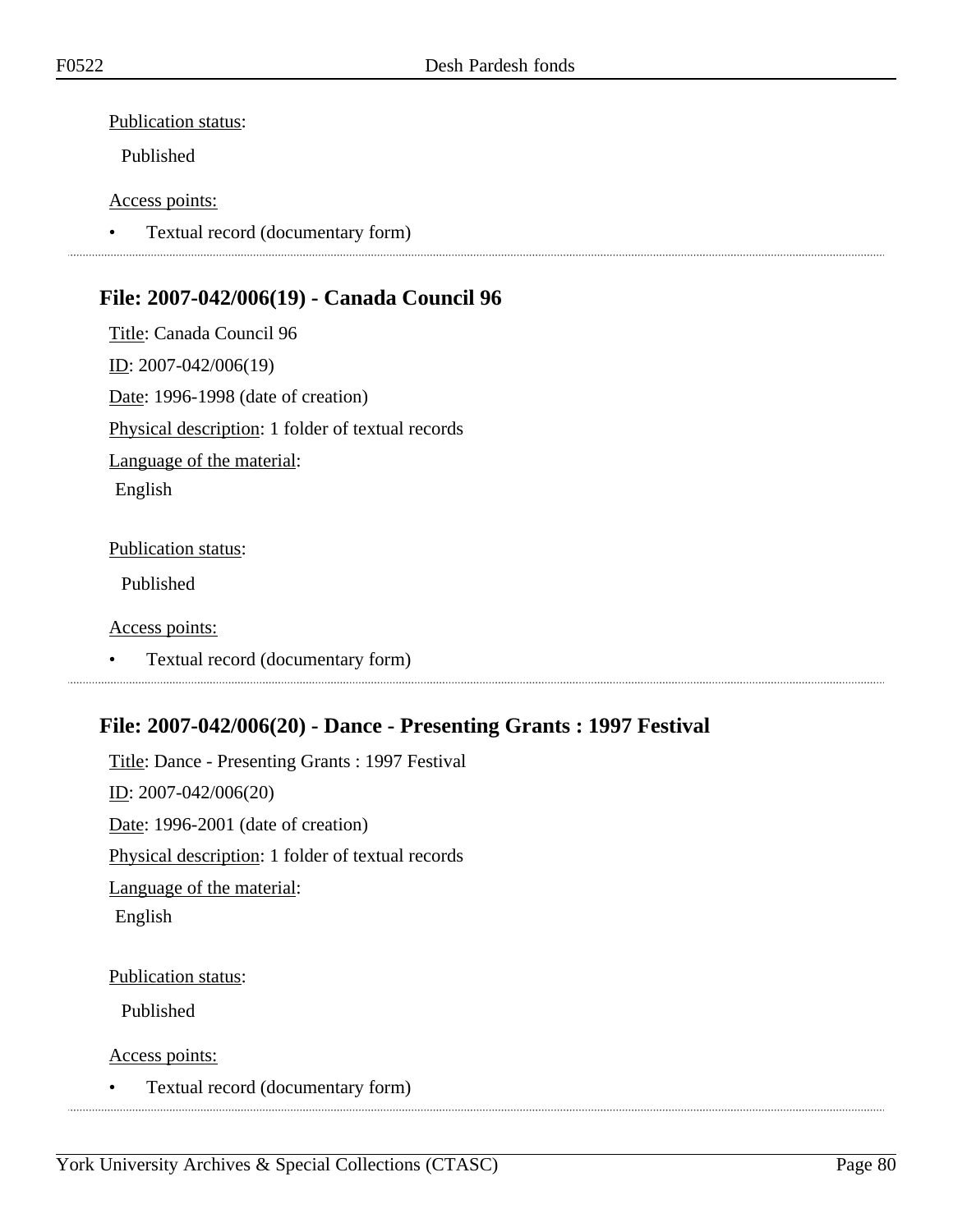# **File: 2007-042/007(01) - Canada Council general directories and reports**

Title: Canada Council general directories and reports ID: 2007-042/007(01) Date: 1997-1999 (date of creation) Physical description: 1 folder of textual records Language of the material: English

#### Publication status:

Published

Access points:

• Textual record (documentary form)

### **File: 2007-042/007(02) - Canada Council Theater 97/98**

Title: Canada Council Theater 97/98 ID: 2007-042/007(02) Date: 1997 (date of creation) Physical description: 1 folder of textual records Language of the material: English

Publication status:

Published

Access points:

• Textual record (documentary form)

# **File: 2007-042/007(03) - 1997-98 : Canada Council : Media Arts : [Film/Video/New Media]**

Title: 1997-98 : Canada Council : Media Arts : [Film/Video/New Media] ID: 2007-042/007(03) Date: 1997-1998 (date of creation)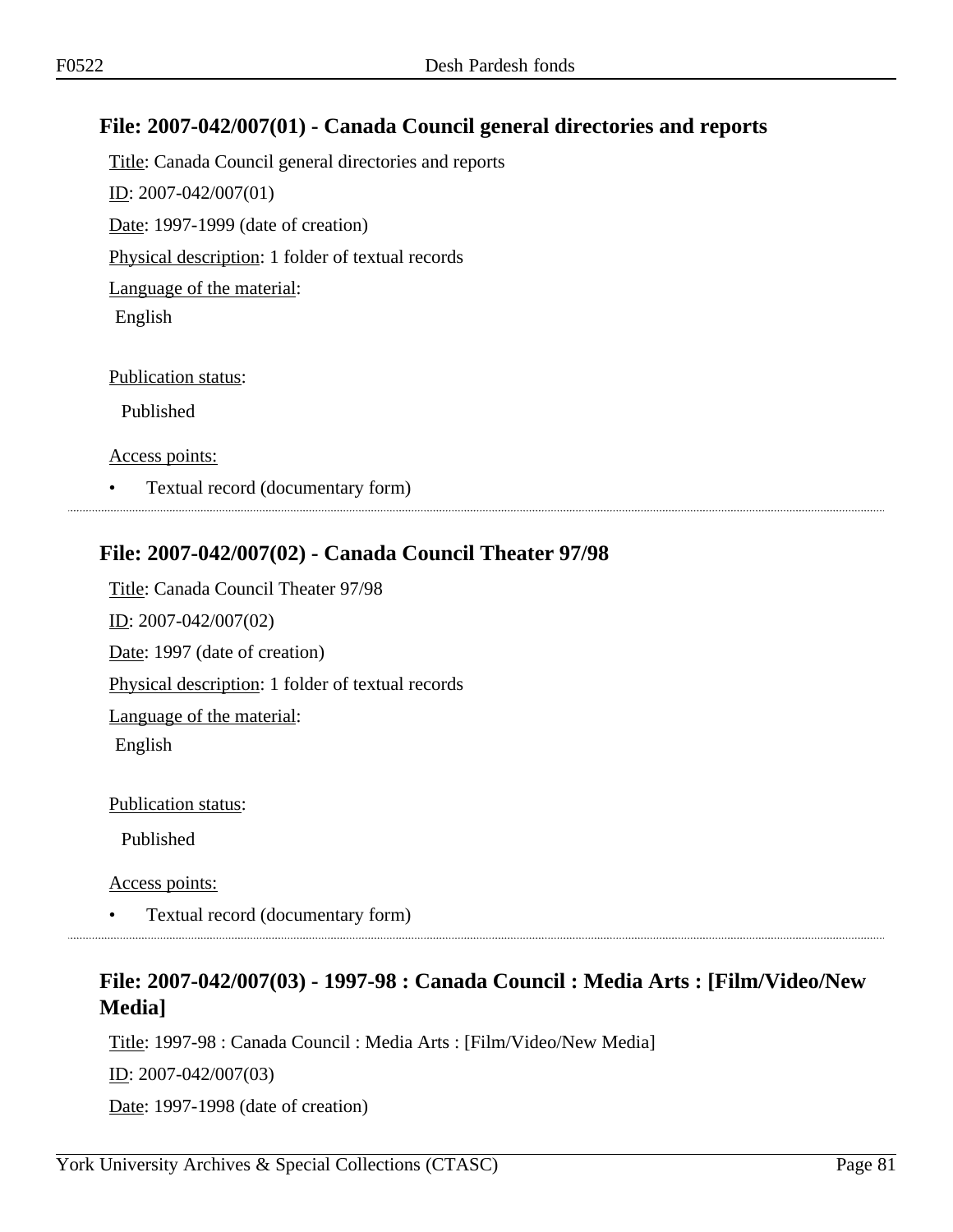Physical description: 1 folder of textual records

Language of the material: English

Publication status:

Published

Access points:

• Textual record (documentary form)

### **File: 2007-042/007(04) - Dance Grant 1998**

Title: Dance Grant 1998 ID: 2007-042/007(04) Date: 1997-1998 (date of creation) Physical description: 1 folder of textual records Language of the material: English

Publication status:

Published

Access points:

• Textual record (documentary form)

### **File: 2007-042/007(05) - Media Arts Grant 1998-1999**

Title: Media Arts Grant 1998-1999 ID: 2007-042/007(05) Date: 1997-2000 (date of creation) Physical description: 1 folder of textual records Language of the material: English

Publication status:

Published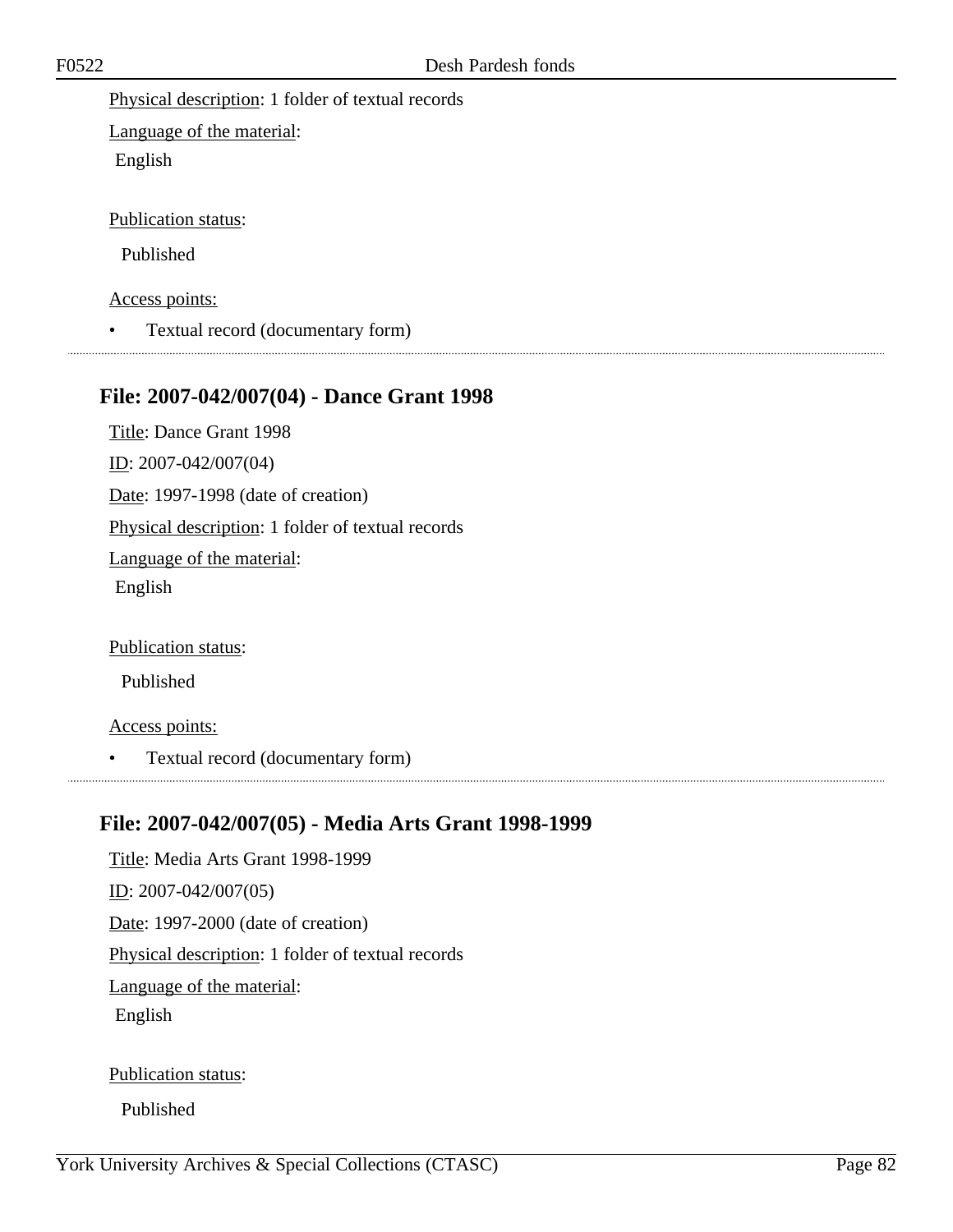Access points:

• Textual record (documentary form)

### **File: 2007-042/007(06) - Canada Council 98 : Information : Communique**

Title: Canada Council 98 : Information : Communique ID: 2007-042/007(06) Date: 1998-1999 (date of creation) Physical description: 1 folder of textual records Language of the material: English

Publication status:

Published

Access points:

• Textual record (documentary form)

### **File: 2007-042/007(07) - Canada Council : Outreach Program : New Audience - Devel. Ass.**

Title: Canada Council : Outreach Program : New Audience - Devel. Ass. ID: 2007-042/007(07) Date: 1999 (date of creation) Physical description: 1 folder of textual records Language of the material: English

Publication status:

Published

Access points:

• Textual record (documentary form)

# **File: 2007-042/007(08) - Canada Council grant applications for spoken word and literature**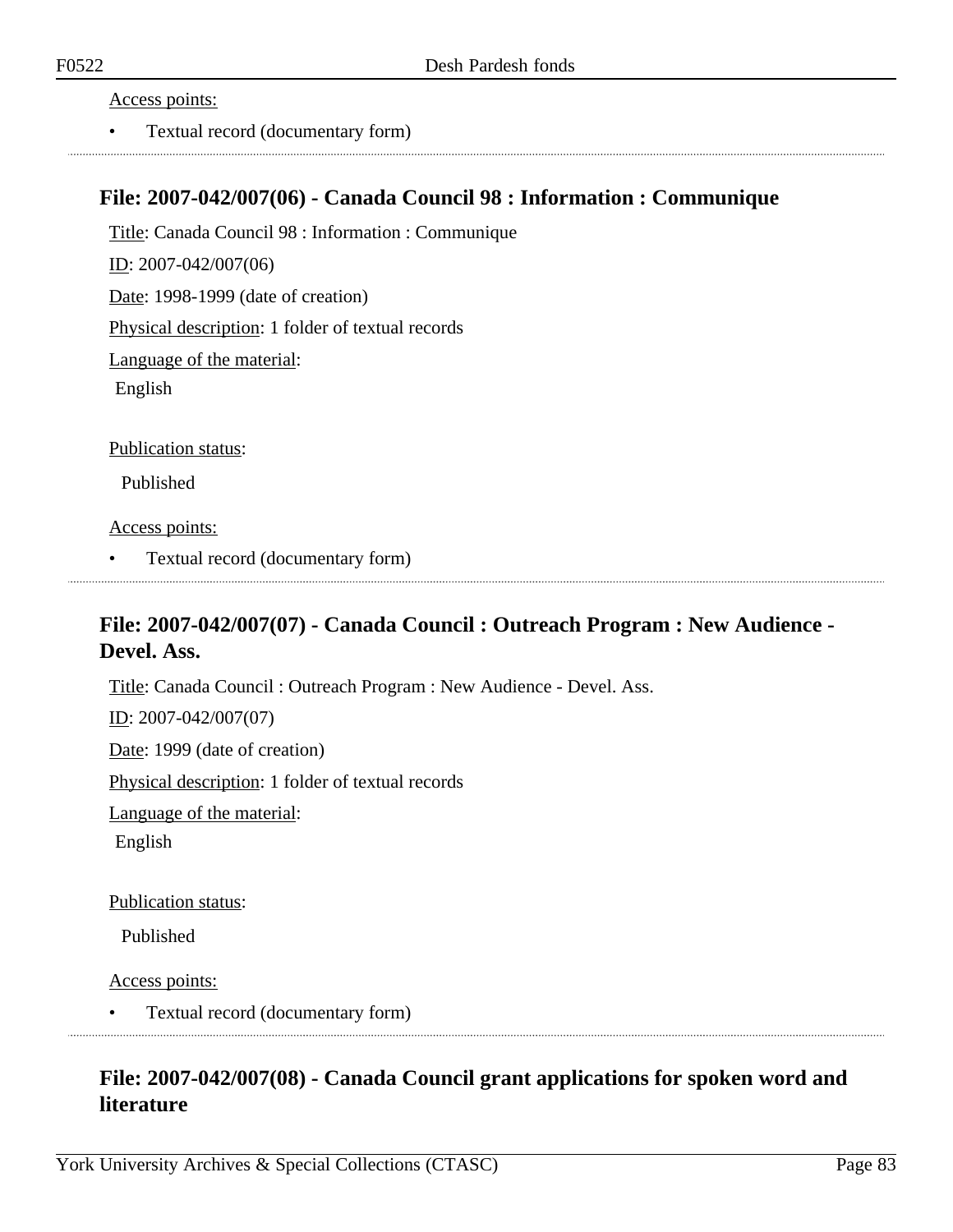Title: Canada Council grant applications for spoken word and literature ID: 2007-042/007(08) Date: 1998-1999 (date of creation) Physical description: 1 folder of textual records Language of the material: English Publication status:

Published

Access points:

• Textual record (documentary form)

### **File: 2007-042/007(09) - Canada Council : Multidisc. 99-00**

Title: Canada Council : Multidisc. 99-00 ID: 2007-042/007(09) Date: 1999-2001 (date of creation) Physical description: 1 folder of textual records Language of the material: English

#### Publication status:

Published

#### Access points:

• Textual record (documentary form) 

### **File: 2007-042/007(10) - Bickell Foundation**

Title: Bickell Foundation ID: 2007-042/007(10) Date: 1996-1997 (date of creation) Physical description: 1 folder of textual records Language of the material: English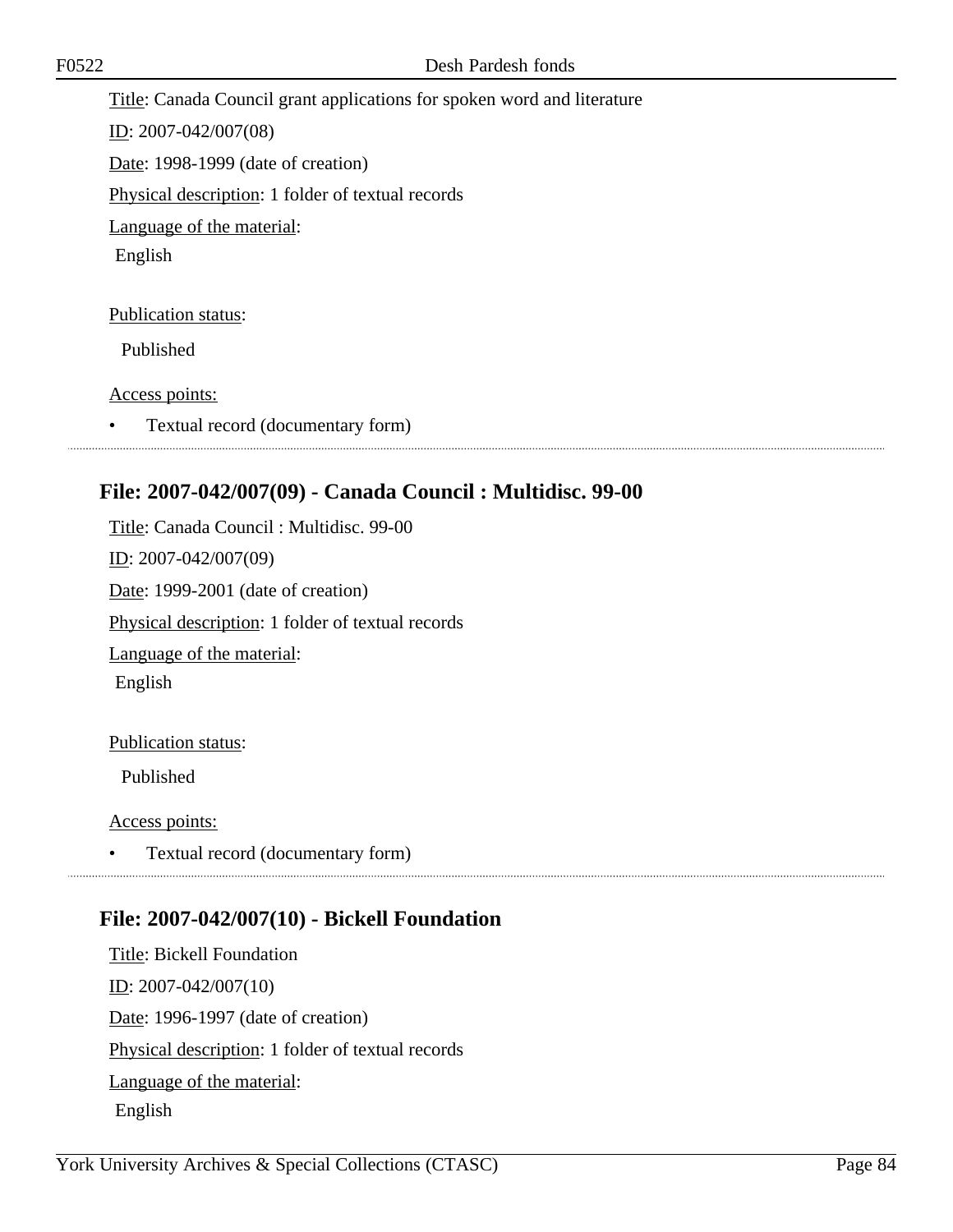#### Publication status:

Published

#### Access points:

• Textual record (documentary form)

# **File: 2007-042/007(11) - Blackburn Foundation**

Title: Blackburn Foundation ID: 2007-042/007(11) Date: 1995-1997 (date of creation) Physical description: 1 folder of textual records Language of the material: English

#### Publication status:

Published

#### Access points:

• Textual record (documentary form)

# **File: 2007-042/007(12) - Canada's Year of Asia Pacific 1997-98**

Title: Canada's Year of Asia Pacific 1997-98 ID: 2007-042/007(12) Date: 1997-98 (date of creation) Physical description: 1 folder of textual records Language of the material: English

#### Publication status:

Published

Access points:

• Textual record (documentary form)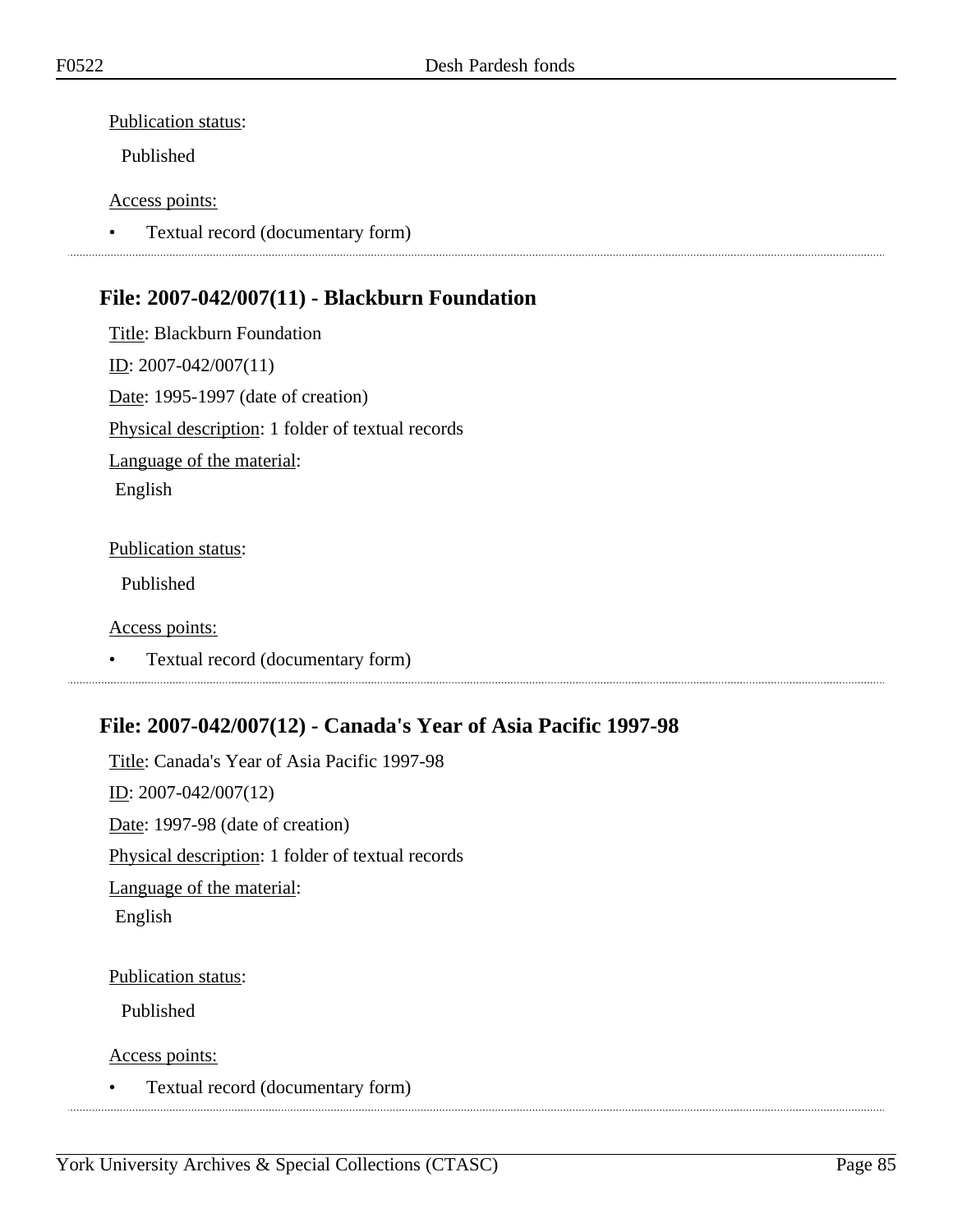# **File: 2007-042/007(13) - Canadian Heritage : Multiculturalism Prgmme : Arts Apprenticeship**

Title: Canadian Heritage : Multiculturalism Prgmme : Arts Apprenticeship

ID: 2007-042/007(13)

Date: 1997 (date of creation)

Physical description: 1 folder of textual records

Language of the material:

English

Publication status:

Published

Access points:

• Textual record (documentary form)

### **File: 2007-042/007(14) - Canadian Race Relations Foundation '98-99**

Title: Canadian Race Relations Foundation '98-99 ID: 2007-042/007(14) Date: 1998-1999 (date of creation) Physical description: 1 folder of textual records Language of the material: English

Publication status:

Published

Access points:

• Textual record (documentary form)

### **File: 2007-042/007(15) - Canadian Race Relations Foundation**

Title: Canadian Race Relations Foundation ID: 2007-042/007(15) Date: 2000 (date of creation)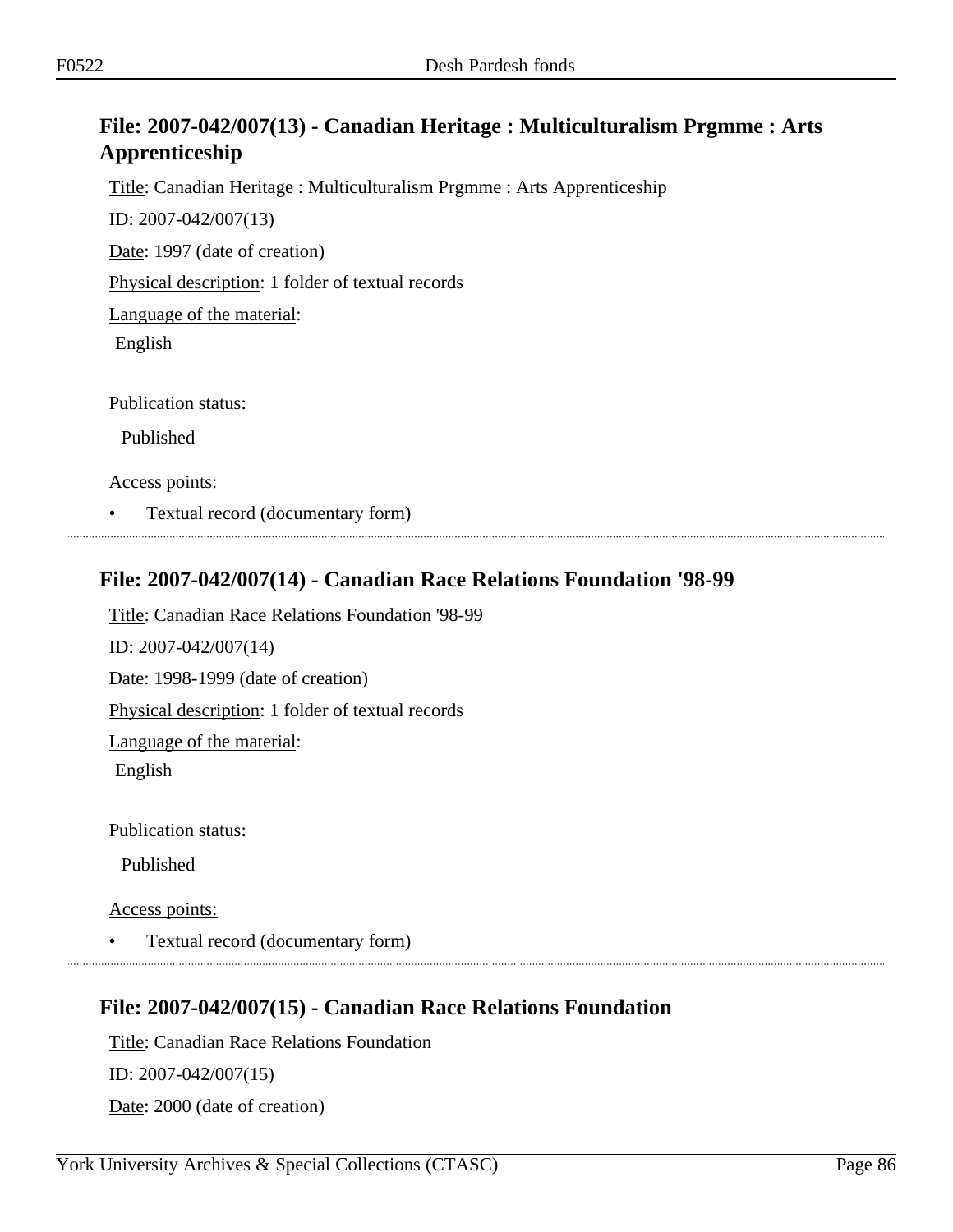Physical description: 1 folder of textual records

Language of the material: English

Publication status:

Published

Access points:

• Textual record (documentary form)

# **File: 2007-042/007(16) - Correspondence and grant material from the Canadian Women's Foundation**

Title: Correspondence and grant material from the Canadian Women's Foundation

ID: 2007-042/007(16)

Date: 2000 (date of creation)

Physical description: 1 folder of textual records

Language of the material:

English

Publication status:

Published

Access points:

• Textual record (documentary form)

# **File: 2007-042/007(17) - Community Foundation of Greater Toronto**

Title: Community Foundation of Greater Toronto ID: 2007-042/007(17) Date: 1995-1999 (date of creation) Physical description: 1 folder of textual records Language of the material: English

Publication status: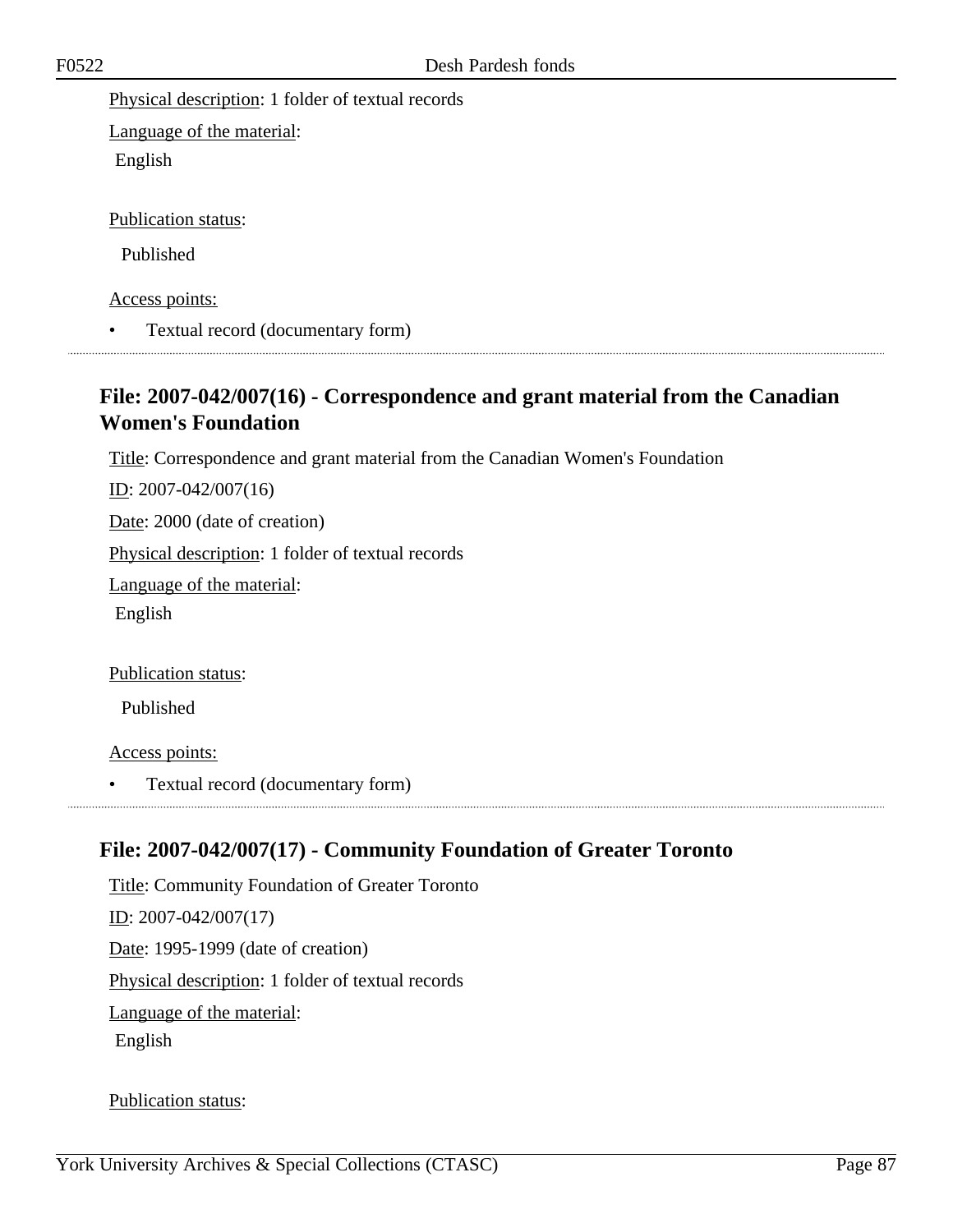#### Published

#### Access points:

• Textual record (documentary form)

### **File: 2007-042/007(18) - Community Foundation of Greater Toronto**

Title: Community Foundation of Greater Toronto ID: 2007-042/007(18) Date: 1997-1998 (date of creation) Physical description: 1 folder of textual records Language of the material: English Publication status:

Published

Access points:

• Textual record (documentary form)

### **File: 2007-042/007(19) - Crabtree Foundation**

Title: Crabtree Foundation ID: 2007-042/007(19) Date: 1997 (date of creation) Physical description: 1 folder of textual records Language of the material: English

Publication status:

Published

Access points:

• Textual record (documentary form)

### **File: 2007-042/007(20) - Flavelle Foundation**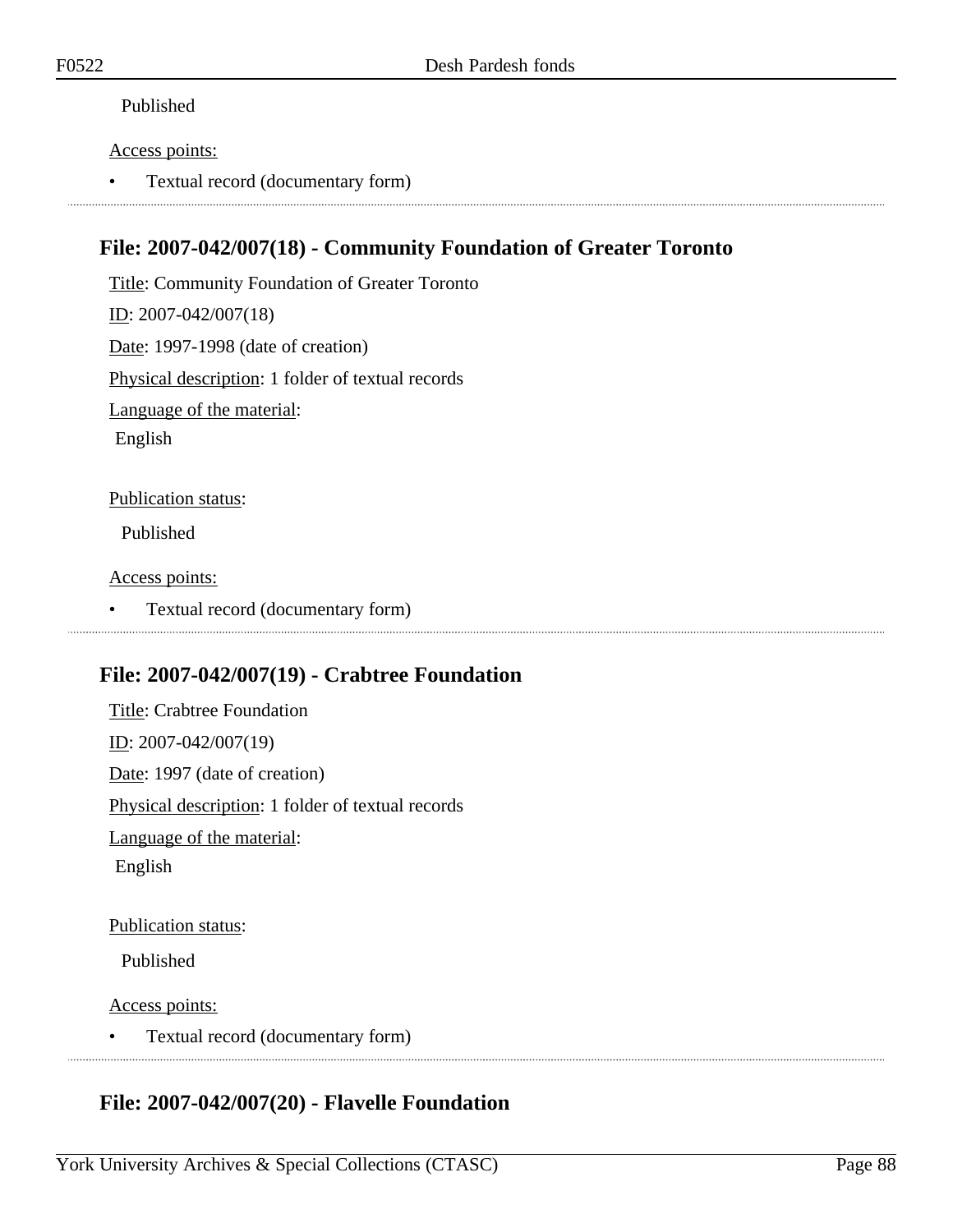Title: Flavelle Foundation ID: 2007-042/007(20) Date: 1997 (date of creation) Physical description: 1 folder of textual records Language of the material: English

Publication status:

Published

Access points:

• Textual record (documentary form)

# **File: 2007-042/007(21) - Percy R. Gardiner Foundation**

Title: Percy R. Gardiner Foundation ID: 2007-042/007(21) Date: 2000 (date of creation) Physical description: 1 folder of textual records Language of the material: English

#### Publication status:

Published

Access points:

• Textual record (documentary form) 

### **File: 2007-042/007(22) - Laidlaw**

Title: Laidlaw ID: 2007-042/007(22) Date: 1996 (date of creation) Physical description: 1 folder of textual records Language of the material: English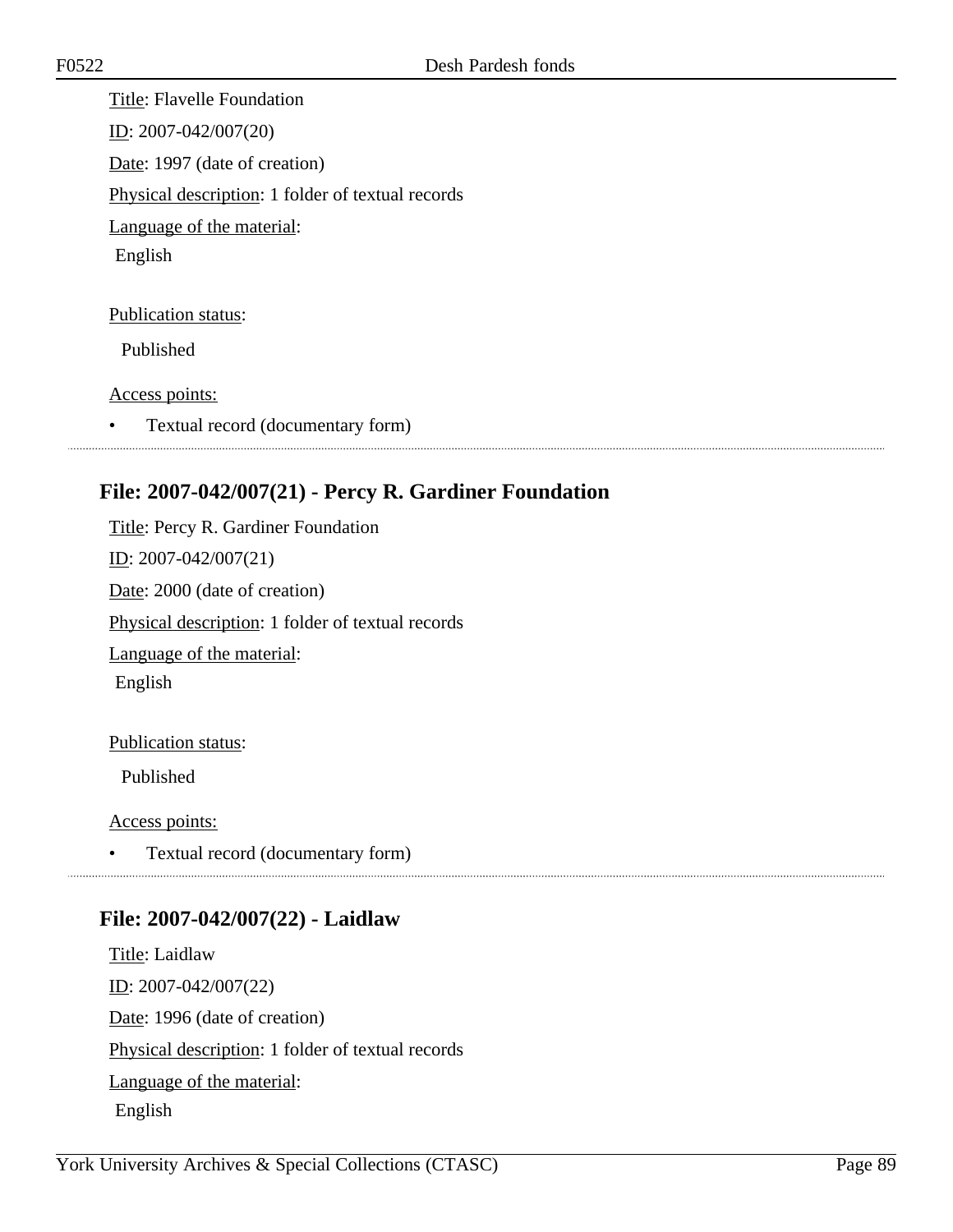#### Publication status:

Published

#### Access points:

• Textual record (documentary form)

# **File: 2007-042/007(23) - George Lunan Foundation**

Title: George Lunan Foundation ID: 2007-042/007(23) Date: 1997 (date of creation) Physical description: 1 folder of textual records Language of the material: English

#### Publication status:

Published

#### Access points:

• Textual record (documentary form)

### **File: 2007-042/007(24) - Kimeta Society**

Title: Kimeta Society ID: 2007-042/007(24) Date: 1996-1997 (date of creation) Physical description: 1 folder of textual records Language of the material: English

#### Publication status:

Published

Access points:

• Textual record (documentary form)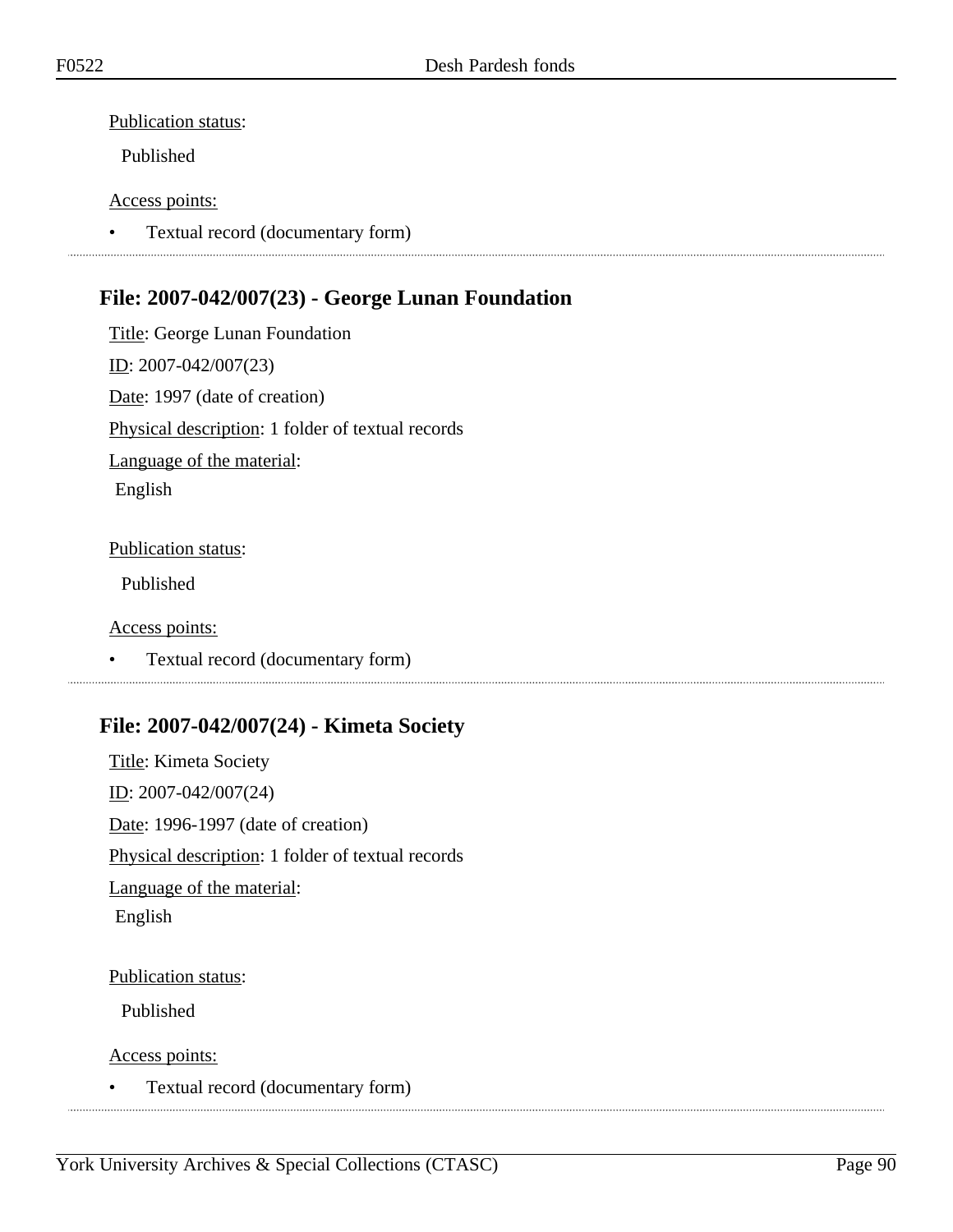# **File: 2007-042/007(25) - du Maurier Arts Council**

Title: du Maurier Arts Council ID: 2007-042/007(25) Date: 2000 (date of creation) Physical description: 1 folder of textual records Language of the material: English

#### Publication status:

Published

Access points:

• Textual record (documentary form)

### **File: 2007-042/007(26) - Maytree Foundation**

Title: Maytree Foundation ID: 2007-042/007(26) Date: 1996-1997 (date of creation) Physical description: 1 folder of textual records Language of the material: English

#### Publication status:

Published

Access points:

• Textual record (documentary form)

### **File: 2007-042/007(27) - Maytree Foundation**

Title: Maytree Foundation ID: 2007-042/007(27) Date: 2001 (date of creation) Physical description: 1 folder of textual records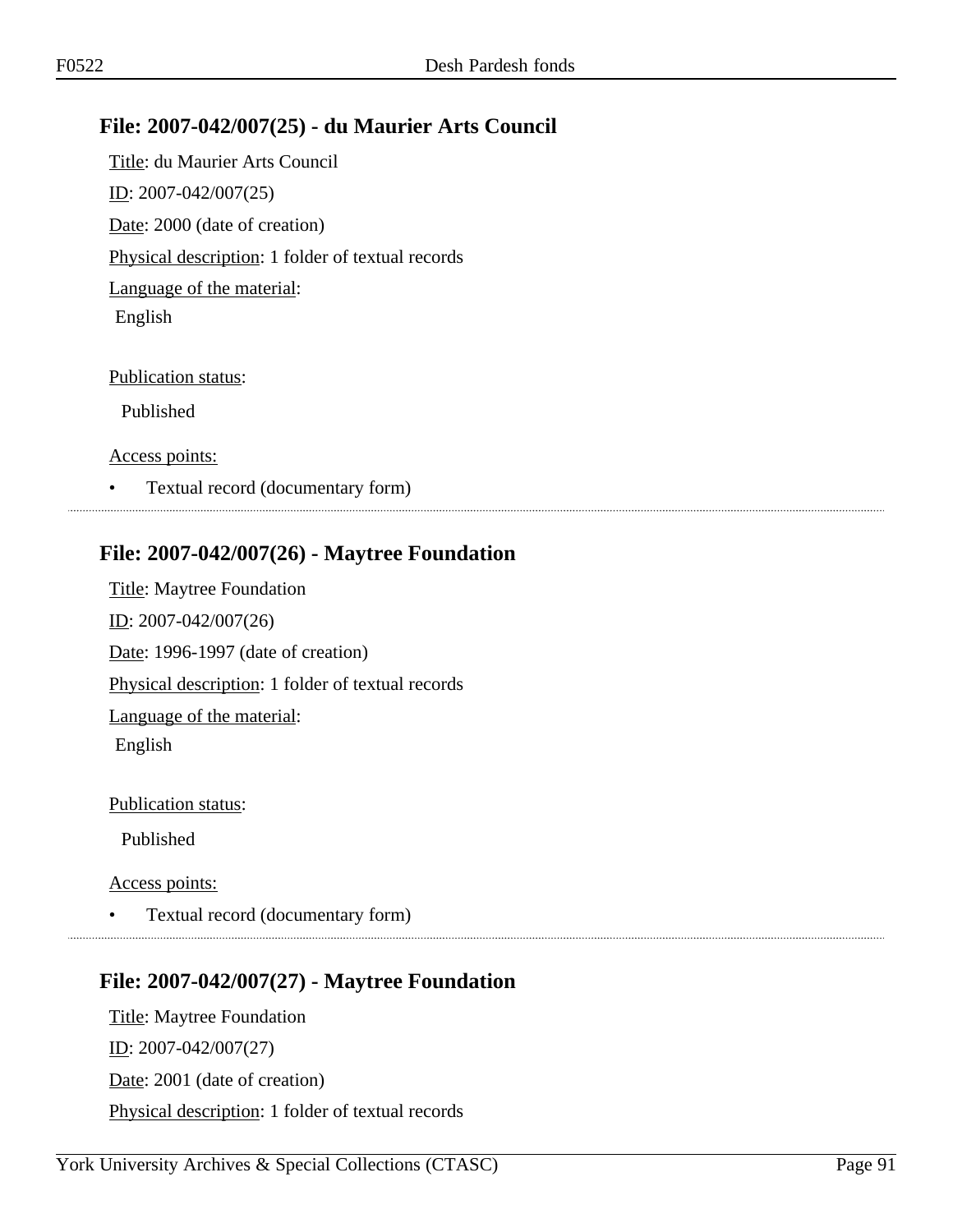Language of the material: English

Publication status:

Published

Access points:

• Textual record (documentary form)

### **File: 2007-042/007(28) - McLaughlin Foundation**

Title: McLaughlin Foundation ID: 2007-042/007(28) Date: 1997 (date of creation) Physical description: 1 folder of textual records Language of the material: English

Publication status:

Published

Access points:

• Textual record (documentary form)

# **File: 2007-042/007(29) - McLean Foundation**

Title: McLean Foundation ID: 2007-042/007(29) Date: 2000 (date of creation) Physical description: 1 folder of textual records Language of the material: English Publication status:

Published

Access points: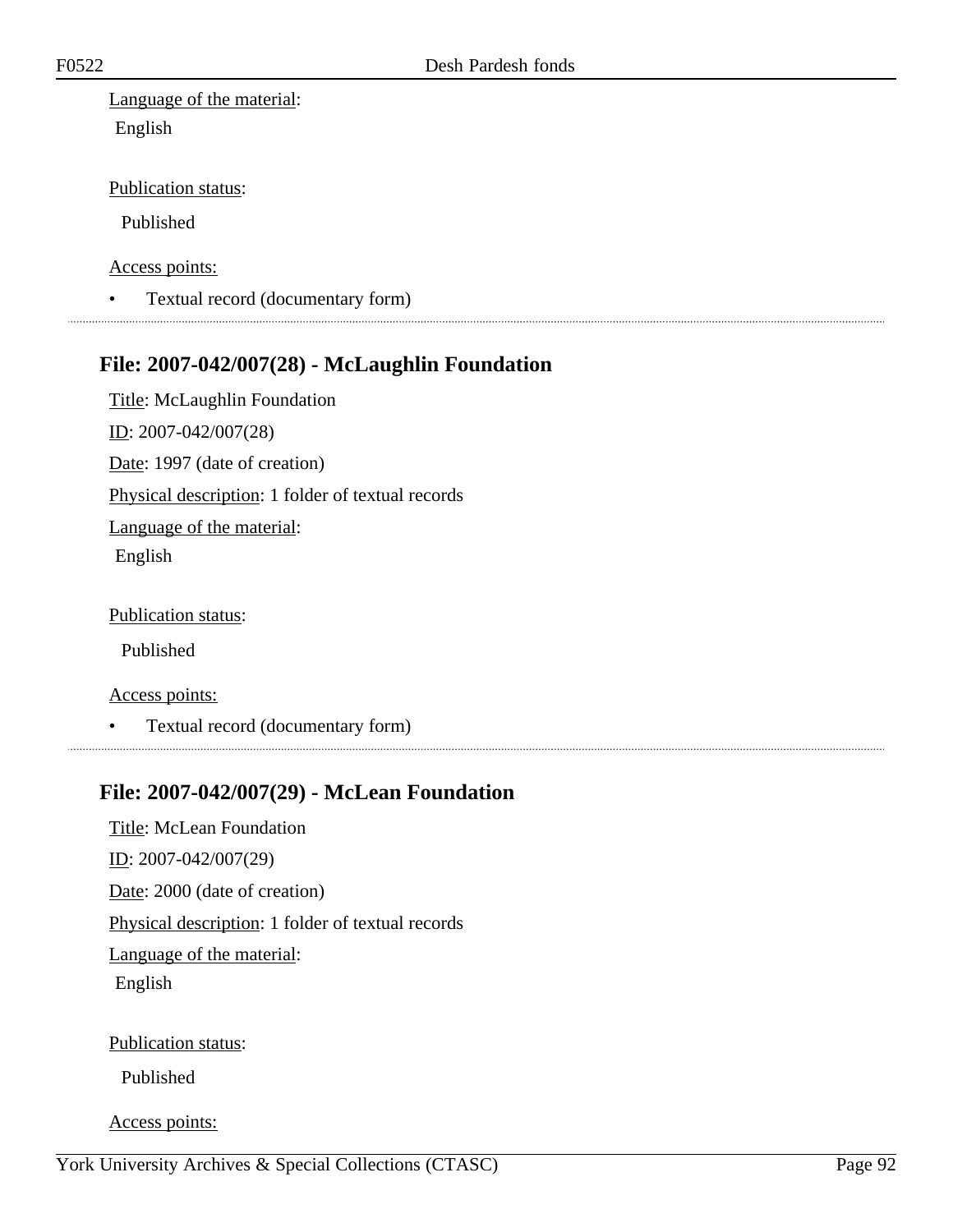......................

• Textual record (documentary form)

### **File: 2007-042/007(30) - OFDC : Grant 93/94**

Title: OFDC : Grant 93/94 ID: 2007-042/007(30) Date: 1992 (date of creation) Physical description: 1 folder of textual records Language of the material: English

Publication status:

Published

#### Access points:

• Textual record (documentary form)

### **File: 2007-042/007(31) - Viacom Canada Fest. '98**

Title: Viacom Canada Fest. '98 ID: 2007-042/007(31) Date: 1998 (date of creation) Physical description: 1 folder of textual records Language of the material: English

Publication status:

Published

#### Access points:

• Textual record (documentary form)

### **File: 2007-042/007(32) - Zukerman Foundation**

Title: Zukerman Foundation ID: 2007-042/007(32) Date: 1997 (date of creation)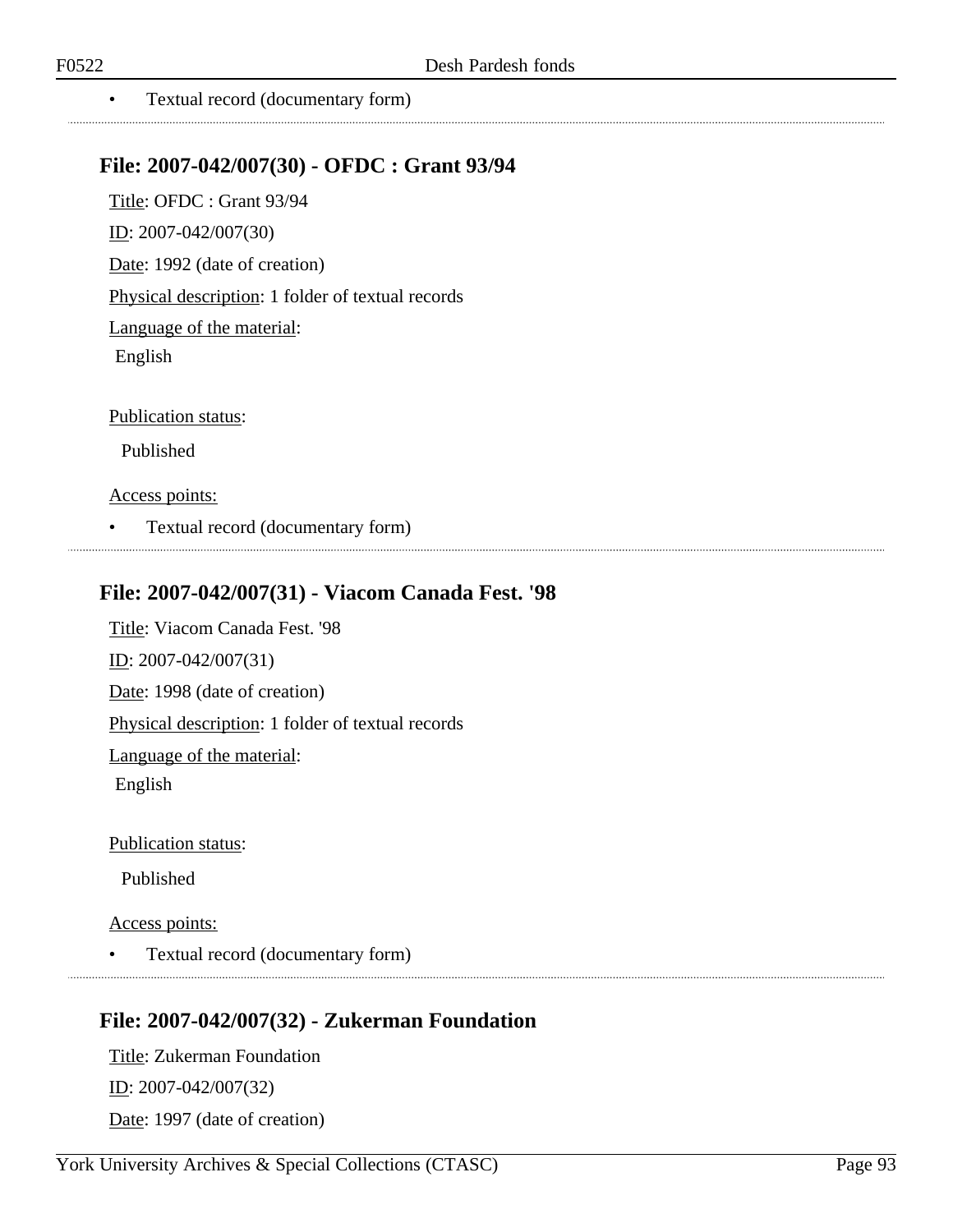Physical description: 1 folder of textual records

Language of the material: English

Publication status:

Published

Access points:

• Textual record (documentary form)

# **File: 2007-042/007(33) - Culture & Comm. Grant Info**

Title: Culture & Comm. Grant Info ID: 2007-042/007(33) Date: 1987 (date of creation) Physical description: 1 folder of textual records Language of the material: English

Publication status:

Published

Access points:

• Textual record (documentary form)

# **File: 2007-042/007(34) - M.C.C. Grant '93**

Title: M.C.C. Grant '93 ID: 2007-042/007(34) Date: 1992-1993 (date of creation) Physical description: 1 folder of textual records Language of the material: English

Publication status:

Published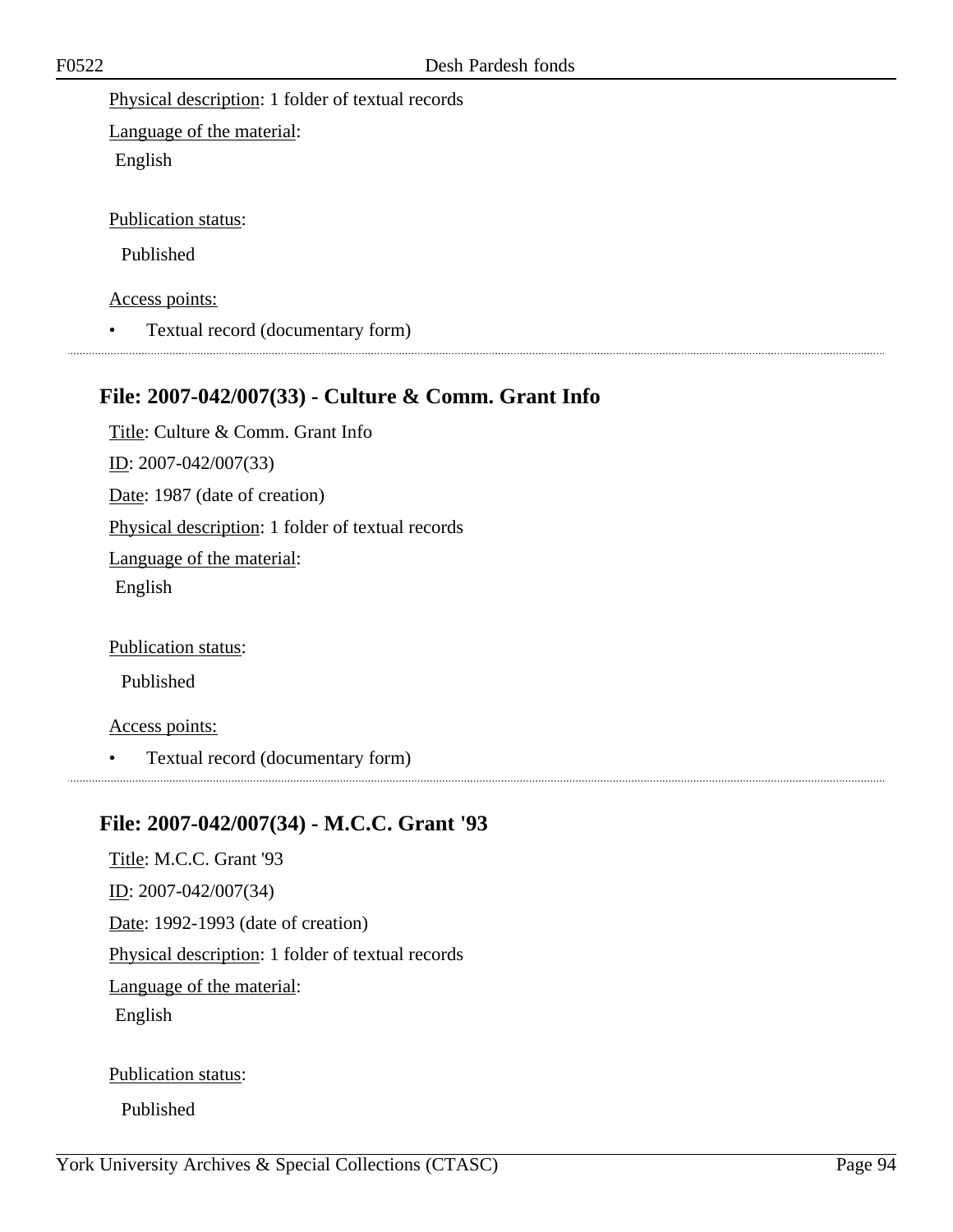Access points:

• Textual record (documentary form)

### **File: 2007-042/007(35) - Tourism Culture & Recreation : Grant Info**

Title: Tourism Culture & Recreation : Grant Info ID: 2007-042/007(35) Date: 1993-1994 (date of creation) Physical description: 1 folder of textual records Language of the material: English Publication status: Published

Access points:

• Textual record (documentary form)

### **File: 2007-042/007(36) - MCTR '95**

Title: MCTR '95 ID: 2007-042/007(36) Date: 1995 (date of creation) Physical description: 1 folder of textual records Language of the material: English

Publication status:

Published

Access points:

• Textual record (documentary form)

### **File: 2007-042/007(37) - Grants (General Stuff)**

Title: Grants (General Stuff) ID: 2007-042/007(37)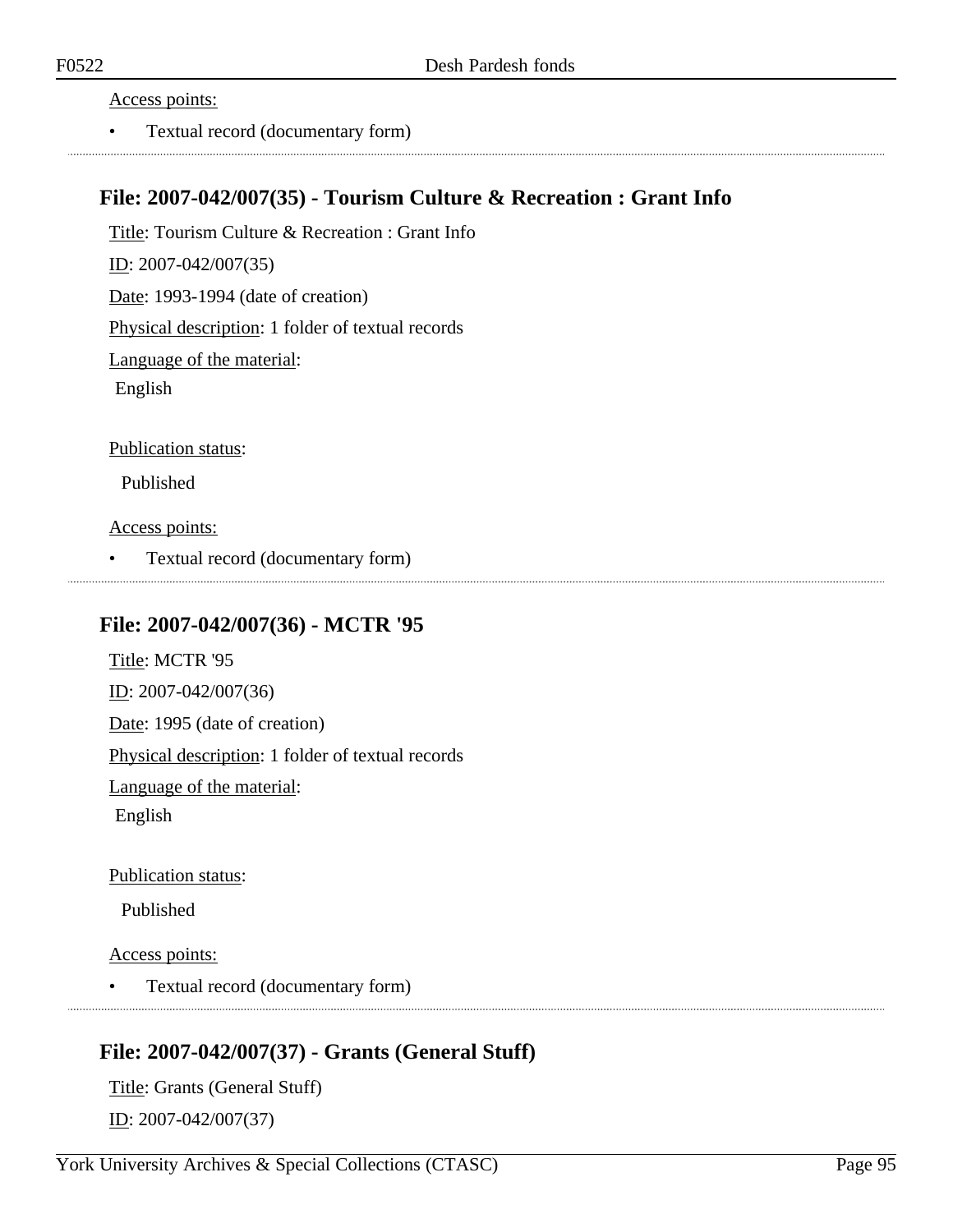Date: 1995, 1998 (date of creation)

Physical description: 1 folder of textual records

Language of the material:

English

Publication status:

Published

Access points:

• Textual record (documentary form)

# **File: 2007-042/008(01) - MC2R 97**

Title: MC2R 97 ID: 2007-042/008(01) Date: 1996-2000 (date of creation) Physical description: 1 folder of textual records Language of the material: English

Publication status:

Published

Access points:

• Textual record (documentary form)

# **File: 2007-042/008(02) - MCZR 97**

Title: MCZR 97 ID: 2007-042/008(02) Date: 1997-1998 (date of creation) Physical description: 1 folder of textual records Language of the material: English

Publication status: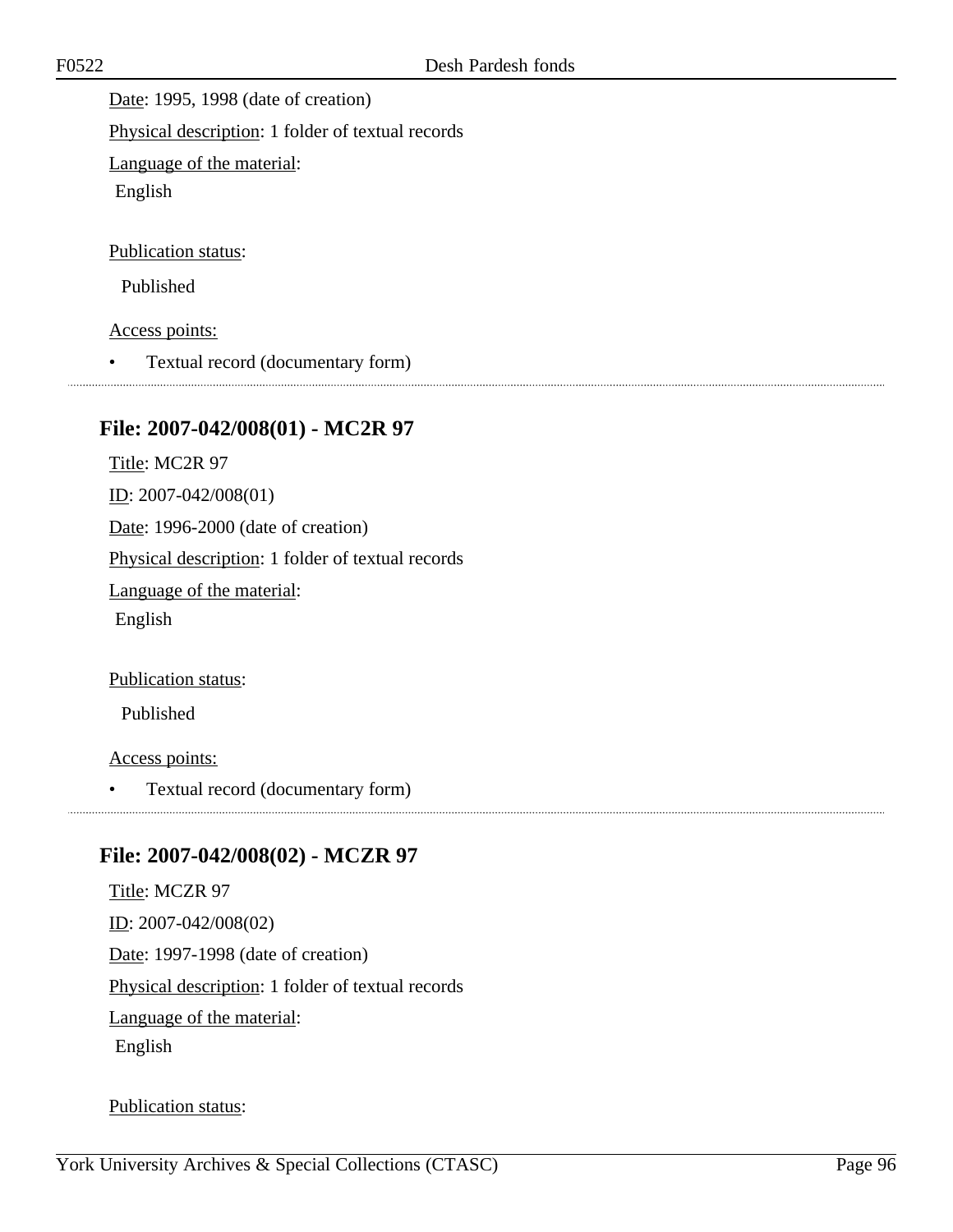#### Published

#### Access points:

• Textual record (documentary form)

### **File: 2007-042/008(03) - MCZR & Trillium Fd. : Charitable Gaming Framework**

Title: MCZR & Trillium Fd. : Charitable Gaming Framework ID: 2007-042/008(03) Date: 1997 (date of creation) Physical description: 1 folder of textual records Language of the material: English

Publication status:

Published

Access points:

• Textual record (documentary form)

### **File: 2007-042/008(04) - MCZR : Cultural Strategic Development Fund**

Title: MCZR : Cultural Strategic Development Fund ID: 2007-042/008(04) Date: 1997 (date of creation) Physical description: 1 folder of textual records Language of the material: English

Publication status:

Published

Access points:

• Textual record (documentary form)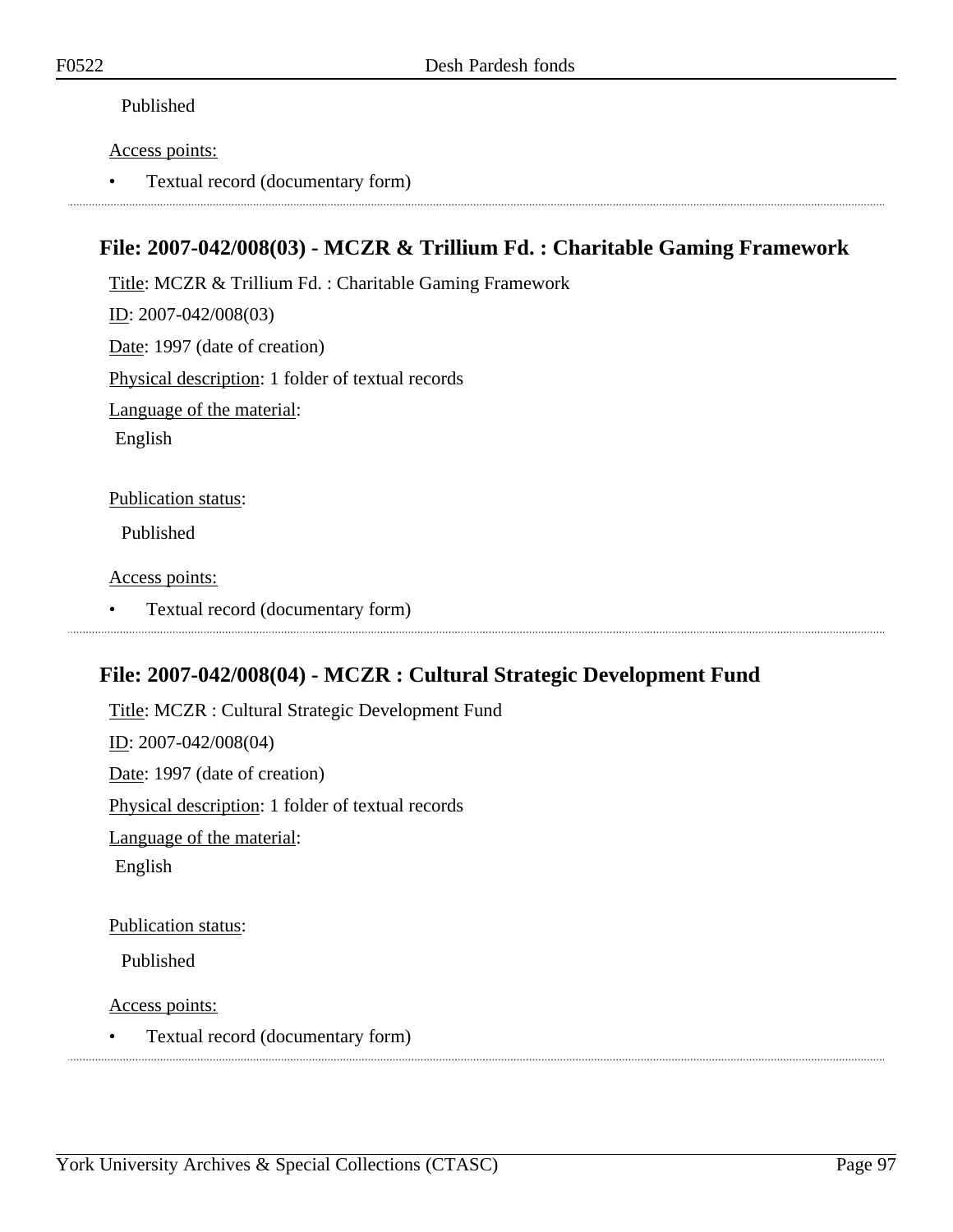# **File: 2007-042/008(05) - Correspondence on Arts Service Organization Support Program**

Title: Correspondence on Arts Service Organization Support Program

ID: 2007-042/008(05)

Date: 1998 (date of creation)

Physical description: 1 folder of textual records

Language of the material:

English

Publication status:

Published

Access points:

• Textual record (documentary form)

### **File: 2007-042/008(06) - Application for summer employment (Festival Assist) : Ministry of Citizenship 1998**

Title: Application for summer employment (Festival Assist) : Ministry of Citizenship 1998

ID: 2007-042/008(06)

Date: 1998 (date of creation)

Physical description: 1 folder of textual records

Language of the material:

English

Publication status:

Published

Access points:

• Textual record (documentary form)

### **File: 2007-042/008(07) - MCZR 1998-99**

Title: MCZR 1998-99  $ID: 2007-042/008(07)$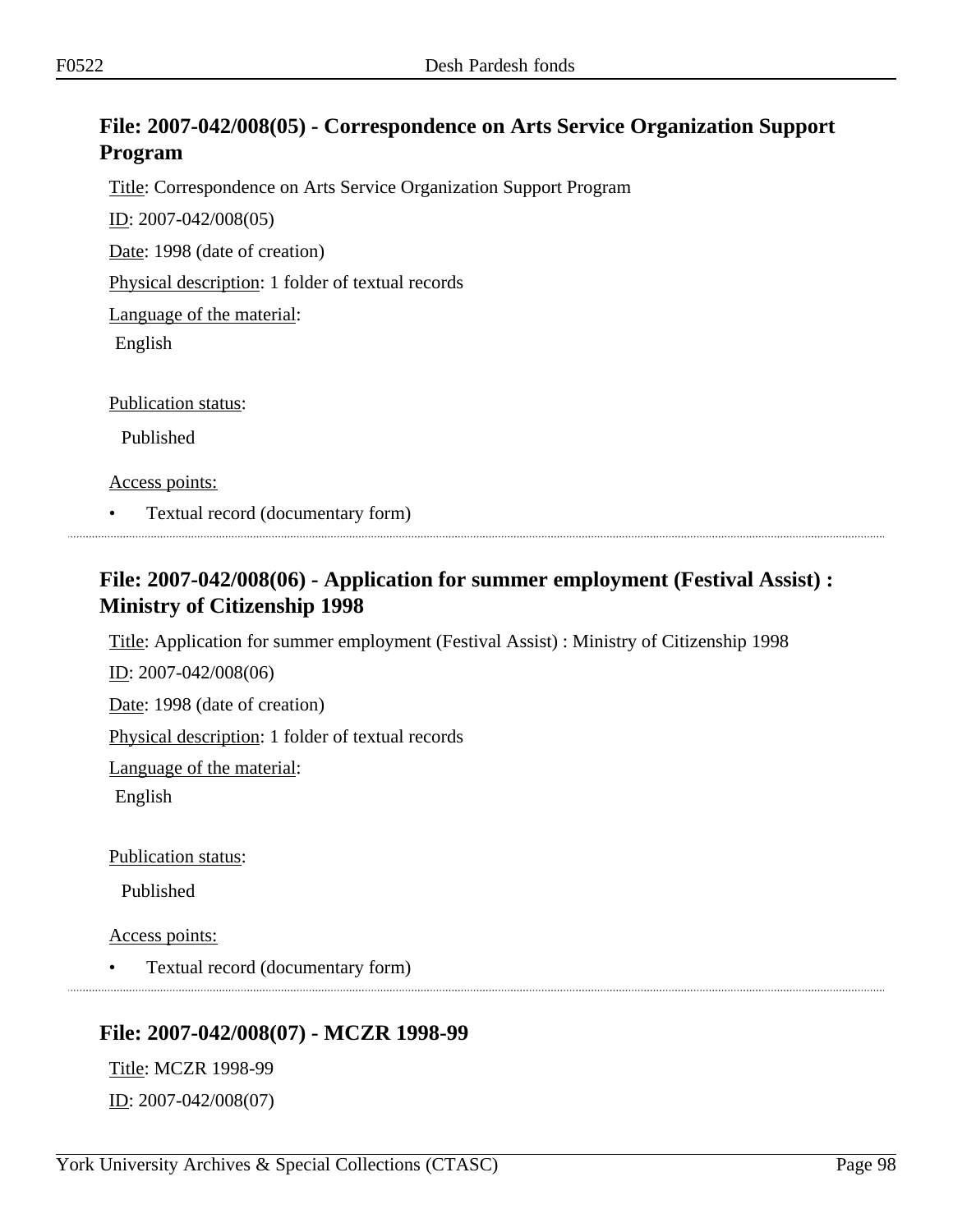Date: 1998 (date of creation) Physical description: 1 folder of textual records Language of the material: English Publication status: Published

Access points:

• Textual record (documentary form)

### **File: 2007-042/008(08) - MCZCR - Summer Experience 99**

Title: MCZCR - Summer Experience 99 ID: 2007-042/008(08) Date: 1999 (date of creation) Physical description: 1 folder of textual records Language of the material: English

Publication status:

Published

Access points:

• Textual record (documentary form)

### **File: 2007-042/008(09) - MCZCR ASO 99-00**

Title: MCZCR ASO 99-00 ID: 2007-042/008(09) Date: 1999 (date of creation) Physical description: 1 folder of textual records Language of the material: English

Publication status: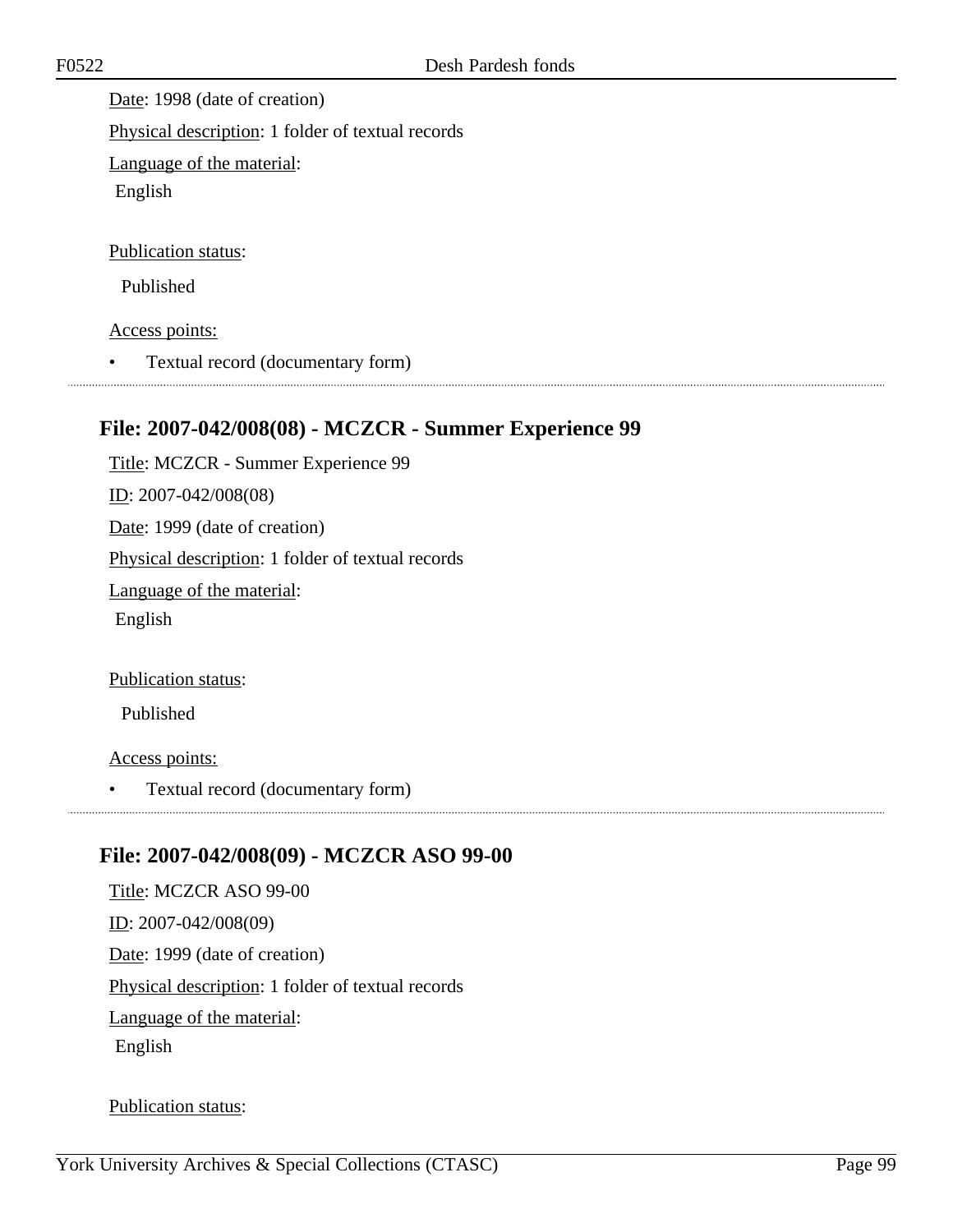#### Published

#### Access points:

• Textual record (documentary form)

### **File: 2007-042/008(10) - MCZCR 2000 : Summer Employment**

Title: MCZCR 2000 : Summer Employment ID: 2007-042/008(10) Date: 2000 (date of creation) Physical description: 1 folder of textual records Language of the material: English Publication status:

Published

Access points:

• Textual record (documentary form)

### **File: 2007-042/008(11) - General grant material and correspondence from Ontario Ministry of Citizenship, Culture and Recreation**

Title: General grant material and correspondence from Ontario Ministry of Citizenship, Culture and Recreation

ID: 2007-042/008(11)

Date: 1999-2001 (date of creation)

Physical description: 1 folder of textual records

Language of the material:

English

Publication status:

Published

Access points:

• Textual record (documentary form)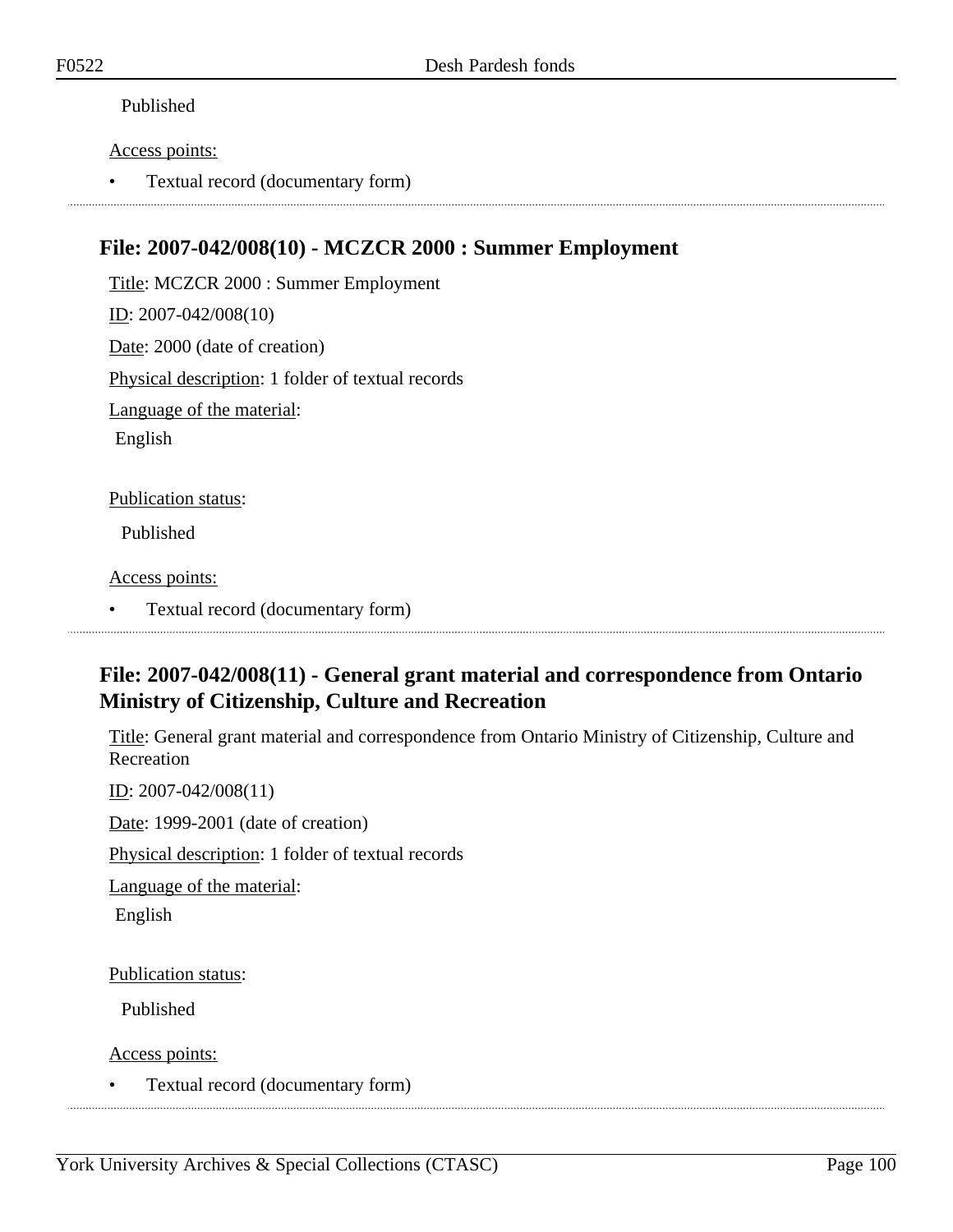# **File: 2007-042/008(12) - General OAC proposals, applications and correspondence**

Title: General OAC proposals, applications and correspondence ID: 2007-042/008(12) Date: 1993-1995 (date of creation) Physical description: 1 folder of textual records Language of the material: English

Publication status:

Published

Access points:

• Textual record (documentary form)

### **File: 2007-042/008(13) - OAC : Writers' Reserve**

Title: OAC : Writers' Reserve ID: 2007-042/008(13) Date: 1993 (date of creation) Physical description: 1 folder of textual records Language of the material: English

Publication status:

Published

Access points:

• Textual record (documentary form)

### 

### **File: 2007-042/008(14) - OAC Grant '93**

Title: OAC Grant '93 <u>ID</u>: 2007-042/008(14) Date: 1992-1993 (date of creation) Physical description: 1 folder of textual records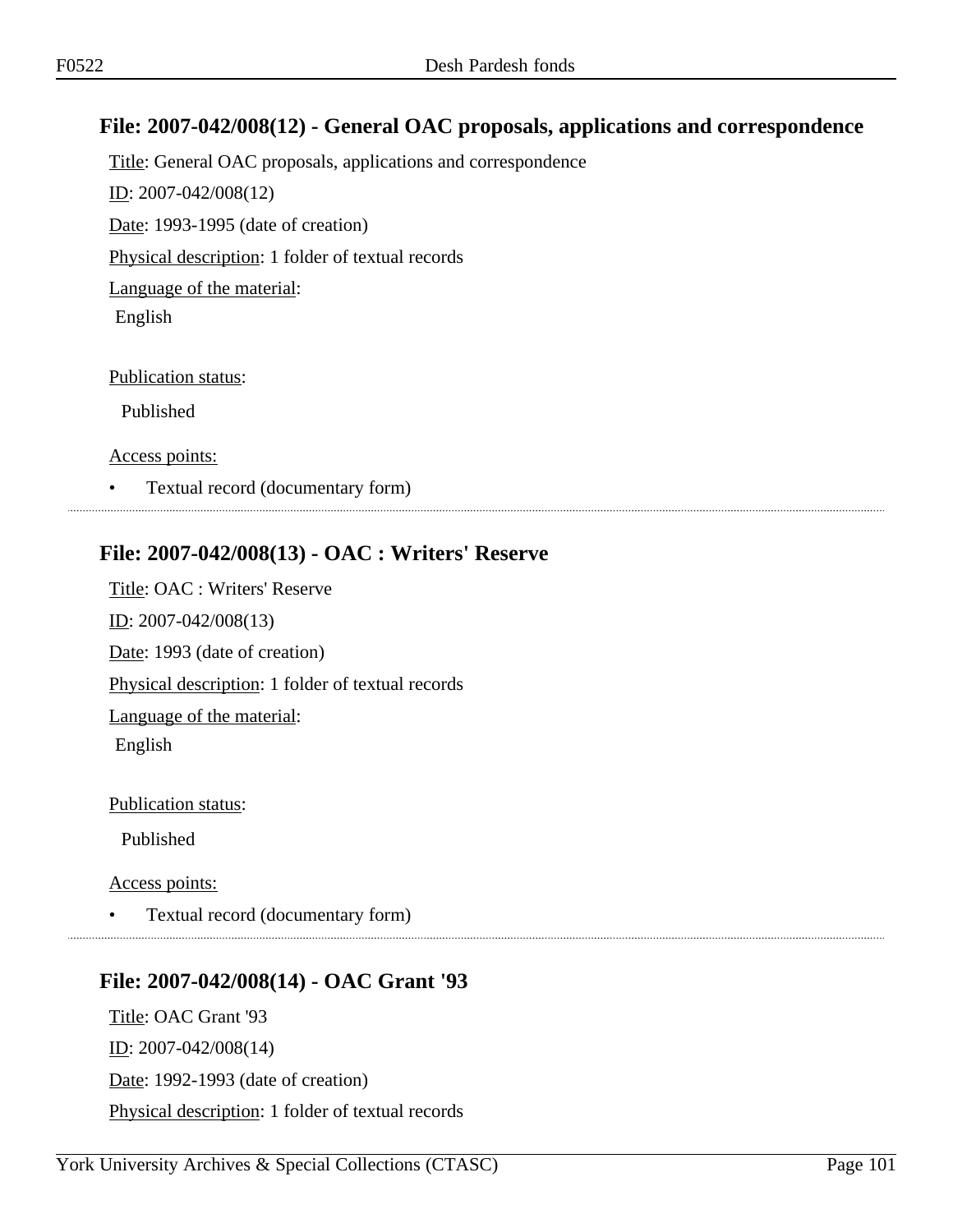Language of the material: English

Publication status:

Published

Access points:

• Textual record (documentary form)

#### **File: 2007-042/008(15) - OAC Grant 93/94**

Title: OAC Grant 93/94

ID: 2007-042/008(15)

Date: 1993 (date of creation)

Physical description: 1 folder of textual records

Language of the material:

English

Publication status:

Published

Access points:

• Textual record (documentary form)

# **File: 2007-042/008(16) - Grant Applications '94**

Title: Grant Applications '94 ID: 2007-042/008(16) Date: 1994 (date of creation) Physical description: 1 folder of textual records Language of the material: English Publication status:

Published

Access points: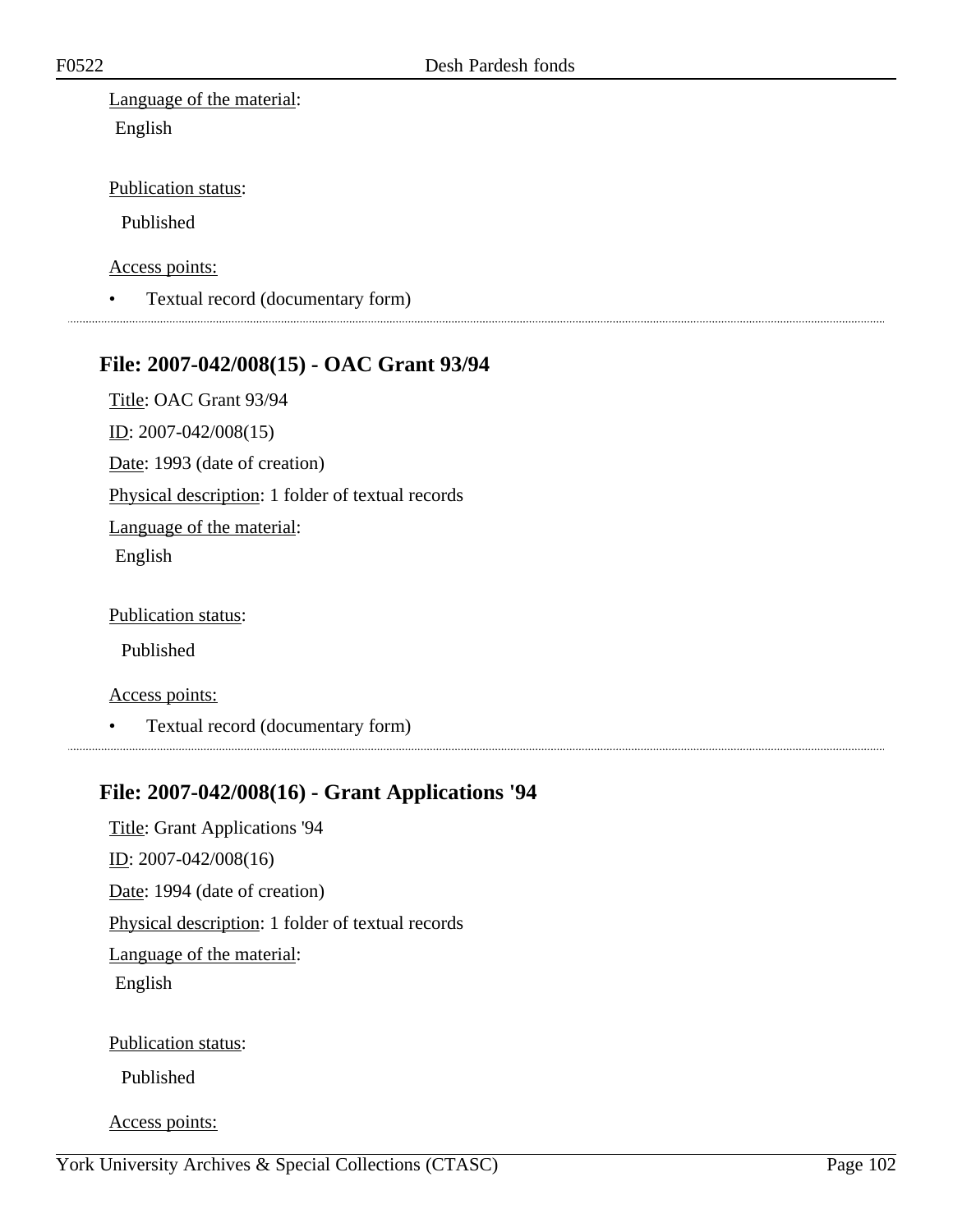• Textual record (documentary form)

### **File: 2007-042/008(17) - Ontario Arts Council annual reports and publications**

Title: Ontario Arts Council annual reports and publications

ID: 2007-042/008(17)

Date: 1995-1998 (date of creation)

Physical description: 1 folder of textual records

Language of the material:

English

Publication status:

Published

#### Access points:

• Textual record (documentary form)

### **File: 2007-042/008(18) - OAC '95 : fest app**

Title: OAC '95 : fest app ID: 2007-042/008(18) Date: 1993-1996 (date of creation) Physical description: 1 folder of textual records Language of the material: English

Publication status:

Published

Access points:

• Textual record (documentary form)

### **File: 2007-042/008(19) - OAC 96/97**

Title: OAC 96/97 ID: 2007-042/008(19) Date: 1996-1997 (date of creation)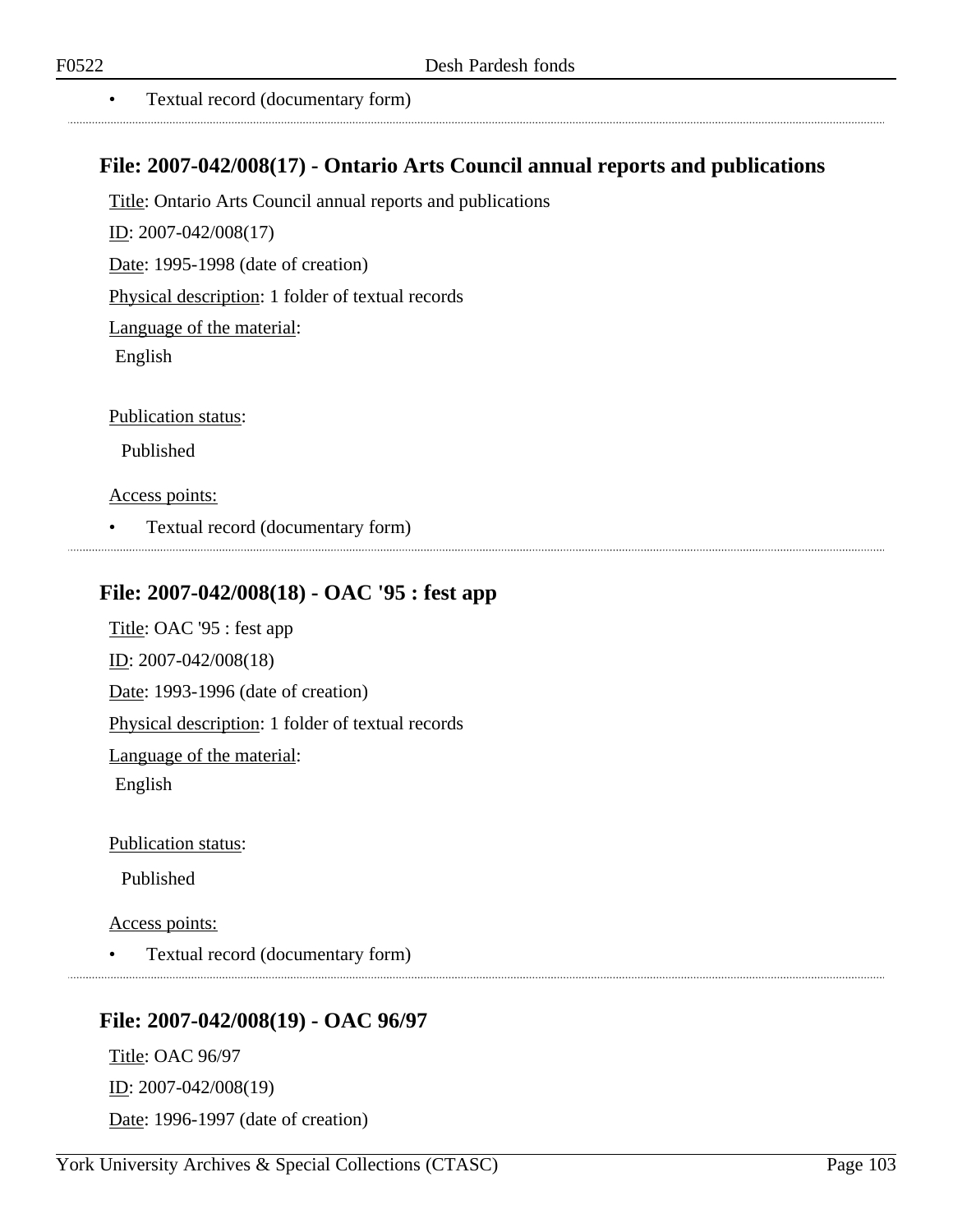Physical description: 1 folder of textual records

Language of the material: English

Publication status:

Published

Access points:

• Textual record (documentary form)

# **File: 2007-042/008(20) - OAC Grant - 97/98**

Title: OAC Grant - 97/98 ID: 2007-042/008(20) Date: 1996-1998 (date of creation) Physical description: 1 folder of textual records Language of the material: English

Publication status:

Published

Access points:

• Textual record (documentary form)

### **File: 2007-042/008(21) - Ontario Arts Council : Multi-Disc. : 97-98 Grant : Festival**

Title: Ontario Arts Council : Multi-Disc. : 97-98 Grant : Festival ID: 2007-042/008(21) Date: 1998 (date of creation) Physical description: 1 folder of textual records Language of the material: English Publication status:

Published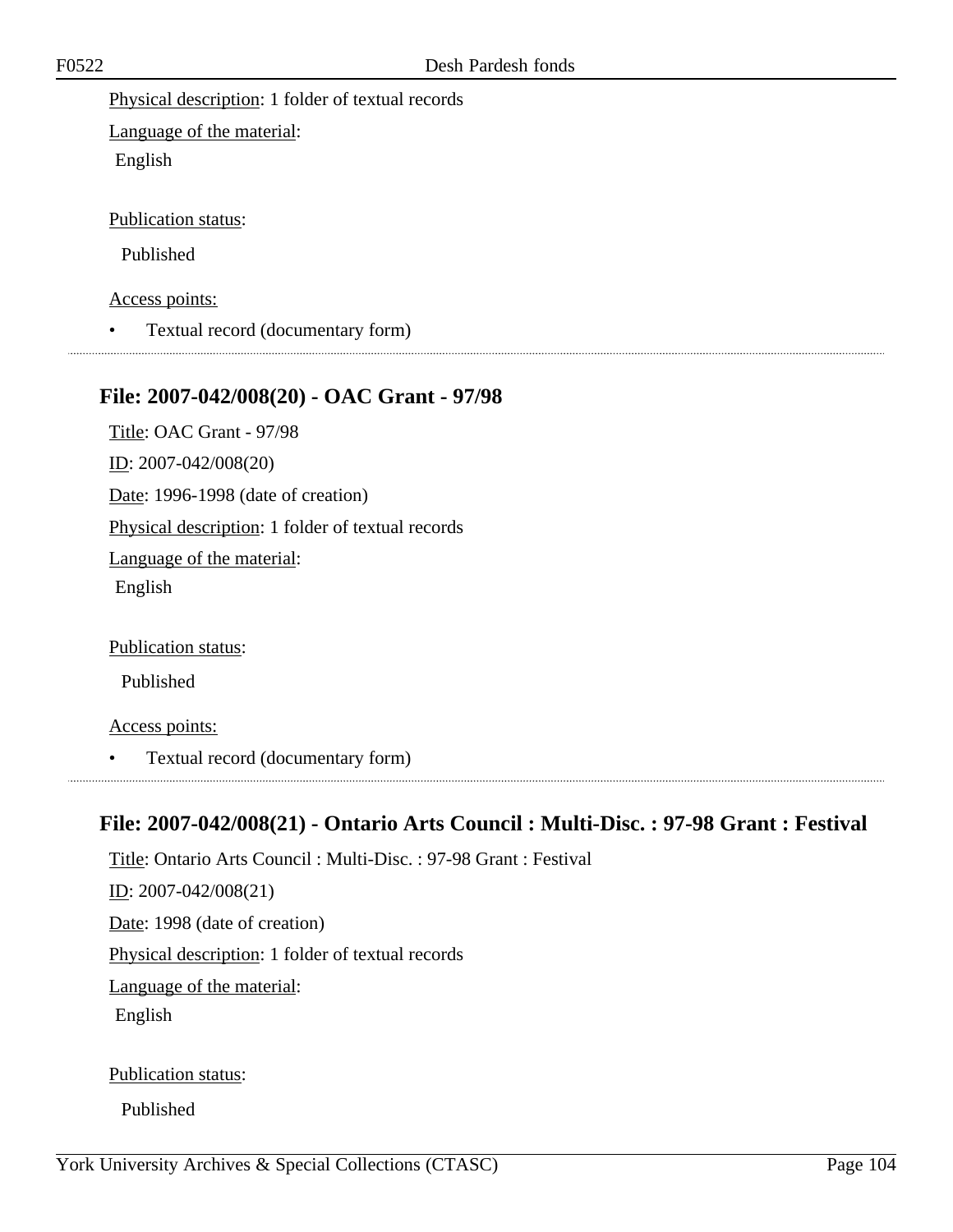Access points:

• Textual record (documentary form)

# **File: 2007-042/008(22) - OAC : Cmty Arts Dev Progm : Artists in the Cmty Workplace : Breathing Boarders Project 97/98**

Title: OAC : Cmty Arts Dev Progm : Artists in the Cmty Workplace : Breathing Boarders Project 97/98

ID: 2007-042/008(22)

Date: 1998-1999 (date of creation)

Physical description: 1 folder of textual records

Language of the material:

English

Publication status:

Published

Access points:

• Textual record (documentary form)

# **File: 2007-042/008(23) - OAC : Artist in the Community : Workplace Grant : 98**

Title: OAC : Artist in the Community : Workplace Grant : 98 ID: 2007-042/008(23) Date: 1997-1999 (date of creation) Physical description: 1 folder of textual records Language of the material: English

Publication status:

Published

Access points:

• Textual record (documentary form)

### **File: 2007-042/008(24) - OAC 1999/2000 : Multidisc**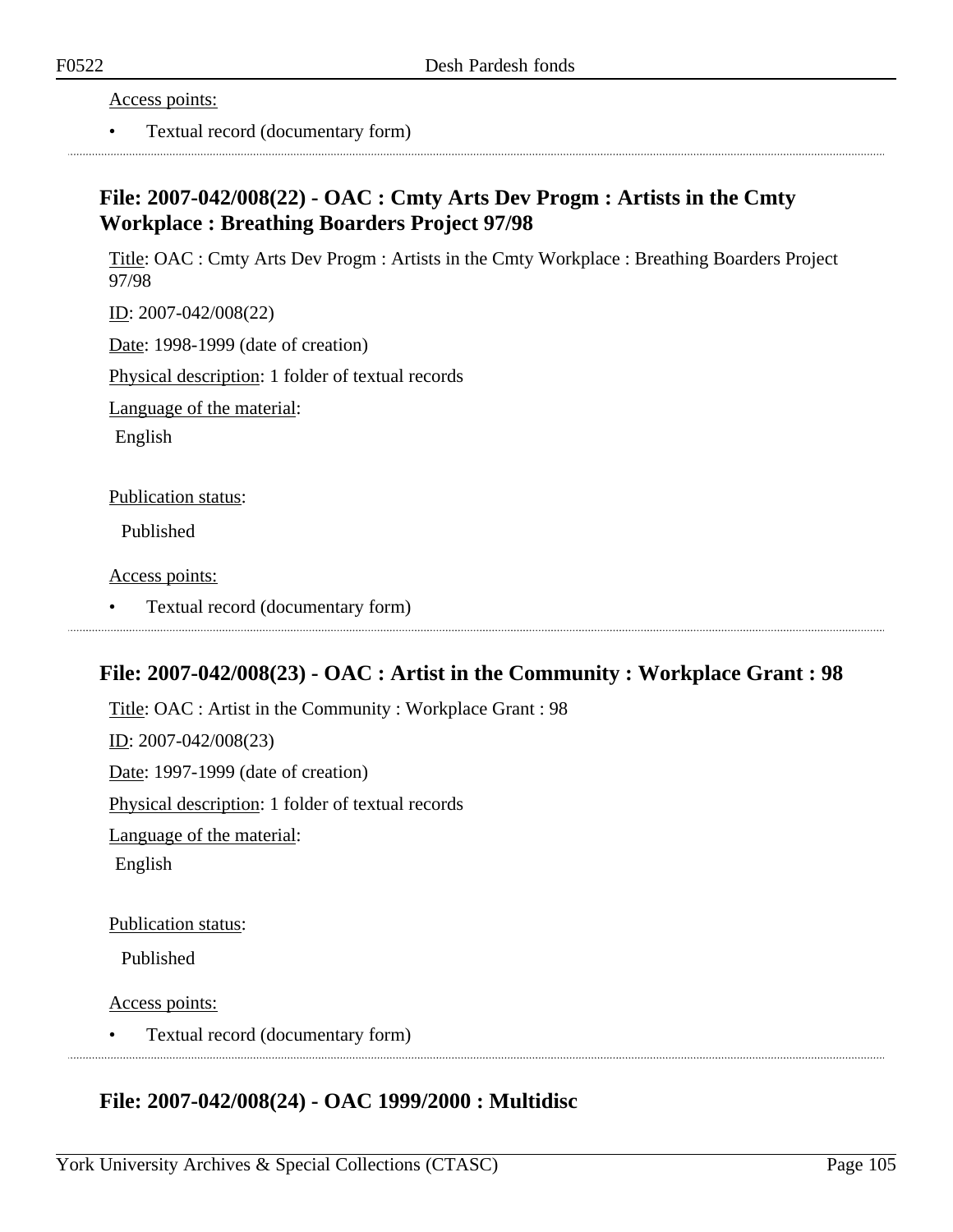Title: OAC 1999/2000 : Multidisc ID: 2007-042/008(24) Date: 1999 -2000 (date of creation) Physical description: 1 folder of textual records Language of the material: English

Publication status:

Published

Access points:

• Textual record (documentary form)

### **File: 2007-042/008(25) - Ontario Arts Council grant application material**

Title: Ontario Arts Council grant application material ID: 2007-042/008(25) Date: 2000-2001 (date of creation) Physical description: 1 folder of textual records Language of the material: English

Publication status:

Published

Access points:

• Textual record (documentary form) 

### **File: 2007-042/009(01) - OWD 1994 Grant**

Title: OWD 1994 Grant ID: 2007-042/009(01) Date: 1994 (date of creation) Physical description: 1 folder of textual records Language of the material: English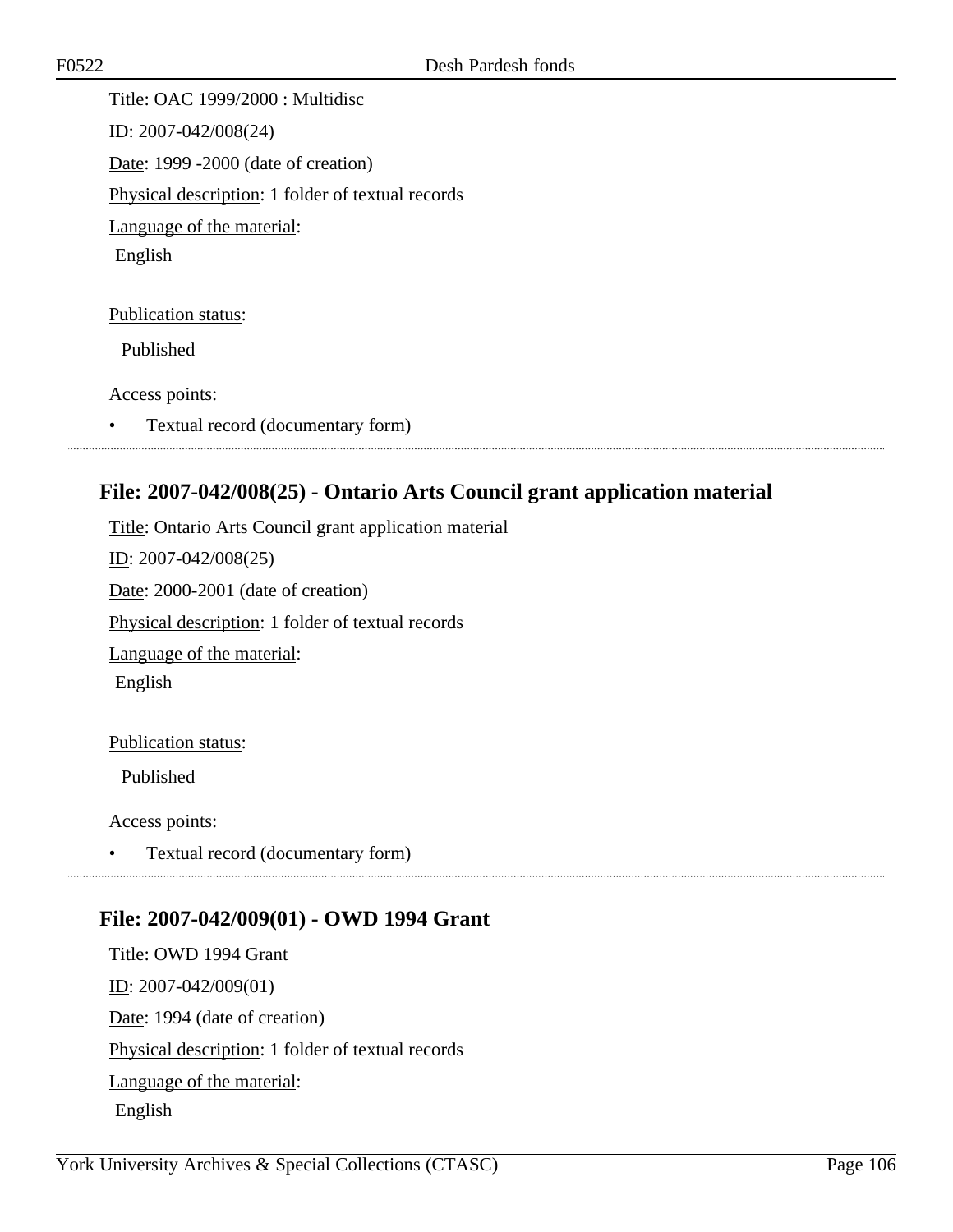#### Publication status:

Published

#### Access points:

• Textual record (documentary form)

# **File: 2007-042/009(02) - OWD '95**

Title: OWD '95 ID: 2007-042/009(02) Date: 1994-1995 (date of creation) Physical description: 1 folder of textual records Language of the material: English

#### Publication status:

Published

#### Access points:

• Textual record (documentary form)

# **File: 2007-042/009(03) - OWD 96 (95 proj. report)**

Title: OWD 96 (95 proj. report) ID: 2007-042/009(03) Date: 1995-1996 (date of creation) Physical description: 1 folder of textual records Language of the material: English

#### Publication status:

Published

Access points:

• Textual record (documentary form)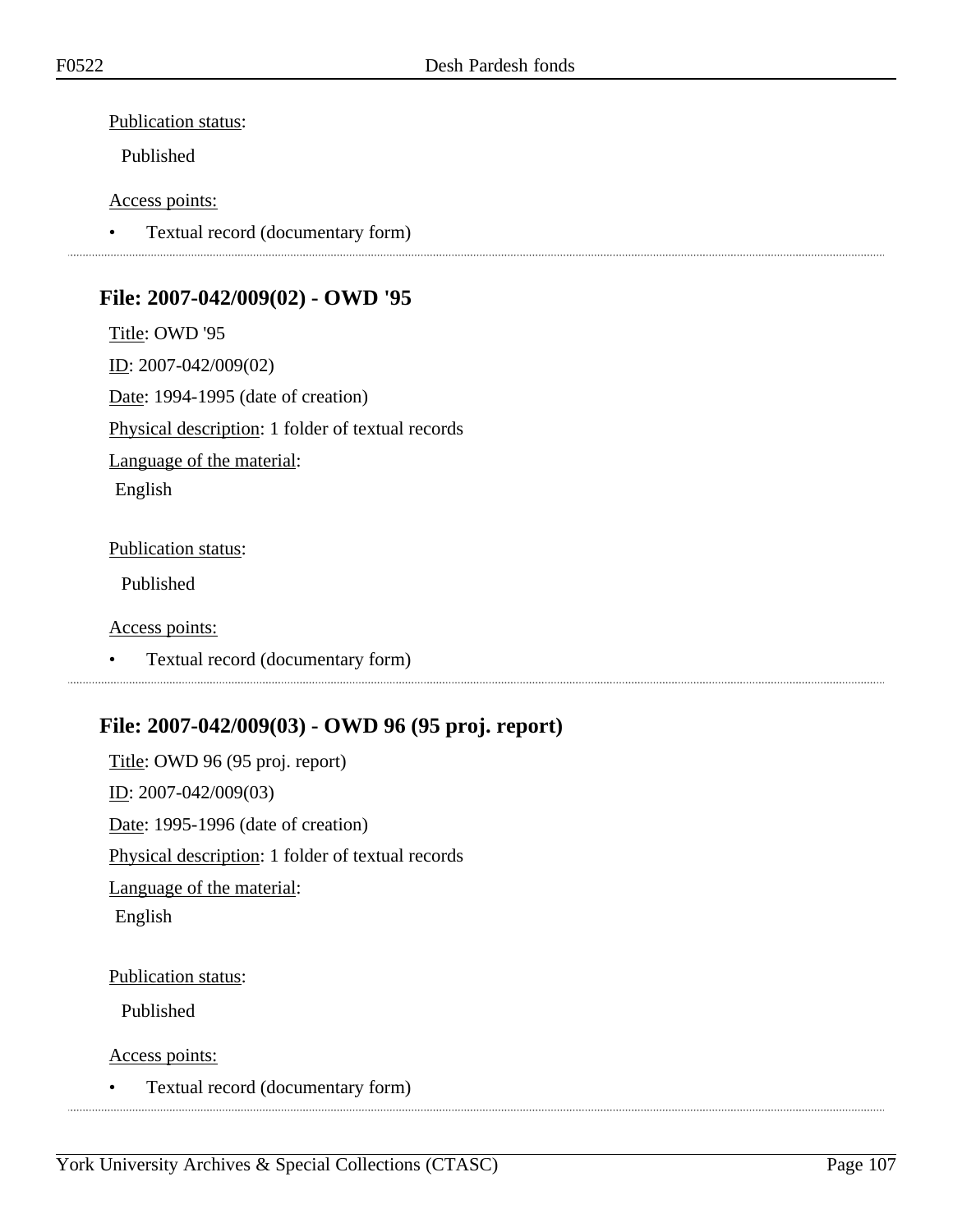### **File: 2007-042/009(04) - OWD 96/97**

Title: OWD 96/97 ID: 2007-042/009(04) Date: 1996-1998 (date of creation) Physical description: 1 folder of textual records Language of the material: English

#### Publication status:

Published

Access points:

• Textual record (documentary form)

### **File: 2007-042/009(05) - Metro Grant '93/'94**

Title: Metro Grant '93/'94 ID: 2007-042/009(05) Date: 1993-1994 (date of creation) Physical description: 1 folder of textual records Language of the material: English

Publication status:

Published

Access points:

• Textual record (documentary form)

# **File: 2007-042/009(06) - Metro '94**

Title: Metro '94  $ID: 2007-042/009(06)$ Date: 1994-1995 (date of creation) Physical description: 1 folder of textual records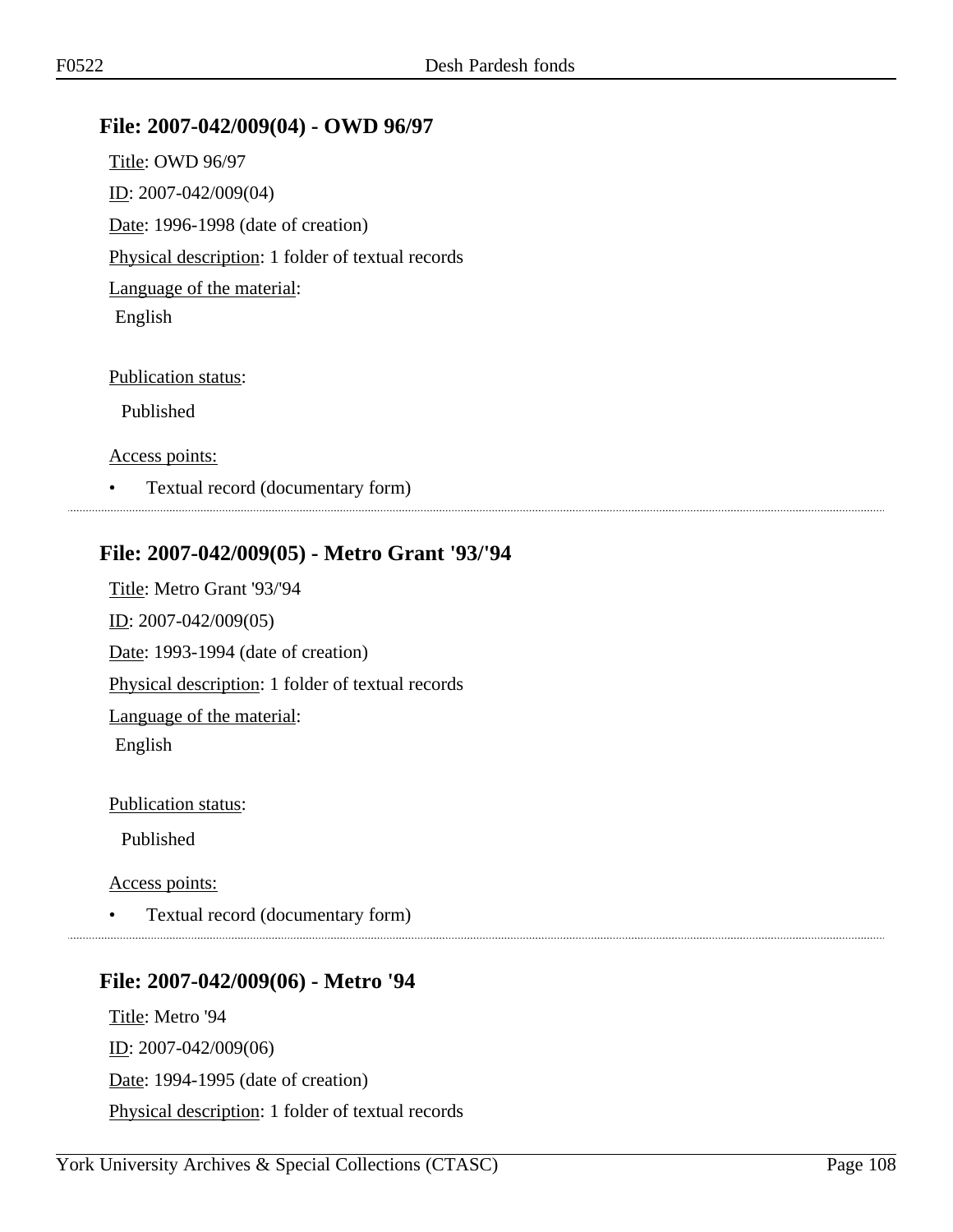Language of the material: English

Publication status:

Published

Access points:

• Textual record (documentary form)

### **File: 2007-042/009(07) - Metro '95**

Title: Metro '95

ID: 2007-042/009(07)

Date: 1994-1995 (date of creation)

Physical description: 1 folder of textual records

Language of the material:

English

Publication status:

Published

Access points:

• Textual record (documentary form)

#### **File: 2007-042/009(08) - Metro 97**

Title: Metro 97 ID: 2007-042/009(08) Date: 1996-1997 (date of creation) Physical description: 1 folder of textual records Language of the material: English

Publication status:

Published

Access points: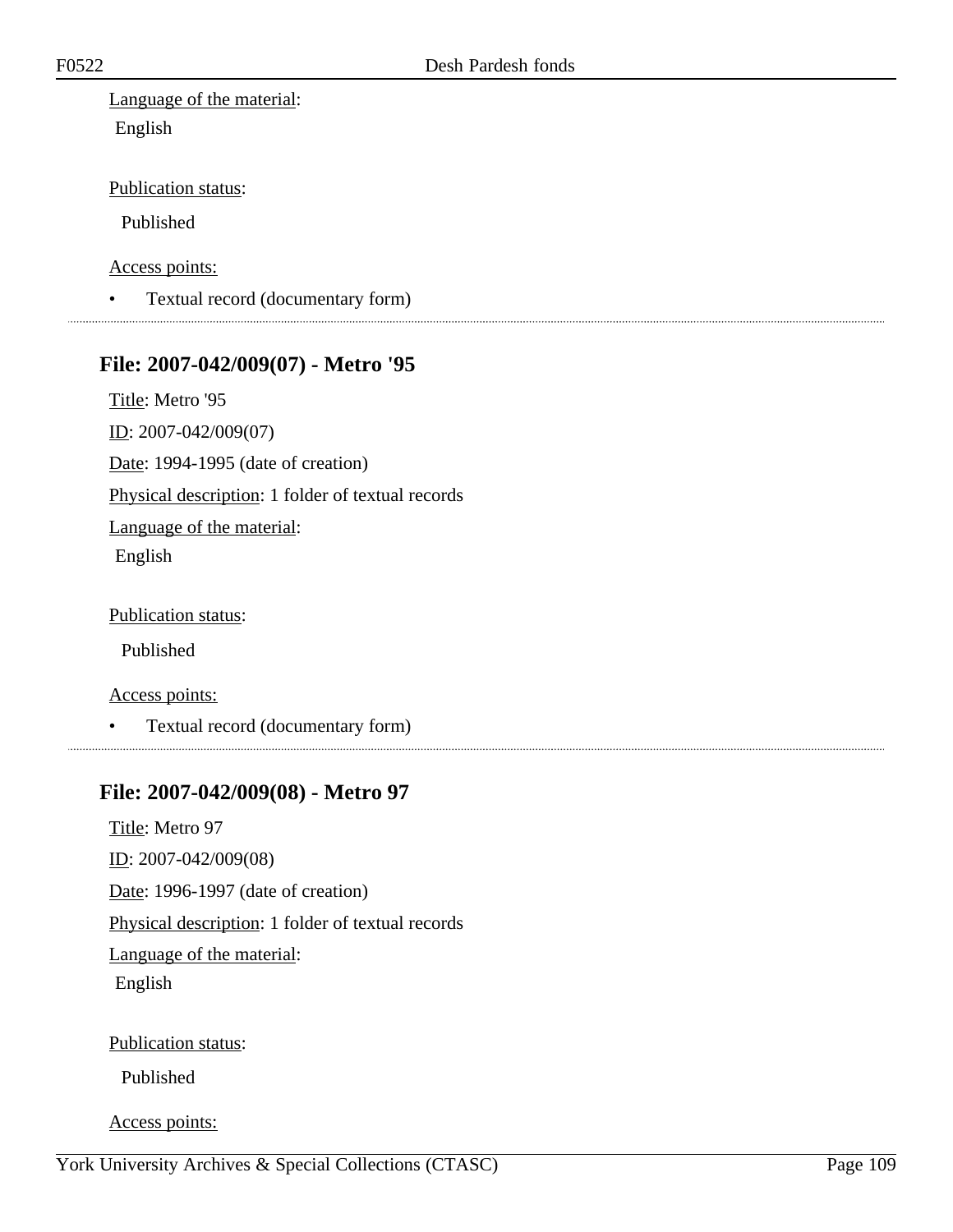• Textual record (documentary form)

### **File: 2007-042/009(09) - Access and Equity Grant : Metro 99/00**

Title: Access and Equity Grant : Metro 99/00 ID: 2007-042/009(09) Date: 1998-2000 (date of creation) Physical description: 1 folder of textual records Language of the material: English

Publication status:

Published

Access points:

• Textual record (documentary form)

### **File: 2007-042/009(10) - Correspondence and grant applications for City of Toronto grants programs**

Title: Correspondence and grant applications for City of Toronto grants programs

ID: 2007-042/009(10)

Date: 2000 (date of creation)

Physical description: 1 folder of textual records

Language of the material:

English

Publication status:

Published

Access points:

• Textual record (documentary form)

### **File: 2007-042/009(11) - Correspondence and grant applications for City of Toronto grants program**

Title: Correspondence and grant applications for City of Toronto grants program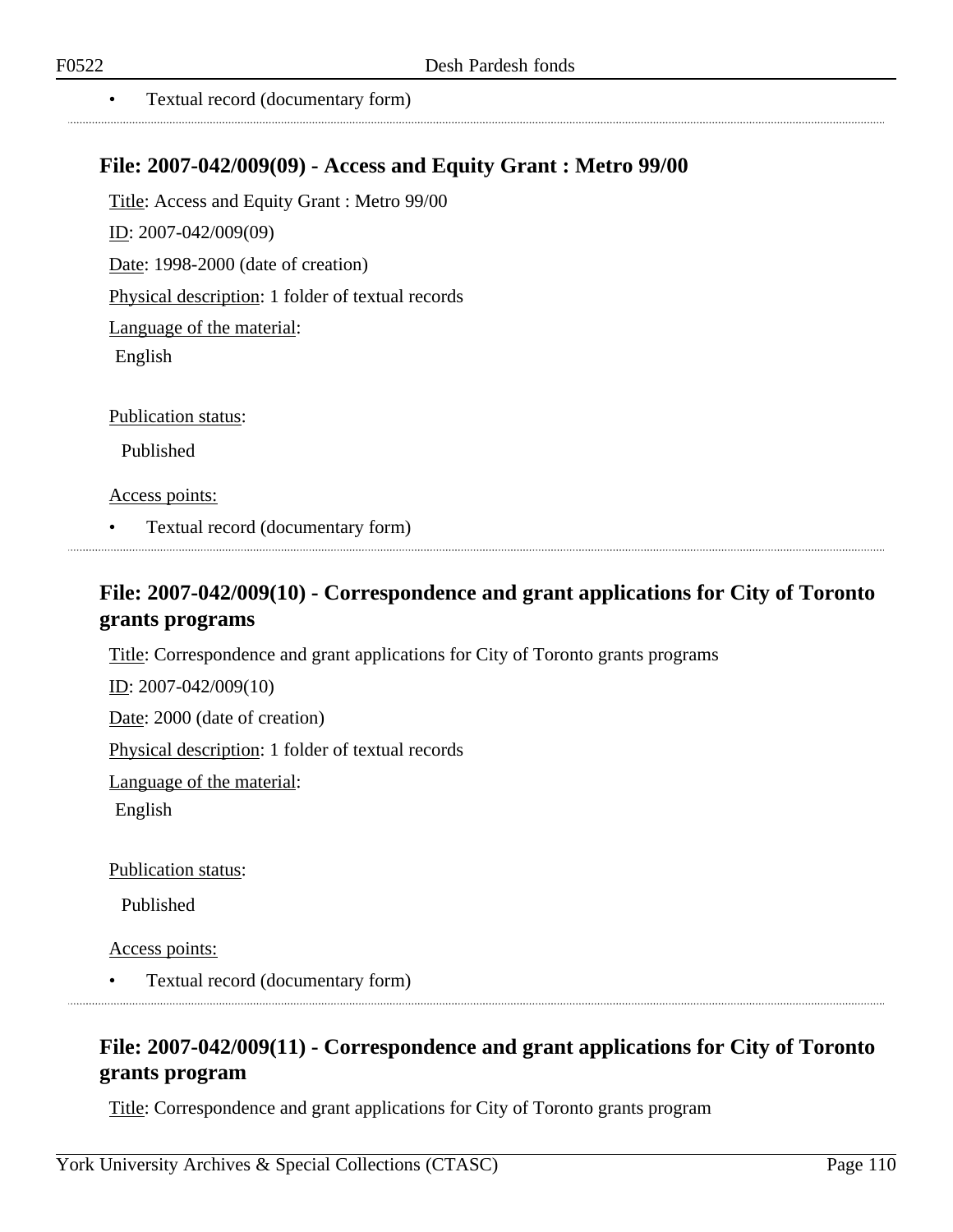ID: 2007-042/009(11) Date: 2001 (date of creation) Physical description: 1 folder of textual records Language of the material: English

#### Publication status:

Published

Access points:

• Textual record (documentary form)

### **File: 2007-042/009(12) - T.A.C. Grant '93**

Title: T.A.C. Grant '93 ID: 2007-042/009(12) Date: 1992-1993 (date of creation) Physical description: 1 folder of textual records Language of the material: English

Publication status:

Published

Access points:

• Textual record (documentary form)

### **File: 2007-042/009(13) - T.A.C. Grant 93/94**

Title: T.A.C. Grant 93/94 ID: 2007-042/009(13) Date: 1993-1994 (date of creation) Physical description: 1 folder of textual records Language of the material: English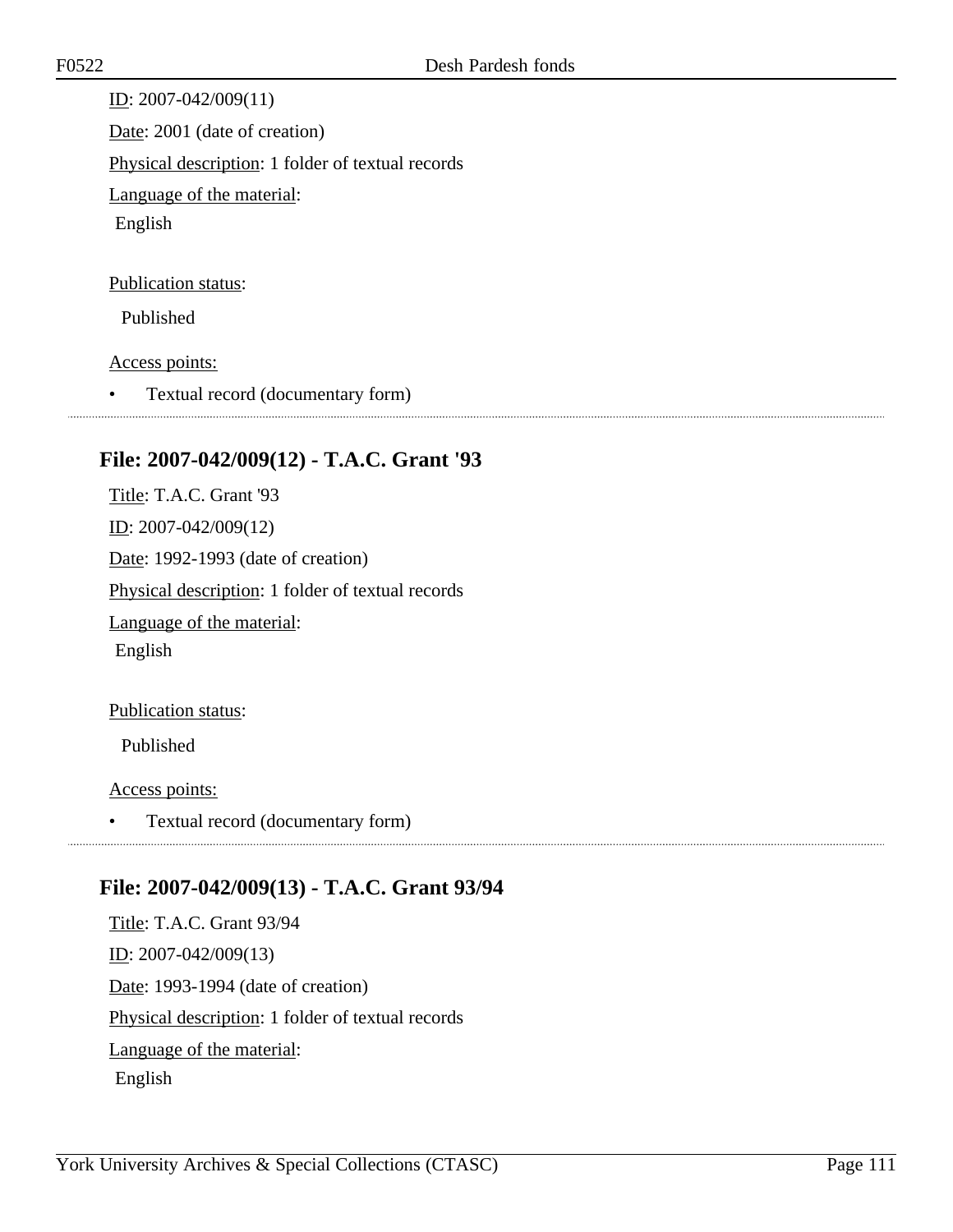#### Publication status:

Published

#### Access points:

• Textual record (documentary form)

### **File: 2007-042/009(14) - T.A.C. Communiques 93/94**

Title: T.A.C. Communiques 93/94 ID: 2007-042/009(14) Date: 1992-1994 (date of creation) Physical description: 1 folder of textual records Language of the material: English

#### Publication status:

Published

#### Access points:

• Textual record (documentary form)

### **File: 2007-042/009(15) - T.A.C. Grant 95**

Title: T.A.C. Grant 95 ID: 2007-042/009(15) Date: 1993-1995 (date of creation) Physical description: 1 folder of textual records Language of the material: English

#### Publication status:

Published

Access points:

• Textual record (documentary form)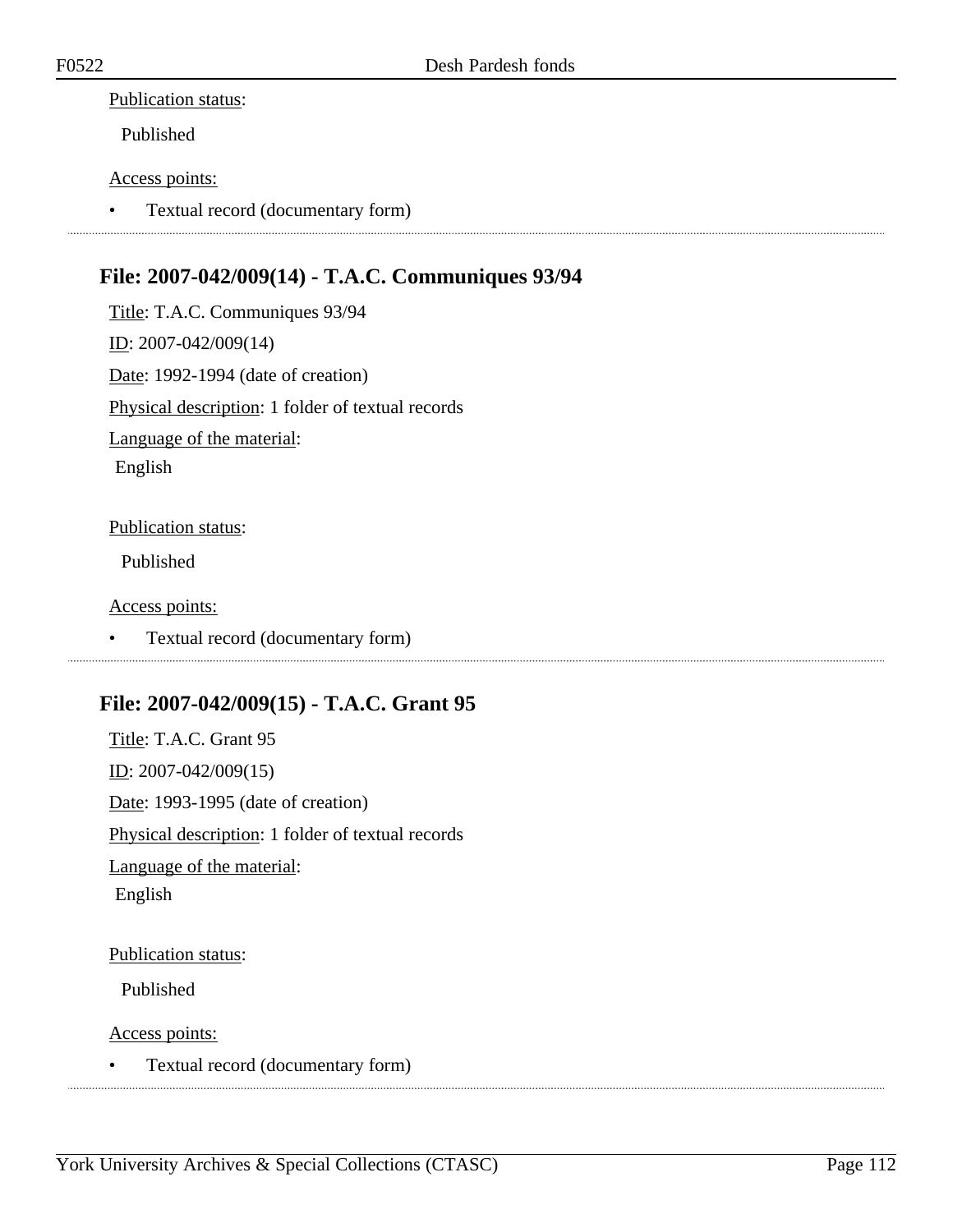### **File: 2007-042/009(16) - TAC '95**

Title: TAC '95 ID: 2007-042/009(16) Date: 1994-1995 (date of creation) Physical description: 1 folder of textual records Language of the material: English

#### Publication status:

Published

Access points:

• Textual record (documentary form)

### **File: 2007-042/010(01) - TAC 96-97**

Title: TAC 96-97 ID: 2007-042/010(01) Date: 1995-1996 (date of creation) Physical description: 1 folder of textual records Language of the material: English

Publication status:

Published

Access points:

• Textual record (documentary form)

# **File: 2007-042/010(02) - TAC Info 97**

Title: TAC Info 97 ID: 2007-042/010(02) Date: 1996-1998 (date of creation) Physical description: 1 folder of textual records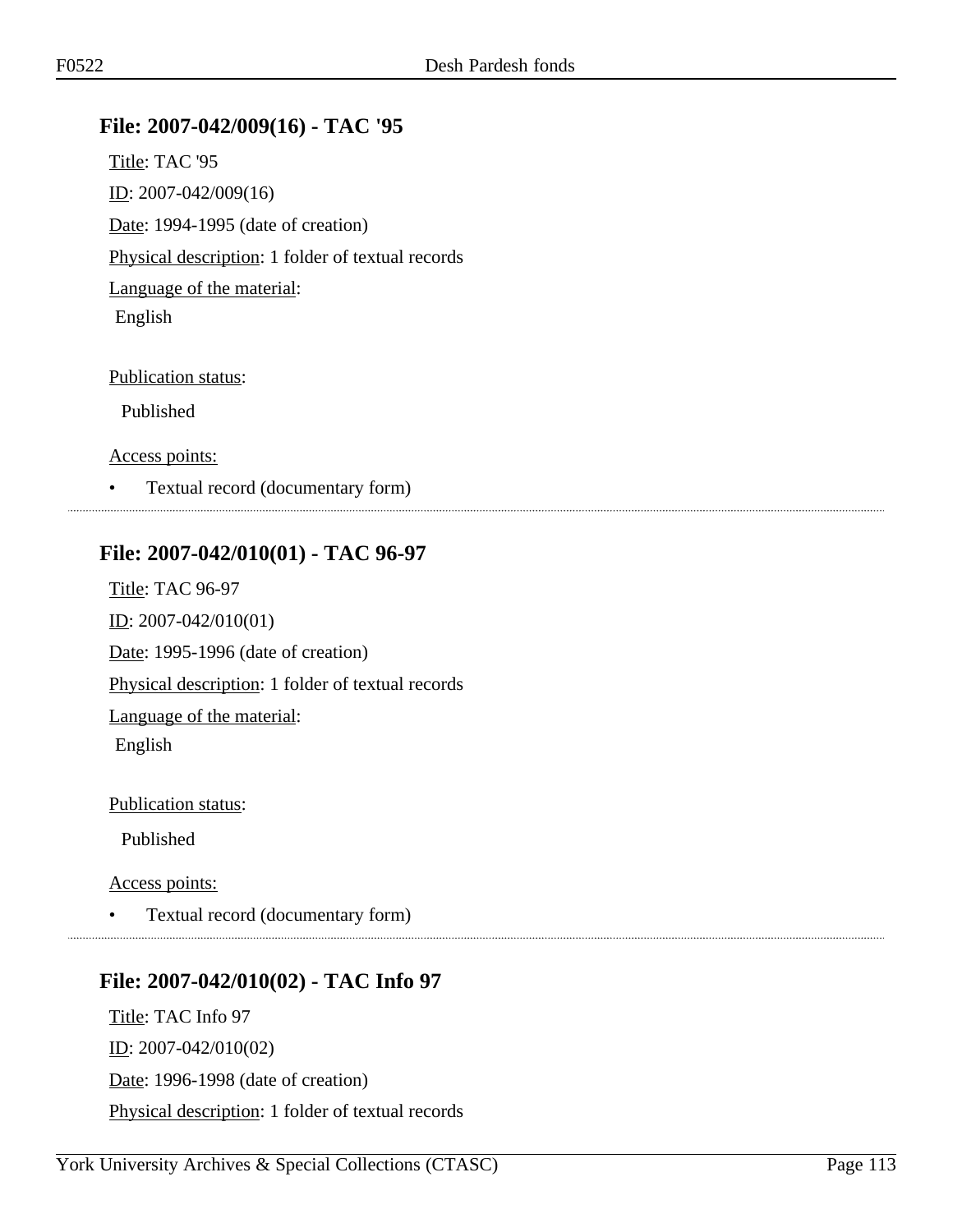Language of the material: English

Publication status:

Published

Access points:

• Textual record (documentary form)

### **File: 2007-042/010(03) - TAC/Metro 97/98**

Title: TAC/Metro 97/98

ID: 2007-042/010(03)

Date: 1997-1998 (date of creation)

Physical description: 1 folder of textual records

Language of the material:

English

Publication status:

Published

Access points:

• Textual record (documentary form)

### **File: 2007-042/010(04) - TAC - 97/98 Grant**

Title: TAC - 97/98 Grant ID: 2007-042/010(04) Date: 1997-1998 (date of creation) Physical description: 1 folder of textual records Language of the material: English Publication status:

Published

Access points: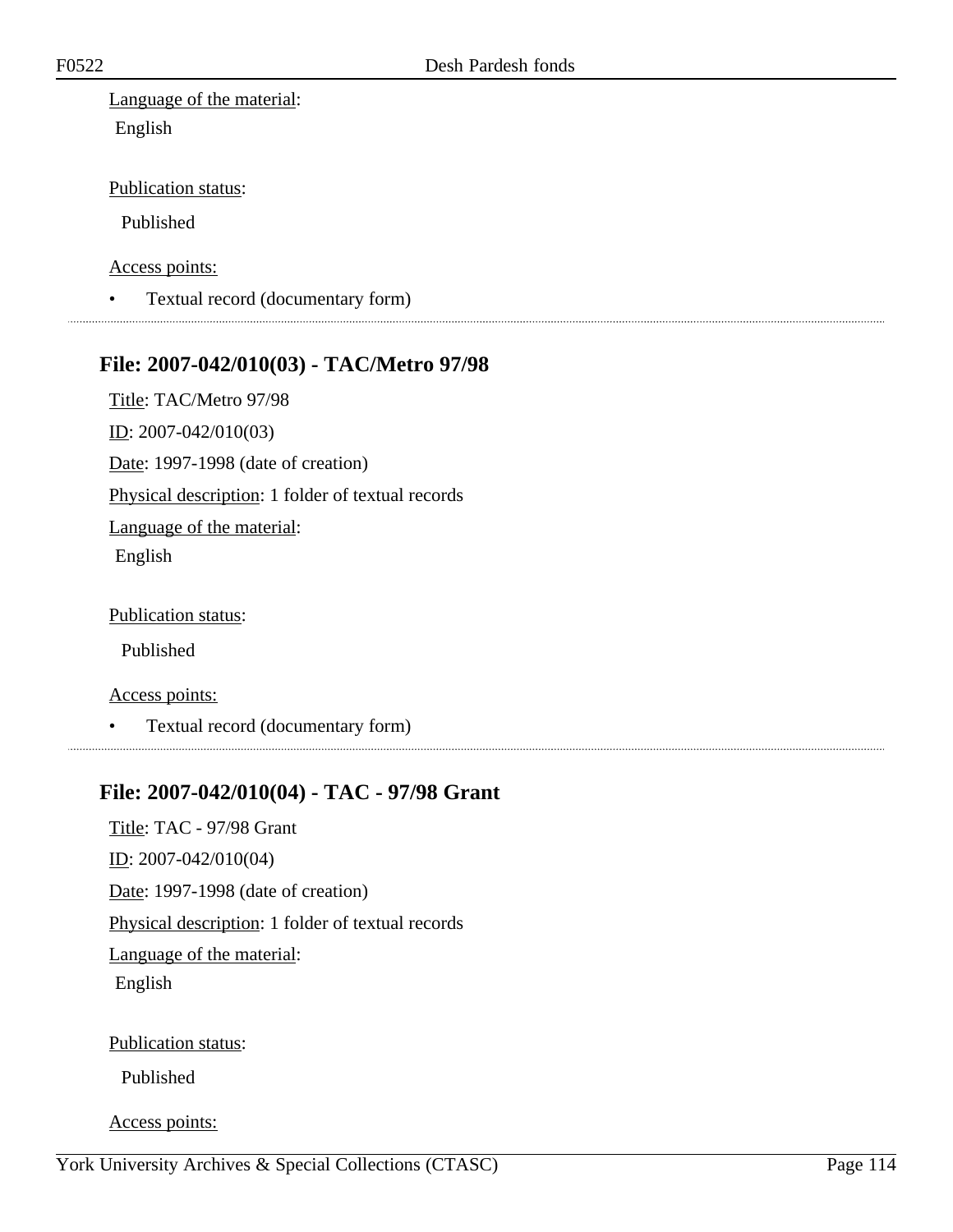• Textual record (documentary form)

### **File: 2007-042/010(05) - TAC Transition Fund : 1997/1998**

Title: TAC Transition Fund : 1997/1998 ID: 2007-042/010(05) Date: 1997 (date of creation) Physical description: 1 folder of textual records Language of the material: English

Publication status:

Published

Access points:

• Textual record (documentary form)

### **File: 2007-042/010(06) - Toronto Arts Council 1998 : Transitions Fund Grant Request**

Title: Toronto Arts Council 1998 : Transitions Fund Grant Request

ID: 2007-042/010(06)

Date: 1997-1998 (date of creation)

Physical description: 1 folder of textual records 1 computer disk

Language of the material:

English

Publication status:

Published

Access points:

• Textual record (documentary form)

### **File: 2007-042/010(07) - Toronto Arts Council grant material**

Title: Toronto Arts Council grant material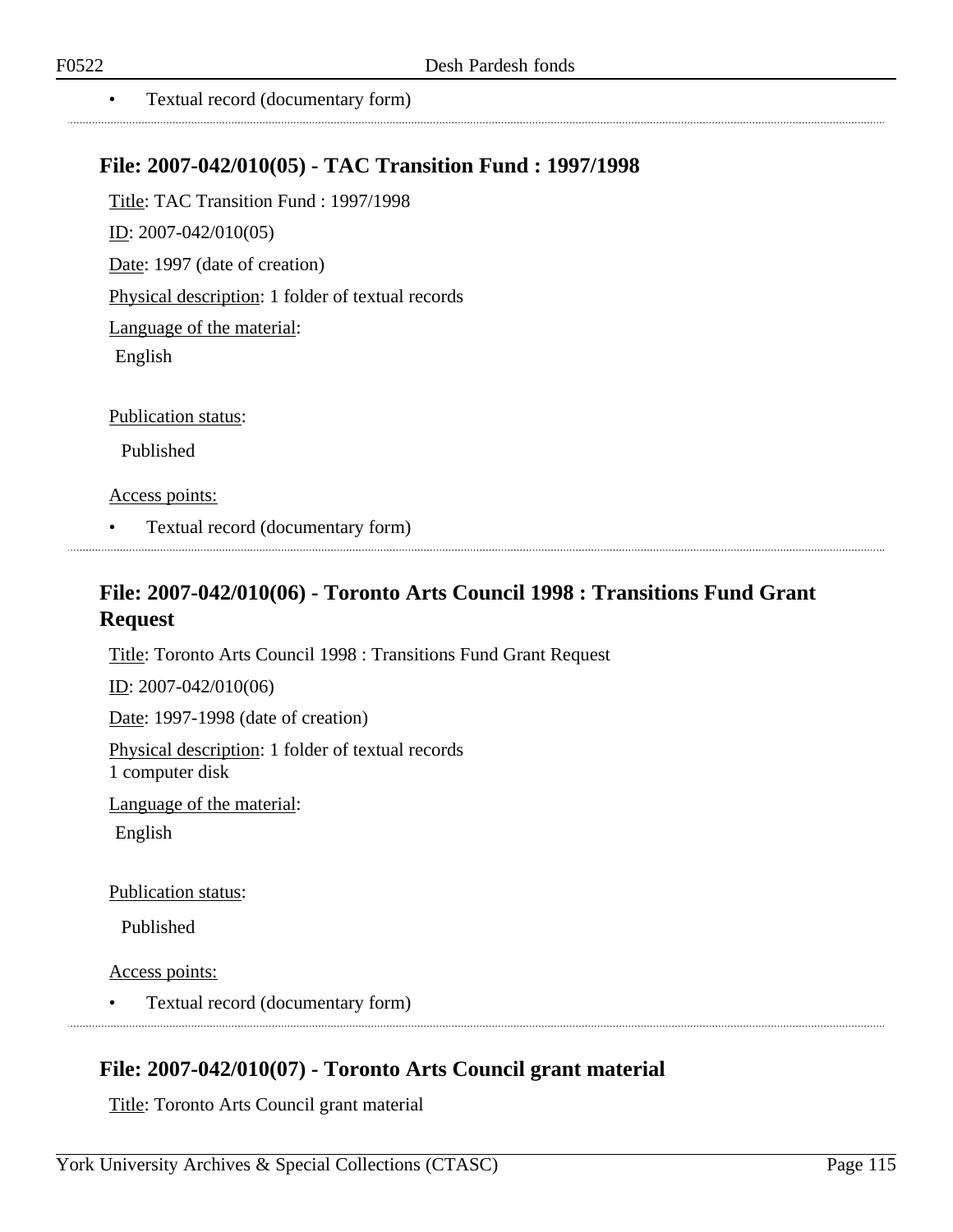ID: 2007-042/010(07) Date: 1997-1998 (date of creation) Physical description: 1 folder of textual records Language of the material: English

#### Publication status:

Published

#### Access points:

• Textual record (documentary form)

### **File: 2007-042/010(08) - TAC Foundation : Mayor Mel Award for the Arts**

Title: TAC Foundation : Mayor Mel Award for the Arts ID: 2007-042/010(08) Date: 1999 (date of creation) Physical description: 1 folder of textual records Language of the material: English Publication status: Published

Access points:

• Textual record (documentary form)

### **File: 2007-042/010(09) - TAC March 1999 : 1999.00**

Title: TAC March 1999 : 1999.00 ID: 2007-042/010(09) Date: 1999 (date of creation) Physical description: 1 folder of textual records Language of the material: English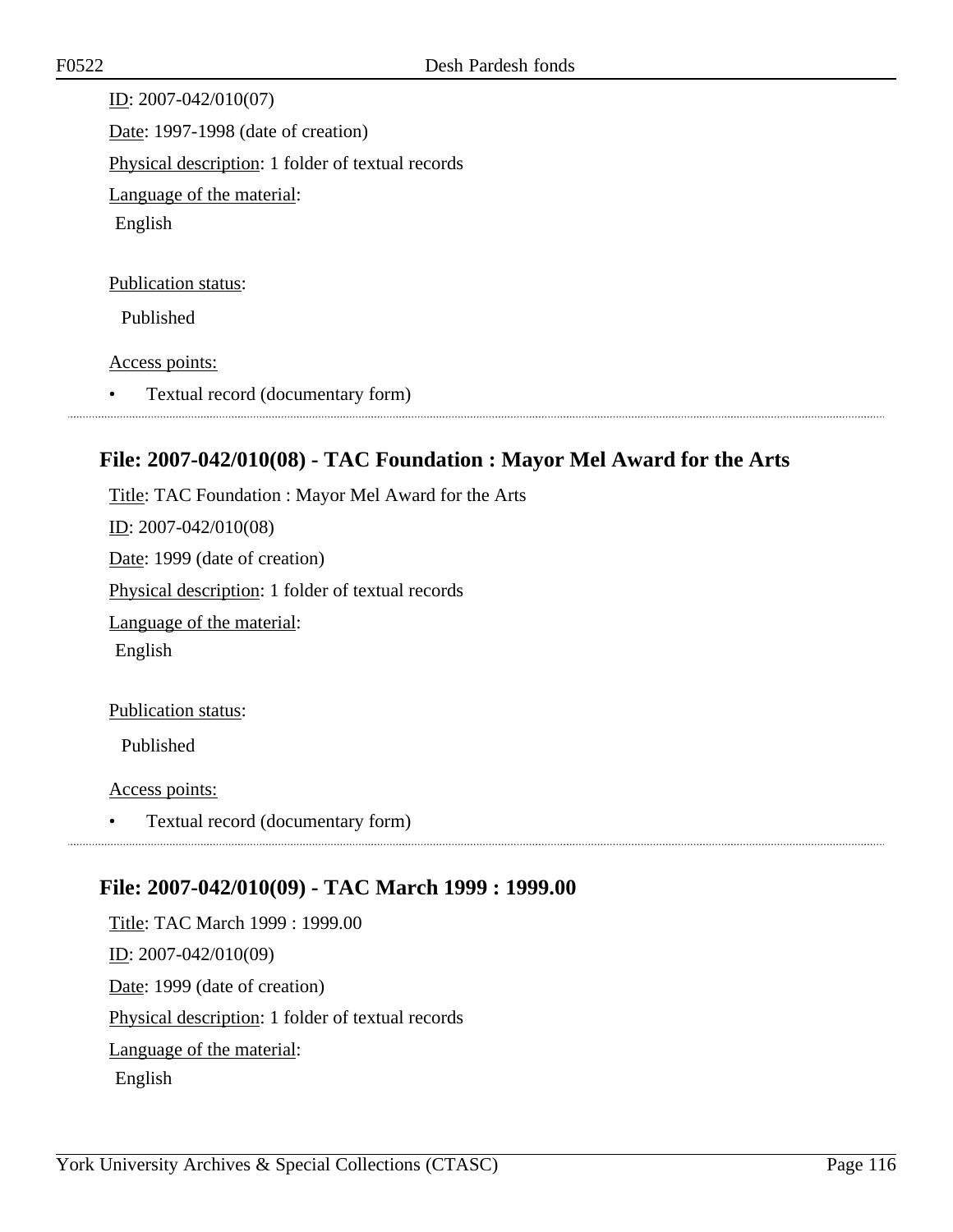#### Publication status:

Published

#### Access points:

• Textual record (documentary form)

### **File: 2007-042/010(10) - Toronto Arts Council correspondence and grant material**

Title: Toronto Arts Council correspondence and grant material ID: 2007-042/010(10) Date: 1999-2000 (date of creation) Physical description: 1 folder of textual records Language of the material: English

#### Publication status:

Published

Access points:

• Textual record (documentary form)

### **File: 2007-042/010(11) - Trillium '95**

Title: Trillium '95 ID: 2007-042/010(11) Date: 1995-1996 (date of creation) Physical description: 1 folder of textual records Language of the material: English

#### Publication status:

Published

Access points:

• Textual record (documentary form)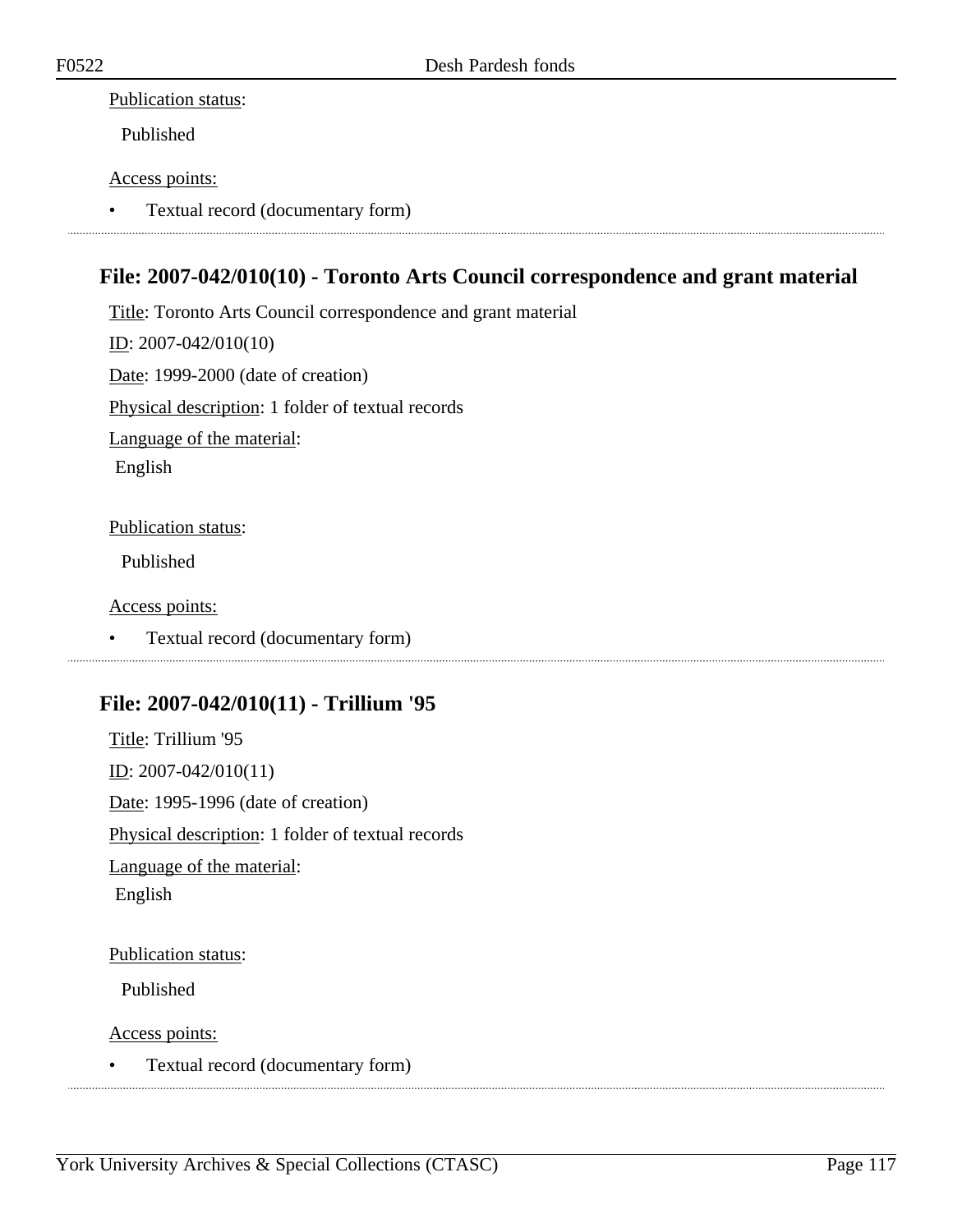### **File: 2007-042/010(12) - Trillium Foundation : 1996 : Get Up Stand Up**

Title: Trillium Foundation : 1996 : Get Up Stand Up ID: 2007-042/010(12) Date: 1996-1999 (date of creation) Physical description: 1 folder of textual records Language of the material: English

#### Publication status:

Published

Access points:

• Textual record (documentary form)

### **File: 2007-042/010(13) - Trillium 96 - 97**

Title: Trillium 96 - 97 ID: 2007-042/010(13) Date: 1996 (date of creation) Physical description: 1 folder of textual records Language of the material: English

Publication status:

Published

Access points:

• Textual record (documentary form)

# **File: 2007-042/010(14) - Trillium 1997**

Title: Trillium 1997 ID: 2007-042/010(14) Date: 1997 (date of creation) Physical description: 1 folder of textual records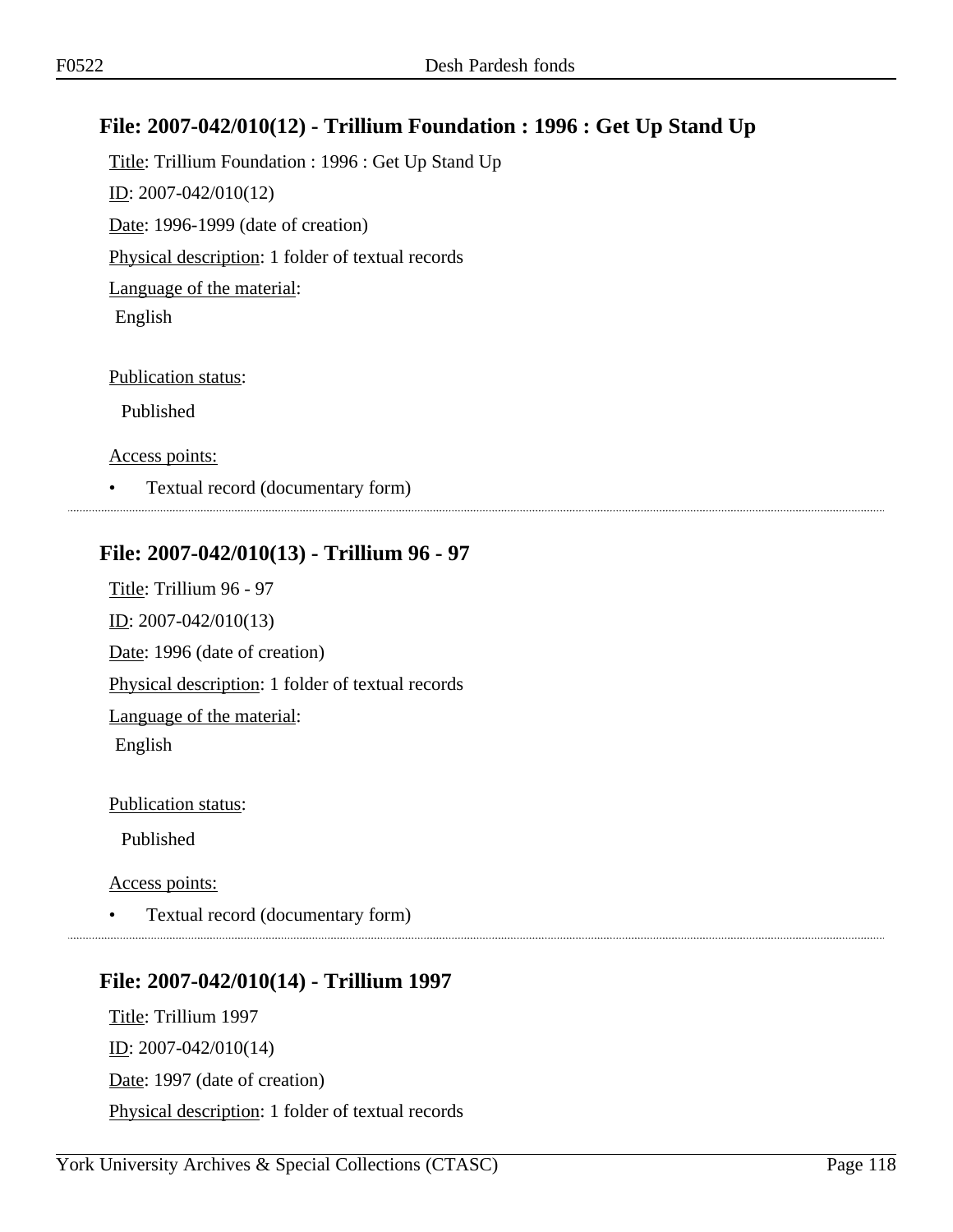Language of the material: English

Publication status:

Published

Access points:

• Textual record (documentary form)

#### **File: 2007-042/010(15) - Trillium 2000/2001**

Title: Trillium 2000/2001 ID: 2007-042/010(15) Date: 1999-2000 (date of creation) Physical description: 1 folder of textual records Language of the material:

English

Publication status:

Published

Access points:

• Textual record (documentary form)

### **File: 2007-042/010(16) - Desh Pardesh : correspondence and grant applications for the Ontario Trillium Foundation**

Title: Desh Pardesh : correspondence and grant applications for the Ontario Trillium Foundation

ID: 2007-042/010(16)

Date: 2000 (date of creation)

Physical description: 1 folder of textual records

Language of the material:

English

Publication status:

Published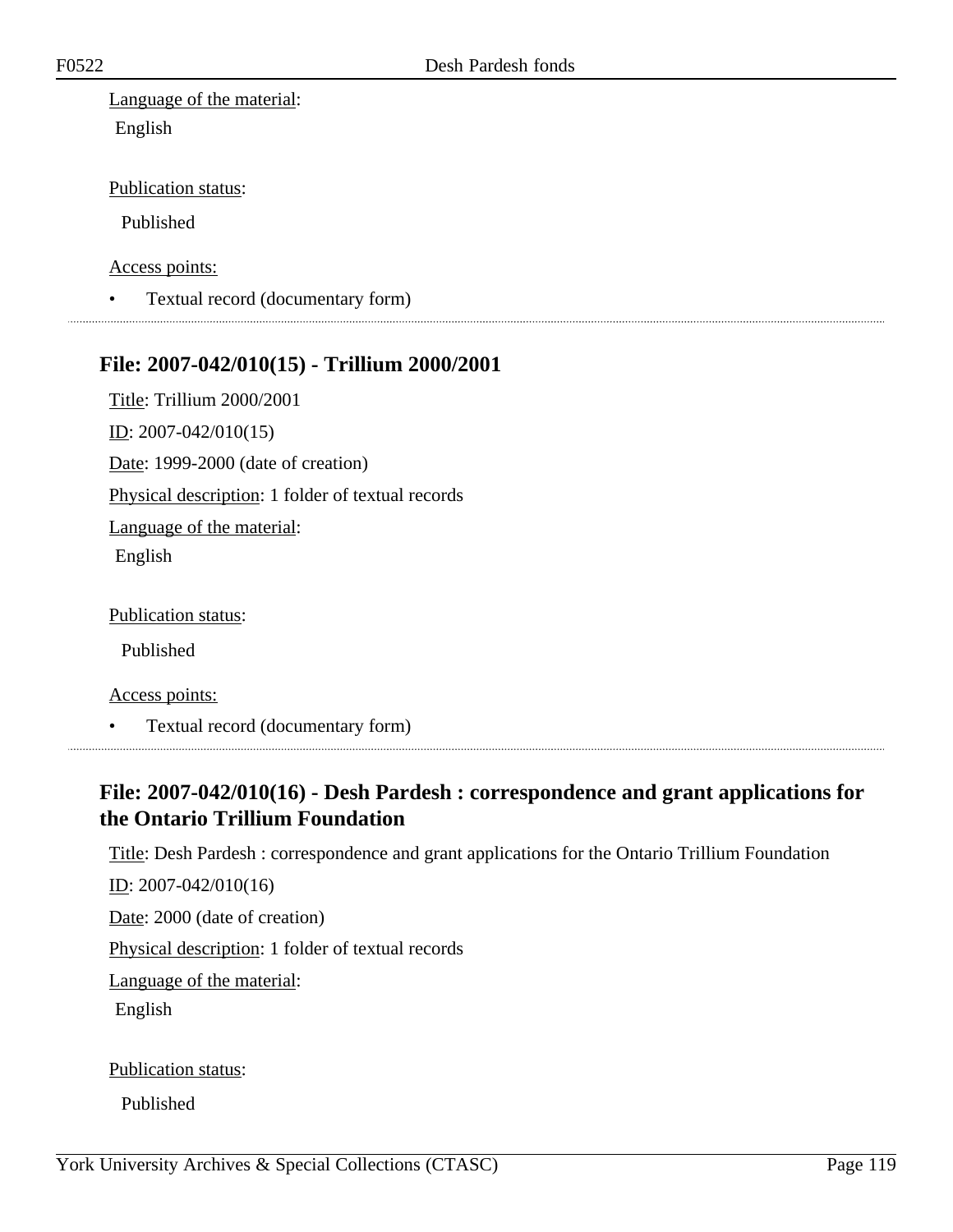Access points:

• Textual record (documentary form)

### **Series: S00368 - Financial records**

Title: Financial records

ID: S00368

Date: 1994-2001, predominant 1994-1995 (date of creation)

#### Scope and content:

Series consists of correspondence, invoices, expense accounts, banking statements, cheque receipts, yearly auditors' reports, budgets, bankruptcy records and policy manuals related to the financial activities of Desh Pardesh.

Physical description: 13 cm of textual records

Language of the material:

English

#### Restrictions on access:

These files are closed for 30 years after the end date of each file. Access to these files during the closed period is permitted only through a research agreement.

Publication status:

Published

#### Access points:

• Textual record (documentary form)

### **File: 2007-042/011(01) - Financial expenses and budget notes**

Title: Financial expenses and budget notes ID: 2007-042/011(01) Date: [between 1989 and 2000?] (date of creation) Physical description: 1 folder of textual records Language of the material: English

#### Publication status: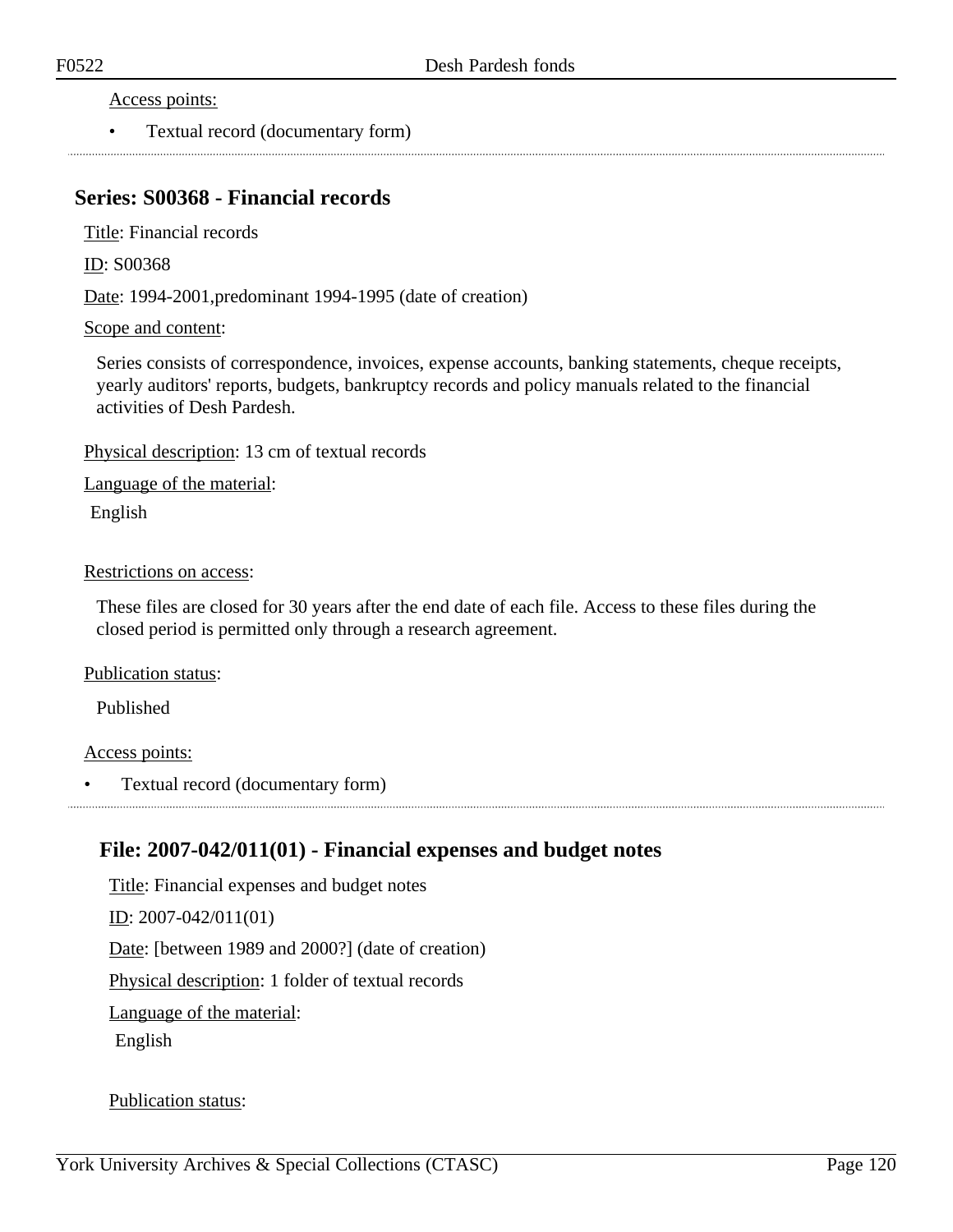#### Published

#### Access points:

• Textual record (documentary form)

### **File: 2007-042/011(02) - Desh July 94**

Title: Desh July 94 ID: 2007-042/011(02) Date: 1994 (date of creation) Physical description: 1 folder of textual records Language of the material: English Publication status:

Published

Access points:

• Textual record (documentary form)

### **File: 2007-042/011(03) - Desh Aug 94**

Title: Desh Aug 94 ID: 2007-042/011(03) Date: 1994 (date of creation) Physical description: 1 folder of textual records Language of the material: English

#### Publication status:

Published

Access points:

• Textual record (documentary form)

## **File: 2007-042/011(04) - Desh Sept 94**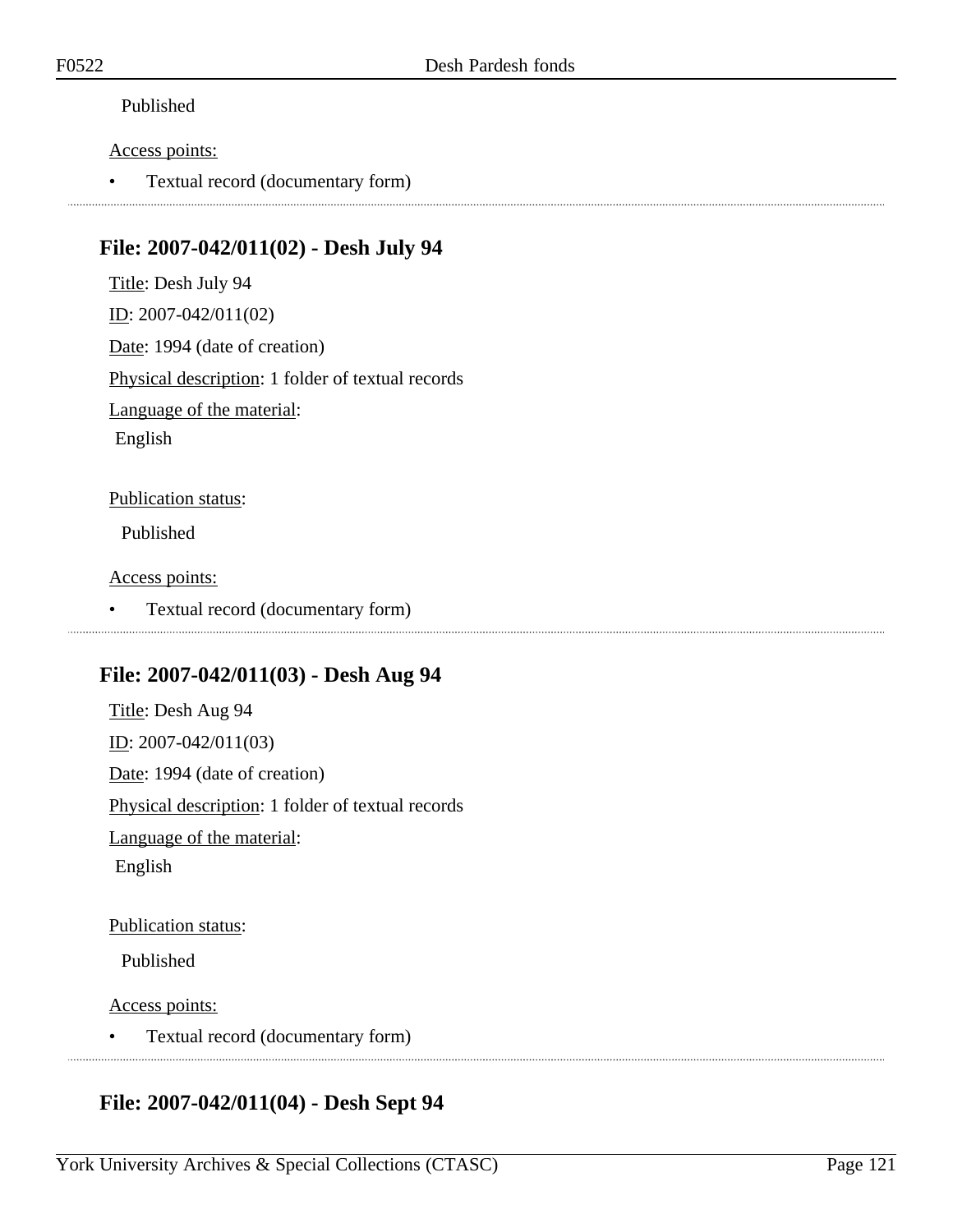Title: Desh Sept 94 ID: 2007-042/011(04) Date: 1994 (date of creation) Physical description: 1 folder of textual records Language of the material: English

Publication status:

Published

Access points:

• Textual record (documentary form)

### **File: 2007-042/011(05) - Desh Oct 94**

Title: Desh Oct 94 ID: 2007-042/011(05) Date: 1994 (date of creation) Physical description: 1 folder of textual records Language of the material: English

#### Publication status:

Published

Access points:

• Textual record (documentary form)

### **File: 2007-042/011(06) - Desh Nov 94**

Title: Desh Nov 94 ID: 2007-042/011(06) Date: 1994 (date of creation) Physical description: 1 folder of textual records Language of the material: English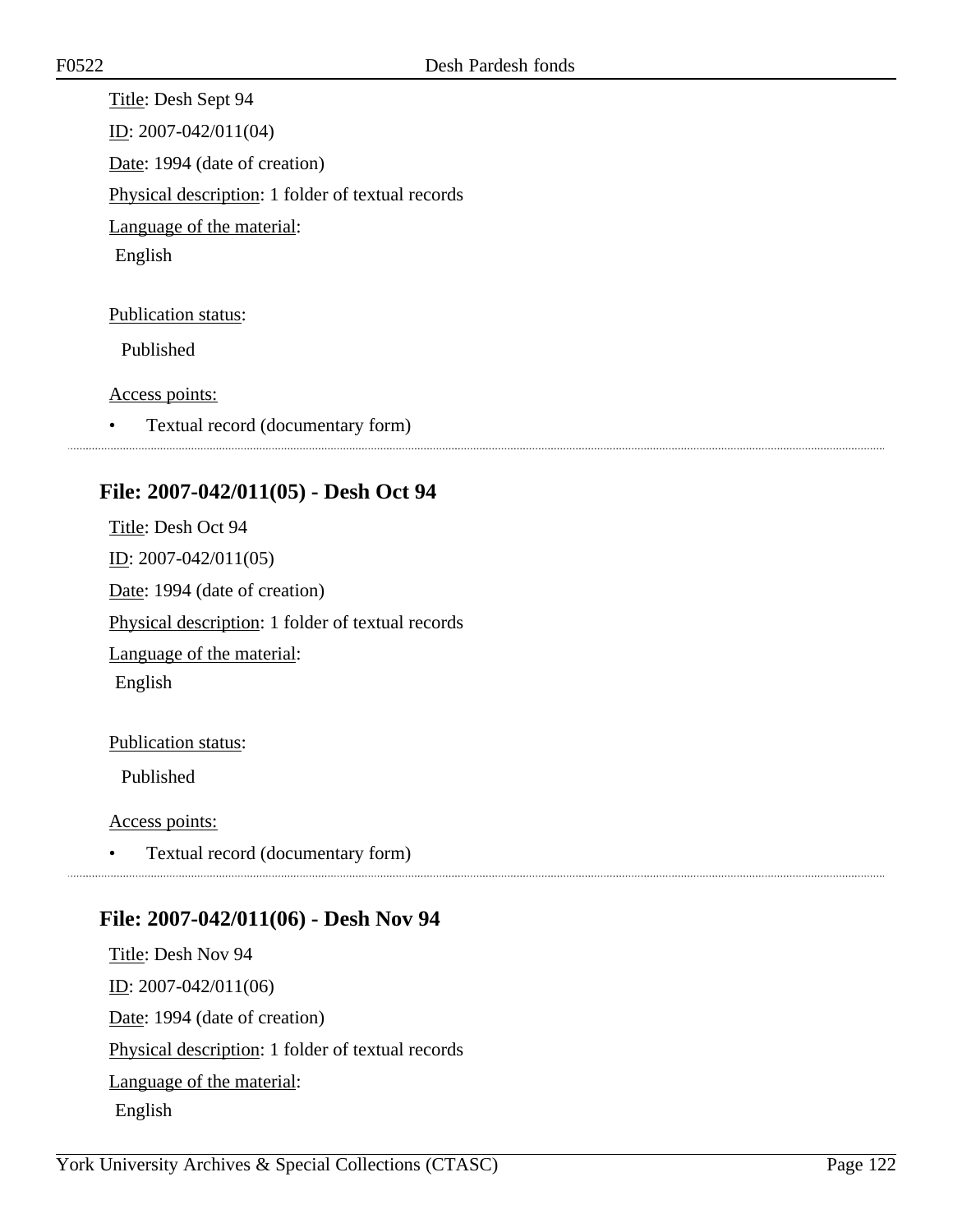#### Publication status:

Published

#### Access points:

• Textual record (documentary form)

### **File: 2007-042/011(07) - Desh Dec 94**

Title: Desh Dec 94 ID: 2007-042/011(07) Date: 1995 (date of creation) Physical description: 1 folder of textual records Language of the material: English

#### Publication status:

Published

#### Access points:

• Textual record (documentary form)

### **File: 2007-042/011(08) - Desh Jan 95**

Title: Desh Jan 95  $\underline{ID}$ : 2007-042/011(08) Date: 1995 (date of creation) Physical description: 1 folder of textual records Language of the material: English

#### Publication status:

Published

Access points:

• Textual record (documentary form)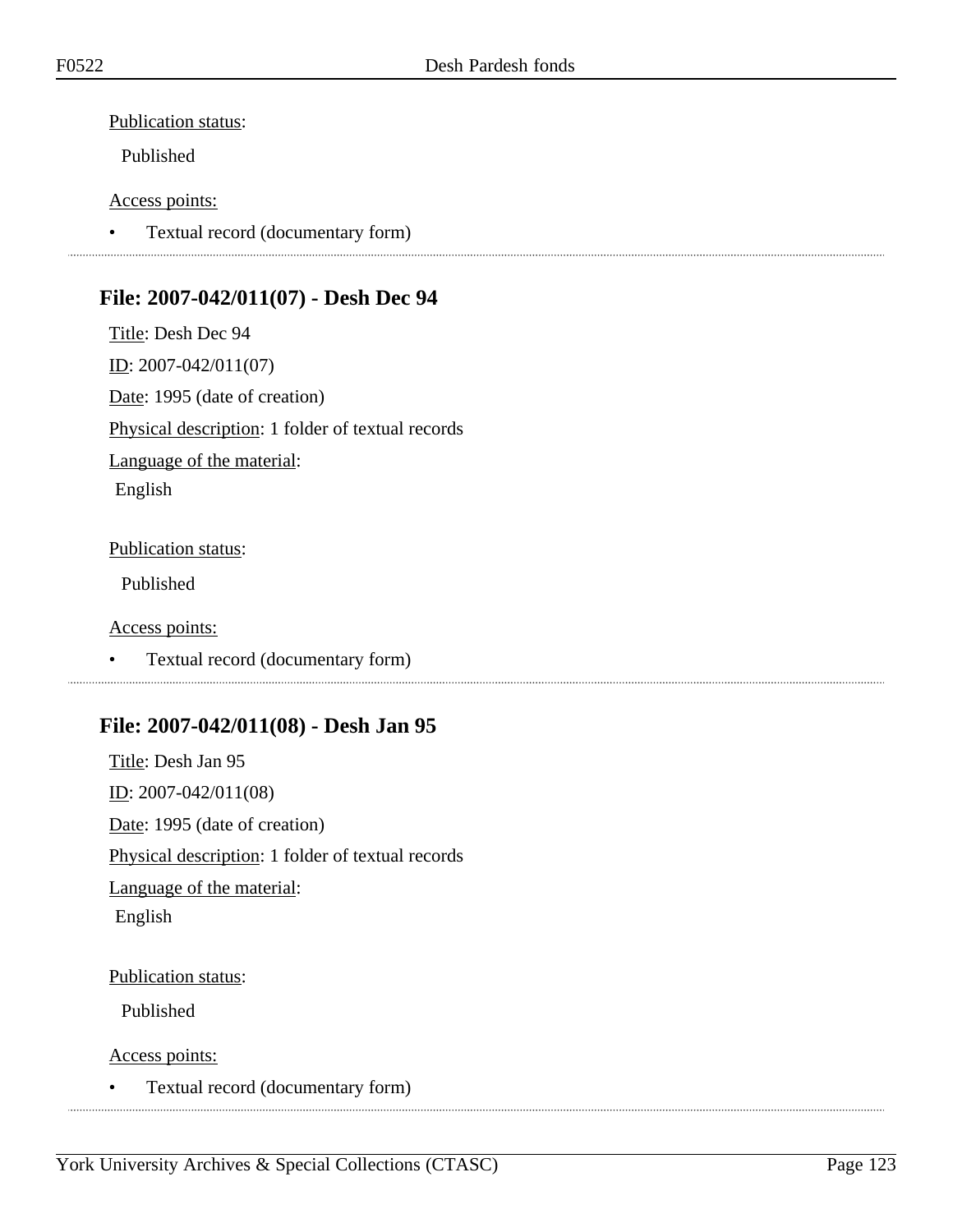### **File: 2007-042/011(09) - Desh Feb 95**

Title: Desh Feb 95 ID: 2007-042/011(09) Date: 1995 (date of creation) Physical description: 1 folder of textual records Language of the material: English

#### Publication status:

Published

Access points:

• Textual record (documentary form)

### **File: 2007-042/011(10) - Desh Mar 95**

Title: Desh Mar 95 ID: 2007-042/011(10) Date: 1995 (date of creation) Physical description: 1 folder of textual records Language of the material: English

Publication status:

Published

Access points:

• Textual record (documentary form)

### **File: 2007-042/011(11) - Desh Apr 95**

Title: Desh Apr 95 <u>ID</u>:  $2007 - 042/011(11)$ Date: 1995 (date of creation) Physical description: 1 folder of textual records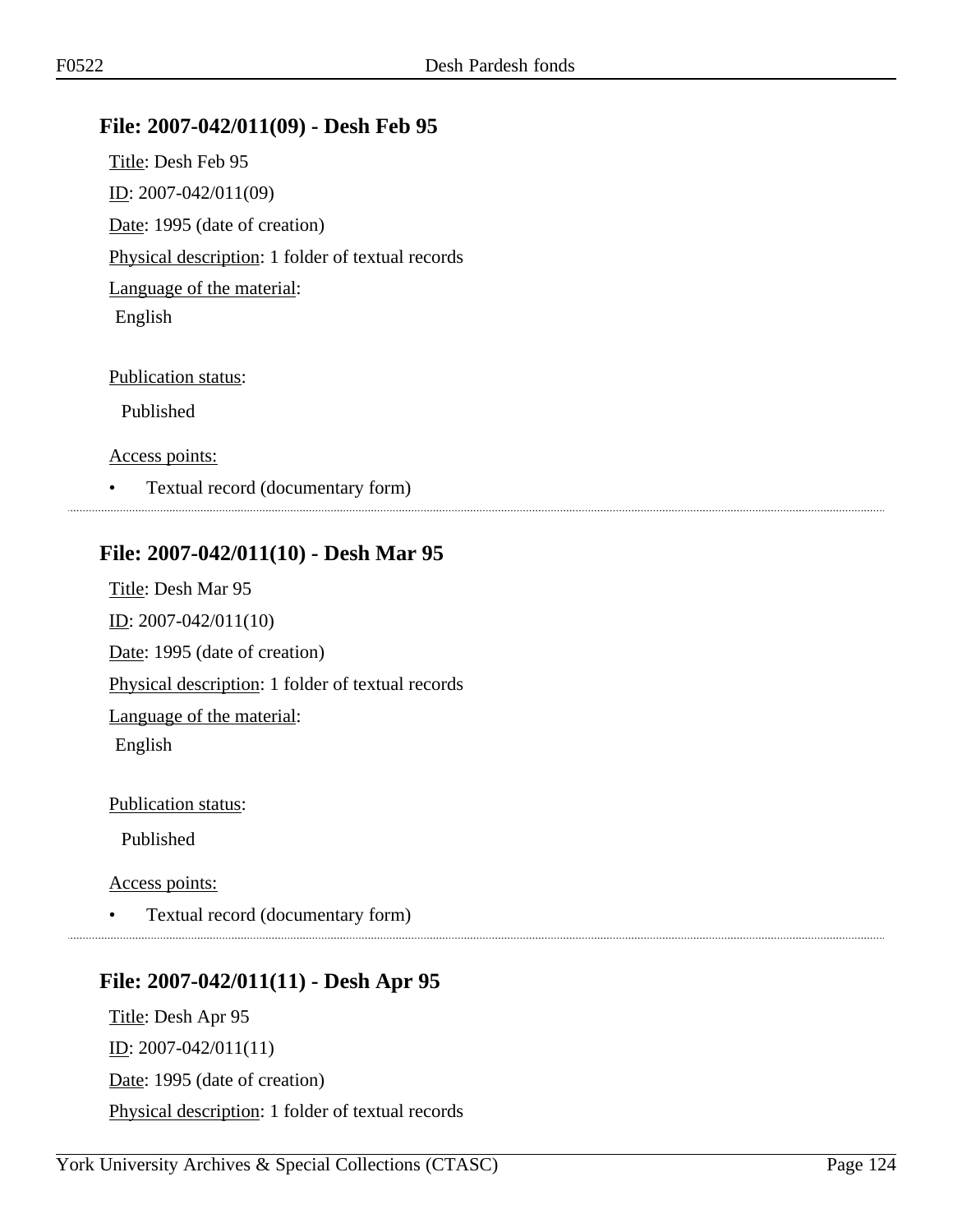Language of the material: English

Publication status:

Published

Access points:

• Textual record (documentary form)

### **File: 2007-042/011(12) - Desh May 95**

Title: Desh May 95

ID: 2007-042/011(12)

Date: 1995 (date of creation)

Physical description: 1 folder of textual records

Language of the material:

English

Publication status:

Published

Access points:

• Textual record (documentary form)

### **File: 2007-042/011(13) - Desh Jun 95**

Title: Desh Jun 95 ID: 2007-042/011(13) Date: 1995 (date of creation) Physical description: 1 folder of textual records Language of the material: English

Publication status:

Published

Access points: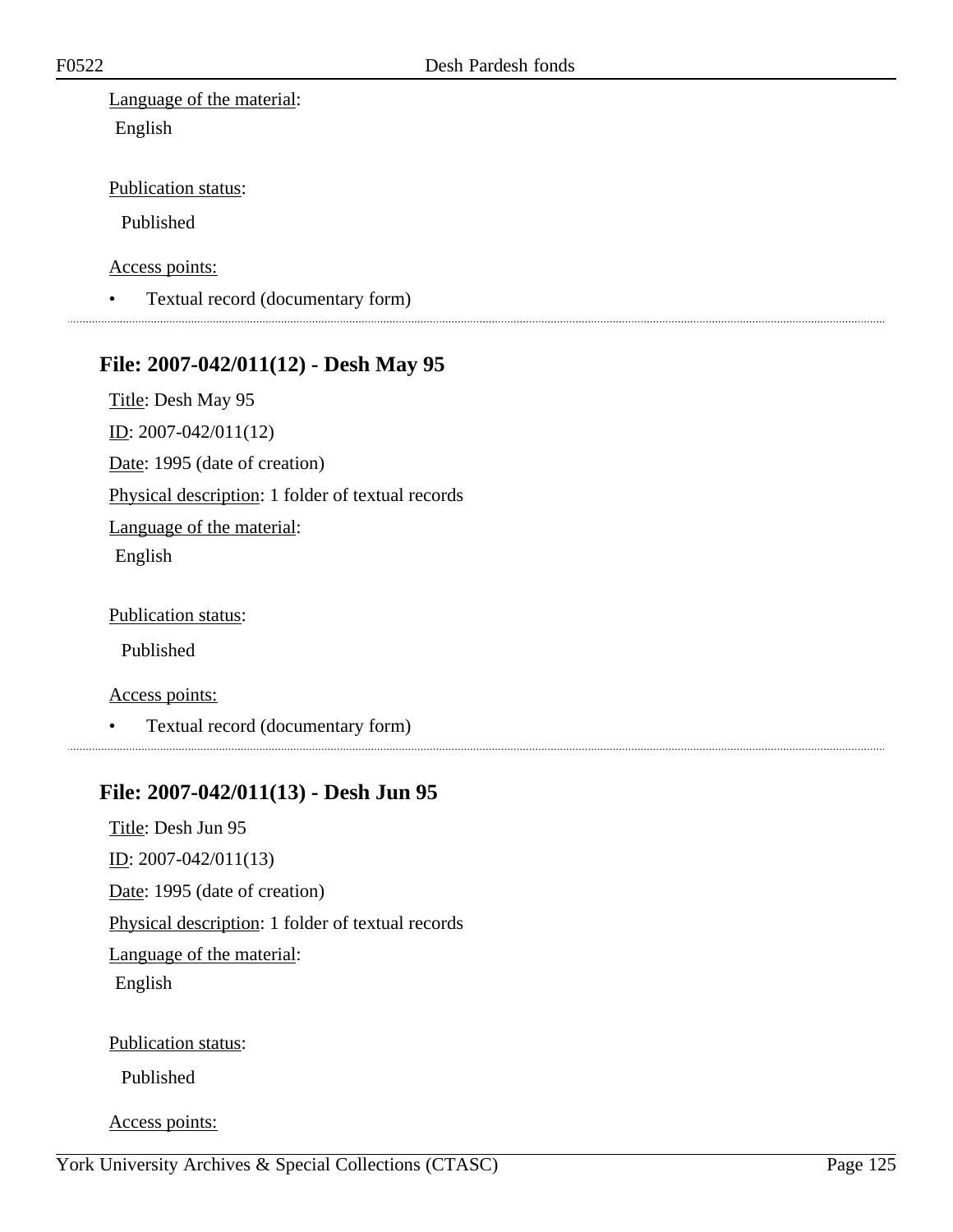. . . . . . . . . . . . . . . . . . . .

• Textual record (documentary form)

#### **File: 2007-042/011(14) - Desh July 95**

Title: Desh July 95 ID: 2007-042/011(14) Date: 1995 (date of creation) Physical description: 1 folder of textual records Language of the material: English

Publication status:

Published

Access points:

• Textual record (documentary form)

### **File: 2007-042/011(15) - Desh Pardesh financial records, cheque receipts and banking information**

Title: Desh Pardesh financial records, cheque receipts and banking information

ID: 2007-042/011(15)

Date: 1994-1996 (date of creation)

Physical description: 1 folder of textual records

Language of the material:

English

Publication status:

Published

Access points:

• Textual record (documentary form)

### **File: 2007-042/011(16) - Desh Pardesh banking statements and cheque receipts**

Title: Desh Pardesh banking statements and cheque receipts ID: 2007-042/011(16)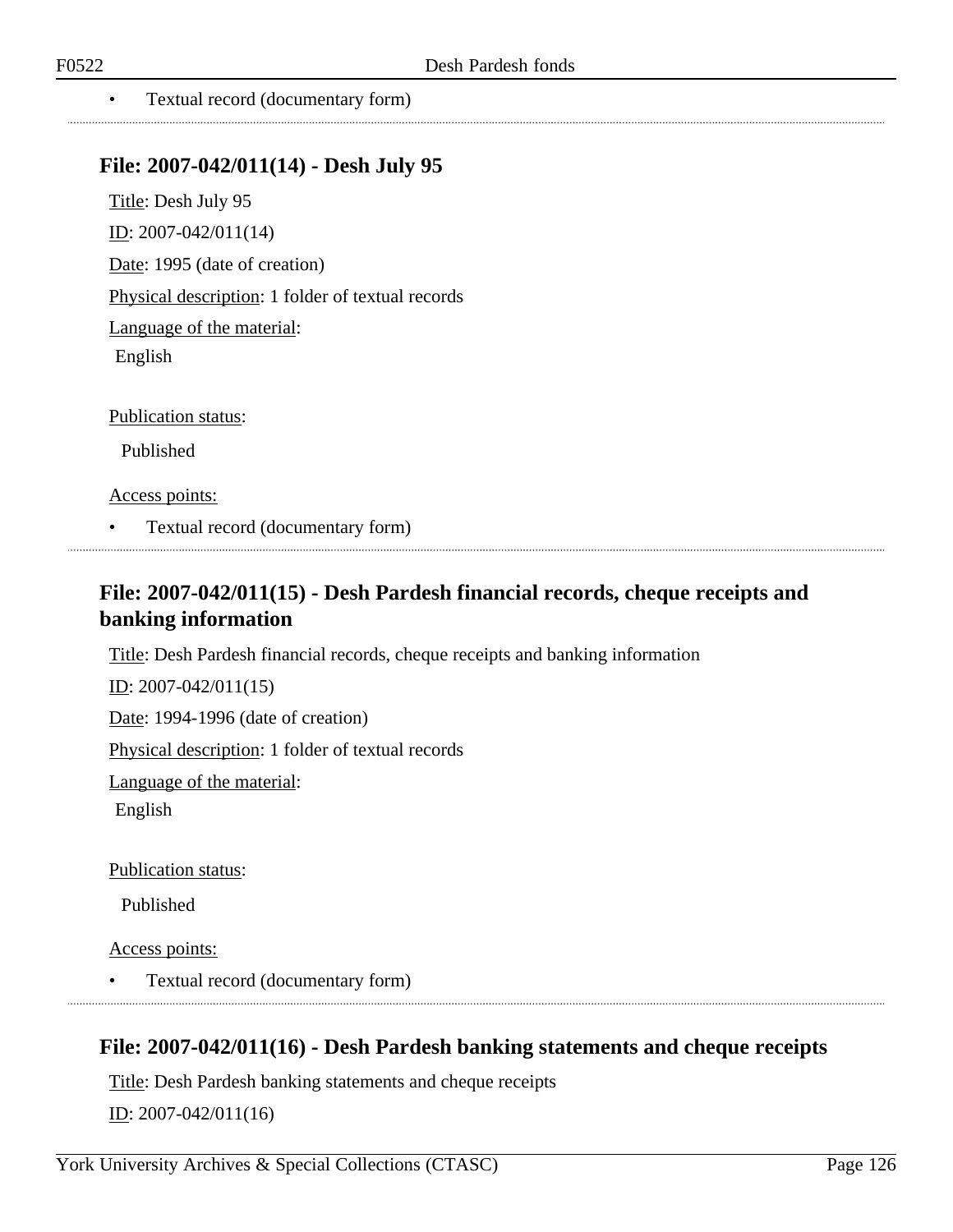Date: 1996 (date of creation) Physical description: 1 folder of textual records Language of the material: English Publication status: Published

Access points:

• Textual record (documentary form)

### **File: 2007-042/011(17) - Auditor's reports from Oliphant and White chartered accountants**

Title: Auditor's reports from Oliphant and White chartered accountants

ID: 2007-042/011(17)

Date: 1993-2000 (date of creation)

Physical description: 1 folder of textual records

Language of the material:

English

Publication status:

Published

Access points:

• Textual record (documentary form)

### **File: 2007-042/011(18) - Grants/Sponsorships Given to Desh**

Title: Grants/Sponsorships Given to Desh ID: 2007-042/011(18) Date: 1997-2000 (date of creation) Physical description: 1 folder of textual records Language of the material: English

Publication status: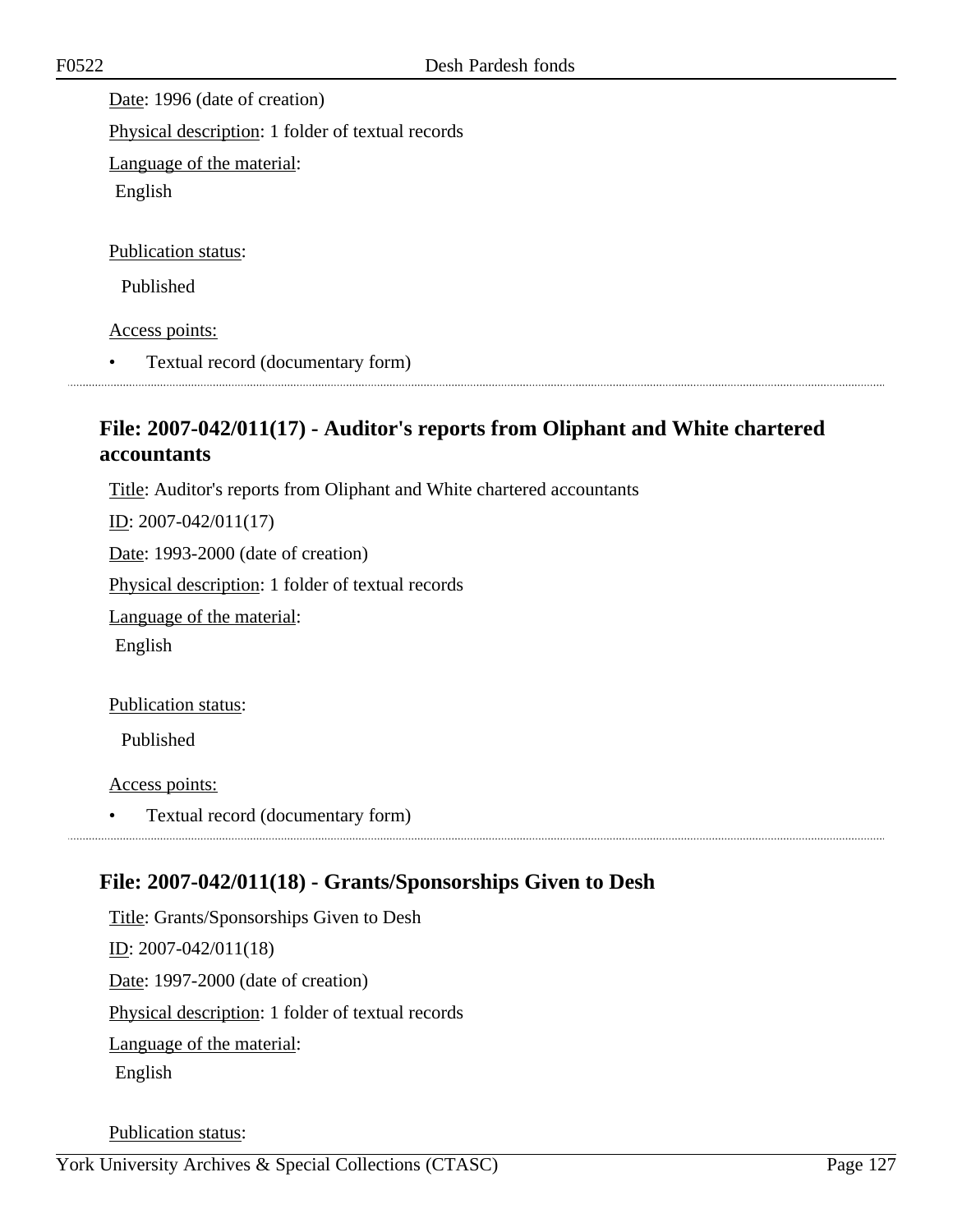#### Published

#### Access points:

• Textual record (documentary form)

### **File: 2007-042/011(19) - Correspondence with Management Advisory Service**

Title: Correspondence with Management Advisory Service ID: 2007-042/011(19) Date: 2000 (date of creation) Physical description: 1 folder of textual records Language of the material: English Publication status:

Published

Access points:

• Textual record (documentary form)

### **File: 2007-042/011(20) - Correspondence and online banking information**

Title: Correspondence and online banking information ID: 2007-042/011(20) Date: 2000 (date of creation) Physical description: 1 folder of textual records Language of the material: English

Publication status:

Published

Access points:

• Textual record (documentary form)

### **File: 2007-042/011(21) - Budget information and spread sheets**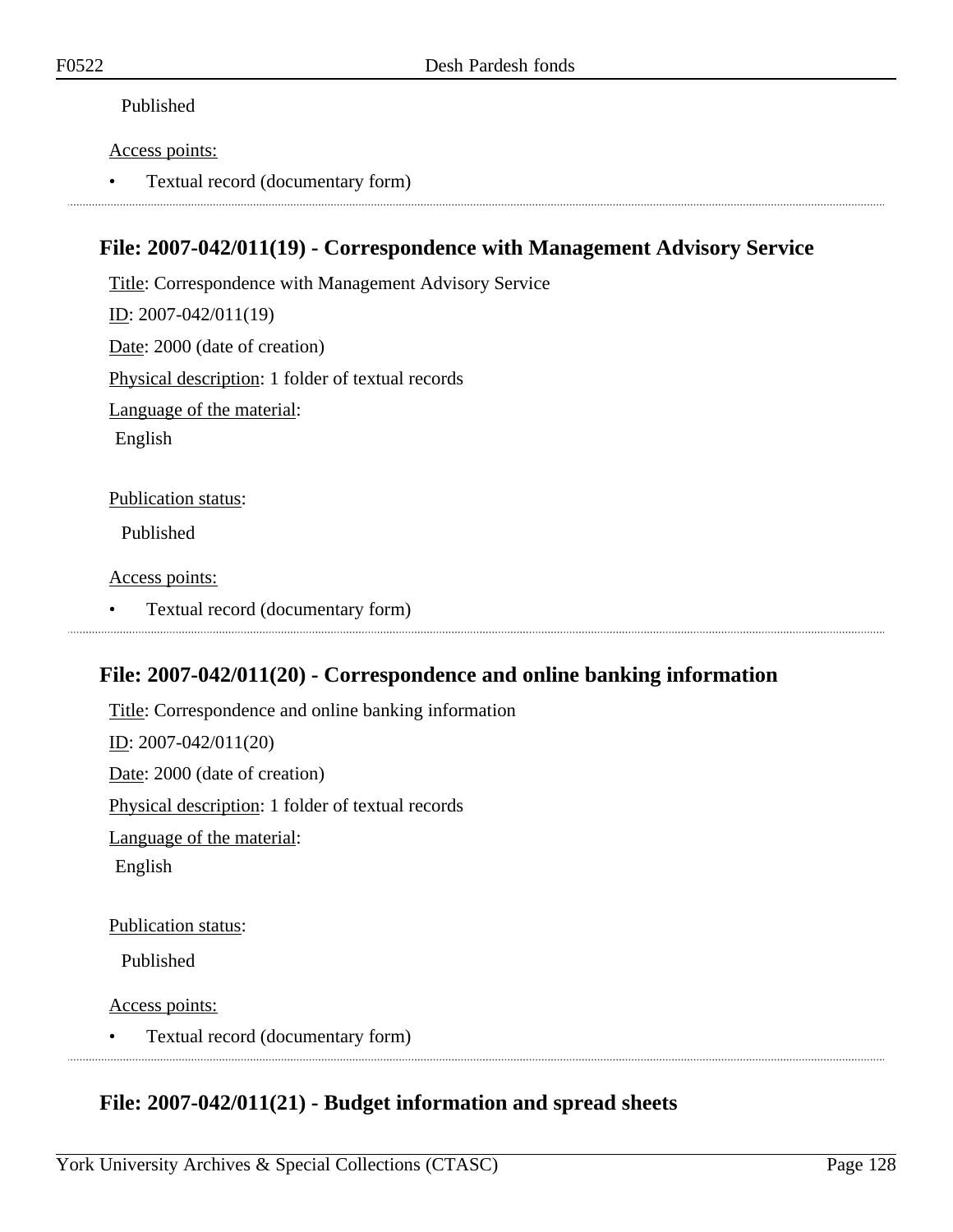Title: Budget information and spread sheets ID: 2007-042/011(21) Date: 1997-1999 (date of creation) Physical description: 1 folder of textual records Language of the material: English

Publication status:

Published

Access points:

• Textual record (documentary form)

### **File: 2007-042/011(22) - Budgets, correspondence and financial information**

Title: Budgets, correspondence and financial information ID: 2007-042/011(22) Date: 2000-2001 (date of creation) Physical description: 1 folder of textual records Language of the material: English

Publication status:

Published

Access points:

• Textual record (documentary form) 

### **File: 2007-042/011(23) - Policy manual, budget reports and correspondence regarding financial debt and bankruptcy**

Title: Policy manual, budget reports and correspondence regarding financial debt and bankruptcy ID: 2007-042/011(23) Date: [ca. 2000?] (date of creation) Physical description: 1 folder of textual records Language of the material: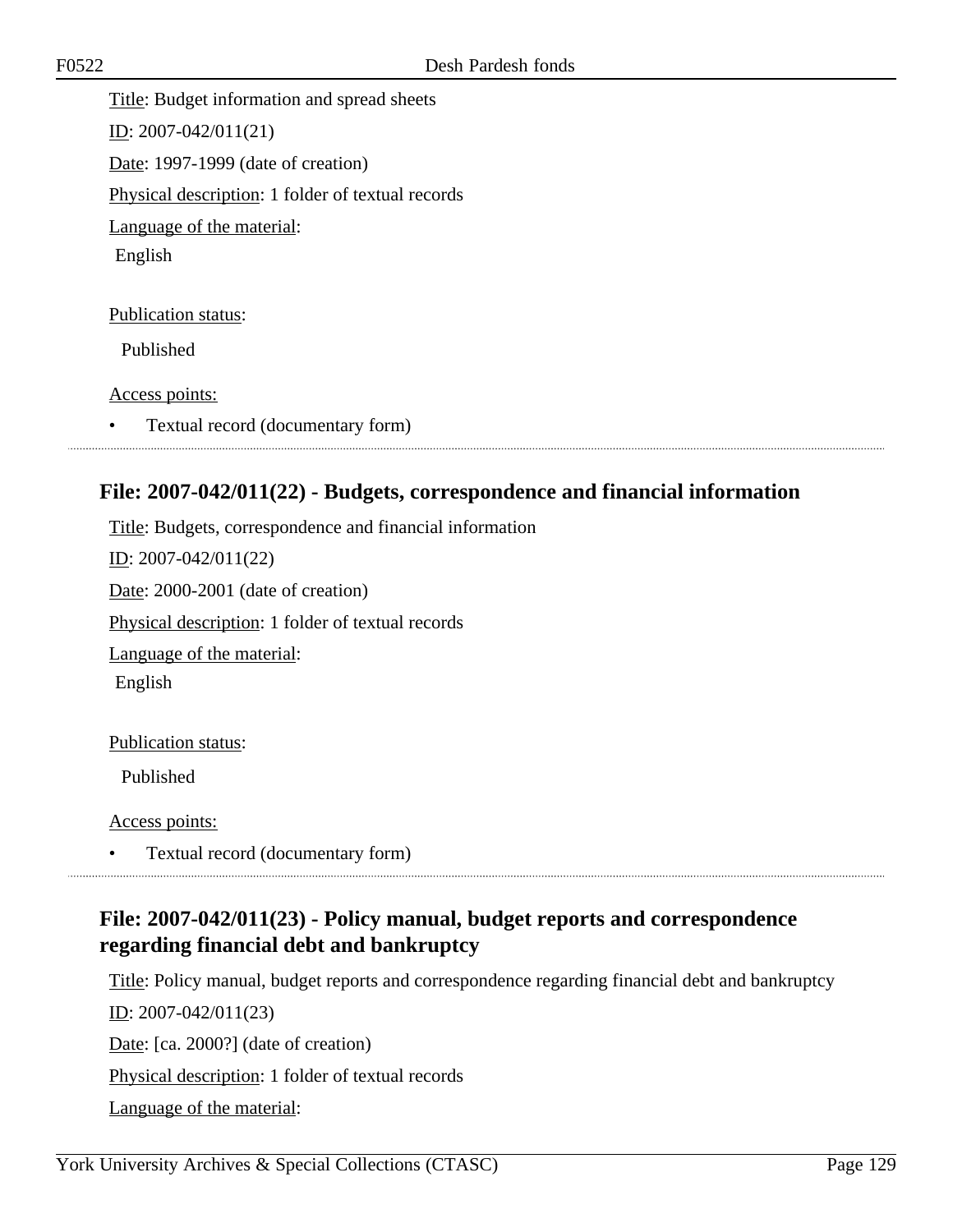#### English

Publication status:

Published

Access points:

• Textual record (documentary form)

### **Series: S00369 - Fund raising and membership campaign records**

Title: Fund raising and membership campaign records

ID: S00369

Date: 1995-2001, predominant 1998-2000 (date of creation)

Scope and content:

Series consists of contact lists of members, participants, performers and supporters of Desh Pardesh as well as fund raising planning documents, promotional flyers, mailing packages, and member cards for various fund raising, membership and support campaigns for Desh Pardesh.

Physical description: 10 cm of textual records

Language of the material:

English

#### Restrictions on access:

These files are closed for 30 years after the end date of each file. Access to these files during the closed period is permitted only through a research agreement.

Publication status:

Published

Access points:

• Textual record (documentary form)

### **File: 2007-042/012(01) - Membership pamphlets and fund raising flyer**

Title: Membership pamphlets and fund raising flyer ID: 2007-042/012(01) Date: 1989-2001 (date of creation) Physical description: 1 folder of textual records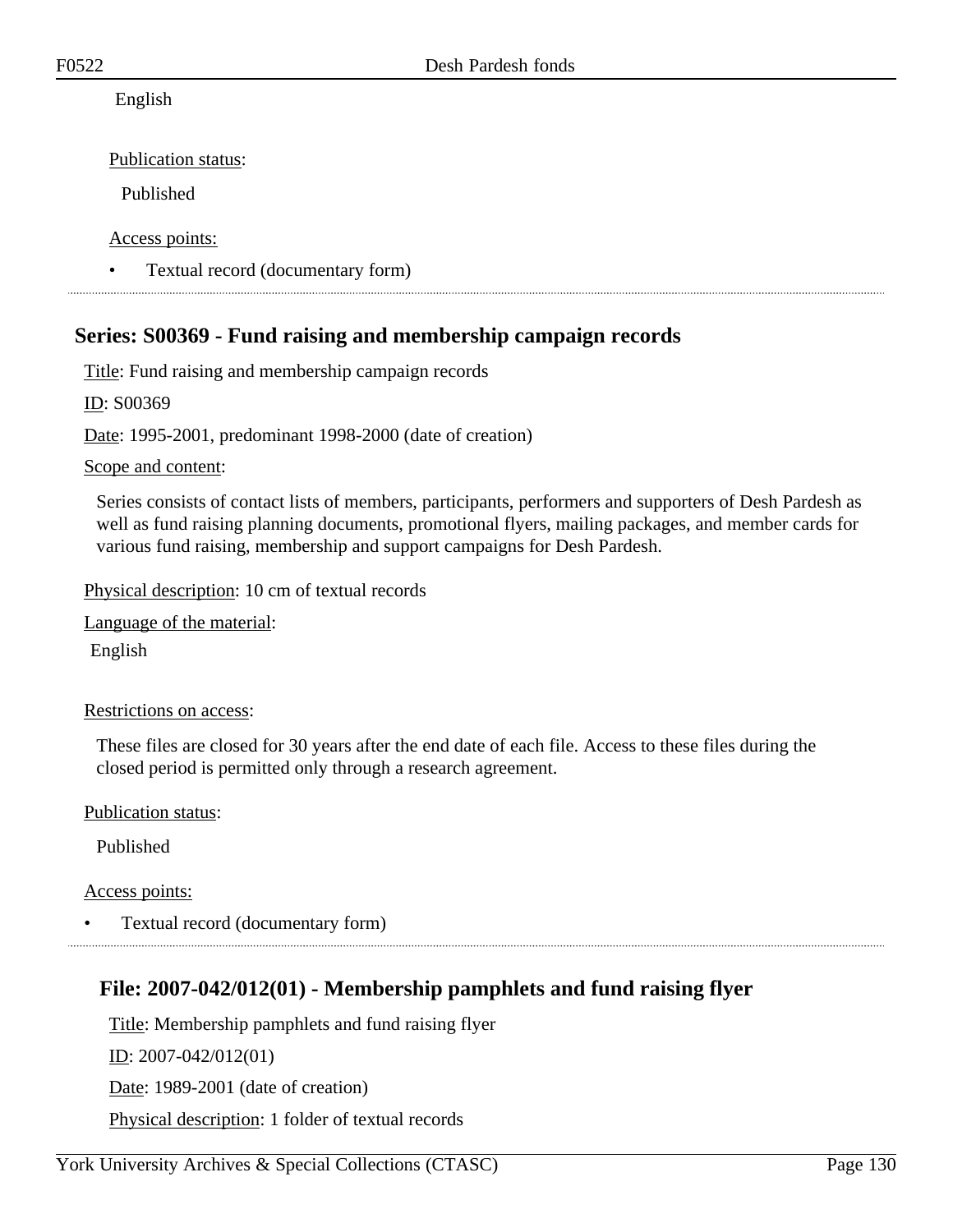Language of the material: English

#### Publication status:

Published

Access points:

• Textual record (documentary form)

### **File: 2007-042/012(02) - Membership lists and membership campaign**

Title: Membership lists and membership campaign ID: 2007-042/012(02) Date: 1995-1997 (date of creation) Physical description: 1 folder of textual records Language of the material: English

Publication status:

Published

Access points:

• Textual record (documentary form)

### **File: 2007-042/012(03) - Fund raising committee year plan**

Title: Fund raising committee year plan ID: 2007-042/012(03) Date: 1997 (date of creation) Physical description: 1 folder of textual records Language of the material: English Publication status:

Published

Access points: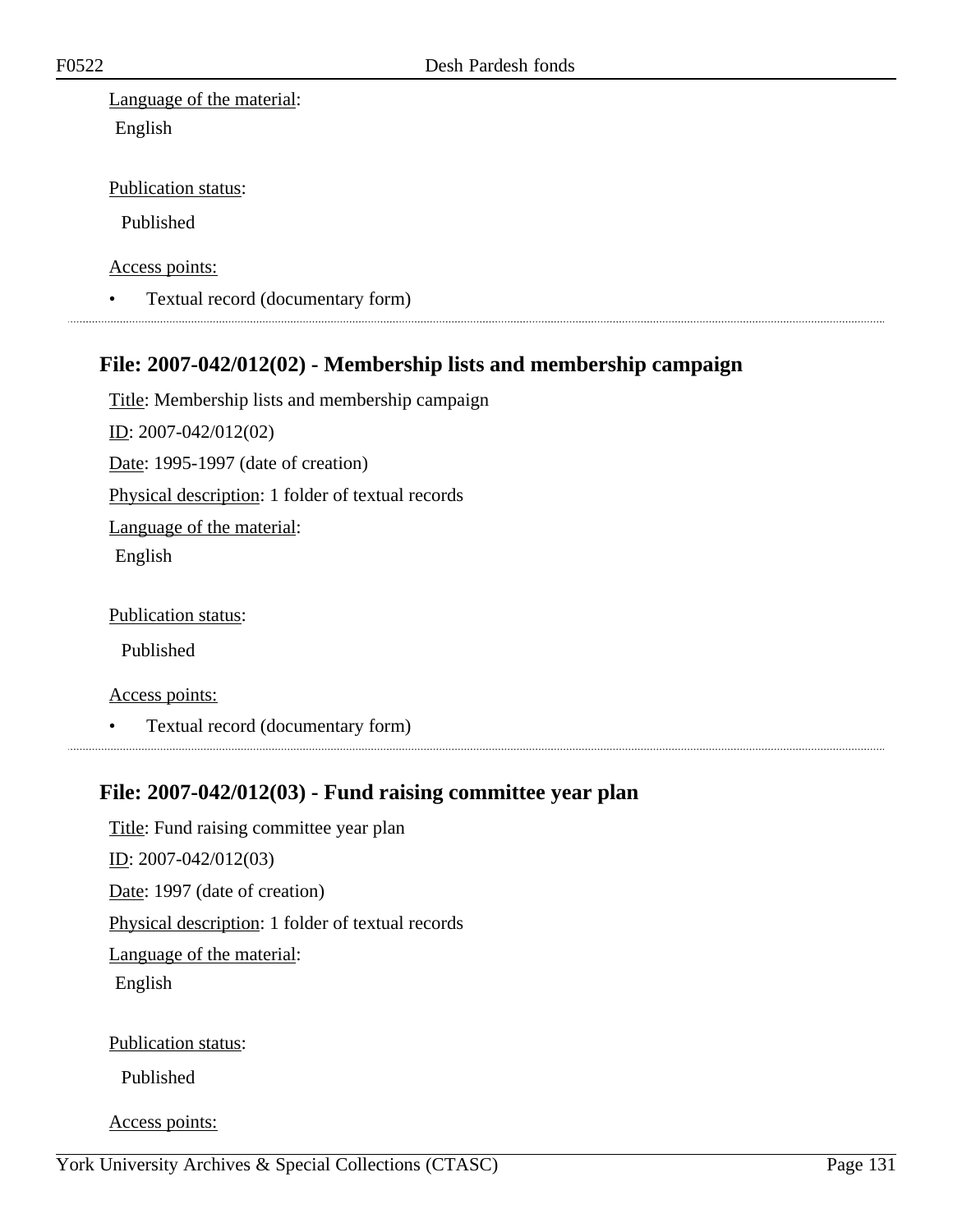• Textual record (documentary form)

### **File: 2007-042/012(04) - Prospect Mailing Spring 1997**

Title: Prospect Mailing Spring 1997 ID: 2007-042/012(04) Date: 1997 (date of creation) Physical description: 1 folder of textual records Language of the material: English

Publication status:

Published

Access points:

• Textual record (documentary form)

### **File: 2007-042/012(05) - Fund raising committee correspondence and mailing campaign**

Title: Fund raising committee correspondence and mailing campaign

ID: 2007-042/012(05)

Date: 1998 (date of creation)

Physical description: 1 folder of textual records

Language of the material:

English

Publication status:

Published

Access points:

• Textual record (documentary form)

### **File: 2007-042/012(06) - Membership cards and pamphlets for 1998-1999**

Title: Membership cards and pamphlets for 1998-1999 ID: 2007-042/012(06)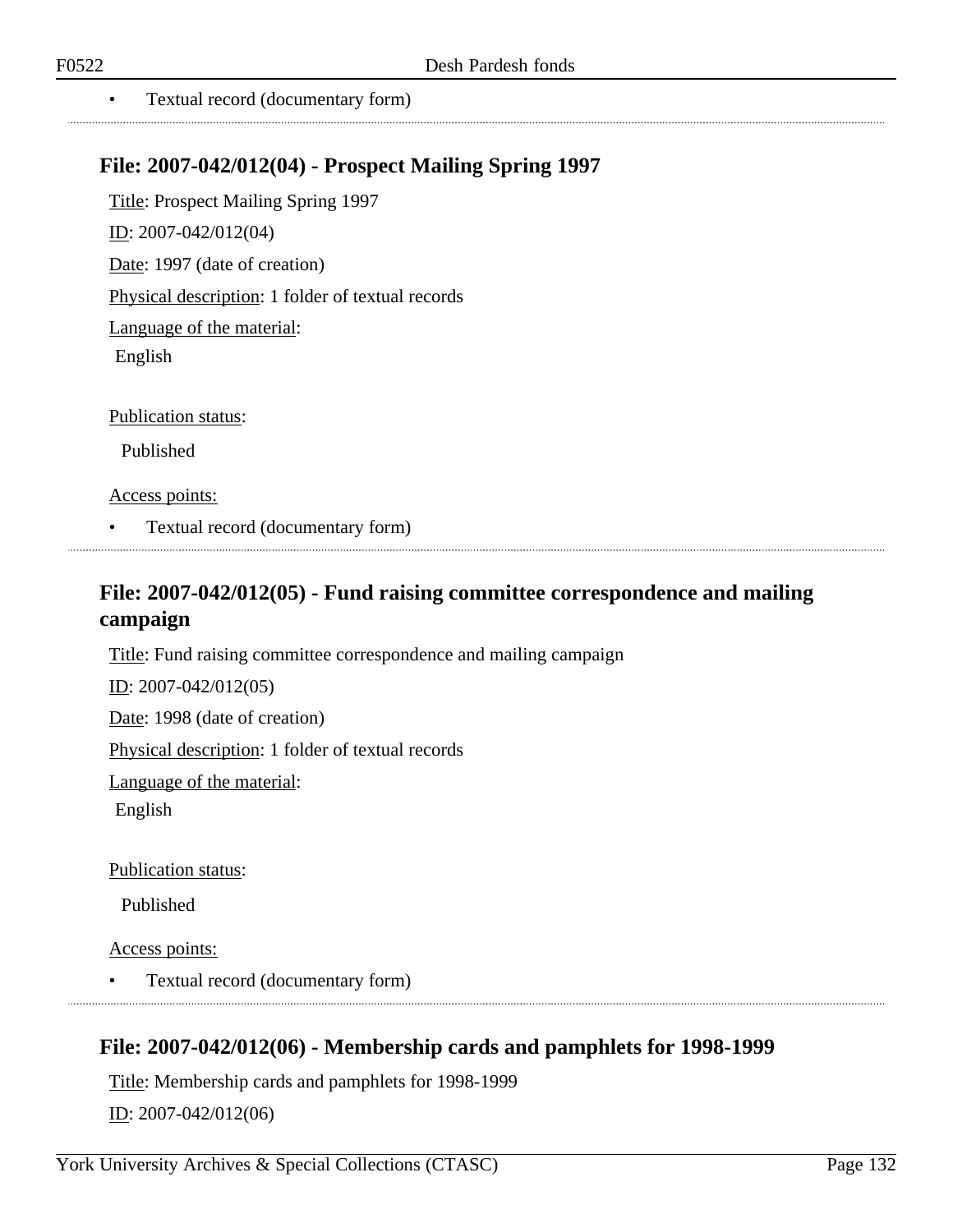Date: 1998 (date of creation)

Physical description: 1 folder of textual records

Language of the material:

English

Publication status:

Published

Access points:

• Textual record (documentary form)

### **File: 2007-042/012(07) - Correspondence and promotional material for mailing campaign to 1998 membership**

Title: Correspondence and promotional material for mailing campaign to 1998 membership

ID: 2007-042/012(07)

Date: Nov. 1999 (date of creation)

Physical description: 1 folder of textual records

Language of the material:

English

Publication status:

Published

Access points:

• Textual record (documentary form) 

### **File: 2007-042/012(08) - Correspondence and mailing campaign for 1999 membership**

Title: Correspondence and mailing campaign for 1999 membership

ID: 2007-042/012(08) Date: 1999 (date of creation) Physical description: 1 folder of textual records Language of the material: English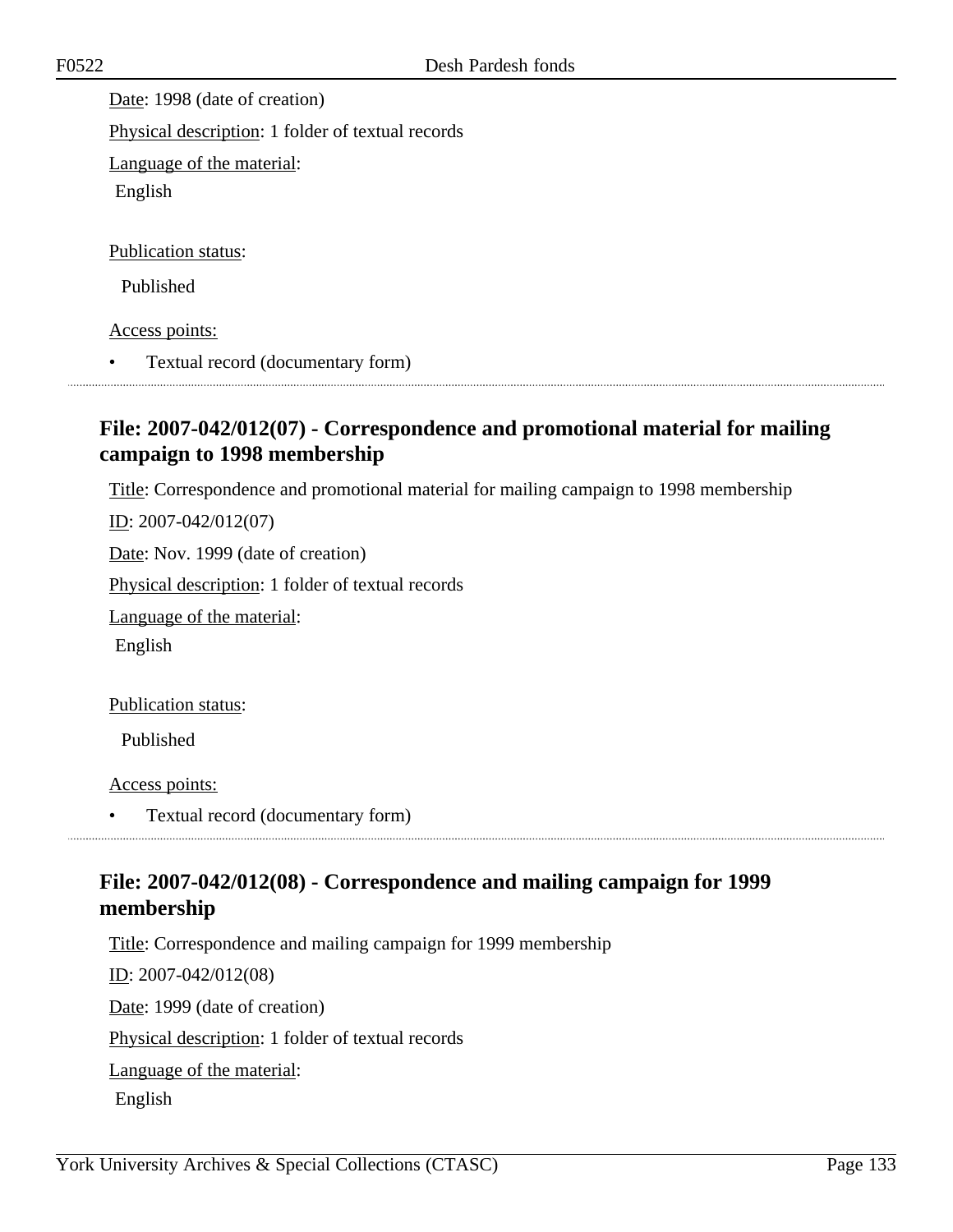#### Publication status:

Published

#### Access points:

• Textual record (documentary form)

### **File: 2007-042/012(09) - Promotional flyers for Desh Pardesh fund raising art auction**

Title: Promotional flyers for Desh Pardesh fund raising art auction

ID: 2007-042/012(09)

Date: 1998-1999 (date of creation)

Physical description: 1 folder of textual records

Language of the material:

English

#### Publication status:

Published

#### Access points:

• Textual record (documentary form)

### **File: 2007-042/012(10) - Fund raising - Desh**

Title: Fund raising - Desh ID: 2007-042/012(10) Date: 2000 (date of creation) Physical description: 1 folder of textual records Language of the material: English

#### Publication status:

Published

Access points:

• Textual record (documentary form)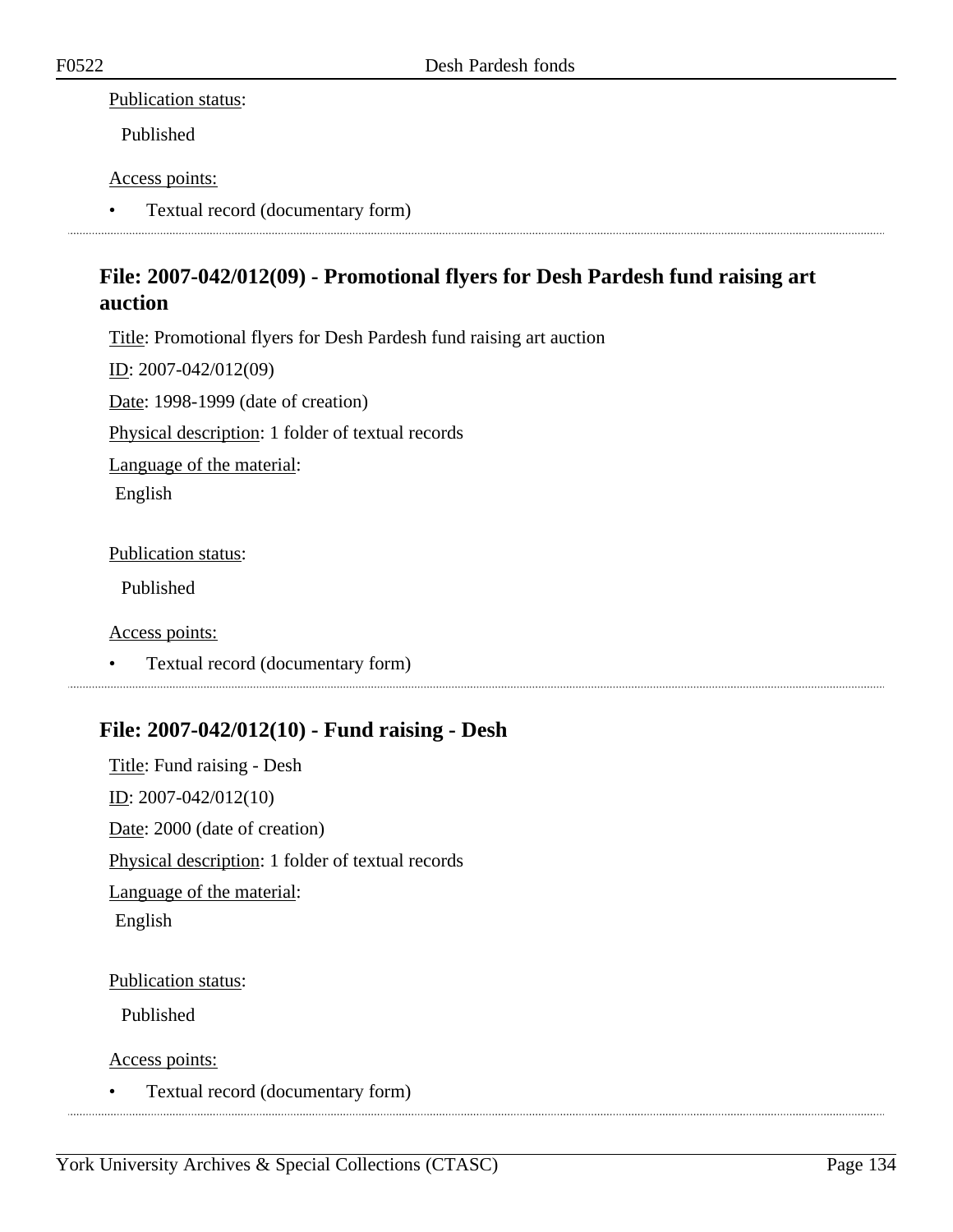### **File: 2007-042/012(11) - Correspondence and fund raising campaign**

Title: Correspondence and fund raising campaign ID: 2007-042/012(11) Date: 2000 (date of creation) Physical description: 1 folder of textual records Language of the material: English

#### Publication status:

Published

Access points:

• Textual record (documentary form)

### **File: 2007-042/012(12) - Mailing campaign to membership**

Title: Mailing campaign to membership ID: 2007-042/012(12) Date: 2000 (date of creation) Physical description: 1 folder of textual records Language of the material: English

Publication status:

Published

Access points:

• Textual record (documentary form)

### 

### **File: 2007-042/012(13) - Fund raising plan and contact list**

Title: Fund raising plan and contact list ID: 2007-042/012(13) Date: 2001 (date of creation) Physical description: 1 folder of textual records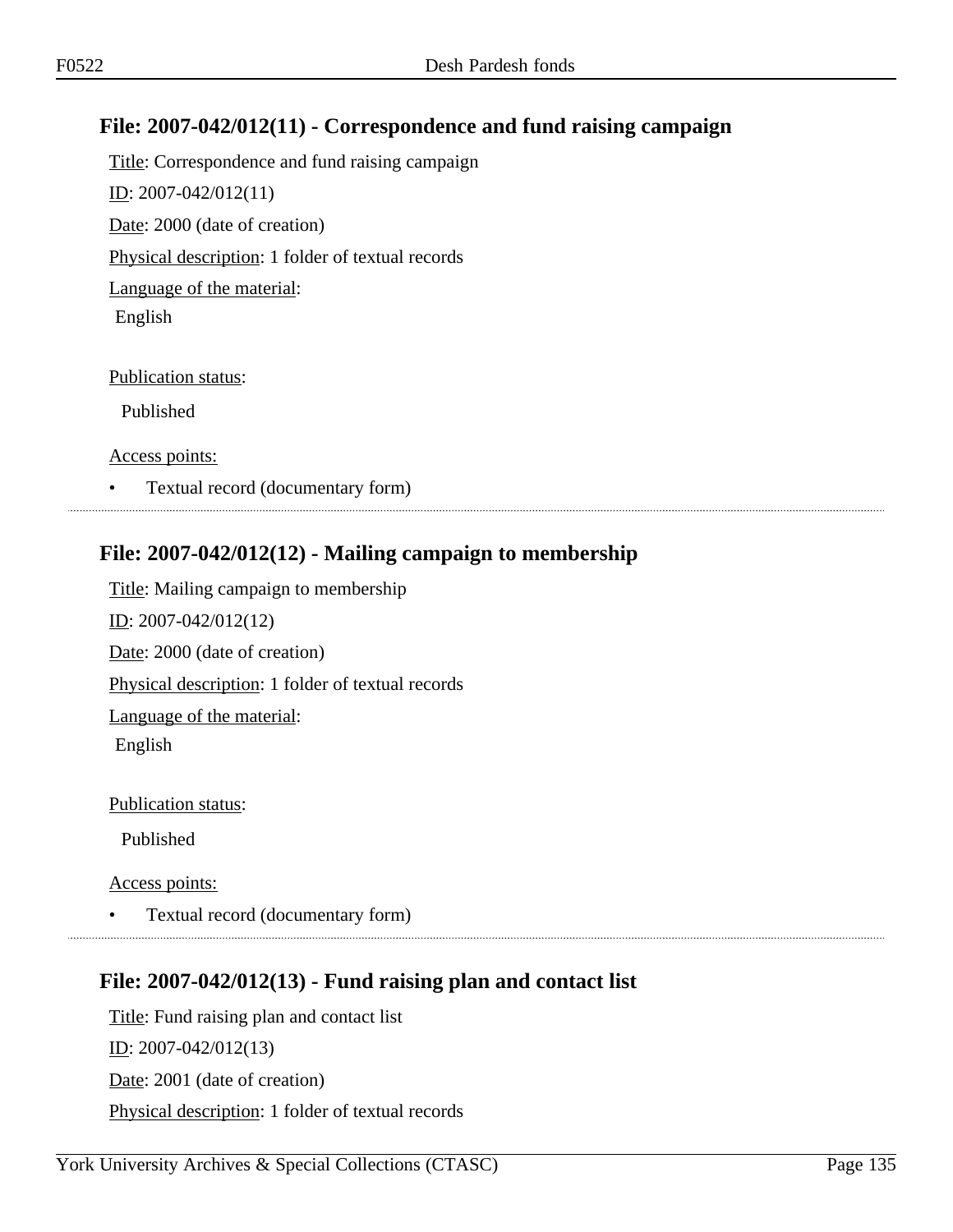Language of the material: English

Publication status:

Published

Access points:

• Textual record (documentary form)

### **File: 2007-042/012(14) - Contacts of participants, performers, supporters and members of Desh Pardesh**

Title: Contacts of participants, performers, supporters and members of Desh Pardesh

ID: 2007-042/012(14)

Date: [between 1989 and 2000?] (date of creation)

Physical description: 1 folder of textual records

Language of the material:

English

Publication status:

Published

Access points:

• Textual record (documentary form)

### **File: 2007-042/012(15) - Contact list of participants, performers, supporters and members of Desh Pardesh**

Title: Contact list of participants, performers, supporters and members of Desh Pardesh

<u>ID</u>: 2007-042/012(15)

Date: [between 1997 and 2000?] (date of creation)

Physical description: 1 folder of textual records

Language of the material:

English

Publication status: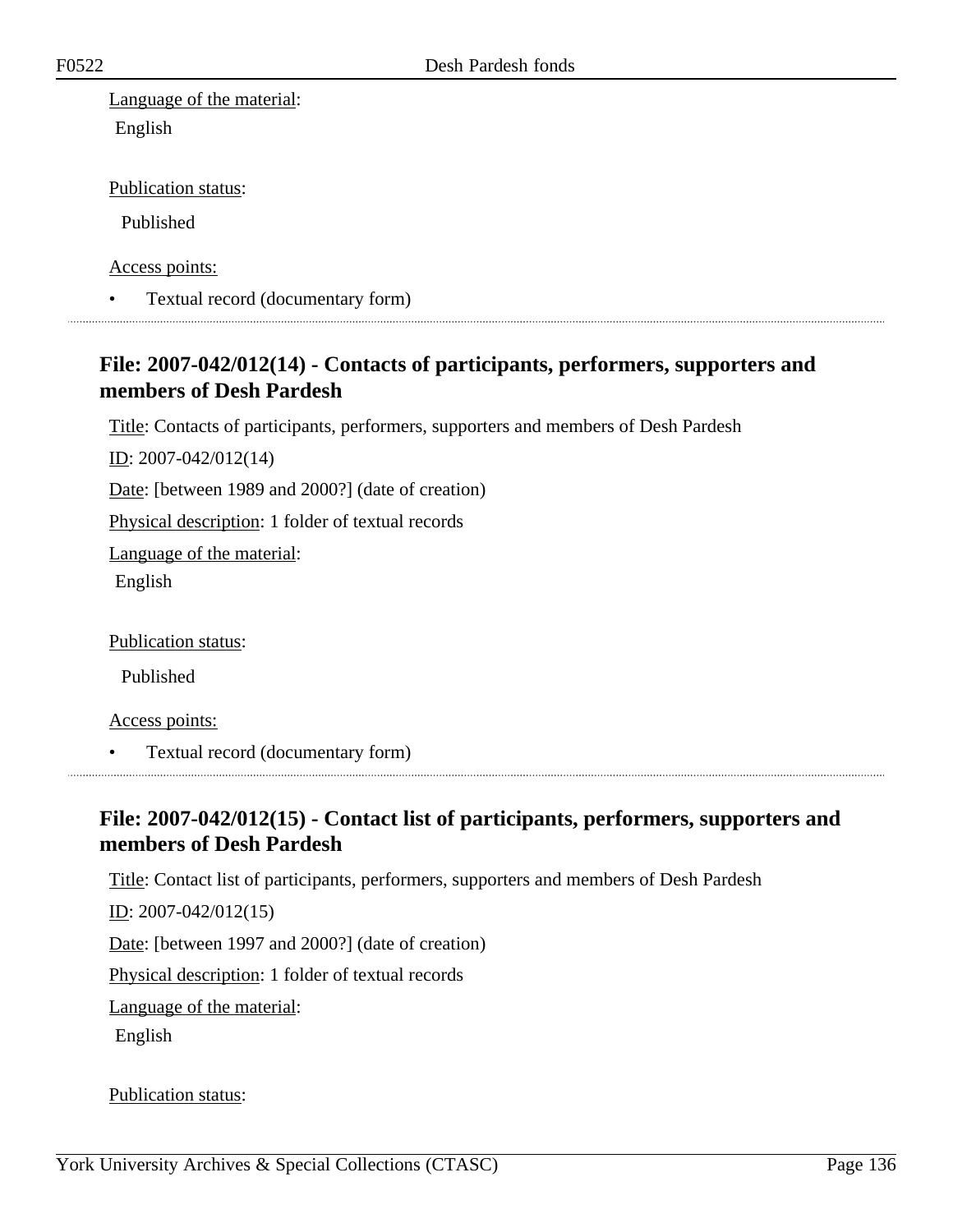#### Published

#### Access points:

• Textual record (documentary form)

### **File: 2007-042/012(16) - Contact list of participants, supporters, performers and members of Desh Pardesh**

Title: Contact list of participants, supporters, performers and members of Desh Pardesh

<u>ID</u>: 2007-042/012(16)

Date: [ca. 1998?] (date of creation)

Physical description: 1 folder of textual records

Language of the material:

English

Publication status:

Published

Access points:

• Textual record (documentary form)

### **File: 2007-042/012(17) - Contact information for participants, performers, supporters and members of Desh Pardesh**

Title: Contact information for participants, performers, supporters and members of Desh Pardesh

ID: 2007-042/012(17)

Date: [between 1999 and 2001?] (date of creation)

Physical description: 1 folder of textual records

Language of the material:

English

Publication status:

Published

Access points:

• Textual record (documentary form)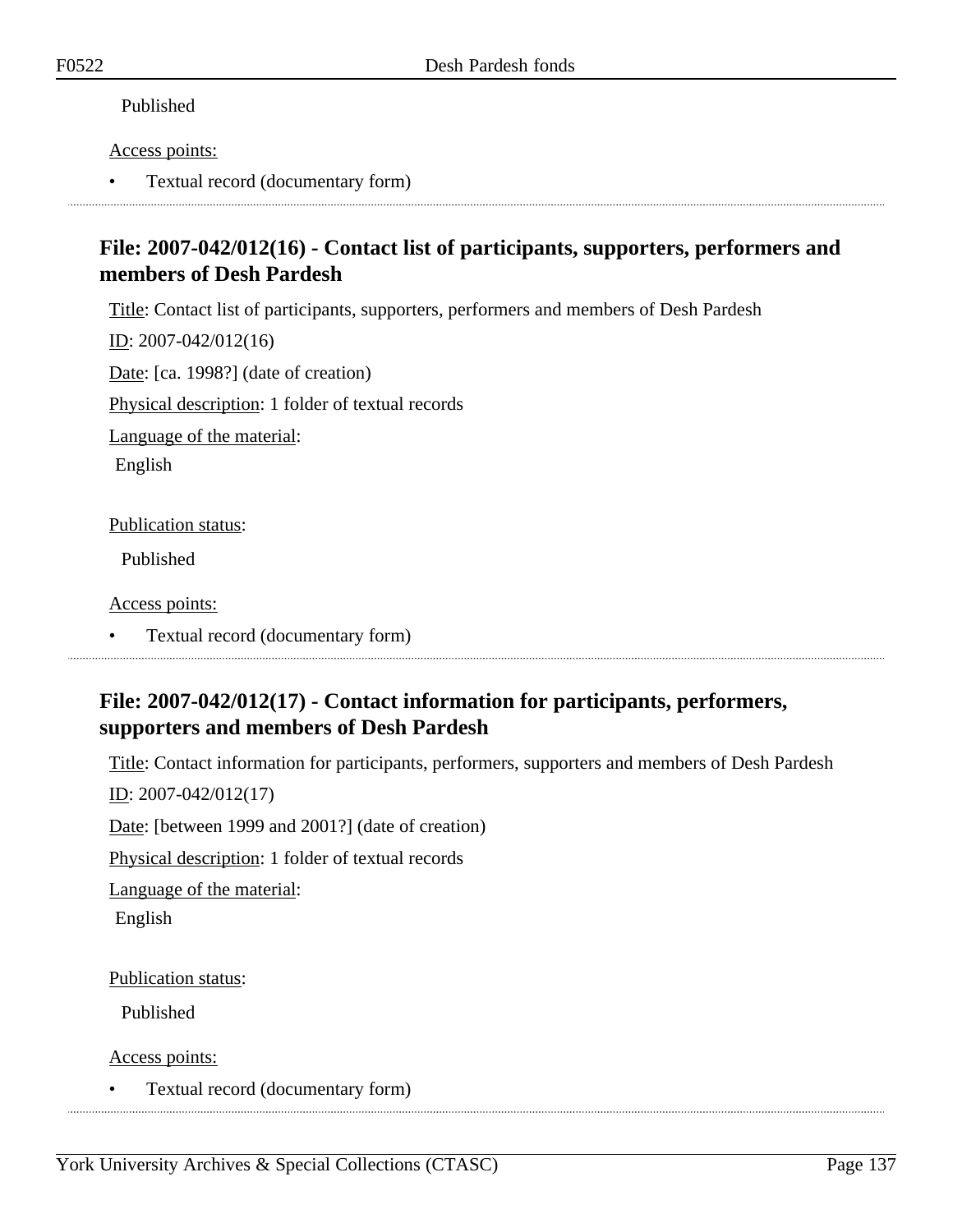### **File: 2007-042/012(18) - Contact information for participants, performers, supporters and members of Desh Pardesh**

Title: Contact information for participants, performers, supporters and members of Desh Pardesh

ID: 2007-042/012(18)

Date: [ca. 2001] (date of creation)

Physical description: 1 folder of textual records

Language of the material:

English

Publication status:

Published

Access points:

• Textual record (documentary form)

### **File: 2007-043/001(02) - Contact directory**

Title: Contact directory ID: 2007-043/001(02) Date: 2000 (date of creation) Physical description: 1 folder of textual records Language of the material: English

Publication status:

Published

Access points:

• Textual record (documentary form)

### **Series: S00370 - Human resources and building administration records**

Title: Human resources and building administration records

ID: S00370

Date: 1994-2002, predominant 2002 (date of creation)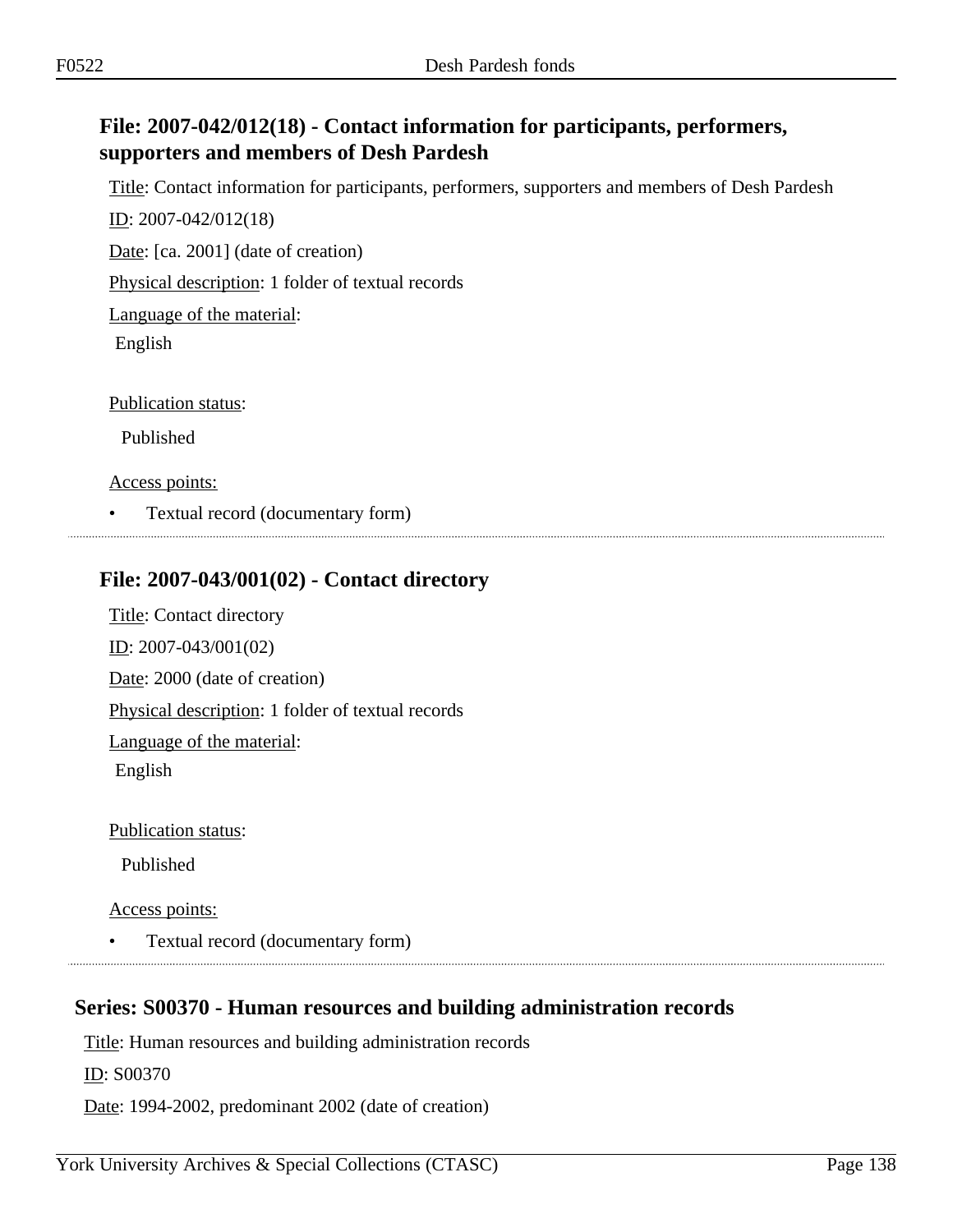#### Scope and content:

Series consists of job advertisements, correspondence, job applications, employee evaluations, legal documents, working files, and resumes for Desh Pardesh staff members, as well as correspondence and administrative records related to the Desh Pardesh offices located at 401 Richmond Street, Toronto, Ontario.

Physical description: 7.2 cm of textual records

Language of the material:

English

#### Restrictions on access:

These files are closed for 30 years after the end date of each file. Access to these files during the closed period is permitted only through a research agreement.

#### Publication status:

Published

#### Access points:

• Textual record (documentary form)

### **File: 2007-042/012(19) - Advertisement for graphic designer and stage manager for Desh Pardesh festival**

Title: Advertisement for graphic designer and stage manager for Desh Pardesh festival

ID: 2007-042/012(19)

Date: [ca. 1994] (date of creation)

Physical description: 1 folder of textual records

Language of the material:

English

#### Publication status:

Published

Access points:

• Textual record (documentary form)

### **File: 2007-042/012(20) - Working file of Desh Pardesh staff member**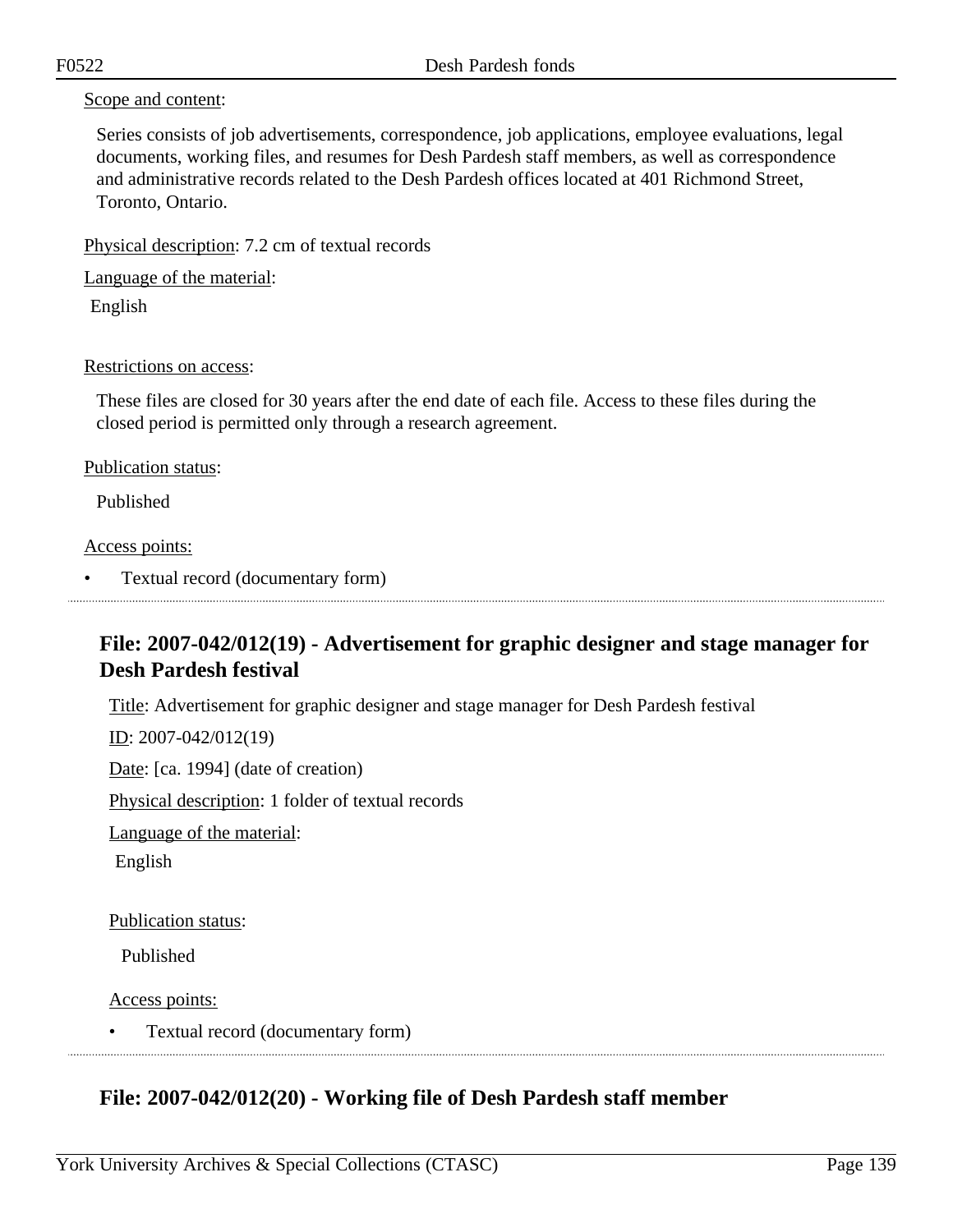Title: Working file of Desh Pardesh staff member ID: 2007-042/012(20) Date: 1997-2000 (date of creation) Physical description: 1 folder of textual records Language of the material: English

Publication status:

Published

Access points:

• Textual record (documentary form)

### **File: 2007-042/012(21) - Hiring evaluations, legal documents and personnel file for Programming Coordinator**

Title: Hiring evaluations, legal documents and personnel file for Programming Coordinator

ID: 2007-042/012(21) Date: 1997 (date of creation) Physical description: 1 folder of textual records Language of the material: English Publication status:

Published

Access points:

• Textual record (documentary form)

### **File: 2007-042/012(22) - Correspondence, legal documents and personnel file for festival and Programming Coordinator**

Title: Correspondence, legal documents and personnel file for festival and Programming Coordinator ID: 2007-042/012(22)

Date: 1997-1998 (date of creation)

Physical description: 1 folder of textual records

Language of the material: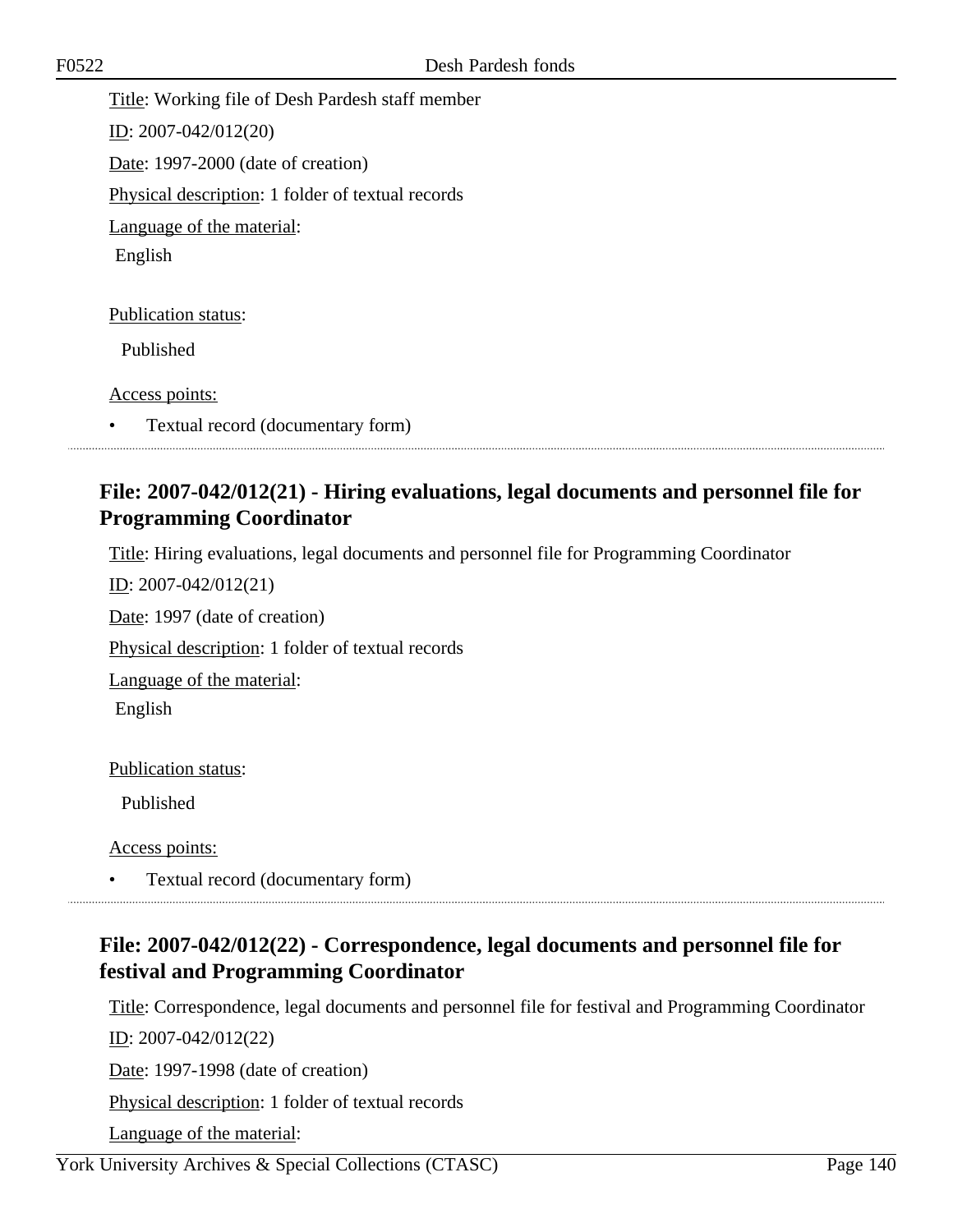English

Publication status:

Published

Access points:

• Textual record (documentary form)

### **File: 2007-042/012(23) - Staffing & Wage**

Title: Staffing & Wage ID: 2007-042/012(23) Date: 1997-1998 (date of creation) Physical description: 1 folder of textual records Language of the material: English

Publication status:

Published

Access points:

• Textual record (documentary form)

### **File: 2007-042/012(24) - Working file for Desh Pardesh staff member**

Title: Working file for Desh Pardesh staff member ID: 2007-042/012(24) Date: 1998 (date of creation) Physical description: 1 folder of textual records Language of the material: English Publication status:

Published

Access points: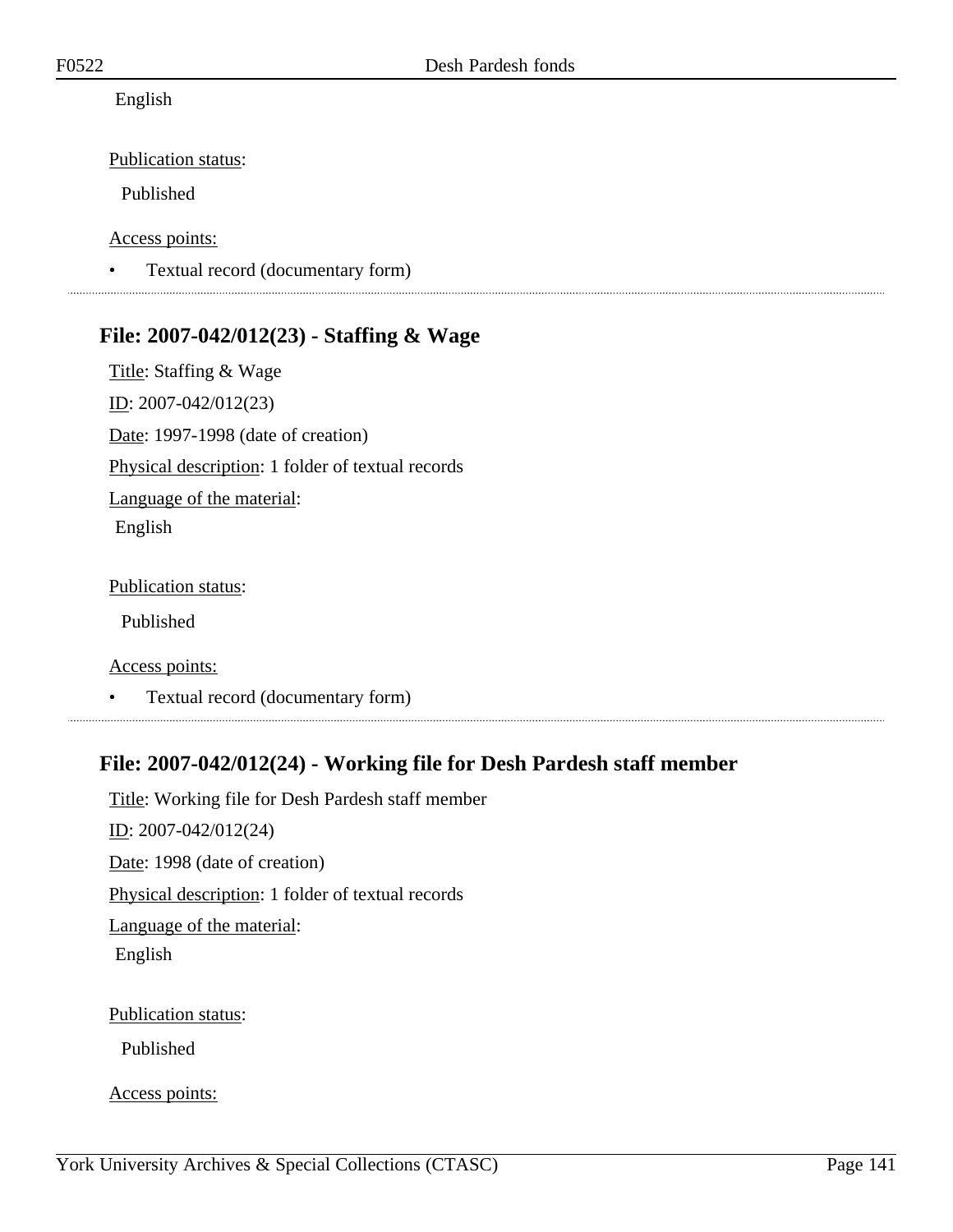• Textual record (documentary form)

### **File: 2007-042/012(25) - Correspondence regarding Program Coordinator**

Title: Correspondence regarding Program Coordinator ID: 2007-042/012(25) Date: 1998 (date of creation) Physical description: 1 folder of textual records Language of the material: English Publication status:

Published

Access points:

• Textual record (documentary form)

### **File: 2007-042/012(26) - Correspondence and employment material regarding Desh Pardesh and SAVAC staff members**

Title: Correspondence and employment material regarding Desh Pardesh and SAVAC staff members

ID: 2007-042/012(26)

Date: 1998-2001 (date of creation)

Physical description: 1 folder of textual records

Language of the material:

English

Publication status:

Published

Access points:

• Textual record (documentary form)

### **File: 2007-042/012(27) - Correspondence and meeting minutes regarding SAVAC coordinator**

Title: Correspondence and meeting minutes regarding SAVAC coordinator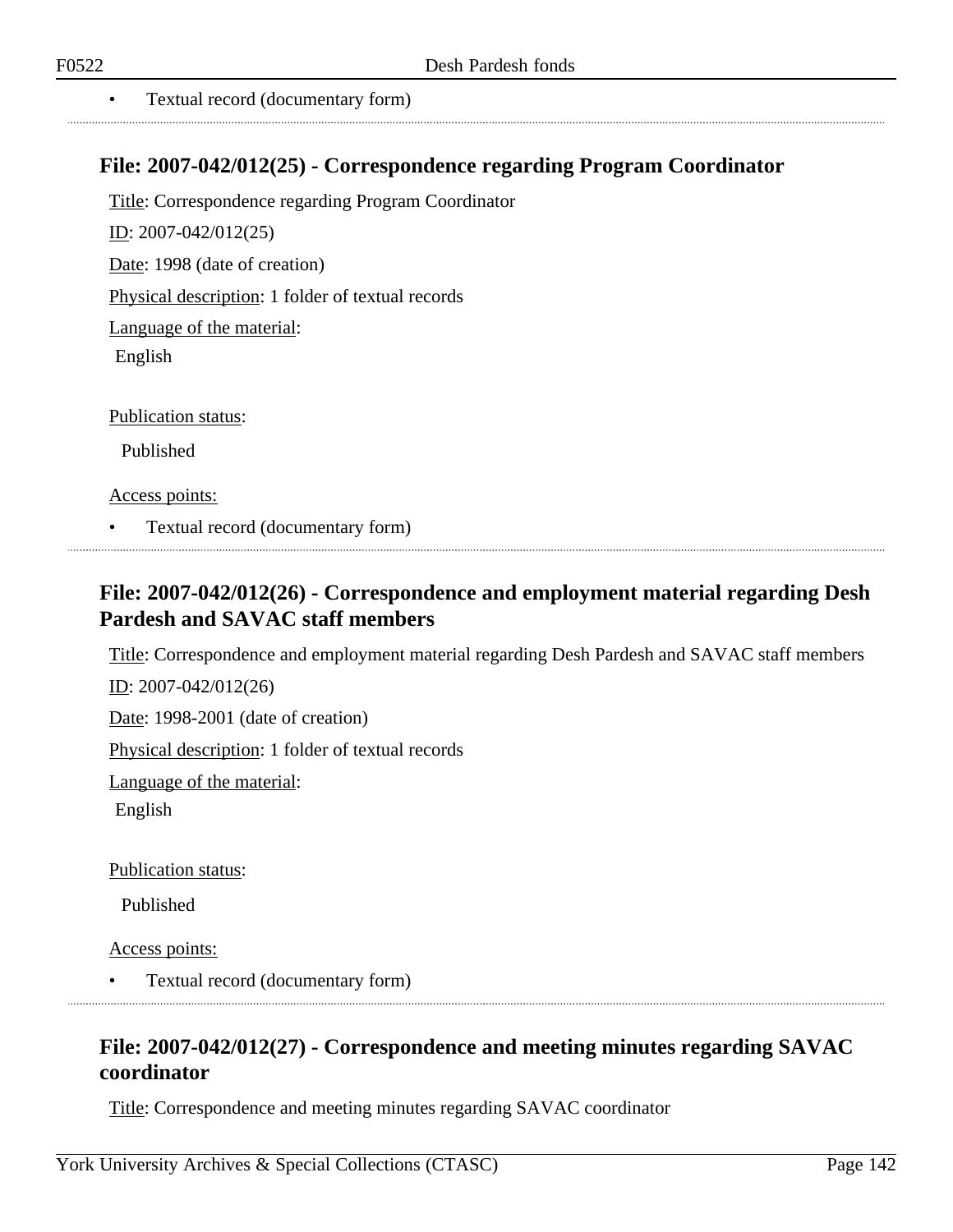ID: 2007-042/012(27) Date: 1999 (date of creation) Physical description: 1 folder of textual records Language of the material: English

#### Publication status:

Published

#### Access points:

• Textual record (documentary form)

### **File: 2007-042/012(28) - Contact information, correspondence and advertisements for volunteers**

Title: Contact information, correspondence and advertisements for volunteers

ID: 2007-042/012(28)

Date: 1999-2000 (date of creation)

Physical description: 1 folder of textual records

Language of the material:

English

#### Publication status:

Published

Access points:

• Textual record (documentary form)

### **File: 2007-042/012(29) - Employment information, correspondence, legal documents regarding Artistic Programming Director**

Title: Employment information, correspondence, legal documents regarding Artistic Programming Director

ID: 2007-042/012(29)

Date: 1998-2000 (date of creation)

Physical description: 1 folder of textual records

Language of the material: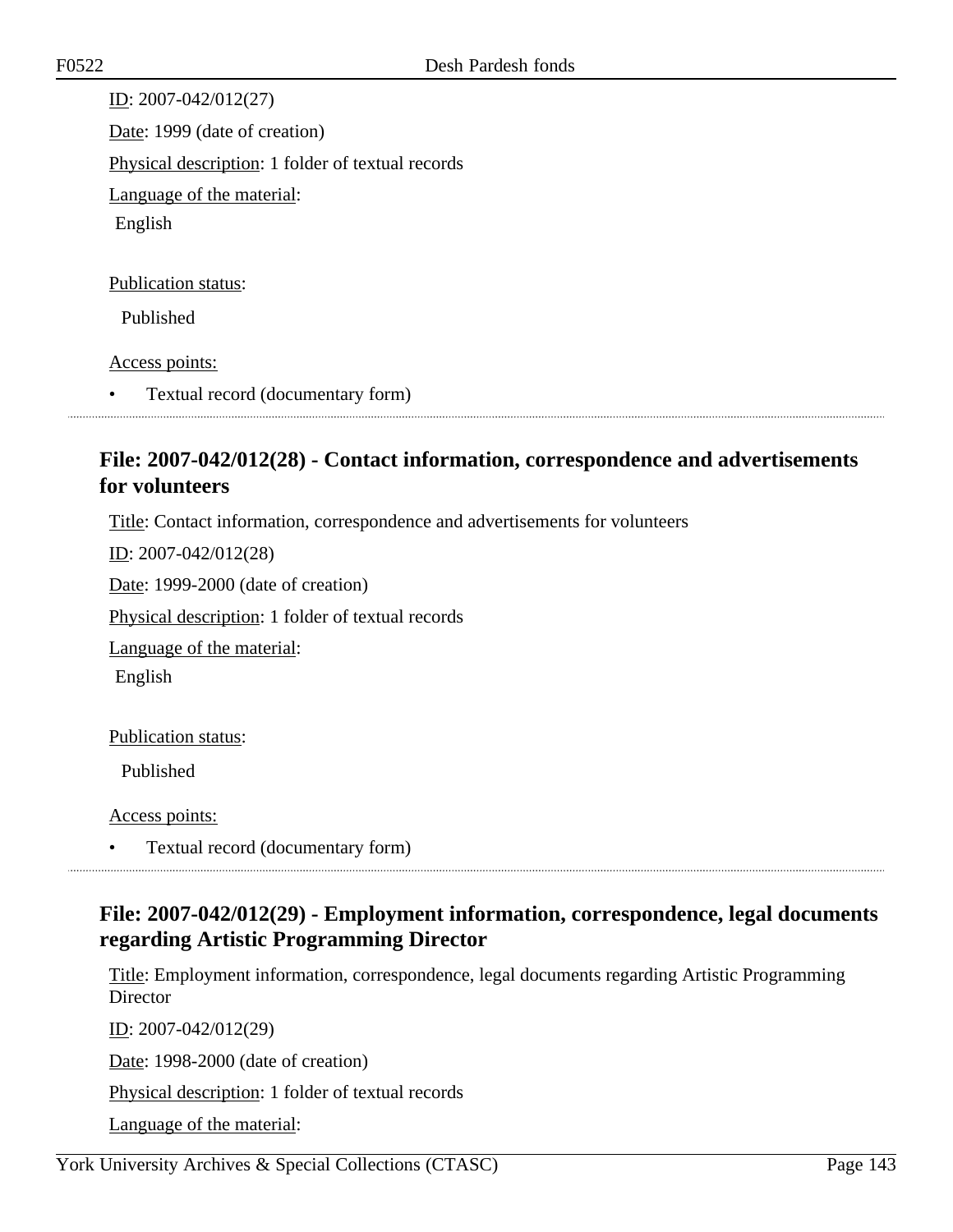English

Publication status:

Published

Access points:

• Textual record (documentary form)

### **File: 2007-042/012(30) - Employment information and applications for Assistant Festival Administrator and youth internships**

Title: Employment information and applications for Assistant Festival Administrator and youth internships

ID: 2007-042/012(30)

Date: 2000 (date of creation)

Physical description: 1 folder of textual records

Language of the material:

English

Publication status:

Published

Access points:

• Textual record (documentary form) 

### **File: 2007-042/012(31) - Letter of intent from consultant for organizational review**

Title: Letter of intent from consultant for organizational review ID: 2007-042/012(31) Date: Jan. 2000 (date of creation) Physical description: 1 folder of textual records Language of the material: English

Publication status:

Published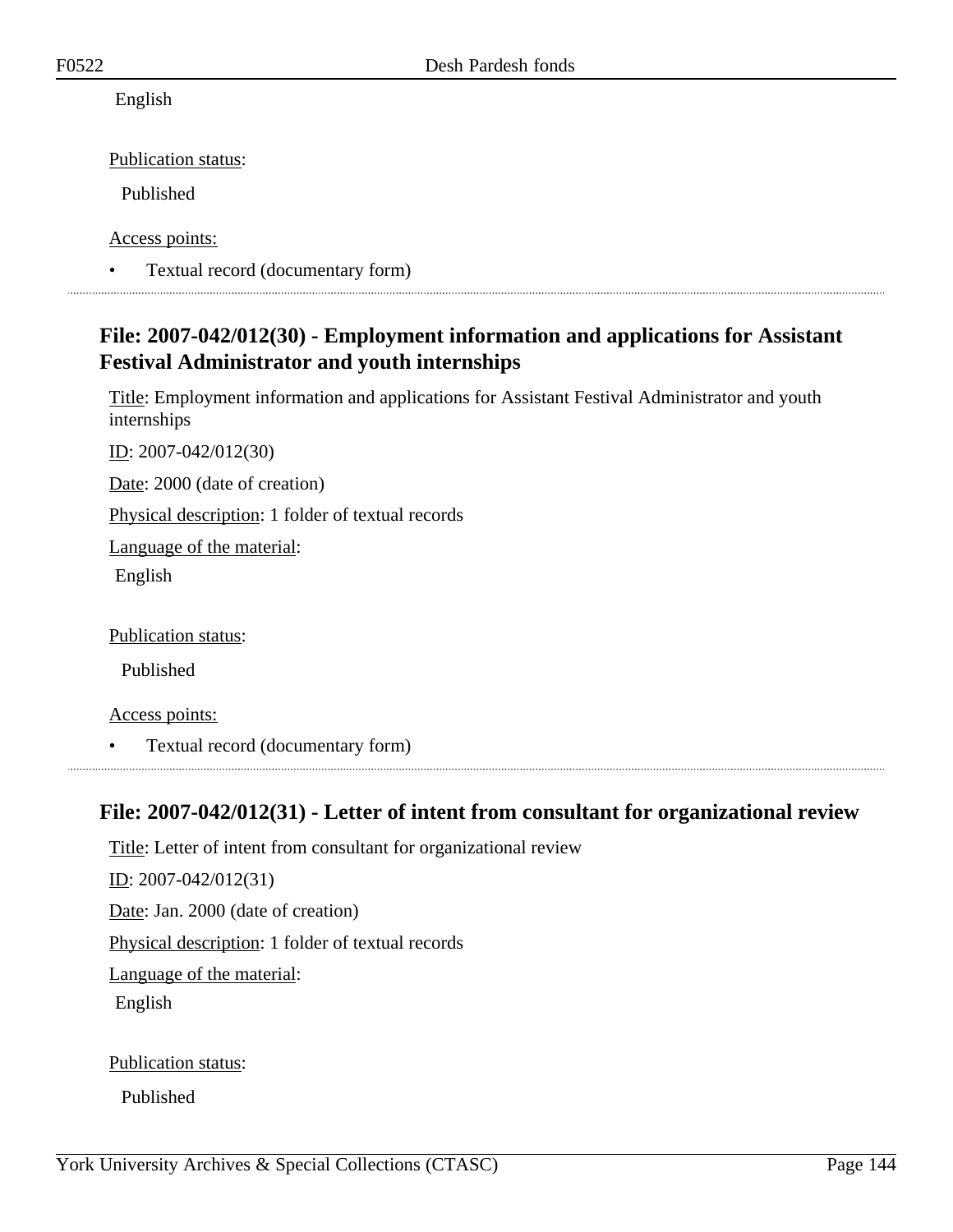Access points:

• Textual record (documentary form)

### **File: 2007-042/012(32) - Employment information and correspondence regarding Artistic Programming Director**

Title: Employment information and correspondence regarding Artistic Programming Director

ID: 2007-042/012(32)

Date: 2000-2001 (date of creation)

Physical description: 1 folder of textual records

Language of the material:

English

Publication status:

Published

Access points:

• Textual record (documentary form)

### **File: 2007-042/012(33) - Application and resume for conference assistant position**

Title: Application and resume for conference assistant position ID: 2007-042/012(33) Date: 2002 (date of creation) Physical description: 1 folder of textual records Language of the material: English

Publication status:

Published

Access points:

• Textual record (documentary form)

### **File: 2007-042/012(34) - Correspondence, memos and board minutes for 401 Richmond Ltd.**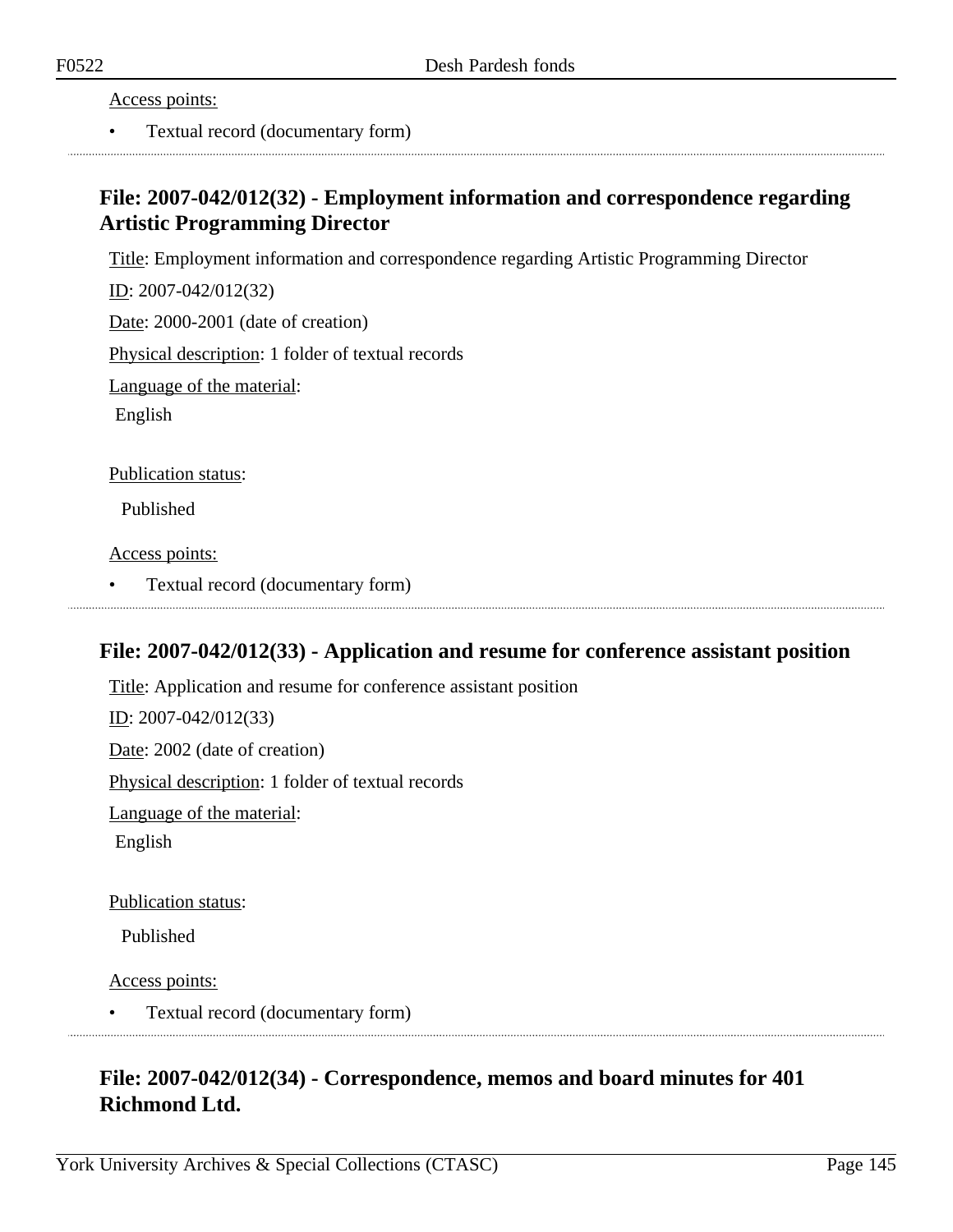Title: Correspondence, memos and board minutes for 401 Richmond Ltd.

ID: 2007-042/012(34)

Date: 2000-2001 (date of creation)

Physical description: 1 folder of textual records

Language of the material:

English

Publication status:

Published

Access points:

• Textual record (documentary form)

### **Series: S00371 - Media and reference files**

Title: Media and reference files

ID: S00371

Date: 1989-2001, predominant 1994-2000 (date of creation)

Scope and content:

Series consists of media articles and news clippings related to Desh Pardesh participants and events, as well as catalogues, resource directories, periodicals and newsletters used by Desh Pardesh staff for reference purposes. Also includes a list of books, magazines and directories presumably the resource library maintained by Desh Pardesh.

Physical description: 42 cm of textual records

Language of the material:

English

Publication status:

Published

Access points:

• Textual record (documentary form)

### **File: 2007-042/014(01) - Media articles and news clippings**

Title: Media articles and news clippings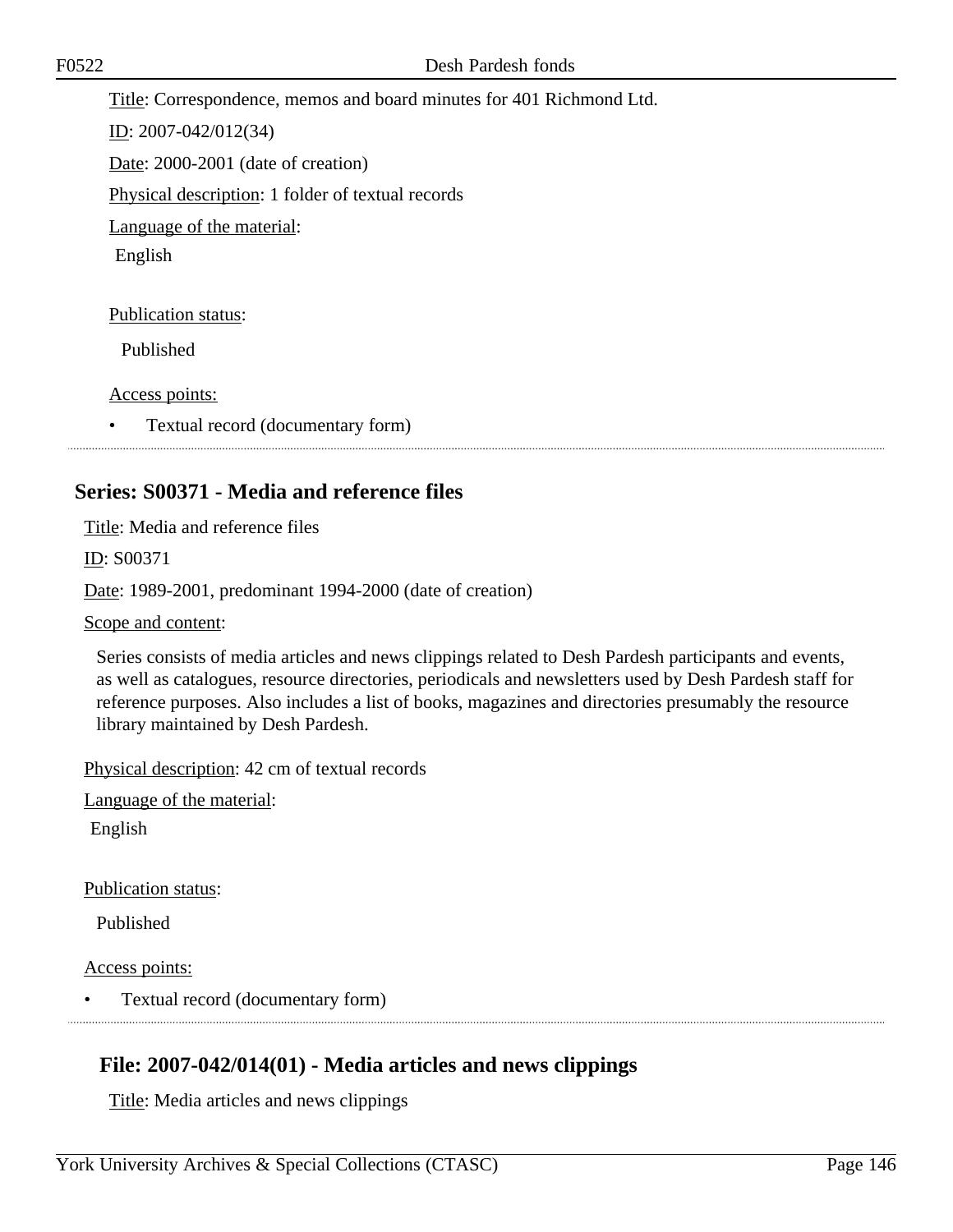ID: 2007-042/014(01) Date: 1997 (date of creation) Physical description: 1 folder of textual records Language of the material: English

#### Publication status:

Published

#### Access points:

• Textual record (documentary form)

### **File: 2007-042/013(01) - Media articles and news clippings**

Title: Media articles and news clippings ID: 2007-042/013(01) Date: 1989-1991 (date of creation) Physical description: 1 folder of textual records Language of the material: English Publication status:

Published

Access points:

• Textual record (documentary form)

### **File: 2007-042/013(02) - Media articles and news clippings**

Title: Media articles and news clippings ID: 2007-042/013(02) Date: 1992 (date of creation) Physical description: 1 folder of textual records Language of the material: English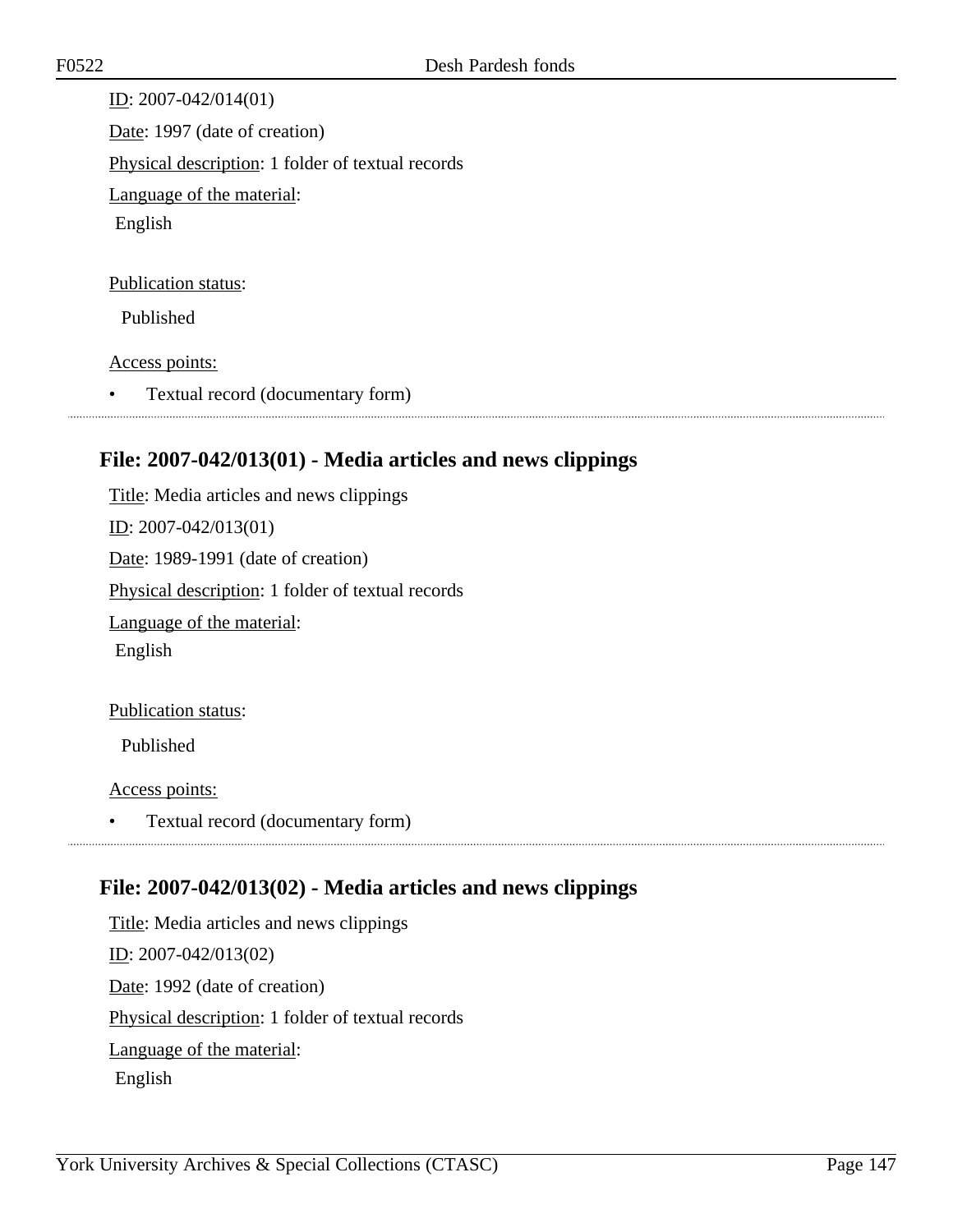#### Publication status:

Published

### Access points:

• Textual record (documentary form)

### **File: 2007-042/013(03) - Media articles and news clippings**

Title: Media articles and news clippings ID: 2007-042/013(03) Date: 1993 (date of creation) Physical description: 1 folder of textual records Language of the material: English Note [generalNote]: 1 of 2

#### Publication status:

Published

Access points:

• Textual record (documentary form)

### **File: 2007-042/013(04) - Media articles and news clippings**

Title: Media articles and news clippings ID: 2007-042/013(04) Date: 1993 (date of creation) Physical description: 1 folder of textual records Language of the material: English Note [generalNote]: 2 of 2

### Publication status: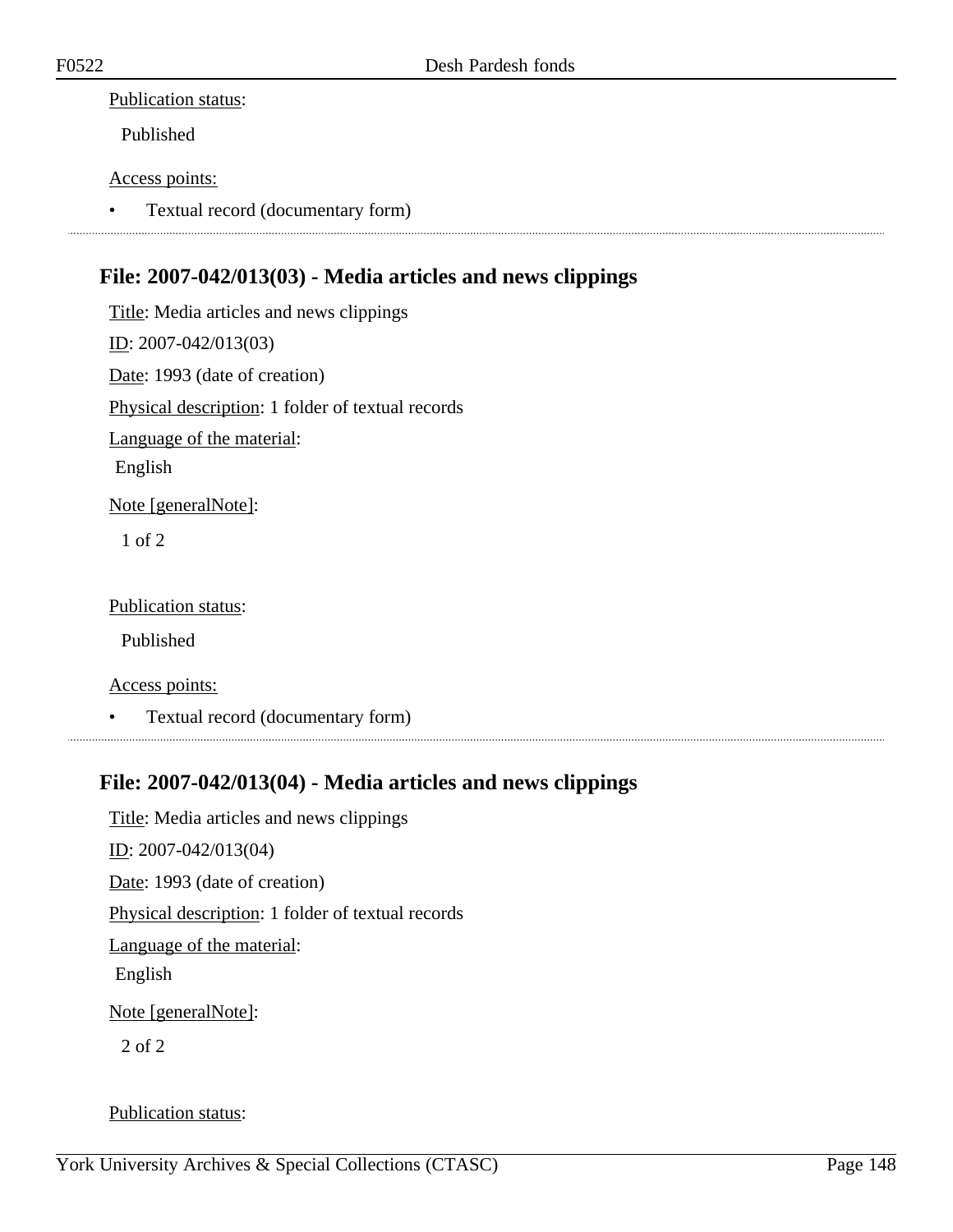### Published

#### Access points:

• Textual record (documentary form)

### **File: 2007-042/013(05) - Media articles and news clippings**

Title: Media articles and news clippings ID: 2007-042/013(05) Date: 1994 (date of creation) Physical description: 1 folder of textual records Language of the material: English

Publication status:

Published

Access points:

• Textual record (documentary form)

### **File: 2007-042/013(06) - Media articles and news clippings**

Title: Media articles and news clippings ID: 2007-042/013(06) Date: 1995 (date of creation) Physical description: 1 folder of textual records Language of the material: English Note [generalNote]: 1 of 2

Publication status:

Published

Access points:

• Textual record (documentary form)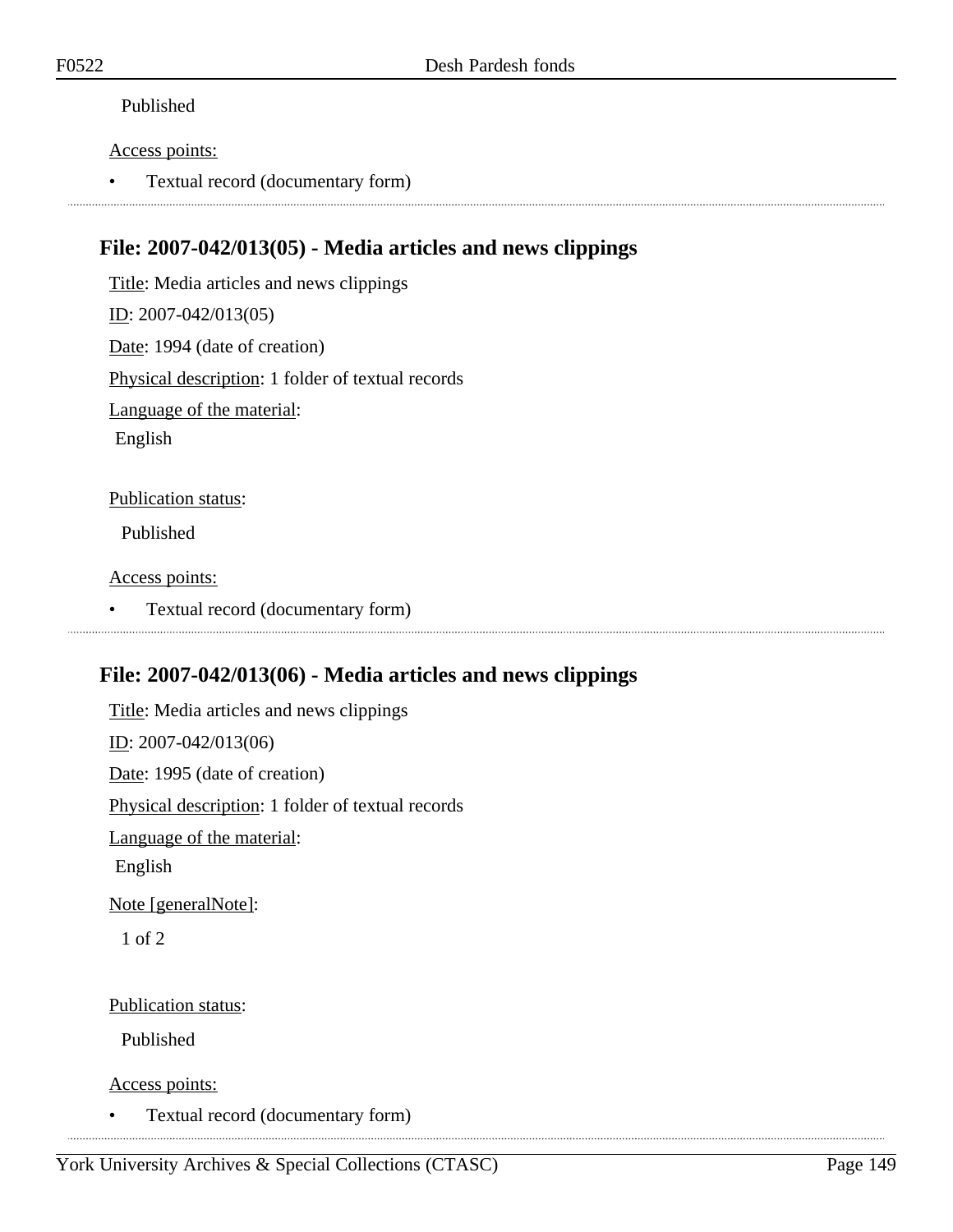### **File: 2007-042/013(07) - Media articles and news clippings**

Title: Media articles and news clippings ID: 2007-042/013(07) Date: 1995 (date of creation) Physical description: 1 folder of textual records Language of the material: English Note [generalNote]: 2 of 2 Publication status:

Published

Access points:

• Textual record (documentary form)

### **File: 2007-042/013(08) - Media articles and news clippings**

Title: Media articles and news clippings ID: 2007-042/013(08) Date: 1996 (date of creation) Physical description: 1 folder of textual records Language of the material: English Note [generalNote]: 1 of 2

### Publication status:

Published

Access points:

• Textual record (documentary form)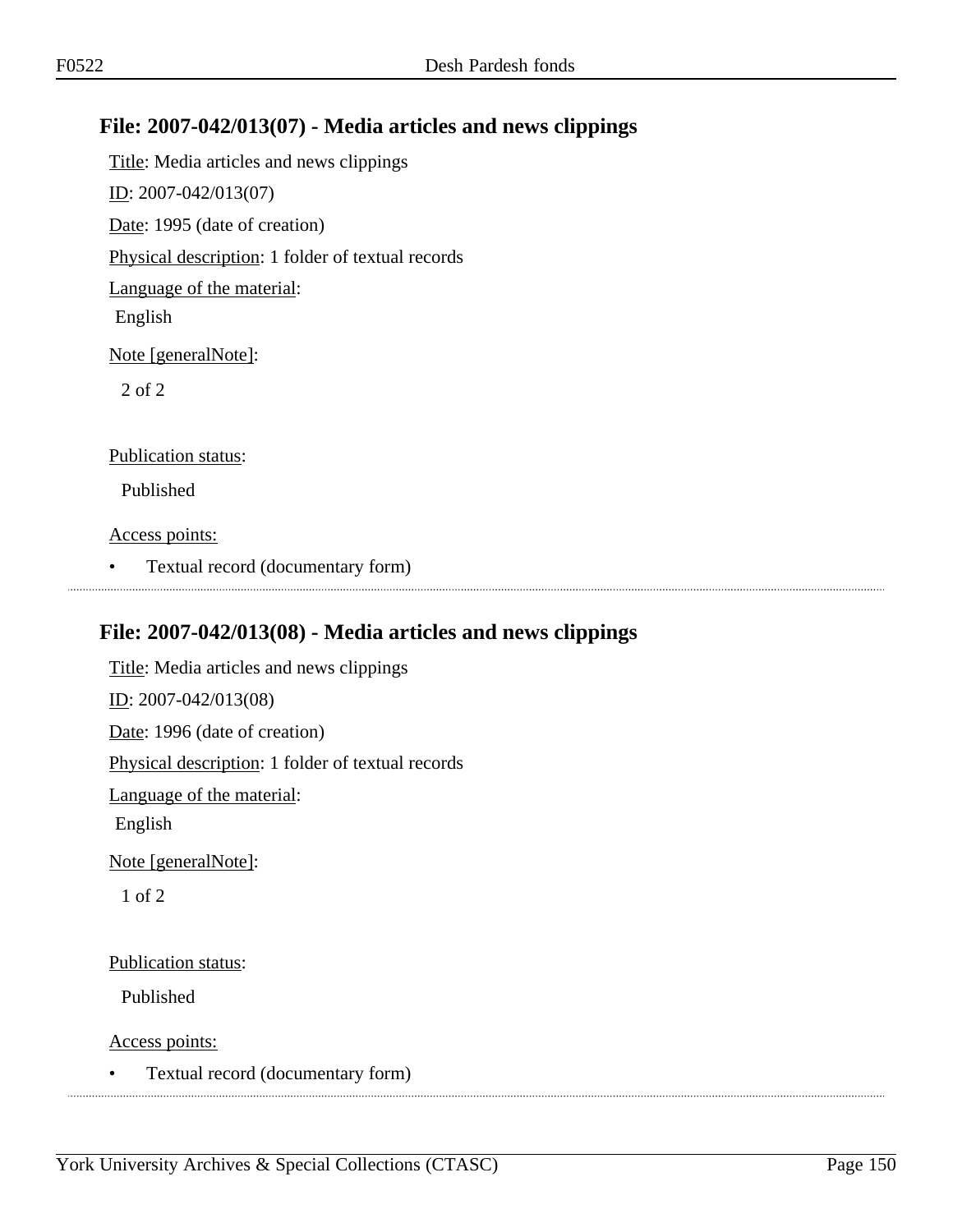### **File: 2007-042/013(09) - Media articles and news clippings**

Title: Media articles and news clippings ID: 2007-042/013(09) Date: 1996 (date of creation) Physical description: 1 folder of textual records Language of the material: English Note [generalNote]: 2 of 2 Publication status:

Published

Access points:

• Textual record (documentary form)

### **File: 2007-042/014(03) - Media articles and news clippings**

Title: Media articles and news clippings ID: 2007-042/014(03) Date: 1999 (date of creation) Physical description: 1 folder of textual records Language of the material: English

Publication status:

Published

Access points:

• Textual record (documentary form)

### **File: 2007-042/014(04) - Media articles and news clippings**

Title: Media articles and news clippings ID: 2007-042/014(04)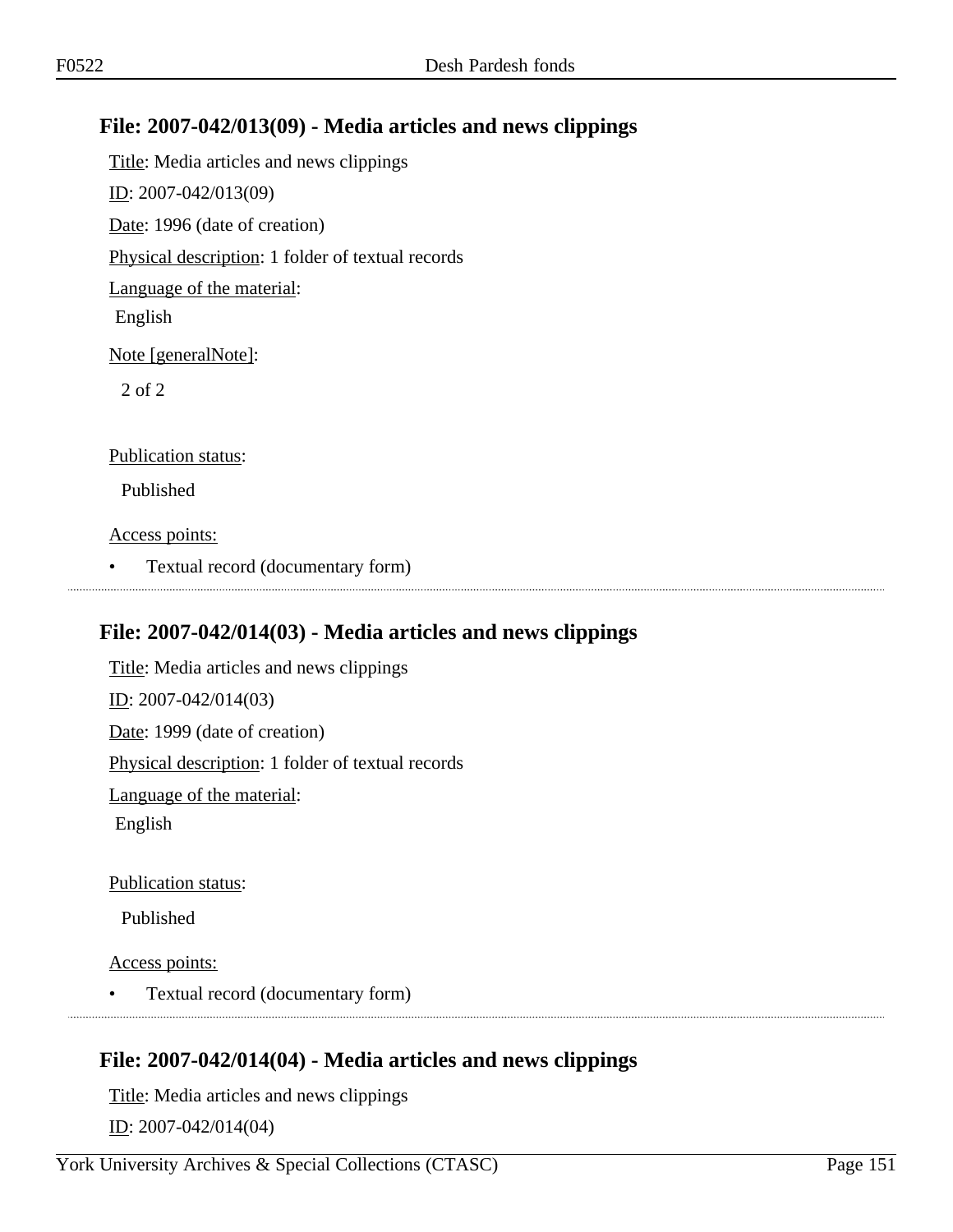Date: 2000 (date of creation) Physical description: 1 folder of textual records

Language of the material:

English

Publication status:

Published

Access points:

• Textual record (documentary form)

### **File: 2007-042/014(05) - Media article**

Title: Media article ID: 2007-042/014(05) Date: 2001 (date of creation) Physical description: 1 folder of textual records Language of the material: English

Publication status:

Published

Access points:

• Textual record (documentary form)

### **File: 2007-042/014(06) - Reference material**

Title: Reference material ID: 2007-042/014(06) Date: 1989-2001 (date of creation) Physical description: 1 folder of textual records Language of the material: English

Note [generalNote]: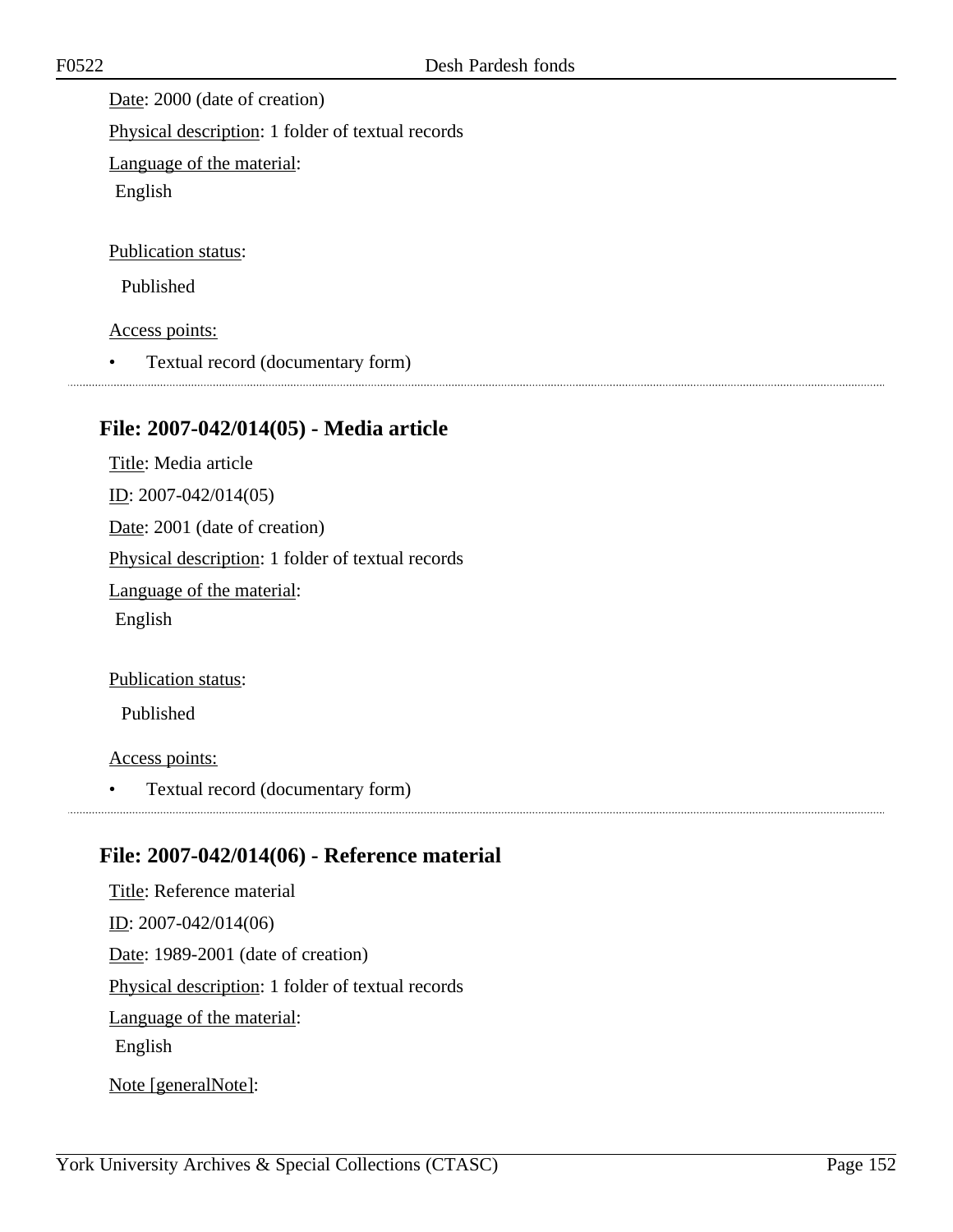Publication status:

Published

Access points:

• Textual record (documentary form)

### **File: 2007-042/014(07) - Reference material**

Title: Reference material ID: 2007-042/014(07) Date: 1989-2001 (date of creation) Physical description: 1 folder of textual records Language of the material: English Note [generalNote]: 2 of 8

Publication status:

Published

Access points:

• Textual record (documentary form)

### **File: 2007-042/014(08) - Reference material**

Title: Reference material ID: 2007-042/014(08) Date: 1989-2001 (date of creation) Physical description: 1 folder of textual records Language of the material: English Note [generalNote]: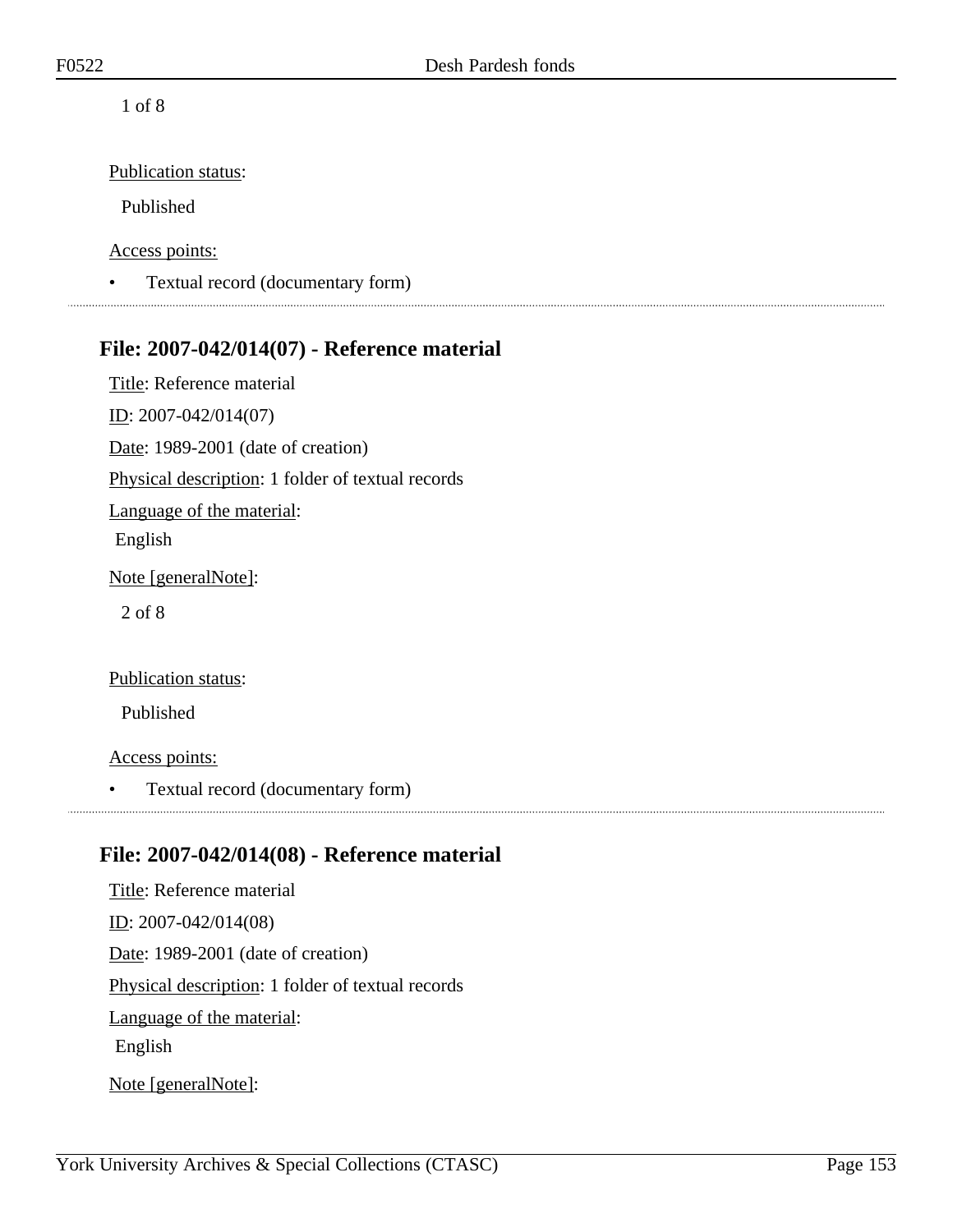Publication status:

Published

Access points:

• Textual record (documentary form)

### **File: 2007-042/014(09) - Reference material**

Title: Reference material ID: 2007-042/014(09) Date: 1989-2001 (date of creation) Physical description: 1 folder of textual records Language of the material: English Note [generalNote]: 4 of 8

Publication status:

Published

Access points:

• Textual record (documentary form)

### **File: 2007-042/014(10) - Reference material**

Title: Reference material ID: 2007-042/014(10) Date: 1989-2001 (date of creation) Physical description: 1 folder of textual records Language of the material: English Note [generalNote]: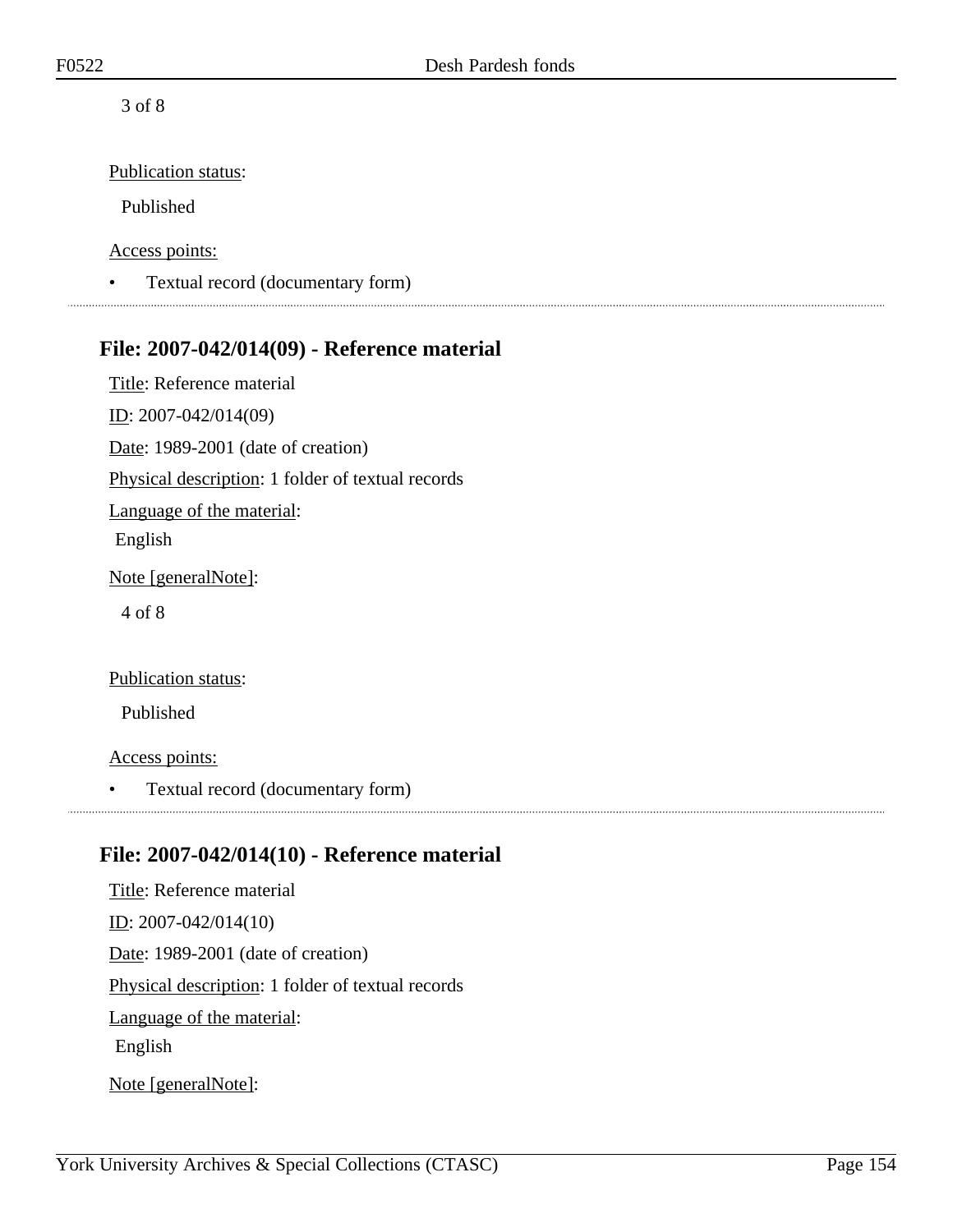Publication status:

Published

Access points:

• Textual record (documentary form) 

### **File: 2007-042/014(11) - Reference material**

Title: Reference material ID: 2007-042/014(11) Date: 1989-2001 (date of creation) Physical description: 1 folder of textual records Language of the material: English Note [generalNote]: 6 of 8

Publication status:

Published

Access points:

• Textual record (documentary form)

### **File: 2007-042/014(12) - Reference material**

Title: Reference material ID: 2007-042/014(12) Date: 1989-2001 (date of creation) Physical description: 1 folder of textual records Language of the material: English Note [generalNote]: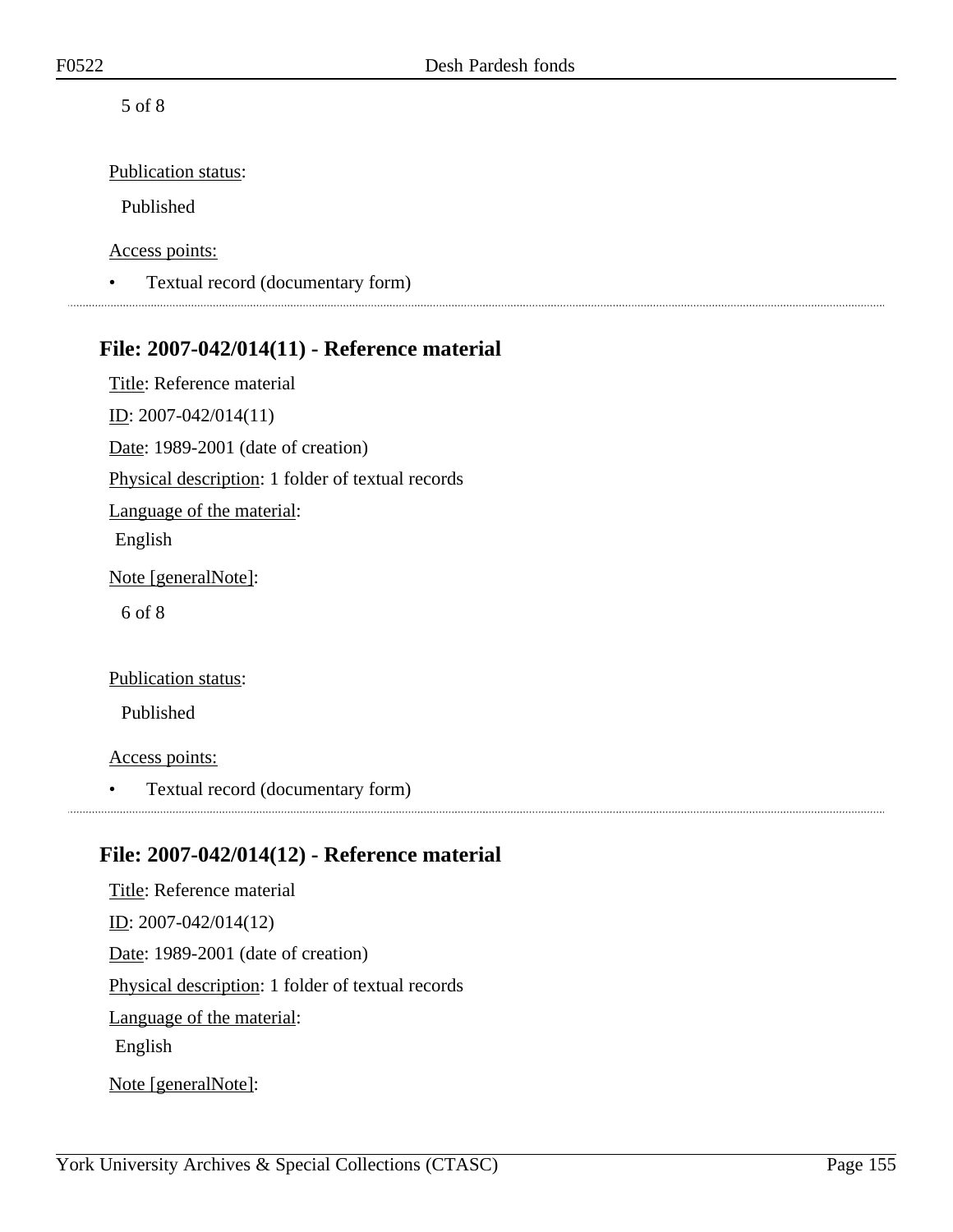Publication status:

Published

Access points:

• Textual record (documentary form)

### **File: 2007-042/014(13) - Reference material**

Title: Reference material ID: 2007-042/014(13) Date: 1989-2001 (date of creation) Physical description: 1 folder of textual records Language of the material: English Note [generalNote]: 8 of 8

Publication status:

Published

Access points:

• Textual record (documentary form)

### **File: 2007-042/015(01) - Reference material**

Title: Reference material ID: 2007-042/015(01) Date: 1989-2001 (date of creation) Physical description: 1 folder of textual records Language of the material: English Note [generalNote]: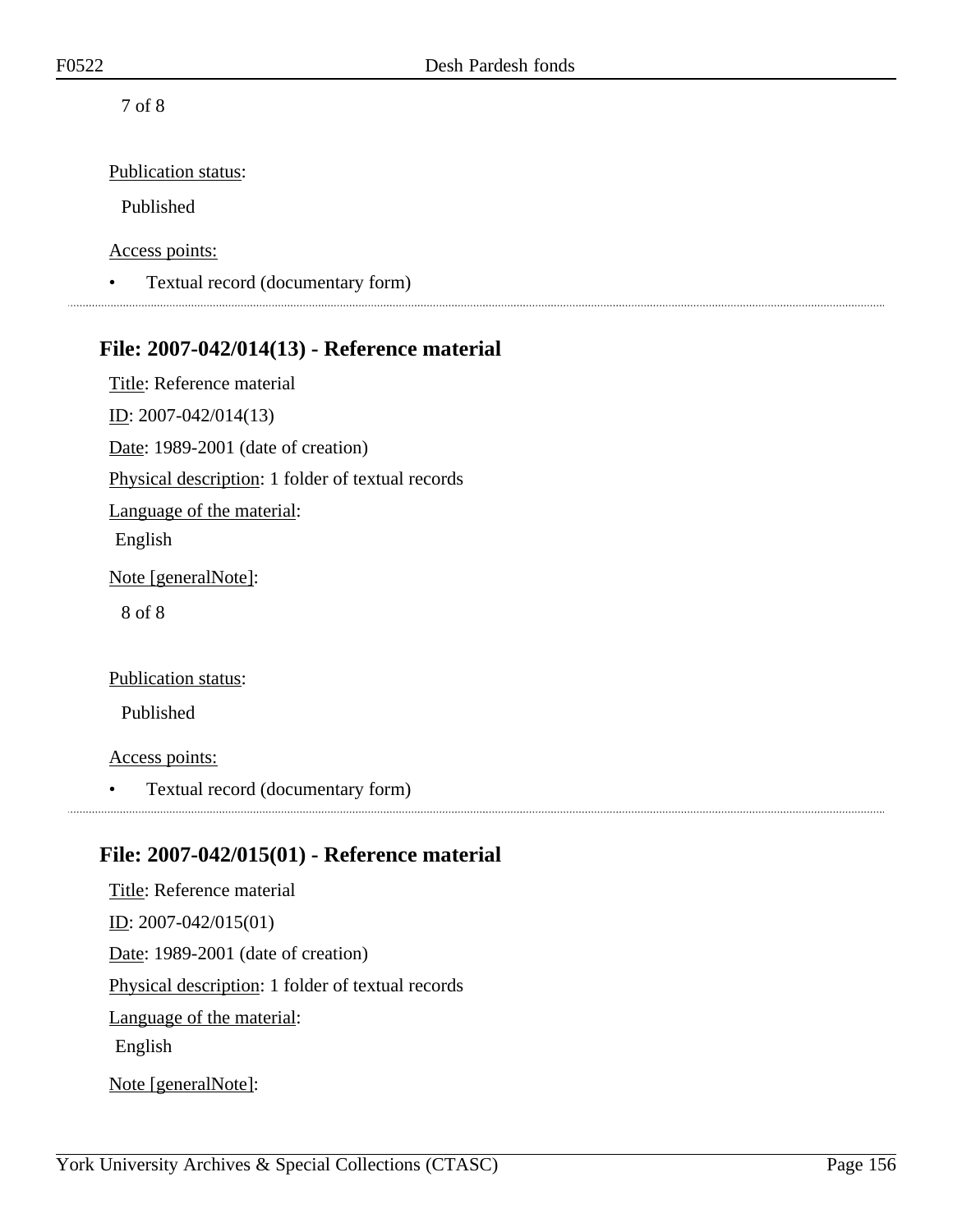Publication status:

Published

Access points:

• Textual record (documentary form)

### **File: 2007-042/015(02) - Reference material**

Title: Reference material ID: 2007-042/015(02) Date: 1989-2001 (date of creation) Physical description: 1 folder of textual records Language of the material: English Note [generalNote]: 2 of 4

Publication status:

Published

Access points:

• Textual record (documentary form)

### **File: 2007-042/015(03) - Reference material**

Title: Reference material ID: 2007-042/015(03) Date: 1989-2001 (date of creation) Physical description: 1 folder of textual records Language of the material: English Note [generalNote]: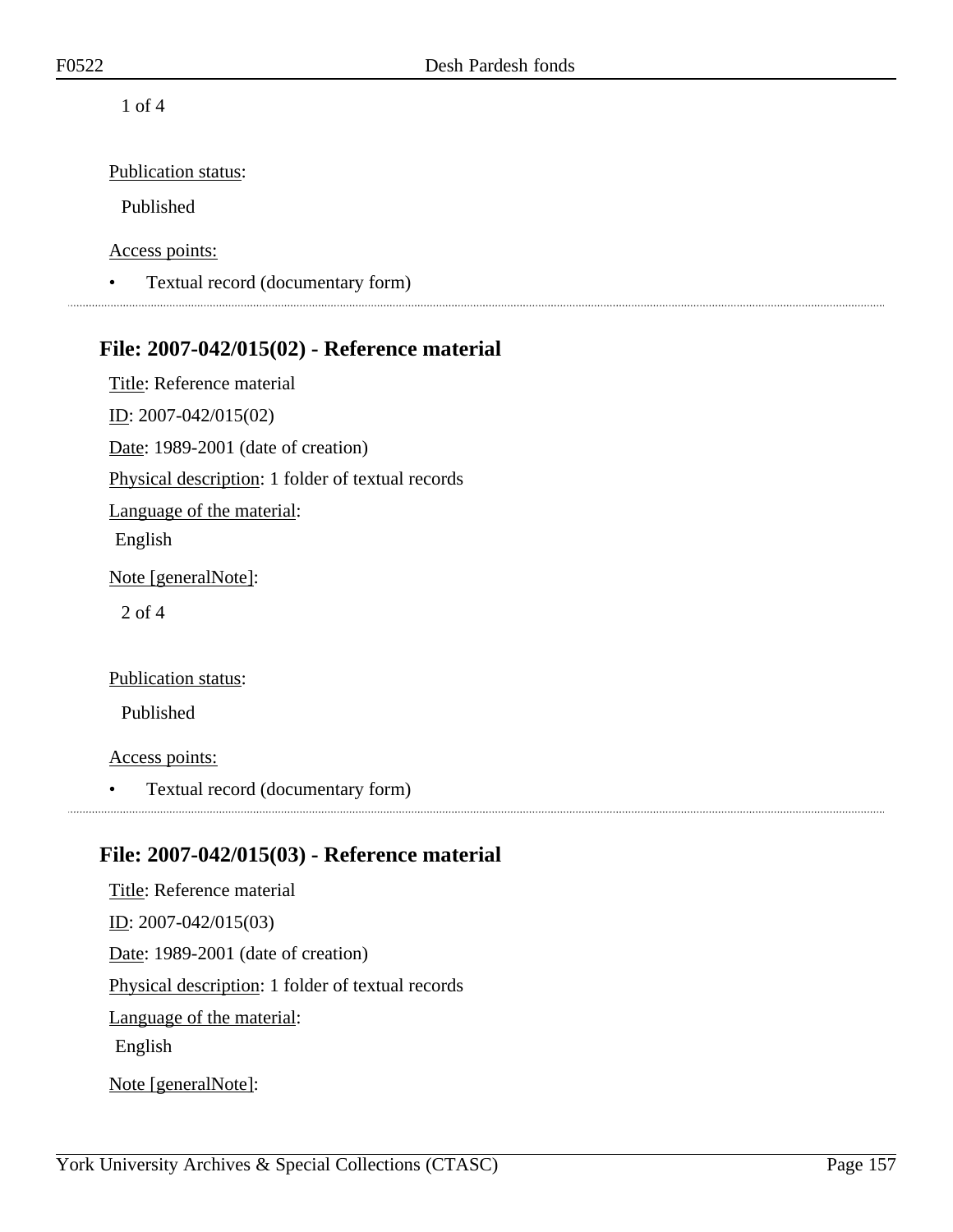Publication status:

Published

Access points:

• Textual record (documentary form)

### **File: 2007-042/015(04) - Reference material**

Title: Reference material ID: 2007-042/015(04) Date: 1989-2001 (date of creation) Physical description: 1 folder of textual records Language of the material: English Note [generalNote]: 4 of 4

#### Publication status:

Published

#### Access points:

• Textual record (documentary form)

### **File: 2007-042/015(05) - Film/Video Resource Guide**

Title: Film/Video Resource Guide ID: 2007-042/015(05) Date: 1996-1997 (date of creation) Physical description: 1 folder of textual records Language of the material: English

#### Publication status: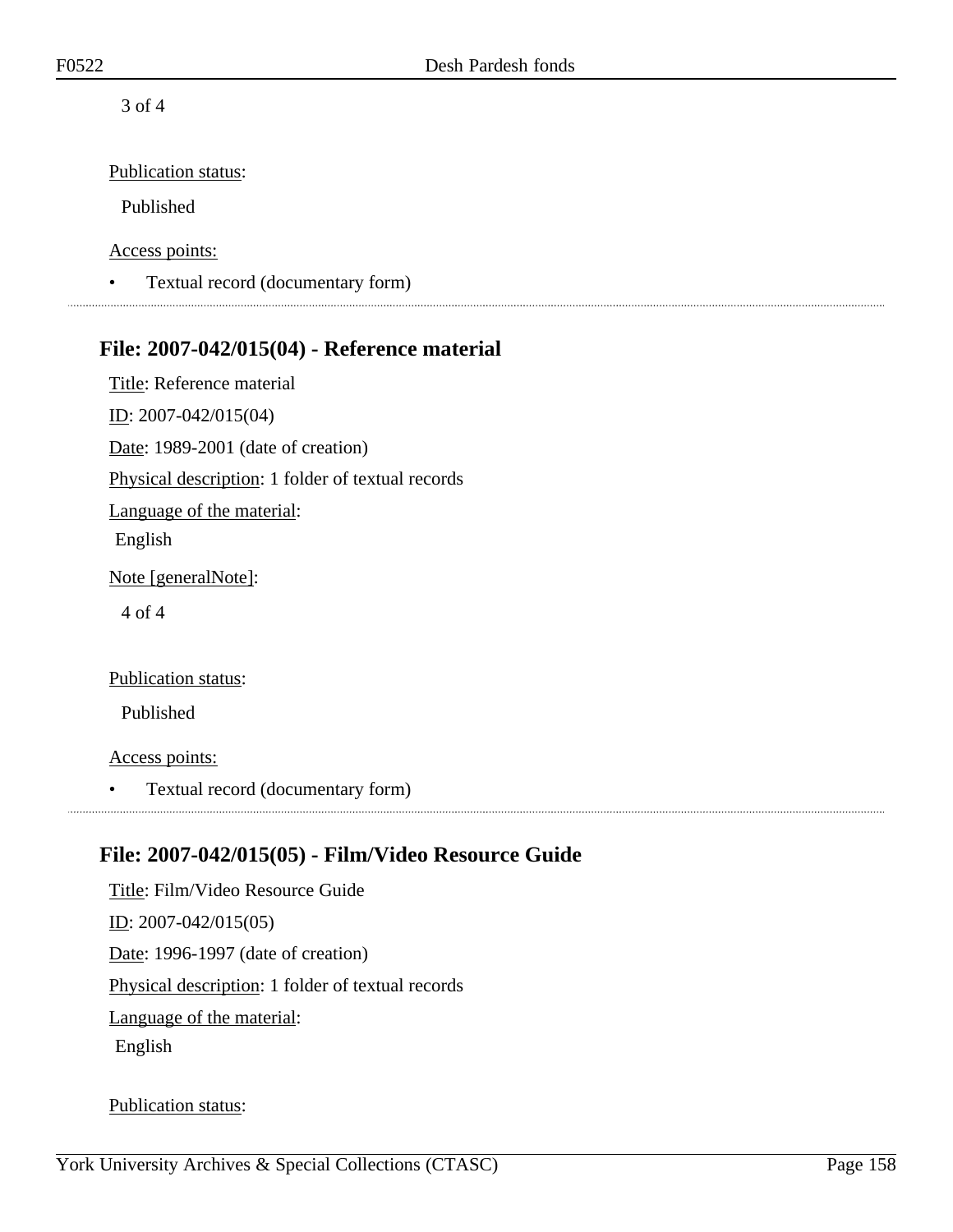#### Published

#### Access points:

• Textual record (documentary form)

### **File: 2007-042/015(06) - List of books, magazines and directories held at Desh Pardesh**

Title: List of books, magazines and directories held at Desh Pardesh

ID: 2007-042/015(06)

Date: [before 2001?] (date of creation)

Physical description: 1 folder of textual records

Language of the material:

English

#### Publication status:

Published

#### Access points:

• Textual record (documentary form)

### **File: 2007-042/014(02) - Media articles and news clippings**

Title: Media articles and news clippings ID: 2007-042/014(02) Date: 1998 (date of creation) Physical description: 1 folder of textual records Language of the material: English

#### Publication status:

Published

Access points:

• Textual record (documentary form)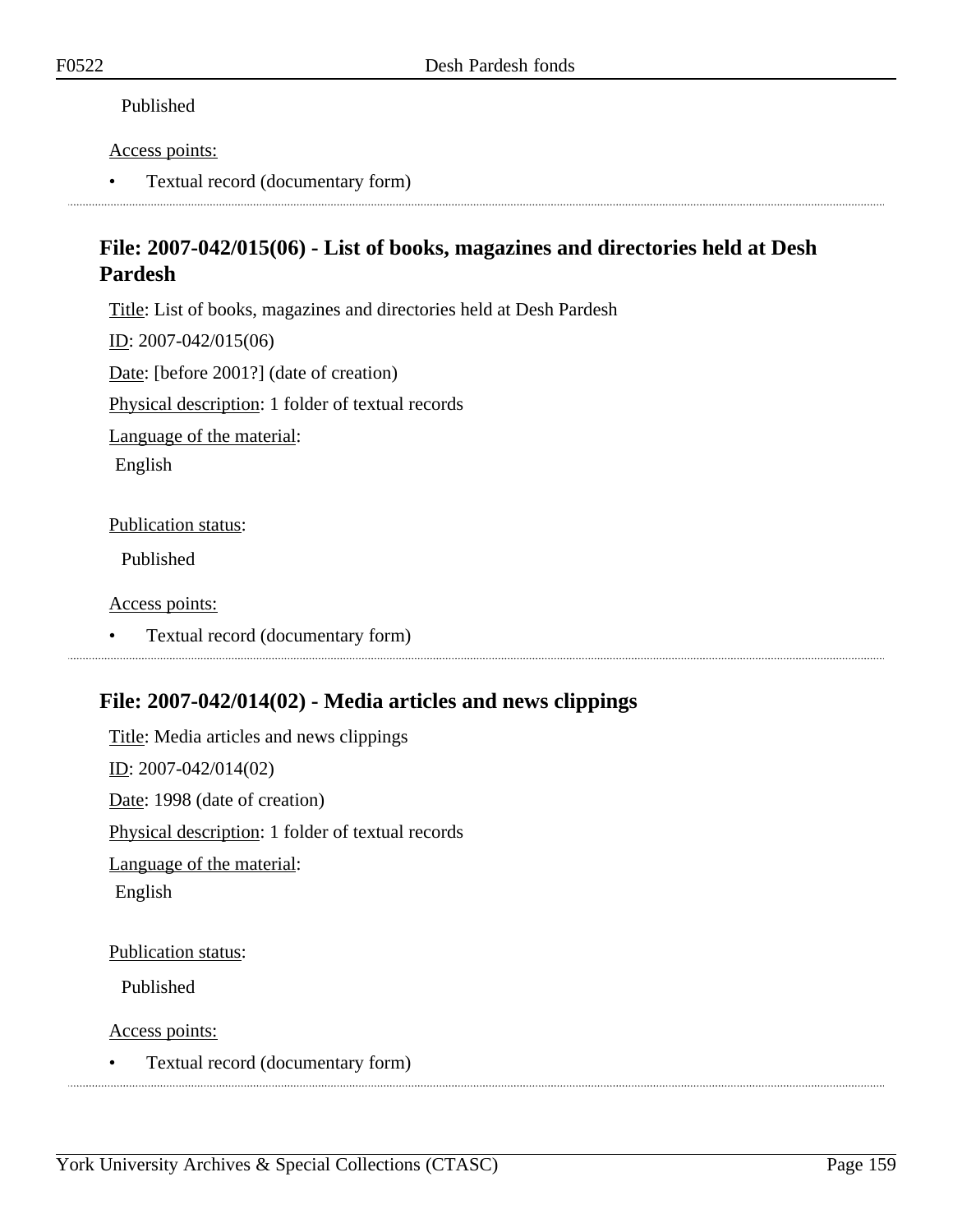### **Series: S00372 - Audiovisual material submitted to Desh Pardesh**

Title: Audiovisual material submitted to Desh Pardesh

ID: S00372

Date: 1992-2001, predominant 2000 (date of creation)

#### Scope and content:

Series consists of video cassettes and audio cassettes submitted to Desh Pardesh for consideration, including material from: film makers; spoken word and performance artists; comedians; dancers and choreographers; musicians and vocalists. For the most part, these tapes contain audition material, and it does not appear these materials were actually used or screened in the Desh Pardesh festival proper.

Physical description: 76 video cassettes : VHS, PAL and NTSC 35 audio cassettes

Language of the material:

English

Publication status:

Published

Access points:

- Sound recording (documentary form)
- Moving images (documentary form)

### **File: 2007-042/017(01) - Those Fluttering Objects / Allan deSouza and Yong Soon Min.**

Title: Those Fluttering Objects / Allan deSouza and Yong Soon Min.

ID: 2007-042/017(01)

Offsite barcode [alternative]: YU000102

Date: [after 1992?] (date of creation)

Physical description: 1 videocassette (1 hr., 20 min.) : Goldstar T-120

Language of the material:

English

Note [generalNote]:

Material is located off-site and requests for access must be made in advance of your visit to the archives.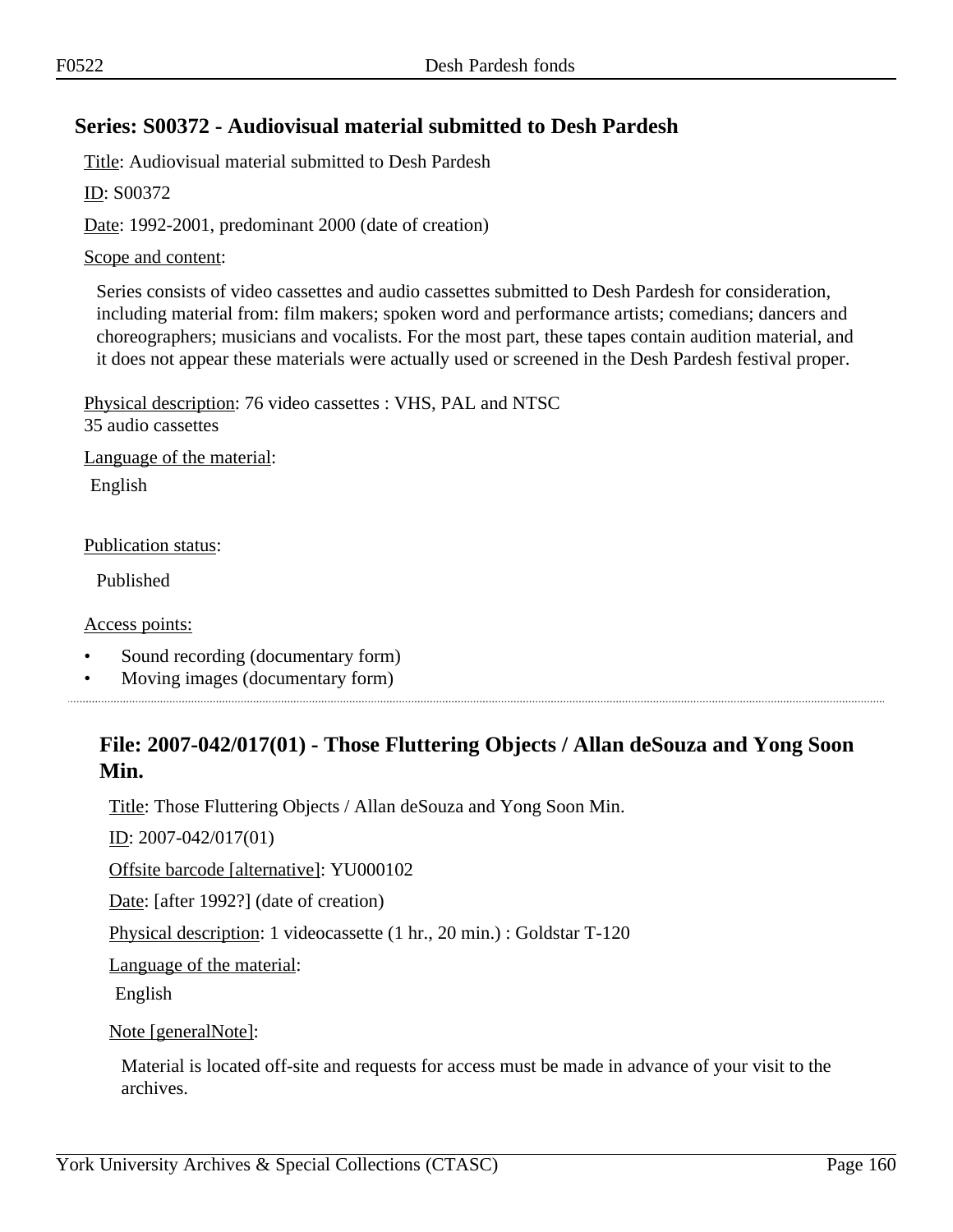#### Publication status:

Published

#### Access points:

• Moving images (documentary form)

### **File: 2007-042/018(01) - Hear what we are saying / Transition Productions and Communications.**

Title: Hear what we are saying / Transition Productions and Communications.

ID: 2007-042/018(01)

Offsite barcode [alternative]: YU000103

Date: 25 Apr. 1995 (date of creation)

Physical description: 1 videocassette (53 min.) : VHS

Language of the material:

English

Note [generalNote]:

Material is located off-site and requests for access must be made in advance of your visit to the archives.

### Publication status:

Published

### Access points:

• Moving images (documentary form)

### **File: 2007-042/018(02) - Insomnico Jaffna - A PRISM Music Magazine / R.A. Mgrdichian ; Jaffnoise Music.**

Title: Insomnico Jaffna - A PRISM Music Magazine / R.A. Mgrdichian ; Jaffnoise Music. ID: 2007-042/018(02) Offsite barcode [alternative]: YU000103 Date: 1995 (date of creation) Physical description: 1 videocassette : VHS Language of the material: English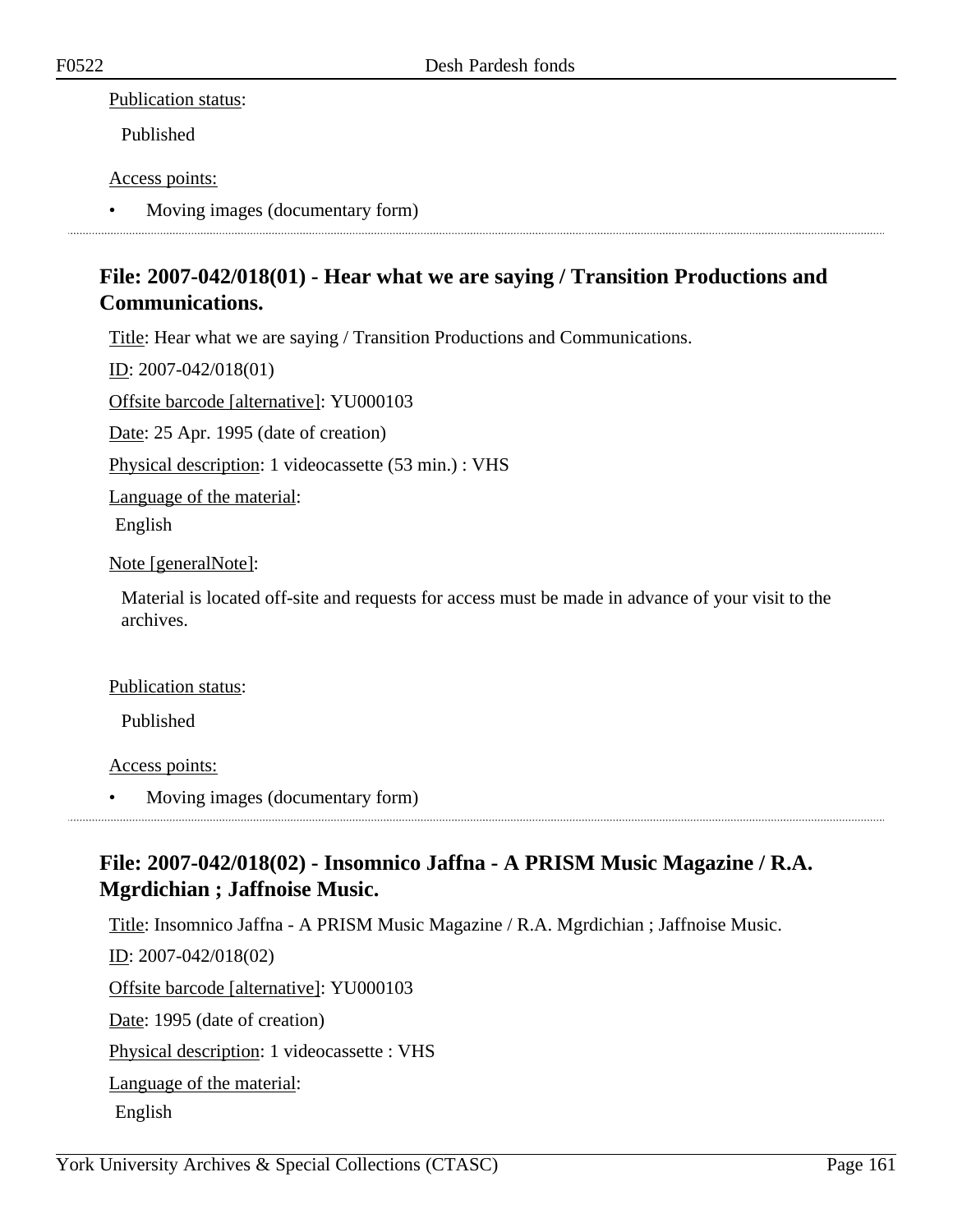#### Note [generalNote]:

Material is located off-site and requests for access must be made in advance of your visit to the archives.

Publication status:

Published

Access points:

• Moving images (documentary form)

### **File: 2007-042/018(03) - It's a drag being an Indian woman / Sunita Sunder Mukhi ; Performance Studies Conference.**

Title: It's a drag being an Indian woman / Sunita Sunder Mukhi ; Performance Studies Conference.

<u>ID</u>: 2007-042/018(03)

Offsite barcode [alternative]: YU000103

Date: 1995 (date of creation)

Physical description: 1 videocassette (2 hrs.) : VHS Master Tape

Language of the material:

English

Note [generalNote]:

Material is located off-site and requests for access must be made in advance of your visit to the archives.

Publication status:

Published

Access points:

• Moving images (documentary form)

### **File: 2007-042/018(07) - Desi Remix Chicago style / Balvinder Dhenjan.**

Title: Desi Remix Chicago style / Balvinder Dhenjan.

ID: 2007-042/018(07)

Offsite barcode [alternative]: YU000103

Date: 1996 (date of creation)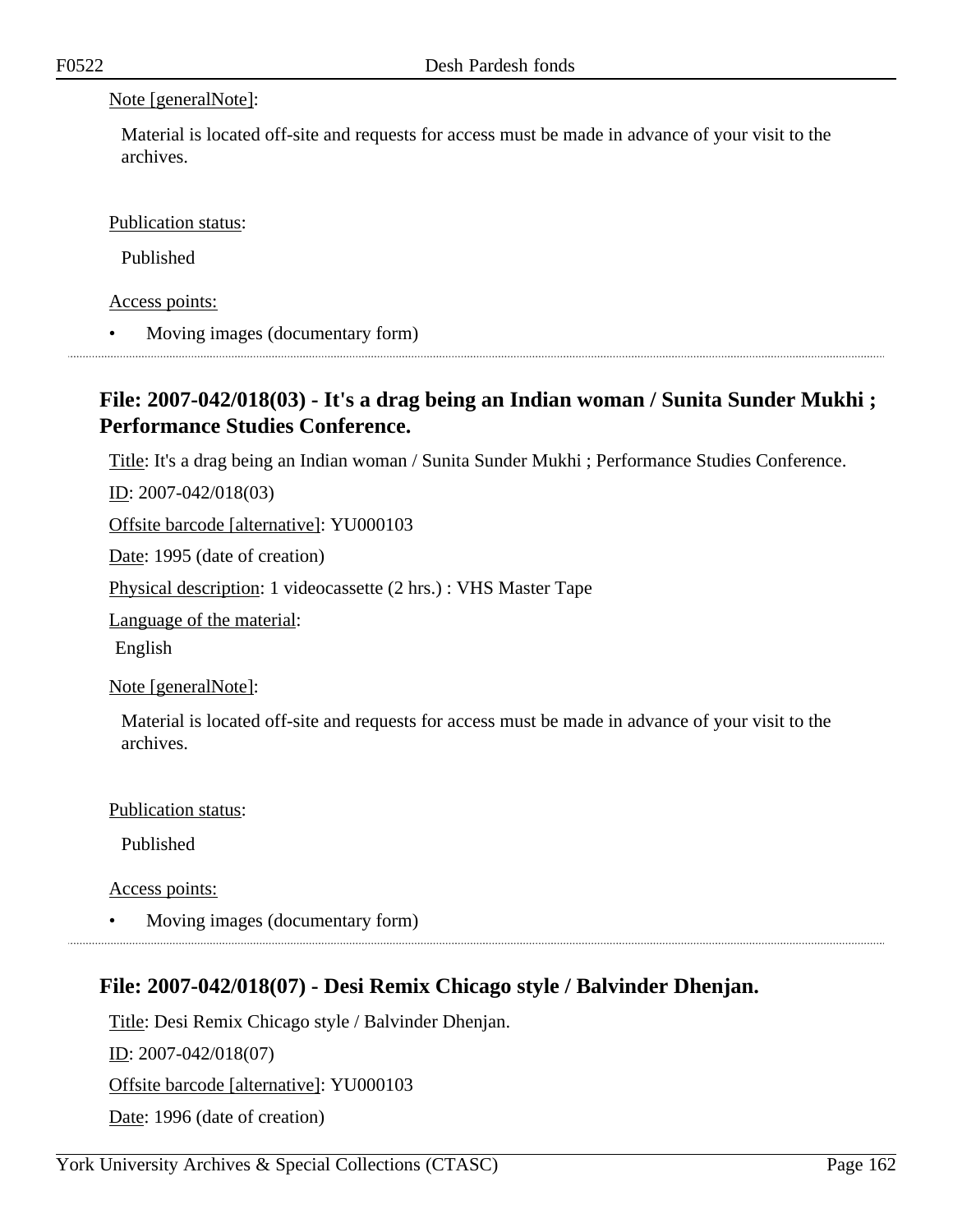Physical description: 1 videocassette (46 min.); Fuji VHS

Language of the material:

English

Note [generalNote]:

Material is located off-site and requests for access must be made in advance of your visit to the archives.

#### Publication status:

Published

Access points:

• Moving images (documentary form)

### **File: 2007-042/018(08) - Heroin in the Making / Chitra Ganesh.**

Title: Heroin in the Making / Chitra Ganesh.

ID: 2007-042/018(08)

Offsite barcode [alternative]: YU000103

Date: 1996 (date of creation)

Physical description: 1 videocassette (8 min. 22 sec.) : b&w. VHS

Language of the material:

English

Note [generalNote]:

Material is located off-site and requests for access must be made in advance of your visit to the archives.

#### Publication status:

Published

Access points:

• Moving images (documentary form)

## **File: 2007-042/018(09) - Indigo /Minal Hajratwaler : Parijat Desai : text by Chitra Divakarvni. Untitled /Parijat Desai : Rachel Ward.**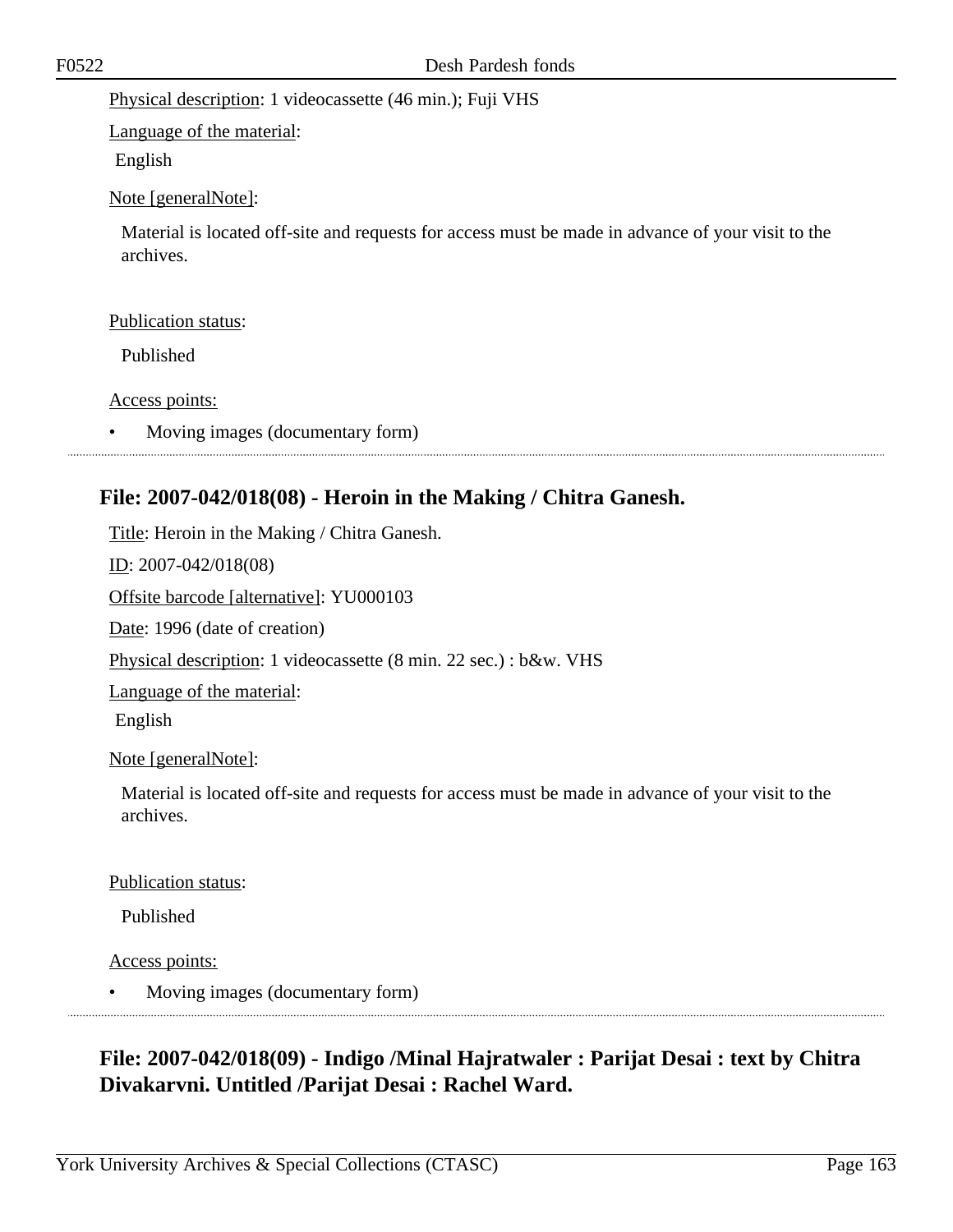Title: Indigo /Minal Hajratwaler : Parijat Desai : text by Chitra Divakarvni. Untitled /Parijat Desai : Rachel Ward.

ID: 2007-042/018(09)

Offsite barcode [alternative]: YU000103

Date: 1996 (date of creation)

Physical description: 1 videocassette (2 hrs.): Scotch HS T-120 VHS

Language of the material:

English

#### Note [generalNote]:

Material is located off-site and requests for access must be made in advance of your visit to the archives.

#### Publication status:

Published

#### Access points:

• Moving images (documentary form)

# **File: 2007-042/018(10) - Memories / Subco Elders Day Center / Mumtaz Karimjee.**

Title: Memories / Subco Elders Day Center / Mumtaz Karimjee. ID: 2007-042/018(10) Offsite barcode [alternative]: YU000103 Date: 29 June 1995 (date of creation) Physical description: 1 videocassette (18 min.) : VHS Language of the material: English Note [generalNote]:

Material is located off-site and requests for access must be made in advance of your visit to the archives.

Publication status:

Published

Access points: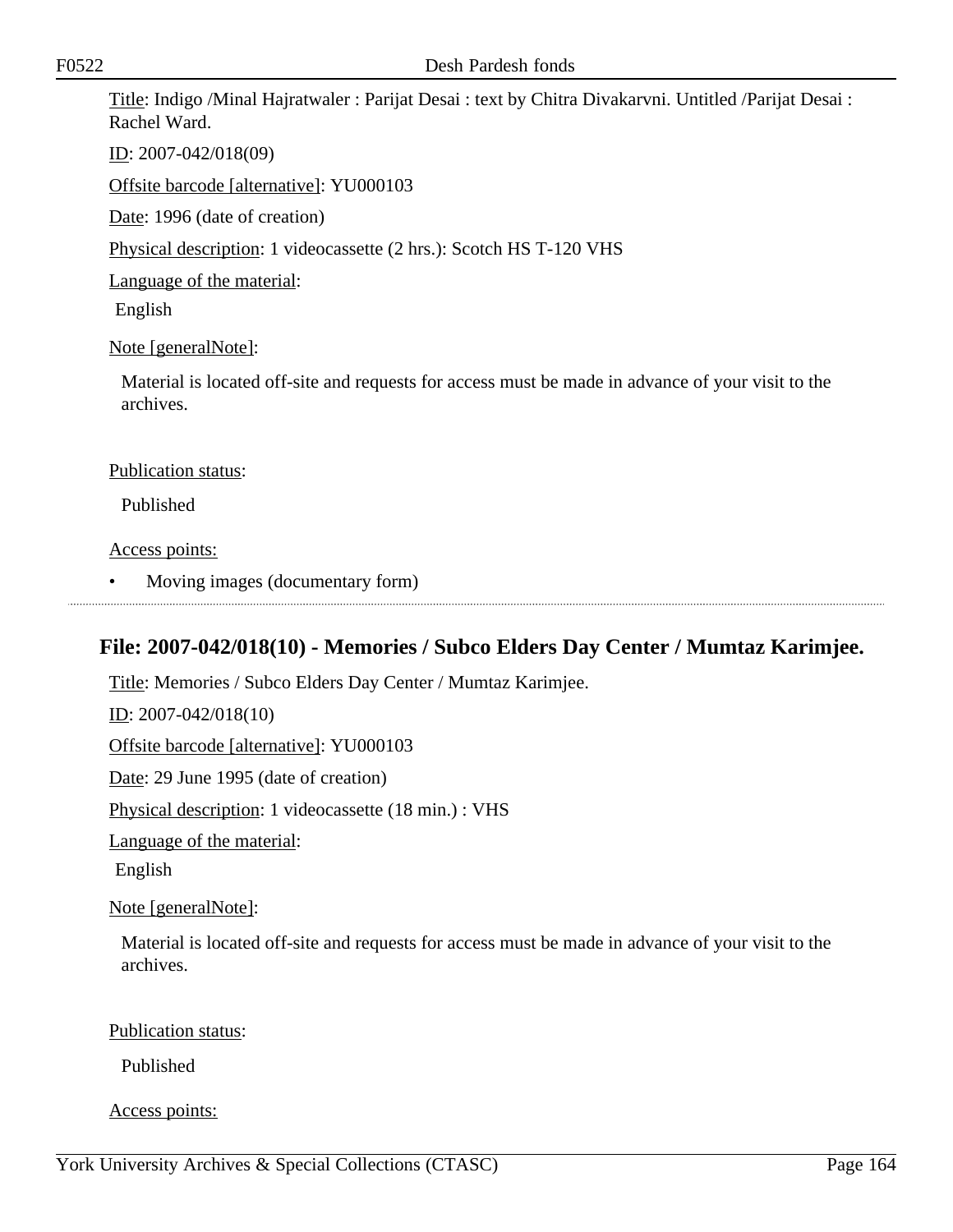### **File: 2007-042/018(11) - The Wet Sari Syndrome / Tanya Selvaratnam.**

Title: The Wet Sari Syndrome / Tanya Selvaratnam.

ID: 2007-042/018(11)

Offsite barcode [alternative]: YU000103

Date: 1995 (date of creation)

Physical description: 1 videocassette : T-15

Language of the material:

English

Note [generalNote]:

Material is located off-site and requests for access must be made in advance of your visit to the archives.

#### Publication status:

Published

Access points:

• Moving images (documentary form)

### **File: 2007-042/019(01) - The Wet Sari Syndrome / Tanya S.J. Selvaratnam. Lemuel / Tanya S.J. Selvaratnam.**

Title: The Wet Sari Syndrome / Tanya S.J. Selvaratnam. Lemuel / Tanya S.J. Selvaratnam.

ID: 2007-042/019(01)

Offsite barcode [alternative]: YU000104

Date: 1996 (date of creation)

Physical description: 1 videocassette : T-30 VHS

Language of the material:

English

Note [generalNote]:

Material is located off-site and requests for access must be made in advance of your visit to the archives.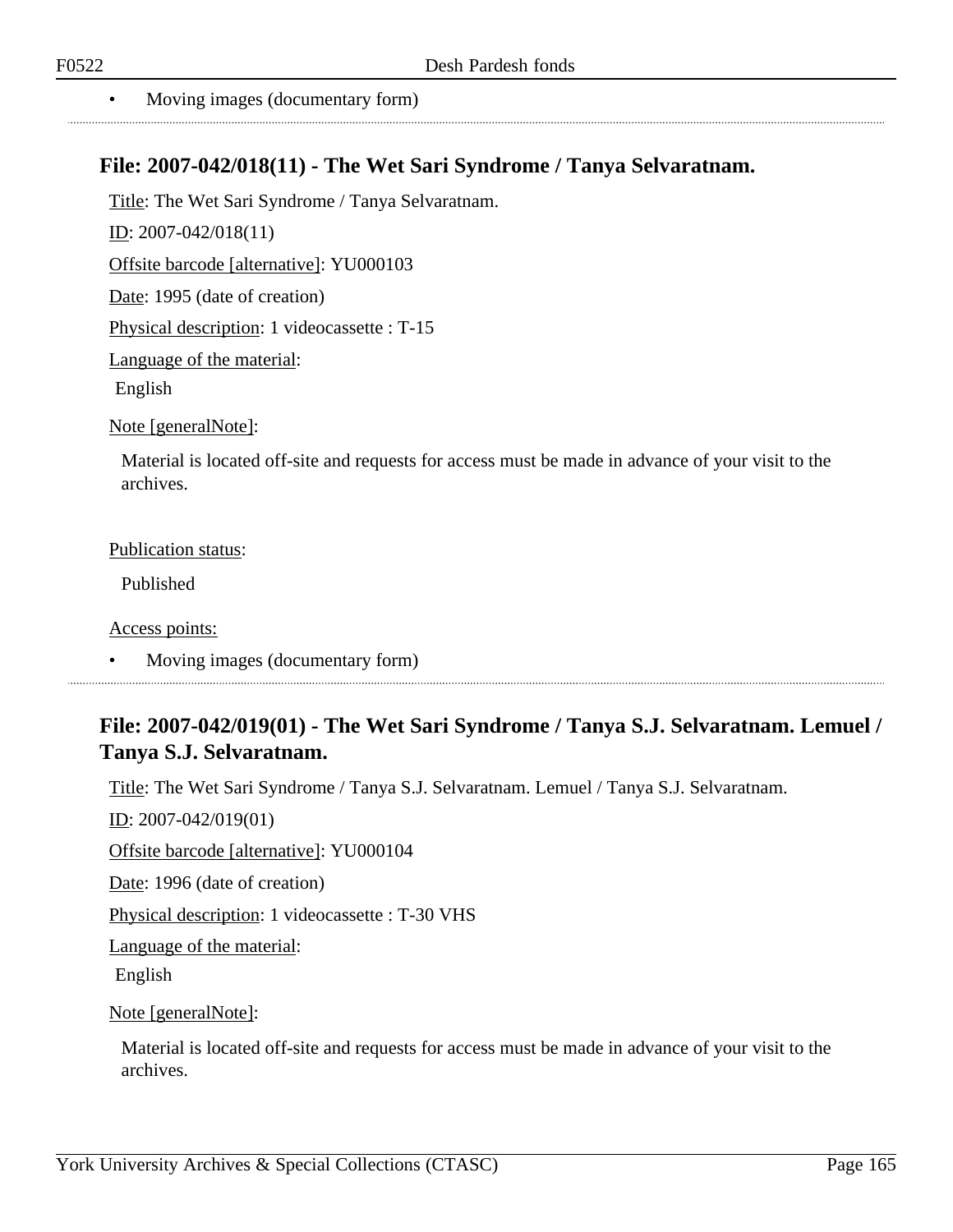#### Publication status:

Published

#### Access points:

• Moving images (documentary form)

### **File: 2007-042/019(02) - A Life Before Death / Beheroze Shroff : Caroline Babayan; co-directors.**

Title: A Life Before Death / Beheroze Shroff : Caroline Babayan; co-directors.

ID: 2007-042/019(02)

Offsite barcode [alternative]: YU000104

Date: 1996 (date of creation)

Physical description: 1 videocassette : VHS

Language of the material:

English

Note [generalNote]:

Material is located off-site and requests for access must be made in advance of your visit to the archives.

#### Publication status:

Published

#### Access points:

• Moving images (documentary form)

### **File: 2007-042/019(07) - Demo Reel / Aladdin.**

Title: Demo Reel / Aladdin.  $ID: 2007-042/019(07)$ Offsite barcode [alternative]: YU000104 Date: 28 Feb. 1997 (date of creation) Physical description: 1 videocassette (5 min., 53 sec.): Release Print; HiFi/db Language of the material: English Note [generalNote]: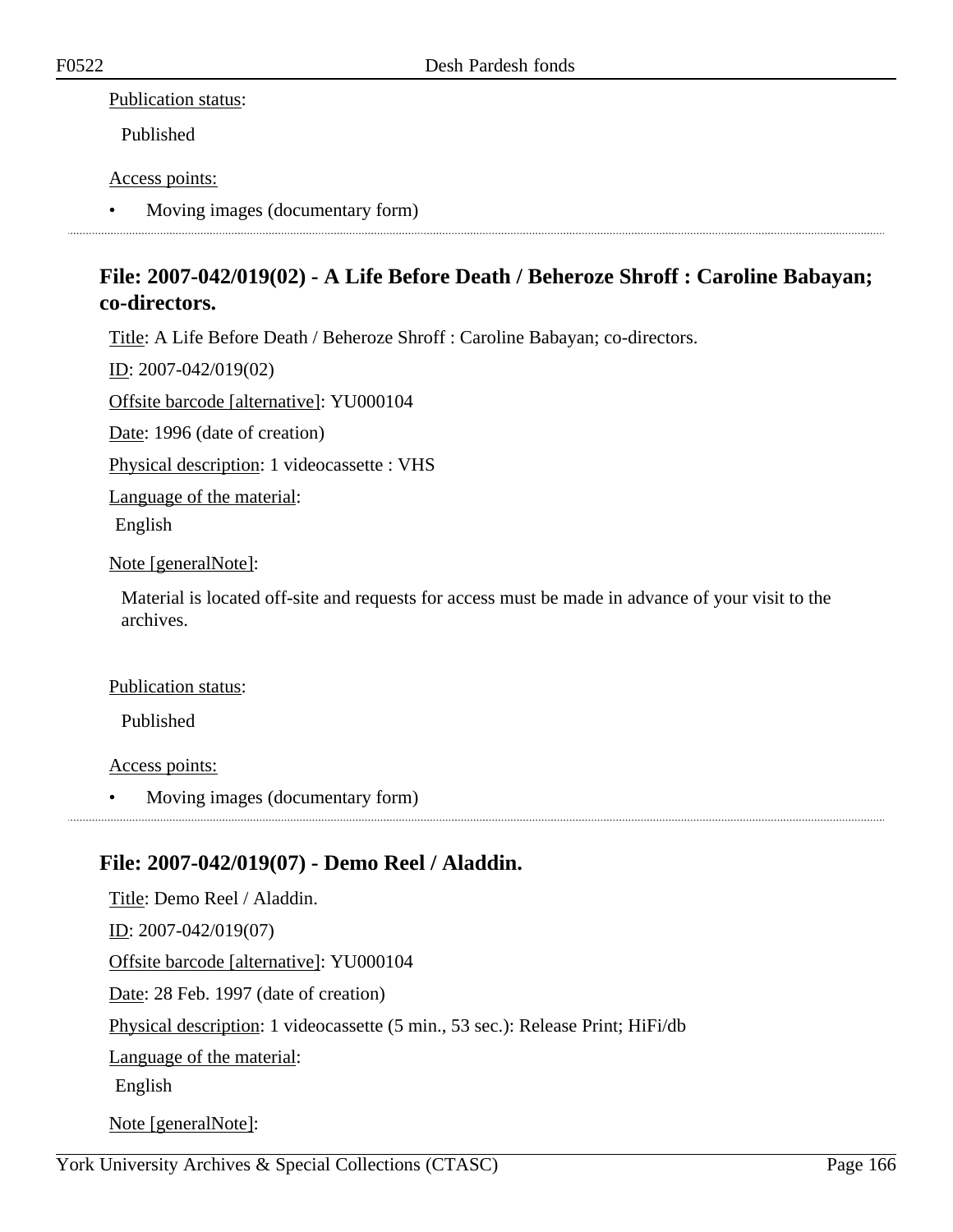Material is located off-site and requests for access must be made in advance of your visit to the archives.

Publication status:

Published

Access points:

• Moving images (documentary form)

### **File: 2007-042/019(08) - Looking at ourselves, the South Asian diaspora : A question of identity / Vashti Anderson ; Anderson Productions.**

Title: Looking at ourselves, the South Asian diaspora : A question of identity / Vashti Anderson ; Anderson Productions.

ID: 2007-042/019(08)

Offsite barcode [alternative]: YU000104

Date: 1997 (date of creation)

Physical description: 1 videocassette (55 min., 26 sec.) : VHS

Language of the material:

English

Note [generalNote]:

Material is located off-site and requests for access must be made in advance of your visit to the archives.

Publication status:

Published

Access points:

• Moving images (documentary form)

### **File: 2007-042/019(09) - Kama Kola / Sudharshan Durayappah (choreographer).**

Title: Kama Kola / Sudharshan Durayappah (choreographer).

ID: 2007-042/019(09)

Offsite barcode [alternative]: YU000104

Date: 14 June 1997 (date of creation)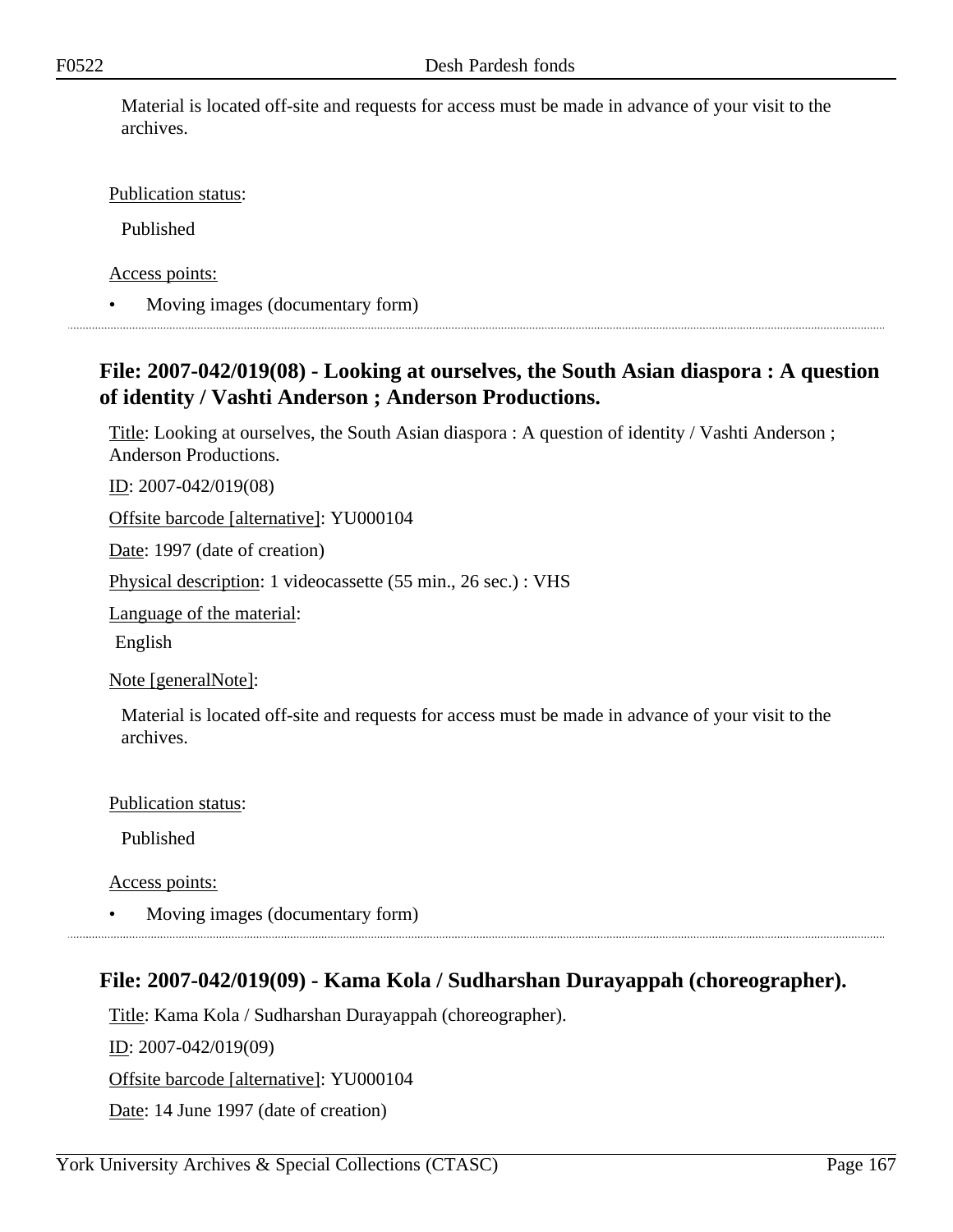Physical description: 1 videocassette : Sony TC 60

Language of the material:

English

Note [generalNote]:

Material is located off-site and requests for access must be made in advance of your visit to the archives.

#### Publication status:

Published

Access points:

• Moving images (documentary form)

### **File: 2007-042/019(10) - Burning Bride = Raja Rejeshawari Ashtakam = Bhajan - Hari Thum Haro / Sonali Vepa.**

Title: Burning Bride = Raja Rejeshawari Ashtakam = Bhajan - Hari Thum Haro / Sonali Vepa.

ID: 2007-042/019(10)

Offsite barcode [alternative]: YU000104

Date: 10 Oct.-2 Nov. 1996 (date of creation)

Physical description: 1 videocassette : TS-30S

Language of the material:

English

Note [generalNote]:

Material is located off-site and requests for access must be made in advance of your visit to the archives.

Publication status:

Published

Access points:

• Moving images (documentary form)

### **File: 2007-042/019(11) - Travel Advisory / Amitava Kumar ; Sanjeev Chatterjee.**

Title: Travel Advisory / Amitava Kumar ; Sanjeev Chatterjee.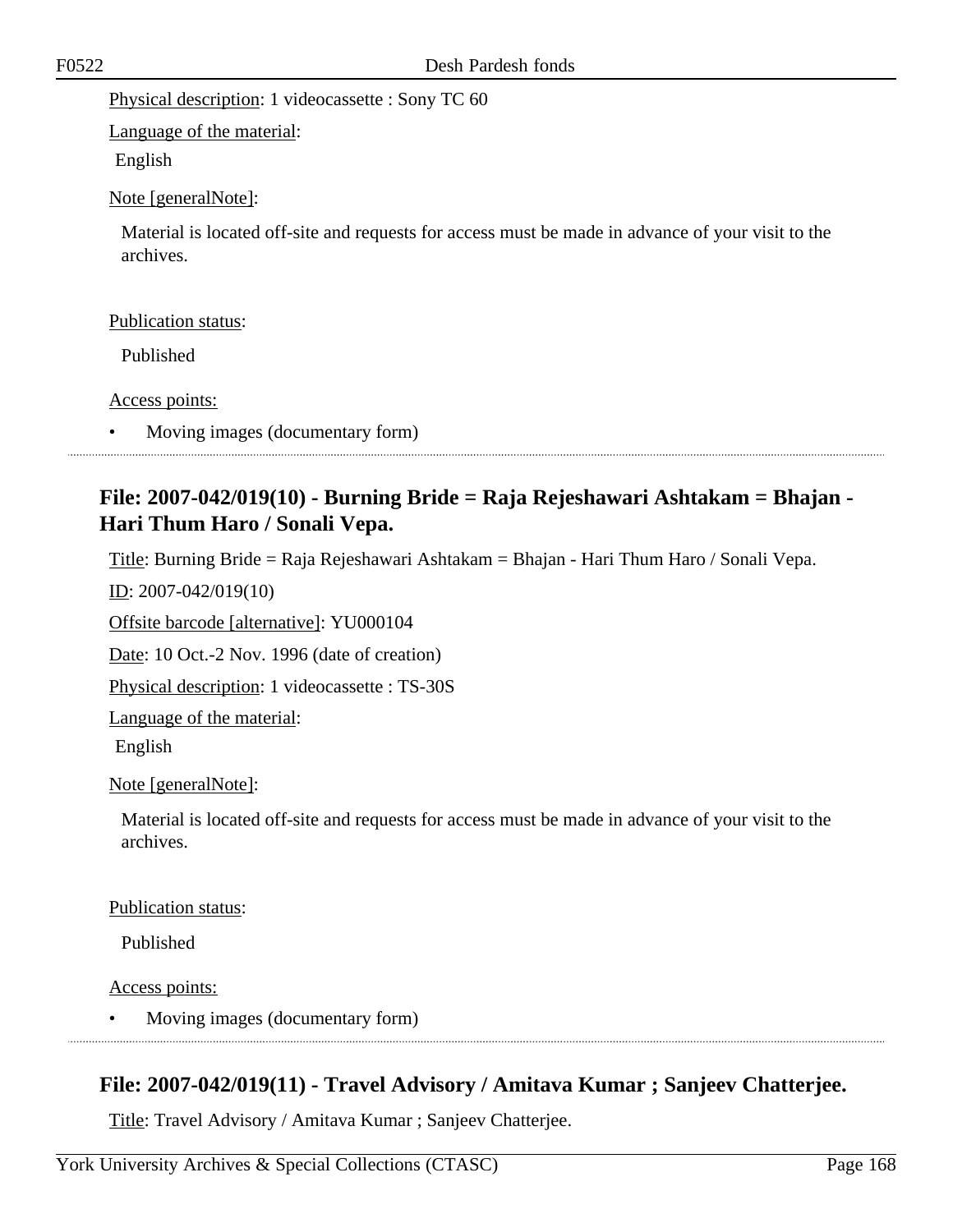ID: 2007-042/019(11) Offsite barcode [alternative]: YU000104 Date: 1997 (date of creation) Physical description: 1 videocassette (10 min.) : VHS Language of the material: English Note [generalNote]:

Material is located off-site and requests for access must be made in advance of your visit to the archives.

#### Publication status:

Published

Access points:

• Moving images (documentary form)

### **File: 2007-042/020(02) - [unknown title] / Aabha Adhiya ; Aashish Kumar.**

Title: [unknown title] / Aabha Adhiya ; Aashish Kumar.

ID: 2007-042/020(02)

Offsite barcode [alternative]: YU000105

Date: 1998 (date of creation)

Physical description: 1 videocassette : T-30 VHS

Language of the material:

English

Note [generalNote]:

Material is located off-site and requests for access must be made in advance of your visit to the archives.

#### Publication status:

Published

Access points:

• Moving images (documentary form)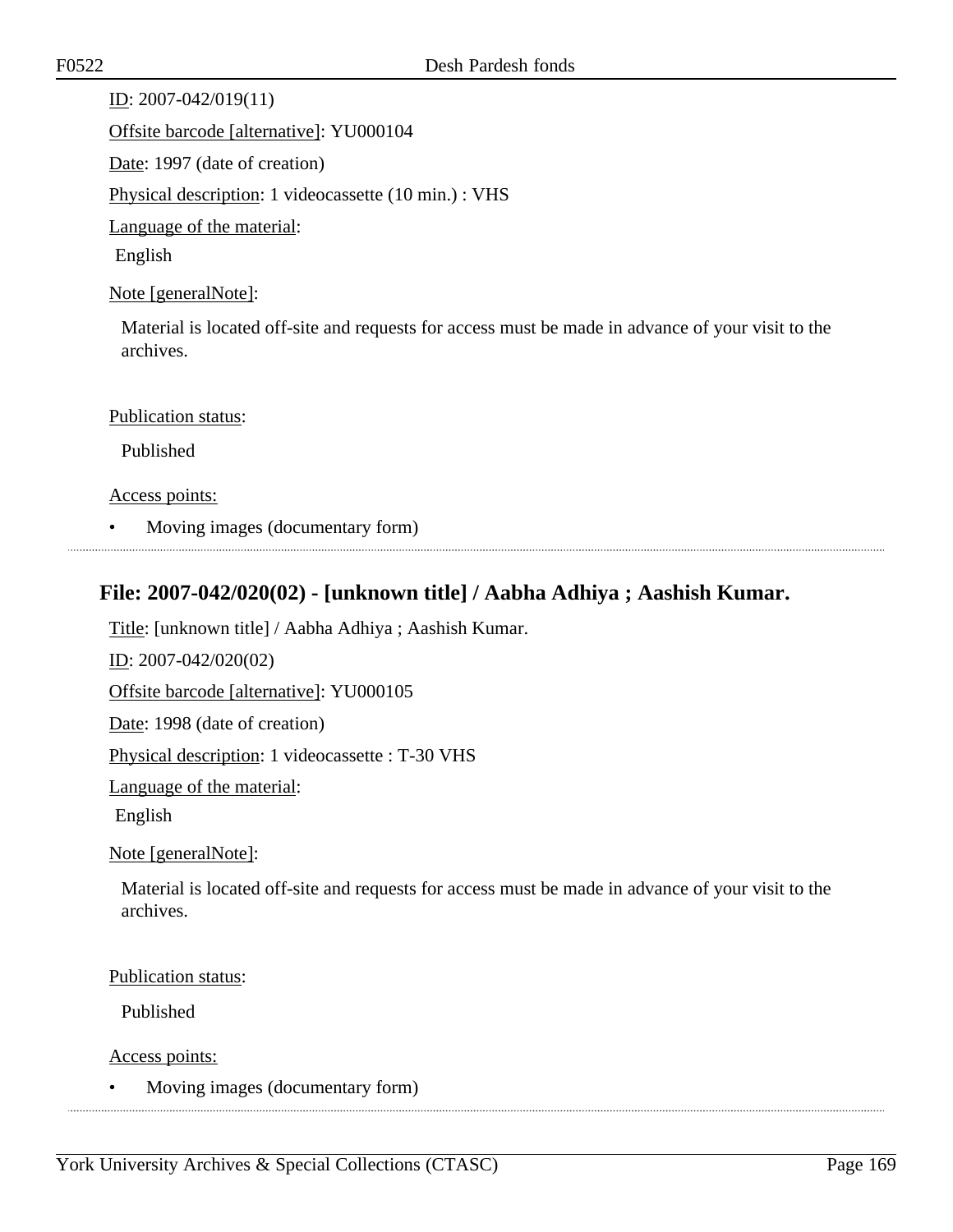### **File: 2007-042/020(03) - Serial for Breakfast = Part I : Part II / Aashish Adhiya; producer ; Aabha Adiya, director.**

Title: Serial for Breakfast = Part I : Part II / Aashish Adhiya; producer ; Aabha Adiya, director.

ID: 2007-042/020(03)

Offsite barcode [alternative]: YU000105

Date: [1998?] (date of creation)

Physical description: 1 videocassette (48 min. 45 sec.) : VHS

Language of the material:

English

Note [generalNote]:

Material is located off-site and requests for access must be made in advance of your visit to the archives.

#### Publication status:

Published

Access points:

• Moving images (documentary form)

### **File: 2007-042/020(04) - Demo Reel / Aladdin.**

Title: Demo Reel / Aladdin. ID: 2007-042/020(04) Offsite barcode [alternative]: YU000105 Date: 8 July 1997 (date of creation) Physical description: 1 videocassette (5 min, 53 sec.) : Release Print, HiFi/db Language of the material: English Note [generalNote]:

Material is located off-site and requests for access must be made in advance of your visit to the archives.

#### Publication status: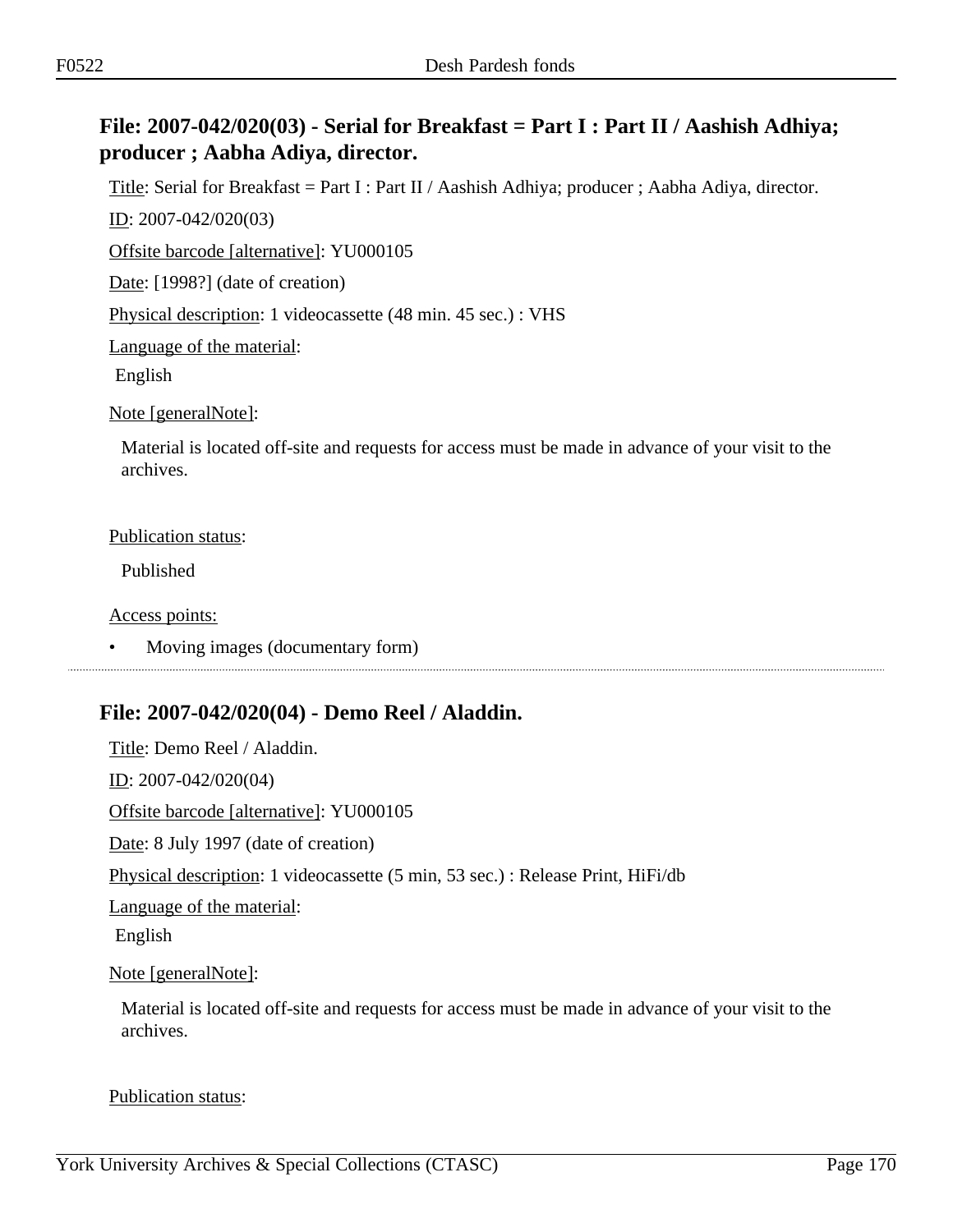#### Published

#### Access points:

• Moving images (documentary form)

### **File: 2007-042/020(05) - Curry Power / Aladdin.**

Title: Curry Power / Aladdin. ID: 2007-042/020(05) Offsite barcode [alternative]: YU000105 Date: Jan. 1998 (date of creation) Physical description: 1 videocassette (10 min.) : T-10 VHS Language of the material: English

#### Note [generalNote]:

Material is located off-site and requests for access must be made in advance of your visit to the archives.

#### Publication status:

Published

#### Access points:

• Moving images (documentary form)

### **File: 2007-042/020(06) - Cleansing / Abeda Nariman.**

Title: Cleansing / Abeda Nariman. ID: 2007-042/020(06) Offsite barcode [alternative]: YU000105 Date: 1998 (date of creation) Physical description: 1 videocassette : T-120 VHS Language of the material: English Note [generalNote]: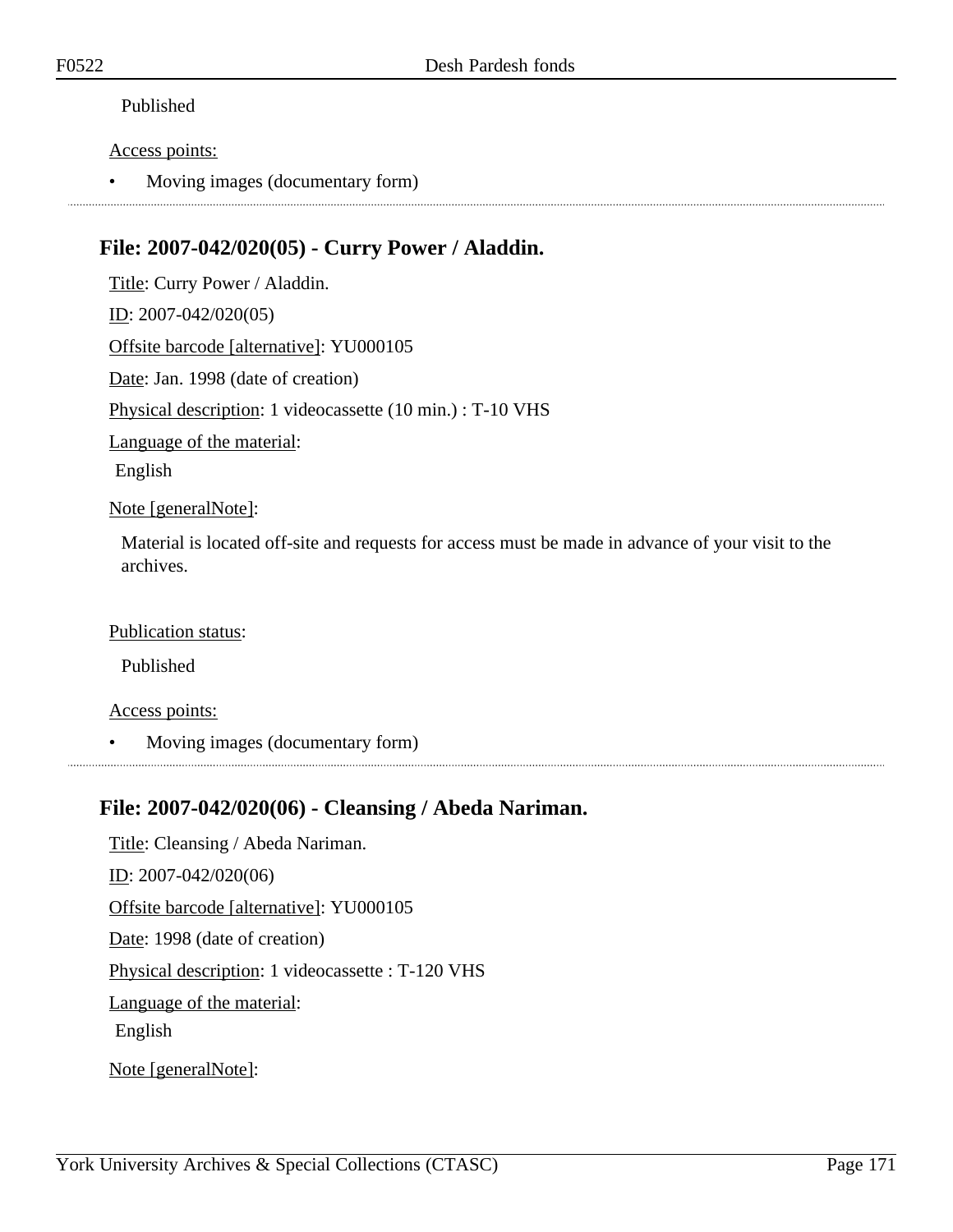Material is located off-site and requests for access must be made in advance of your visit to the archives.

#### Publication status:

Published

Access points:

• Moving images (documentary form)

### **File: 2007-042/020(07) - Judd / Mita Ghosal ; Video D Studios Inc.**

Title: Judd / Mita Ghosal ; Video D Studios Inc.

ID: 2007-042/020(07)

Offsite barcode [alternative]: YU000105

Date: 18 Apr. 1998 (date of creation)

Physical description: 1 videocassette : Fuji T-60 VHS

Language of the material:

English

Note [generalNote]:

Material is located off-site and requests for access must be made in advance of your visit to the archives.

#### Publication status:

Published

Access points:

• Moving images (documentary form)

### **File: 2007-042/020(08) - OPPO / Yasmin P. Kavim ; National Film Board of Canada ; Post Haste Video.**

Title: OPPO / Yasmin P. Kavim ; National Film Board of Canada ; Post Haste Video. ID: 2007-042/020(08) Offsite barcode [alternative]: YU000105 Date: 21 Aug. 1997 (date of creation) Physical description: 1 videocassette (2 min., 42 sec.) : b&w, 16mmfilm, Betacam SP, VHS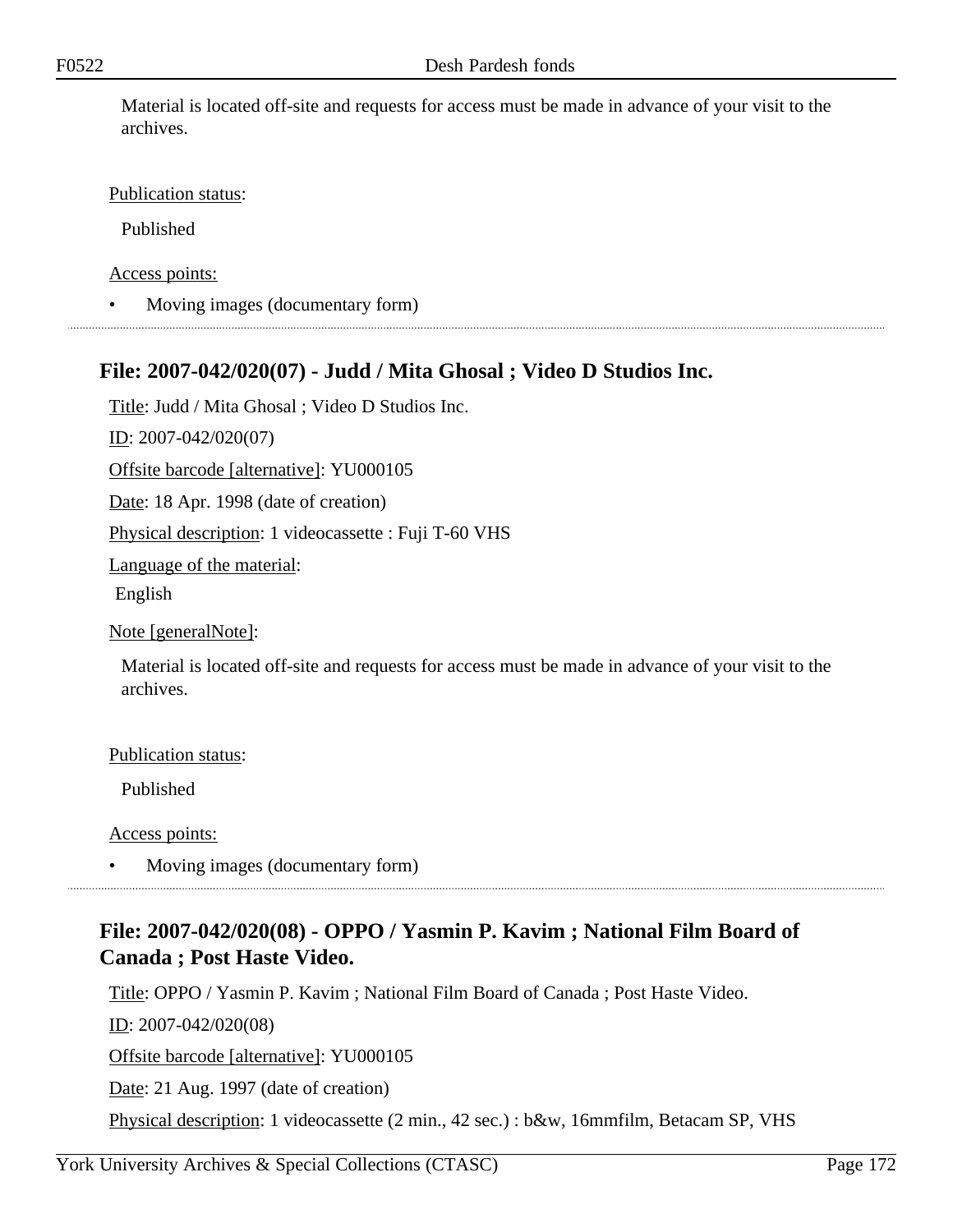Language of the material:

English

#### Note [generalNote]:

Material is located off-site and requests for access must be made in advance of your visit to the archives.

#### Publication status:

Published

#### Access points:

• Moving images (documentary form)

### **File: 2007-042/020(09) - Hyderabad Blues / Nagesh Kukunoor.**

Title: Hyderabad Blues / Nagesh Kukunoor. ID: 2007-042/020(09) Offsite barcode [alternative]: YU000105 Date: [1998?] (date of creation) Physical description: 1 videocassette (85 min.): VHS Language of the material: English Note [generalNote]:

Material is located off-site and requests for access must be made in advance of your visit to the archives.

### Publication status:

Published

### Access points:

• Moving images (documentary form)

### **File: 2007-042/020(10) - Clothes / Aparna Sindhoor.**

Title: Clothes / Aparna Sindhoor. ID: 2007-042/020(10) Offsite barcode [alternative]: YU000105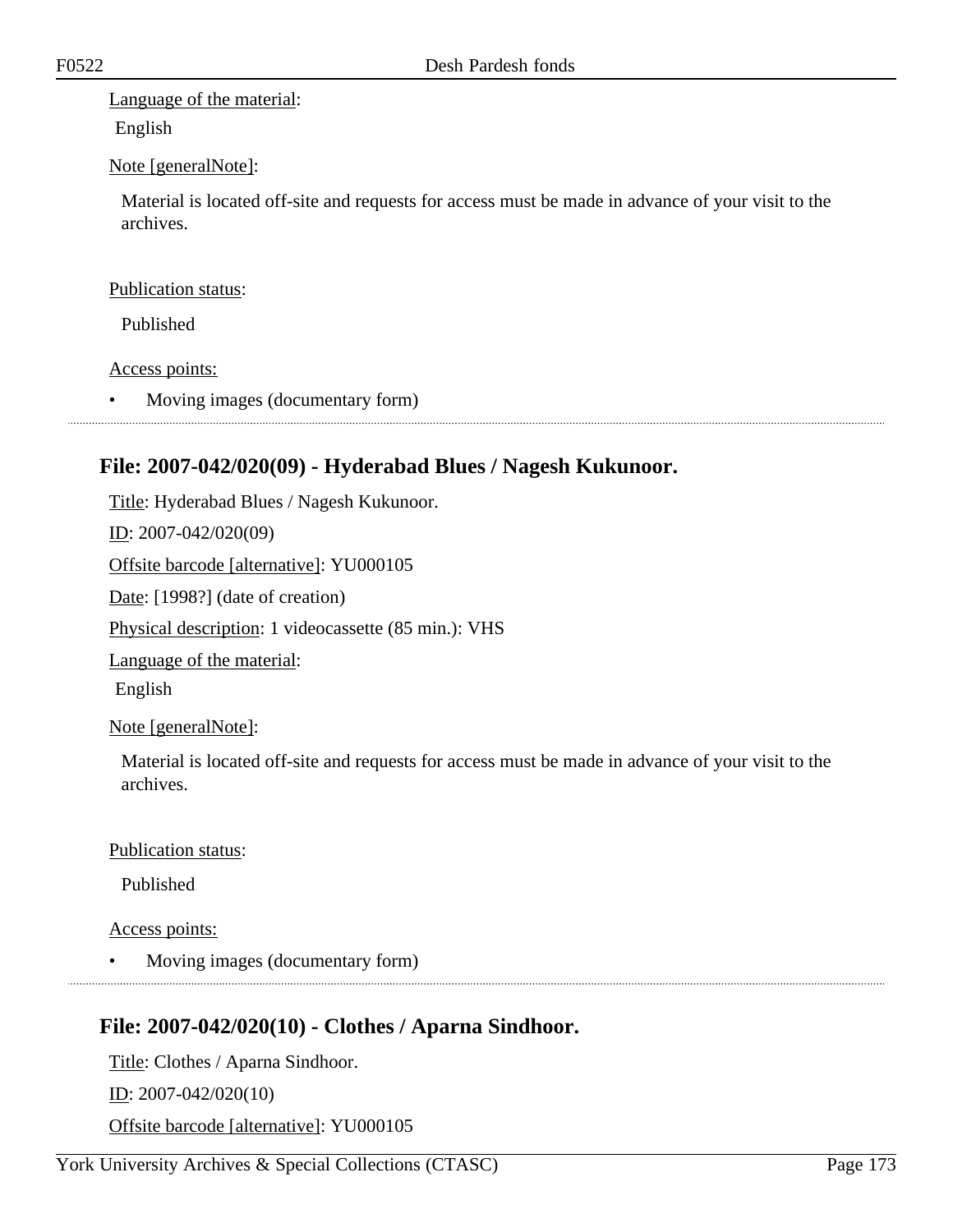Date: 1998 (date of creation)

Physical description: 1 videocassette : TDK T-120 VHS

Language of the material:

English

#### Note [generalNote]:

Material is located off-site and requests for access must be made in advance of your visit to the archives.

#### Publication status:

Published

Access points:

• Moving images (documentary form)

### **File: 2007-042/020(11) - The Hunt / Aparna Sindhoor.**

Title: The Hunt / Aparna Sindhoor. <u>ID</u>: 2007-042/020(11) Offsite barcode [alternative]: YU000105 Date: 1998 (date of creation) Physical description: 1 videocassette : TDK T-120 VHS Language of the material: English

#### Note [generalNote]:

Material is located off-site and requests for access must be made in advance of your visit to the archives.

#### Publication status:

Published

#### Access points:

• Moving images (documentary form)

### **File: 2007-042/021(01) - The Stand Up / Jigar Talati.**

Title: The Stand Up / Jigar Talati.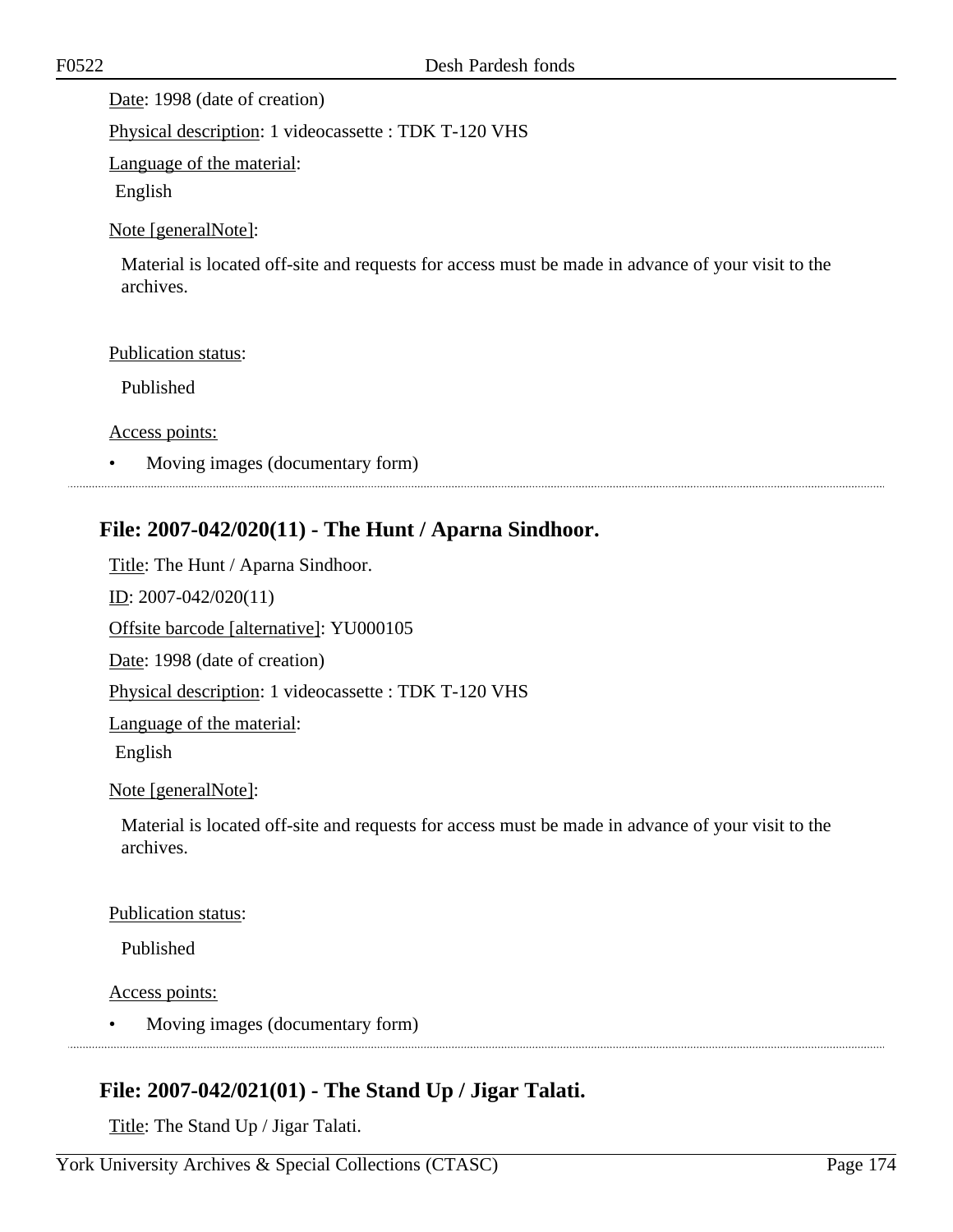ID: 2007-042/021(01) Offsite barcode [alternative]: YU000106 Date: 1998 (date of creation) Physical description: 1 videocassette (17 min.) : T-120 : VHS Language of the material: English Note [generalNote]:

Material is located off-site and requests for access must be made in advance of your visit to the archives.

#### Publication status:

Published

#### Access points:

• Moving images (documentary form)

### **File: 2007-042/021(02) - ULI / Malabar Productions.**

Title: ULI / Malabar Productions.

ID: 2007-042/021(02)

Offsite barcode [alternative]: YU000106

Date: 10 Oct. 1997 (date of creation)

Physical description: 1 videocassette (22 min.) : Sony T-120 : VHS

Language of the material:

English

Note [generalNote]:

Material is located off-site and requests for access must be made in advance of your visit to the archives.

#### Publication status:

Published

Access points:

• Moving images (documentary form)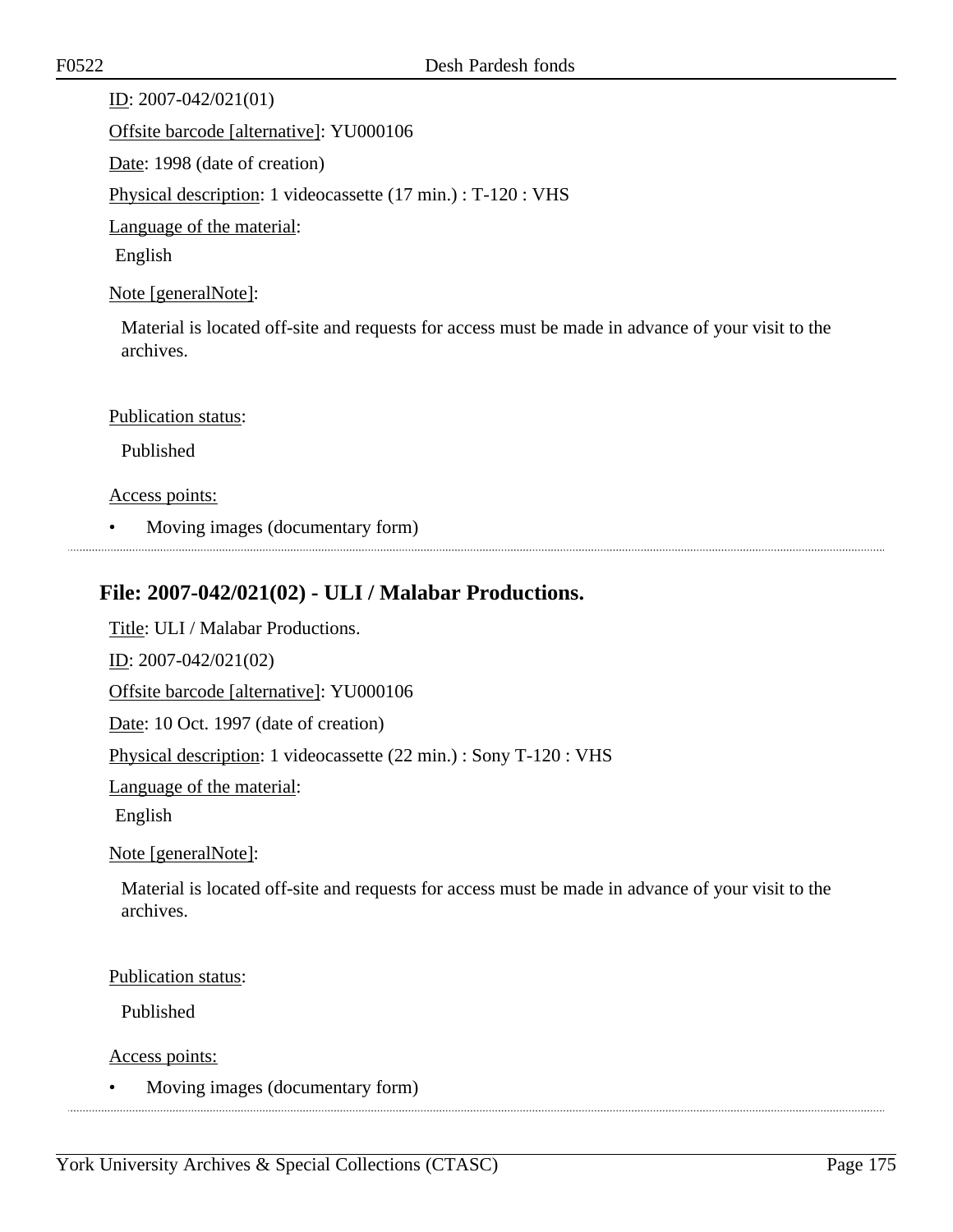### **File: 2007-042/021(09) - The Broken River-Shells / Shakiil Hannan, director.**

Title: The Broken River-Shells / Shakiil Hannan, director. ID: 2007-042/021(09) Offsite barcode [alternative]: YU000106 Date: 1999 (date of creation) Physical description: 1 videocassette (6 min., 30 sec.) : 16mm print transfer; PRO-10 Language of the material: English Note [generalNote]: Material is located off-site and requests for access must be made in advance of your visit to the archives.

#### Publication status:

Published

Access points:

• Moving images (documentary form)

### **File: 2007-042/021(10) - Dothead / Swati Khurana ; Shefali Metha ; Leith Murgai.**

Title: Dothead / Swati Khurana ; Shefali Metha ; Leith Murgai.

ID: 2007-042/021(10)

Offsite barcode [alternative]: YU000106

Date: 15 Apr. 1999 (date of creation)

Physical description: 1 videocassette (6 min., 20 sec.) : VHS

Language of the material:

English

Note [generalNote]:

Material is located off-site and requests for access must be made in advance of your visit to the archives.

#### Publication status:

Published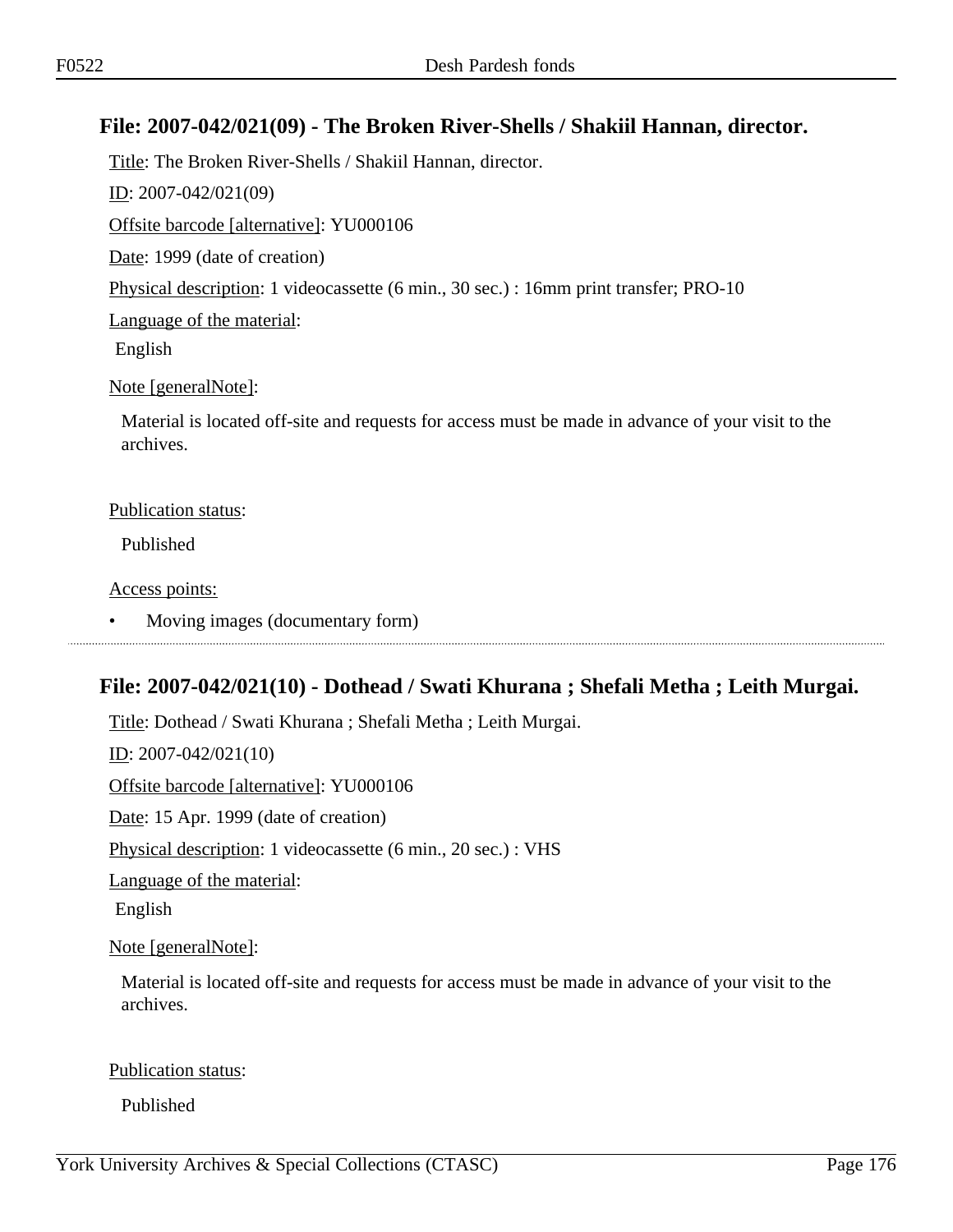Access points:

• Moving images (documentary form)

### **File: 2007-042/021(11) - Square-shaped Fingernail / Balvinder D. Mudan.**

Title: Square-shaped Fingernail / Balvinder D. Mudan. ID: 2007-042/021(11) Offsite barcode [alternative]: YU000106 Date: 1999 (date of creation) Physical description: 1 videocassette (18 min., 32 sec.) : T-30 VHS Language of the material:

English

Note [generalNote]:

Material is located off-site and requests for access must be made in advance of your visit to the archives.

Publication status:

Published

Access points:

• Moving images (documentary form)

### **File: 2007-042/021(12) - Indian Women / Meena Narahari, director ; Cybermeena Video Productions.**

Title: Indian Women / Meena Narahari, director ; Cybermeena Video Productions.

ID: 2007-042/021(12)

Offsite barcode [alternative]: YU000106

Date: 1999 (date of creation)

Physical description: 1 videocassette : T-120 VHS

Language of the material:

English

Note [generalNote]:

Material is located off-site and requests for access must be made in advance of your visit to the archives.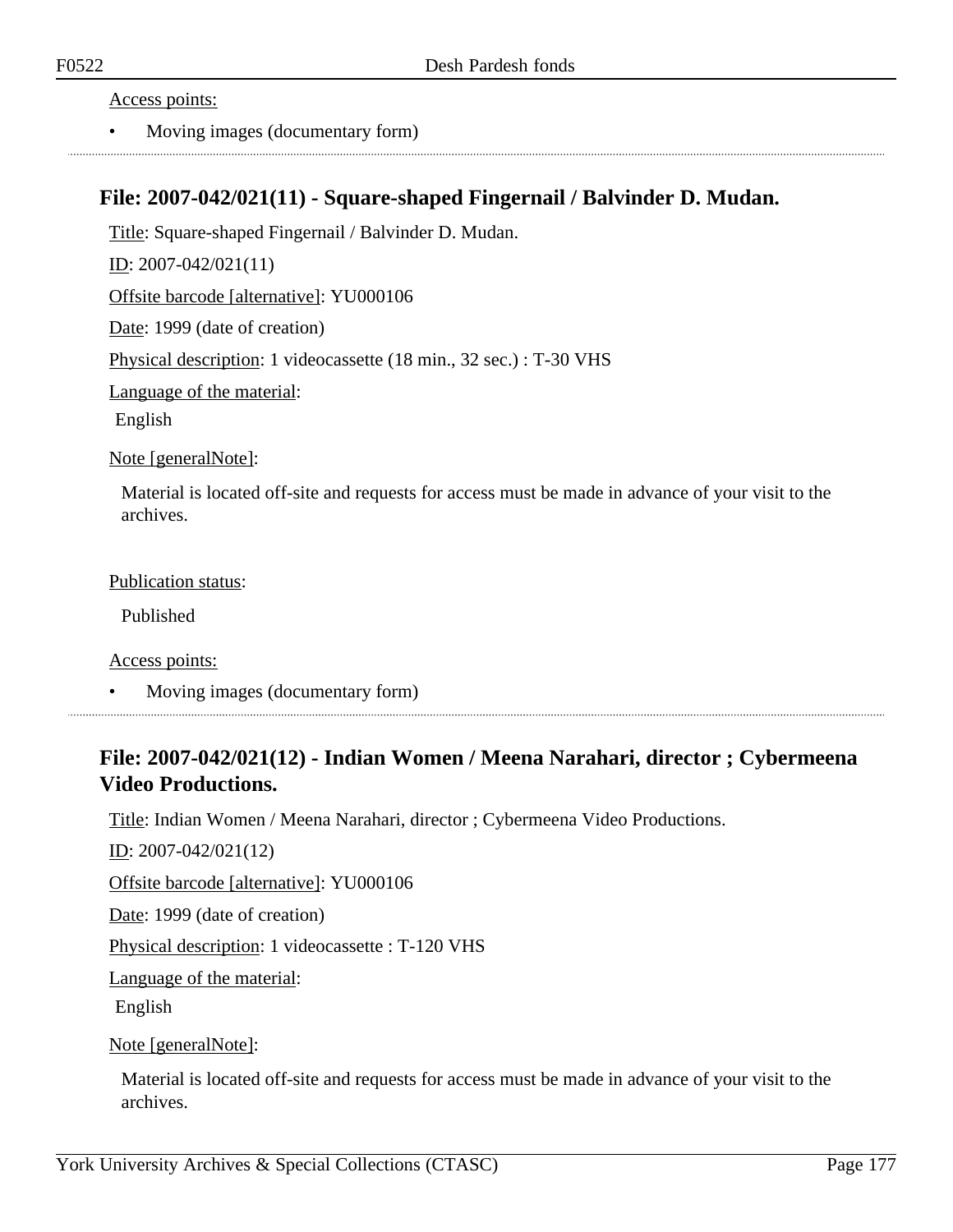Publication status:

Published

Access points:

• Moving images (documentary form)

### **File: 2007-042/022(01) - The Heart Becomes Quiet / Robin Schlaht and David Christensen, director and producer; Agitprop Films; Zima Junction Productions.**

Title: The Heart Becomes Quiet / Robin Schlaht and David Christensen, director and producer; Agitprop Films; Zima Junction Productions.

ID: 2007-042/022(01)

Offsite barcode [alternative]: YU000108

Date: 1999 (date of creation)

Physical description: 1 videocassette (88 min.) : col. VHS

Language of the material:

English

Note [generalNote]:

Material is located off-site and requests for access must be made in advance of your visit to the archives.

#### Publication status:

Published

Access points:

• Moving images (documentary form)

### **File: 2007-042/022(09) - Shar! (red asian performance) / Sharon Lewis.**

Title: Shar! (red asian performance) / Sharon Lewis. ID: 2007-042/022(09) Offsite barcode [alternative]: YU000108 Date: Nov. 1999 (date of creation) Physical description: 1 videocassette : Sony T-120 VHS Language of the material: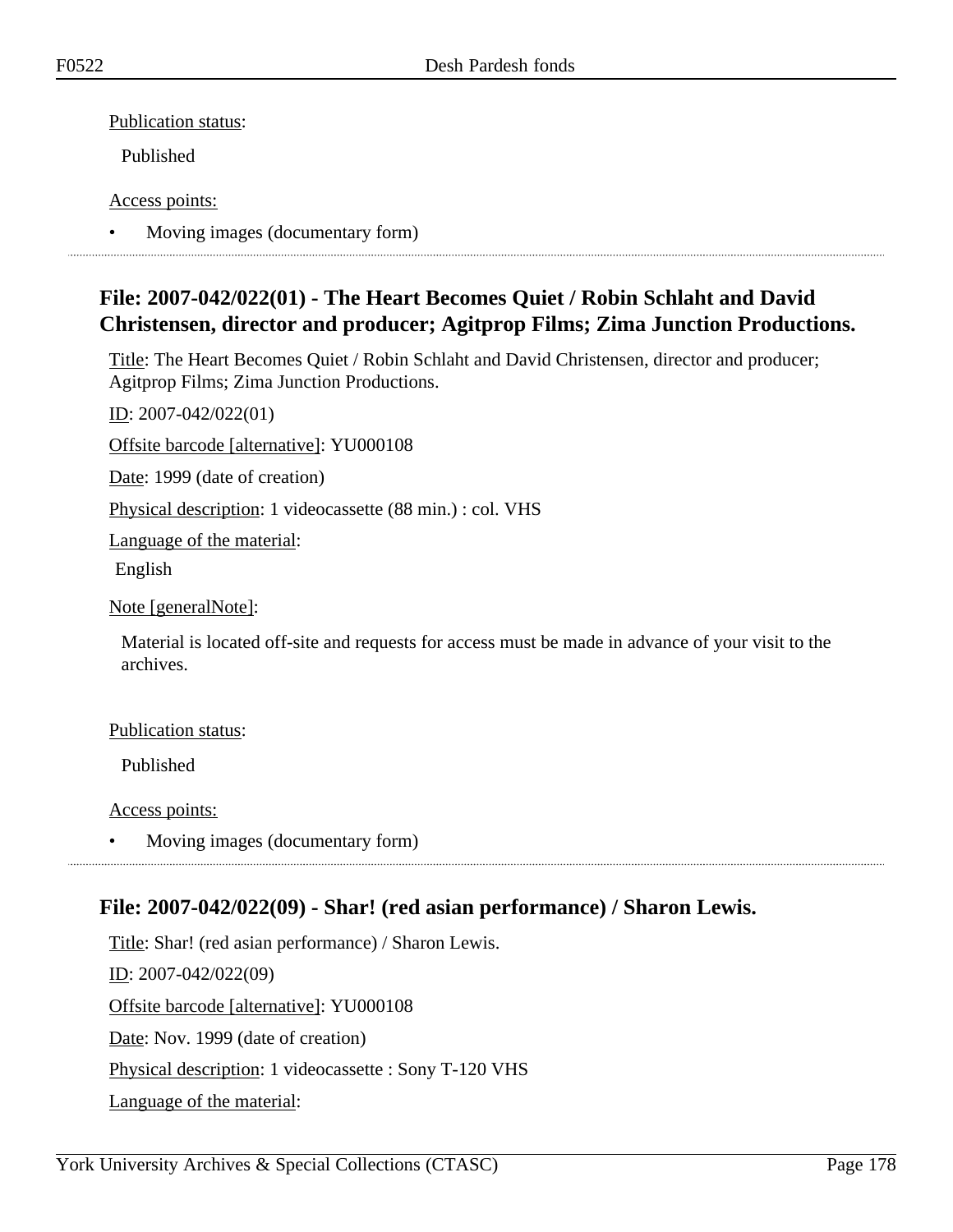#### English

#### Note [generalNote]:

Material is located off-site and requests for access must be made in advance of your visit to the archives.

#### Publication status:

Published

### Access points:

• Moving images (documentary form)

### **File: 2007-042/022(10) - A Segment of A Solo / Padmini Chettur.**

Title: A Segment of A Solo / Padmini Chettur. ID: 2007-042/022(10) Offsite barcode [alternative]: YU000108 Date: 2 Dec. 1999 (date of creation) Physical description: 1 videocassette : VHS Language of the material: English Note [generalNote]:

Material is located off-site and requests for access must be made in advance of your visit to the archives.

#### Publication status:

Published

Access points:

• Moving images (documentary form)

### **File: 2007-042/022(11) - Loha / Roger Sinha, choreography, dancer ; N. Bakht, dancer.**

Title: Loha / Roger Sinha, choreography, dancer ; N. Bakht, dancer.

ID: 2007-042/022(11)

Offsite barcode [alternative]: YU000108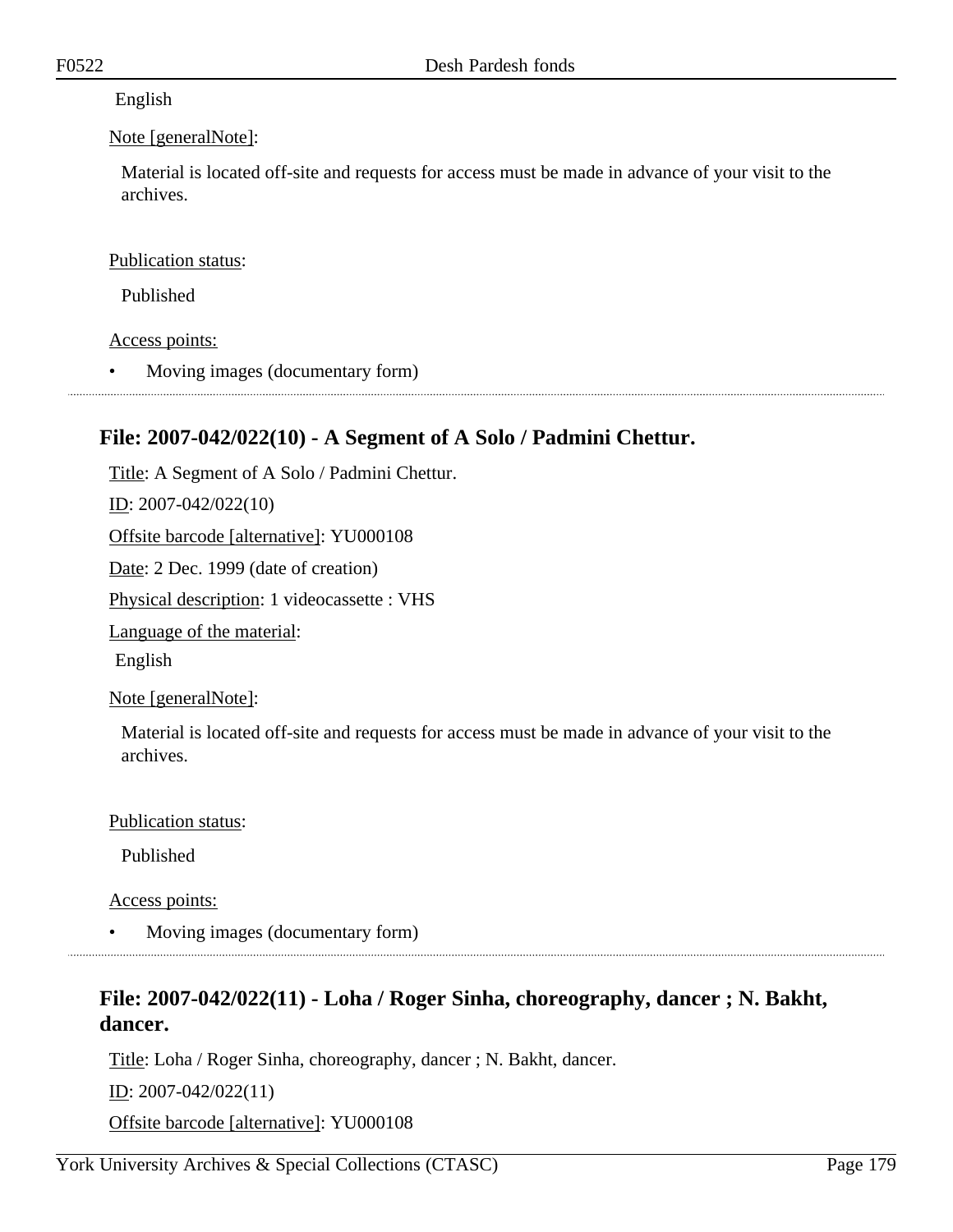Date: 2000 (date of creation)

Physical description: 1 videocassette (10 min.): Kodak T-160

Language of the material:

English

#### Note [generalNote]:

Material is located off-site and requests for access must be made in advance of your visit to the archives.

#### Publication status:

Published

Access points:

• Moving images (documentary form)

### **File: 2007-042/023(01) - A voice from heaven / Crossmedia Communications.**

Title: A voice from heaven / Crossmedia Communications. ID: 2007-042/023(01) Offsite barcode [alternative]: YU000109 Date: [ca. 2000?] (date of creation) Physical description: 1 videocassette : VHS Language of the material: English Note [generalNote]:

Material is located off-site and requests for access must be made in advance of your visit to the archives.

#### Publication status:

Published

Access points:

• Moving images (documentary form)

### **File: 2007-042/024(04) - An Adequate Match / Jyoti Argade ; Shalini Kantayya.**

Title: An Adequate Match / Jyoti Argade ; Shalini Kantayya.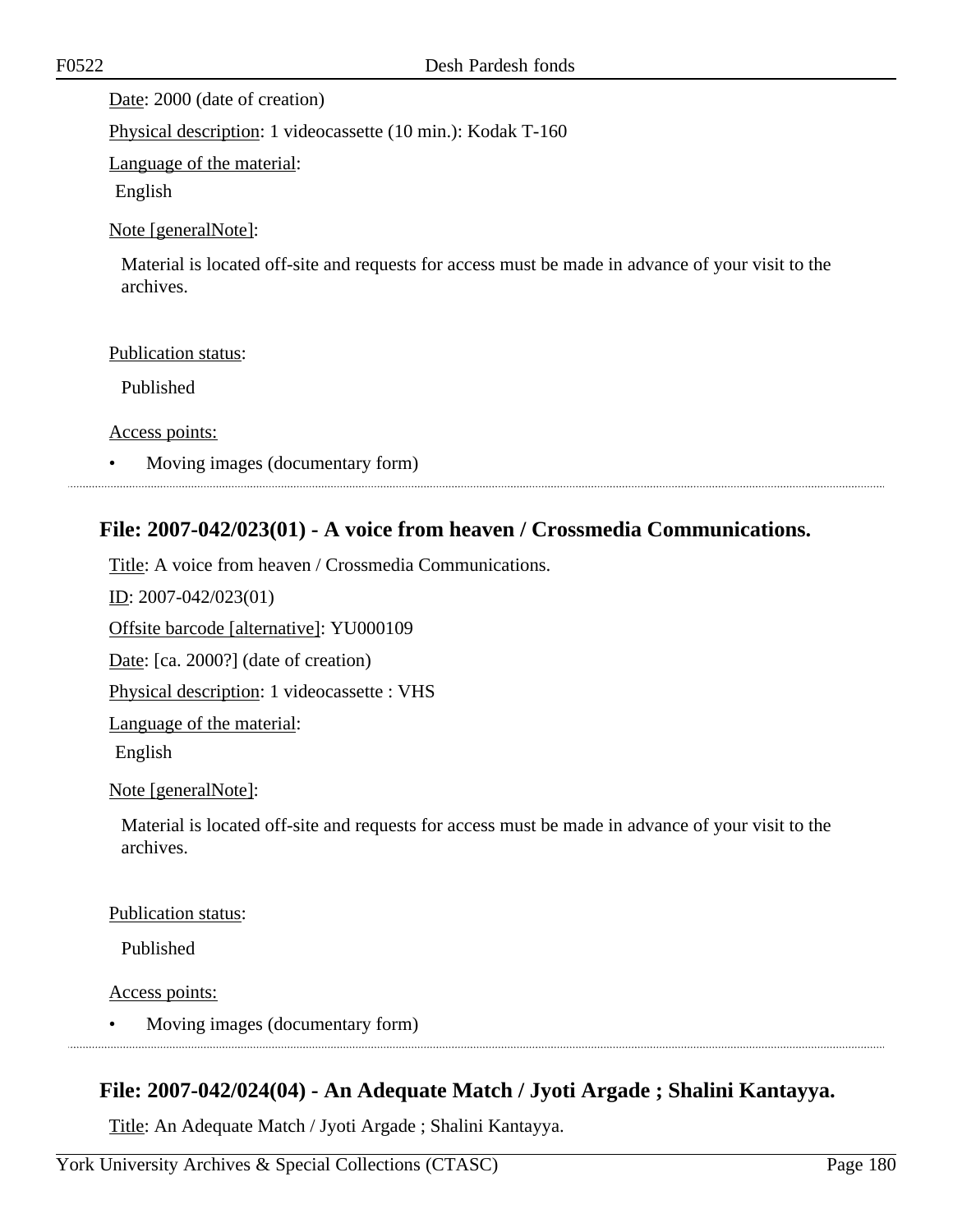ID: 2007-042/024(04) Offsite barcode [alternative]: YU000110 Date: [before 2001?] (date of creation) Physical description: 1 videocassette (6 min., 30 sec.) : DV/VHS Rough-Cut Language of the material: English

Note [generalNote]:

Material is located off-site and requests for access must be made in advance of your visit to the archives.

#### Publication status:

Published

Access points:

• Moving images (documentary form)

# **File: 2007-042/024(05) - Voices of dissent / Norkhan S. Bawa.**

Title: Voices of dissent / Norkhan S. Bawa.

ID: 2007-042/024(05)

Offsite barcode [alternative]: YU000110

Date: [before 2001?] (date of creation)

Physical description: 1 videocassette : Sony T-30 VHS

Language of the material:

English

Note [generalNote]:

Material is located off-site and requests for access must be made in advance of your visit to the archives.

Publication status:

Published

Access points:

• Moving images (documentary form)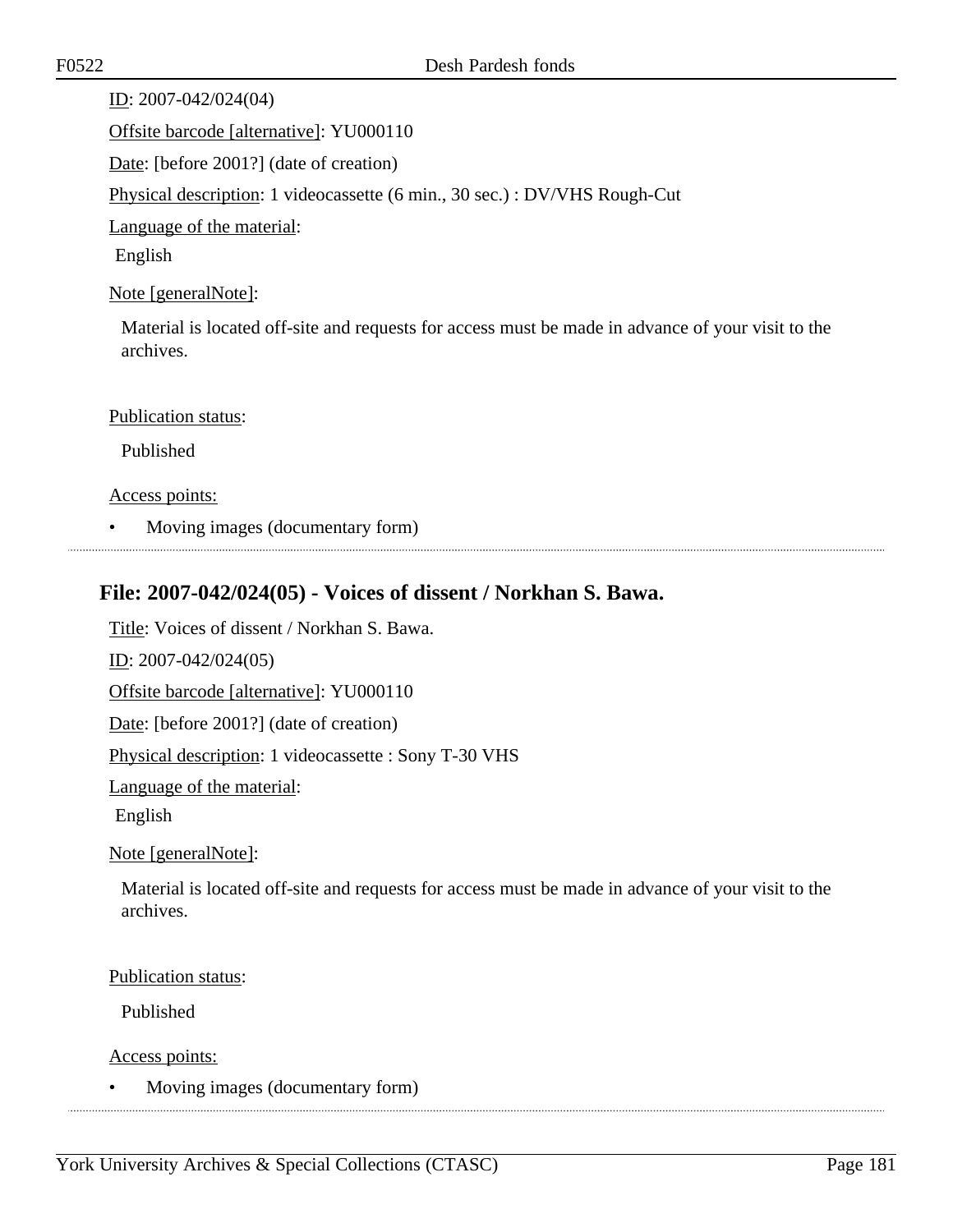# **File: 2007-042/024(06) - Demo of Bandhu Social Welfare Society, Dhaka Bangladesh.**

Title: Demo of Bandhu Social Welfare Society, Dhaka Bangladesh.

ID: 2007-042/024(06)

Offsite barcode [alternative]: YU000110

Date: [before 2001?] (date of creation)

Physical description: 1 videocassette : E-180

Language of the material:

English

Note [generalNote]:

Material is located off-site and requests for access must be made in advance of your visit to the archives.

#### Publication status:

Published

Access points:

• Moving images (documentary form)

# **File: 2007-042/024(07) - Indian classical (Manipuri) / Sukalyam Bhattacharsa, dancer.**

Title: Indian classical (Manipuri) / Sukalyam Bhattacharsa, dancer.

ID: 2007-042/024(07)

Offsite barcode [alternative]: YU000110

Date: [before 2001?] (date of creation)

Physical description: 1 videocassette : T-120 VHS

Language of the material:

English

#### Note [generalNote]:

Material is located off-site and requests for access must be made in advance of your visit to the archives.

#### Publication status: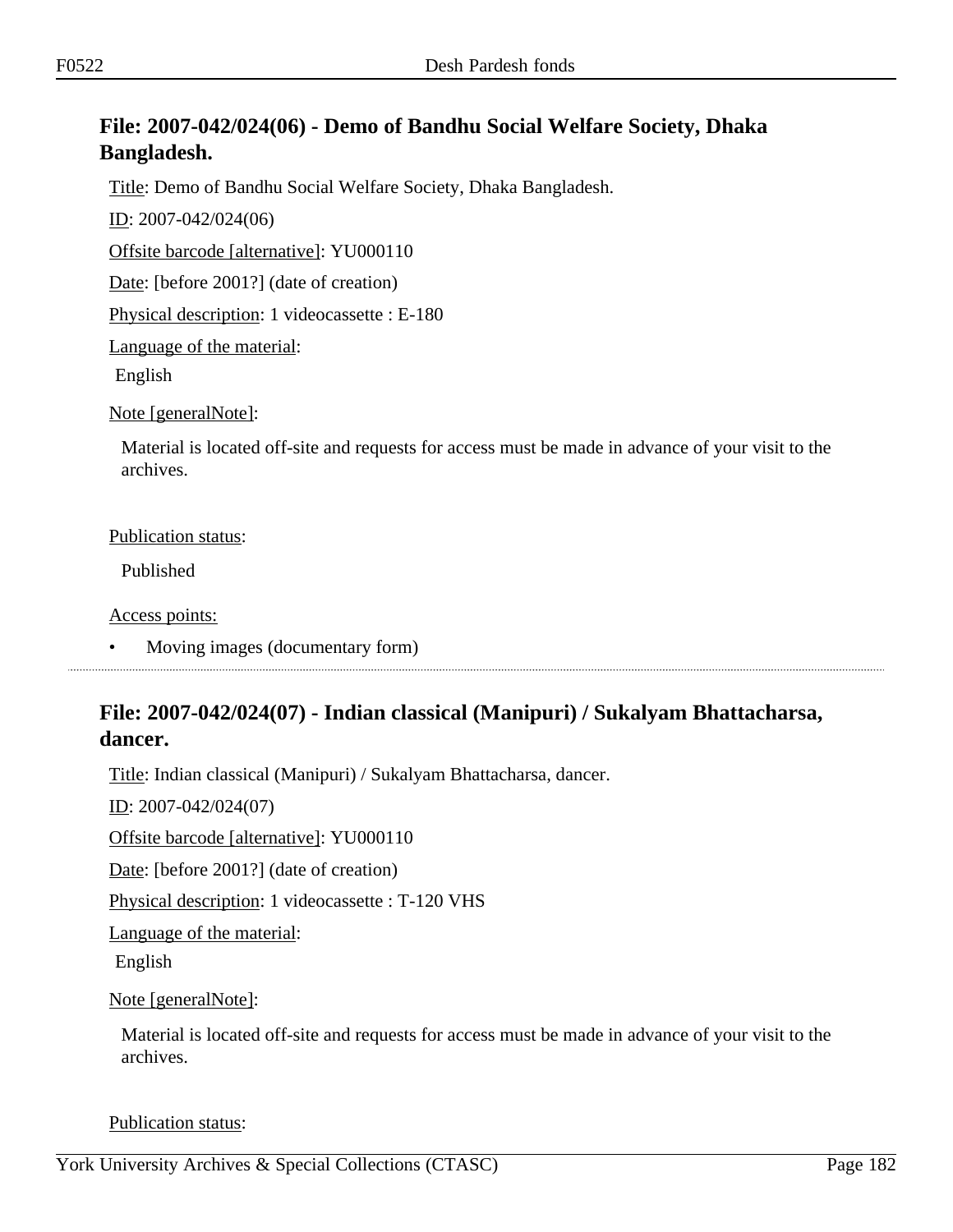### Published

### Access points:

• Moving images (documentary form)

# **File: 2007-042/024(08) - Angst at large / Shankar Borua, director.**

Title: Angst at large / Shankar Borua, director. ID: 2007-042/024(08) Offsite barcode [alternative]: YU000110 Date: [before 2001?] (date of creation) Physical description: 1 videocassette (60 min.) : VHS Language of the material: English Note [generalNote]:

Material is located off-site and requests for access must be made in advance of your visit to the archives.

### Publication status:

Published

#### Access points:

• Moving images (documentary form)

### **File: 2007-042/024(09) - Manhole piece / Vinay Chowdhry.**

Title: Manhole piece / Vinay Chowdhry. ID: 2007-042/024(09) Offsite barcode [alternative]: YU000110 Date: [ca. 2000?] (date of creation) Physical description: 1 videocassette : T-60 VHS Language of the material: English Note [generalNote]: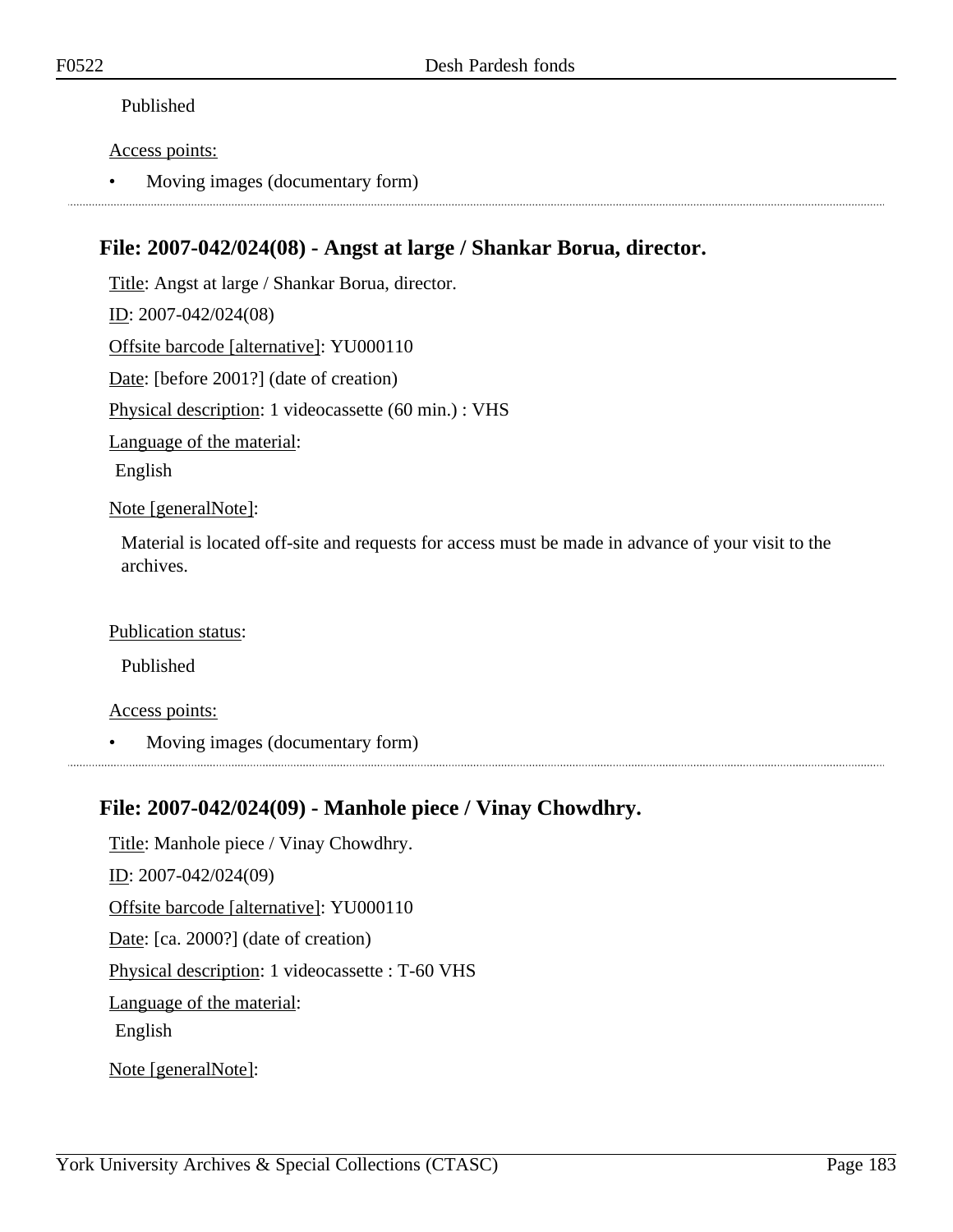Material is located off-site and requests for access must be made in advance of your visit to the archives.

### Publication status:

Published

Access points:

• Moving images (documentary form)

# **File: 2007-042/024(10) - Colors = excerpts : audition tape only.**

Title: Colors = excerpts : audition tape only.

ID: 2007-042/024(10)

Offsite barcode [alternative]: YU000110

Date: [before 2001?] (date of creation)

Physical description: 1 videocassette : TDK T-120 VHS

Language of the material:

English

Note [generalNote]:

Material is located off-site and requests for access must be made in advance of your visit to the archives.

#### Publication status:

Published

Access points:

• Moving images (documentary form)

# **File: 2007-042/024(11) - Mrs. Mould / Cynthia [Pay?].**

Title: Mrs. Mould / Cynthia [Pay?]. ID: 2007-042/024(11) Offsite barcode [alternative]: YU000110 Date: [before 2001?] (date of creation) Physical description: 1 videocassette : Sony TC-30 VHS Language of the material: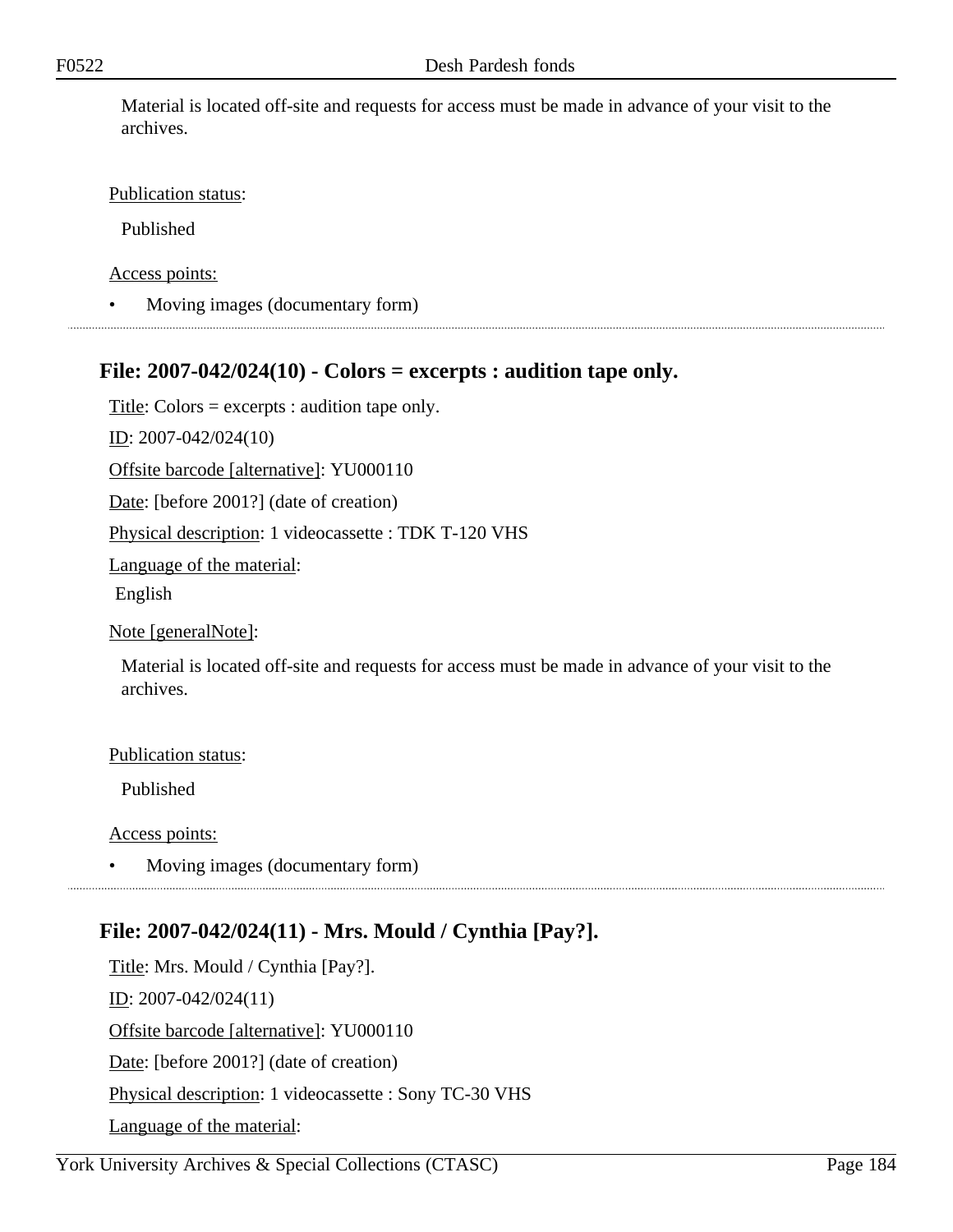### English

### Note [generalNote]:

Material is located off-site and requests for access must be made in advance of your visit to the archives.

### Publication status:

Published

Access points:

• Moving images (documentary form)

# **File: 2007-042/025(01) - Choreography Excerpts / Parijat Desai.**

Title: Choreography Excerpts / Parijat Desai. ID: 2007-042/025(01) Offsite barcode [alternative]: YU000111 Date: [before 2001?] (date of creation) Physical description: 1 videocassette : VHS Language of the material: English Note [generalNote]:

Material is located off-site and requests for access must be made in advance of your visit to the archives.

#### Publication status:

Published

Access points:

• Moving images (documentary form)

# **File: 2007-042/025(02) - Domino Categories = Assembly.**

Title: Domino Categories = Assembly.

ID: 2007-042/025(02)

Offsite barcode [alternative]: YU000111

Date: [before 2001?] (date of creation)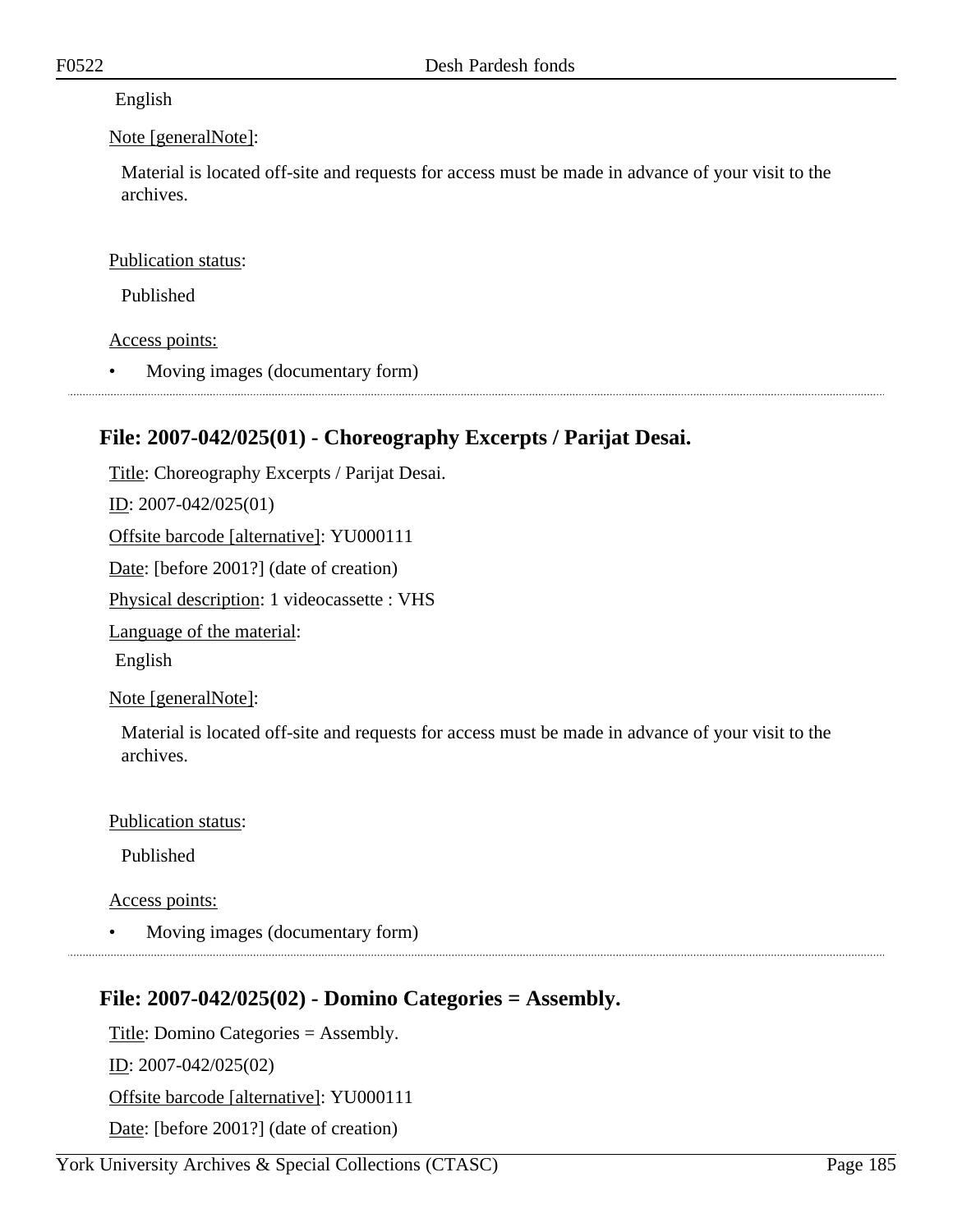Physical description: 1 videocassette (1 hr.): T-60 VHS

Language of the material:

English

Note [generalNote]:

Material is located off-site and requests for access must be made in advance of your visit to the archives.

## Publication status:

Published

Access points:

• Moving images (documentary form)

# **File: 2007-042/025(03) - Desi Party / Ambika Gunnia.**

Title: Desi Party / Ambika Gunnia.

ID: 2007-042/025(03)

Offsite barcode [alternative]: YU000111

Date: [before 2001?] (date of creation)

Physical description: 1 videocassette : T-120 VHS

Language of the material:

English

# Note [generalNote]:

Material is located off-site and requests for access must be made in advance of your visit to the archives.

# Publication status:

Published

Access points:

• Moving images (documentary form)

# **File: 2007-042/025(04) - Anar / Beetar Jafari.**

Title: Anar / Beetar Jafari. ID: 2007-042/025(04)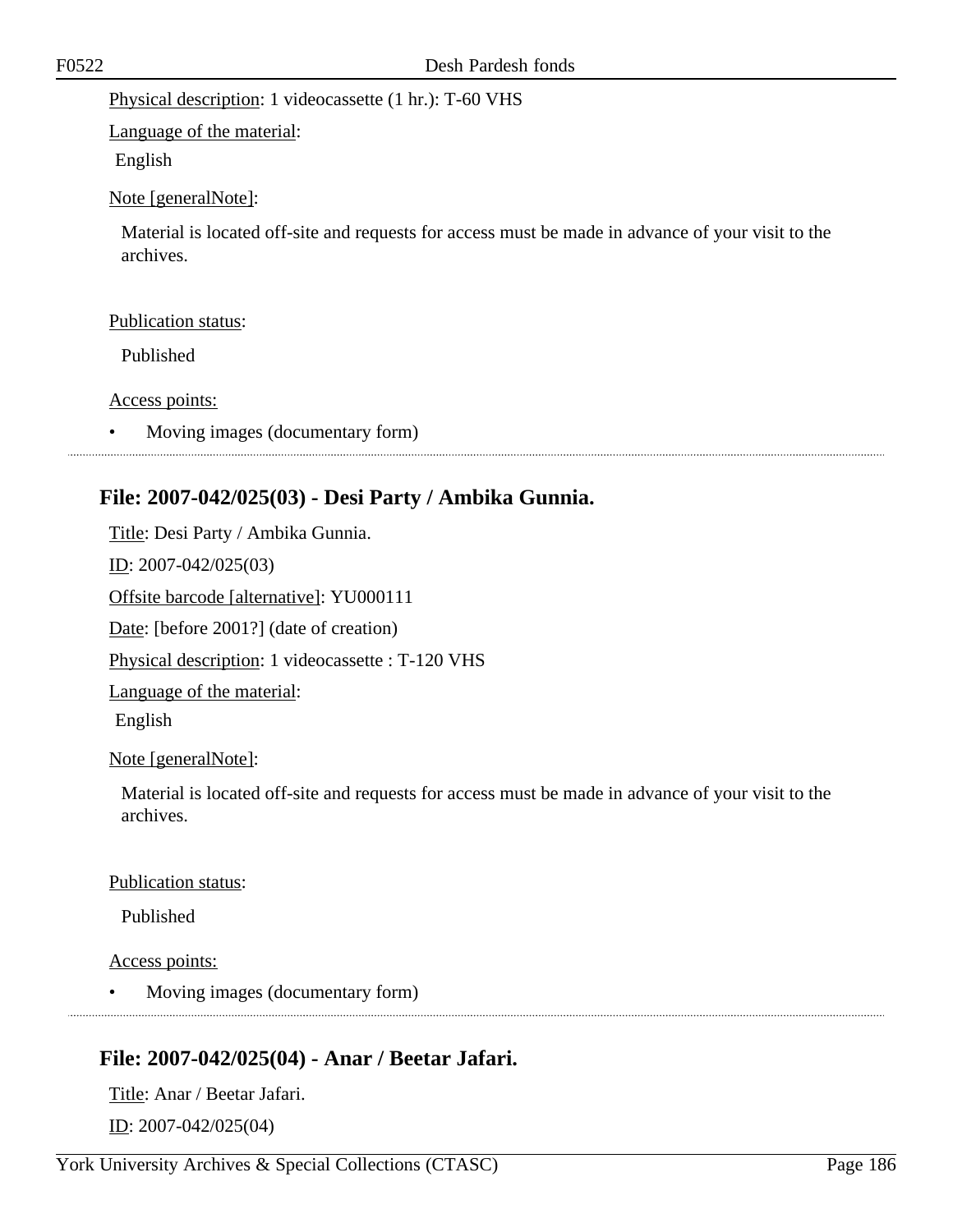Offsite barcode [alternative]: YU000111

Date: [before 2001?] (date of creation)

Physical description: 1 videocassette (5 min.) : Fuji T-10 VHS

Language of the material:

English

#### Note [generalNote]:

Material is located off-site and requests for access must be made in advance of your visit to the archives.

#### Publication status:

Published

Access points:

• Moving images (documentary form)

### **File: 2007-042/025(05) - Fuck you, have a lousy day! / Ivan Jaigirdar.**

Title: Fuck you, have a lousy day! / Ivan Jaigirdar.

ID: 2007-042/025(05)

Offsite barcode [alternative]: YU000111

Date: [before 2001?] (date of creation)

Physical description: 1 videocassette : 56 min. rough cut; TDK T-120 VHS

Language of the material:

English

Note [generalNote]:

Material is located off-site and requests for access must be made in advance of your visit to the archives.

#### Publication status:

Published

Access points:

• Moving images (documentary form)

# **File: 2007-042/025(06) - Looking for Love = 1-800-BIO-DATA / Ivan Jaigirdar.**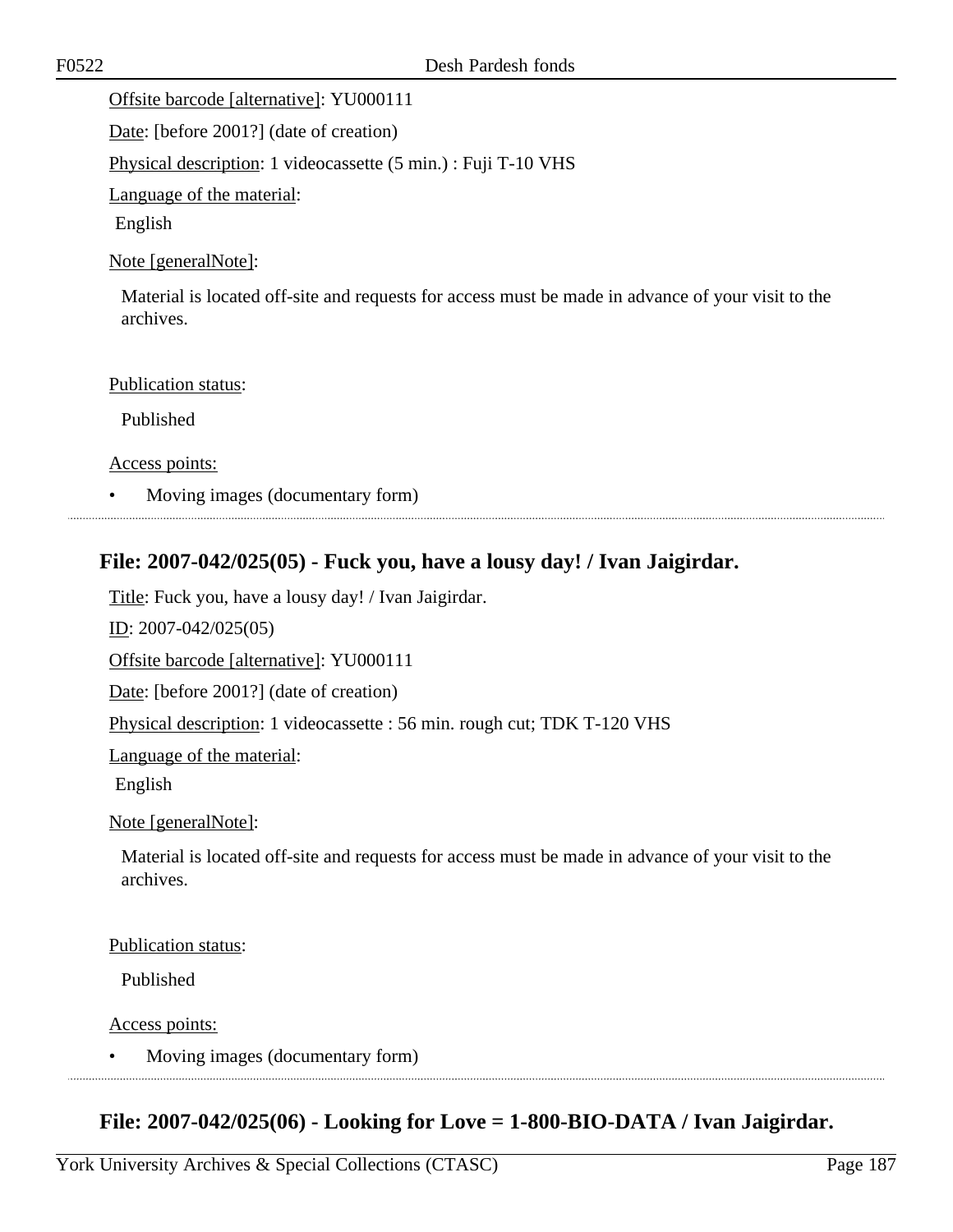Title: Looking for Love = 1-800-BIO-DATA / Ivan Jaigirdar.

ID: 2007-042/025(06)

Offsite barcode [alternative]: YU000111

Date: [before 2001?] (date of creation)

Physical description: 1 videocassette (5 min.) : Rough Cut ; TDK T120 VHS

Language of the material:

English

Note [generalNote]:

Material is located off-site and requests for access must be made in advance of your visit to the archives.

#### Publication status:

Published

#### Access points:

• Moving images (documentary form)

# **File: 2007-042/025(07) - Brown Face = video collage of representation of south asians in western media. / Ivan Jaigirdar ; Dharini Rasiah.**

Title: Brown Face = video collage of representation of south asians in western media. / Ivan Jaigirdar ; Dharini Rasiah.

ID: 2007-042/025(07)

Offsite barcode [alternative]: YU000111

Date: [before 2001?] (date of creation)

Physical description: 1 videocassette : TDK T-120 VHS

Language of the material:

English

Note [generalNote]:

Material is located off-site and requests for access must be made in advance of your visit to the archives.

Publication status:

Published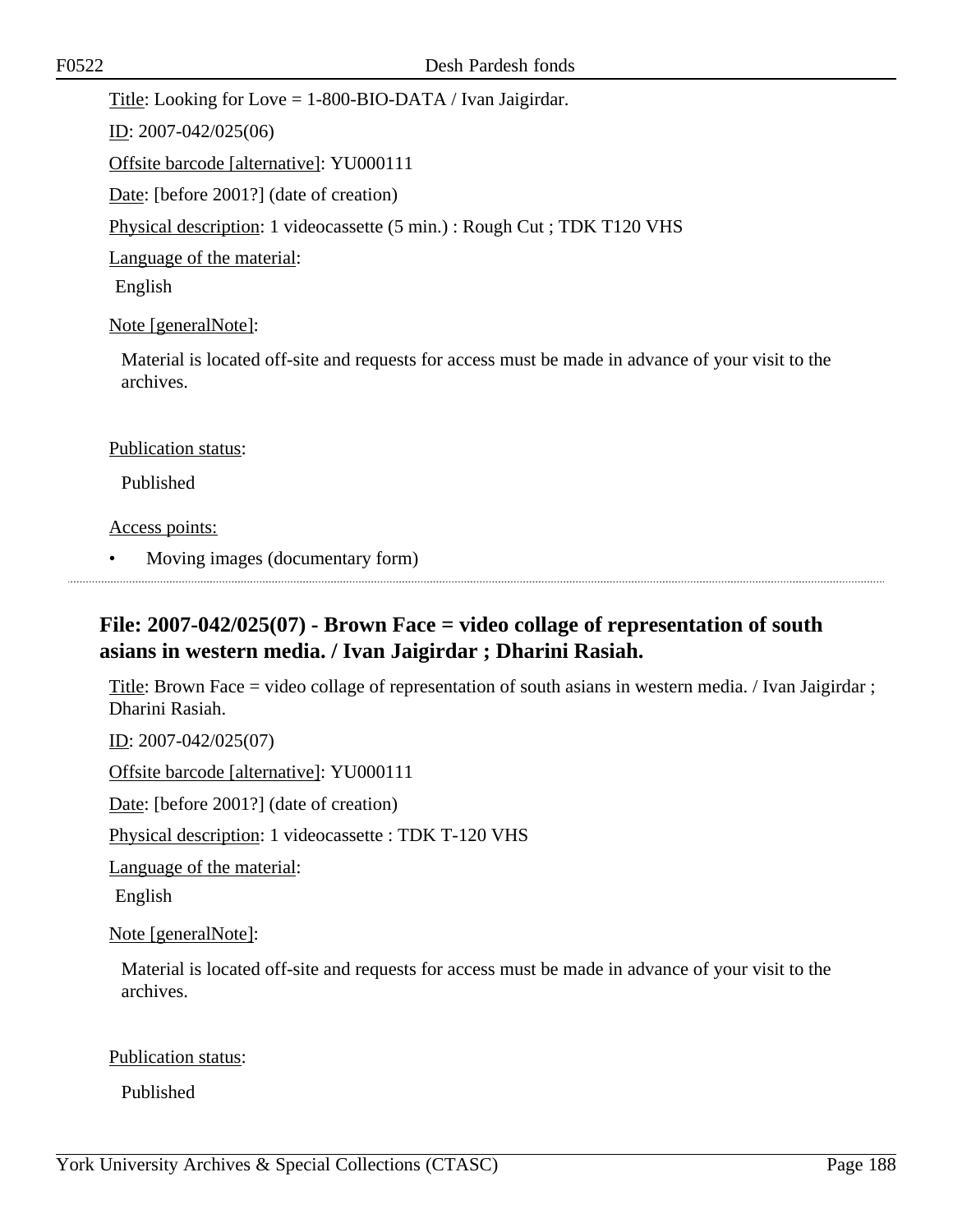#### Access points:

• Moving images (documentary form)

### **File: 2007-042/025(08) - In search of John Burke / Omar Khan.**

Title: In search of John Burke / Omar Khan. ID: 2007-042/025(08) Offsite barcode [alternative]: YU000111 Date: [before 2001?] (date of creation)

Physical description: 1 videocassette (10 min.) : Sony T30BA

Language of the material:

English

Note [generalNote]:

Material is located off-site and requests for access must be made in advance of your visit to the archives.

#### Publication status:

Published

Access points:

• Moving images (documentary form)

## **File: 2007-042/025(09) - Last Exit Before Toll / International Association of Machinists and Aerospace Workers.**

Title: Last Exit Before Toll / International Association of Machinists and Aerospace Workers.

ID: 2007-042/025(09)

Offsite barcode [alternative]: YU000111

Date: [before 2001?] (date of creation)

Physical description: 1 videocassette (12 min.) : VHS

Language of the material:

English

Note [generalNote]:

Material is located off-site and requests for access must be made in advance of your visit to the archives.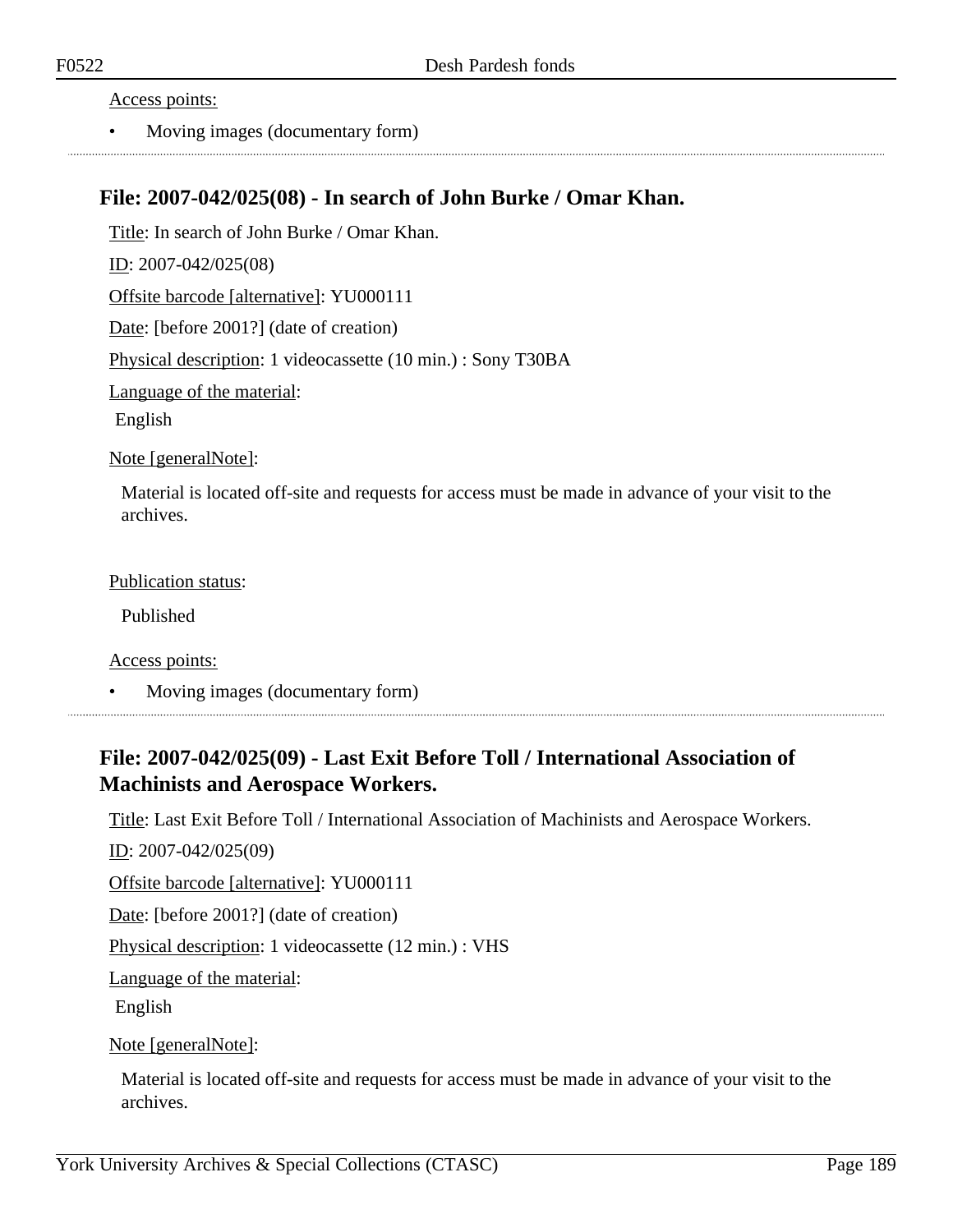### Publication status:

Published

### Access points:

• Moving images (documentary form)

# **File: 2007-042/025(10) - IFTI / Hajira Majid.**

Title: IFTI / Hajira Majid. ID: 2007-042/025(10) Offsite barcode [alternative]: YU000111 Date: [before 2001?] (date of creation) Physical description: 1 videocassette : T-30 VHS Language of the material: English Note [generalNote]:

1 of 2. Material is located off-site and requests for access must be made in advance of your visit to the archives.

#### Publication status:

Published

Access points:

• Moving images (documentary form)

# **File: 2007-042/025(11) - IFTI / Hajira Majid.**

Title: IFTI / Hajira Majid. ID: 2007-042/025(11) Offsite barcode [alternative]: YU000111 Date: [before 2001?] (date of creation) Physical description: 1 videocassette (20 min., 25 sec.) : T-30 VHS Language of the material: English Note [generalNote]: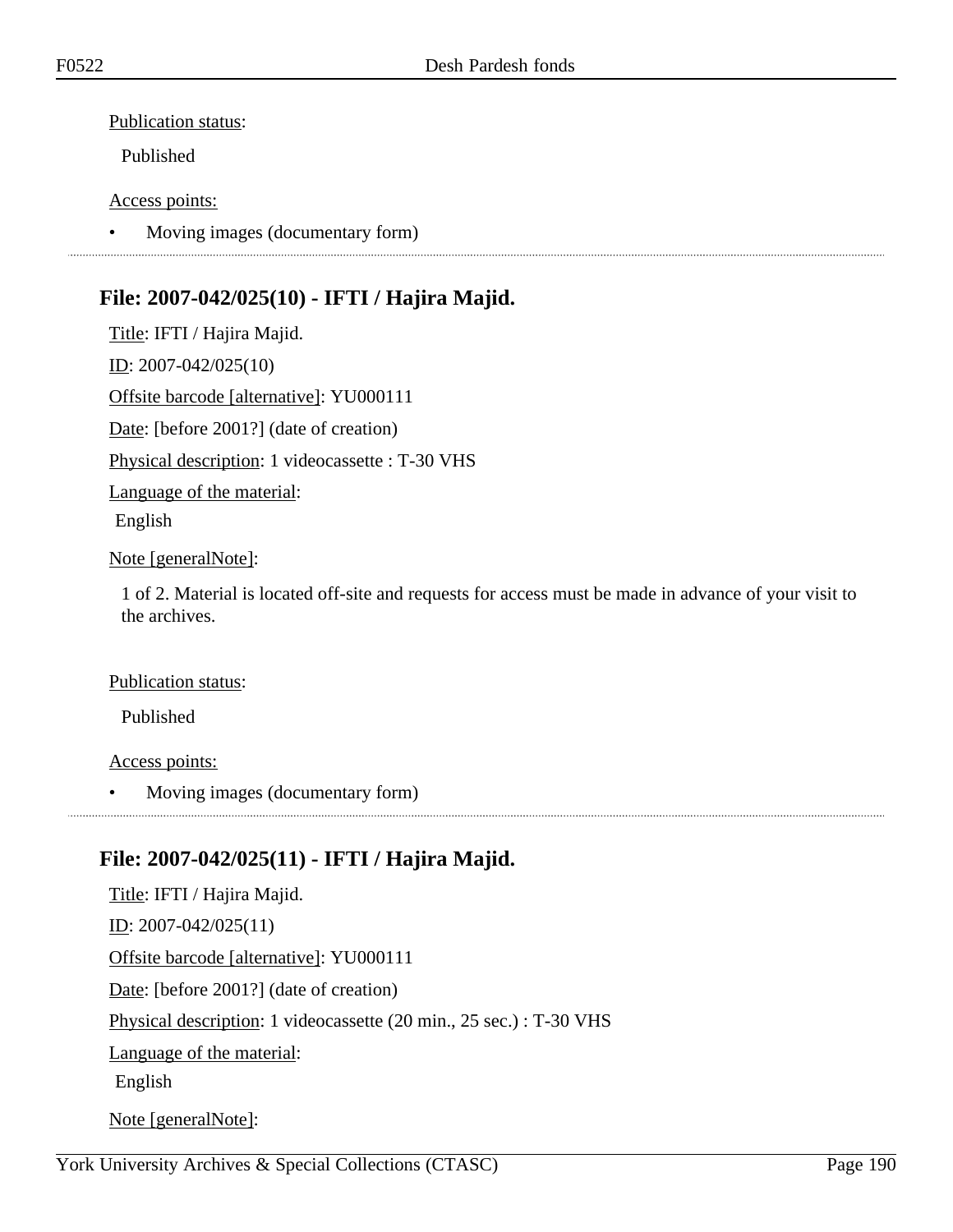2 of 2. Material is located off-site and requests for access must be made in advance of your visit to the archives.

### Publication status:

Published

Access points:

• Moving images (documentary form)

# **File: 2007-042/026(01) - Mr. Wonderful**

Title: Mr. Wonderful

ID: 2007-042/026(01)

Offsite barcode [alternative]: YU000112

Date: [before 2001?] (date of creation)

Physical description: 1 videocassette : VHS

Language of the material:

English

Note [generalNote]:

Material is located off-site and requests for access must be made in advance of your visit to the archives.

#### Publication status:

Published

Access points:

• Moving images (documentary form)

# **File: 2007-042/026(02) - Conjuror / Neel Murgai.**

Title: Conjuror / Neel Murgai. ID: 2007-042/026(02) Offsite barcode [alternative]: YU000112 Date: [before 2001?] (date of creation) Physical description: 1 videocassette : Maxell T-120 VHS Language of the material: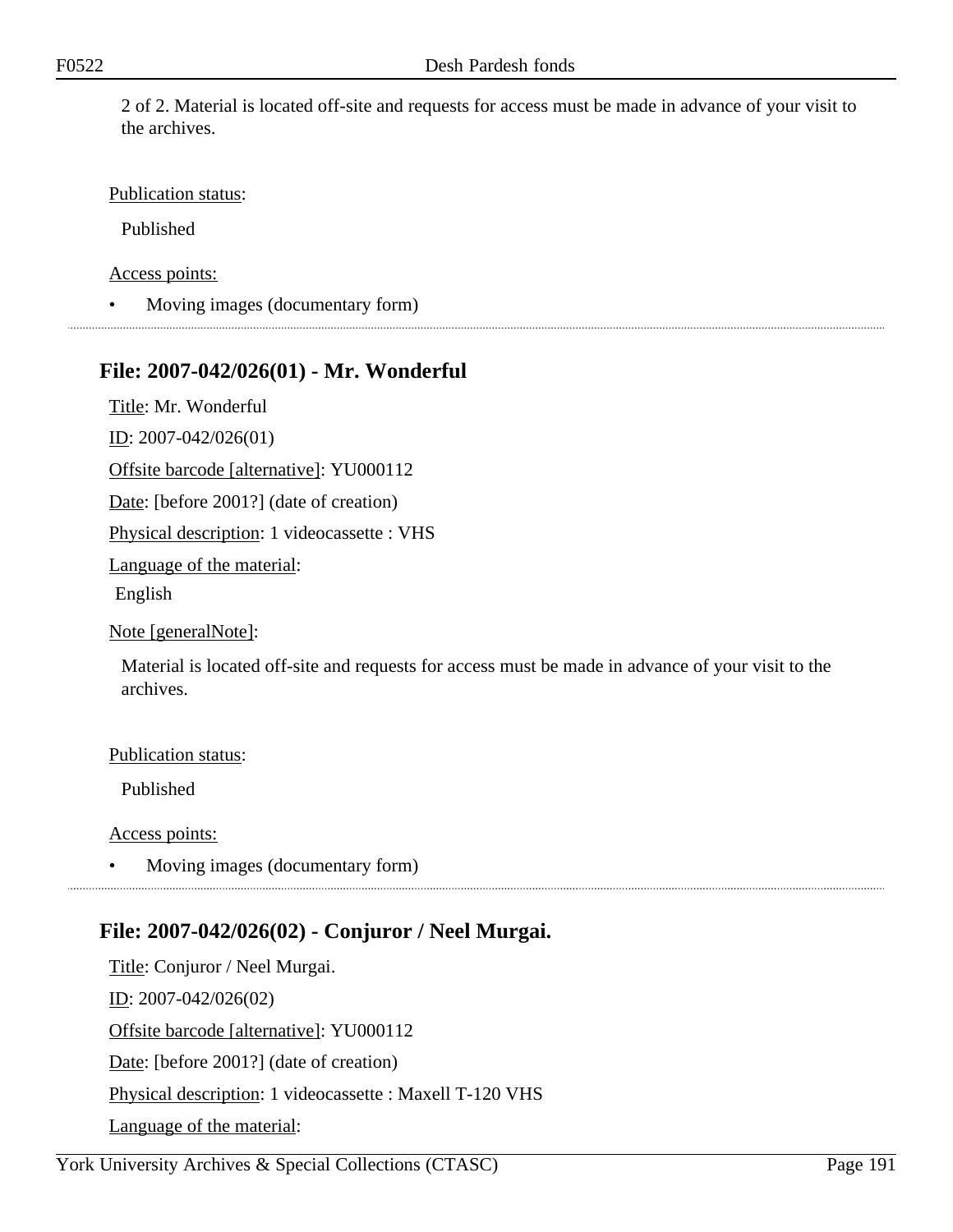### English

### Note [generalNote]:

Material is located off-site and requests for access must be made in advance of your visit to the archives.

### Publication status:

Published

Access points:

• Moving images (documentary form)

# **File: 2007-042/026(03) - Architecture in motion = Animation Movie For Elective / Jadhur Nadargah.**

Title: Architecture in motion = Animation Movie For Elective / Jadhur Nadargah.

ID: 2007-042/026(03)

Offsite barcode [alternative]: YU000112

Date: [before 2001?] (date of creation)

Physical description: 1 videocassette : Kodak T-120 VHS

Language of the material:

English

Note [generalNote]:

Material is located off-site and requests for access must be made in advance of your visit to the archives.

### Publication status:

Published

Access points:

• Moving images (documentary form)

# **File: 2007-042/026(04) - Magic & Juggling Video / Shreeyash Palshikar.**

Title: Magic & Juggling Video / Shreeyash Palshikar.

ID: 2007-042/026(04)

Offsite barcode [alternative]: YU000112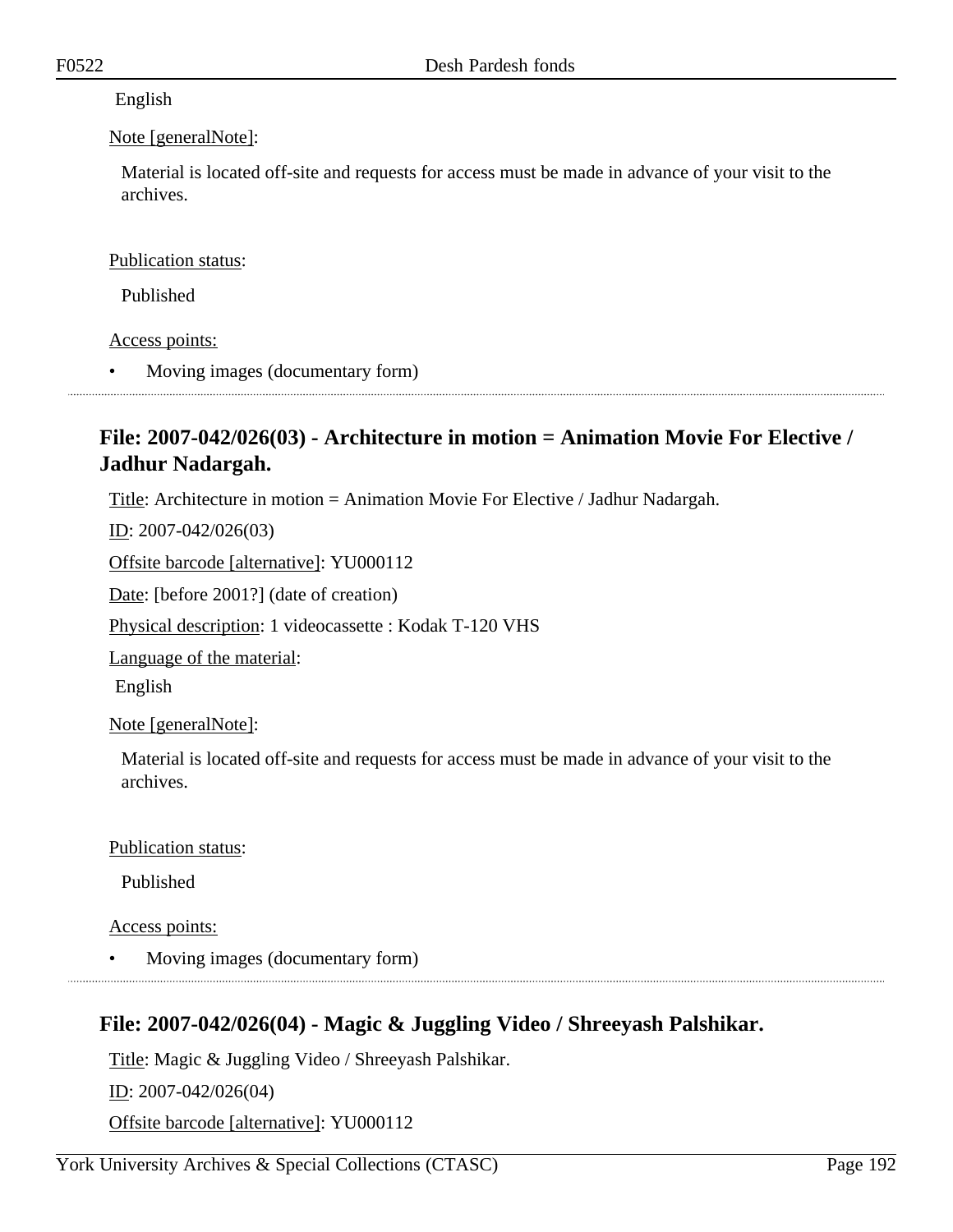Date: [before 2001?] (date of creation)

Physical description: 1 videocassette : Sony T-60 VHS

Language of the material:

English

Note [generalNote]:

Material is located off-site and requests for access must be made in advance of your visit to the archives.

#### Publication status:

Published

Access points:

• Moving images (documentary form)

# **File: 2007-042/026(05) - A Crack in the Mannequin / Dharini Rasiah ; Keshini Kashyap.**

Title: A Crack in the Mannequin / Dharini Rasiah ; Keshini Kashyap.

ID: 2007-042/026(05)

Offsite barcode [alternative]: YU000112

Date: [before 2001?] (date of creation)

Physical description: 1 videocassette : TDK T-120HD VHS

Language of the material:

English

Note [generalNote]:

Material is located off-site and requests for access must be made in advance of your visit to the archives.

#### Publication status:

Published

Access points:

• Moving images (documentary form)

### **File: 2007-042/026(06) - Tape 8 / Karyn Sandlo.**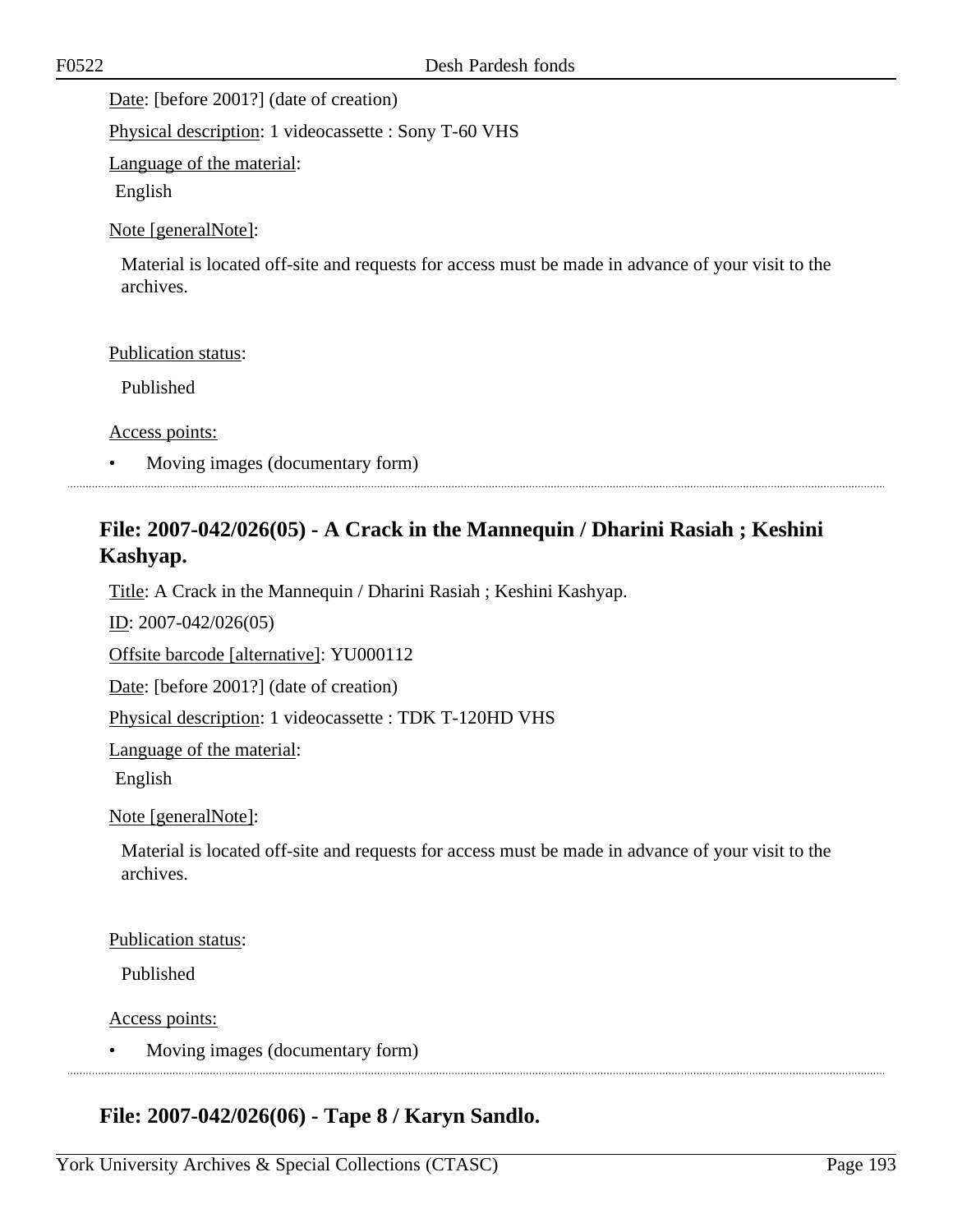Title: Tape 8 / Karyn Sandlo. ID: 2007-042/026(06) Offsite barcode [alternative]: YU000112 Date: [before 2001?] (date of creation) Physical description: 1 videocassette (30 min.); ST-30 VHS Language of the material:

English

#### Note [generalNote]:

Material is located off-site and requests for access must be made in advance of your visit to the archives.

#### Publication status:

Published

#### Access points:

• Moving images (documentary form)

### **File: 2007-042/026(07) - Silent voices**

Title: Silent voices ID: 2007-042/026(07) Offsite barcode [alternative]: YU000112

Date: [before 2001?] (date of creation)

Physical description: 1 videocassette : Sony T-120 VHS

Language of the material:

English

Note [generalNote]:

Material is located off-site and requests for access must be made in advance of your visit to the archives.

#### Publication status:

Published

Access points:

• Moving images (documentary form)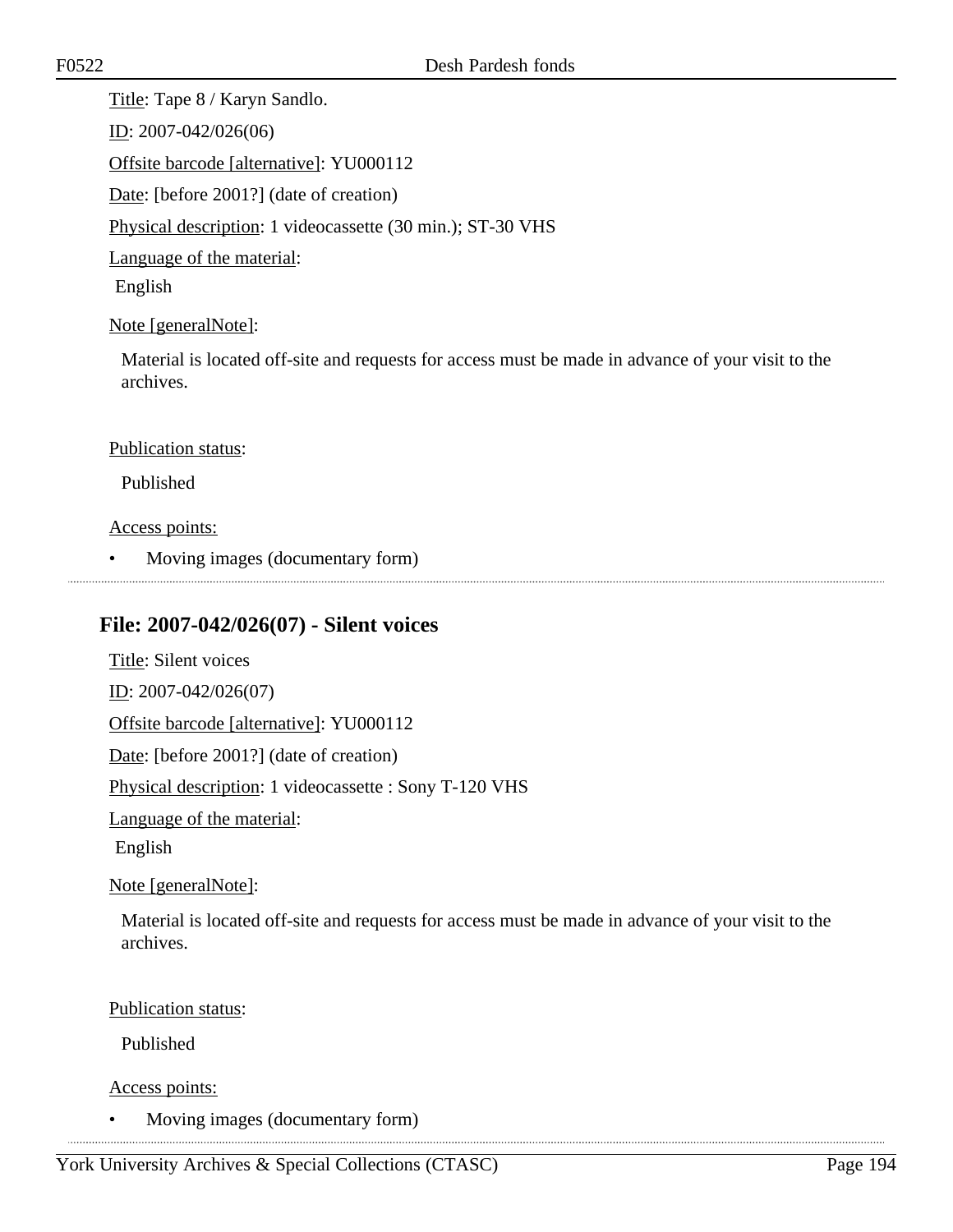# **File: 2007-042/026(08) - Celebration / Somnath Sen.**

Title: Celebration / Somnath Sen. ID: 2007-042/026(08) Offsite barcode [alternative]: YU000112 Date: [before 2001?] (date of creation) Physical description: 1 videocassette : TDK T010 VHS Language of the material: English

### Note [generalNote]:

Material is located off-site and requests for access must be made in advance of your visit to the archives.

### Publication status:

Published

### Access points:

• Moving images (documentary form)

# **File: 2007-042/026(09) - Untitled II / Tejal Shah, director.**

Title: Untitled II / Tejal Shah, director. ID: 2007-042/026(09) Offsite barcode [alternative]: YU000112 Date: [before 2001?] (date of creation) Physical description: 1 videocassette (17 min., 7 sec.) : VHS Language of the material: English

Note [generalNote]:

Material is located off-site and requests for access must be made in advance of your visit to the archives.

#### Publication status:

Published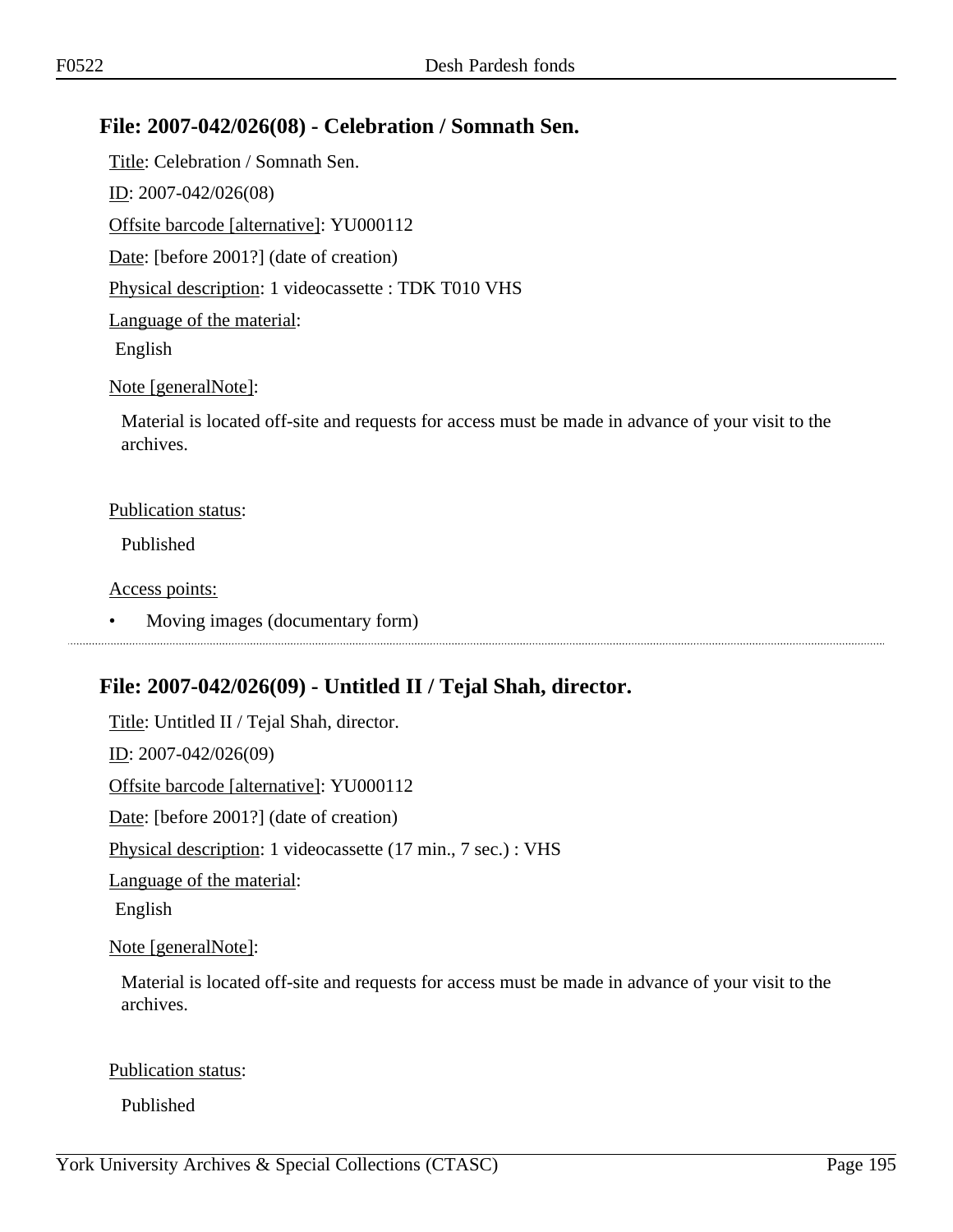Access points:

• Moving images (documentary form)

# **File: 2007-042/026(10) - The Unwritten Essay / Mohan Sikka. Alpha-Hydroxy / Mohan Sikka.**

Title: The Unwritten Essay / Mohan Sikka. Alpha-Hydroxy / Mohan Sikka.

ID: 2007-042/026(10)

Offsite barcode [alternative]: YU000112

Date: [before 2001?] (date of creation)

Physical description: 1 videocassette (30 sec., 14 min., 45 sec.) : Sony T-120 VHS

Language of the material:

English

Note [generalNote]:

Material is located off-site and requests for access must be made in advance of your visit to the archives.

Publication status:

Published

Access points:

• Moving images (documentary form)

### **File: 2007-042/026(11) - The Incident and After / Aparna Sindhoor.**

Title: The Incident and After / Aparna Sindhoor.

ID: 2007-042/026(11)

Offsite barcode [alternative]: YU000112

Date: [before 2001?] (date of creation)

Physical description: 1 videocassette : TDK T-120 VHS

Language of the material:

English

Note [generalNote]:

Material is located off-site and requests for access must be made in advance of your visit to the archives.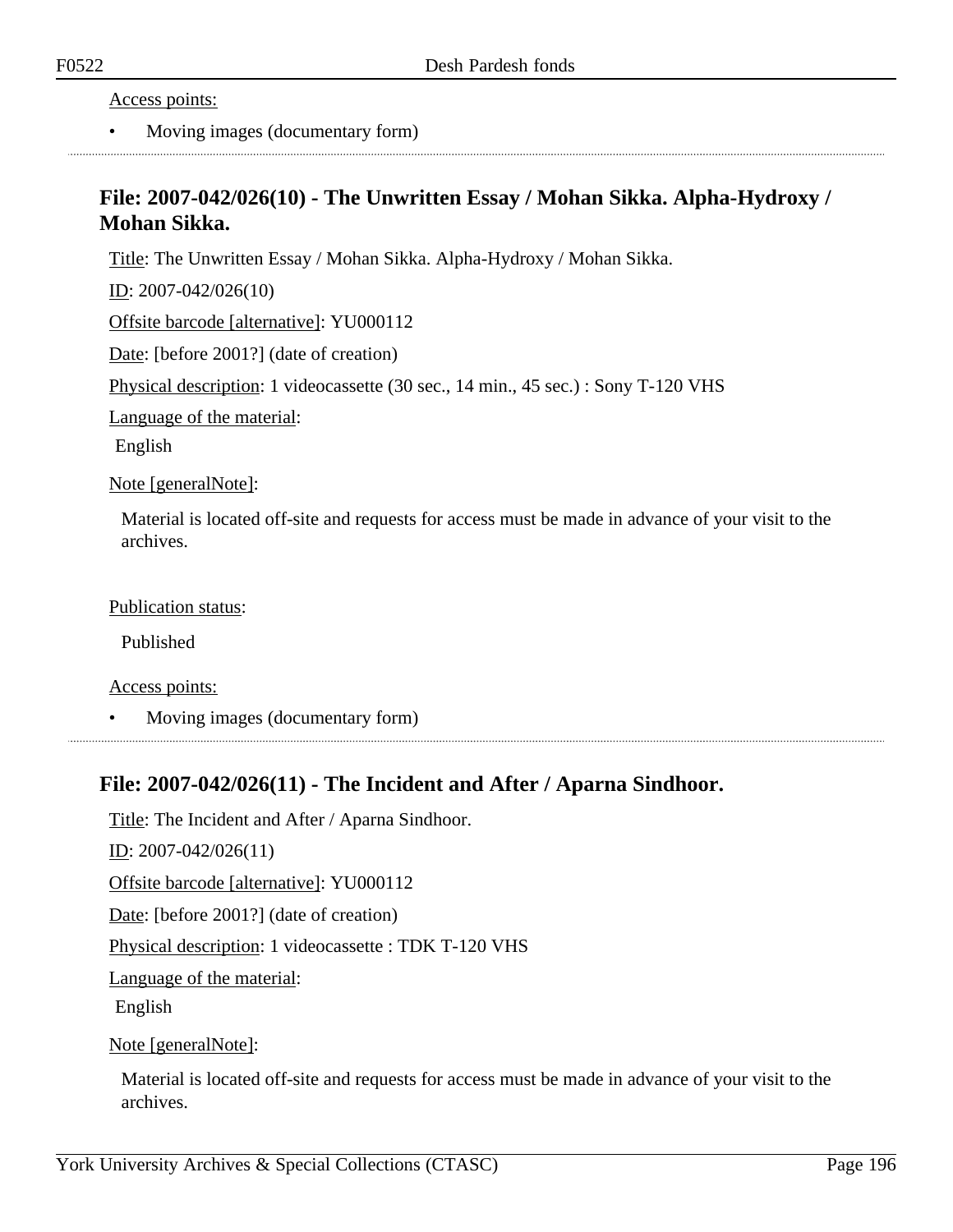Publication status:

Published

### Access points:

• Moving images (documentary form)

# **File: 2007-042/027(01) - The Incident and After = The Man is Innocent / Apartna Sindhoor.**

Title: The Incident and After = The Man is Innocent / Apartna Sindhoor.

ID: 2007-042/027(01)

Offsite barcode [alternative]: YU000113

Date: [before 2001?] (date of creation)

Physical description: 1 videocassette : TDK T-120 VHS

Language of the material:

English

### Note [generalNote]:

Material is located off-site and requests for access must be made in advance of your visit to the archives.

### Publication status:

Published

Access points:

• Moving images (documentary form)

# **File: 2007-042/027(02) - Viraham = Kuraippu. / Sudha.**

Title: Viraham  $=$  Kuraippu. / Sudha. ID: 2007-042/027(02) Offsite barcode [alternative]: YU000113 Date: [before 2001?] (date of creation) Physical description: 1 videocassette : Maxell E-180AF VHS Language of the material: English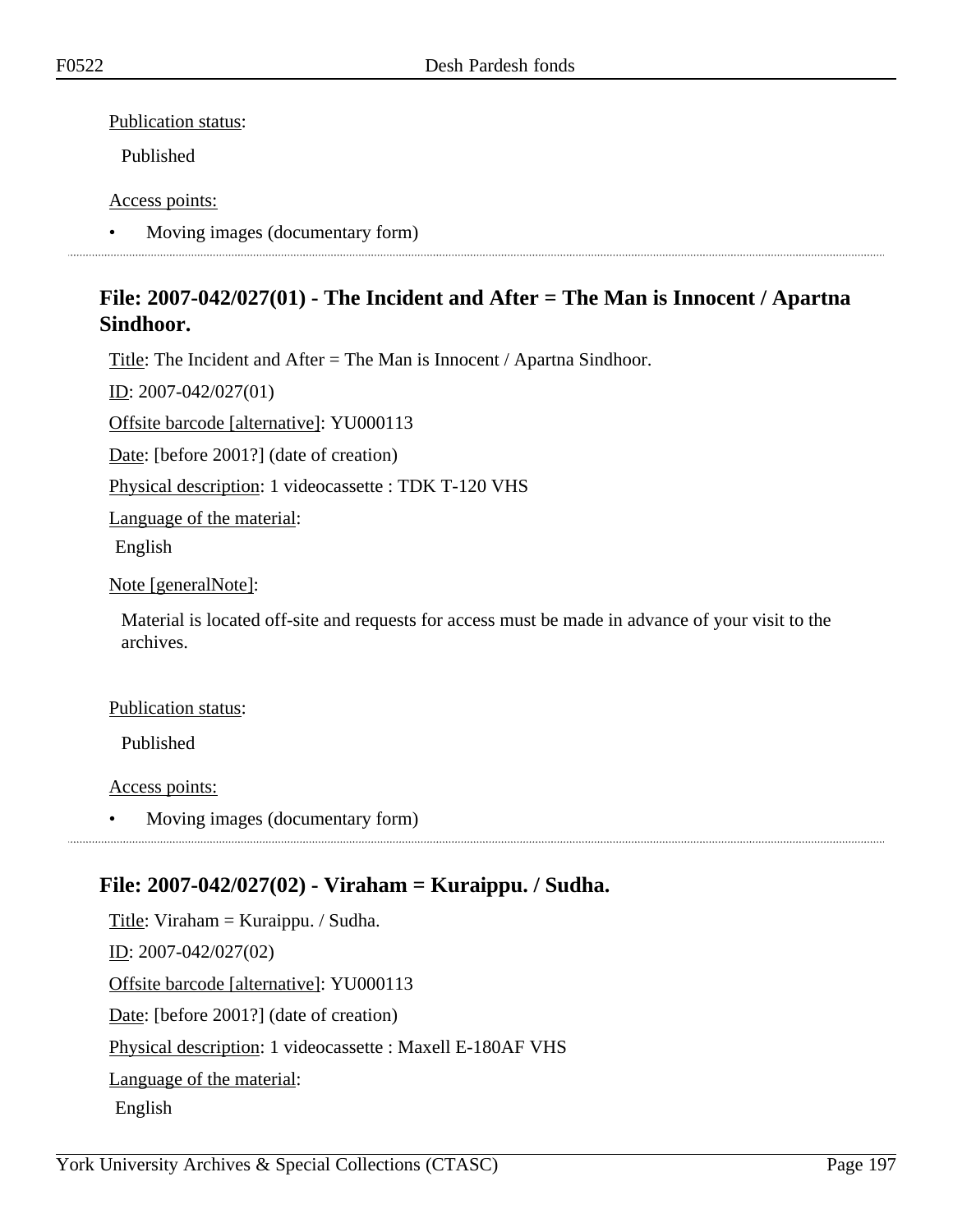### Note [generalNote]:

Material is located off-site and requests for access must be made in advance of your visit to the archives.

Publication status:

Published

Access points:

• Moving images (documentary form)

## **File: 2007-042/027(03) - Toshi Kobayashi**

Title: Toshi Kobayashi

ID: 2007-042/027(03)

Offsite barcode [alternative]: YU000113

Date: [before 2001?] (date of creation)

Physical description: 1 videocassette : Sony TC 30 VHS; Final Edit

Language of the material:

English

Note [generalNote]:

Material is located off-site and requests for access must be made in advance of your visit to the archives.

Publication status:

Published

Access points:

• Moving images (documentary form)

# **File: 2007-042/027(04) - Unquiet Flows the Chaliyar ; Telecraft.**

Title: Unquiet Flows the Chaliyar ; Telecraft. ID: 2007-042/027(04) Offsite barcode [alternative]: YU000113 Date: [before 2001?] (date of creation) Physical description: 1 videocassette (38 min.) : VHS PAL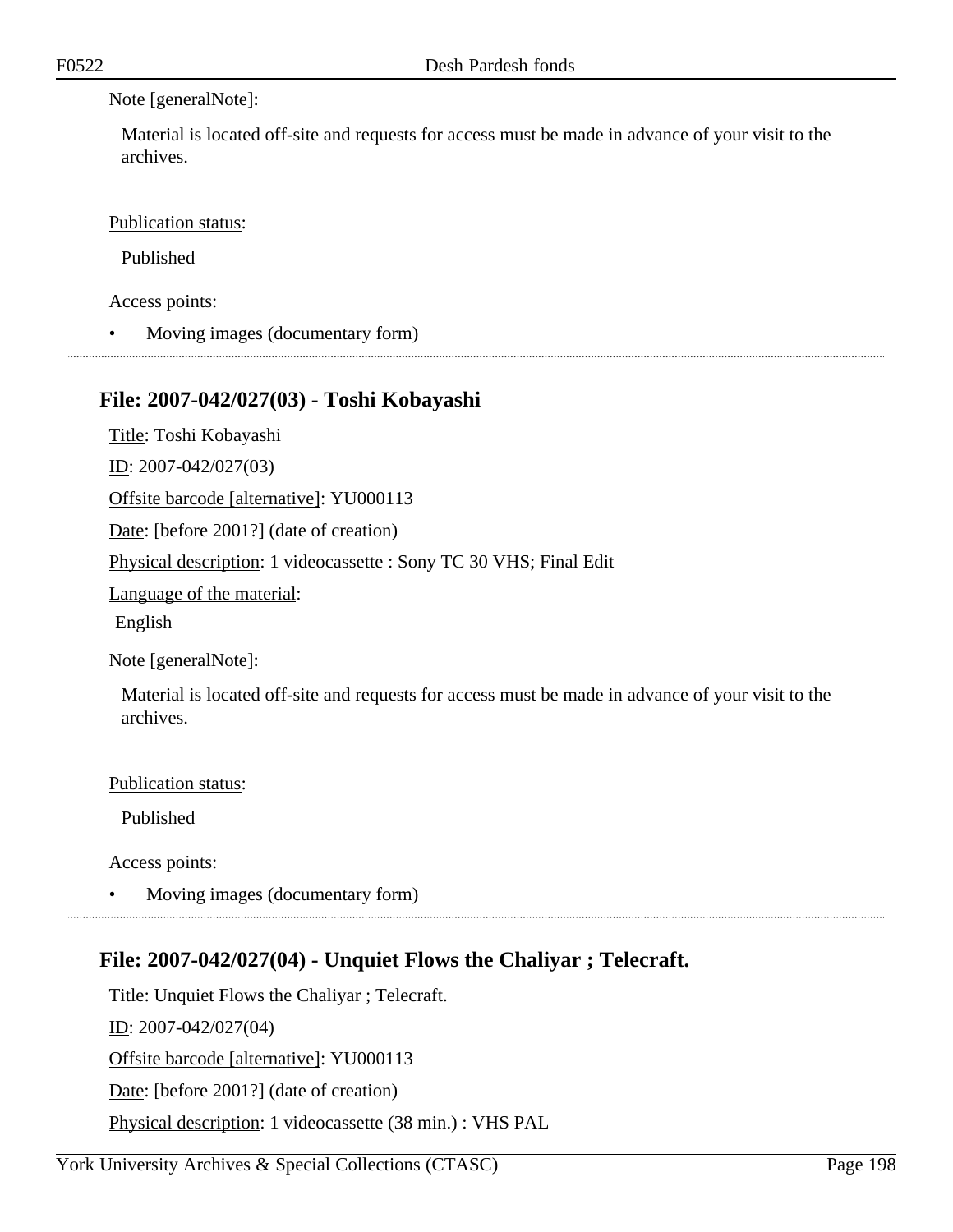Language of the material:

English

### Note [generalNote]:

Material is located off-site and requests for access must be made in advance of your visit to the archives.

#### Publication status:

Published

#### Access points:

• Moving images (documentary form)

## **File: 2007-042/027(05) - for Desh Pardesh**

Title: for Desh Pardesh

ID: 2007-042/027(05)

Offsite barcode [alternative]: YU000113

Physical description: 1 videocassette : TKD T-95 VHS

Language of the material:

English

Note [generalNote]:

Material is located off-site and requests for access must be made in advance of your visit to the archives.

#### Publication status:

Published

Access points:

• Moving images (documentary form)

# **File: 2007-042/027(06) - Sherry / 4 recording**

Title: Sherry / 4 recording ID: 2007-042/027(06) Offsite barcode [alternative]: YU000113 Physical description: 1 videocassette : T120HF VHS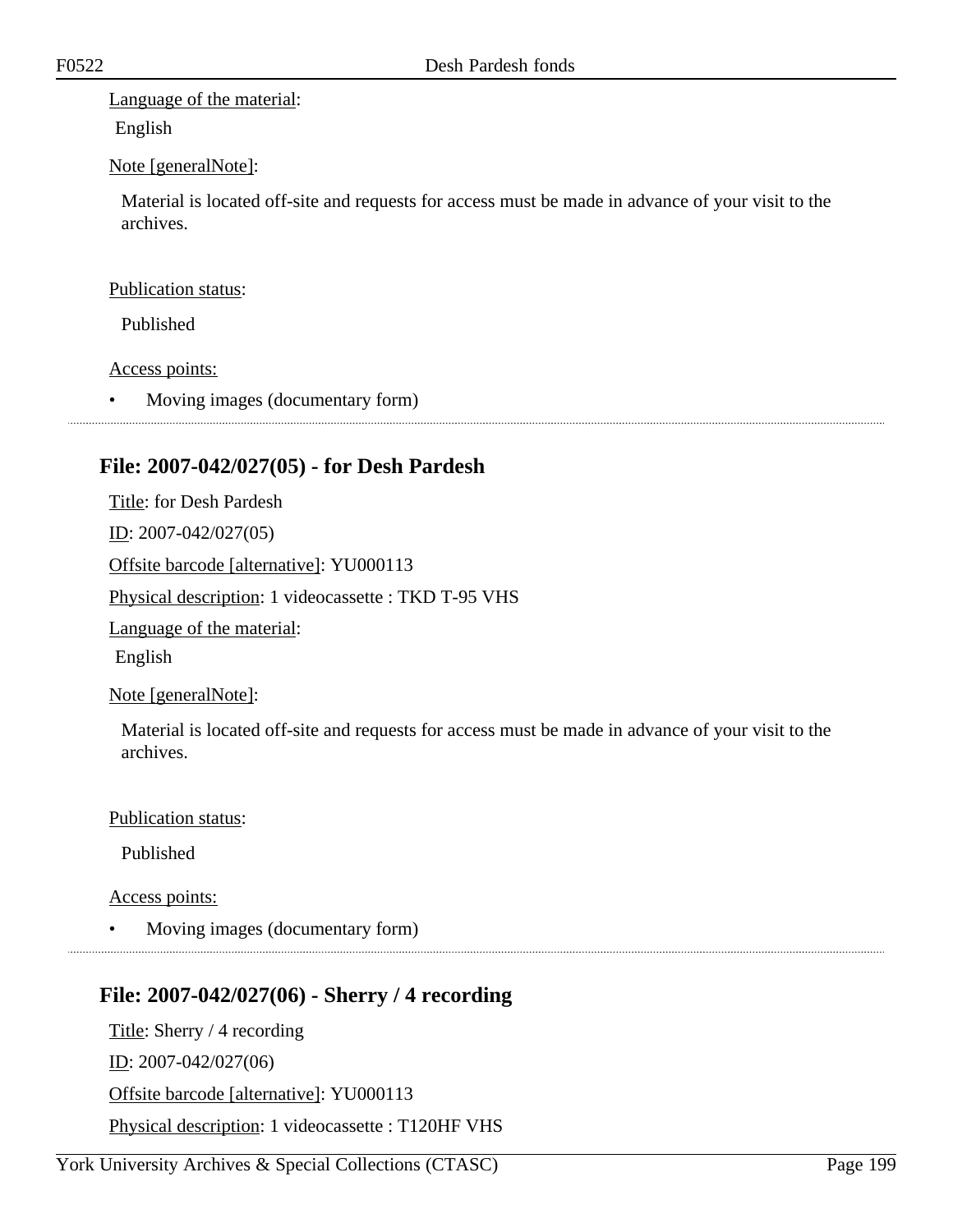Language of the material:

English

### Note [generalNote]:

Material is located off-site and requests for access must be made in advance of your visit to the archives.

#### Publication status:

Published

### Access points:

• Moving images (documentary form)

# **File: 2007-042/027(07) - Untitled**

Title: Untitled ID: 2007-042/027(07) Offsite barcode [alternative]: YU000113 Date: [before 2001?] (date of creation) Physical description: 1 videocassette: Kodak T-120 VHS Language of the material: English

Note [generalNote]:

1 of 5. Material is located off-site and requests for access must be made in advance of your visit to the archives.

Publication status:

Published

Access points:

• Moving images (documentary form)

# **File: 2007-042/027(08) - Untitled**

Title: Untitled ID: 2007-042/027(08) Offsite barcode [alternative]: YU000113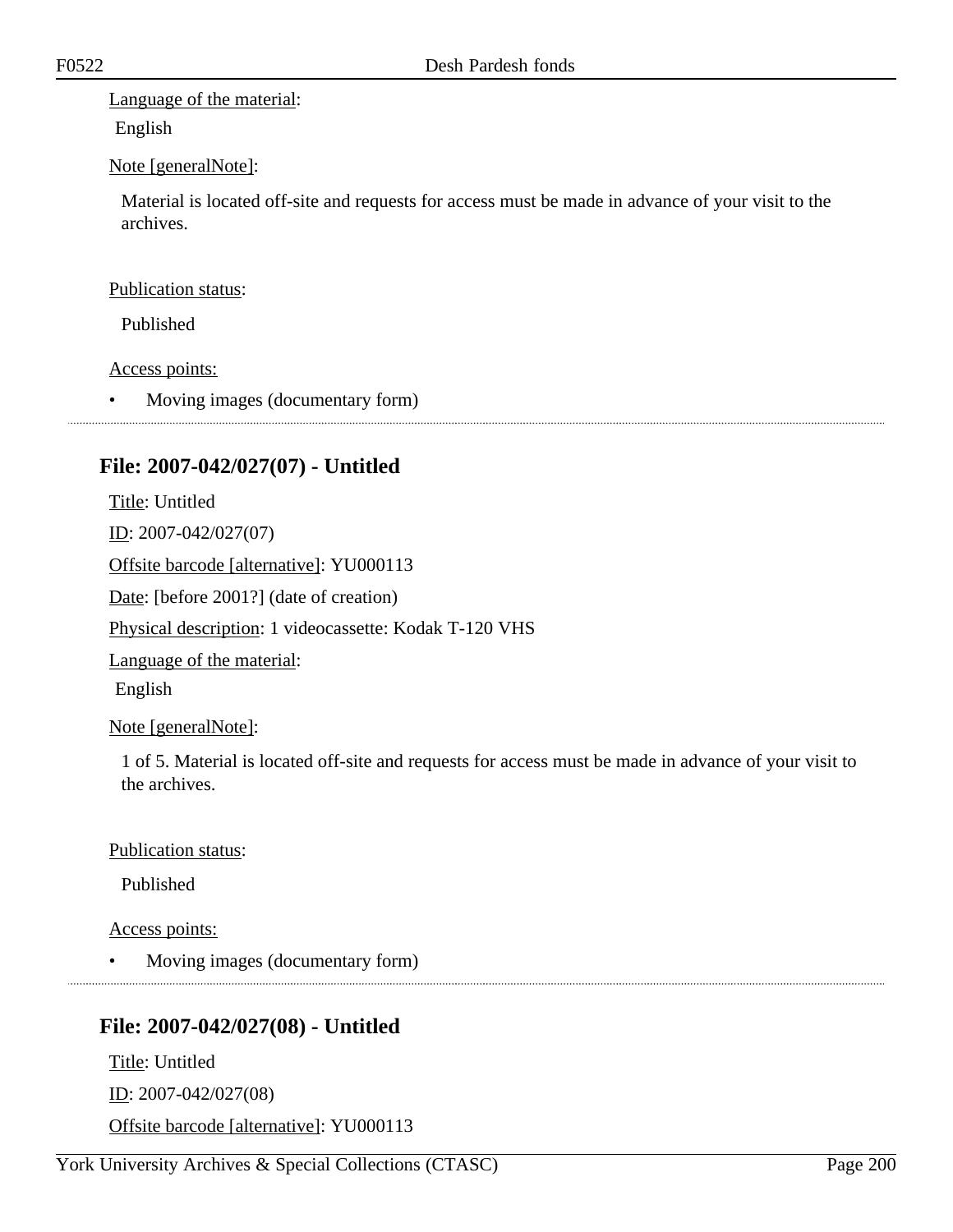Date: [before 2001?] (date of creation)

Physical description: 1 videocassette : Scotch T30

Language of the material:

English

Note [generalNote]:

2 of 5. Material is located off-site and requests for access must be made in advance of your visit to the archives.

#### Publication status:

Published

Access points:

• Moving images (documentary form)

# **File: 2007-042/027(09) - Untitled**

Title: Untitled ID: 2007-042/027(09) Offsite barcode [alternative]: YU000113 Date: [before 2001?] (date of creation) Physical description: 1 videocassette : VHS Language of the material: English

### Note [generalNote]:

3 of 5. Material is located off-site and requests for access must be made in advance of your visit to the archives.

#### Publication status:

Published

#### Access points:

• Moving images (documentary form)

# **File: 2007-042/027(10) - Untitled**

Title: Untitled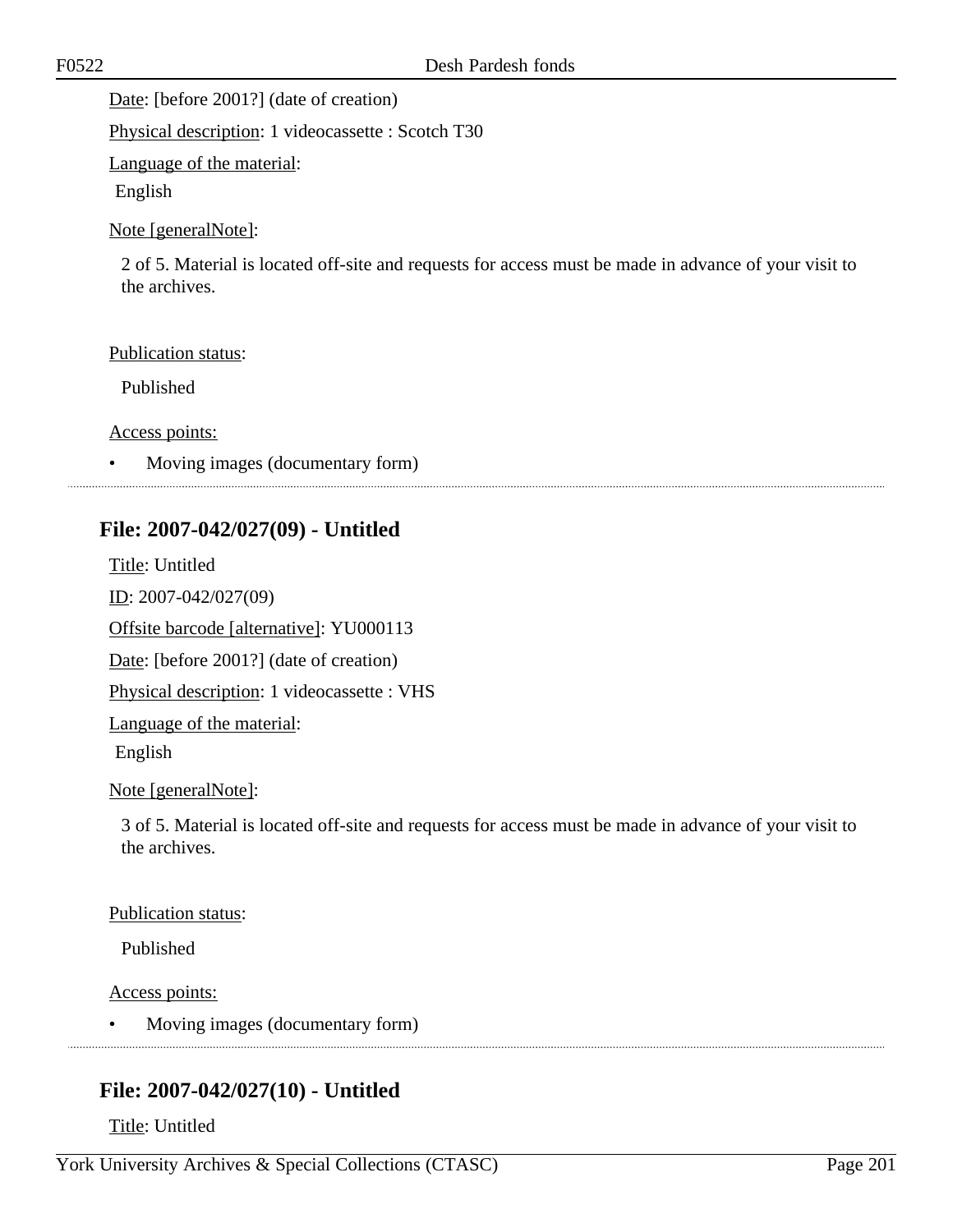ID: 2007-042/027(10) Offsite barcode [alternative]: YU000113 Date: [before 2001?] (date of creation) Physical description: 1 videocassette : Fuji T-30 VHS Language of the material: English

Note [generalNote]:

4 of 5. Material is located off-site and requests for access must be made in advance of your visit to the archives.

Publication status:

Published

Access points:

• Moving images (documentary form)

# **File: 2007-042/027(11) - Untitled**

Title: Untitled

ID: 2007-042/027(11)

Offsite barcode [alternative]: YU000113

Date: [before 2001?] (date of creation)

Physical description: 1 videocassette : T-20 VHS

Language of the material:

English

Note [generalNote]:

5 of 5. Material is located off-site and requests for access must be made in advance of your visit to the archives.

#### Publication status:

Published

Access points:

• Moving images (documentary form)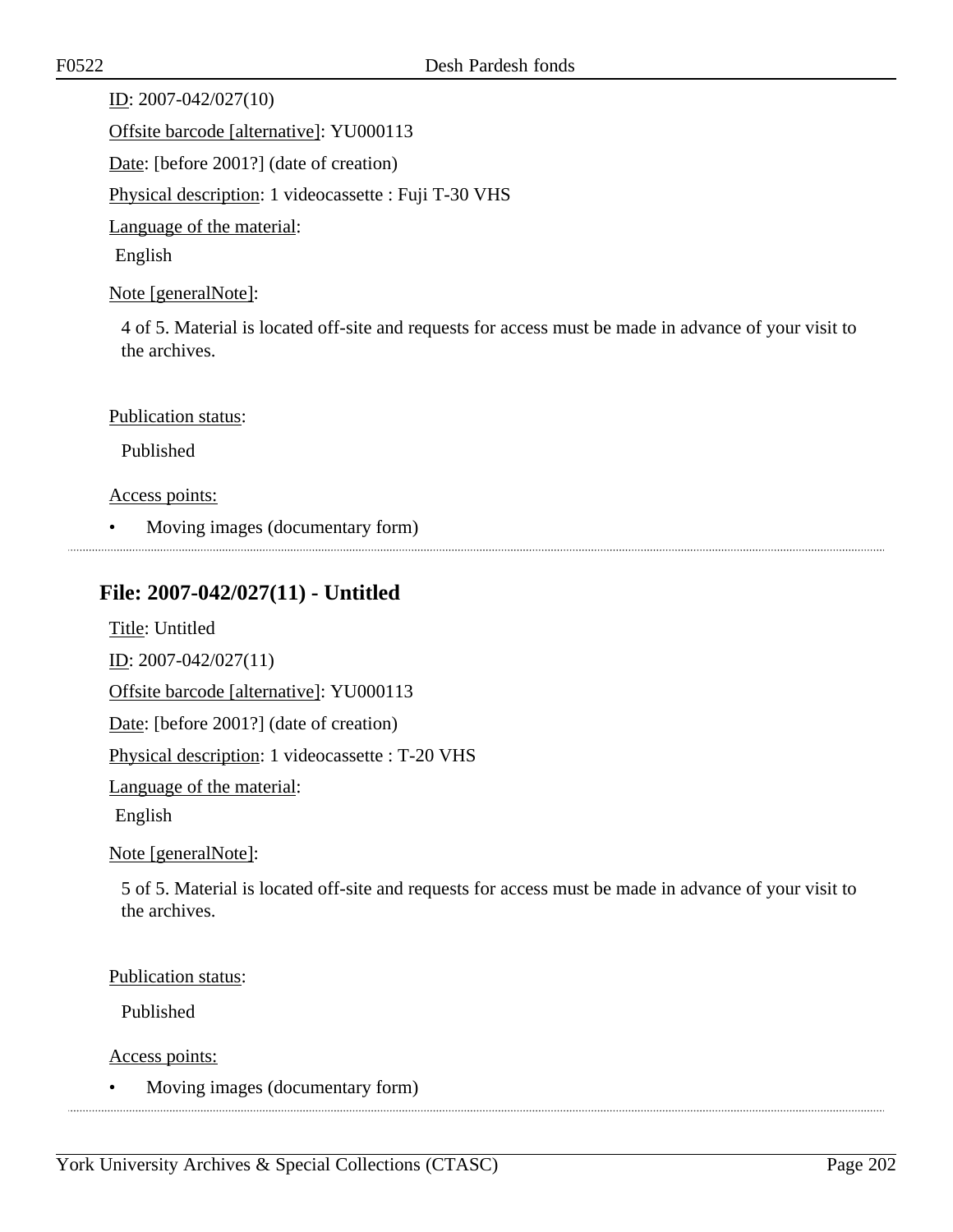## **File: 2007-043/001(04) - Withdrawn / Ariel**

Title: Withdrawn / Ariel ID: 2007-043/001(04) Physical description: 1 optical disk : CD Language of the material: English Note [generalNote]: Badly scratched. Publication status:

Published

Access points:

• Moving images (documentary form)

## **File: 2007-043/001(05) - Bashment Stylee III**

Title: Bashment Stylee III ID: 2007-043/001(05) Physical description: 1 optical disk : CD Language of the material: English Note [generalNote]: Badly scratched. Publication status:

Published

Access points:

• Moving images (documentary form)

# **File: 2007-043/001(06) - Uncommon Goal / Allgood**

Title: Uncommon Goal / Allgood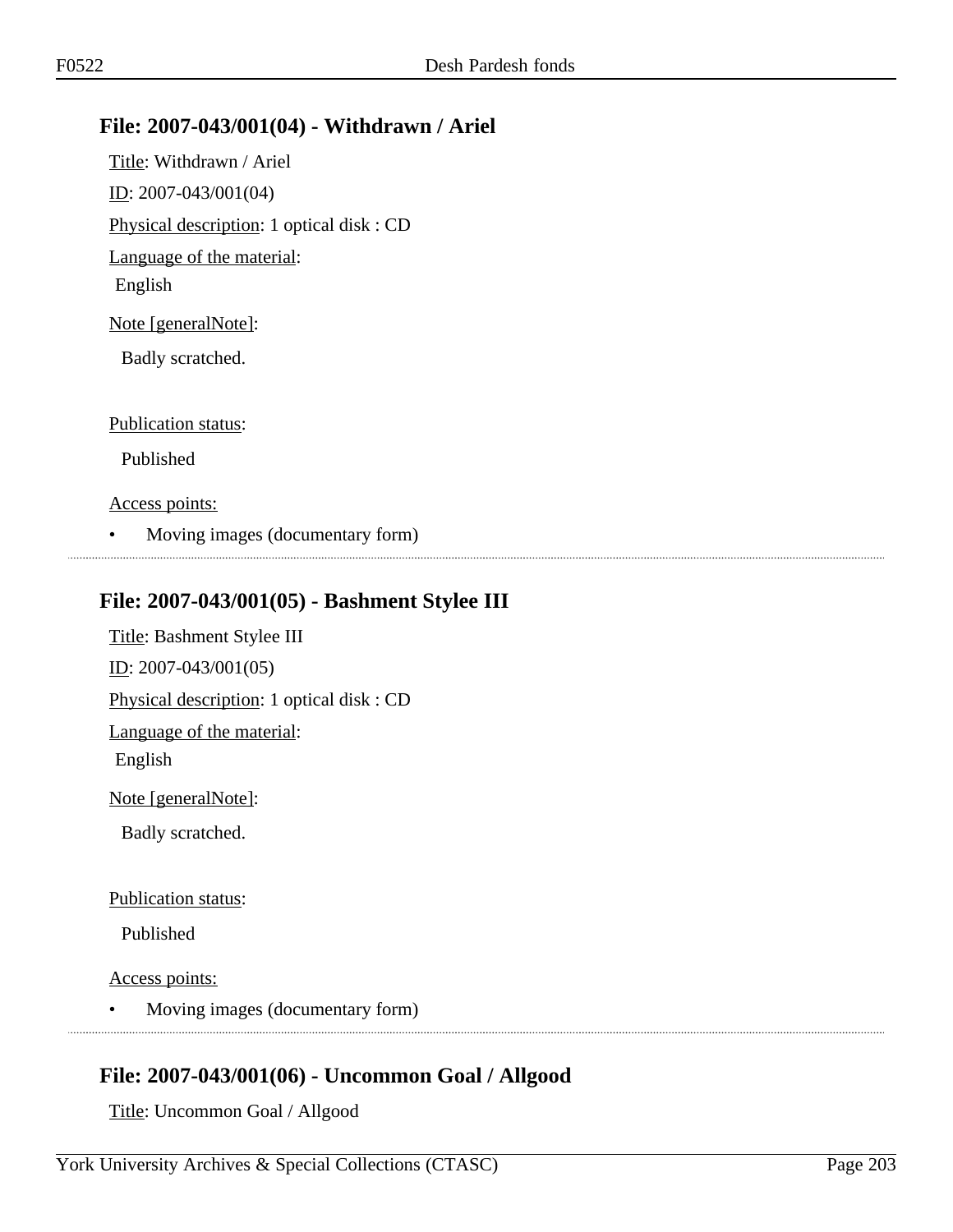ID: 2007-043/001(06) Date: [ca. 1993] (date of creation) Physical description: 1 optical disk : CD Language of the material: English

#### Publication status:

Published

#### Access points:

• Moving images (documentary form)

## **File: 2007-043/001(07) - Yatra / Rudresh Mahanthappa**

Title: Yatra / Rudresh Mahanthappa ID: 2007-043/001(07) Date: [ca. 1996] (date of creation) Physical description: 1 optical disk : CD Language of the material: English

Publication status:

Published

Access points:

• Moving images (documentary form)

# **File: 2007-043/001(08) - Mynta / Fazel Gureshi Shankar Mahadevan**

Title: Mynta / Fazel Gureshi Shankar Mahadevan ID: 2007-043/001(08) Date: [ca. 1998] (date of creation) Physical description: 1 optical disk : CD Language of the material: English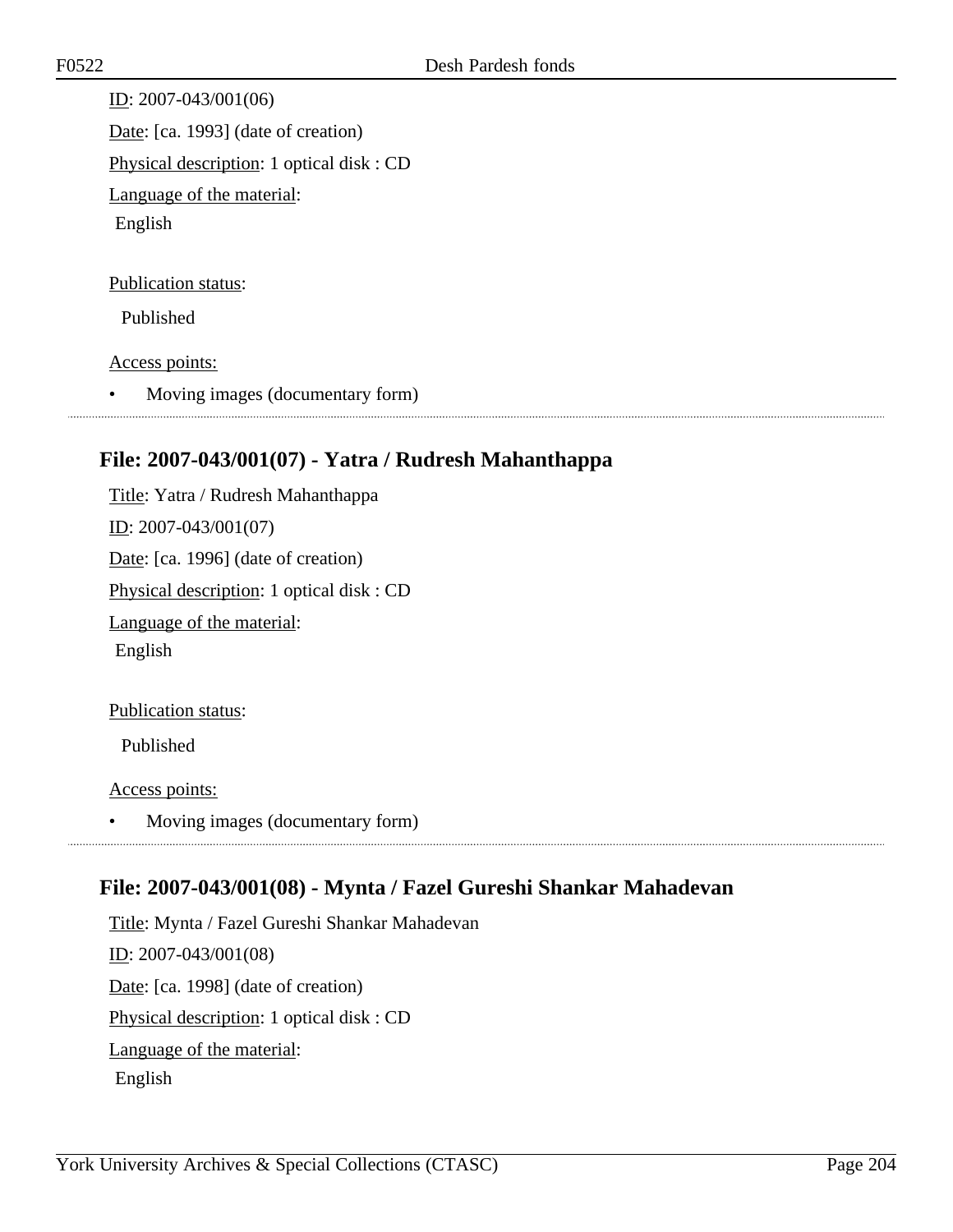#### Publication status:

Published

Access points:

• Moving images (documentary form)

## **File: 2007-043/002(01) - "504-9932"**

Title: "504-9932" ID: 2007-043/002(01) Offsite barcode [alternative]: YU000117 Physical description: 1 audio cassette Language of the material: English Note [generalNote]:

Material is located off-site and requests for access must be made in advance of your visit to the archives.

Publication status:

Published

Access points:

• Sound recording (documentary form)

### **File: 2007-043/002(02) - Tag. / submitted by Rizwan Ahmad.**

Title: Tag. / submitted by Rizwan Ahmad. ID: 2007-043/002(02) Offsite barcode [alternative]: YU000117 Physical description: 1 audio cassette Language of the material: English Note [generalNote]:

Material is located off-site and requests for access must be made in advance of your visit to the archives.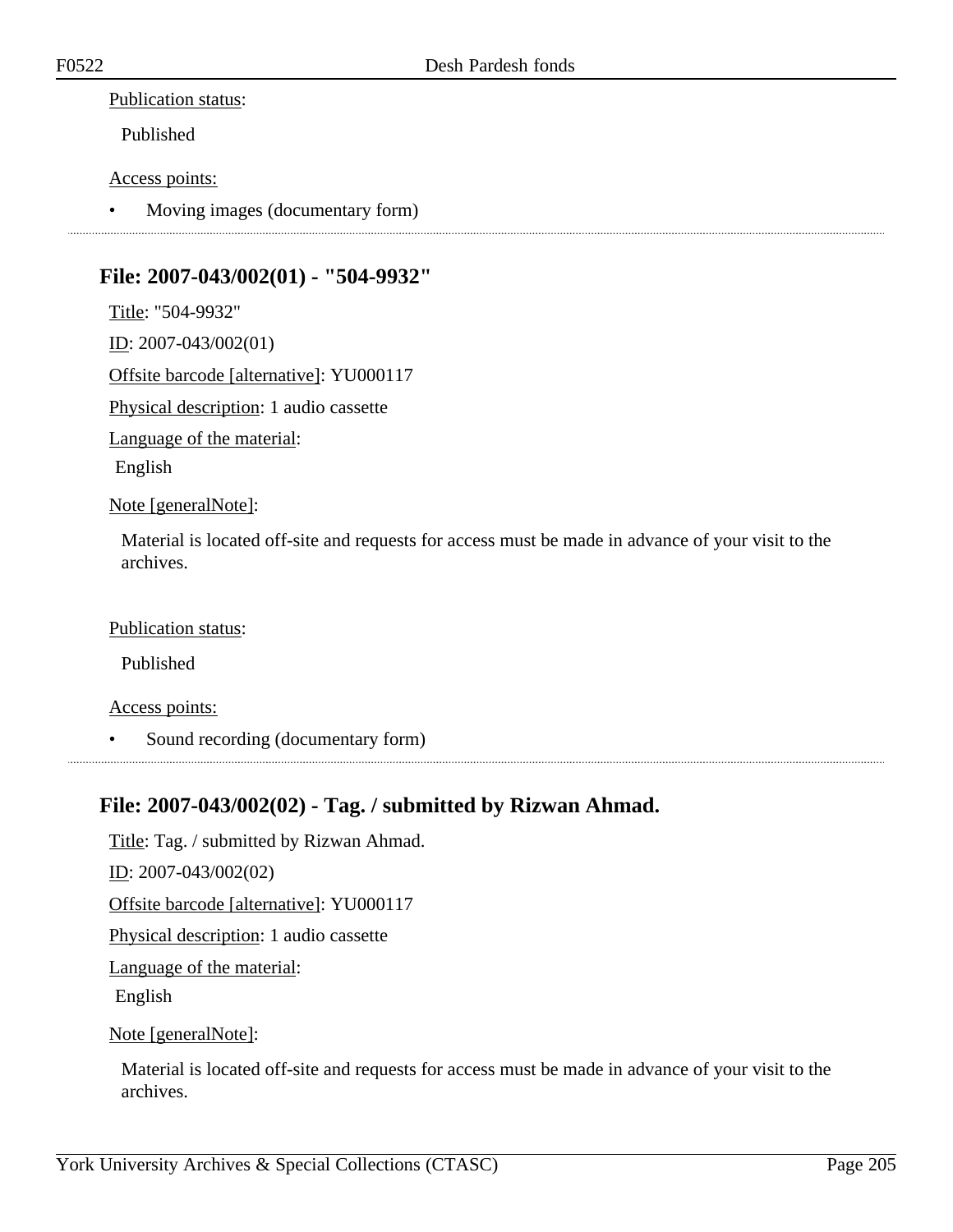### Publication status:

Published

### Access points:

• Sound recording (documentary form)

# **File: 2007-043/002(03) - Parmela Attariwala Desh Pardesh Proposal / violin/viola, Parmela Attariwala; tabla, Ravi Naimapply; voice, Kiran Ahluwalia**

Title: Parmela Attariwala Desh Pardesh Proposal / violin/viola, Parmela Attariwala; tabla, Ravi Naimapply; voice, Kiran Ahluwalia

ID: 2007-043/002(03)

Offsite barcode [alternative]: YU000117

Scope and content:

Contains : 1. Robert Rosen "LA" excerpt 2 :00 2. Rick Bidlack "Beauty Enthralled" 2 :00 3. Kiran Ahluwalia "Arti" 2:00 4. Rick Rosen "LA" 15:00 5. Rick Bidlack "Beauty Enthralled" 10:00 6. Kiran Ahluwalia "Arti" 13: 45.

Physical description: 1 audio cassette (43 min., 45 sec.)

Language of the material:

English

Note [generalNote]:

Material is located off-site and requests for access must be made in advance of your visit to the archives.

Publication status:

Published

Access points:

• Sound recording (documentary form)

# **File: 2007-043/002(04) - Yolande Bavan**

Title: Yolande Bavan ID: 2007-043/002(04) Offsite barcode [alternative]: YU000117 Scope and content: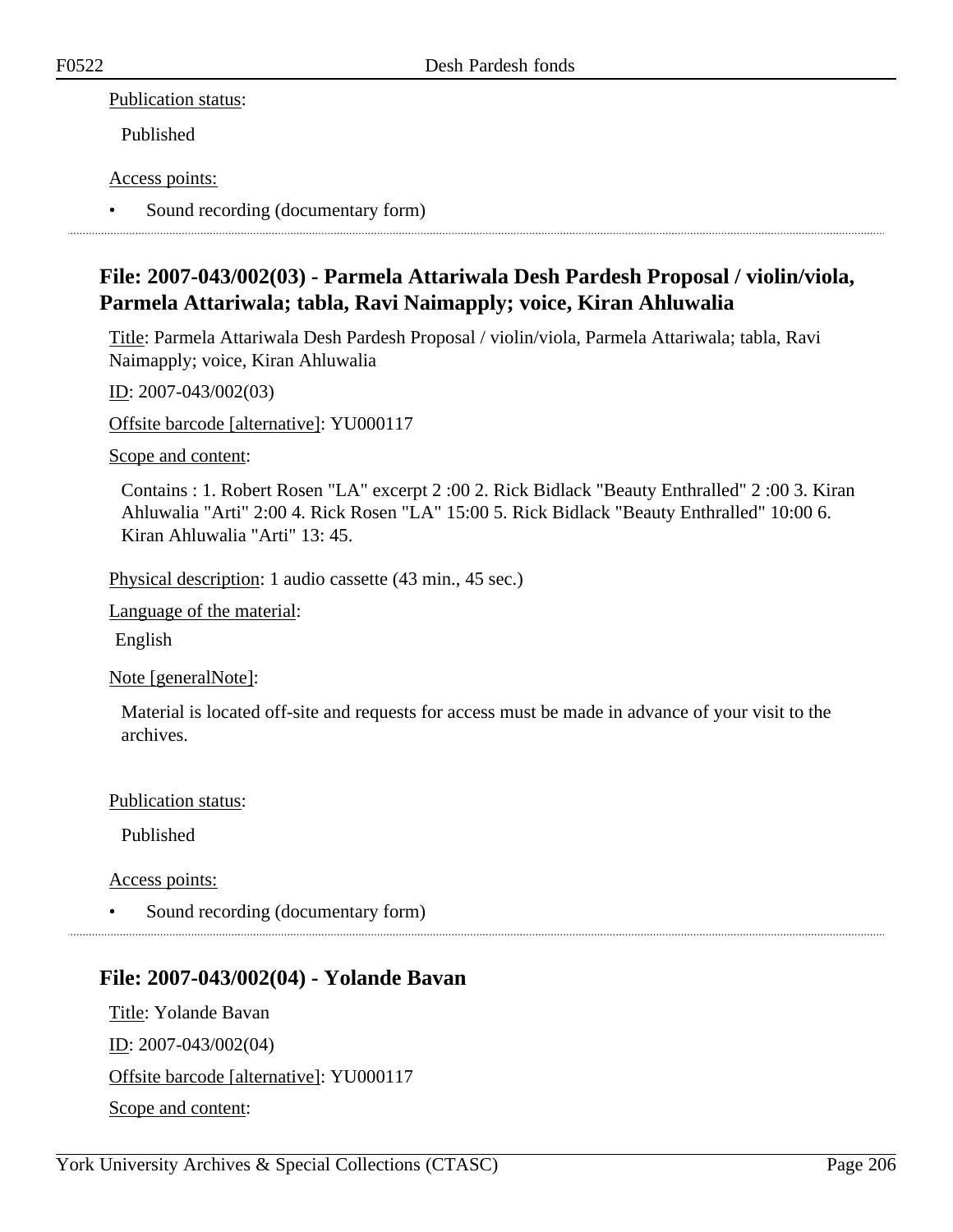Consists of Lambert, Hendricks & Bavan -- Live at Newport Jazz Festival. Montreux Jazz Festival & Village Gate (RCA). Yolande Bavan - AM. Museum of Natural History with Usha Kallianpurkar, Samir Chatterjee, Jim McNeely, Mike Richmond and Terry Clark.

Physical description: 1 audio cassette

Language of the material:

English

Note [generalNote]:

Material is located off-site and requests for access must be made in advance of your visit to the archives.

#### Publication status:

Published

#### Access points:

• Sound recording (documentary form)

## **File: 2007-043/002(05) - Find the Fish / Cyrus**

Title: Find the Fish / Cyrus

ID: 2007-043/002(05)

Offsite barcode [alternative]: YU000117

Scope and content:

Consists of : 1. Friday nite 2. Lay your head 3. Let it rain 4. Scream/54 & counting 5. Chains of love 6. Dance 7. B4UGO 8. Pharoah built 9. Eight holes past the barricade.

Physical description: 1 audio cassette

Language of the material:

English

#### Note [generalNote]:

Material is located off-site and requests for access must be made in advance of your visit to the archives.

#### Publication status:

Published

#### Access points: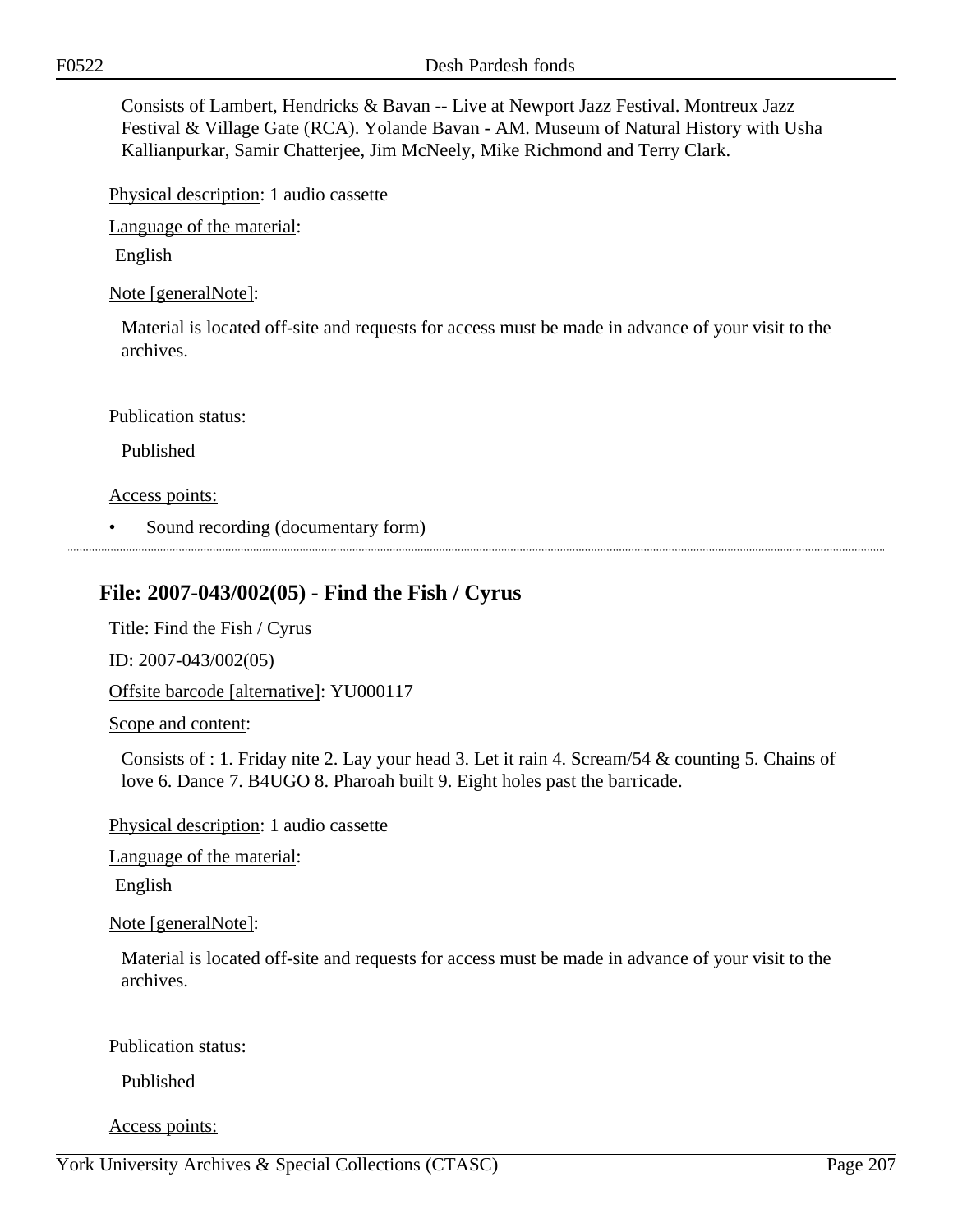### **File: 2007-043/002(06) - Funkadesi**

Title: Funkadesi

ID: 2007-043/002(06)

Offsite barcode [alternative]: YU000117

Scope and content:

Consists of : Kahnaa Hi Kya, Mast Mast.

Physical description: 1 audio cassette

Language of the material:

English

Note [generalNote]:

Material is located off-site and requests for access must be made in advance of your visit to the archives.

Publication status:

Published

Access points:

• Sound recording (documentary form)

# **File: 2007-043/002(07) - Return to the Heartland / Funkadesi**

Title: Return to the Heartland / Funkadesi

ID: 2007-043/002(07)

Offsite barcode [alternative]: YU000117

Scope and content:

Consists of : Kehna Hi Kya ; Mera Piya Ghar Ayaa ; Laung Gawacha ; Mast Mast ; They See Blue.

Physical description: 1 audio cassette

Language of the material:

English

Note [generalNote]: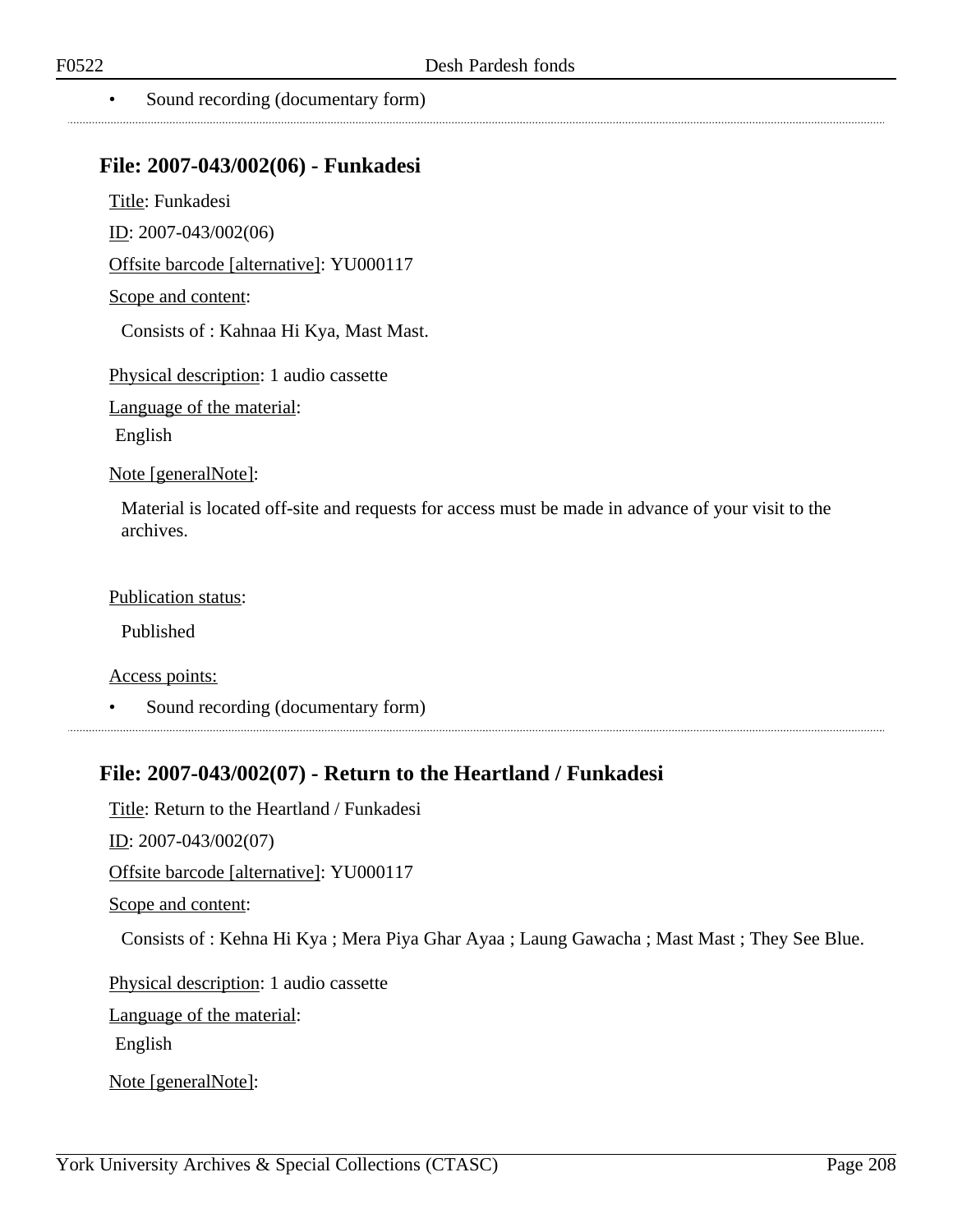Material is located off-site and requests for access must be made in advance of your visit to the archives.

### Publication status:

Published

Access points:

• Sound recording (documentary form)

## **File: 2007-043/002(08) - Live at the Heartland Cafe : Chicago / Funkadesi**

Title: Live at the Heartland Cafe : Chicago / Funkadesi

ID: 2007-043/002(08)

Offsite barcode [alternative]: YU000117

#### Scope and content:

Consists of: Laung Gawacha ; Kinna Sona ; Don't Cry ; Funkabassy ; Mera Piya ; Ghar Aaya ; Churaliya ; Mast Mast ; Funkadesi Unplanned.

Physical description: 1 audio cassette

Language of the material:

English

Note [generalNote]:

Material is located off-site and requests for access must be made in advance of your visit to the archives.

Publication status:

Published

Access points:

• Sound recording (documentary form)

### **File: 2007-043/002(09) - Minal Hajratwala**

Title: Minal Hajratwala ID: 2007-043/002(09) Offsite barcode [alternative]: YU000117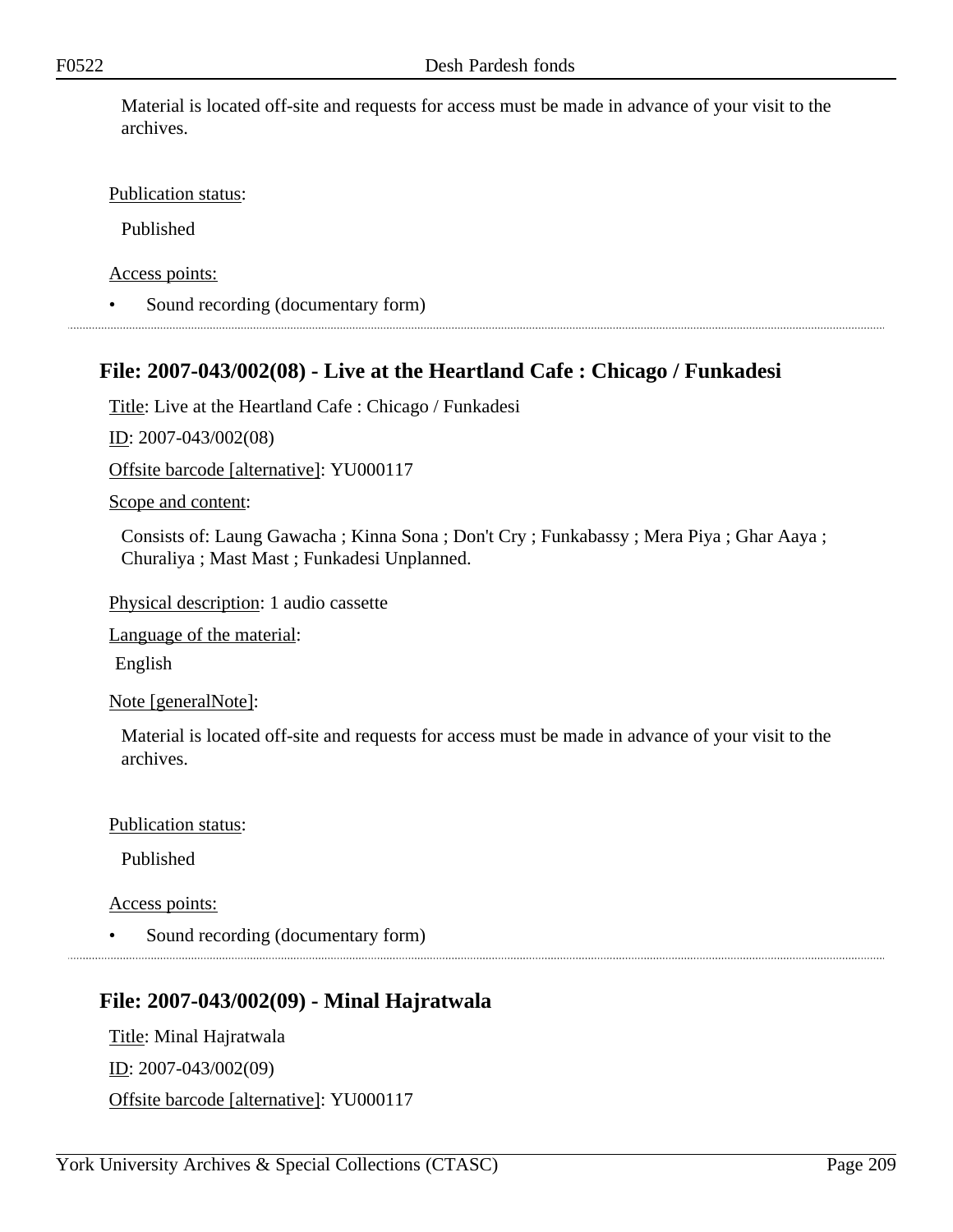Physical description: 1 audio cassette

Language of the material:

English

Note [generalNote]:

Material is located off-site and requests for access must be made in advance of your visit to the archives.

#### Publication status:

Published

#### Access points:

Sound recording (documentary form)

## **File: 2007-043/002(10) - hopping & popping along**

Title: hopping & popping along

ID: 2007-043/002(10)

#### Offsite barcode [alternative]: YU000117

Scope and content:

Consists of : ibid / Sarasvati, exerpt ; 2. doppler effect - cellular telephone ; 3. pram / monkey puzzle ; 4. cannibal ox / pigeon ; 5. buggin' out / tribe called quest ; 6. clean up woman / Betty Wright ; 7. runaway / Linda Clifford ; 8. Subramaniam / Sarasvati, excerpt.

Physical description: 1 audio cassette

Language of the material:

English

Note [generalNote]:

Material is located off-site and requests for access must be made in advance of your visit to the archives.

#### Publication status:

Published

Access points:

Sound recording (documentary form)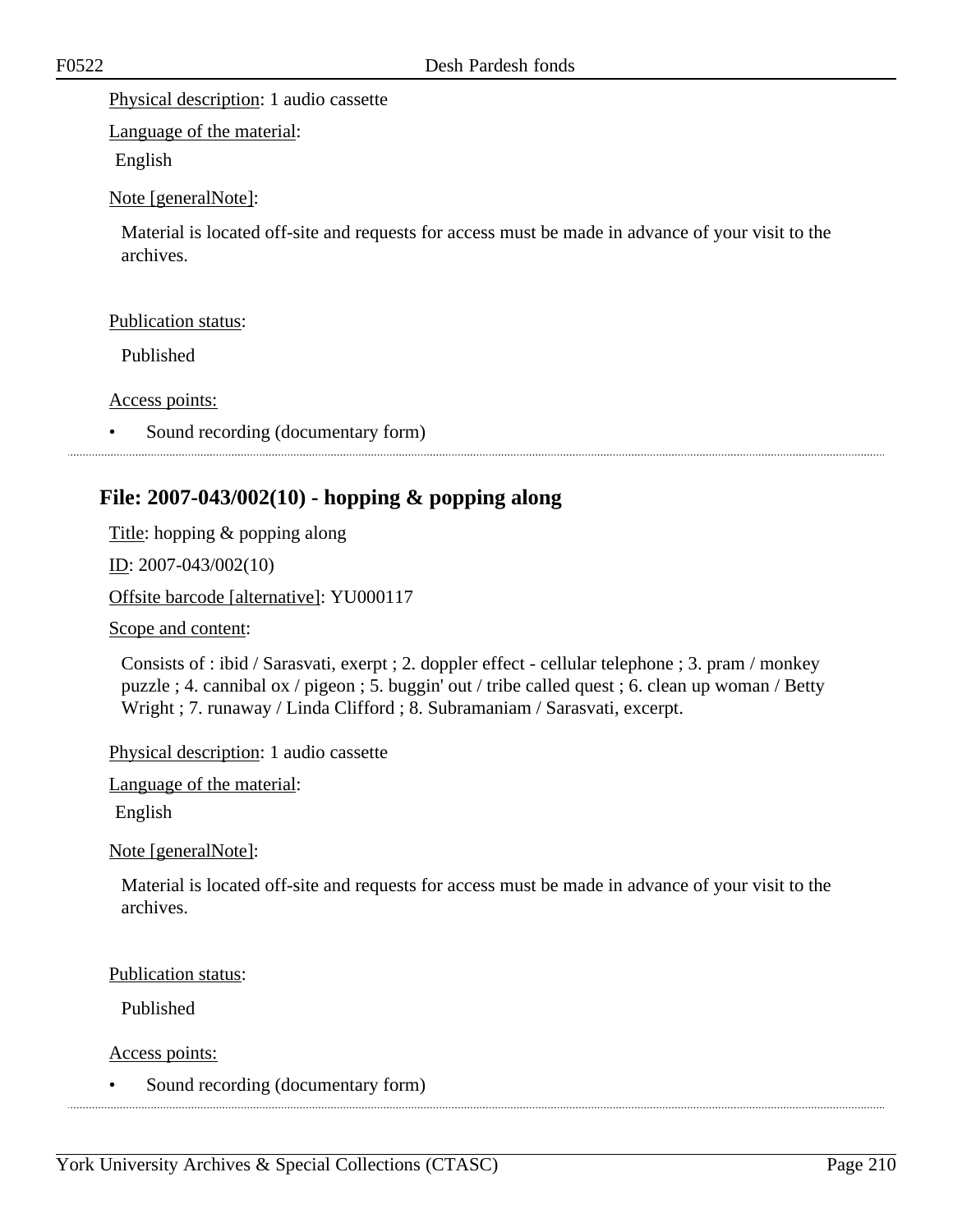# **File: 2007-043/002(11) - Spoken Word / Taij K. Moteelall.**

Title: Spoken Word / Taij K. Moteelall.  $ID: 2007-043/002(11)$ Offsite barcode [alternative]: YU000117 Physical description: 1 audio cassette Language of the material: English Note [generalNote]:

Material is located off-site and requests for access must be made in advance of your visit to the archives.

#### Publication status:

Published

Access points:

• Sound recording (documentary form)

# **File: 2007-043/002(12) - pHat SnipBitz...volume 1 / mixed by DMC champ and Lil' JaS (G-Force).**

Title: pHat SnipBitz...volume 1 / mixed by DMC champ and Lil' JaS (G-Force).

ID: 2007-043/002(12)

Offsite barcode [alternative]: YU000117

Physical description: 1 audio cassette

Language of the material:

English

Note [generalNote]:

Material is located off-site and requests for access must be made in advance of your visit to the archives.

Publication status:

Published

Access points: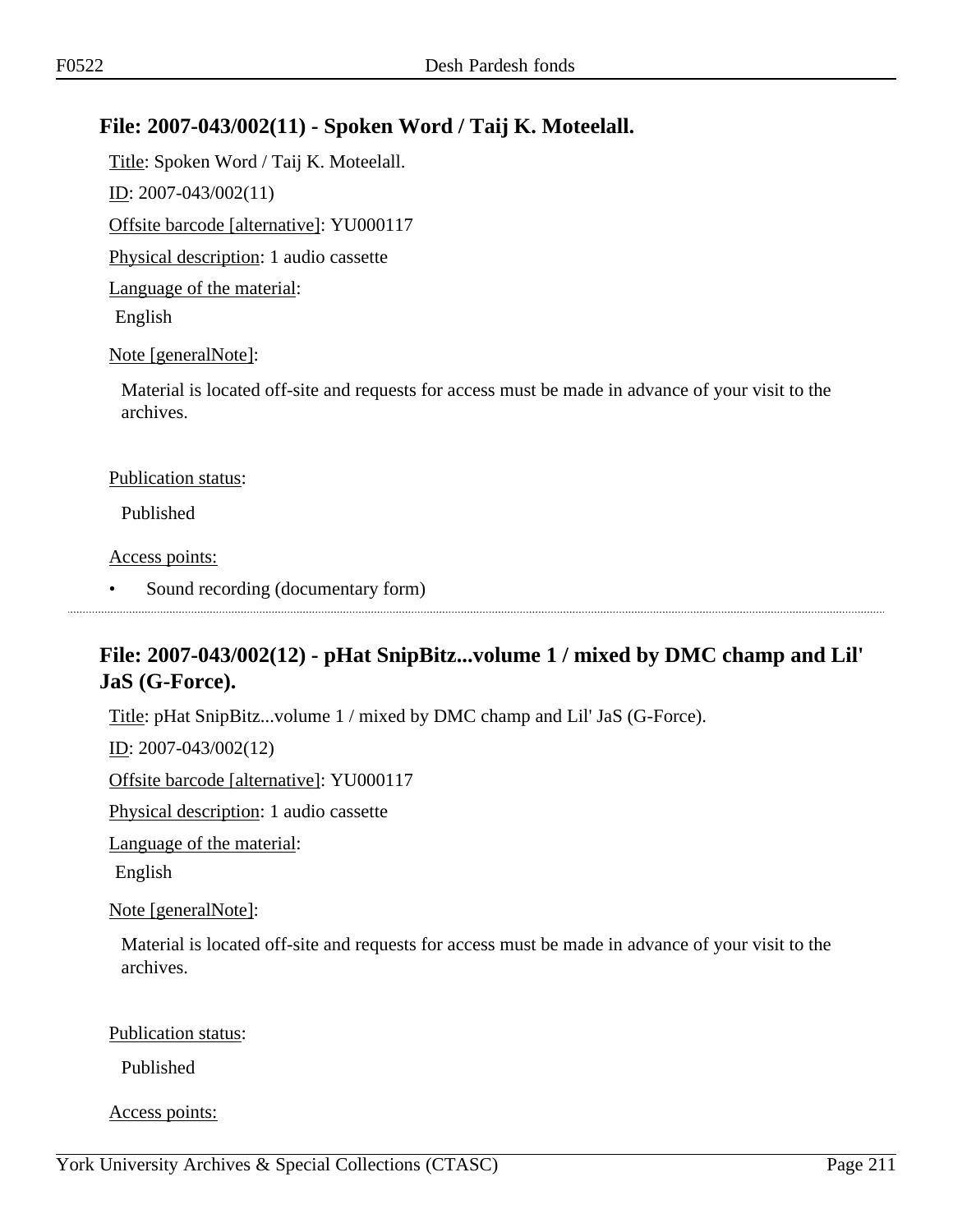# **File: 2007-043/002(13) - Prayers with Sadvi / Featuring Sadhvi Bajpai, Mary Joshi, Rita Khan, Renu and Vijay Bahandari, Anvita and Sashi Joglekar, Shashi Tiwari, Rita Khan**

Title: Prayers with Sadvi / Featuring Sadhvi Bajpai, Mary Joshi, Rita Khan, Renu and Vijay Bahandari, Anvita and Sashi Joglekar, Shashi Tiwari, Rita Khan

ID: 2007-043/002(13)

Offsite barcode [alternative]: YU000117

Scope and content:

Consists of: Mantras & Prayers ; Bhajans.

Physical description: 1 audio cassette

Language of the material:

English

Note [generalNote]:

Material is located off-site and requests for access must be made in advance of your visit to the archives.

#### Publication status:

Published

Access points:

Sound recording (documentary form)

### **File: 2007-043/002(14) - Sudharshan**

Title: Sudharshan ID: 2007-043/002(14) Offsite barcode [alternative]: YU000117 Physical description: 1 audio cassette Language of the material: English Note [generalNote]: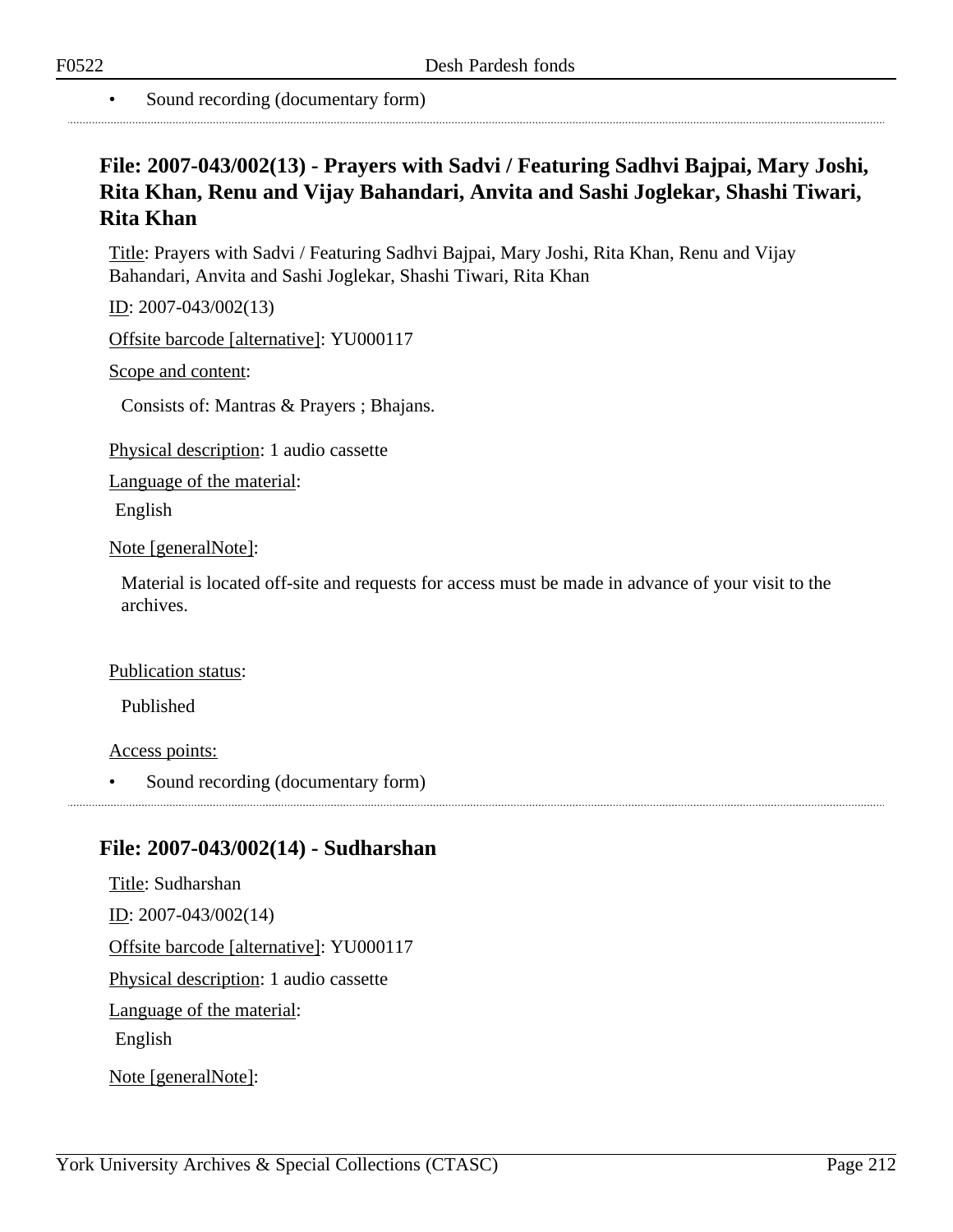Material is located off-site and requests for access must be made in advance of your visit to the archives.

Publication status:

Published

Access points:

• Sound recording (documentary form)

# **File: 2007-043/002(15) - Indian Classical Music / featuring sarod, Adiya Verma; tabla, Vineet Vyas**

Title: Indian Classical Music / featuring sarod, Adiya Verma; tabla, Vineet Vyas

ID: 2007-043/002(15)

Offsite barcode [alternative]: YU000117

Scope and content:

Consists of : Raga Jhinjhoti in Alaap, Gat in Teental (16 beat time cycle).

Physical description: 1 audio cassette (25 min.)

Language of the material:

English

Note [generalNote]:

Material is located off-site and requests for access must be made in advance of your visit to the archives.

Publication status:

Published

Access points:

• Sound recording (documentary form)

# **File: 2007-043/002(16) - Rising Above Bedlam / Jah Wobble's Invaders of the Heart**

Title: Rising Above Bedlam / Jah Wobble's Invaders of the Heart

ID: 2007-043/002(16)

Offsite barcode [alternative]: YU000117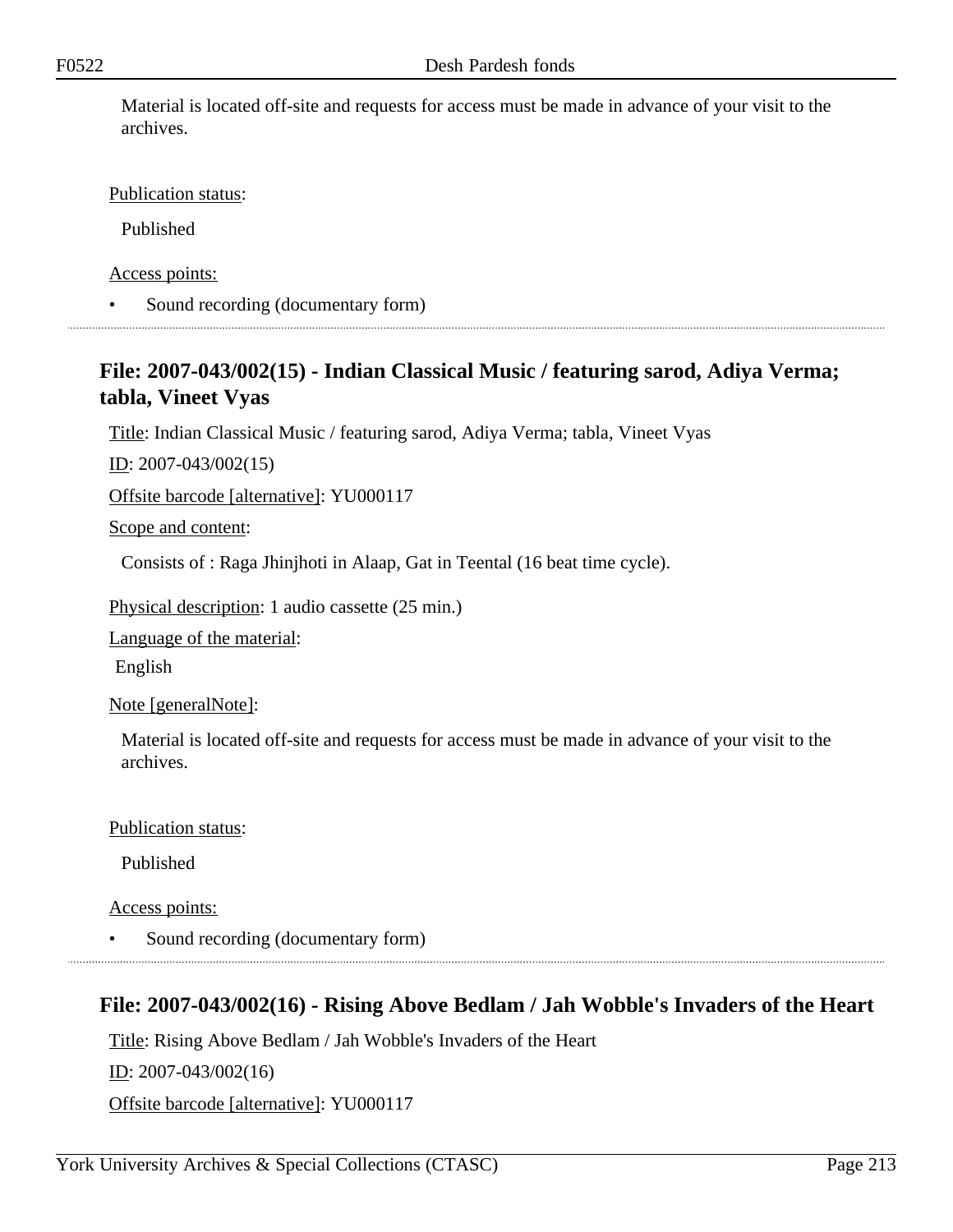Date: [ca. 1991] (date of creation)

Scope and content:

Consists of: Visions of You ; Relight the Flame ; Bomba ; Ungodly Kingdom ; Rising Above Bedlam ; Ersulie ; Everyman's An Island ; Soledad ; Sweet Divinity ; Wonderful World.

Physical description: 1 audio cassette

Language of the material:

English

Note [generalNote]:

Material is located off-site and requests for access must be made in advance of your visit to the archives.

### Publication status:

Published

Access points:

• Sound recording (documentary form)

# **File: 2007-043/002(17) - Jess Hawk Oakenstar / Jess Hawk Oakenstar**

Title: Jess Hawk Oakenstar / Jess Hawk Oakenstar <u>ID</u>: 2007-043/002(17) Offsite barcode [alternative]: YU000117 Date: [ca. 1992] (date of creation) Scope and content: Consists of : God in the Tapestry ; Heroes ; The Other Woman is Me ; Beautiful to Me.

Physical description: 1 audio cassette

Language of the material:

English

### Note [generalNote]:

Material is located off-site and requests for access must be made in advance of your visit to the archives.

#### Publication status: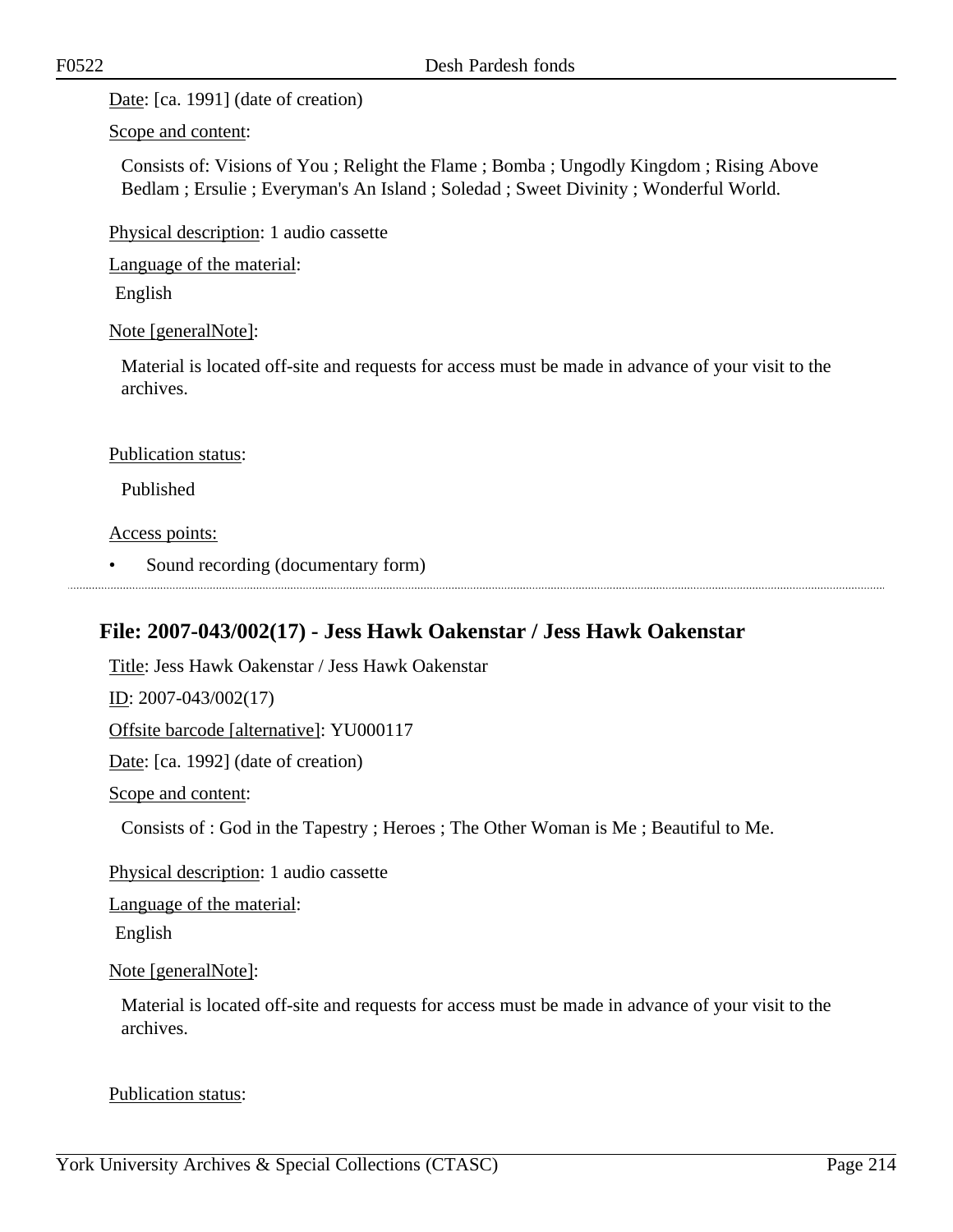### Published

### Access points:

• Sound recording (documentary form)

## **File: 2007-043/002(18) - Kavita**

Title: Kavita ID: 2007-043/002(18)

Offsite barcode [alternative]: YU000117

Date: [ca. 1992] (date of creation)

Scope and content:

\* Consists of : 1. Thodi thodi , Piya Karo

\* 2. Je Mundiya Sadi Tor Tun Vakani.

Physical description: 1 audio cassette

Language of the material:

English

Note [generalNote]:

Material is located off-site and requests for access must be made in advance of your visit to the archives.

### Publication status:

Published

Access points:

• Sound recording (documentary form)

# **File: 2007-043/002(19) - Cyrus & Happy Fish Live**

Title: Cyrus & Happy Fish Live ID: 2007-043/002(19) Offsite barcode [alternative]: YU000117 Date: [ca. 1993?] (date of creation)

Scope and content:

Consists of : Dance, Dance, Dance ; Happy Fish ; Natural Mystic Jam ; Let The Love Fall Down.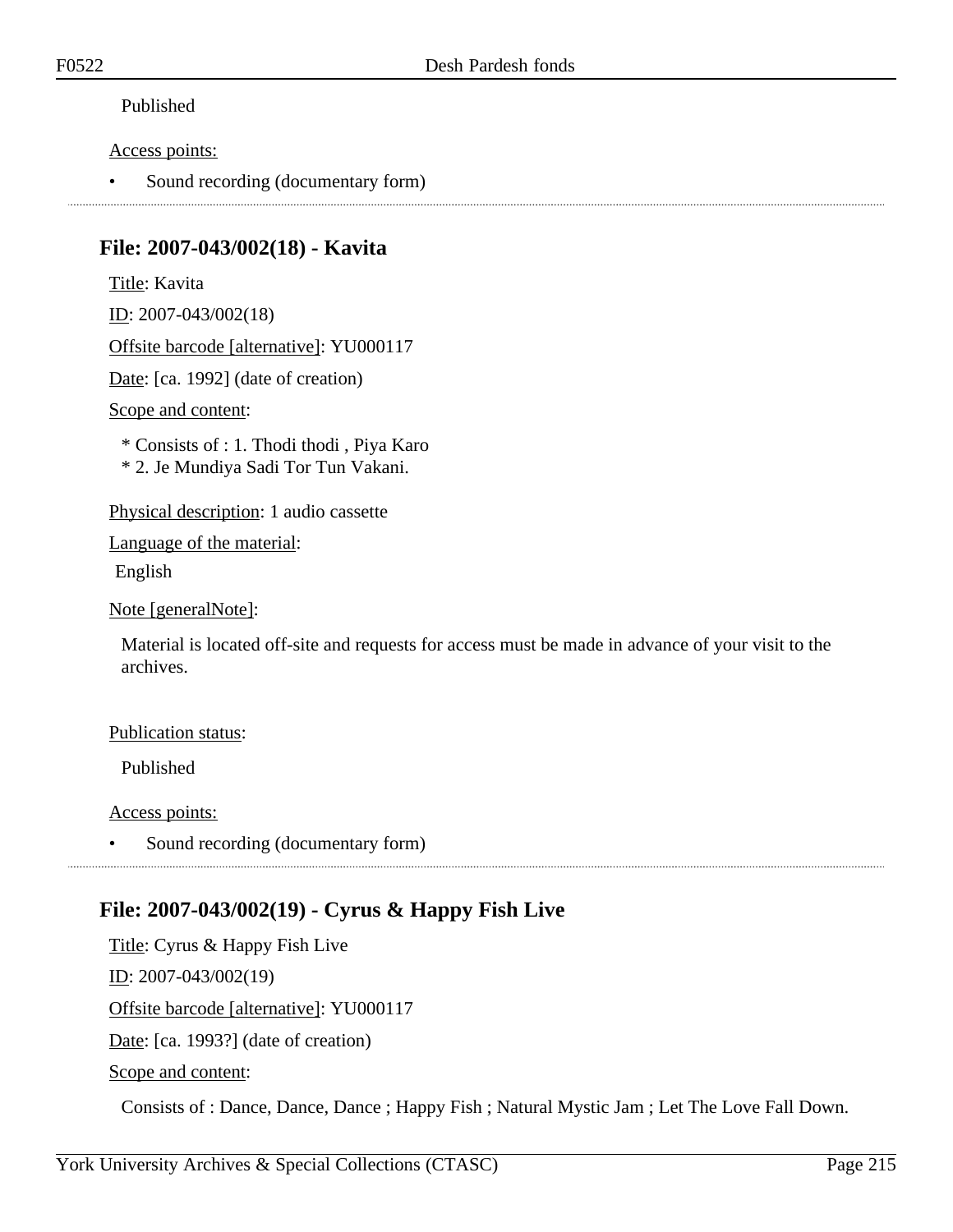Physical description: 1 audio cassette

Language of the material:

English

Note [generalNote]:

Material is located off-site and requests for access must be made in advance of your visit to the archives.

### Publication status:

Published

Access points:

Sound recording (documentary form)

# **File: 2007-043/002(20) - Amethyst's Universe / Amethyst**

Title: Amethyst's Universe / Amethyst

ID: 2007-043/002(20)

Offsite barcode [alternative]: YU000117

Date: 1995 (date of creation)

Scope and content:

Consists of : The Ring ; The Vision ; Encounter a Stranger ; Naughty Song ; Ambiguity ; Cry in Vain ; Courts of Princes ; The Child ; Caged and Bound ; Hand in Gloves ; The Last Party ; The Journey.

Physical description: 1 audio cassette

Language of the material:

English

Note [generalNote]:

Material is located off-site and requests for access must be made in advance of your visit to the archives.

Publication status:

Published

Access points:

• Sound recording (documentary form)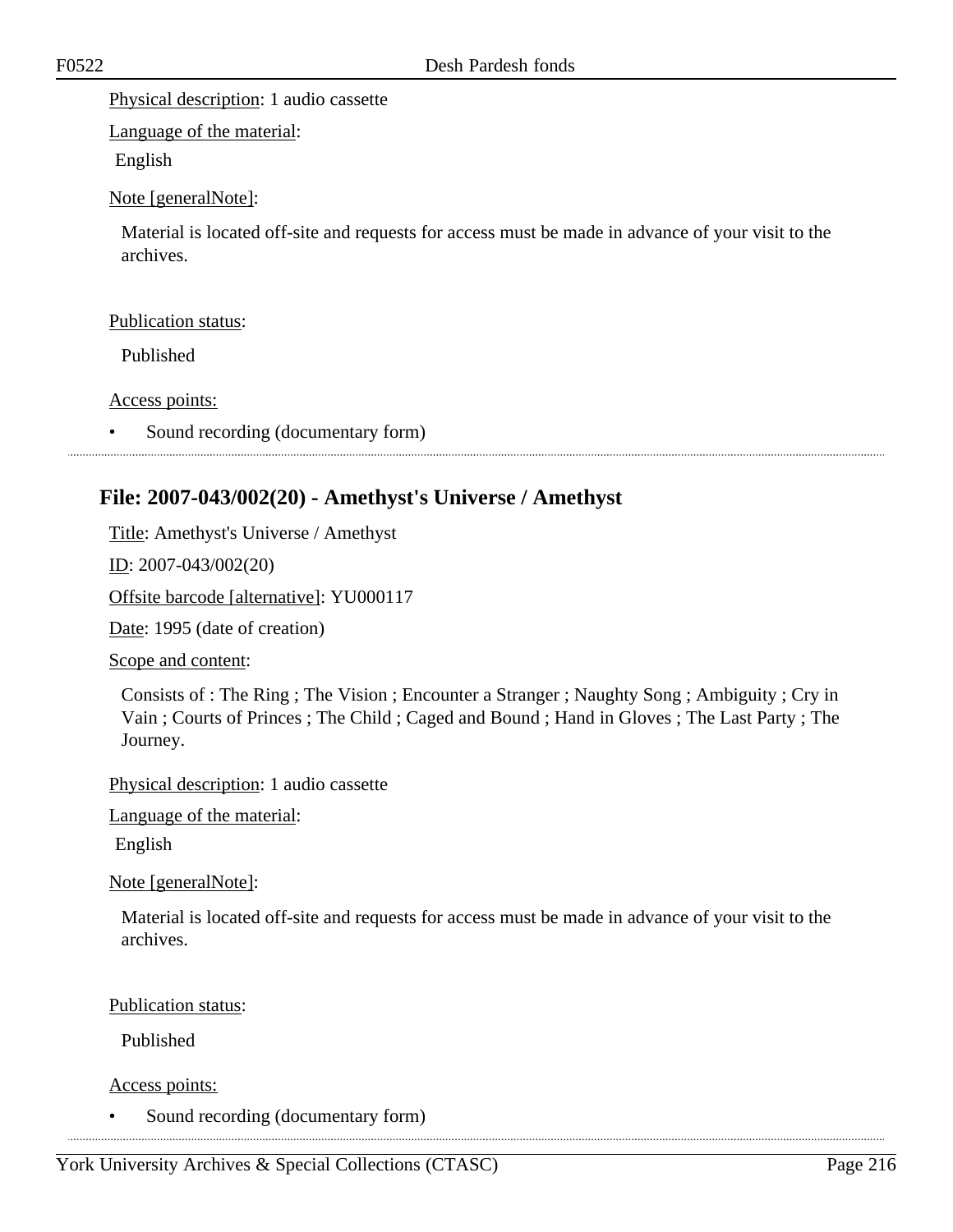# **File: 2007-043/003(01) - Hum Se Hai Muqabala / producer, K.T. Kunjumon ; director, Shankar ; music, A.R. Rahman ; lyrics, P.K. Misra.**

Title: Hum Se Hai Muqabala / producer, K.T. Kunjumon ; director, Shankar ; music, A.R. Rahman ; lyrics, P.K. Misra.

ID: 2007-043/003(01)

Offsite barcode [alternative]: YU000118

Date: 1995 (date of creation)

Physical description: 1 audio cassette

Language of the material:

English

Note [generalNote]:

Material is located off-site and requests for access must be made in advance of your visit to the archives.

#### Publication status:

Published

Access points:

• Sound recording (documentary form)

### **File: 2007-043/003(02) - "Bear Witness..." / Rahim Ladha.**

Title: "Bear Witness..." / Rahim Ladha. ID: 2007-043/003(02) Offsite barcode [alternative]: YU000118 Date: [ca. 1995] (date of creation) Physical description: 1 audio cassette Language of the material: English Note [generalNote]:

Material is located off-site and requests for access must be made in advance of your visit to the archives.

Publication status: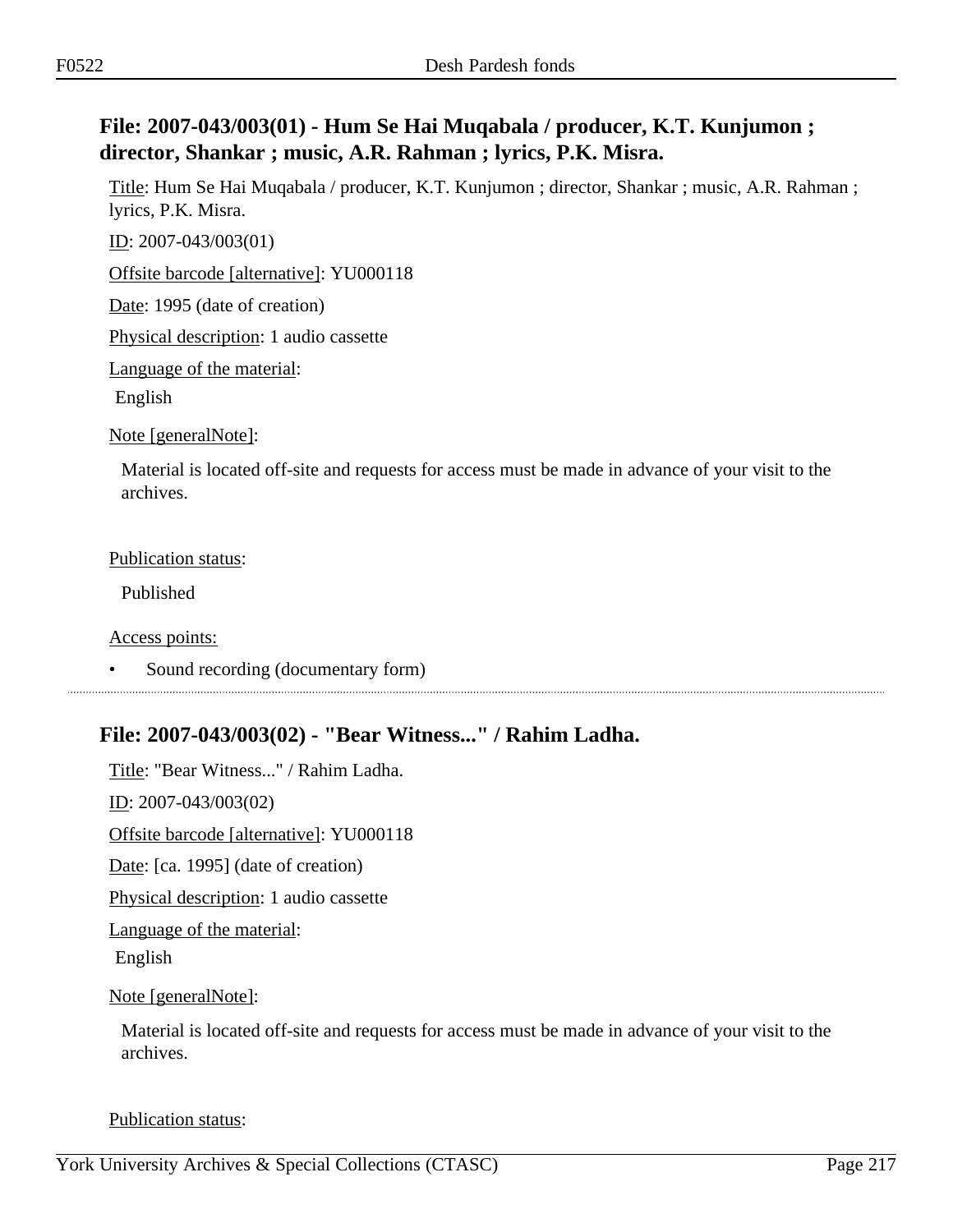### Published

#### Access points:

• Sound recording (documentary form)

# **File: 2007-043/003(03) - La 3e Oreille = The 3rd Ear Trio. / featuring Ganesh Anandan ; Claude Lepine; Claude Maheu**

Title: La 3e Oreille = The 3rd Ear Trio. / featuring Ganesh Anandan ; Claude Lepine; Claude Maheu

ID: 2007-043/003(03)

Offsite barcode [alternative]: YU000118

Date: [ca. 1996?] (date of creation)

Scope and content:

Consists of : 1. Ecout active #1 11:00 ; 2. Ecoute active #2 10:00 ; 3. Shruth Mirimba 14/8 pour quarter mains 10:00.

Physical description: 1 audio cassette (31 min.)

Language of the material:

English

Note [generalNote]:

Material is located off-site and requests for access must be made in advance of your visit to the archives.

### Publication status:

Published

Access points:

• Sound recording (documentary form)

# **File: 2007-043/003(04) - The Third Ear / featuring Ganesh Anandan ; Claude Lepine. Recorded by Radio Canada, La Theatre la Chappelle, Montreal**

Title: The Third Ear / featuring Ganesh Anandan ; Claude Lepine. Recorded by Radio Canada, La Theatre la Chappelle, Montreal

ID: 2007-043/003(04)

Offsite barcode [alternative]: YU000118

Date: 20 Jan. 1996 (date of creation)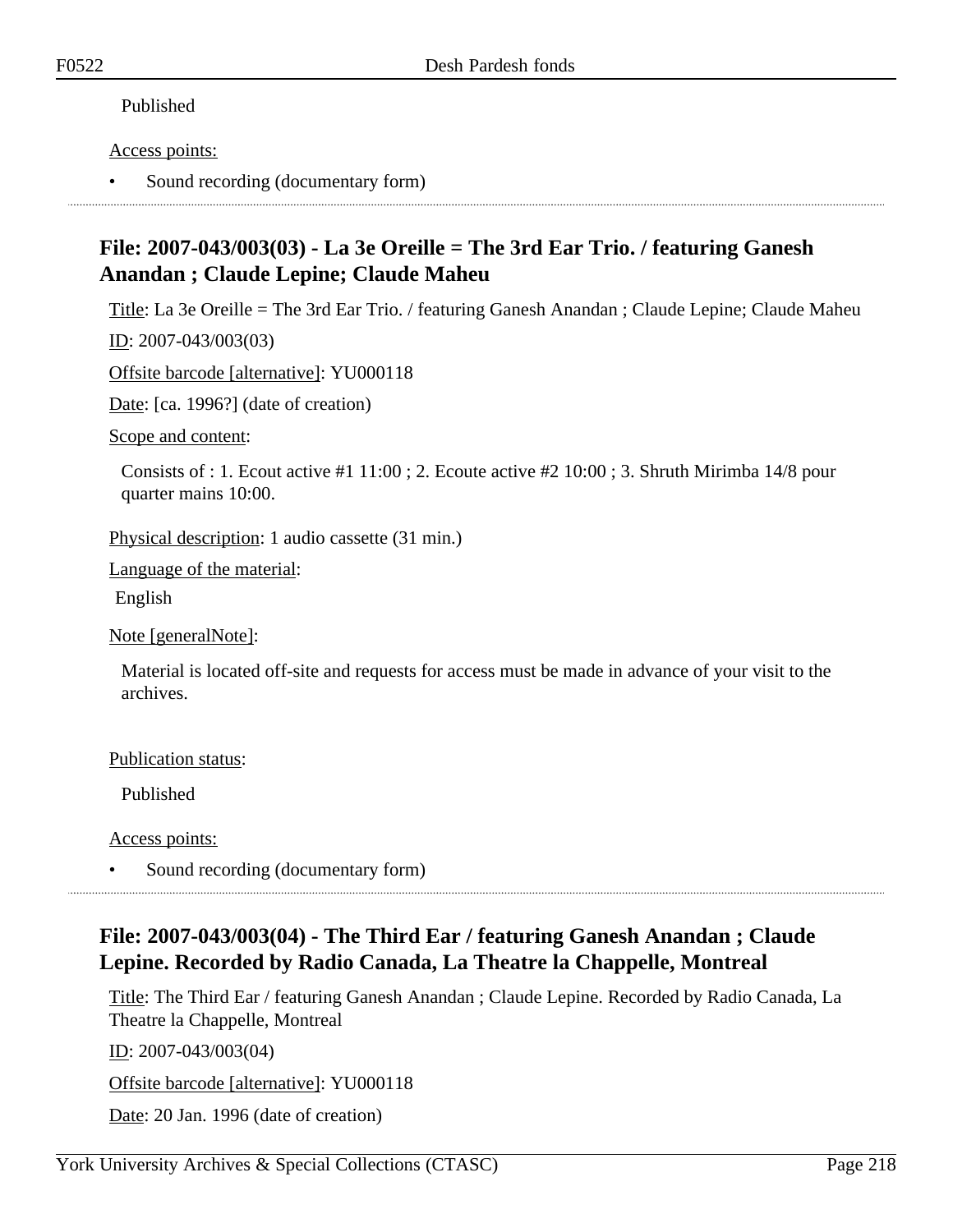#### Scope and content:

Consists of 1. Ecout active #1. 11:00 ; 2. Ecoute active #2. 10:00, "In memory of Karry Partch" ; 3. Shruthi Marimba 11:45 "14/8 for four hands".

Physical description: 1 audio cassette (32 min., 45 sec.)

Language of the material:

English

Note [generalNote]:

Material is located off-site and requests for access must be made in advance of your visit to the archives.

#### Publication status:

Published

Access points:

• Sound recording (documentary form)

### **File: 2007-043/003(05) - architectures / Vijay Iyer**

Title: architectures / Vijay Iyer

ID: 2007-043/003(05)

Offsite barcode [alternative]: YU000118

Date: [ca. 1996] (date of creation)

Scope and content:

Consists of Prelude : Paradise Lost ; Meeting-of-Rivers ; Microchips and Bullock Carts ; Charms ; Sadhu ; Three Peas ; Trident ; Taste of Sea ; Los Ojos de Beatriz ; Utopia of a Tired Man ; Journey Over Sands ; Postlude : Prayer.

Physical description: 1 audio cassette

Language of the material:

English

Note [generalNote]:

Material is located off-site and requests for access must be made in advance of your visit to the archives.

Publication status: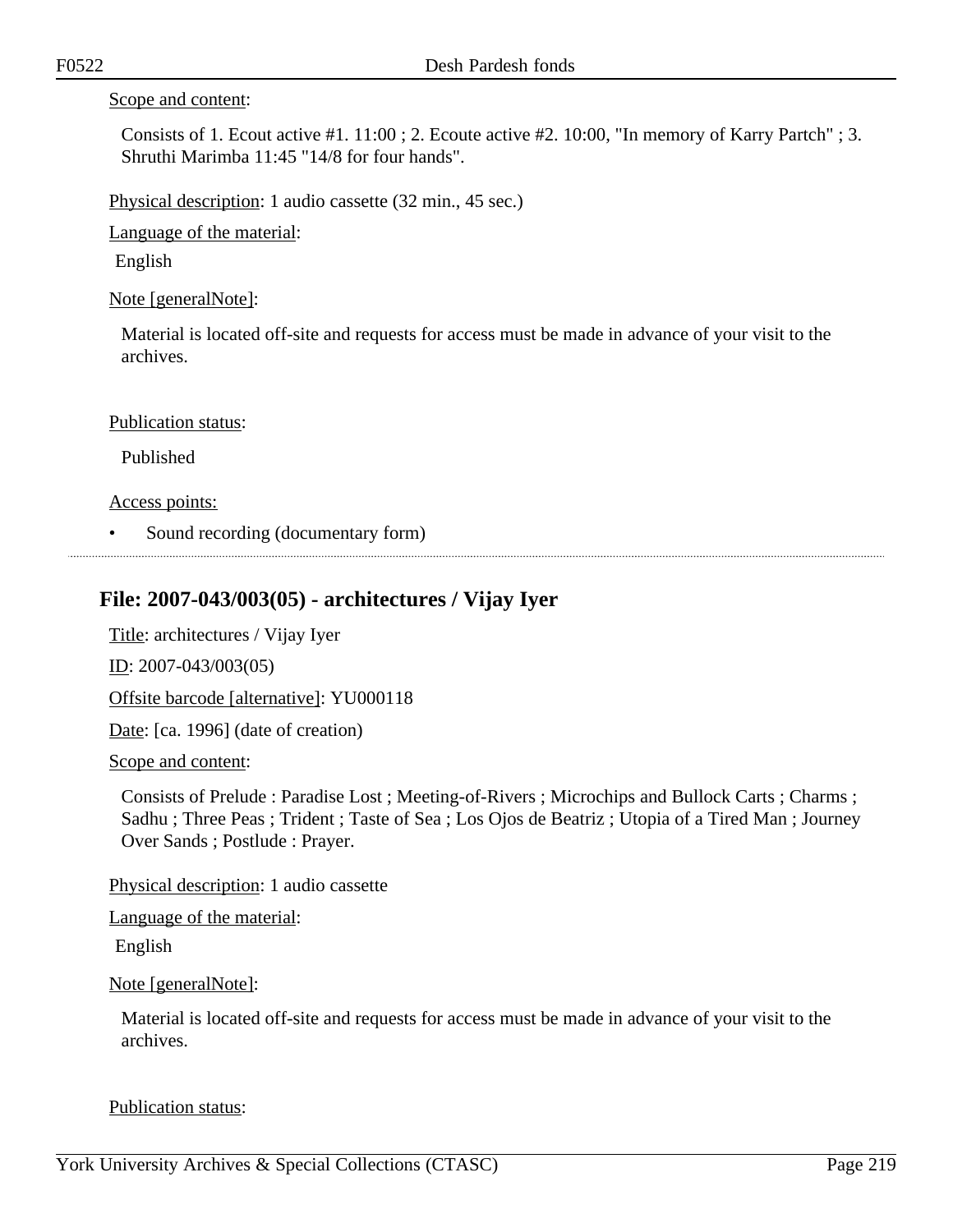### Published

### Access points:

• Sound recording (documentary form)

## **File: 2007-043/003(06) - Vande Mataram / AR Rahman**

Title: Vande Mataram / AR Rahman

ID: 2007-043/003(06)

Offsite barcode [alternative]: YU000118

Date: 1997 (date of creation)

Scope and content:

Consists of Maatujhe Salaam ; Revival (Vande Mataram) ; Gurus of Peace ; Tauba Tauba ; Only You ; Missing (Vande Mataram) ; Thai Mannai Vanakkam (Tamil).

Physical description: 1 audio cassette

Language of the material:

English

Note [generalNote]:

Material is located off-site and requests for access must be made in advance of your visit to the archives.

### Publication status:

Published

Access points:

• Sound recording (documentary form)

# **File: 2007-043/003(07) - Power Within Me Grows Desh Pardesh 1997 / Emmanuel Madan, Gabrielle [Housein?].**

Title: Power Within Me Grows Desh Pardesh 1997 / Emmanuel Madan, Gabrielle [Housein?].

ID: 2007-043/003(07)

Offsite barcode [alternative]: YU000118

Date: 1997 (date of creation)

Physical description: 1 audio cassette (15 min.)

Language of the material: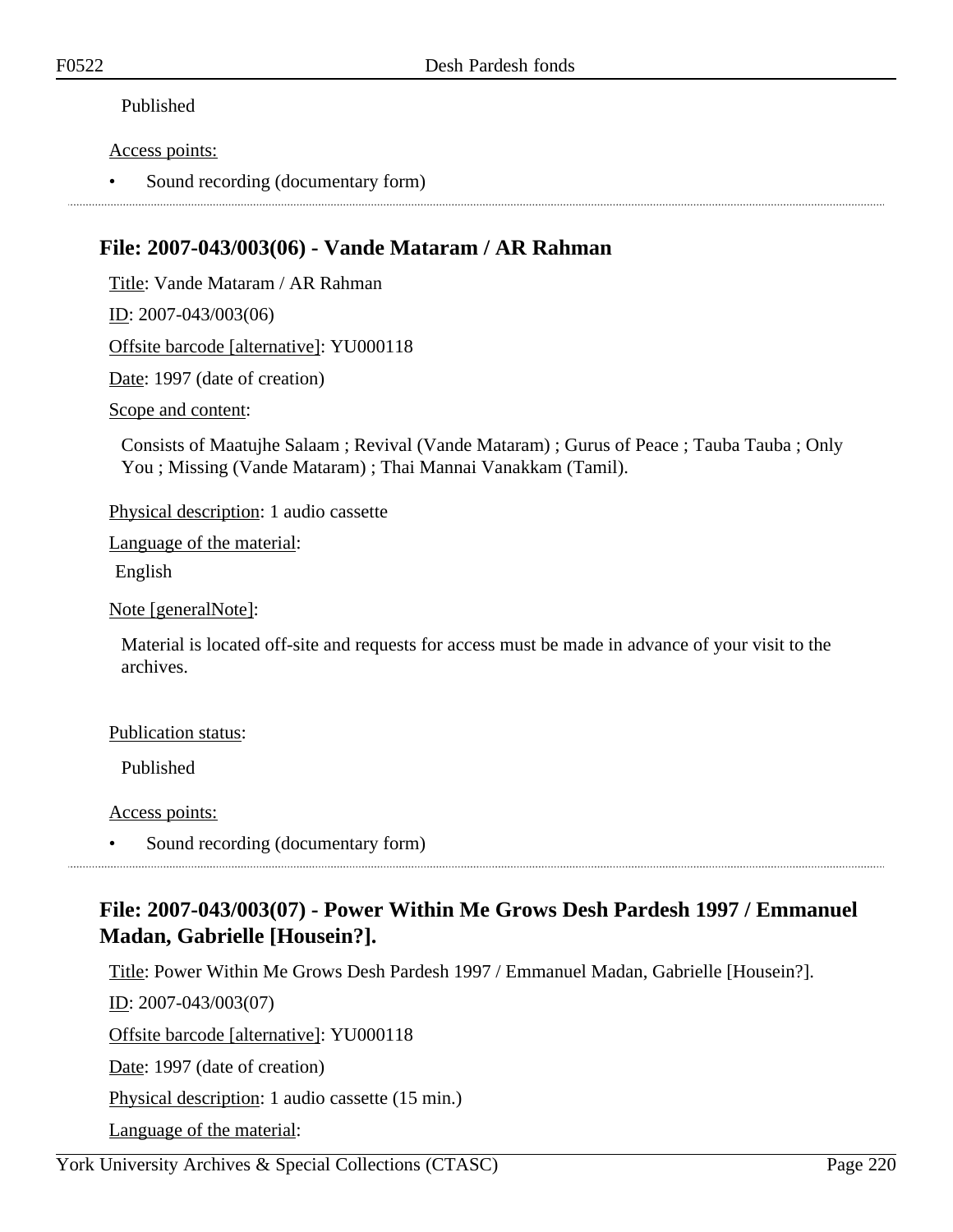### English

### Note [generalNote]:

Material is located off-site and requests for access must be made in advance of your visit to the archives.

### Publication status:

Published

Access points:

• Sound recording (documentary form)

# **File: 2007-043/003(08) - Power That In Me Grows / Emmanuel Madan**

Title: Power That In Me Grows / Emmanuel Madan ID: 2007-043/003(08) Offsite barcode [alternative]: YU000118 Date: [ca. 1997?] (date of creation) Scope and content: Consists of : 1. Aram Nal (1992) 13:00 ; 2. Caniapiscou (1991). Physical description: 1 audio cassette (13 min.)

Language of the material:

English

Note [generalNote]:

Material is located off-site and requests for access must be made in advance of your visit to the archives.

### Publication status:

Published

Access points:

• Sound recording (documentary form)

# **File: 2007-043/003(09) - Desh Pardesh 1997 / Himmat Shinhat**

Title: Desh Pardesh 1997 / Himmat Shinhat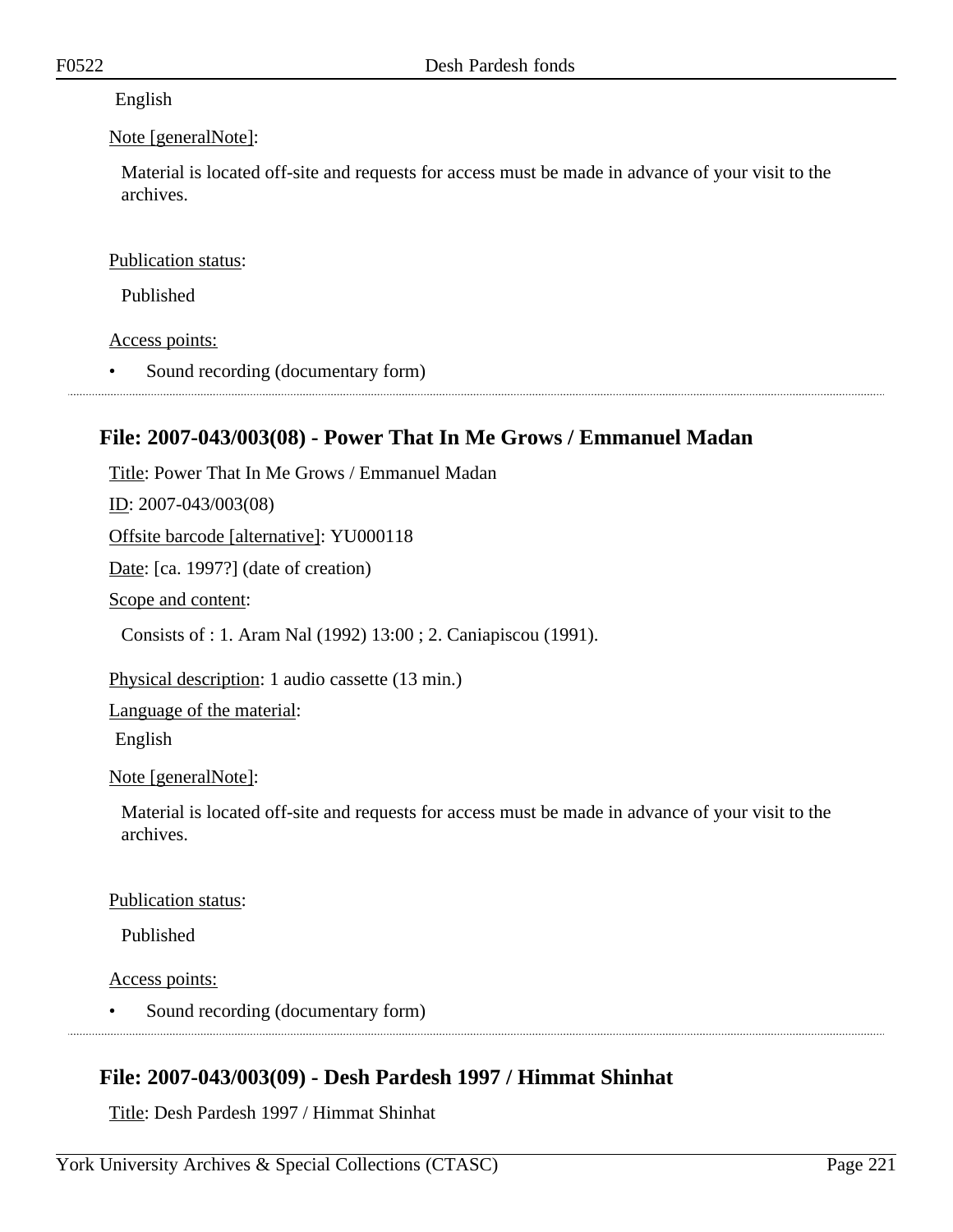ID: 2007-043/003(09)

Offsite barcode [alternative]: YU000118

Date: 1997 (date of creation)

Scope and content:

Consists of : 1. Shock! ; 2. Blues for Kalpesh ; 3. Kalyug.

Physical description: 1 audio cassette

Language of the material:

English

Note [generalNote]:

Material is located off-site and requests for access must be made in advance of your visit to the archives.

### Publication status:

Published

Access points:

• Sound recording (documentary form)

# **File: 2007-043/003(10) - Spoken Word Desh Pardesh 1998 / Submitted by Svati Shah.**

Title: Spoken Word Desh Pardesh 1998 / Submitted by Svati Shah.

ID: 2007-043/003(10)

Offsite barcode [alternative]: YU000118

Date: 1998 (date of creation)

Physical description: 1 audio cassette

Language of the material:

English

Note [generalNote]:

Material is located off-site and requests for access must be made in advance of your visit to the archives.

Publication status: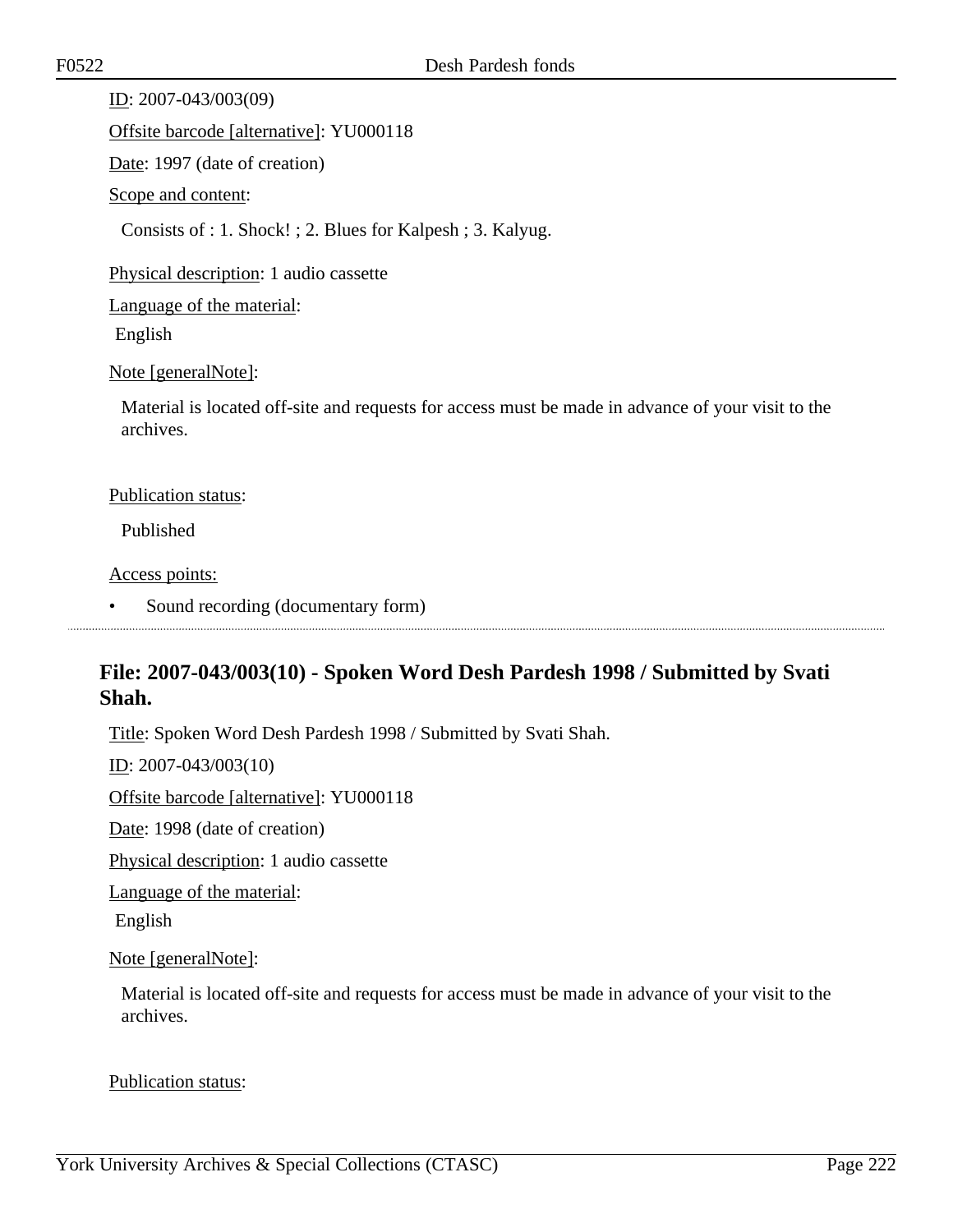### Published

### Access points:

• Sound recording (documentary form)

# **File: 2007-043/003(11) - mixed tape / featuring music by Coko, Tracey Spencer, Eve, Rahzel.**

Title: mixed tape / featuring music by Coko, Tracey Spencer, Eve, Rahzel.

ID: 2007-043/003(11)

Offsite barcode [alternative]: YU000118

Date: [ca. 1999?] (date of creation)

Physical description: 1 audio cassette

Language of the material:

English

Note [generalNote]:

Material is located off-site and requests for access must be made in advance of your visit to the archives.

### Publication status:

Published

Access points:

• Sound recording (documentary form)

# **File: 2007-043/003(12) - Desh Pardesh 2000 / crystalbead formations.**

Title: Desh Pardesh 2000 / crystalbead formations. ID: 2007-043/003(12) Offsite barcode [alternative]: YU000118 Date: 2000 (date of creation) Physical description: 1 audio cassette Language of the material: English Note [generalNote]: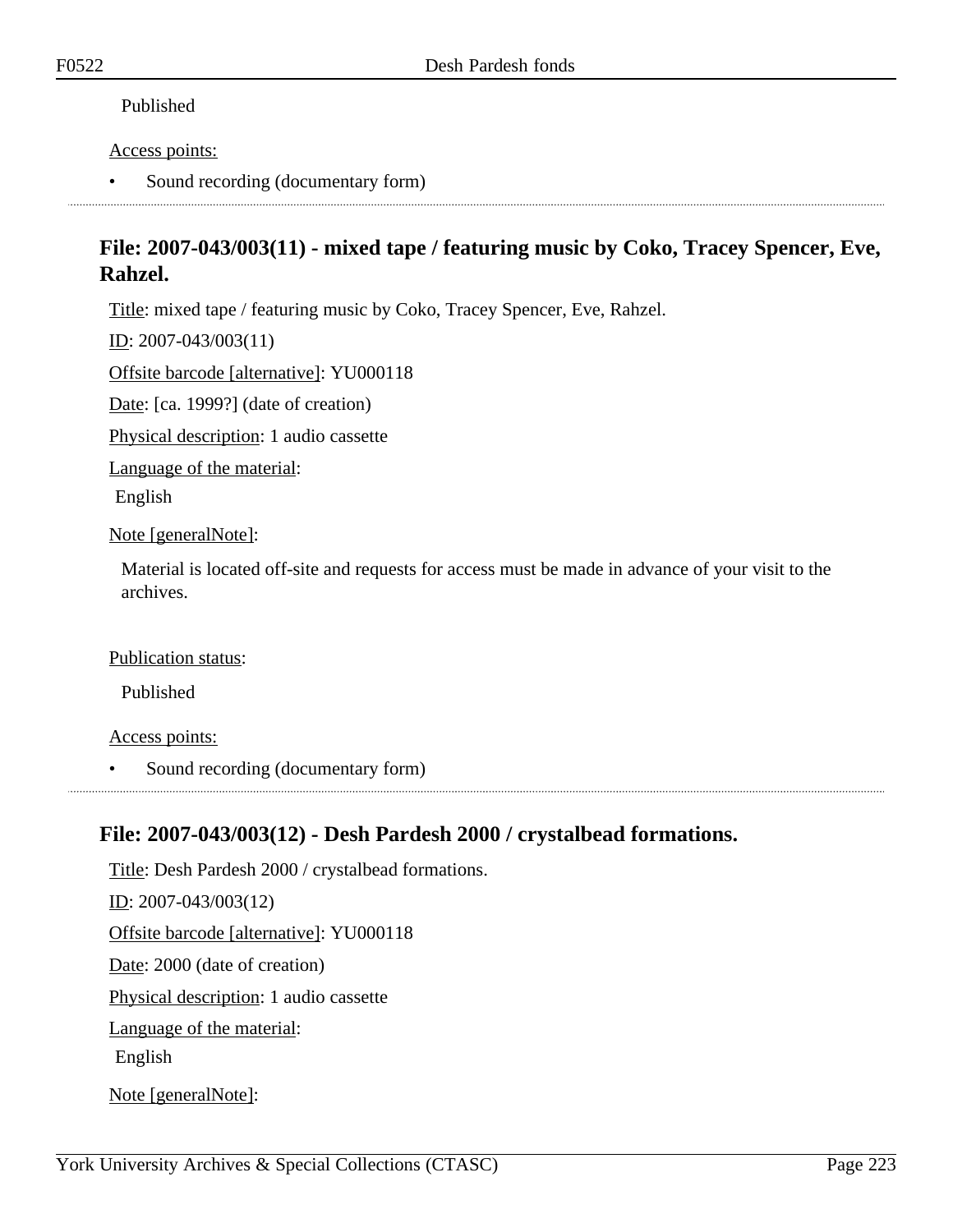Material is located off-site and requests for access must be made in advance of your visit to the archives.

### Publication status:

Published

Access points:

• Sound recording (documentary form)

## **File: 2007-043/003(13) - Himmat Shinhat Desh Pardesh 2000**

Title: Himmat Shinhat Desh Pardesh 2000

ID: 2007-043/003(13)

Offsite barcode [alternative]: YU000118

Date: 2000 (date of creation)

Scope and content:

Consists of : Ta Deem 2:44 ; 2. Five Rivers 8:52 ; 3. Burning Skin (The Repossession Mix) 5:41.

Physical description: 1 audio cassette (17 min., 17 sec.)

Language of the material:

English

Note [generalNote]:

Material is located off-site and requests for access must be made in advance of your visit to the archives.

Publication status:

Published

Access points:

• Sound recording (documentary form)

# **File: 2007-043/003(14) - Tala Vadya at the Royal Ontario Museum / featuring mridagam, Suresh; tavic, Mano; tabla, Ed; morsing, Thusi**

Title: Tala Vadya at the Royal Ontario Museum / featuring mridagam, Suresh; tavic, Mano; tabla, Ed; morsing, Thusi

<u>ID</u>: 2007-043/003(14)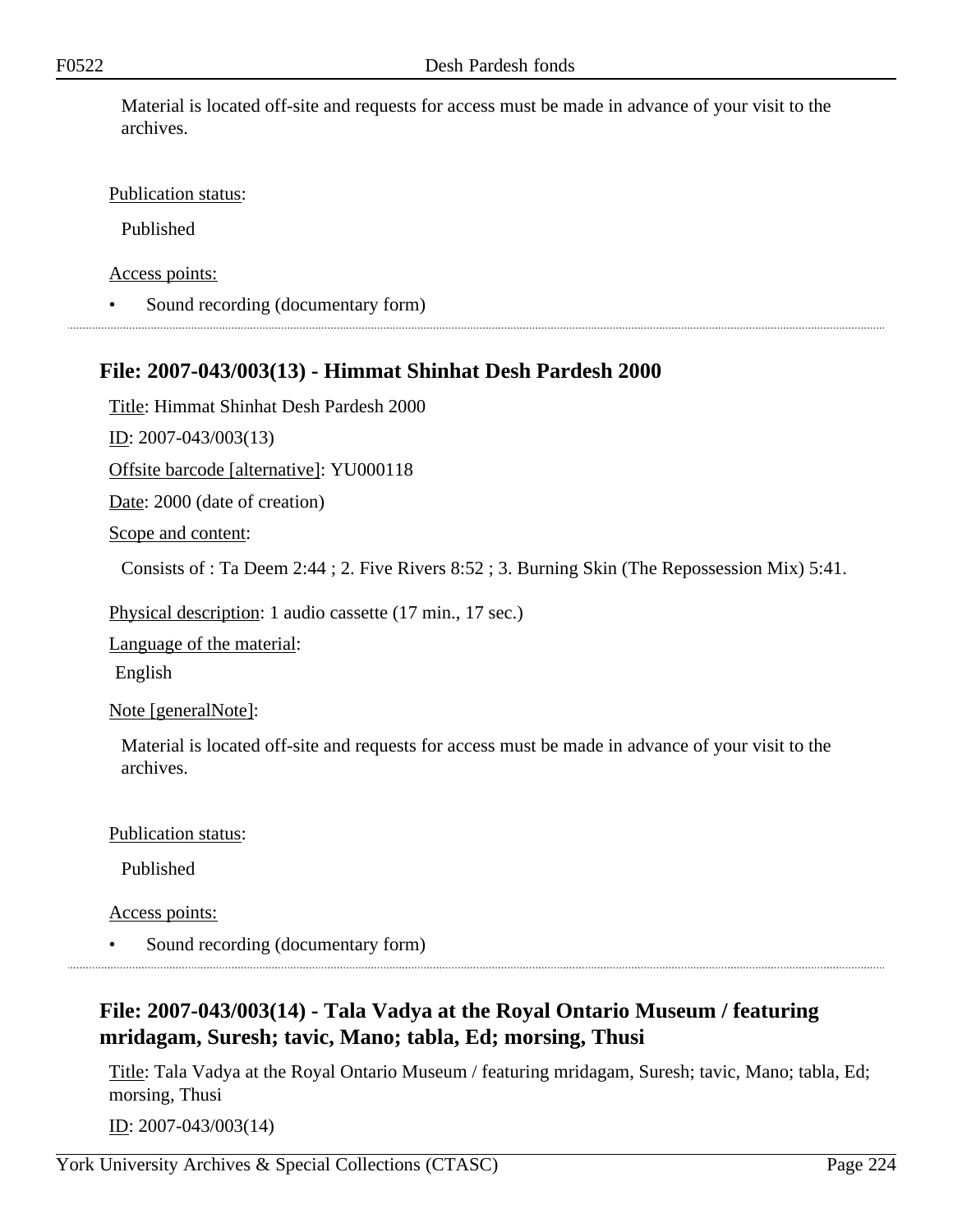Offsite barcode [alternative]: YU000118

Date: 14 April 2000 (date of creation)

### Scope and content:

Consists of : Tani Avartanam, Adi Tala.

Physical description: 1 audio cassette

Language of the material:

English

### Note [generalNote]:

Material is located off-site and requests for access must be made in advance of your visit to the archives.

#### Publication status:

Published

Access points:

• Sound recording (documentary form)

### **Series: S00373 - Audiovisual material screened at and recordings of Desh Pardesh**

Title: Audiovisual material screened at and recordings of Desh Pardesh

ID: S00373

Date: 1991-2000, predominant 1994-2000 (date of creation)

Scope and content:

Series consist of video cassettes of films screened at the Desh Pardesh festival or an affiliated event; commercial shorts created specifically for the festival; and audio and video recordings of various events, workshops and performances at Desh Pardesh.

Physical description: 72 video cassettes : VHS, Betacam, 8mm, PAL and NTSC 21 audio cassettes

Language of the material:

English

Publication status:

Published

Access points: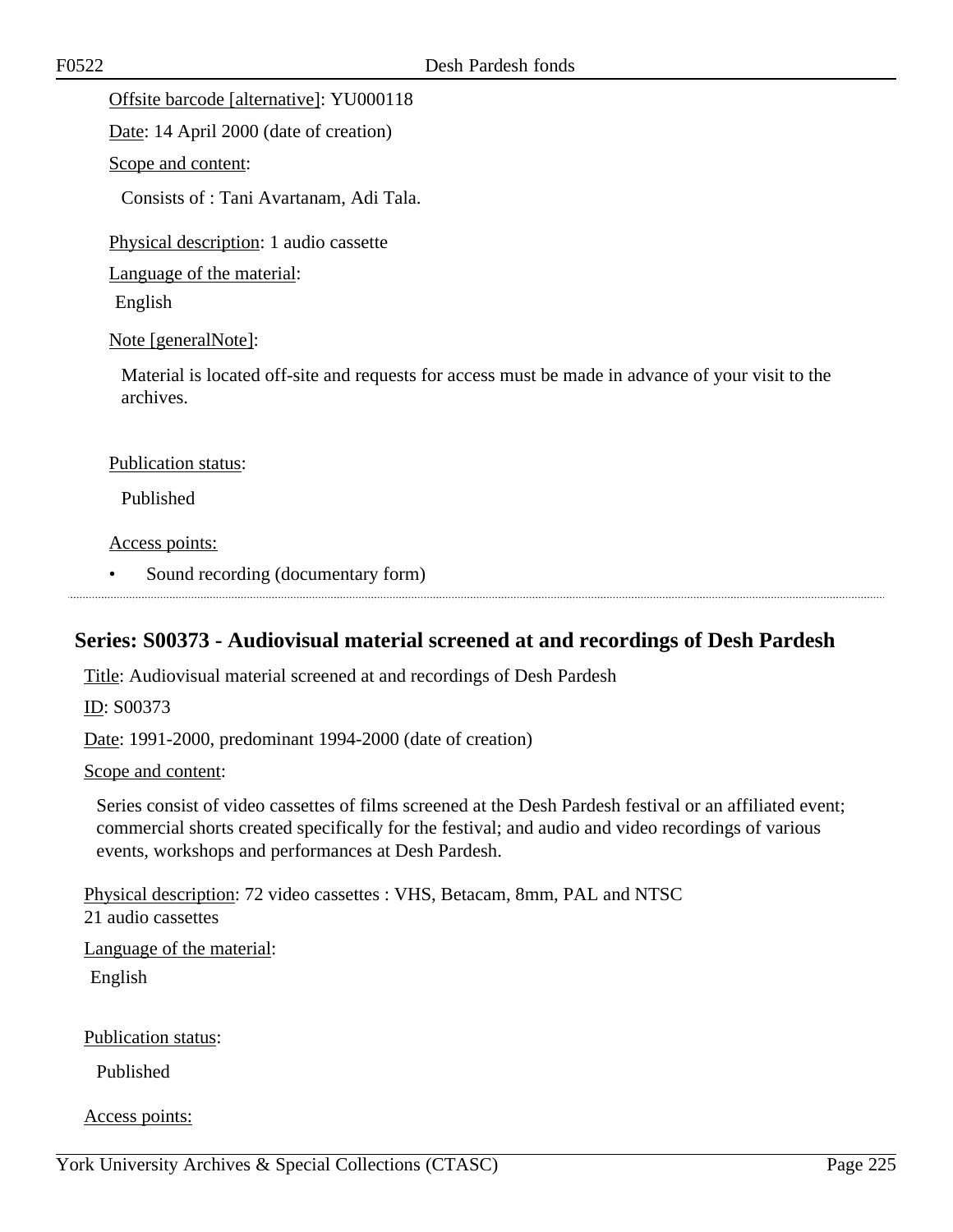- Sound recording (documentary form)
- Moving images (documentary form)

### **File: 2007-042/017(02) - Taxi/vala : Auto/biography / Vivek Renjen Bald.**

Title: Taxi/vala : Auto/biography / Vivek Renjen Bald.

ID: 2007-042/017(02)

Offsite barcode [alternative]: YU000102

Date: [1992?] (date of creation)

Physical description: 1 videocassette : Ampex

Language of the material:

English

Note [generalNote]:

Material is located off-site and requests for access must be made in advance of your visit to the archives.

#### Publication status:

Published

Access points:

• Moving images (documentary form)

# **File: 2007-042/017(03) - Wild Woman of the Woods / Shani Mootoo.**

Title: Wild Woman of the Woods / Shani Mootoo. ID: 2007-042/017(03) Offsite barcode [alternative]: YU000102 Date: 1992 (date of creation) Physical description: 1 videocassette (14 min.) : Sony T-120 Language of the material: English

Note [generalNote]:

Screened in 1993. Material is located off-site and requests for access must be made in advance of your visit to the archives.

Publication status: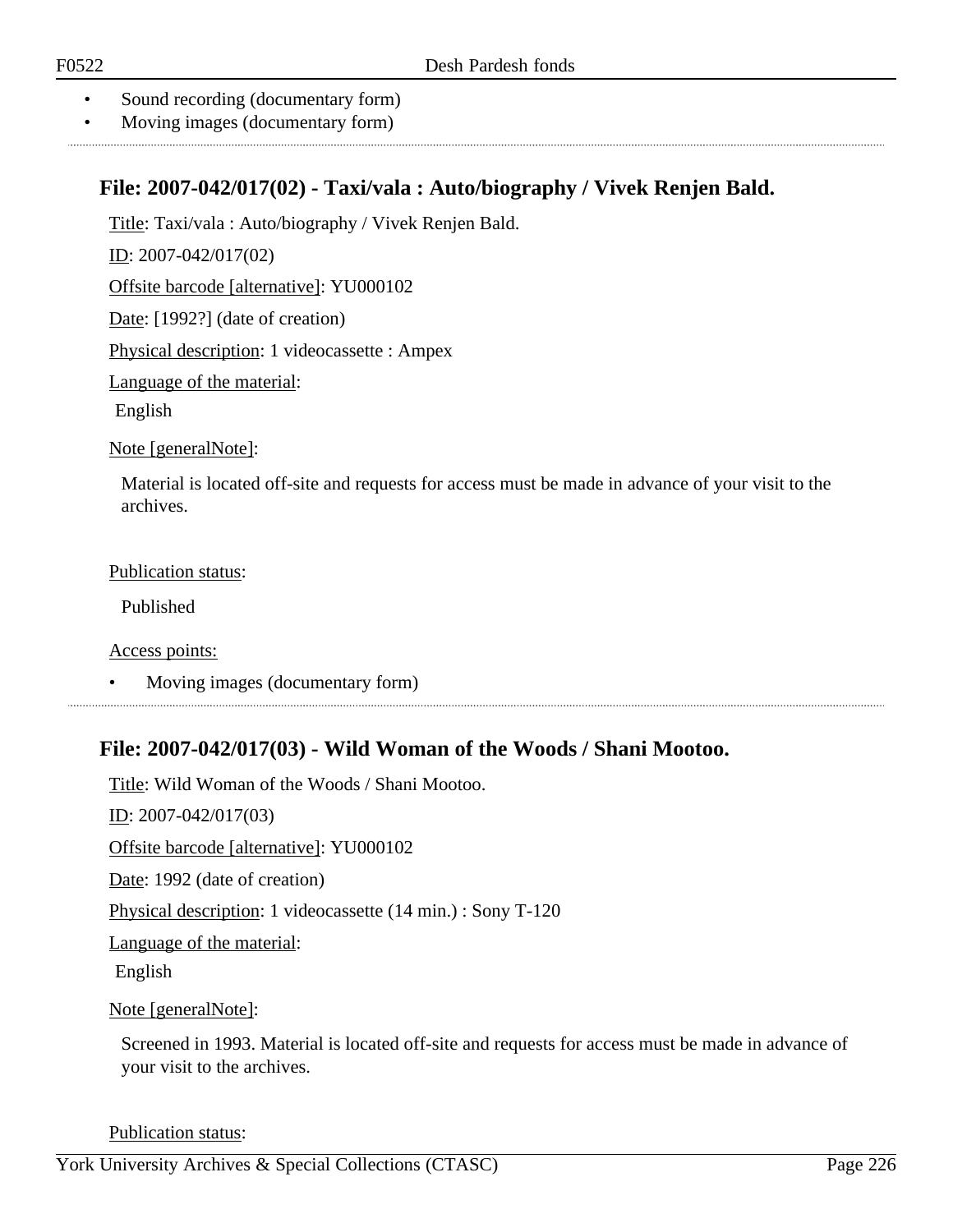### Published

### Access points:

• Moving images (documentary form)

# **File: 2007-042/017(04) - Voices in the Morning / Meena Nanji.**

Title: Voices in the Morning / Meena Nanji. ID: 2007-042/017(04) Offsite barcode [alternative]: YU000102 Date: 1992 (date of creation) Physical description: 1 videocassette (13 min., 49 sec.) : b&w, Maxell T-120 Language of the material: English

Note [generalNote]:

Screened in 1993. Material is located off-site and requests for access must be made in advance of your visit to the archives.

### Publication status:

Published

### Access points:

• Moving images (documentary form)

### **File: 2007-042/017(05) - The Watershed / Alia Syed.**

Title: The Watershed / Alia Syed. ID: 2007-042/017(05) Offsite barcode [alternative]: YU000102 Date: 1994 (date of creation) Physical description: 1 videocassette (15 min.) : NTSC Language of the material: English Note [generalNote]: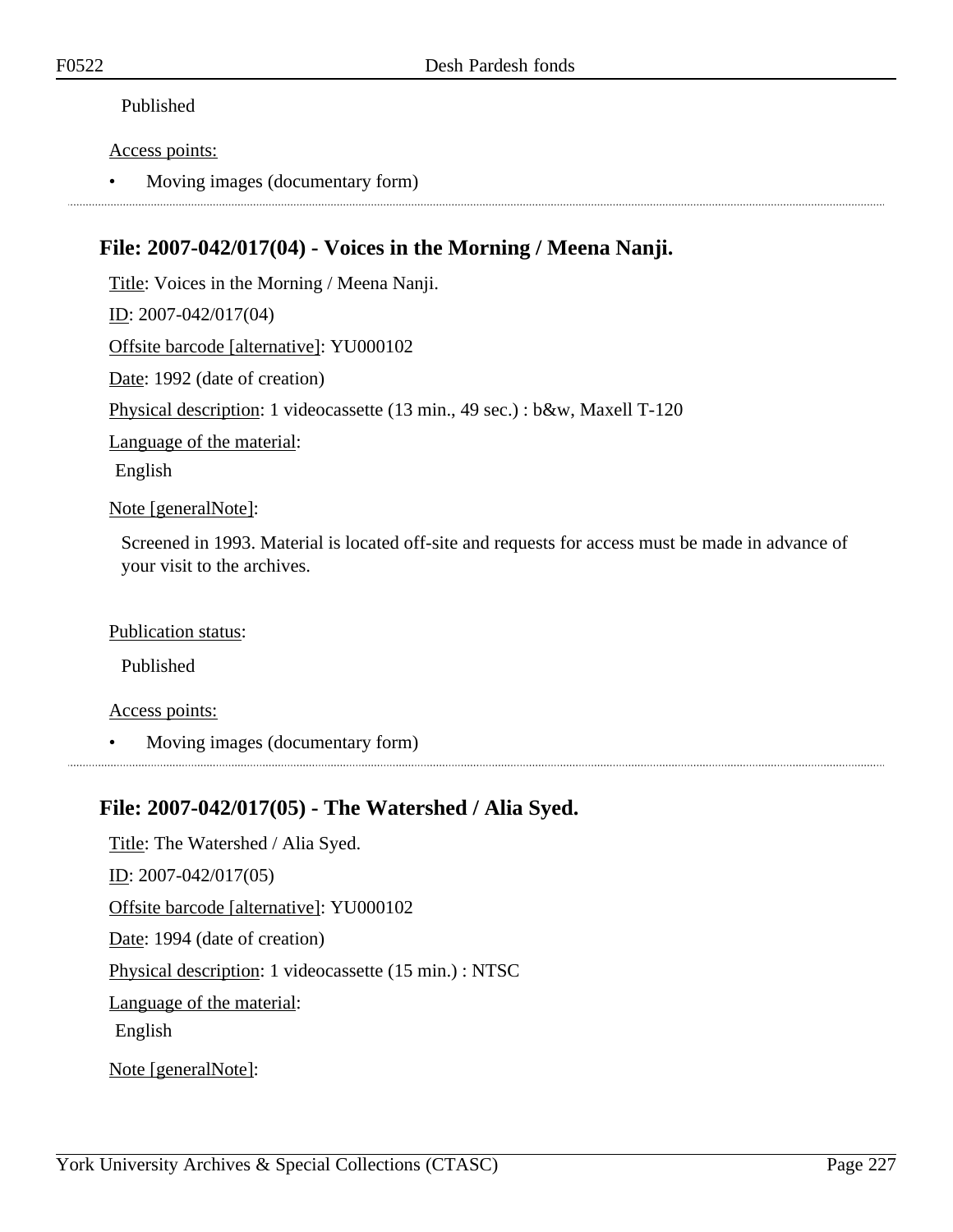Screened in 1994. Material is located off-site and requests for access must be made in advance of your visit to the archives.

### Publication status:

Published

Access points:

• Moving images (documentary form)

## **File: 2007-042/017(06) - The Buddha of Suburbia: episode 1 / Hanif Kureishi ; BBC.**

Title: The Buddha of Suburbia: episode 1 / Hanif Kureishi ; BBC.

ID: 2007-042/017(06)

Offsite barcode [alternative]: YU000102

Date: 1993 (date of creation)

Physical description: 1 videocassette : (1 hr., 20 min.) : Goldstar T-120

Language of the material:

English

Note [generalNote]:

Screened in 1994. Material is located off-site and requests for access must be made in advance of your visit to the archives.

#### Publication status:

Published

Access points:

• Moving images (documentary form)

### **File: 2007-042/017(07) - The Buddha of Suburbia: episode 2 / Hanif Kureishi : BBC.**

Title: The Buddha of Suburbia: episode 2 / Hanif Kureishi : BBC. ID: 2007-042/017(07) Offsite barcode [alternative]: YU000102 Date: 1993 (date of creation) Physical description: 1 videocassette (60 min.) Language of the material: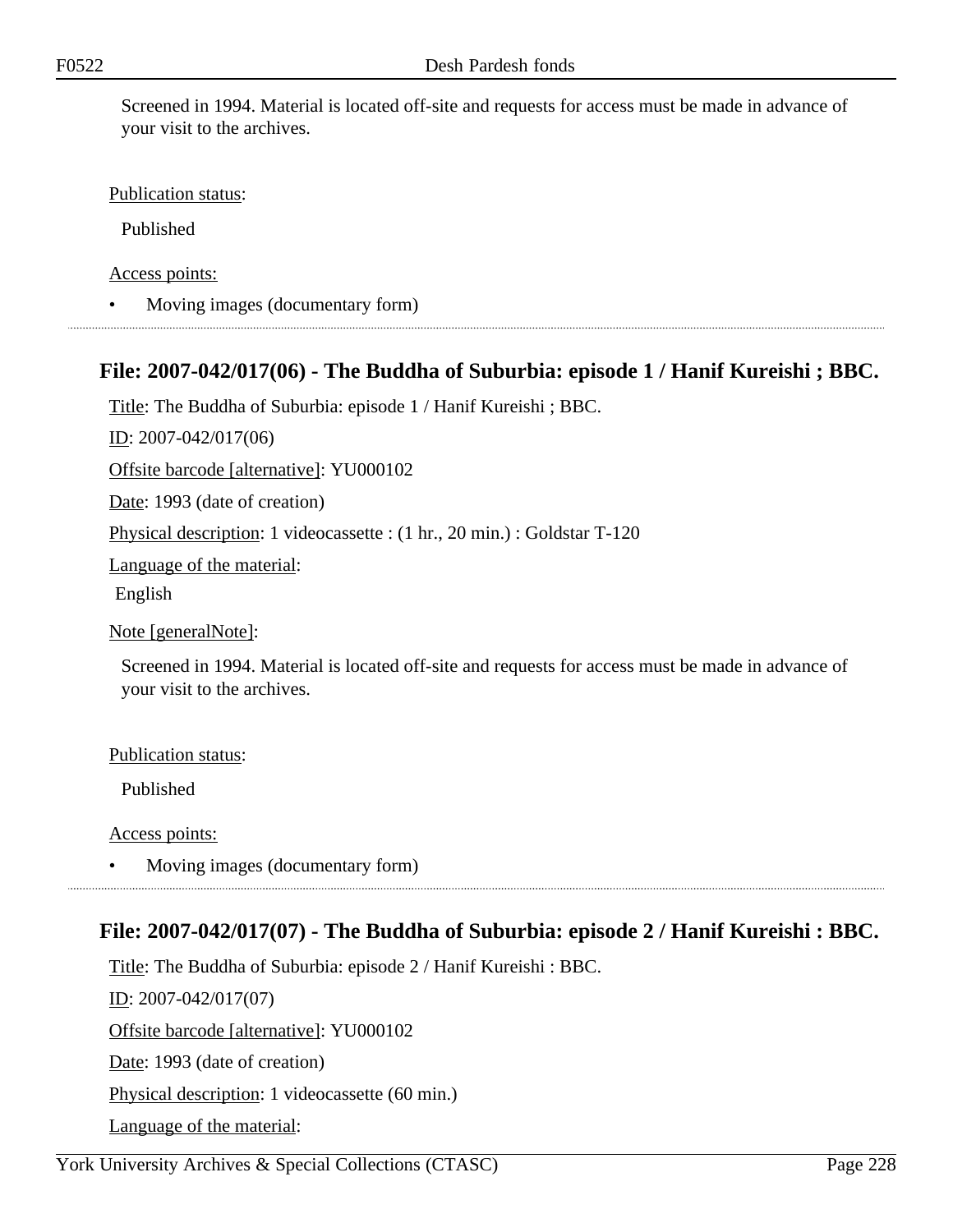### English

### Note [generalNote]:

Screened in 1994. Material is located off-site and requests for access must be made in advance of your visit to the archives.

### Publication status:

Published

Access points:

• Moving images (documentary form)

# **File: 2007-042/017(08) - The Buddha of Suburbia: episodes 3 and 4 / Hanif Kureishi : BBC.**

Title: The Buddha of Suburbia: episodes 3 and 4 / Hanif Kureishi : BBC.

ID: 2007-042/017(08)

Offsite barcode [alternative]: YU000102

Date: 1993 (date of creation)

Physical description: 1 videocassette (180 min.) : VHS

Language of the material:

English

Note [generalNote]:

Screened in 1994. Material is located off-site and requests for access must be made in advance of your visit to the archives.

### Publication status:

Published

Access points:

• Moving images (documentary form)

# **File: 2007-042/017(09) - Shadow Beat Trip / Uma Viswanathan. - "Untitled" / Uma Viswanathan.**

Title: Shadow Beat Trip / Uma Viswanathan. - "Untitled" / Uma Viswanathan. ID: 2007-042/017(09)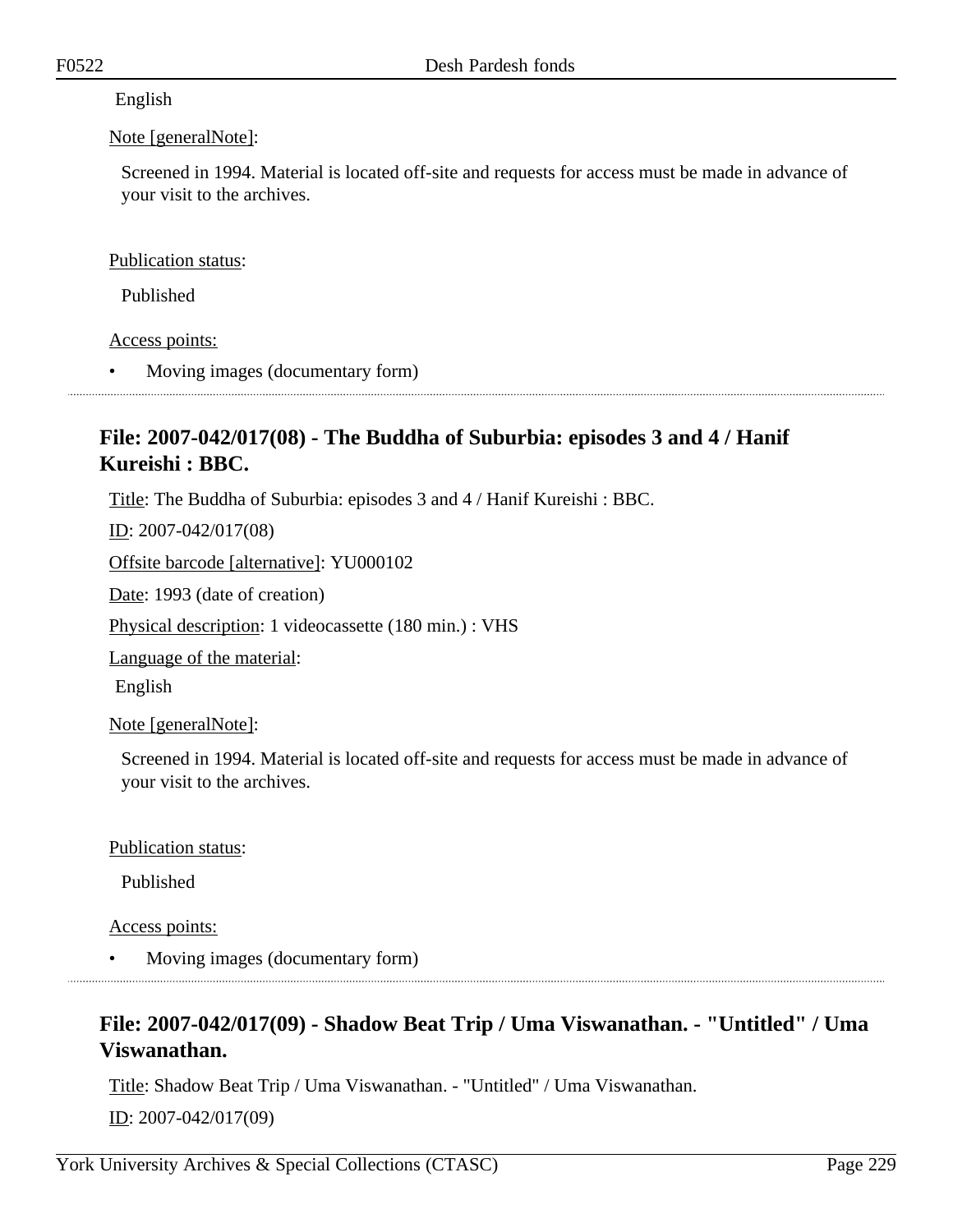Offsite barcode [alternative]: YU000102

Date: 1992 (date of creation)

Physical description: 1 videocassette (2 hrs)

Language of the material:

English

Note [generalNote]:

Screened in 1994. Material is located off-site and requests for access must be made in advance of your visit to the archives.

Publication status:

Published

Access points:

• Moving images (documentary form)

# **File: 2007-042/017(10) - P.G.H./ Rohan Leslie ; Crucial Films.**

Title: P.G.H./ Rohan Leslie ; Crucial Films. ID: 2007-042/017(10) Offsite barcode [alternative]: YU000102 Date: 30 Nov. 1993 (date of creation) Physical description: 1 video cassette (10 min.) Language of the material: English

Note [generalNote]:

Screened in 1994 as "Pakis Go Home"? Material is located off-site and requests for access must be made in advance of your visit to the archives.

Publication status:

Published

Access points:

• Moving images (documentary form)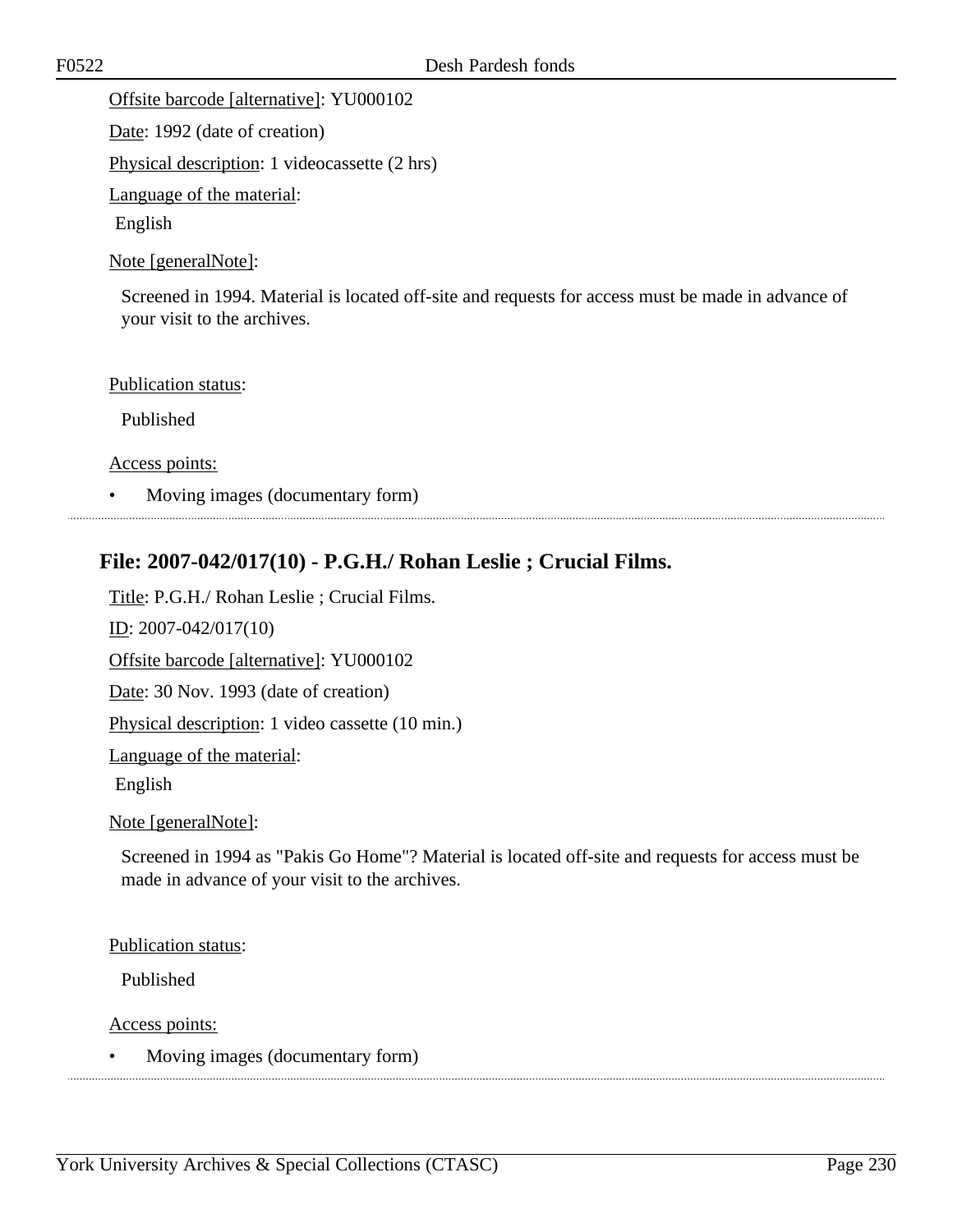# **File: 2007-042/017(11) - None of the Above / Erika Surat Andersen ; Andersen Productions.**

Title: None of the Above / Erika Surat Andersen ; Andersen Productions.

ID: 2007-042/017(11)

Offsite barcode [alternative]: YU000102

Date: 1993 (date of creation)

Physical description: 1 videocassette (23 min.) : col. + pamphlet

Language of the material:

English

Note [generalNote]:

Screened in 1994. Material is located off-site and requests for access must be made in advance of your visit to the archives.

#### Publication status:

Published

Access points:

# **File: 2007-042/018(04) - Destiny/ Desire/ Devotion / Zahed Dar.**

Title: Destiny/ Desire/ Devotion / Zahed Dar. ID: 2007-042/018(04) Offsite barcode [alternative]: YU000103 Date: 1995 (date of creation) Physical description: 1 videocassette (13 min.) : NTSC Language of the material: English Note [generalNote]:

Screened in 1994. Material is located off-site and requests for access must be made in advance of your visit to the archives.

Publication status:

<sup>•</sup> Moving images (documentary form)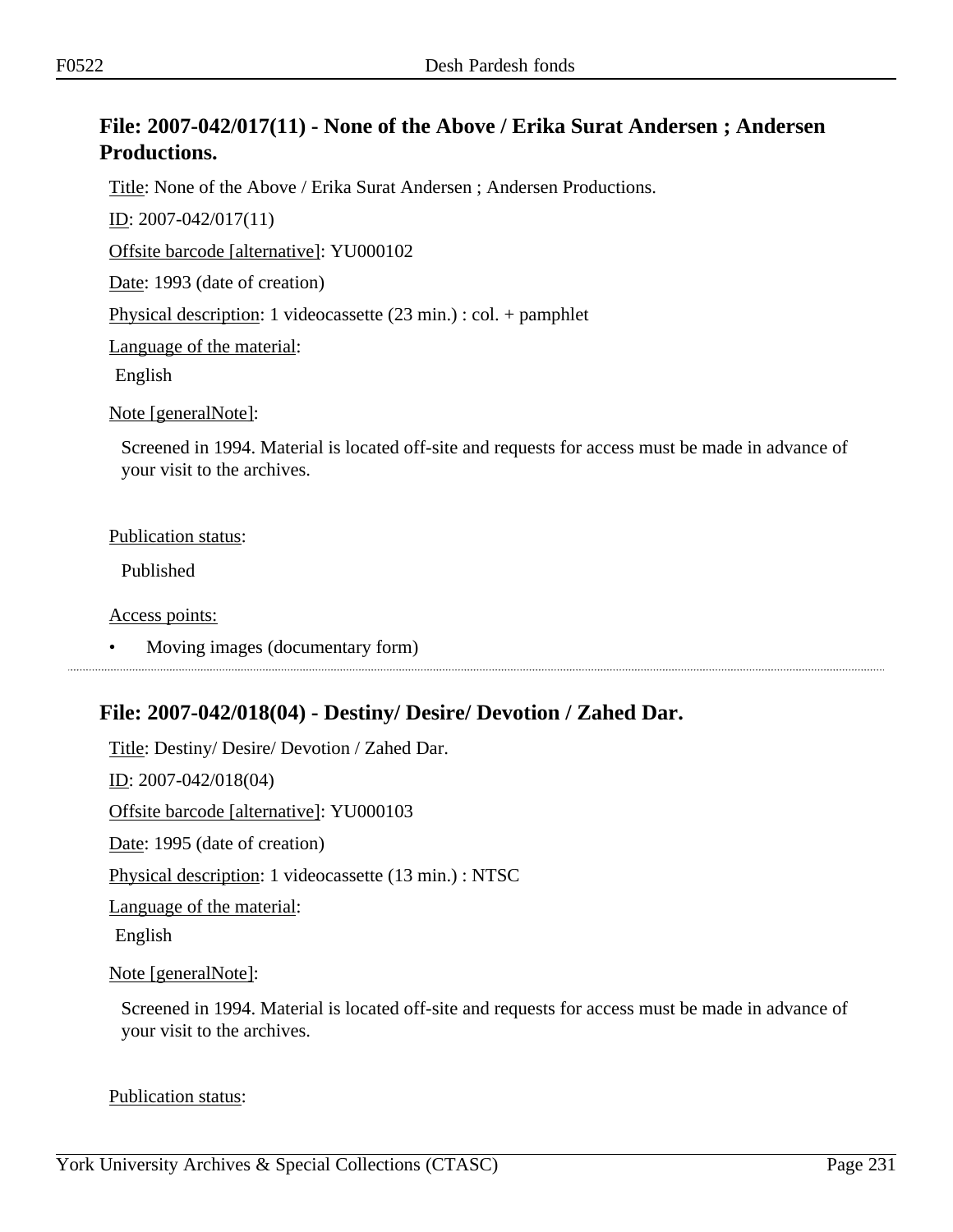### Published

### Access points:

• Moving images (documentary form)

# **File: 2007-042/018(05) - Of Colour = Omit your own being / Kevin D\*Souza.**

Title: Of Colour = Omit your own being / Kevin  $D*Souza$ . ID: 2007-042/018(05) Offsite barcode [alternative]: YU000103 Date: 1995 (date of creation) Physical description: 1 videocassette (13 min.): VHS T-120 Language of the material: English

Note [generalNote]:

Screened in 1995. Material is located off-site and requests for access must be made in advance of your visit to the archives.

Publication status:

Published

Access points:

• Moving images (documentary form)

## **File: 2007-042/018(06) - Memsahib Rita / Pratibha Parmar ;BBC Post Production Resources.**

Title: Memsahib Rita / Pratibha Parmar ;BBC Post Production Resources.

ID: 2007-042/018(06)

Offsite barcode [alternative]: YU000103

Date: 1994 (date of creation)

Physical description: 1 videocassette (20 min.) :VHS

Language of the material:

English

Note [generalNote]: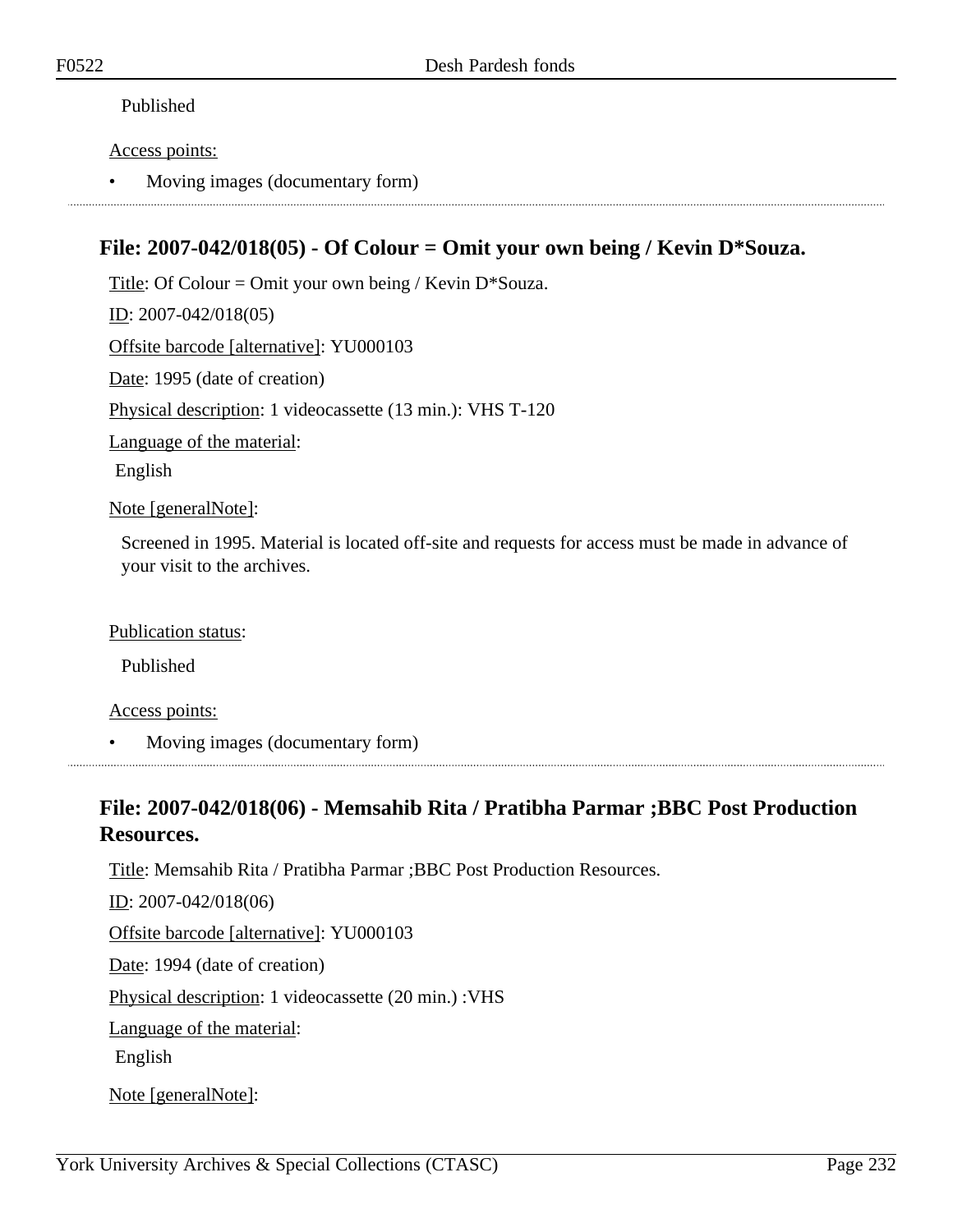Screened in 1995. Material is located off-site and requests for access must be made in advance of your visit to the archives.

Publication status:

Published

Access points:

• Moving images (documentary form)

# **File: 2007-042/019(03) - Shift = Shorts for Desh Pardesh. / Asif Kapadia & Piramo Vyas ; Carlton UK Television Limited**

Title: Shift = Shorts for Desh Pardesh. / Asif Kapadia & Piramo Vyas ; Carlton UK Television Limited

ID: 2007-042/019(03)

Offsite barcode [alternative]: YU000104

Date: 9 Mar. 1996 (date of creation)

Scope and content:

Consists of : "The Asian XI" (8 min) ; "Alien Asian" (4 min) ; "Suri" (15 min) ; "Padmini" 1995. (8 min); "Louise Pate" (8 min).

Physical description: 1 videocassette : VHS NTSC

Language of the material:

English

Note [generalNote]:

Material is located off-site and requests for access must be made in advance of your visit to the archives.

Publication status:

Published

Access points:

• Moving images (documentary form)

# **File: 2007-042/019(04) - The Drive / Paul Sukhija.**

Title: The Drive / Paul Sukhija.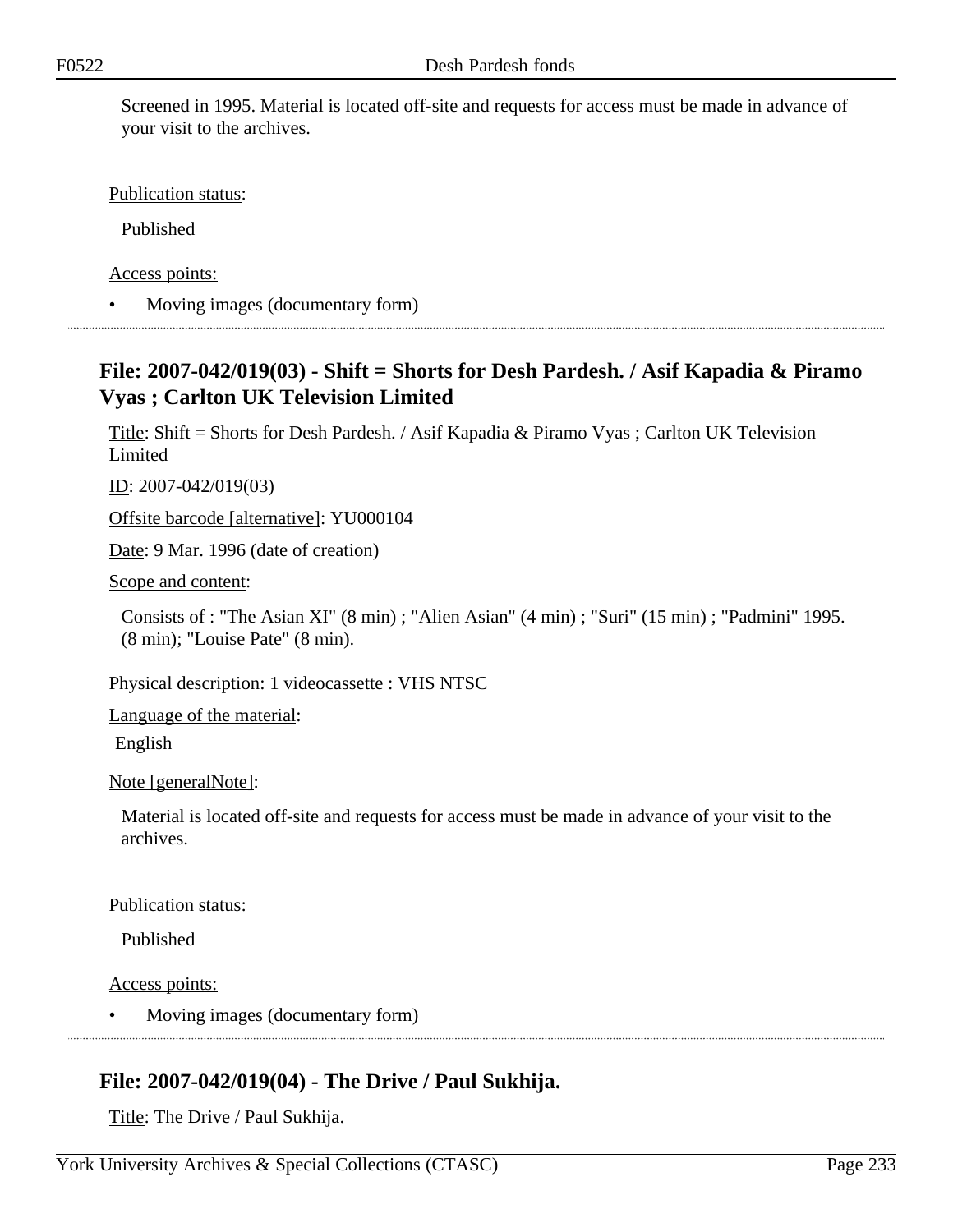ID: 2007-042/019(04) Offsite barcode [alternative]: YU000104 Date: 1995 (date of creation) Physical description: 1 videocassette (5 min.) : NTSC Language of the material: English

Note [generalNote]:

Screened in 1996. Material is located off-site and requests for access must be made in advance of your visit to the archives.

Publication status:

Published

Access points:

• Moving images (documentary form)

# **File: 2007-042/019(05) - Paradigms Lost - Part I / Shaheen Merlai.**

Title: Paradigms Lost - Part I / Shaheen Merlai.

ID: 2007-042/019(05)

Offsite barcode [alternative]: YU000104

Date: 1995 (date of creation)

Physical description: 1 videocassette (14 min) : VHS

Language of the material:

English

Note [generalNote]:

Screened in 1996. Material is located off-site and requests for access must be made in advance of your visit to the archives.

Publication status:

Published

Access points:

• Moving images (documentary form)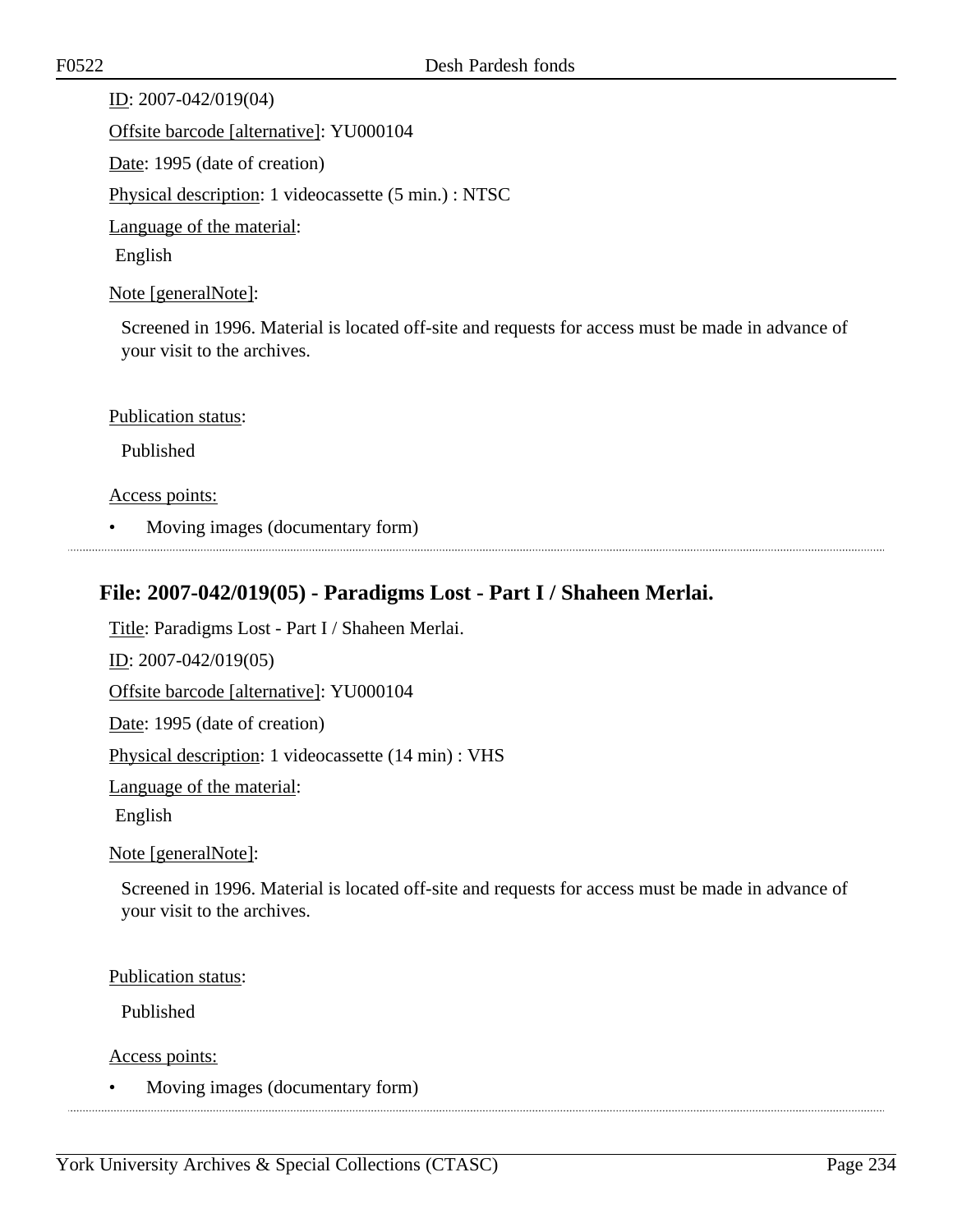## **File: 2007-042/019(06) - Fearless - the Hunterwali Story / Riyad Wadia.**

Title: Fearless - the Hunterwali Story / Riyad Wadia. ID: 2007-042/019(06) Offsite barcode [alternative]: YU000104 Date: 1993 (date of creation) Physical description: 1 videocassette (62 min.): NTSC Language of the material: English Note [generalNote]:

Screened in 1996. Material is located off-site and requests for access must be made in advance of your visit to the archives.

#### Publication status:

Published

Access points:

• Moving images (documentary form) 

# **File: 2007-042/020(01) - Moving / Chandra Siddan Gargi.**

Title: Moving / Chandra Siddan Gargi. ID: 2007-042/020(01) Offsite barcode [alternative]: YU000105 Date: 1994 (date of creation) Physical description: 1 videocassette (5 min.) : b&w, col. VHS Language of the material: English Note [generalNote]:

Screened in 1997. Material is located off-site and requests for access must be made in advance of your visit to the archives.

### Publication status:

Published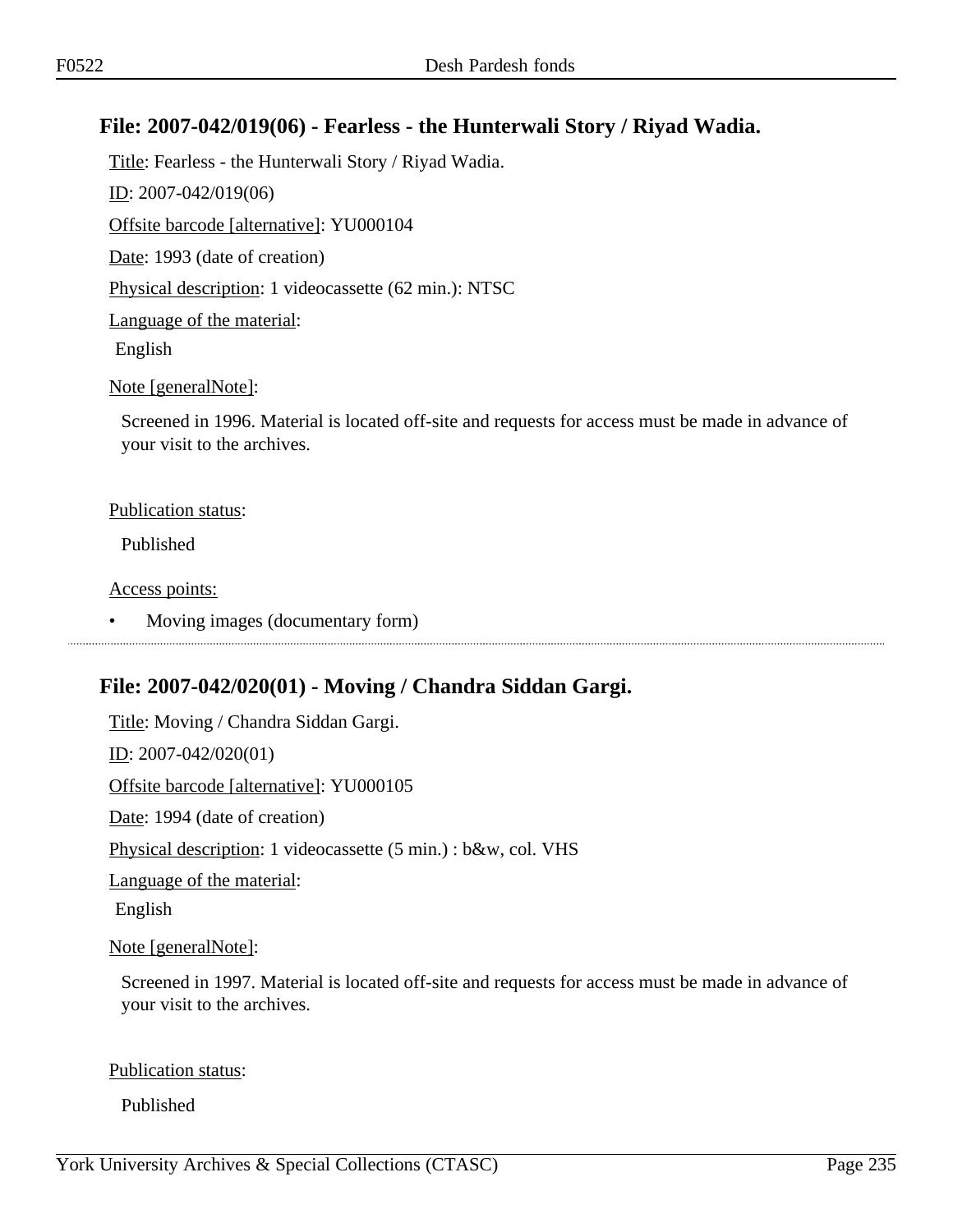Access points:

• Moving images (documentary form)

### **File: 2007-042/021(03) - Rain / Veena Cabreros-Sud.;Third World Newsreel.**

Title: Rain / Veena Cabreros-Sud.;Third World Newsreel.

ID: 2007-042/021(03)

Offsite barcode [alternative]: YU000106

Date: 1997 (date of creation)

Physical description: 1 videocassette (5 min) : b&w. VHS

Language of the material:

English

Note [generalNote]:

Screened in 1998. Material is located off-site and requests for access must be made in advance of your visit to the archives.

Publication status:

Published

Access points:

• Moving images (documentary form)

# **File: 2007-042/021(04) - Surviving Sabu / Ian Iqbal Rashid, director ; Hindi Picture Production.**

Title: Surviving Sabu / Ian Iqbal Rashid, director ; Hindi Picture Production.

ID: 2007-042/021(04)

Offsite barcode [alternative]: YU000106

Date: 1997 (date of creation)

Physical description: 1 videocassette (16 min) : E30SM

Language of the material:

English

Note [generalNote]:

Screened in 1998. Material is located off-site and requests for access must be made in advance of your visit to the archives.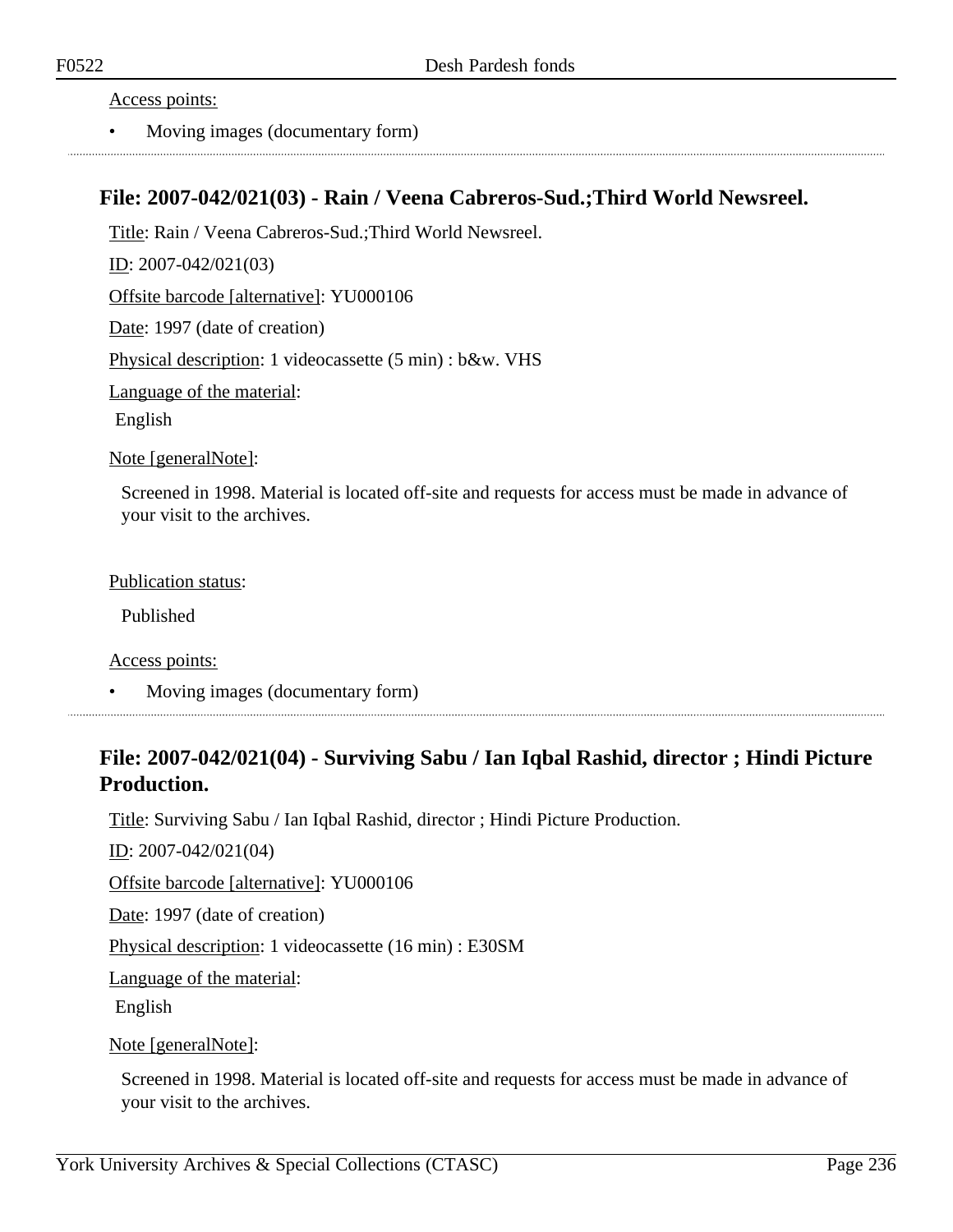Publication status:

Published

### Access points:

• Moving images (documentary form)

# **File: 2007-042/021(05) - A Brief Journey / Kavita Joshi, director ; Manoj Peter, camera.**

Title: A Brief Journey / Kavita Joshi, director ; Manoj Peter, camera.

ID: 2007-042/021(05)

Offsite barcode [alternative]: YU000106

Date: [ca. 1998?] (date of creation)

Physical description: 1 videocassette (22 min.) : VSH Pal

Language of the material:

English

Note [generalNote]:

Screened in 1998. Material is located off-site and requests for access must be made in advance of your visit to the archives.

Publication status:

Published

Access points:

• Moving images (documentary form)

# **File: 2007-042/021(06) - Sijjil / Yasmin P. Karim.**

Title: Sijjil / Yasmin P. Karim. ID: 2007-042/021(06) Offsite barcode [alternative]: YU000106 Date: 1995 (date of creation) Physical description: 1 videocassette (2 min., 5 sec.) : VHS Language of the material: English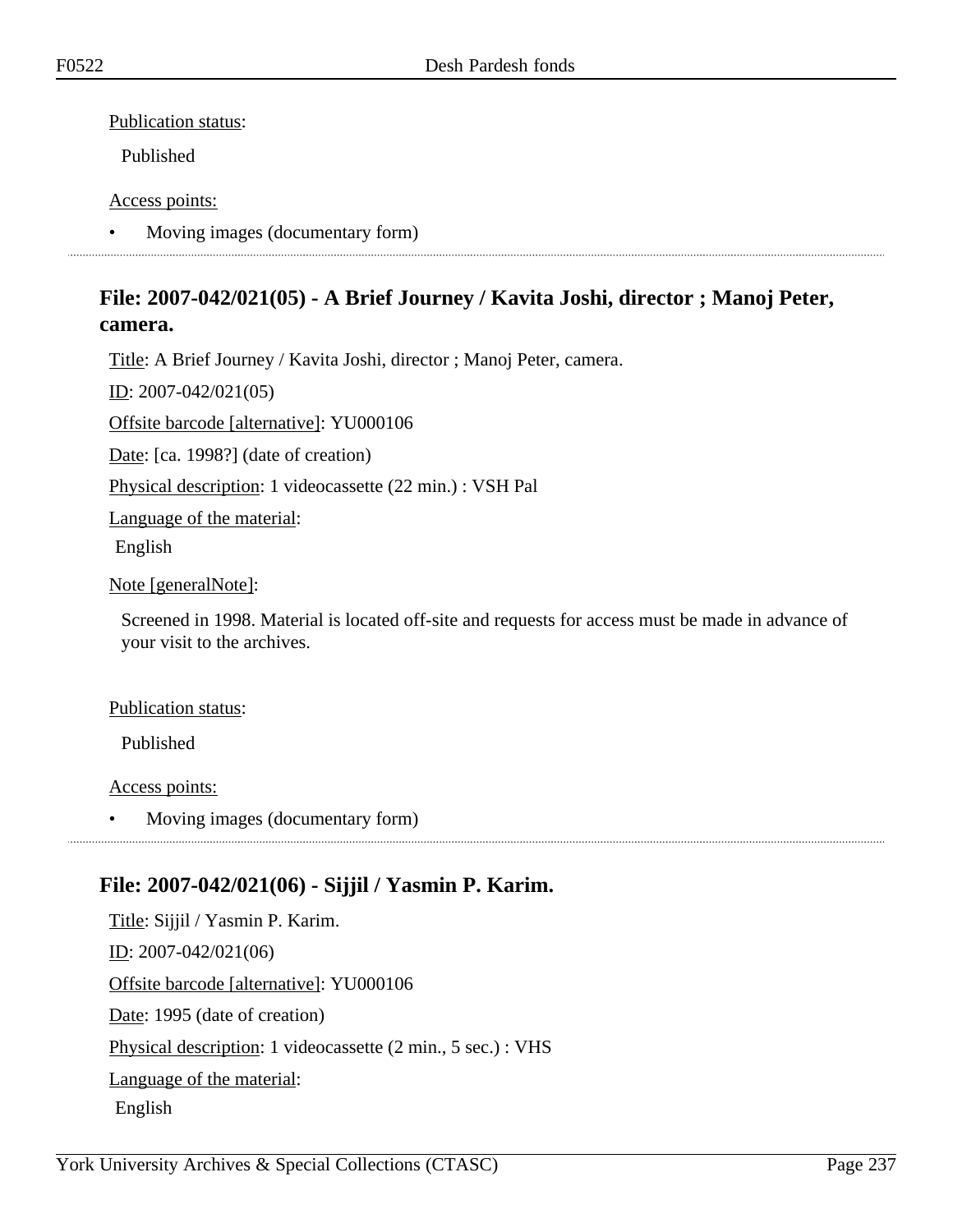### Note [generalNote]:

Screened in 1998. Material is located off-site and requests for access must be made in advance of your visit to the archives.

Publication status:

Published

Access points:

• Moving images (documentary form)

# **File: 2007-042/021(07) - Two Dykes Sing to A Piano Queen About the Joys of Khush Love = A Queen Always Crowns Herself / Gita Reddy ; David Kalal. ; Jungli Boogie Productions.**

Title: Two Dykes Sing to A Piano Queen About the Joys of Khush Love = A Queen Always Crowns Herself / Gita Reddy ; David Kalal. ; Jungli Boogie Productions.

ID: 2007-042/021(07)

Offsite barcode [alternative]: YU000106

Date: 1993 (date of creation)

Scope and content:

Contains footage excerpted from film 'Andaz', directed by Mehbood.

Physical description: 1 videocassette : AMPEX 187 KCA-30

Language of the material:

English

Note [generalNote]:

Screened in 1998. Material is located off-site and requests for access must be made in advance of your visit to the archives.

Publication status:

Published

Access points:

• Moving images (documentary form)

# **File: 2007-042/021(08) - A Queen always crowns herself.**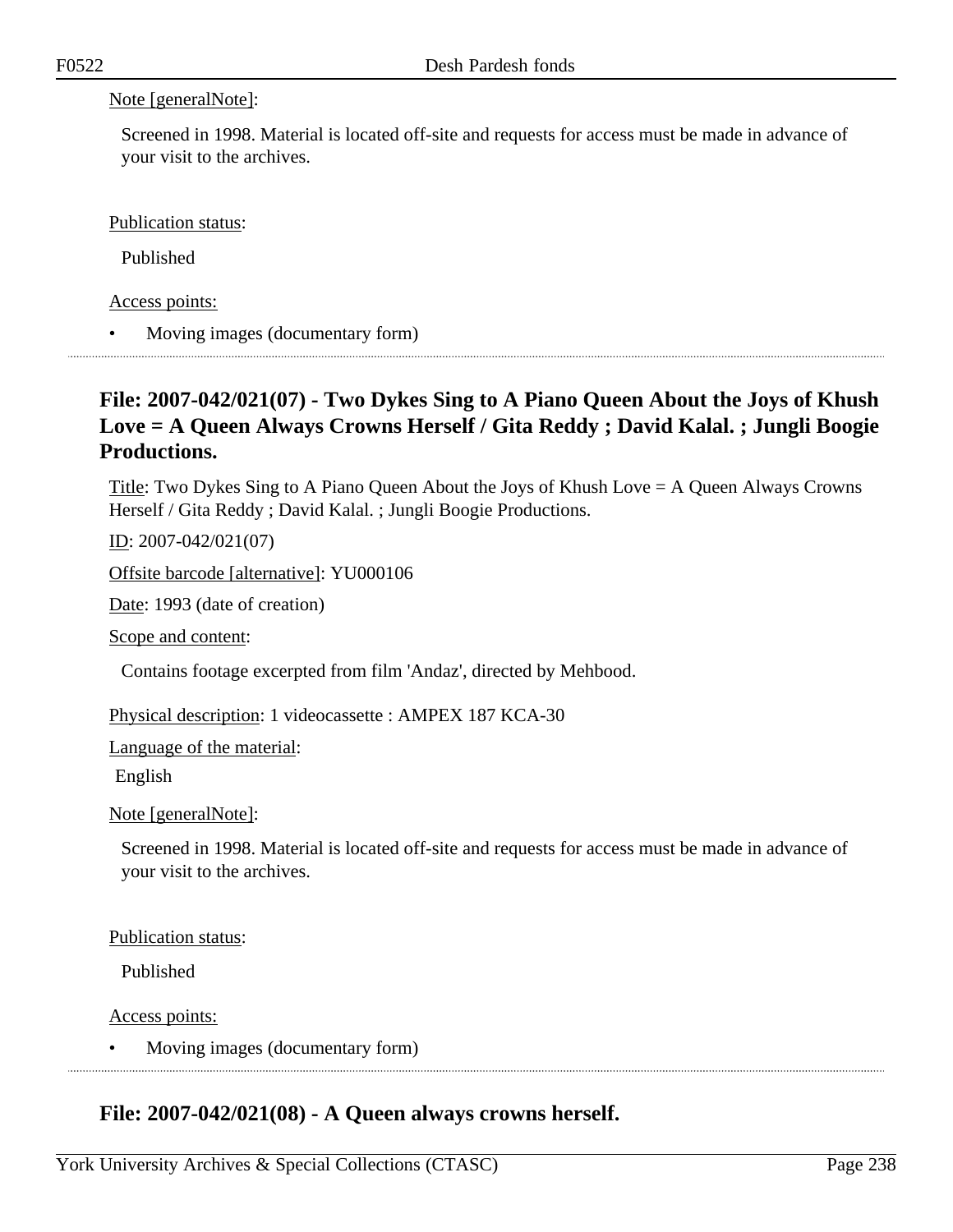Title: A Queen always crowns herself.

ID: 2007-042/021(08)

Offsite barcode [alternative]: YU000106

Date: [1998?] (date of creation)

Physical description: 1 videocassette : T-120 VHS

Language of the material:

English

Note [generalNote]:

Material is located off-site and requests for access must be made in advance of your visit to the archives.

### Publication status:

Published

### Access points:

• Moving images (documentary form)

# **File: 2007-042/022(02) - Snake-Byte / Shashwati Talakdur ; Dina Mendross.**

Title: Snake-Byte / Shashwati Talakdur ; Dina Mendross. ID: 2007-042/022(02) Offsite barcode [alternative]: YU000108 Date: 1997 (date of creation) Physical description: 1 videocassette (9 min., 30 sec.) : VHS Language of the material: English Note [generalNote]:

Screened in 1999. Material is located off-site and requests for access must be made in advance of your visit to the archives.

### Publication status:

Published

Access points:

• Moving images (documentary form)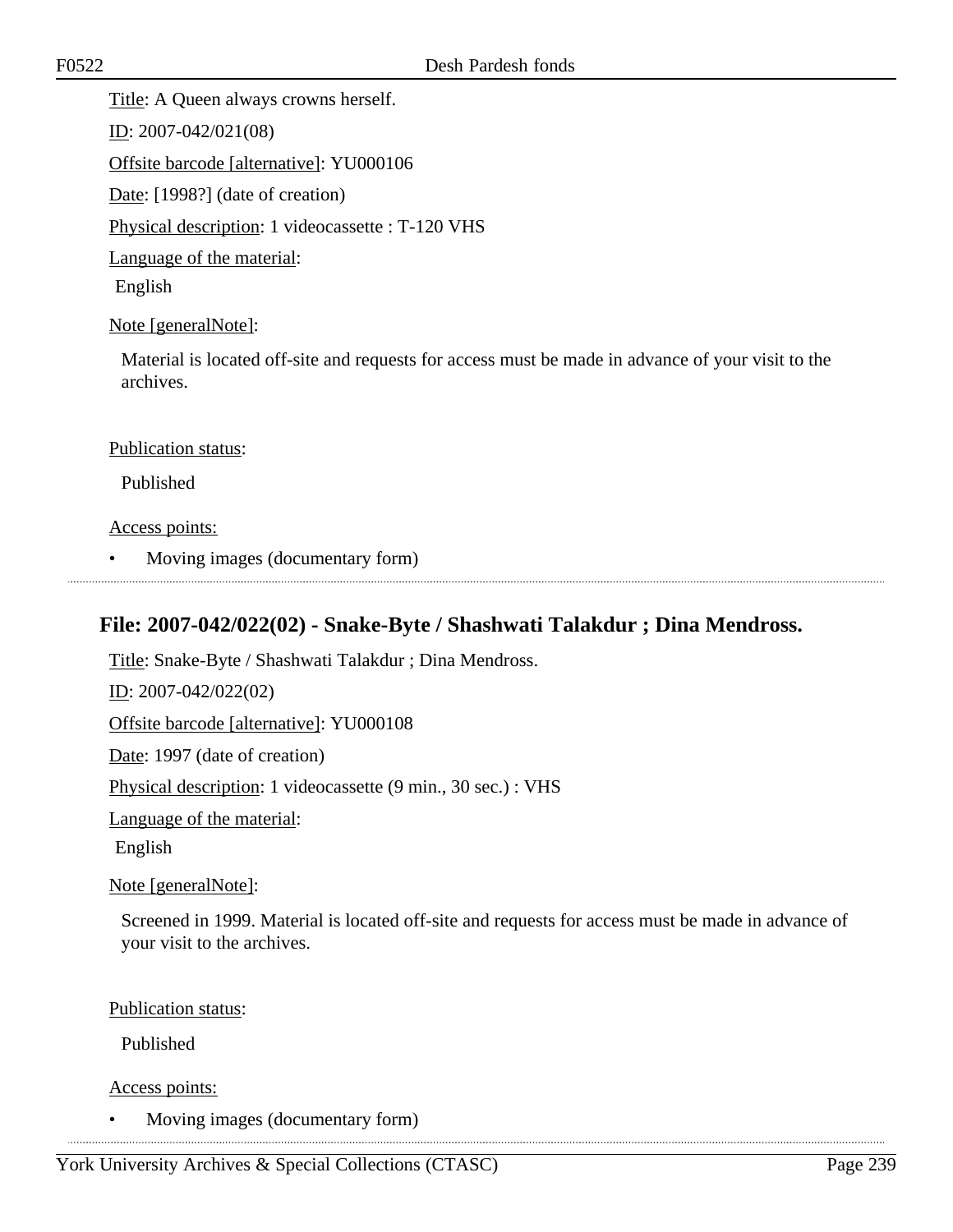### **File: 2007-042/022(03) - Stained: Portrait of Chrome Sucker / Shaheen Seth.**

Title: Stained: Portrait of Chrome Sucker / Shaheen Seth. ID: 2007-042/022(03) Offsite barcode [alternative]: YU000108 Date: 1998 (date of creation) Physical description: 1 videocassette (9 min., 30 sec.) : col., 16mm Language of the material: English Note [generalNote]:

Screened in 1999. Material is located off-site and requests for access must be made in advance of your visit to the archives.

#### Publication status:

Published

Access points:

• Moving images (documentary form)

# **File: 2007-042/022(04) - Up, Down, Up / Farhad Dastur, director.**

Title: Up, Down, Up / Farhad Dastur, director. ID: 2007-042/022(04) Offsite barcode [alternative]: YU000108 Date: 1999 (date of creation) Physical description: 1 videocassette (2 min., 30 sec.) : VHS Language of the material: English

Note [generalNote]:

1 of 2. Screened in 1999. Material is located off-site and requests for access must be made in advance of your visit to the archives.

### Publication status:

Published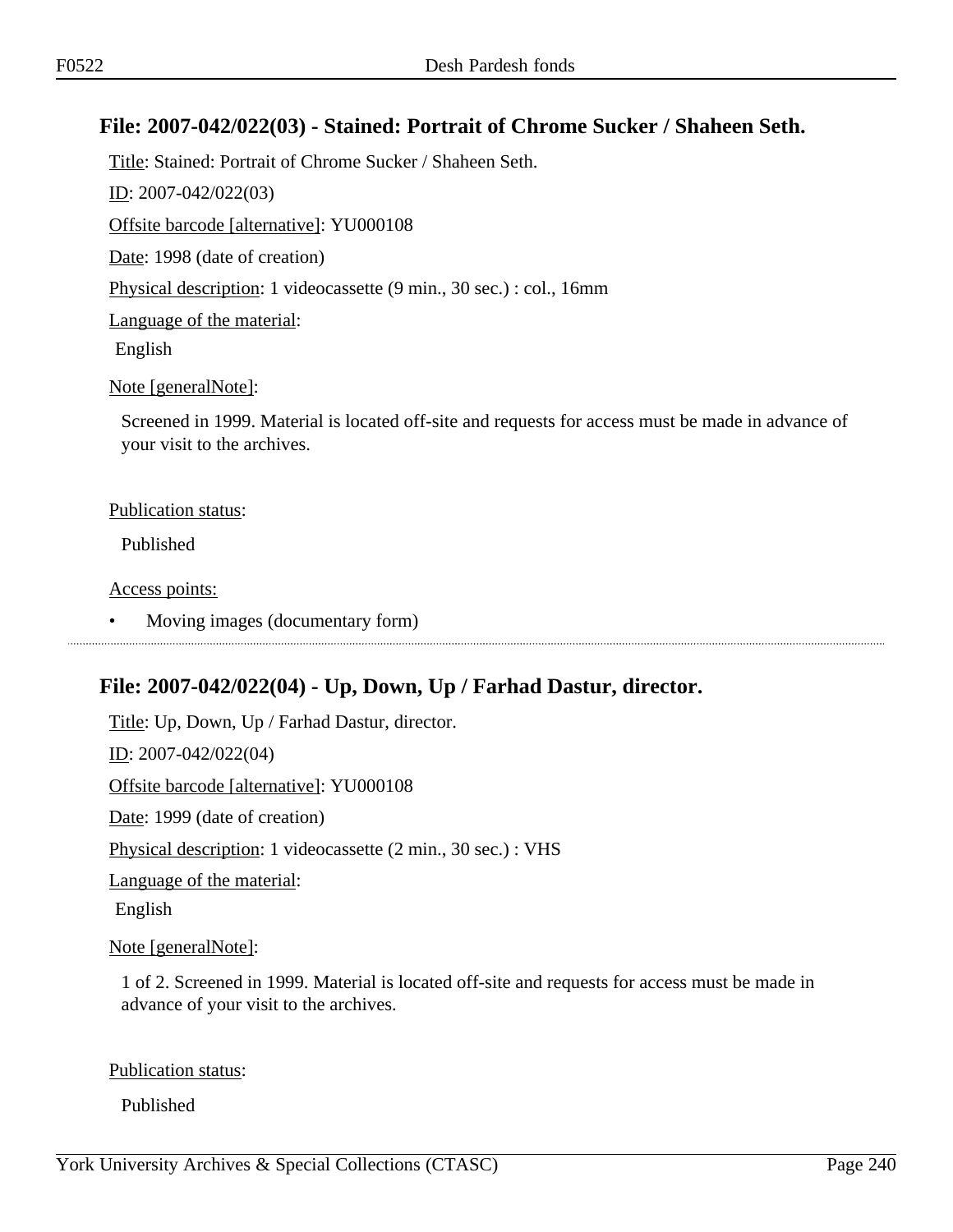Access points:

• Moving images (documentary form)

## **File: 2007-042/022(05) - Up, Down, Up / Farhad Dastur, director.**

Title: Up, Down, Up / Farhad Dastur, director. ID: 2007-042/022(05) Offsite barcode [alternative]: YU000108 Date: 1999 (date of creation) Physical description: 1 videocassette : Fuji T-10 Language of the material: English

Note [generalNote]:

2 of 2. Screened in 1999. Material is located off-site and requests for access must be made in advance of your visit to the archives.

Publication status:

Published

Access points:

• Moving images (documentary form)

### **File: 2007-042/022(06) - Video cassette of shorts screened at Desh Pardesh 1999**

Title: Video cassette of shorts screened at Desh Pardesh 1999

<u>ID</u>: 2007-042/022(06)

Offsite barcode [alternative]: YU000108

Date: 1999 (date of creation)

Scope and content:

Consists of : Death Threat by Zarqua Nawaz (2 min.); Snake-Byte by Shashwati Talakdur and Dina Mendross (9 min., 30 sec.); Stained: Portrait of a Chrome Sucker by Shaheen Seth (9min.); The Street Musician and L.L. Cool J. by Bobby Nijjar (2 min.); Up,Down,Up by Farhad Dastur (2 min.) and Summer In My Veins by Nish Saran (41 min.).

Physical description: 1 videocassette : Maxell T-120 VHS

Language of the material: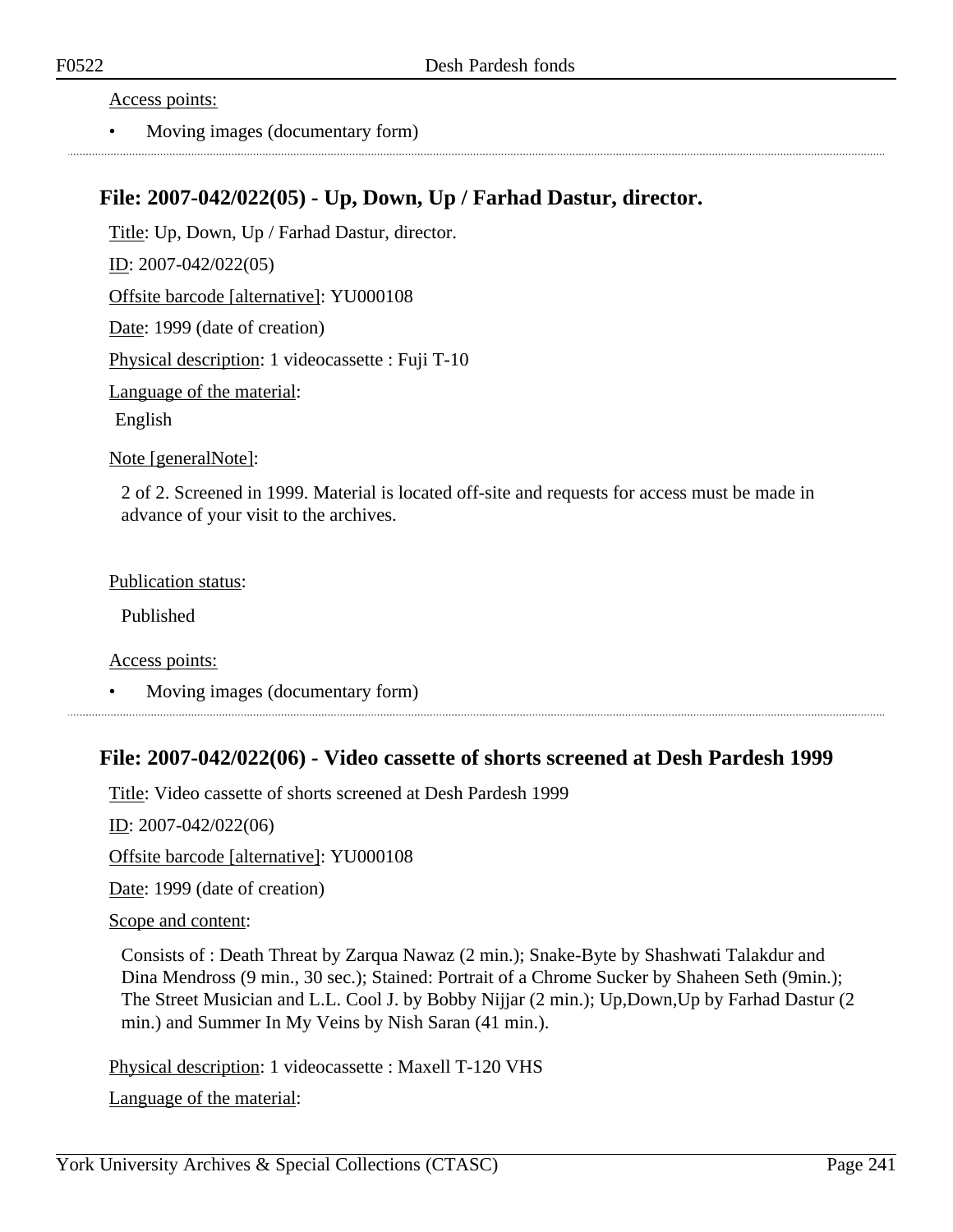### English

### Note [generalNote]:

Material is located off-site and requests for access must be made in advance of your visit to the archives.

### Publication status:

Published

### Access points:

• Moving images (documentary form)

# **File: 2007-042/022(07) - Kaise Jeebo Re!= [How do I survive, my friend!] / Anurag Singh ; Jharana Jhaveri.**

Title: Kaise Jeebo Re!= [How do I survive, my friend!] / Anurag Singh ; Jharana Jhaveri.

ID: 2007-042/022(07)

Offsite barcode [alternative]: YU000108

Date: 1997 (date of creation)

Physical description: 1 videocassette (80 min.) : T-90 VHS

Language of the material:

English

Note [generalNote]:

Screened in 1999. Material is located off-site and requests for access must be made in advance of your visit to the archives.

### Publication status:

Published

Access points:

• Moving images (documentary form)

# **File: 2007-042/022(08) - Zindagi Sindabad = Long Live Life / Sumitra Bhave ; Sunil Sukthankar.**

Title: Zindagi Sindabad = Long Live Life / Sumitra Bhave ; Sunil Sukthankar.

ID: 2007-042/022(08)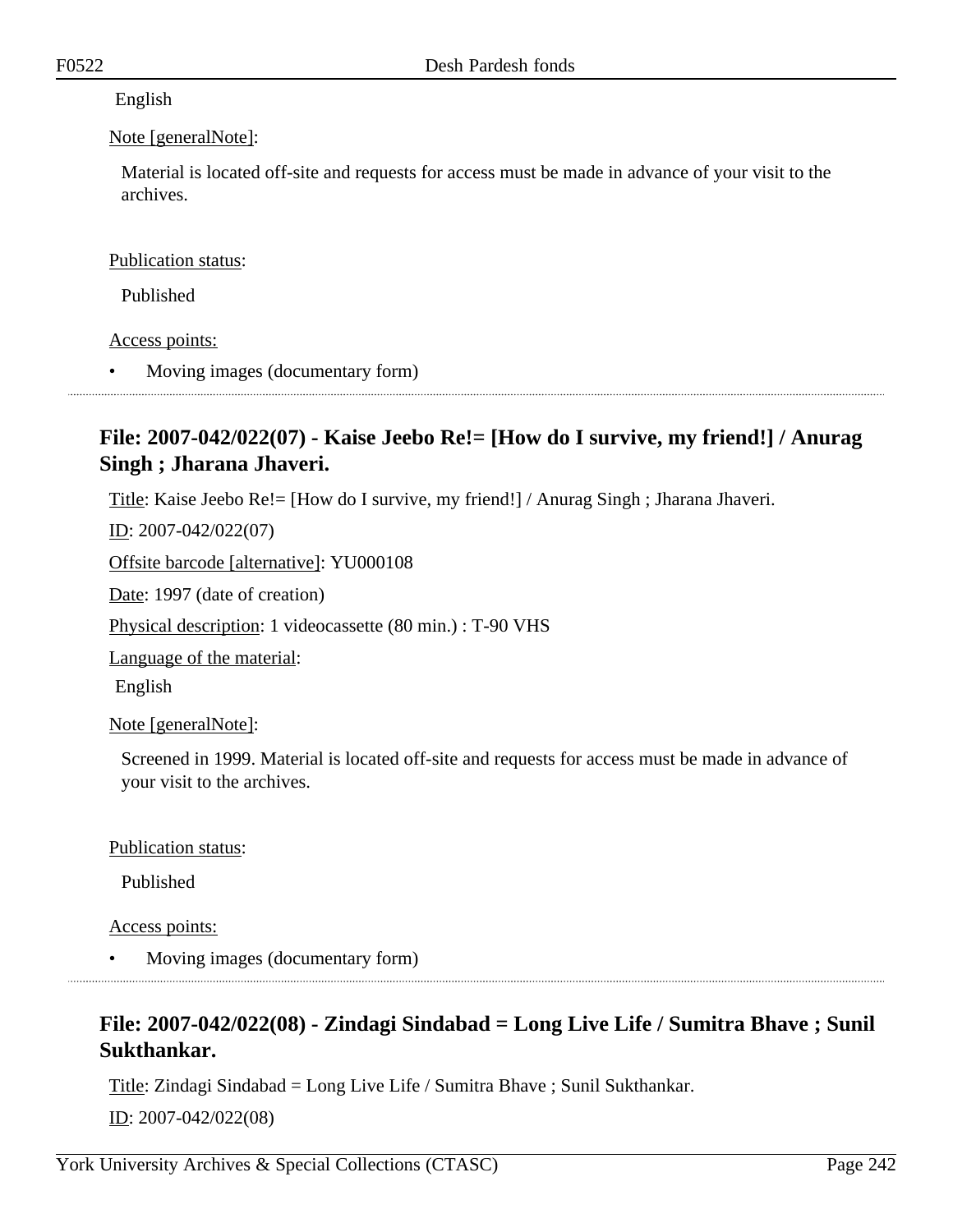### Offsite barcode [alternative]: YU000108

Date: 1998 (date of creation)

Physical description: 1 videocassette (2hrs, 10 min.) : PAL, E180

Language of the material:

English

### Note [generalNote]:

Screened in 1999. Material is located off-site and requests for access must be made in advance of your visit to the archives.

### Publication status:

Published

Access points:

• Moving images (documentary form)

### **File: 2007-042/023(02) - Adha Asman**

Title: Adha Asman ID: 2007-042/023(02) Offsite barcode [alternative]: YU000109 Date: [ca. 2000?] (date of creation) Physical description: 1 videocassette : Fuji T-90 VHS Language of the material: English

Note [generalNote]:

Screened in 2000. Material is located off-site and requests for access must be made in advance of your visit to the archives.

### Publication status:

Published

Access points:

• Moving images (documentary form)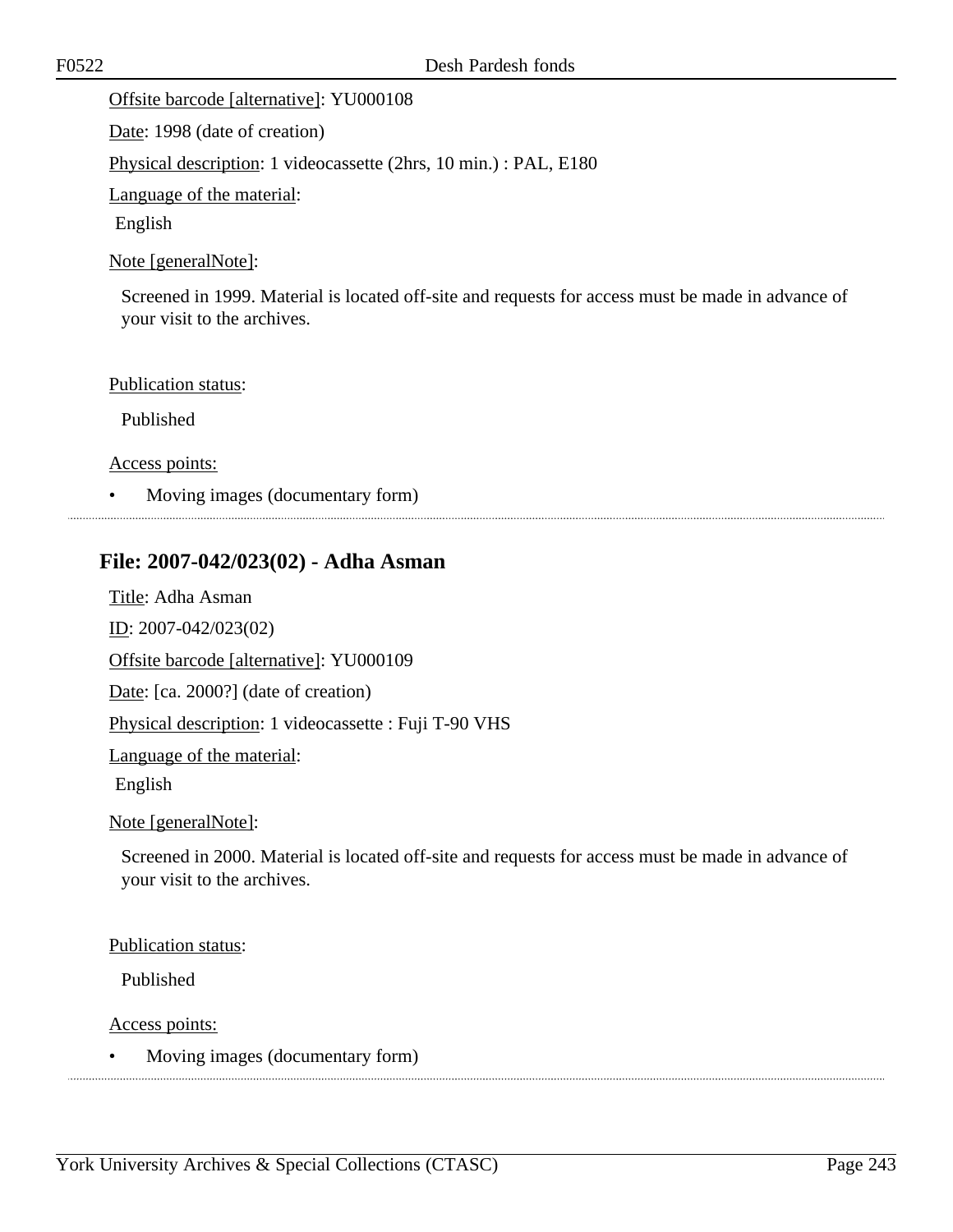# **File: 2007-042/023(03) - Adha Asman = Women's access to health / Samina Mishra, director ; Octave Communications.**

Title: Adha Asman = Women's access to health / Samina Mishra, director ; Octave Communications. ID: 2007-042/023(03)

Offsite barcode [alternative]: YU000109

Date: 1996 (date of creation)

Physical description: 1 videocassette (32 min.) : VHS Dub - PAL 625

Language of the material:

English

Note [generalNote]:

Screened in 2000. Material is located off-site and requests for access must be made in advance of your visit to the archives.

#### Publication status:

Published

Access points:

• Moving images (documentary form)

# **File: 2007-042/023(04) - Bundelkhand Express / Saba Dewan, director.**

Title: Bundelkhand Express / Saba Dewan, director. ID: 2007-042/023(04) Offsite barcode [alternative]: YU000109 Date: 1999 (date of creation) Physical description: 1 videocassette (72 min.) Language of the material: English Note [generalNote]:

Screened in 2000. English version. Material is located off-site and requests for access must be made in advance of your visit to the archives.

Publication status: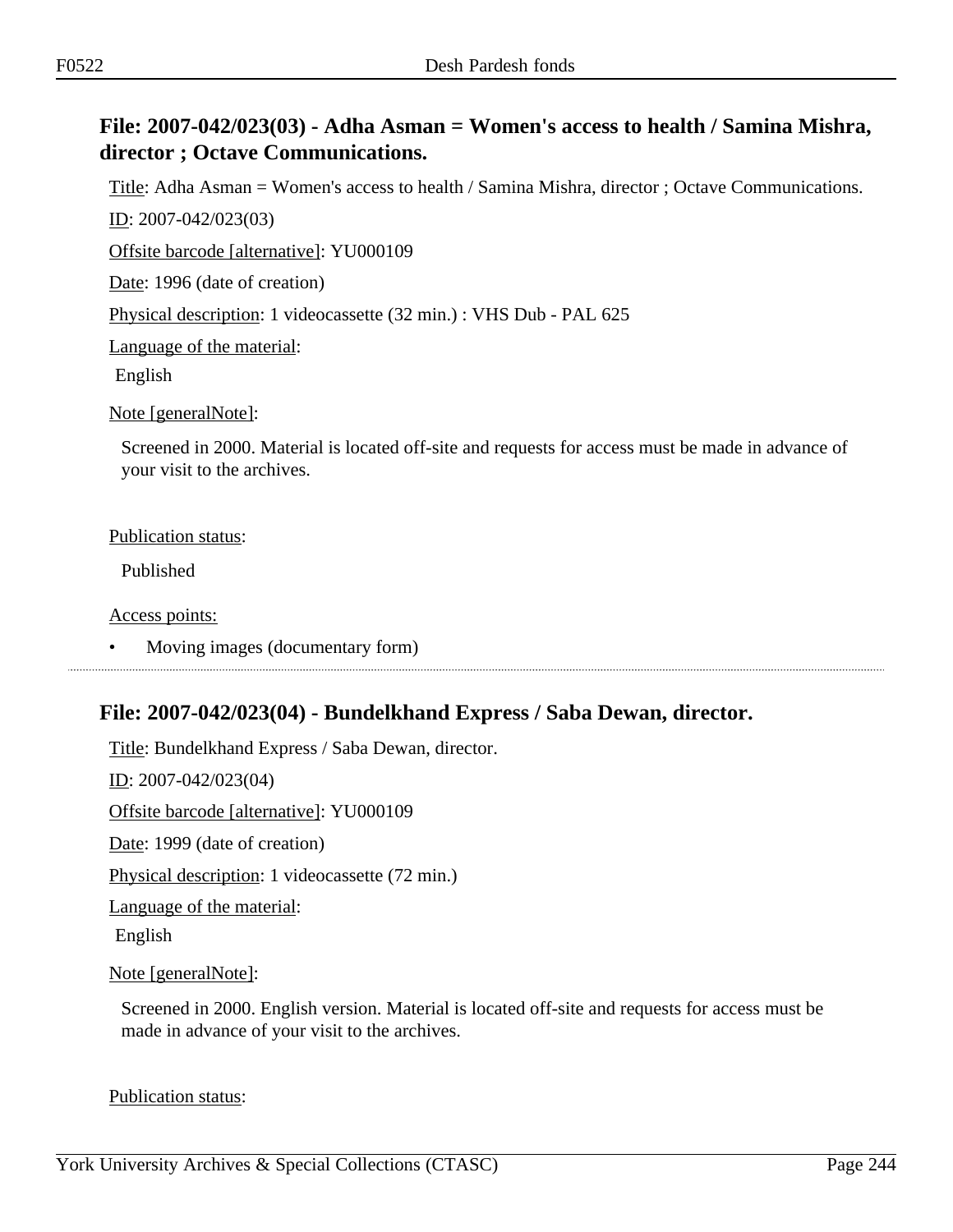### Published

### Access points:

• Moving images (documentary form)

# **File: 2007-042/023(05) - Bundelkhand Express / Saba Dewan, director.**

Title: Bundelkhand Express / Saba Dewan, director. ID: 2007-042/023(05) Offsite barcode [alternative]: YU000109 Date: 1999 (date of creation) Physical description: 1 videocassette (72 min.) : Fuji T-90 VHS Language of the material: English Note [generalNote]:

Screened in 2000.Material is located off-site and requests for access must be made in advance of your visit to the archives.

### Publication status:

Published

### Access points:

• Moving images (documentary form)

### **File: 2007-042/023(06) - Male flower / P. Balan, director.**

Title: Male flower / P. Balan, director. ID: 2007-042/023(06) Offsite barcode [alternative]: YU000109 Date: 1995 (date of creation) Physical description: 1 videocassette (20 min.) : VHS Language of the material: English Note [generalNote]: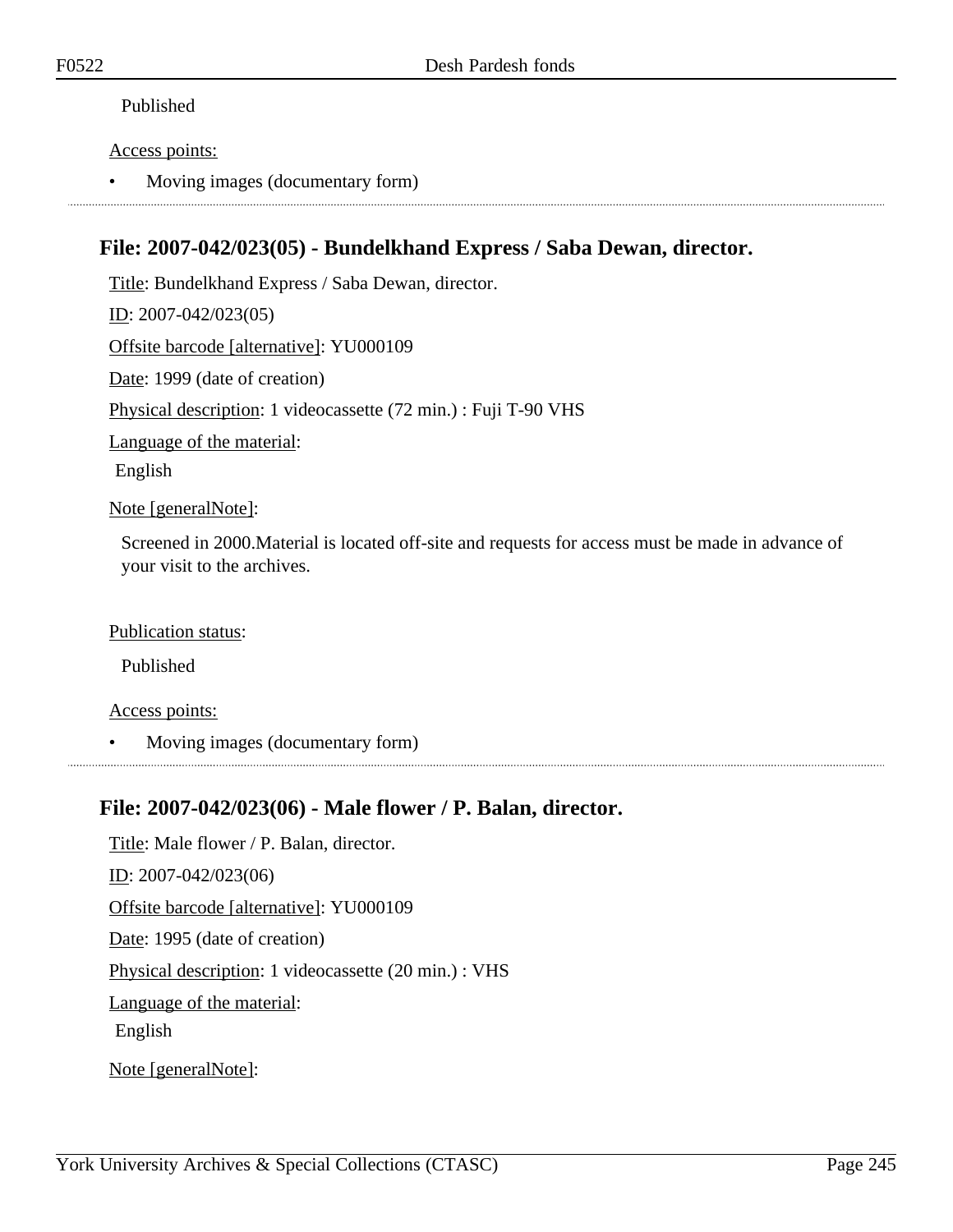Screened in 2000.Material is located off-site and requests for access must be made in advance of your visit to the archives.

#### Publication status:

Published

Access points:

• Moving images (documentary form)

### **File: 2007-042/023(07) - Present times / Manjira Datta.**

Title: Present times / Manjira Datta.

ID: 2007-042/023(07)

Offsite barcode [alternative]: YU000109

Date: 1999 (date of creation)

Physical description: 1 videocassette (52 min.) : Fuji T-60 VHS

Language of the material:

English

Note [generalNote]:

Screened in 2000.Material is located off-site and requests for access must be made in advance of your visit to the archives.

#### Publication status:

Published

Access points:

• Moving images (documentary form)

## **File: 2007-042/023(08) - Roots in the sand = Hindera /Jayasri M. Hart ; Hart Films ; Kappa Video Company.**

Title: Roots in the sand = Hindera /Jayasri M. Hart ; Hart Films ; Kappa Video Company.

ID: 2007-042/023(08)

Offsite barcode [alternative]: YU000109

Date: 1998 (date of creation)

Physical description: 1 videocassette (7 min. 29 sec. ; 7 min., 53 sec.) : T-60 VHS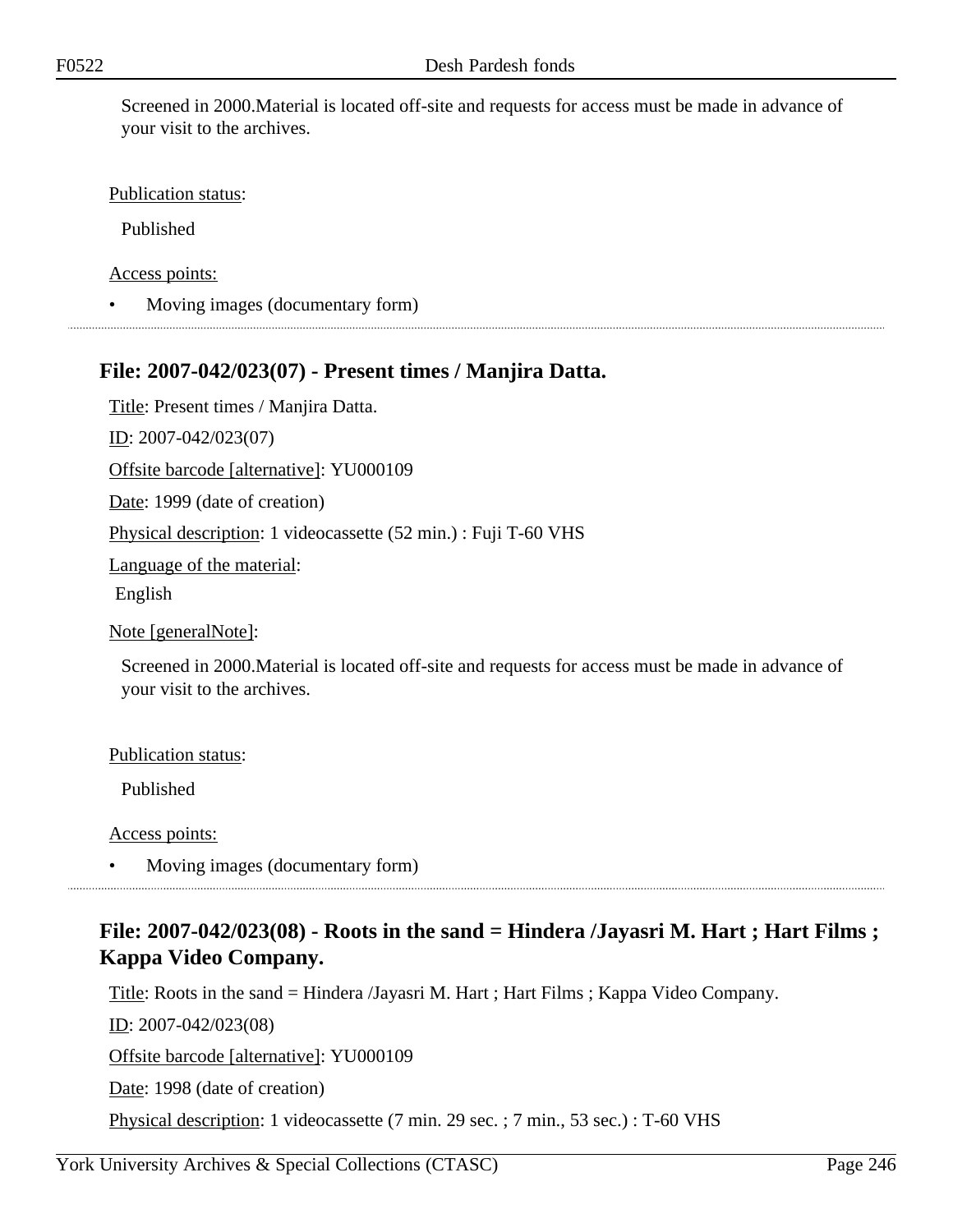Language of the material: English

### Note [generalNote]:

Screened in 2000. Videocassette casing damaged. Material is located off-site and requests for access must be made in advance of your visit to the archives.

#### Publication status:

Published

#### Access points:

• Moving images (documentary form)

### **File: 2007-042/023(09) - Skin deep / Reena Mohan.**

Title: Skin deep / Reena Mohan. ID: 2007-042/023(09) Offsite barcode [alternative]: YU000109 Date: 1998 (date of creation) Physical description: 1 videocassette (83 min.) : VHS Language of the material: English Note [generalNote]:

Screened in 2000. Material is located off-site and requests for access must be made in advance of your visit to the archives.

### Publication status:

Published

Access points:

• Moving images (documentary form)

### **File: 2007-042/023(10) - The children we sacrifice / Grace Poore.**

Title: The children we sacrifice / Grace Poore. ID: 2007-042/023(10) Offsite barcode [alternative]: YU000109

York University Archives & Special Collections (CTASC) Page 247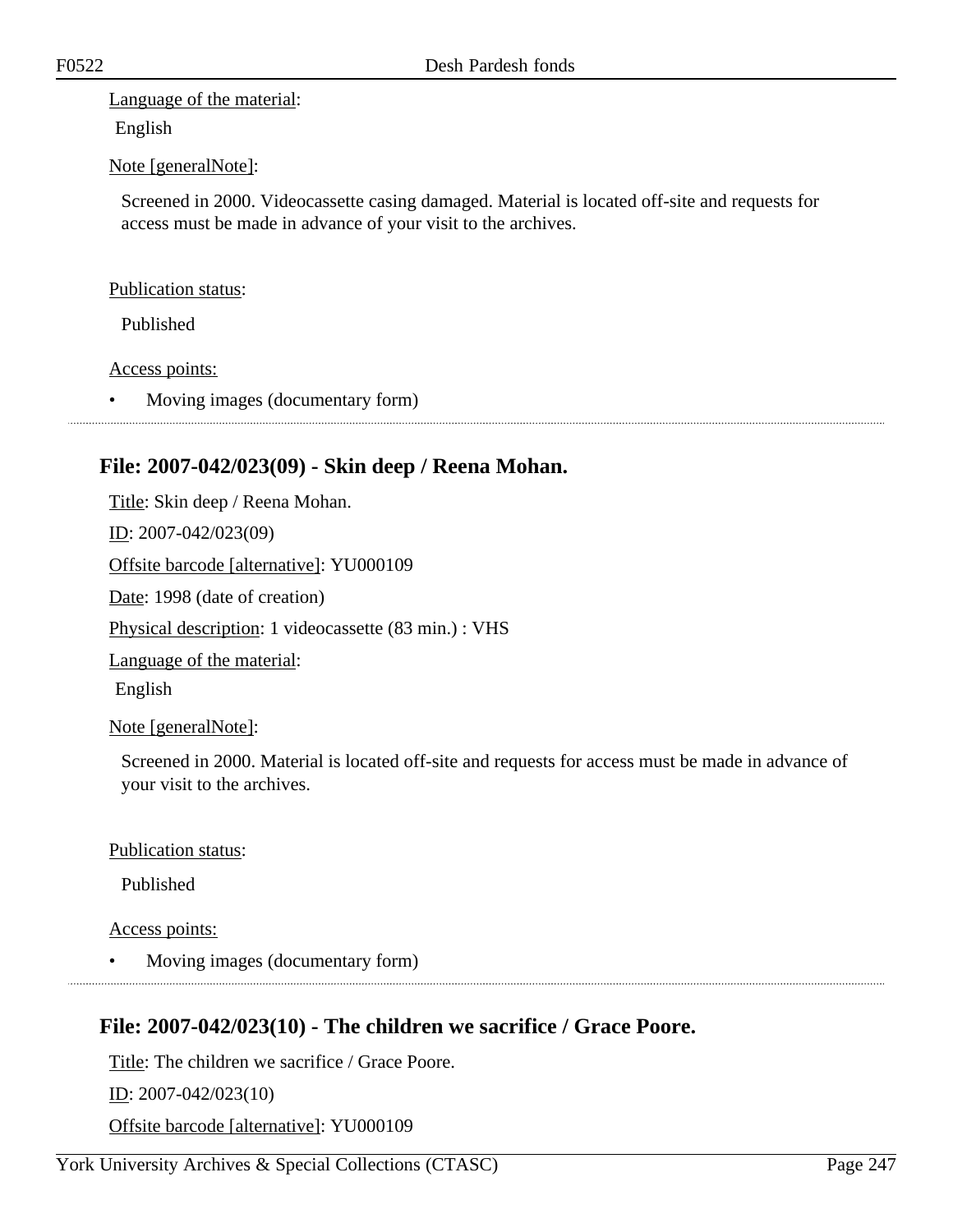Date: 1999 (date of creation)

Physical description: 1 videocassette (61 min.) : Fuji T-90 VHS

Language of the material:

English

Note [generalNote]:

Screened in 2000. Material is located off-site and requests for access must be made in advance of your visit to the archives.

Publication status:

Published

Access points:

• Moving images (documentary form)

# **File: 2007-042/024(01) - Turbans / Erika Surat Andersen, director ; Different Drum Productions.**

Title: Turbans / Erika Surat Andersen, director ; Different Drum Productions.

ID: 2007-042/024(01)

Offsite barcode [alternative]: YU000110

Date: 1999 (date of creation)

Physical description: 1 videocassette (27 min.) : VHS + case.

Language of the material:

English

Note [generalNote]:

Screened in 2000. Material is located off-site and requests for access must be made in advance of your visit to the archives.

Publication status:

Published

Access points:

• Moving images (documentary form)

### **File: 2007-042/024(02) - Desh Pardesh Festival 2000**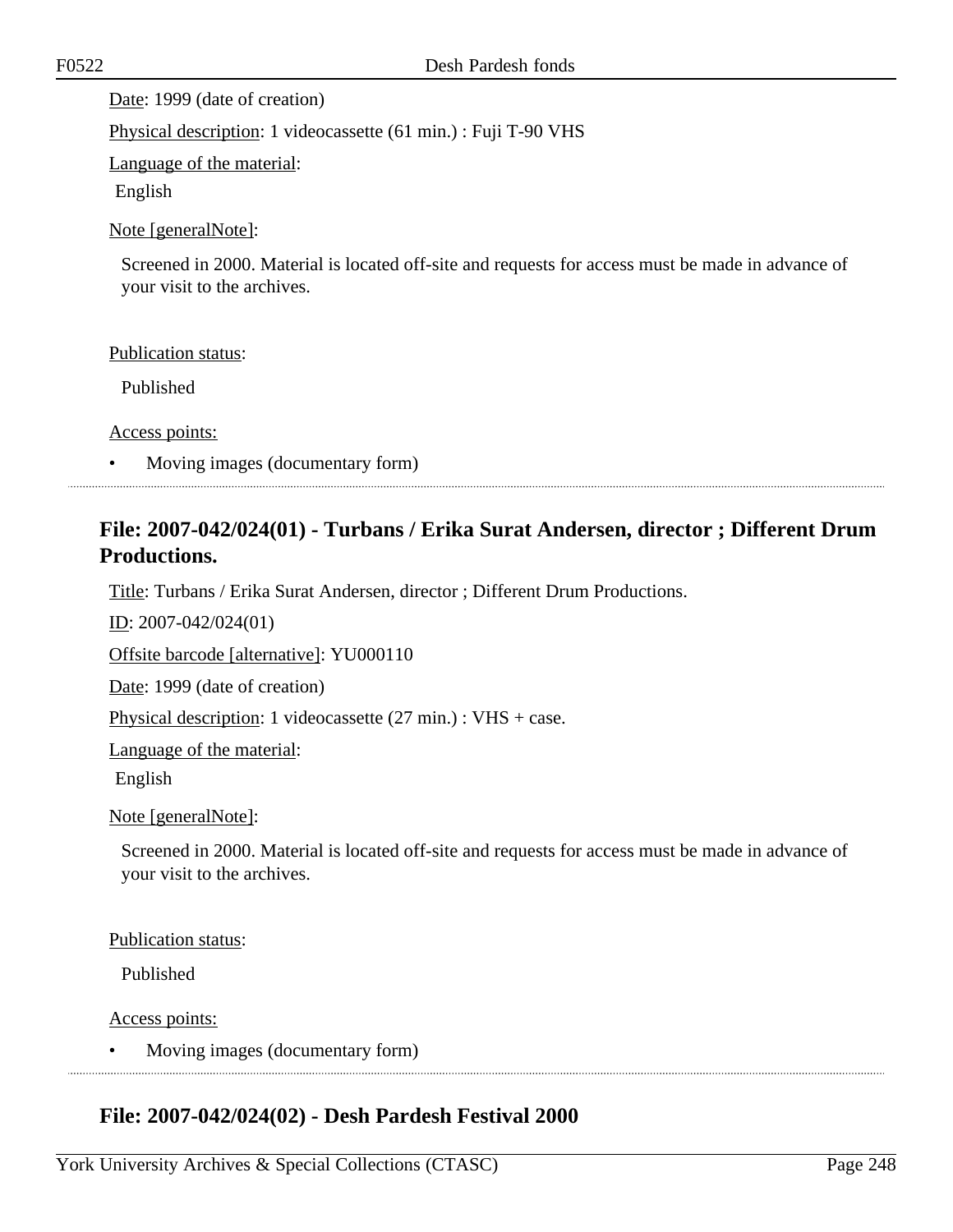Title: Desh Pardesh Festival 2000

ID: 2007-042/024(02)

Offsite barcode [alternative]: YU000110

Date: 1999 (date of creation)

Scope and content:

Consists of Where are you Marianne? ; Beyond the Binary / Meghna Haldar. Screened in 2000.

Physical description: 1 videocassette (5 min, 26 sec. ; 13 min., 7 sec.) : T-120 VHS.

Language of the material:

English

Note [generalNote]:

Material is located off-site and requests for access must be made in advance of your visit to the archives.

### Publication status:

Published

Access points:

• Moving images (documentary form)

# **File: 2007-042/024(03) - Seven short films for Desh Pardesh Festival**

Title: Seven short films for Desh Pardesh Festival

ID: 2007-042/024(03)

Offsite barcode [alternative]: YU000110

Date: 2000 (date of creation)

Scope and content:

Consists of : 'Where are you Marianne?' by Meghna Haldar (5 min, 26 sec.); Beyond the Binary by Meghna Haldar (13 min., 7 sec.); 'The middle distance' by Yudi Sewraj; 'Unmapping desire' by Sheila James (7 min.); 'Burning down the dream' and 'The distance between us' (unknown creators). Screened in 2000.

Physical description: 1 videocassette : Fuji T-120 VHS

Language of the material:

English

Note [generalNote]: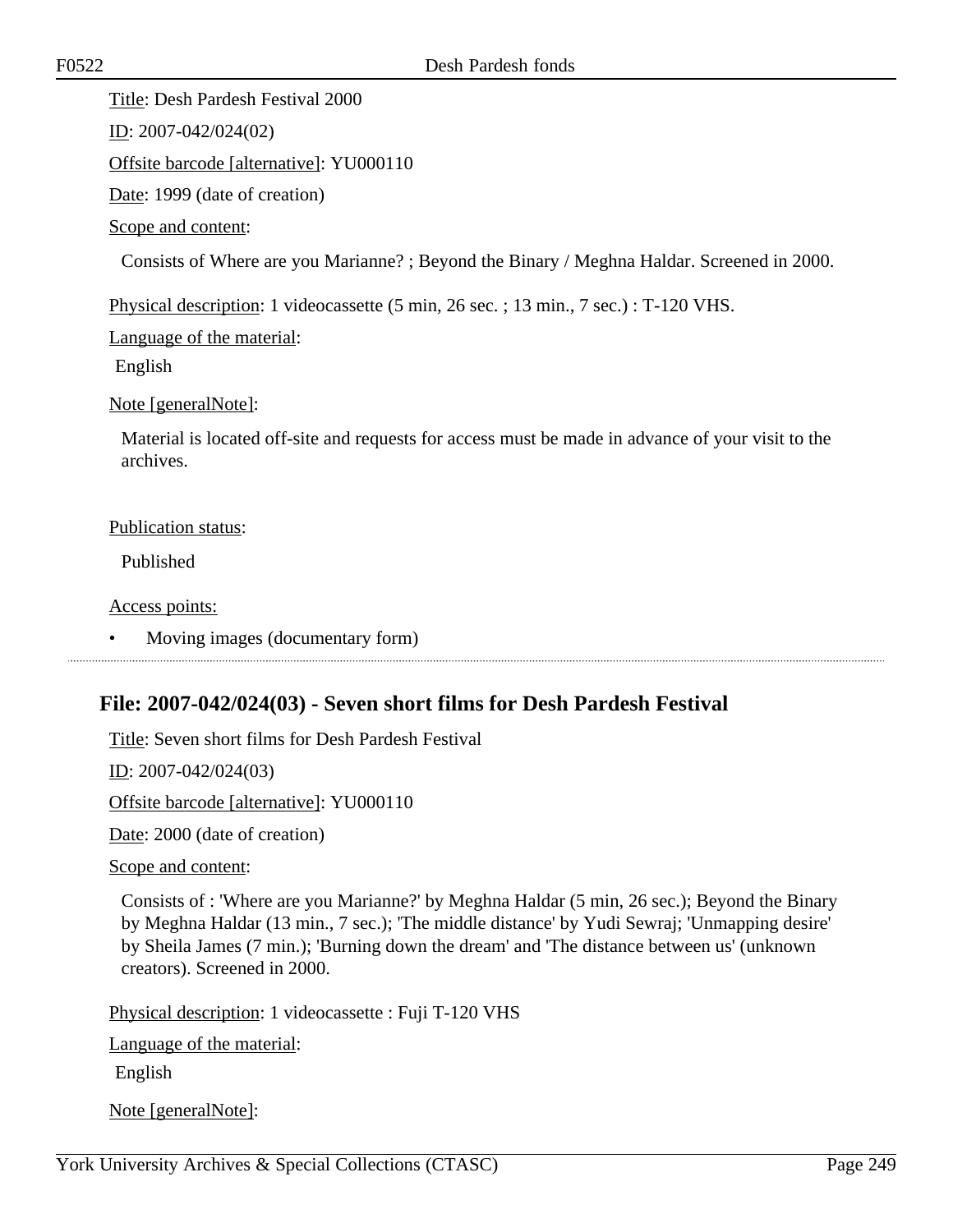Material is located off-site and requests for access must be made in advance of your visit to the archives.

### Publication status:

Published

Access points:

• Moving images (documentary form)

## **File: 2007-042/028(01) - Desh Trailer 3**

Title: Desh Trailer 3

ID: 2007-042/028(01)

Offsite barcode [alternative]: YU000114

Date: 1996 (date of creation)

Scope and content:

Consists of five short trailers aired at the 1996 Desh Pardesh Festival.

Physical description: 1 videocassette : CR T-10 VHS

Language of the material:

English

Note [generalNote]:

Material is located off-site and requests for access must be made in advance of your visit to the archives.

### Alternative form available:

VHS has been digitized and available upon request.

### Publication status:

Published

Access points:

• Moving images (documentary form)

# **File: 2007-042/028(02) - Desh Trailer 4**

Title: Desh Trailer 4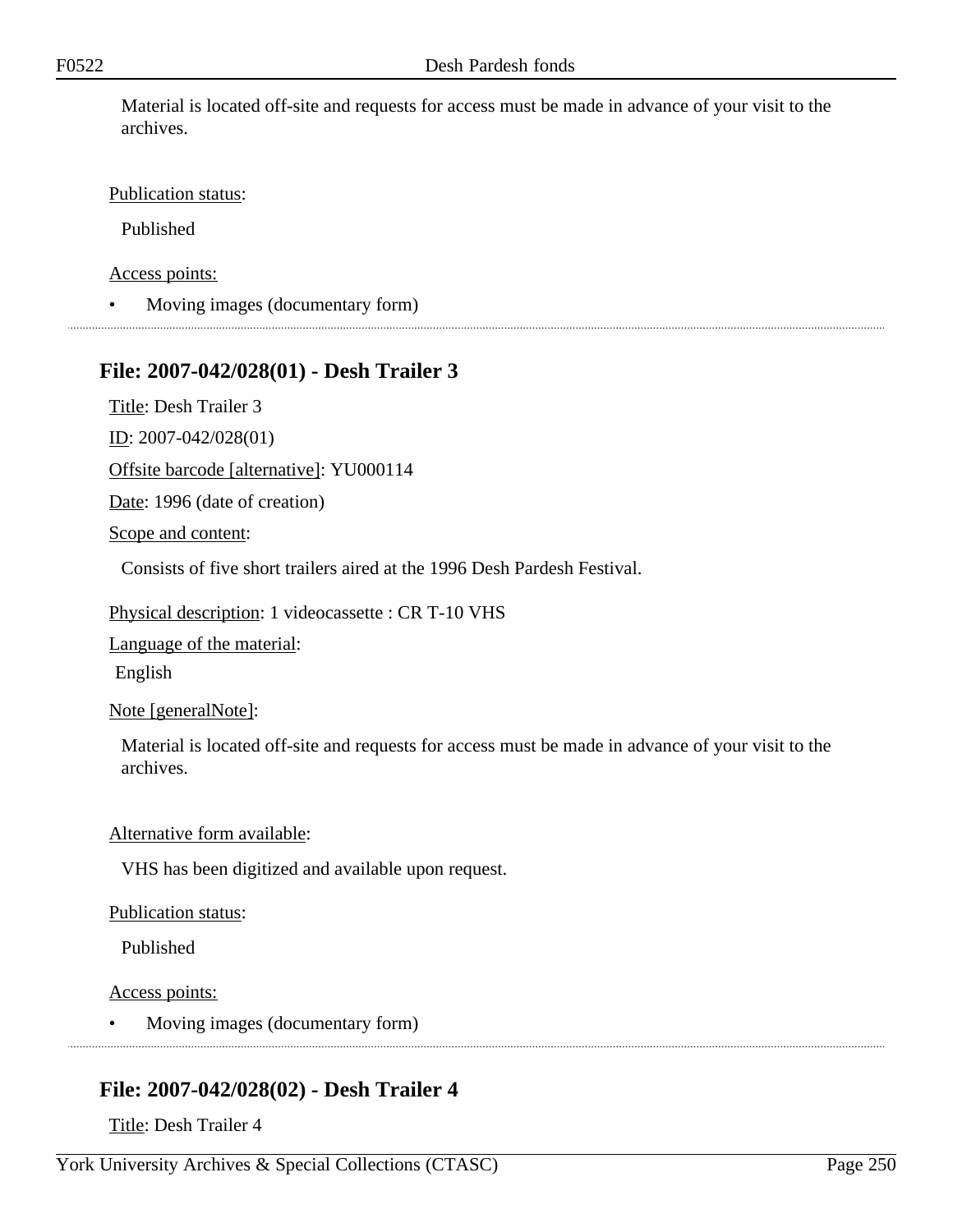ID: 2007-042/028(02) Offsite barcode [alternative]: YU000114 Date: 1996 (date of creation) Physical description: 1 videocassette : CR T-10 VHS Language of the material: English

Note [generalNote]:

Material is located off-site and requests for access must be made in advance of your visit to the archives.

### Publication status:

Published

### Access points:

• Moving images (documentary form)

# **File: 2007-042/028(03) - Desh Trailer 6**

Title: Desh Trailer 6

ID: 2007-042/028(03)

Offsite barcode [alternative]: YU000114

Date: 1996 (date of creation)

Physical description: 1 videocassette : Fuji T-10 VHS

Language of the material:

English

Note [generalNote]:

Material is located off-site and requests for access must be made in advance of your visit to the archives.

### Publication status:

Published

Access points:

• Moving images (documentary form)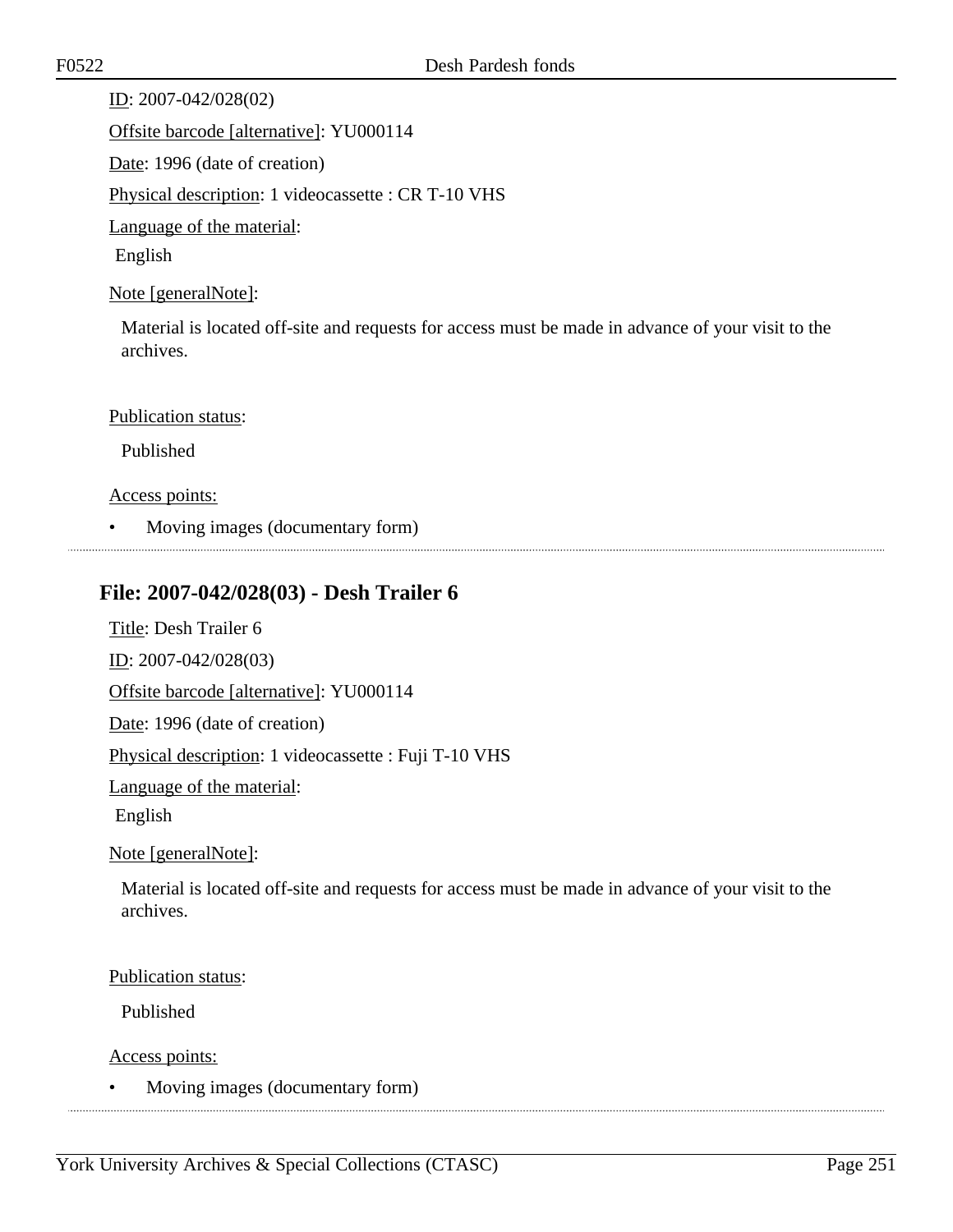### **File: 2007-042/028(04) - 1996 Desh Trailer**

Title: 1996 Desh Trailer ID: 2007-042/028(04) Offsite barcode [alternative]: YU000114 Date: 1996 (date of creation) Physical description: 1 videocassette : Fuji T-10 VHS Language of the material: English Note [generalNote]:

Material is located off-site and requests for access must be made in advance of your visit to the archives.

#### Publication status:

Published

Access points:

• Moving images (documentary form) 

# **File: 2007-042/028(05) - Desh Pardesh "visionary blue" / Roslyn Kalloo, editor.**

Title: Desh Pardesh "visionary blue" / Roslyn Kalloo, editor.

ID: 2007-042/028(05)

Offsite barcode [alternative]: YU000114

Date: 1997 (date of creation)

Physical description: 1 videocassette : Edited Master; Betacam; 20M

Language of the material:

English

Note [generalNote]:

1 of 3 trailers. Material is located off-site and requests for access must be made in advance of your visit to the archives.

### Publication status:

Published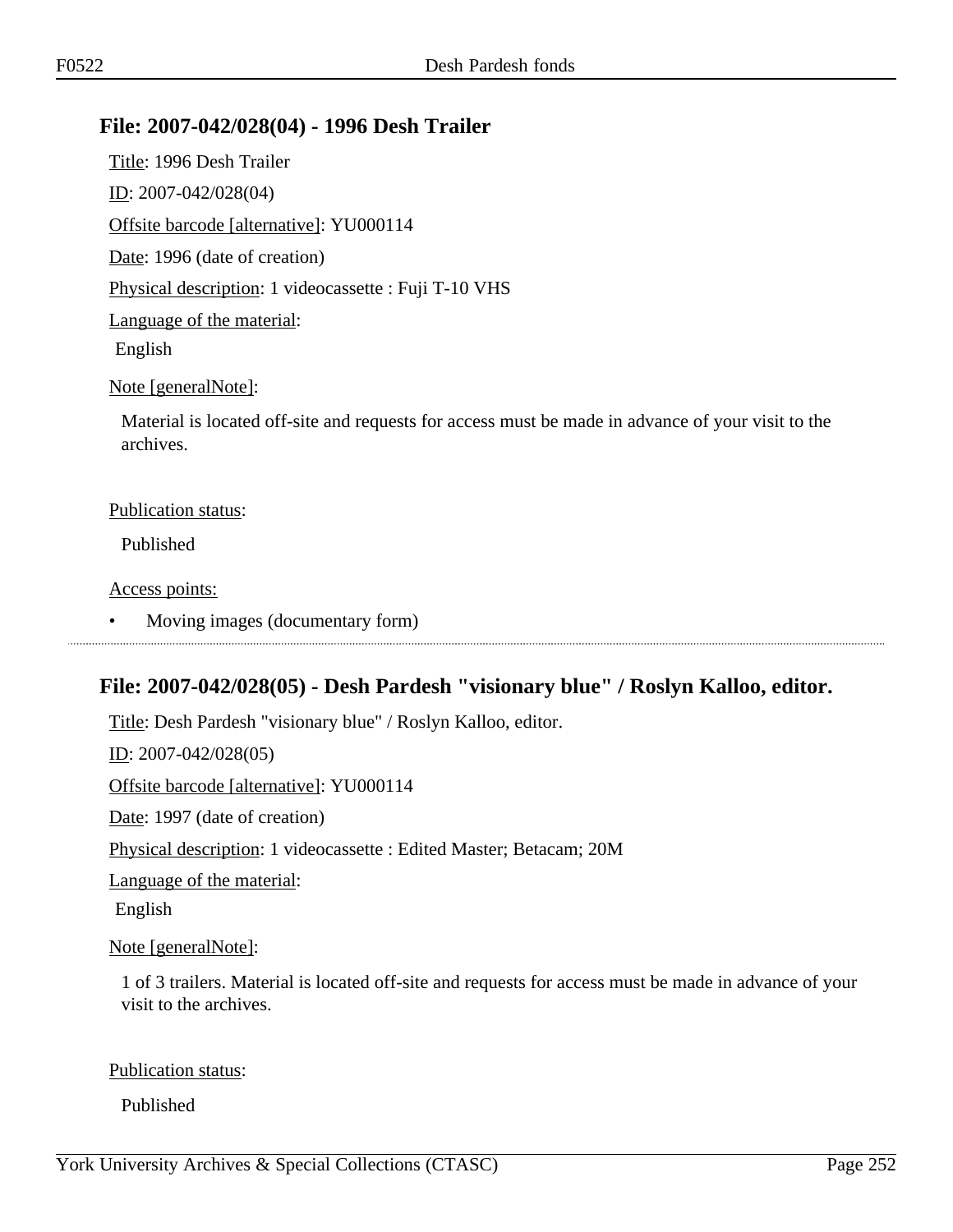#### Access points:

• Moving images (documentary form)

### **File: 2007-042/028(06) - Desh Pardesh "visionary blue" / Roslyn Kalloo, editor.**

Title: Desh Pardesh "visionary blue" / Roslyn Kalloo, editor.

ID: 2007-042/028(06)

Offsite barcode [alternative]: YU000114

Date: 1997 (date of creation)

Physical description: 1 videocassette : VHS T-10

Language of the material:

English

Note [generalNote]:

2 of 3 trailers. Material is located off-site and requests for access must be made in advance of your visit to the archives.

#### Alternative form available:

VHS has been digitized and is available upon request.

Publication status:

Published

#### Access points:

• Moving images (documentary form)

## **File: 2007-042/028(07) - Desh Pardesh "visionary blue" / Roslyn Kalloo, editor.**

Title: Desh Pardesh "visionary blue" / Roslyn Kalloo, editor. ID: 2007-042/028(07) Offsite barcode [alternative]: YU000114 Date: 1997 (date of creation) Physical description: 1 videocassette : VHS T-10 Language of the material: English Note [generalNote]: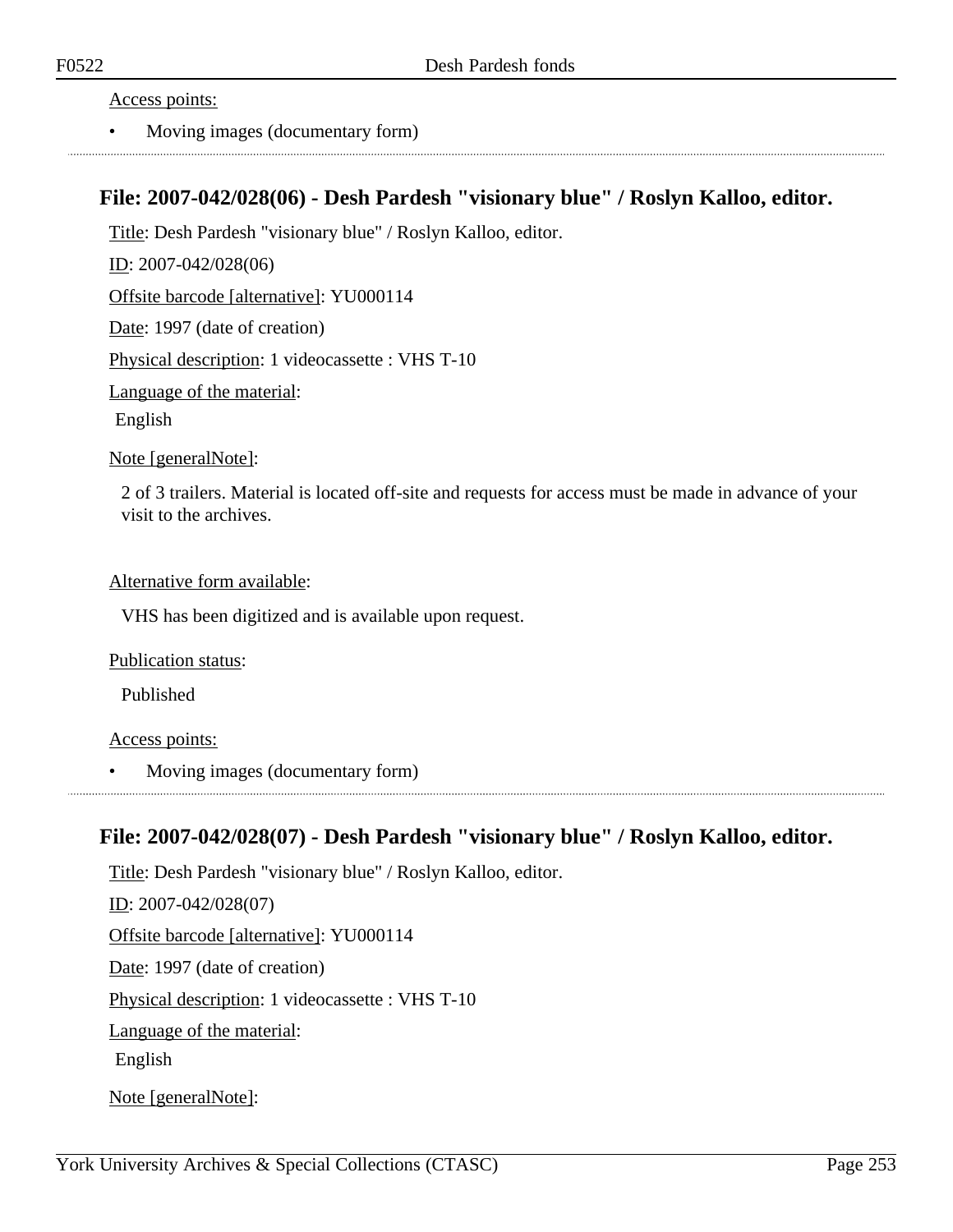3 of 3 trailers. Material is located off-site and requests for access must be made in advance of your visit to the archives.

Publication status:

Published

Access points:

• Moving images (documentary form)

## **File: 2007-042/028(08) - "Desh Paradesh" Promo [sic] / Subi Vaid, producer ; Toronto Star Television.**

Title: "Desh Paradesh" Promo [sic] / Subi Vaid, producer ; Toronto Star Television.

ID: 2007-042/028(08)

Offsite barcode [alternative]: YU000114

Date: 13 Apr. 2000 (date of creation)

Physical description: 1 videocassette : Fuji T-10 VHS

Language of the material:

English

Note [generalNote]:

Material is located off-site and requests for access must be made in advance of your visit to the archives.

Publication status:

Published

Access points:

• Moving images (documentary form)

# **File: 2007-042/028(09) - Moti Roti, Puttli Chunni Promo**

Title: Moti Roti, Puttli Chunni Promo  $ID: 2007-042/028(09)$ Offsite barcode [alternative]: YU000114 Date: [before 2001?] (date of creation) Physical description: 1 videocassette : E15HG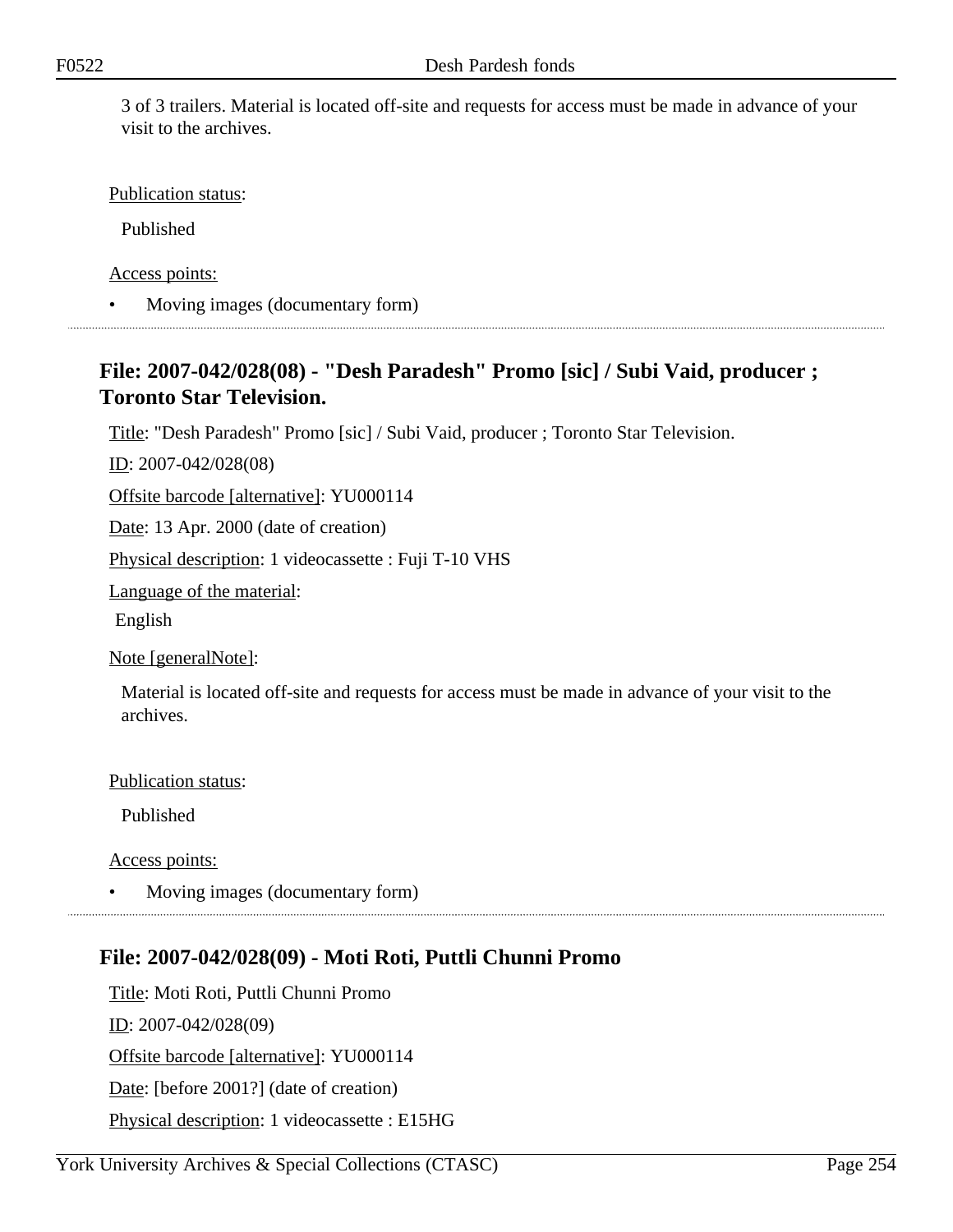Language of the material:

English

### Note [generalNote]:

Material is located off-site and requests for access must be made in advance of your visit to the archives.

#### Publication status:

Published

#### Access points:

• Moving images (documentary form)

## **File: 2007-042/028(10) - Saturday, 1994 Lesbian and Gay Program Desh Pardesh.**

Title: Saturday, 1994 Lesbian and Gay Program Desh Pardesh.

ID: 2007-042/028(10)

Offsite barcode [alternative]: YU000114

Date: 1994 (date of creation)

Physical description: 1 videocassette : TDK ST120 VHS

Language of the material:

English

Note [generalNote]:

Material is located off-site and requests for access must be made in advance of your visit to the archives.

### Alternative form available:

VHS has been digitized and available upon request.

#### Publication status:

Published

#### Access points:

• Moving images (documentary form)

# **File: 2007-042/029(01) - Desh 5 Sunday May 8/94**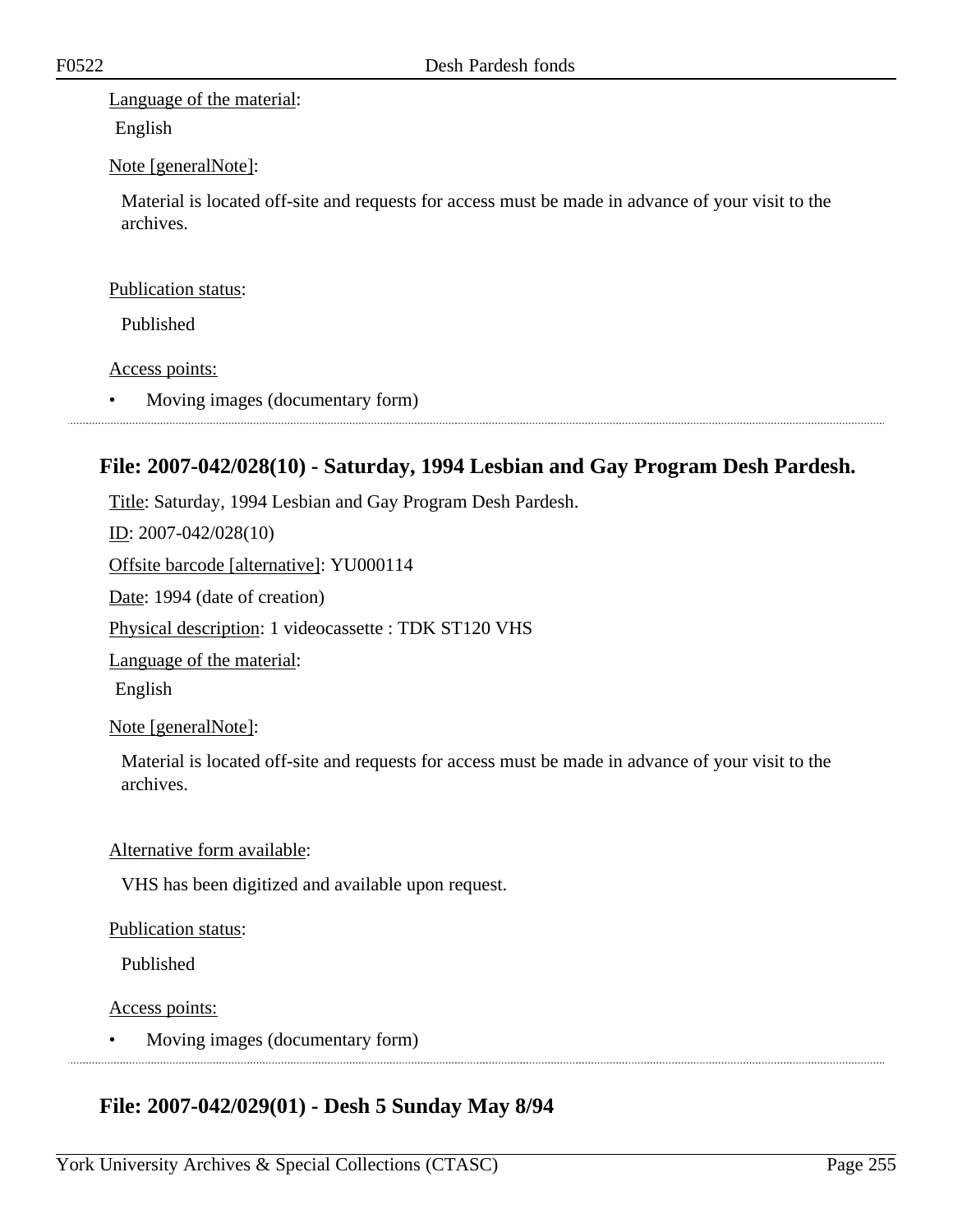Title: Desh 5 Sunday May 8/94 ID: 2007-042/029(01) Offsite barcode [alternative]: YU000115 Date: 1994 (date of creation) Physical description: 1 videocassette : TDK ST-120 VHS Language of the material: English

Note [generalNote]:

Material is located off-site and requests for access must be made in advance of your visit to the archives.

Alternative form available:

VHS has been digitized and available upon request.

#### Publication status:

Published

Access points:

• Moving images (documentary form)

## **File: 2007-042/029(02) - Desh Pardesh 2000 / Meena Narahari, director ; Cybermeena Video Productions.**

Title: Desh Pardesh 2000 / Meena Narahari, director ; Cybermeena Video Productions.

ID: 2007-042/029(02)

Offsite barcode [alternative]: YU000115

Date: Aug. 2000 (date of creation)

Physical description: 1 videocassette : VHS

Language of the material:

English

Note [generalNote]:

Material is located off-site and requests for access must be made in advance of your visit to the archives.

Publication status: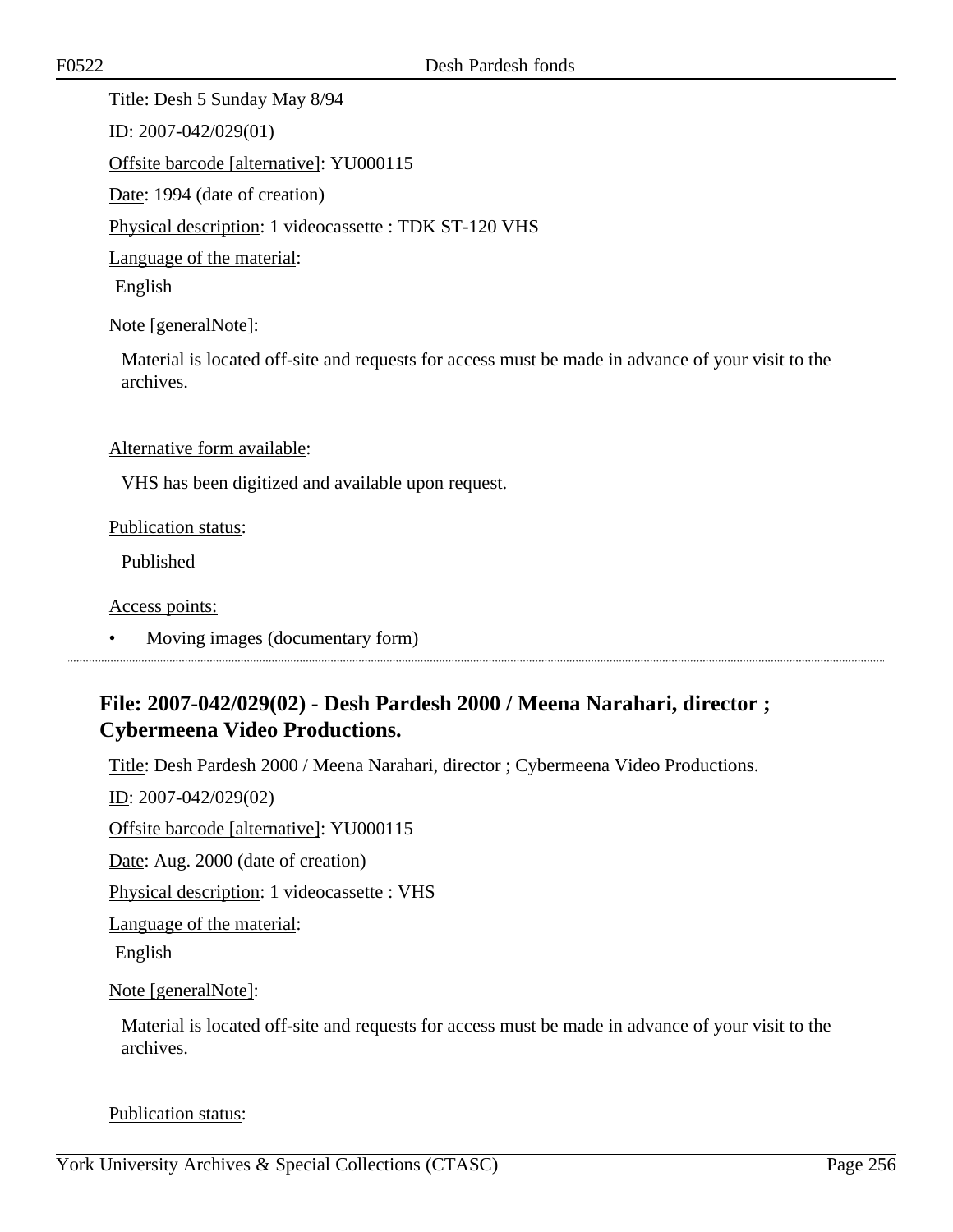### Published

### Access points:

• Moving images (documentary form)

## **File: 2007-042/029(03) - Boljulem = quick 'n dirty workshop / Ivana Vukov.**

Title: Boljulem = quick 'n dirty workshop / Ivana Vukov. ID: 2007-042/029(03) Offsite barcode [alternative]: YU000115 Date: [before 2001?] (date of creation) Physical description: 1 videocassette : Sony TC 30 VHS Language of the material: English

Note [generalNote]:

Material is located off-site and requests for access must be made in advance of your visit to the archives.

### Publication status:

Published

Access points:

• Moving images (documentary form)

## **File: 2007-042/029(04) - Desh Pardesh & Trinity square video workshop**

Title: Desh Pardesh & Trinity square video workshop ID: 2007-042/029(04) Offsite barcode [alternative]: YU000115 Date: [before 2001?] (date of creation) Scope and content: Consists of 'Of Memory' by Nada El-Yassir and 'The Tourist' by Min Sook Lee. Physical description: 1 videocassette : T-160 VHS Language of the material: English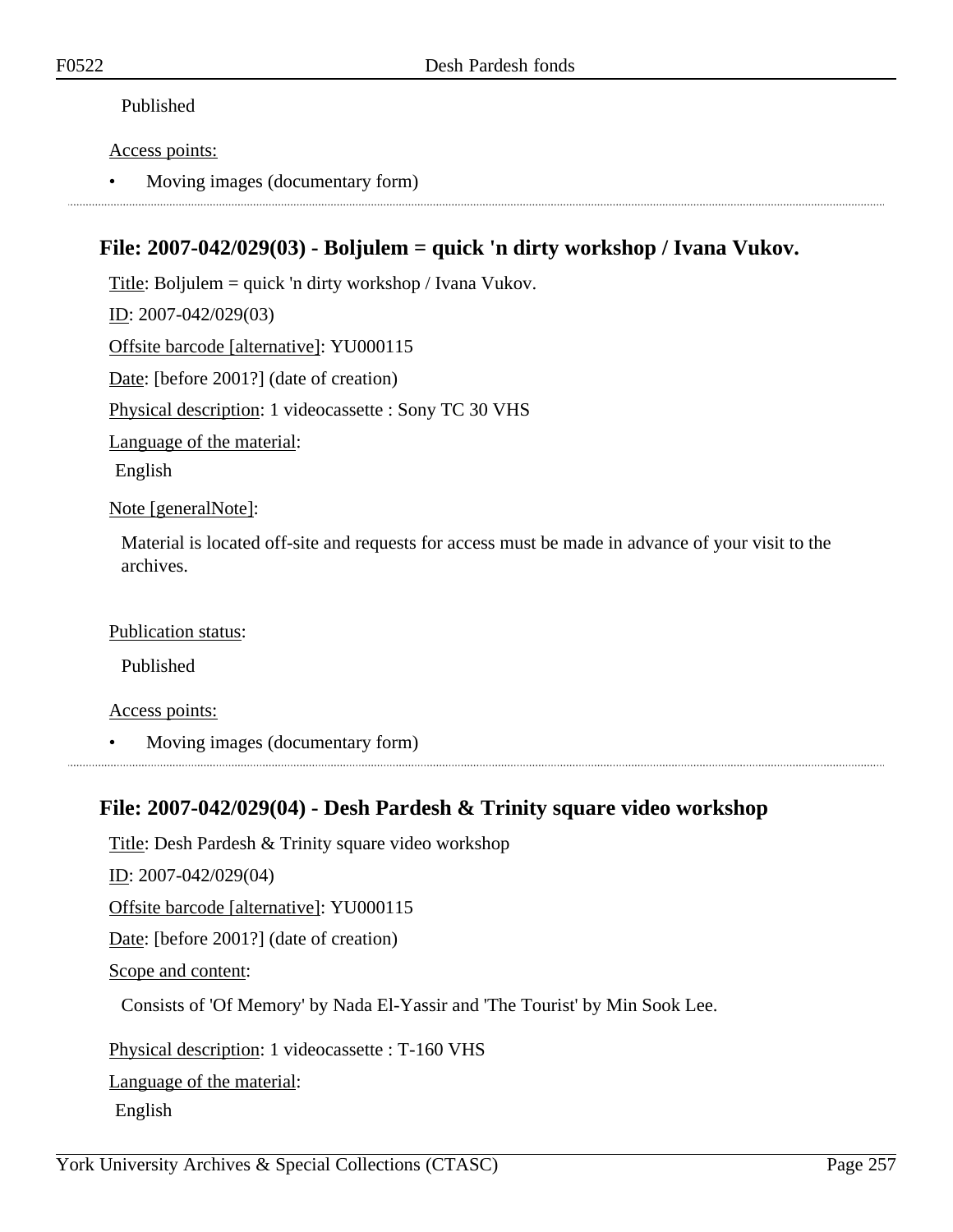#### Note [generalNote]:

Material is located off-site and requests for access must be made in advance of your visit to the archives.

Publication status:

Published

Access points:

• Moving images (documentary form)

## **File: 2007-042/029(05) - Day 2 Desh-Trinity Wkshp Camera tests, etc.**

Title: Day 2 Desh-Trinity Wkshp Camera tests, etc.

ID: 2007-042/029(05)

Offsite barcode [alternative]: YU000115

Date: [before 2001?] (date of creation)

Physical description: 1 videocassette : Maxell ST-C30 VHS

Language of the material:

English

Note [generalNote]:

Material is located off-site and requests for access must be made in advance of your visit to the archives.

Publication status:

Published

Access points:

• Moving images (documentary form)

## **File: 2007-042/029(06) - Memory take Thursday 9-11**

Title: Memory take Thursday 9-11 ID: 2007-042/029(06) Offsite barcode [alternative]: YU000115 Date: [before 2001?] (date of creation) Physical description: 1 videocassette : T-120 VHS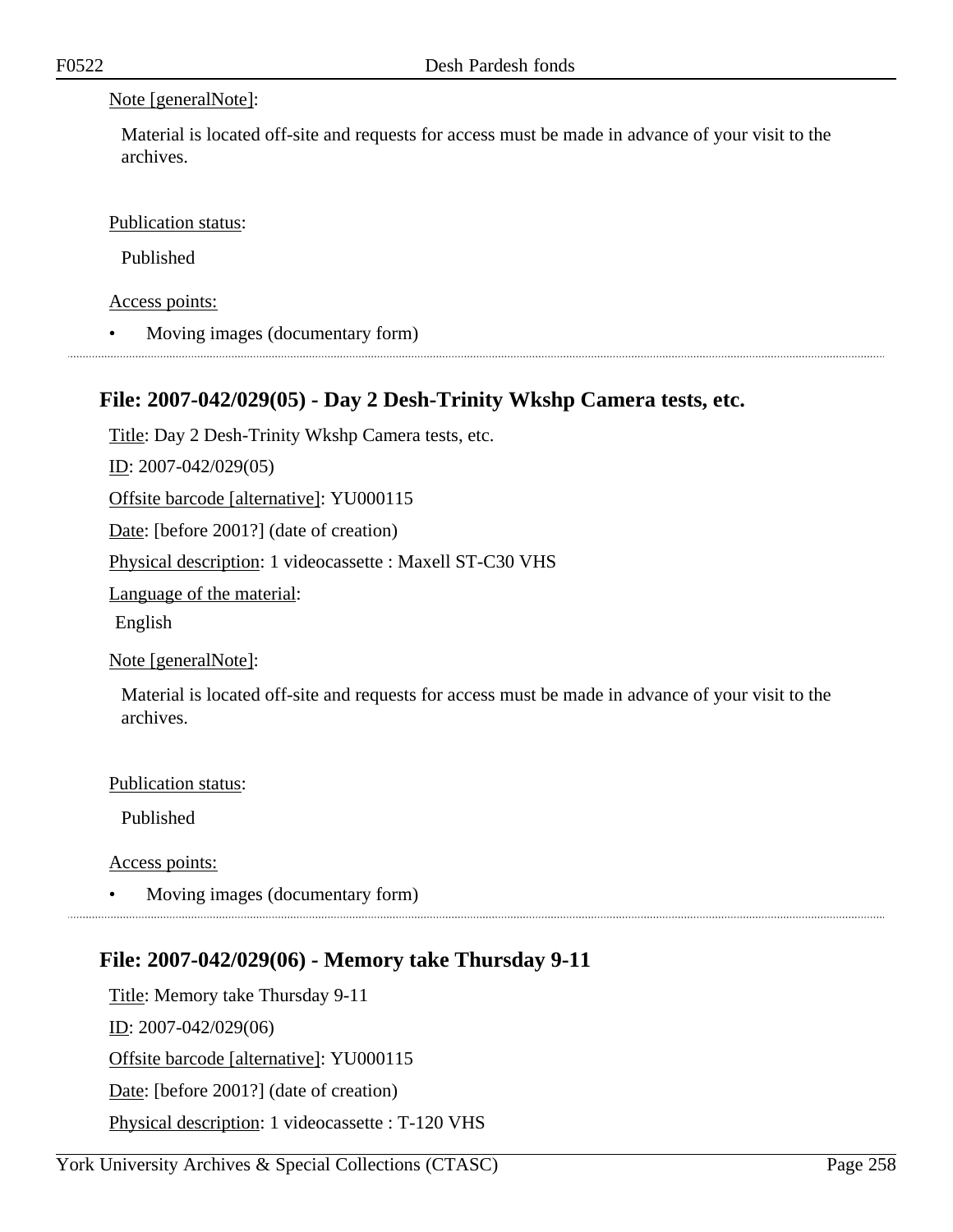Language of the material:

English

### Note [generalNote]:

Material is located off-site and requests for access must be made in advance of your visit to the archives.

#### Publication status:

Published

### Access points:

• Moving images (documentary form)

## **File: 2007-042/029(07) - Syncheo & Black Arts - video project tape #3 ; Arts Council. - Consists of : Sampling London (5 min., 30 sec.); Identical beat (25 min); Rhythms (17min. 30sec.).**

Title: Syncheo & Black Arts - video project tape #3 ; Arts Council. - Consists of : Sampling London (5 min., 30 sec.); Identical beat (25 min); Rhythms (17min. 30sec.).

ID: 2007-042/029(07)

Offsite barcode [alternative]: YU000115

Date: 1995 (date of creation)

Physical description: 1 videocassette : 3M, HG VHS

Language of the material:

English

### Note [generalNote]:

Material is located off-site and requests for access must be made in advance of your visit to the archives.

#### Publication status:

Published

Access points:

• Moving images (documentary form)

# **File: 2007-042/029(08) - A Family business / Alvie Luthra, director. - 1994.**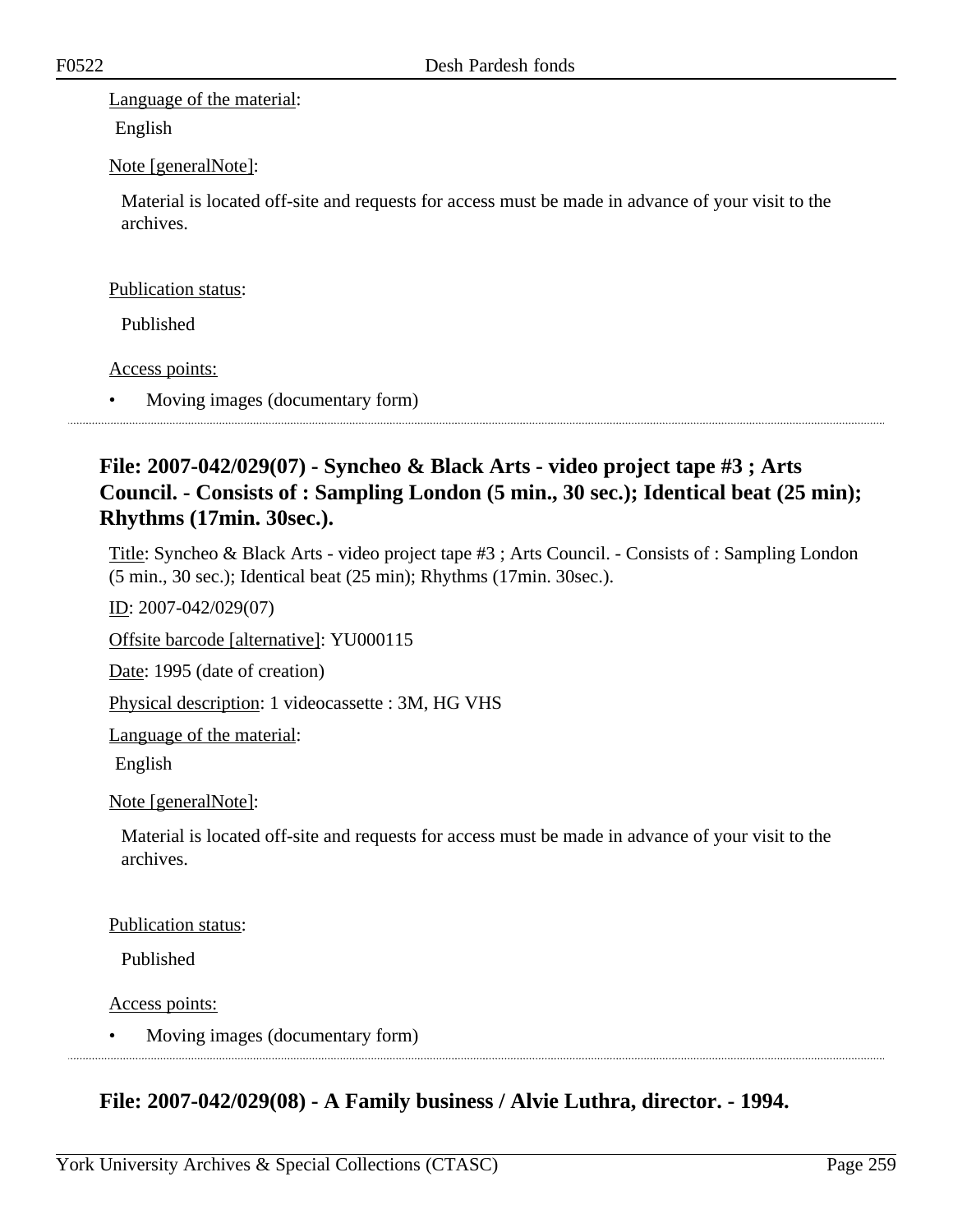Title: A Family business / Alvie Luthra, director. - 1994. ID: 2007-042/029(08) Offsite barcode [alternative]: YU000115 Date: 1994 (date of creation) Physical description: 1 videocassette (9 min.): T-10 HG VHS Language of the material: English

Note [generalNote]:

Screened at the New British Portraits Film Event. Material is located off-site and requests for access must be made in advance of your visit to the archives.

#### Publication status:

Published

#### Access points:

• Moving images (documentary form)

### **File: 2007-042/029(09) - A Family business / Alvie Luthra, director.**

Title: A Family business / Alvie Luthra, director. ID: 2007-042/029(09) Offsite barcode [alternative]: YU000115 Date: 1994 (date of creation) Physical description: 1 videocassette (9 min.) : E15SNY VHS Language of the material: English Note [generalNote]:

Screened at the New British Portraits Film Event. Material is located off-site and requests for access must be made in advance of your visit to the archives.

Publication status:

Published

Access points:

• Moving images (documentary form)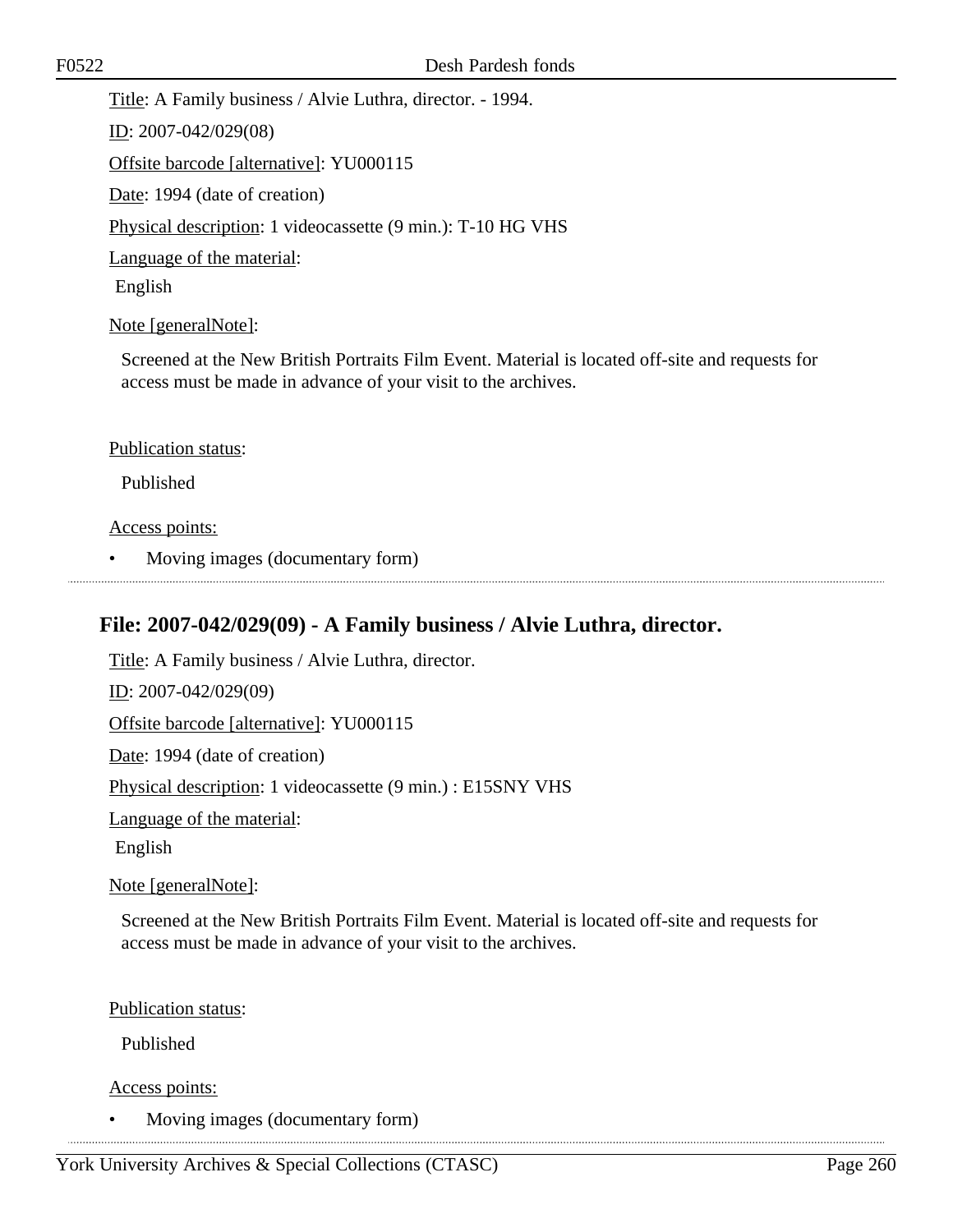## **File: 2007-042/029(10) - Raaste Bindh Hain Sabh = All roads closed / Manjira Datta, director.**

Title: Raaste Bindh Hain Sabh = All roads closed / Manjira Datta, director.

ID: 2007-042/029(10)

Offsite barcode [alternative]: YU000115

Date: 1994 (date of creation)

Physical description: 1 videocassette : BASF 105.

Language of the material:

English

Note [generalNote]:

Screened at Manjira Datta Film Retrospective, 3-4 October 1997. Material is located off-site and requests for access must be made in advance of your visit to the archives.

#### Publication status:

Published

Access points:

• Moving images (documentary form)

## **File: 2007-042/029(11) - Sacrifice of Babulal Bhuita / Manjira Datta, director. Portraits From a Dreamshow / Manjira Datta, director.**

Title: Sacrifice of Babulal Bhuita / Manjira Datta, director. Portraits From a Dreamshow / Manjira Datta, director.

ID: 2007-042/029(11) Offsite barcode [alternative]: YU000115

Date: 1988 (date of creation)

Physical description: 1 videocassette (63 min., 52 min.) : BASF 120

Language of the material:

English

Note [generalNote]:

Screened at Manjira Datta Film Retrospective, 3-4 October 1997. Material is located off-site and requests for access must be made in advance of your visit to the archives.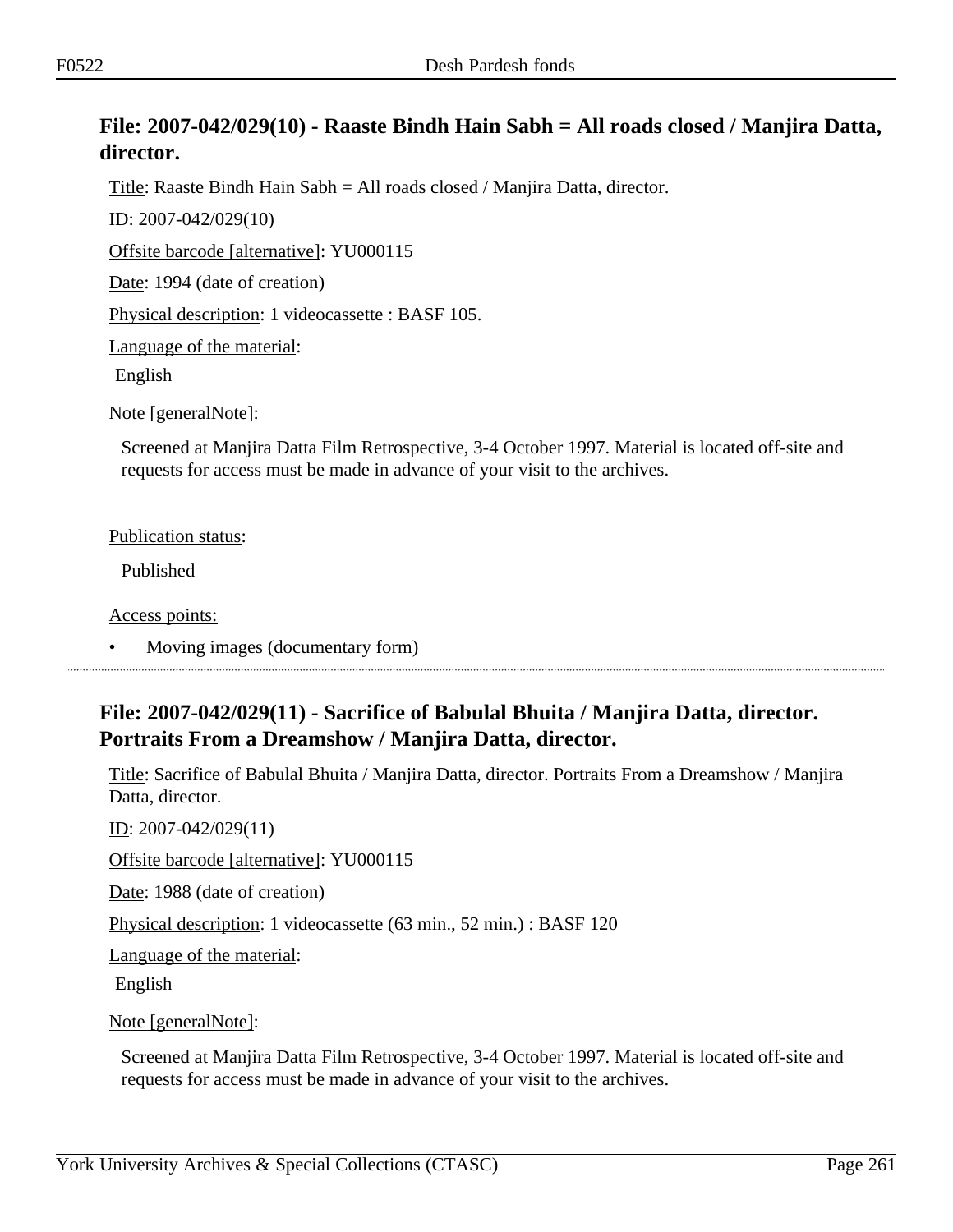### Publication status:

Published

### Access points:

• Moving images (documentary form)

## **File: 2007-043/001(03) - Audio cassette recording logs for Desh Pardesh 1991 and 1993**

Title: Audio cassette recording logs for Desh Pardesh 1991 and 1993

ID: 2007-043/001(03)

Date: 1991-1993 (date of creation)

Physical description: 1 folder of textual records

Language of the material:

English

### Publication status:

Published

Access points:

• Textual record (documentary form)

## **File: 2007-043/003(15) - Pardes = ISHQ.**

Title: Pardes = ISHQ. ID: 2007-043/003(15) Offsite barcode [alternative]: YU000118 Date: [after 1988?] (date of creation) Physical description: 1 audio cassette Language of the material: English

### Note [generalNote]:

Material is located off-site and requests for access must be made in advance of your visit to the archives.

Publication status: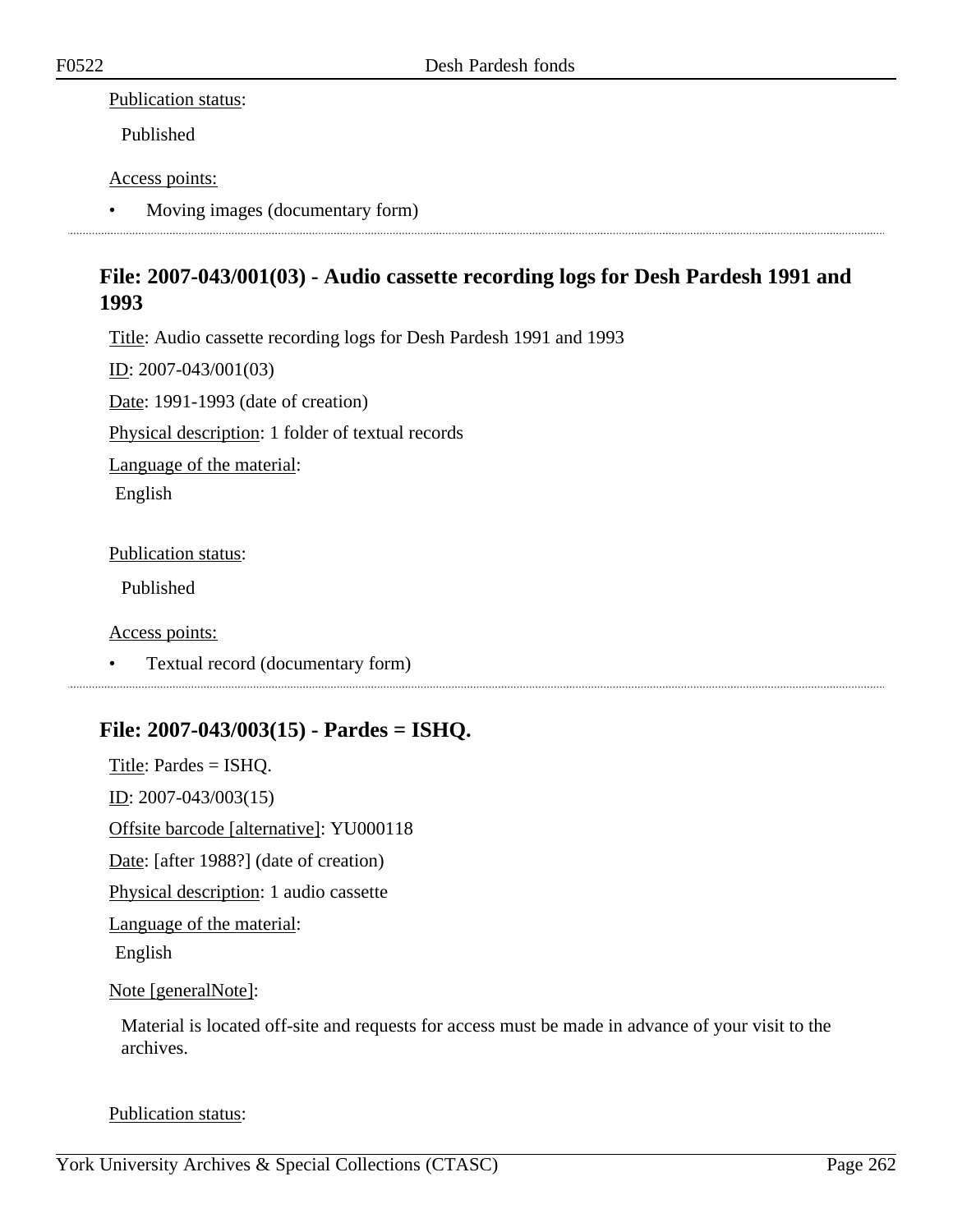### Published

#### Access points:

• Sound recording (documentary form)

## **File: 2007-043/003(16) - Labour Panel #1 = Labour Panel #2.**

Title: Labour Panel #1 = Labour Panel #2.

ID: 2007-043/003(16)

Offsite barcode [alternative]: YU000118

Date: [after 1988?] (date of creation)

Physical description: 1 audio cassette

Language of the material:

English

Note [generalNote]:

Material is located off-site and requests for access must be made in advance of your visit to the archives.

### Publication status:

Published

Access points:

• Sound recording (documentary form)

## **File: 2007-043/003(17) - 1A = Desh Original Opening Night.**

Title: 1A = Desh Original Opening Night. ID: 2007-043/003(17) Offsite barcode [alternative]: YU000118 Date: 1991 (date of creation) Physical description: 1 audio cassette Language of the material: English Note [generalNote]: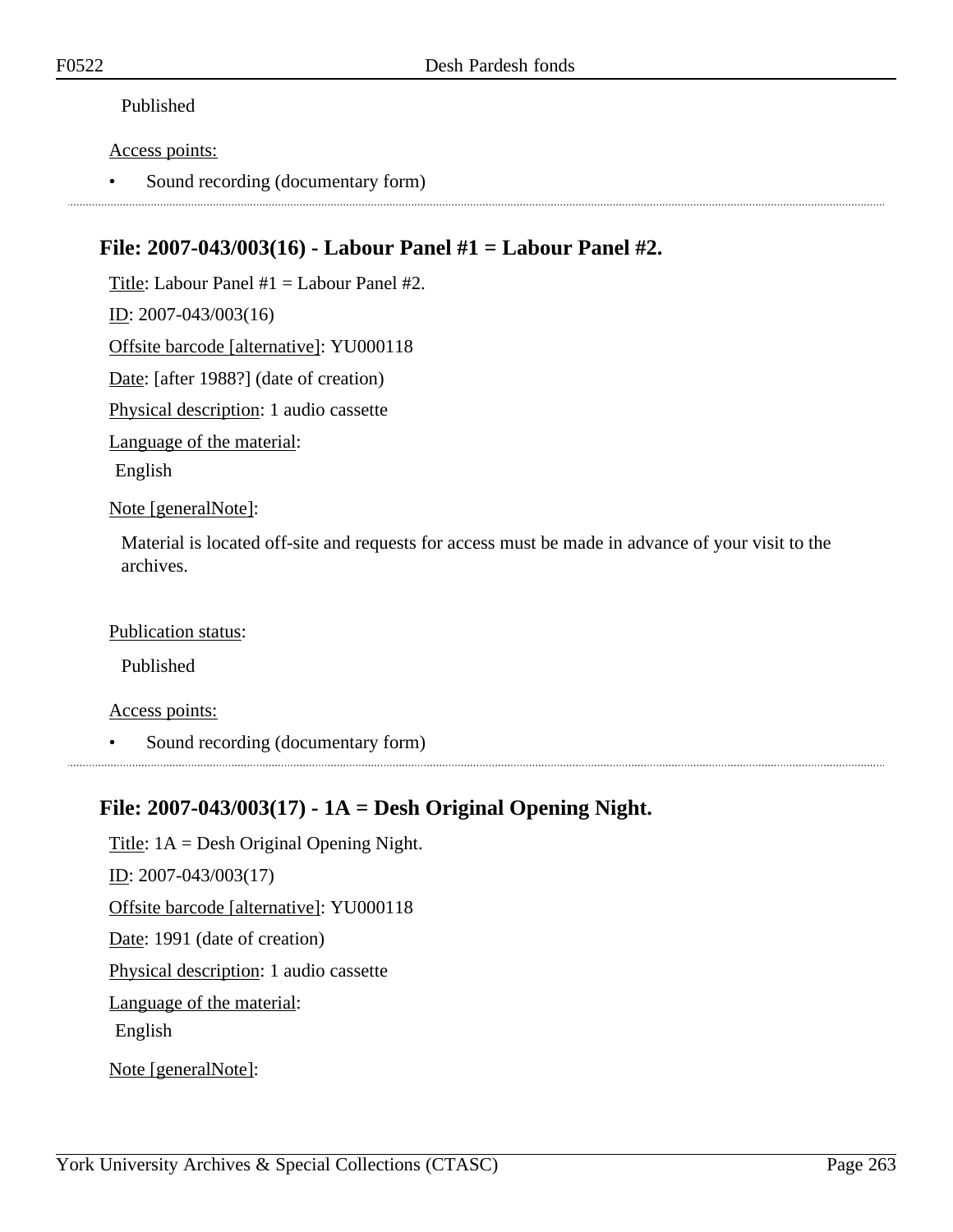Material is located off-site and requests for access must be made in advance of your visit to the archives.

### Publication status:

Published

Access points:

• Sound recording (documentary form)

## **File: 2007-043/003(18) - 2A Thursday November 7, 1991 7:00 pm Poets.**

Title: 2A Thursday November 7, 1991 7:00 pm Poets.

ID: 2007-043/003(18)

Offsite barcode [alternative]: YU000118

Date: 1991 (date of creation)

Physical description: 1 audio cassette

Language of the material:

English

Note [generalNote]:

Material is located off-site and requests for access must be made in advance of your visit to the archives.

#### Publication status:

Published

Access points:

• Sound recording (documentary form)

## **File: 2007-043/003(19) - 3A Poets continued = 3B November 8, 1991 5:30pm Intro and Mira Datta Intro and S.R.**

Title: 3A Poets continued = 3B November 8, 1991 5:30pm Intro and Mira Datta Intro and S.R.

ID: 2007-043/003(19)

Offsite barcode [alternative]: YU000118

Date: 1991 (date of creation)

Physical description: 1 audio cassette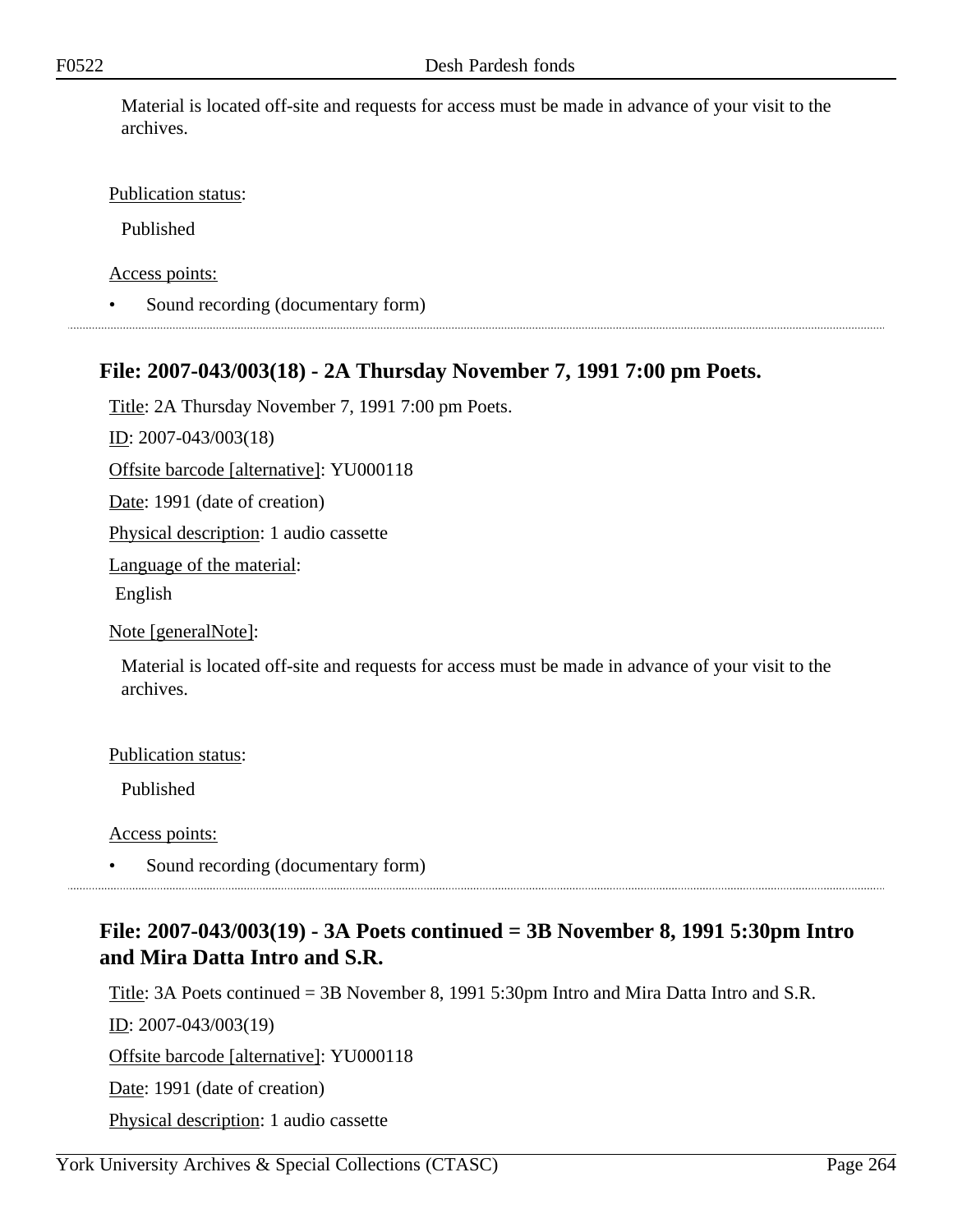Language of the material:

English

### Note [generalNote]:

Material is located off-site and requests for access must be made in advance of your visit to the archives.

### Publication status:

Published

### Access points:

Sound recording (documentary form)

## **File: 2007-043/003(20) - Tape 4 S. Krisanham + C. Feerb Into Film.**

Title: Tape  $4 S.$  Krisanham  $+ C.$  Feerb Into Film.

ID: 2007-043/003(20)

Offsite barcode [alternative]: YU000118

Date: 1991 (date of creation)

Physical description: 1 audio cassette

Language of the material:

English

Note [generalNote]:

Material is located off-site and requests for access must be made in advance of your visit to the archives.

#### Publication status:

Published

Access points:

• Sound recording (documentary form)

## **File: 2007-043/004(01) - 5A S. Krishan + Q+A = 5B Sat noon panel.**

Title: 5A S. Krishan +  $Q+A = 5B$  Sat noon panel.

ID: 2007-043/004(01)

Offsite barcode [alternative]: YU000119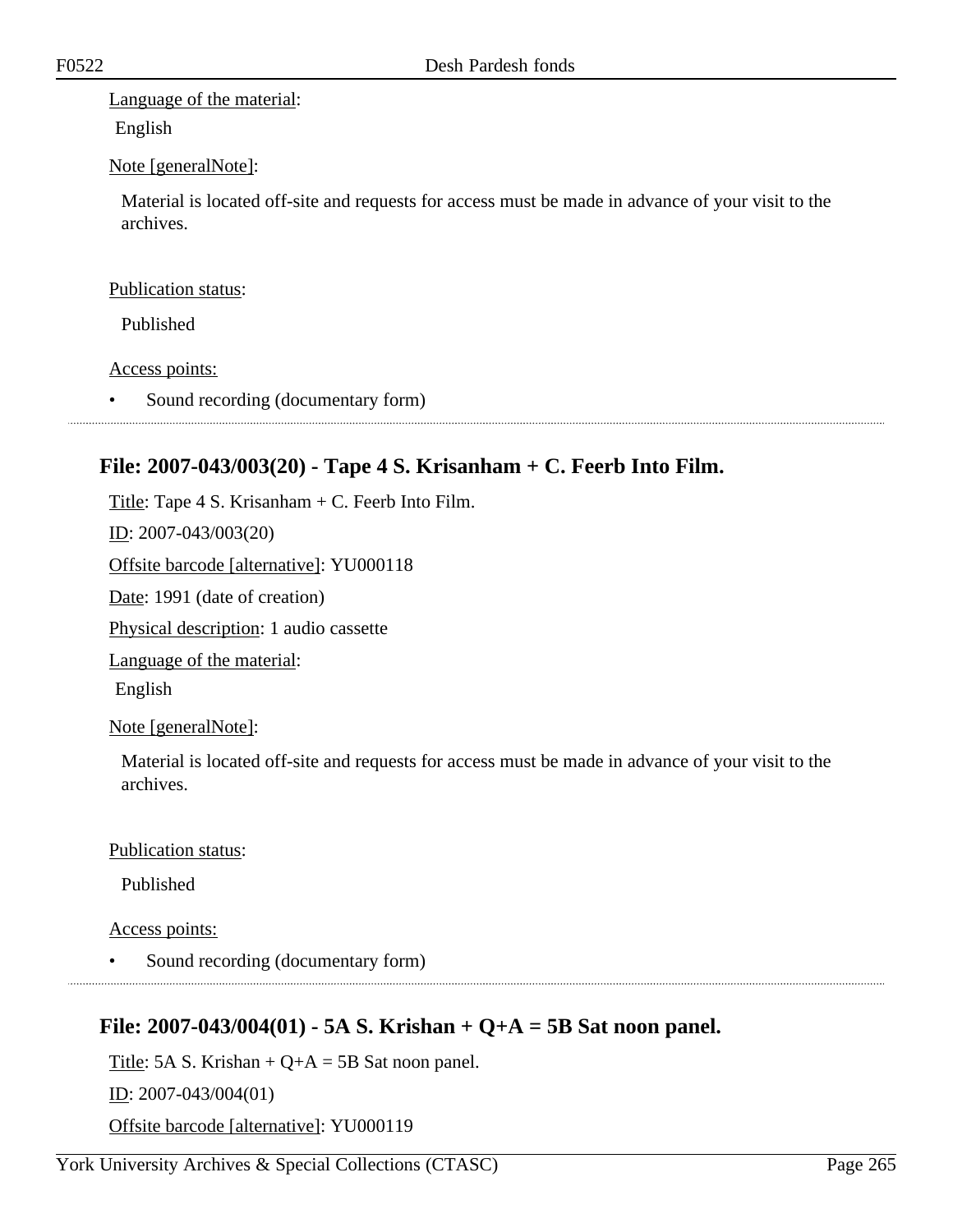Date: 1991 (date of creation)

Physical description: 1 audio cassette

Language of the material:

English

### Note [generalNote]:

Material is located off-site and requests for access must be made in advance of your visit to the archives.

### Publication status:

Published

Access points:

• Sound recording (documentary form)

## **File: 2007-043/004(02) - 6 Desh Pardesh November 9, 1991 4:00pm AIDS Panel.**

Title: 6 Desh Pardesh November 9, 1991 4:00pm AIDS Panel. ID: 2007-043/004(02) Offsite barcode [alternative]: YU000119 Date: 1991 (date of creation) Physical description: 1 audio cassette Language of the material: English Note [generalNote]: Material is located off-site and requests for access must be made in advance of your visit to the archives.

Publication status:

Published

Access points:

• Sound recording (documentary form)

# **File: 2007-043/004(03) - 7 Sunday November 10, 1991 2:00 panel.**

Title: 7 Sunday November 10, 1991 2:00 panel.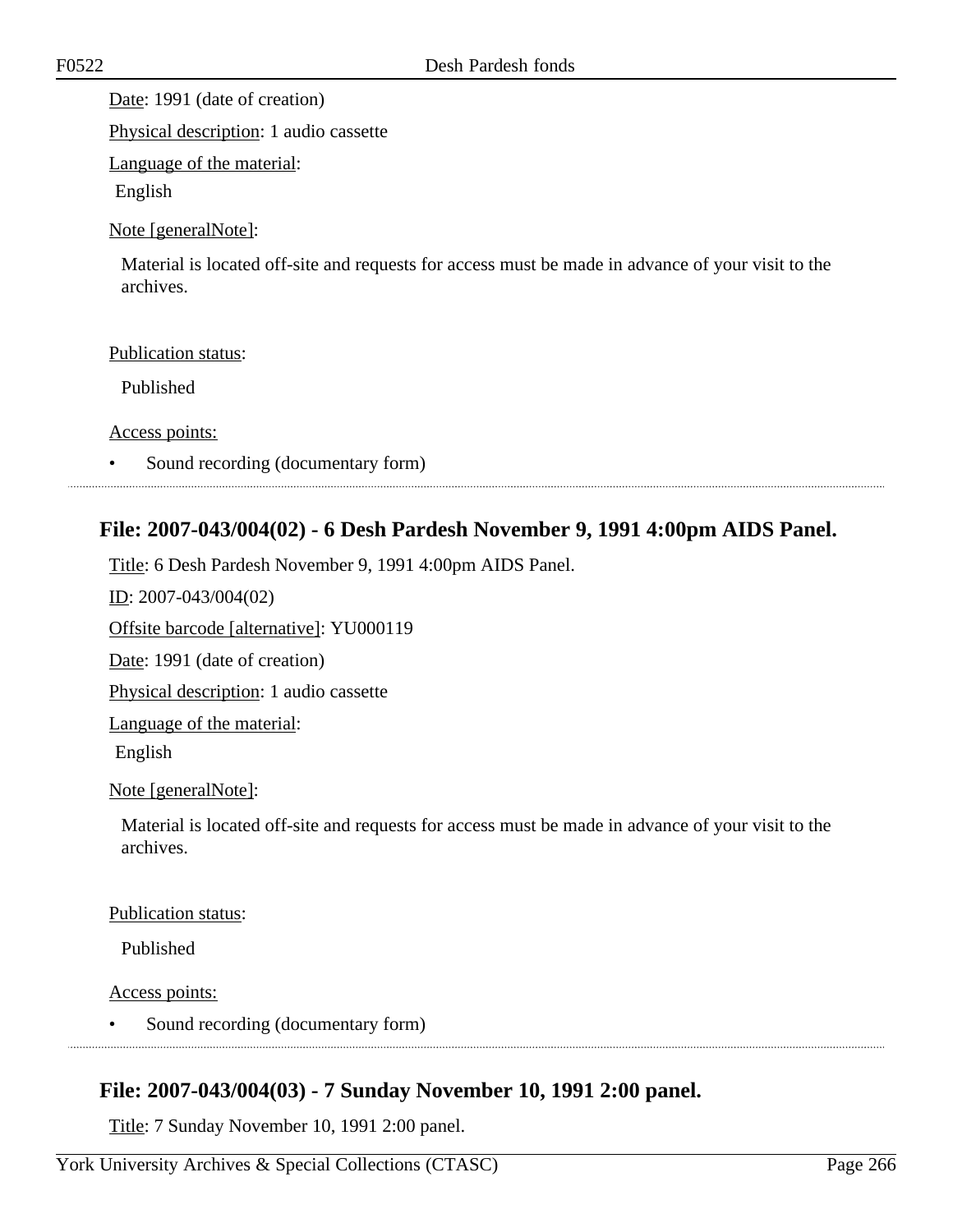ID: 2007-043/004(03) Offsite barcode [alternative]: YU000119 Date: 1991 (date of creation) Physical description: 1 audio cassette Language of the material: English

Note [generalNote]:

Material is located off-site and requests for access must be made in advance of your visit to the archives.

#### Publication status:

Published

Access points:

• Sound recording (documentary form)

## **File: 2007-043/004(04) - 8 2:00 Panel "Home" continued.**

Title: 8 2:00 Panel "Home" continued. ID: 2007-043/004(04) Offsite barcode [alternative]: YU000119 Date: 1991 (date of creation) Physical description: 1 audio cassette

Language of the material:

English

Note [generalNote]:

Material is located off-site and requests for access must be made in advance of your visit to the archives.

Publication status:

Published

Access points:

• Sound recording (documentary form)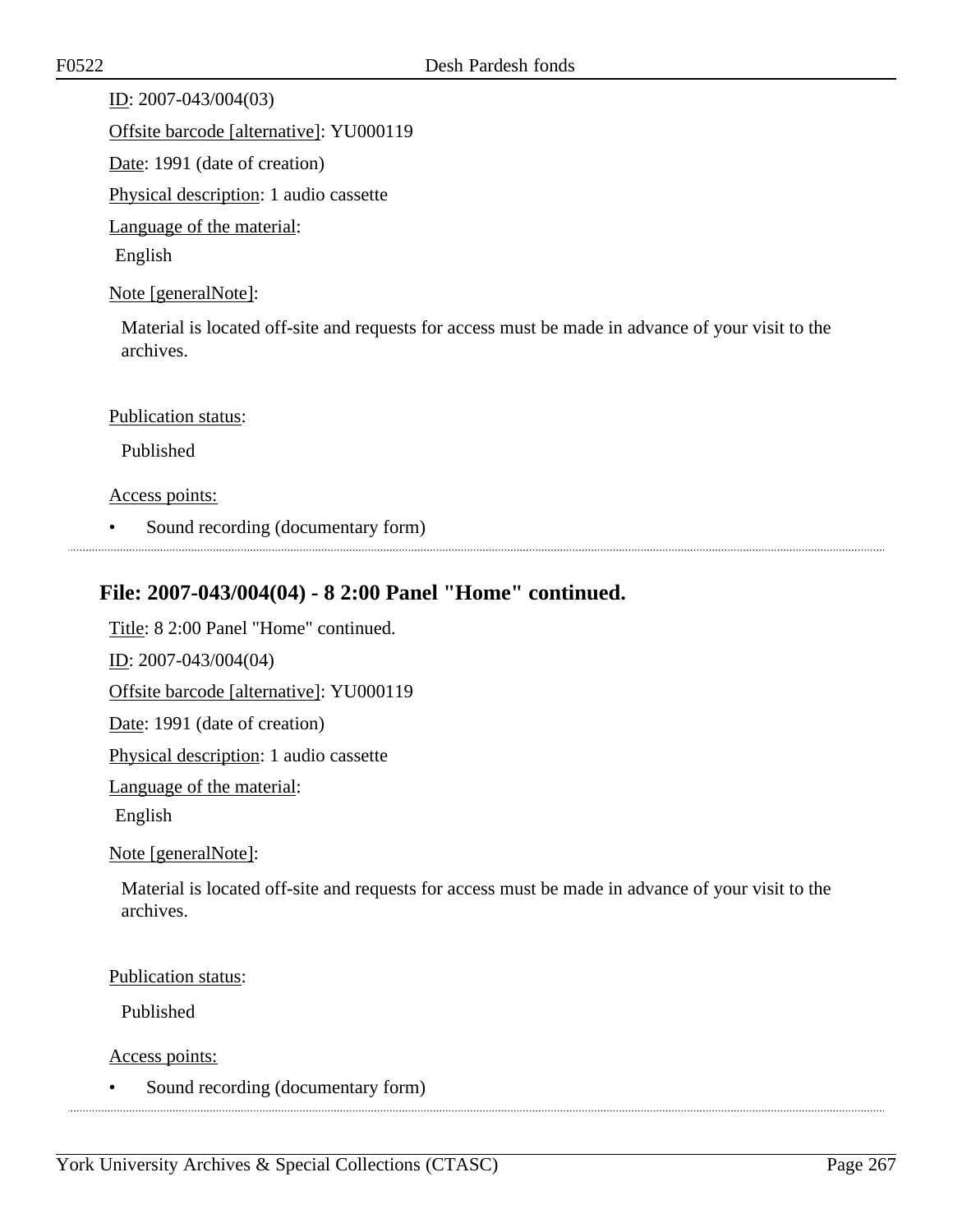## **File: 2007-043/004(05) - 9A 2:00 Panel continued = 9B Print Media Alternatives.**

Title: 9A 2:00 Panel continued = 9B Print Media Alternatives. ID: 2007-043/004(05) Offsite barcode [alternative]: YU000119 Date: 1991 (date of creation) Physical description: 1 audio cassette Language of the material: English Note [generalNote]:

Material is located off-site and requests for access must be made in advance of your visit to the archives.

#### Publication status:

Published

Access points:

Sound recording (documentary form) 

## **File: 2007-043/004(06) - 10 Evening Show Music/Poetry/Music.**

Title: 10 Evening Show Music/Poetry/Music.

ID: 2007-043/004(06)

Offsite barcode [alternative]: YU000119

Date: 1991 (date of creation)

Physical description: 1 audio cassette

Language of the material:

English

Note [generalNote]:

Material is located off-site and requests for access must be made in advance of your visit to the archives.

#### Publication status:

Published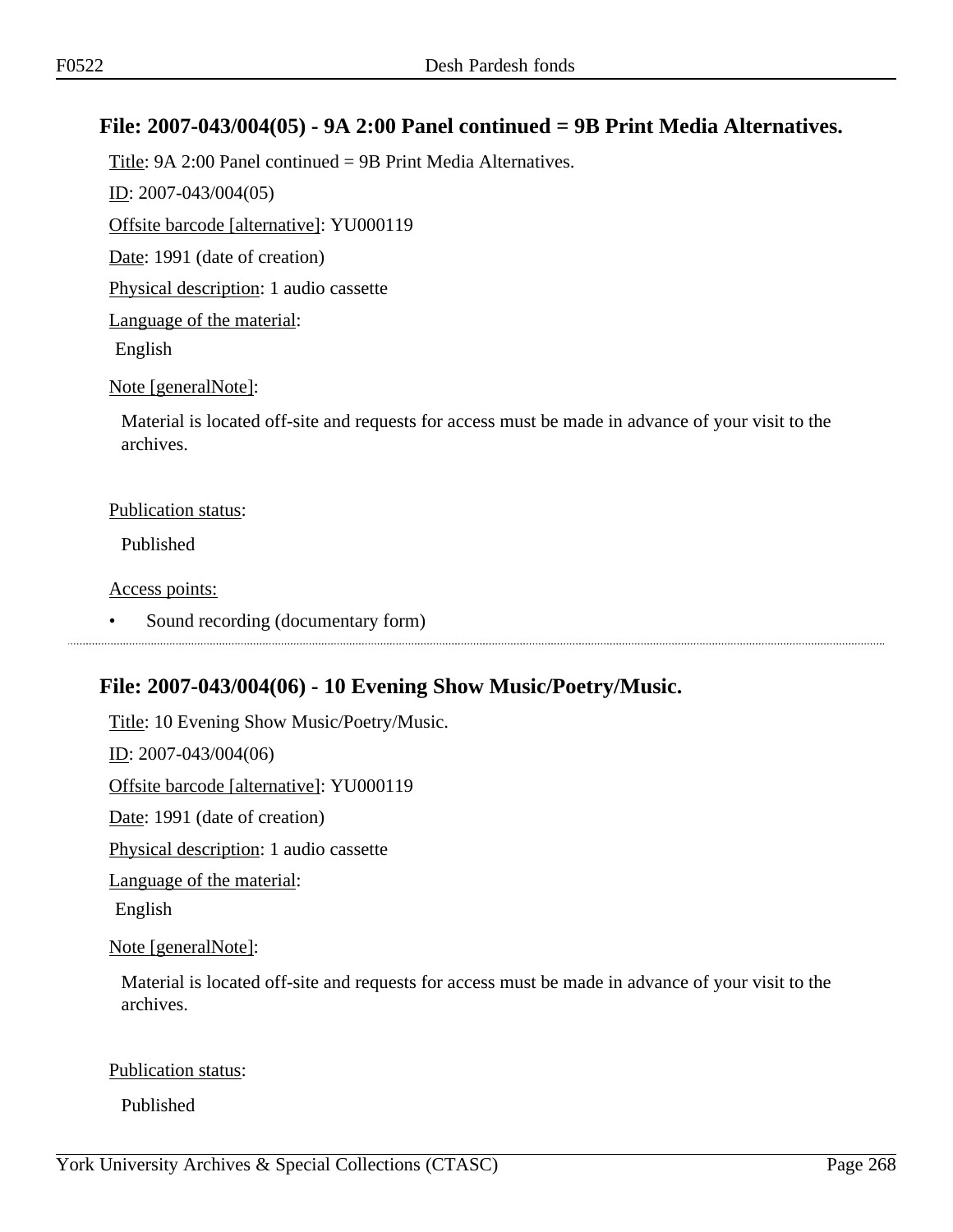Access points:

• Sound recording (documentary form)

### **File: 2007-043/004(07) - 11 Poetry continued = Music/Final words.**

Title: 11 Poetry continued = Music/Final words. ID: 2007-043/004(07) Offsite barcode [alternative]: YU000119

Date: 1991 (date of creation)

Physical description: 1 audio cassette

Language of the material:

English

Note [generalNote]:

Material is located off-site and requests for access must be made in advance of your visit to the archives.

Publication status:

Published

Access points:

Sound recording (documentary form)

### **File: 2007-043/004(08) - Desh 3**

Title: Desh 3 ID: 2007-043/004(08) Offsite barcode [alternative]: YU000119 Date: 26 Mar. 1993 (date of creation) Physical description: 1 audio cassette Language of the material: English

Note [generalNote]:

Material is located off-site and requests for access must be made in advance of your visit to the archives.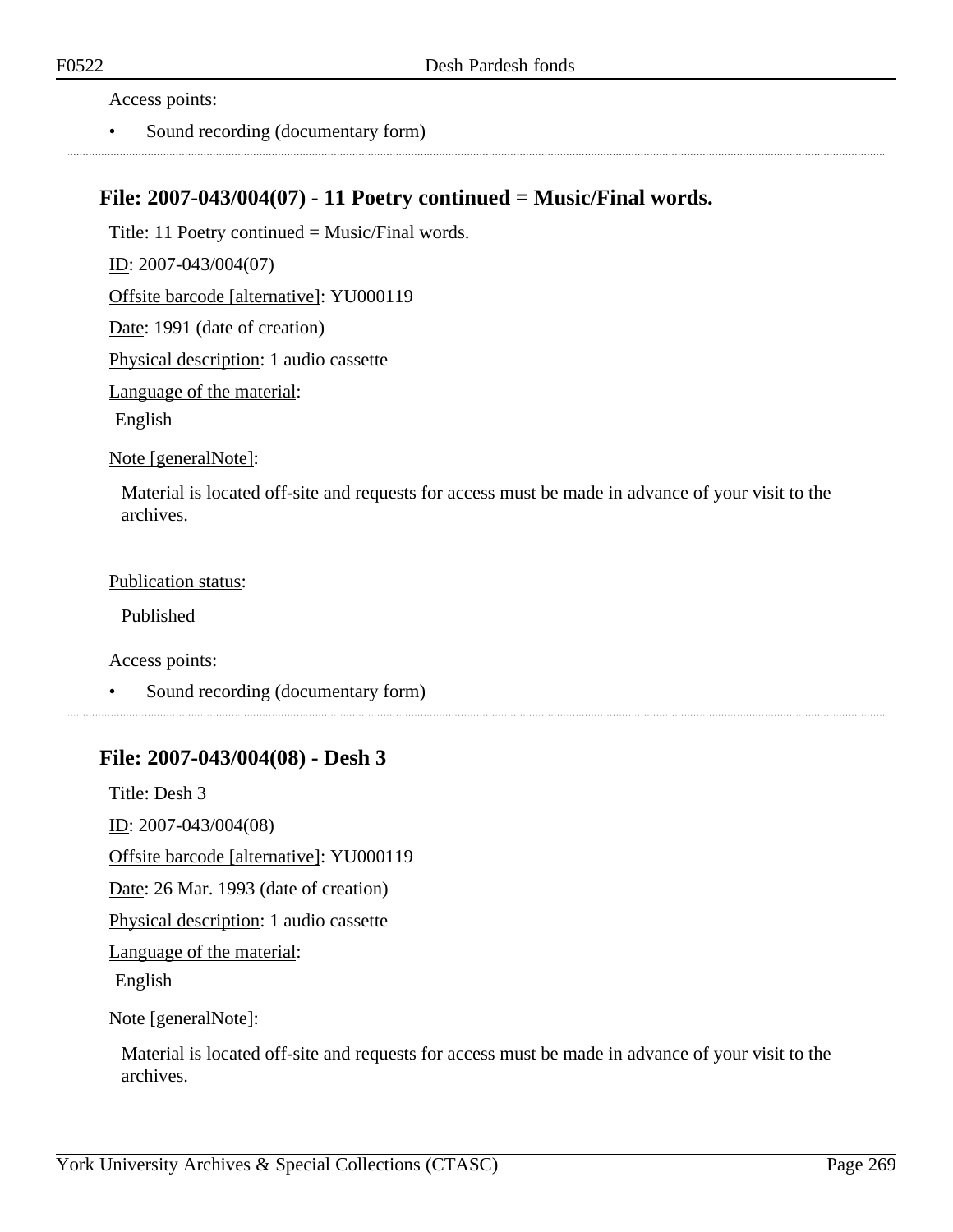### Publication status:

Published

### Access points:

• Sound recording (documentary form)

# **File: 2007-043/004(09) - Desh 7**

Title: Desh 7 ID: 2007-043/004(09) Offsite barcode [alternative]: YU000119 Date: 27 Mar. 1993 (date of creation) Physical description: 1 audio cassette Language of the material: English Note [generalNote]:

Material is located off-site and requests for access must be made in advance of your visit to the archives.

#### Publication status:

Published

#### Access points:

• Sound recording (documentary form)

## **File: 2007-043/004(10) - Desh 10**

Title: Desh 10 ID: 2007-043/004(10) Offsite barcode [alternative]: YU000119 Date: 29 Mar. 1993 (date of creation) Physical description: 1 audio cassette Language of the material: English Note [generalNote]: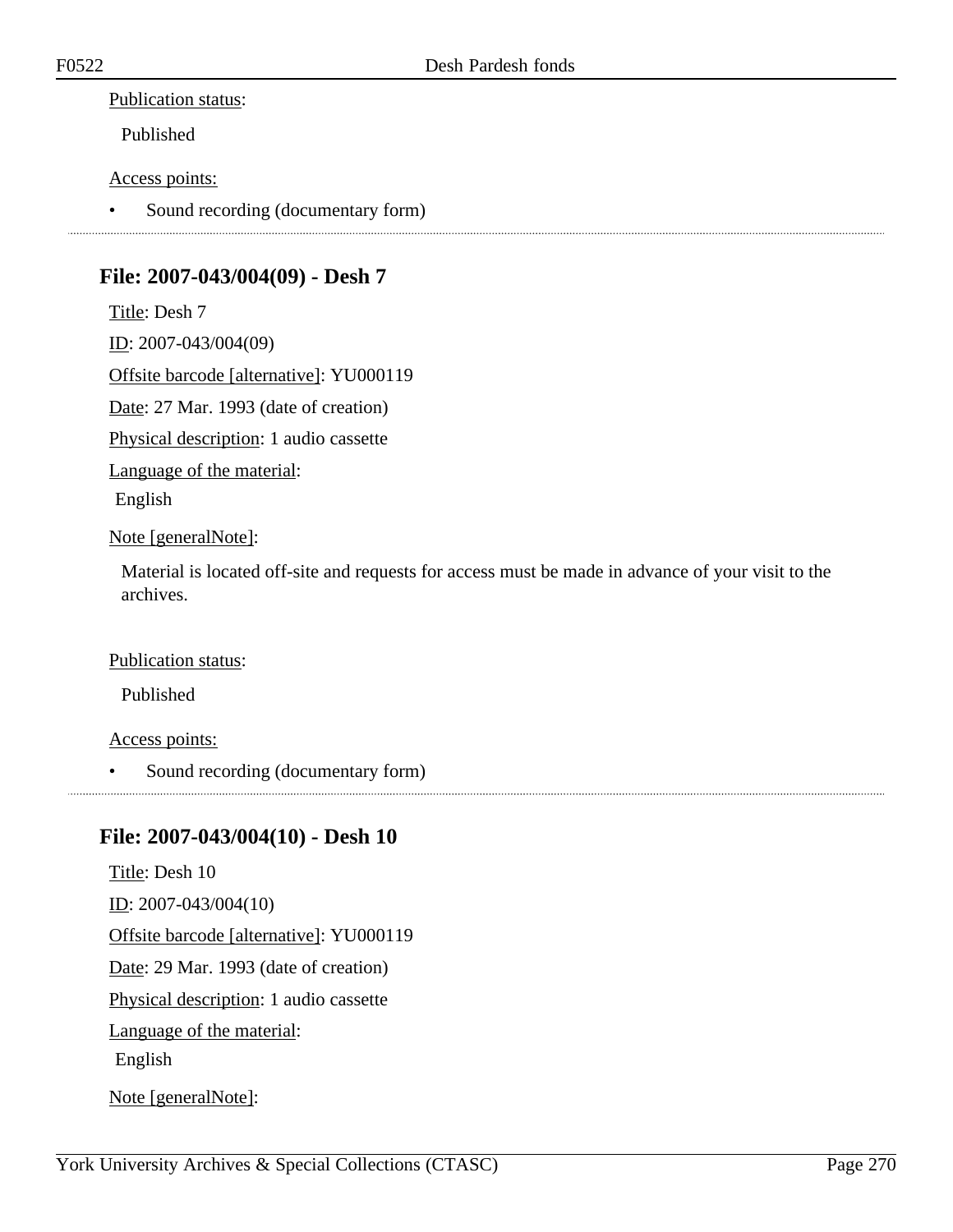Material is located off-site and requests for access must be made in advance of your visit to the archives.

### Publication status:

Published

Access points:

• Sound recording (documentary form)

## **File: 2007-043/004(11) - 11A Desh 93**

Title: 11A Desh 93

ID: 2007-043/004(11)

Offsite barcode [alternative]: YU000119

Date: 29 Mar. 1993 (date of creation)

Physical description: 1 audio cassette

Language of the material:

English

Note [generalNote]:

Material is located off-site and requests for access must be made in advance of your visit to the archives.

#### Publication status:

Published

Access points:

• Sound recording (documentary form)

## **File: 2007-043/004(12) - 12A Desh 93**

Title: 12A Desh 93 ID: 2007-043/004(12) Offsite bar code [alternative]: YU000119 Date: 29 Mar. 1993 (date of creation) Physical description: 1 audio cassette Language of the material: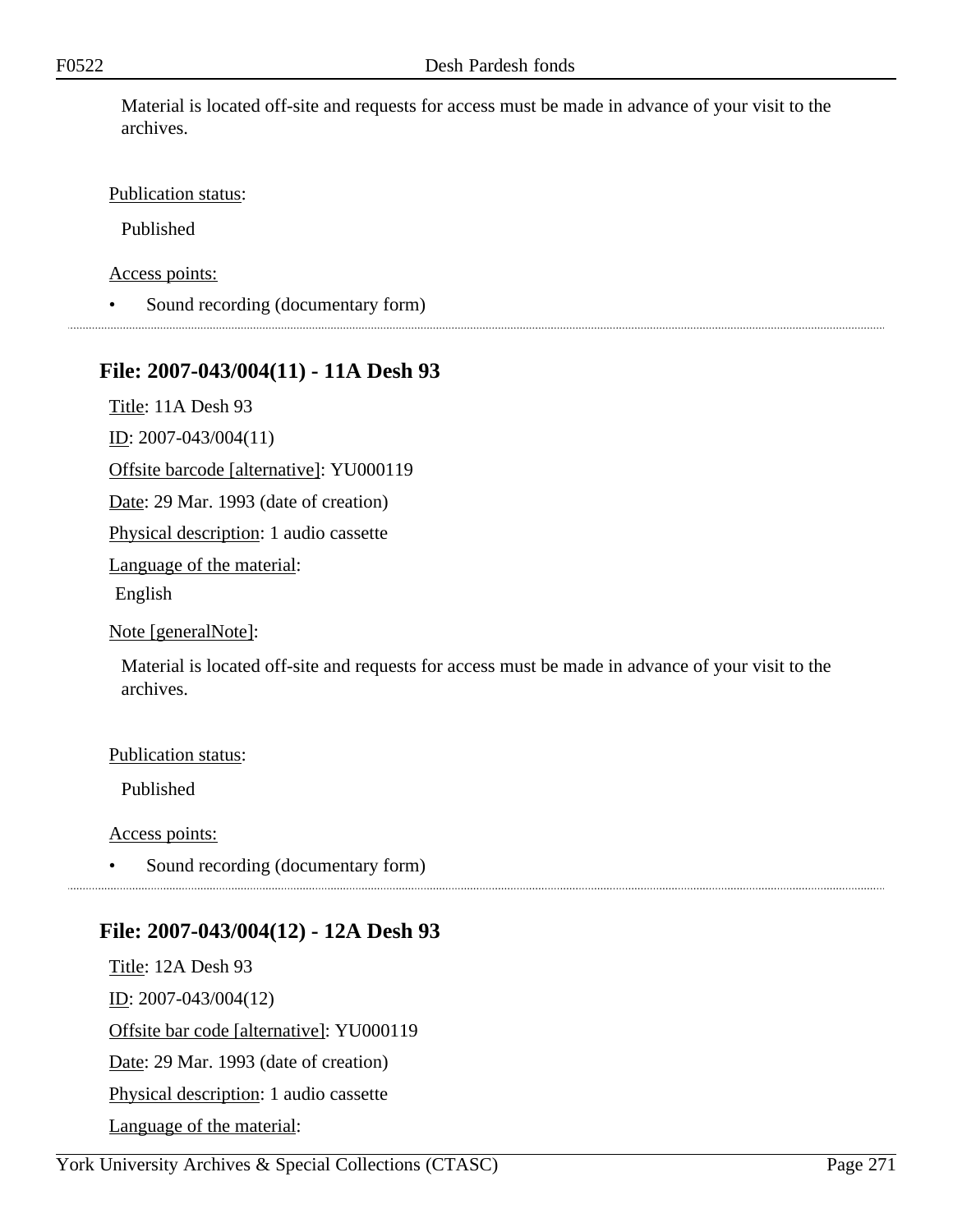### English

### Note [generalNote]:

Material is located off-site and requests for access must be made in advance of your visit to the archives.

### Publication status:

Published

### Access points:

• Sound recording (documentary form)

## **File: 2007-043/004(13) - Cultural Panel #1 Desh '94**

Title: Cultural Panel #1 Desh '94 ID: 2007-043/004(13) Offsite barcode [alternative]: YU000119 Date: 7 May 1994 (date of creation) Physical description: 1 audio cassette Language of the material: English

### Note [generalNote]:

Material is located off-site and requests for access must be made in advance of your visit to the archives.

#### Publication status:

Published

Access points:

Sound recording (documentary form)

# **File: 2007-043/004(14) - Cultural Panel 2 Desh '94**

Title: Cultural Panel 2 Desh '94 ID: 2007-043/004(14) Offsite barcode [alternative]: YU000119 Date: 1994 (date of creation)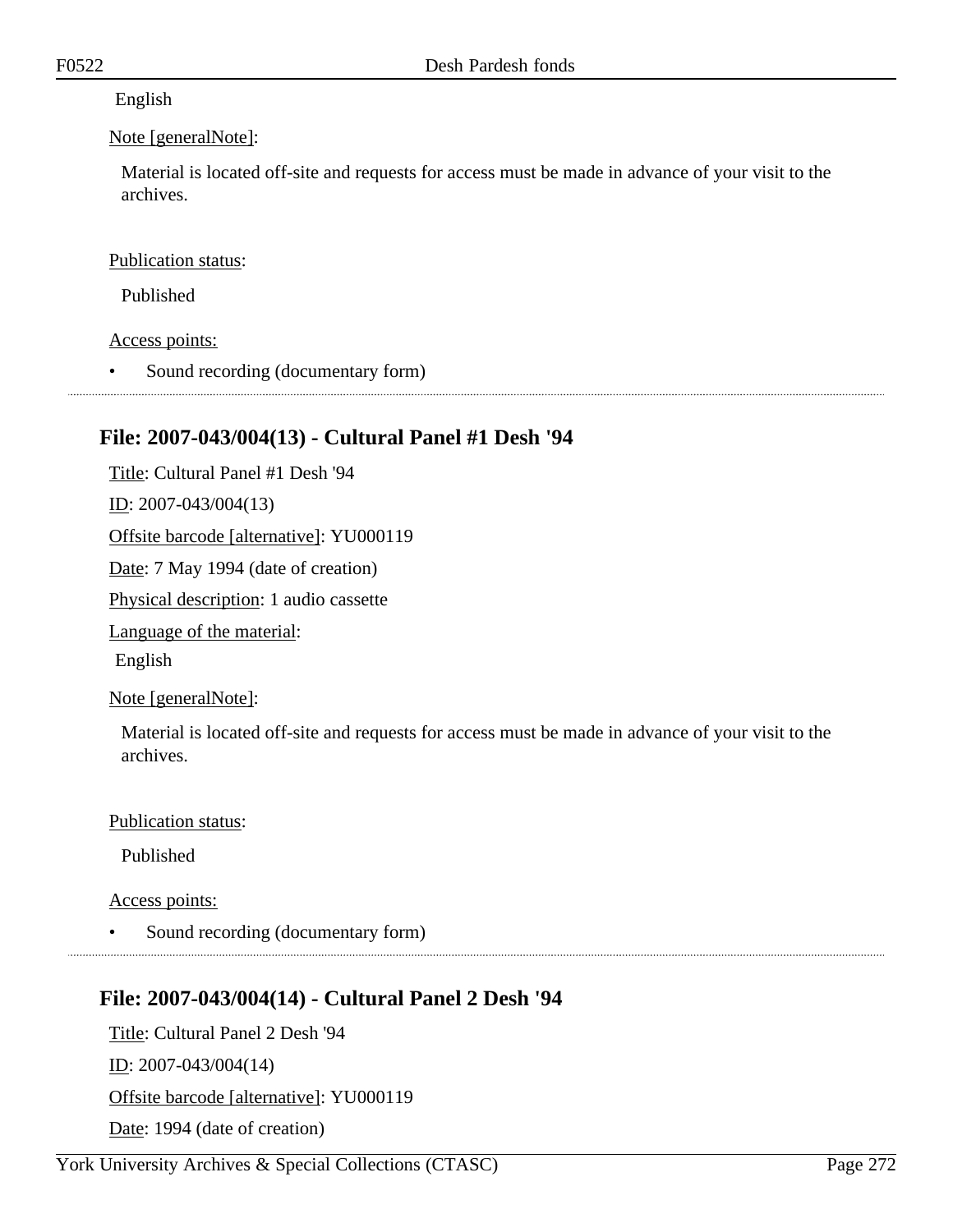Physical description: 1 audio cassette

Language of the material:

English

Note [generalNote]:

Material is located off-site and requests for access must be made in advance of your visit to the archives.

### Publication status:

Published

Access points:

Sound recording (documentary form)

## **File: 2007-043/004(15) - Radio Media Coverage '97**

Title: Radio Media Coverage '97

ID: 2007-043/004(15)

Offsite barcode [alternative]: YU000119

Date: 1997 (date of creation)

Physical description: 1 audio cassette

Language of the material:

English

Note [generalNote]:

Material is located off-site and requests for access must be made in advance of your visit to the archives.

#### Publication status:

Published

Access points:

• Sound recording (documentary form)

# **File: 2007-043/004(16) - Desh Trinity workshop Day Two**

Title: Desh Trinity workshop Day Two ID: 2007-043/004(16)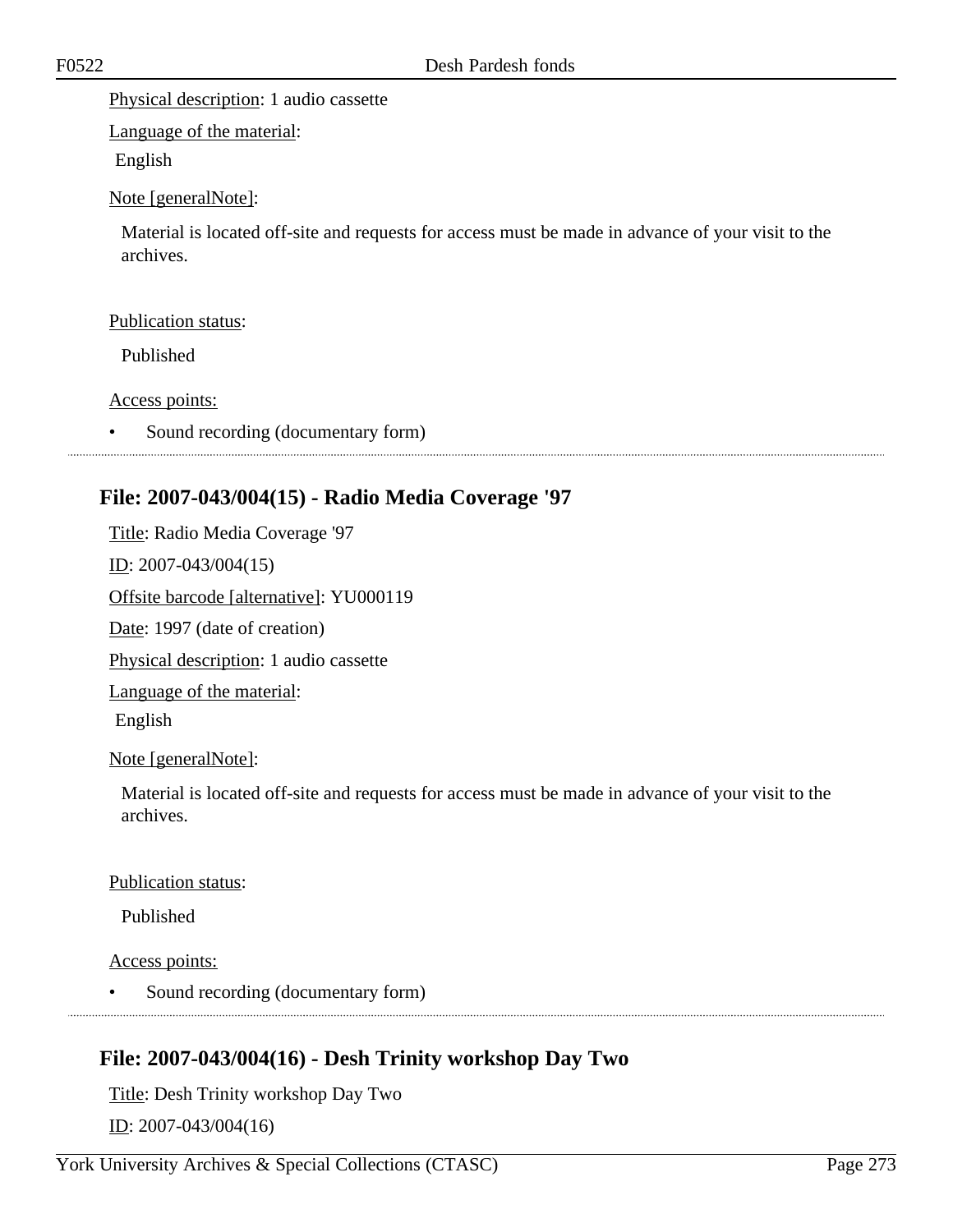Offsite barcode [alternative]: YU000119

Date: [after 1988?] (date of creation)

Physical description: 1 video cassette : ST-C30 BQ/Se-C45BQ

Language of the material:

English

### Note [generalNote]:

Material is located off-site and requests for access must be made in advance of your visit to the archives.

#### Publication status:

Published

Access points:

• Moving images (documentary form)

## **File: 2007-043/004(17) - Desh 22 July '98 - Interaccess Talk**

Title: Desh 22 July '98 - Interaccess Talk ID: 2007-043/004(17) Offsite barcode [alternative]: YU000119 Date: 22 July 1998 (date of creation) Physical description: 1 video cassette : 8 mm, NTSC Language of the material: English

Note [generalNote]:

Material is located off-site and requests for access must be made in advance of your visit to the archives.

#### Publication status:

Published

Access points:

• Moving images (documentary form)

# **File: 2007-043/004(18) - Women's Night - 24 June 1998.**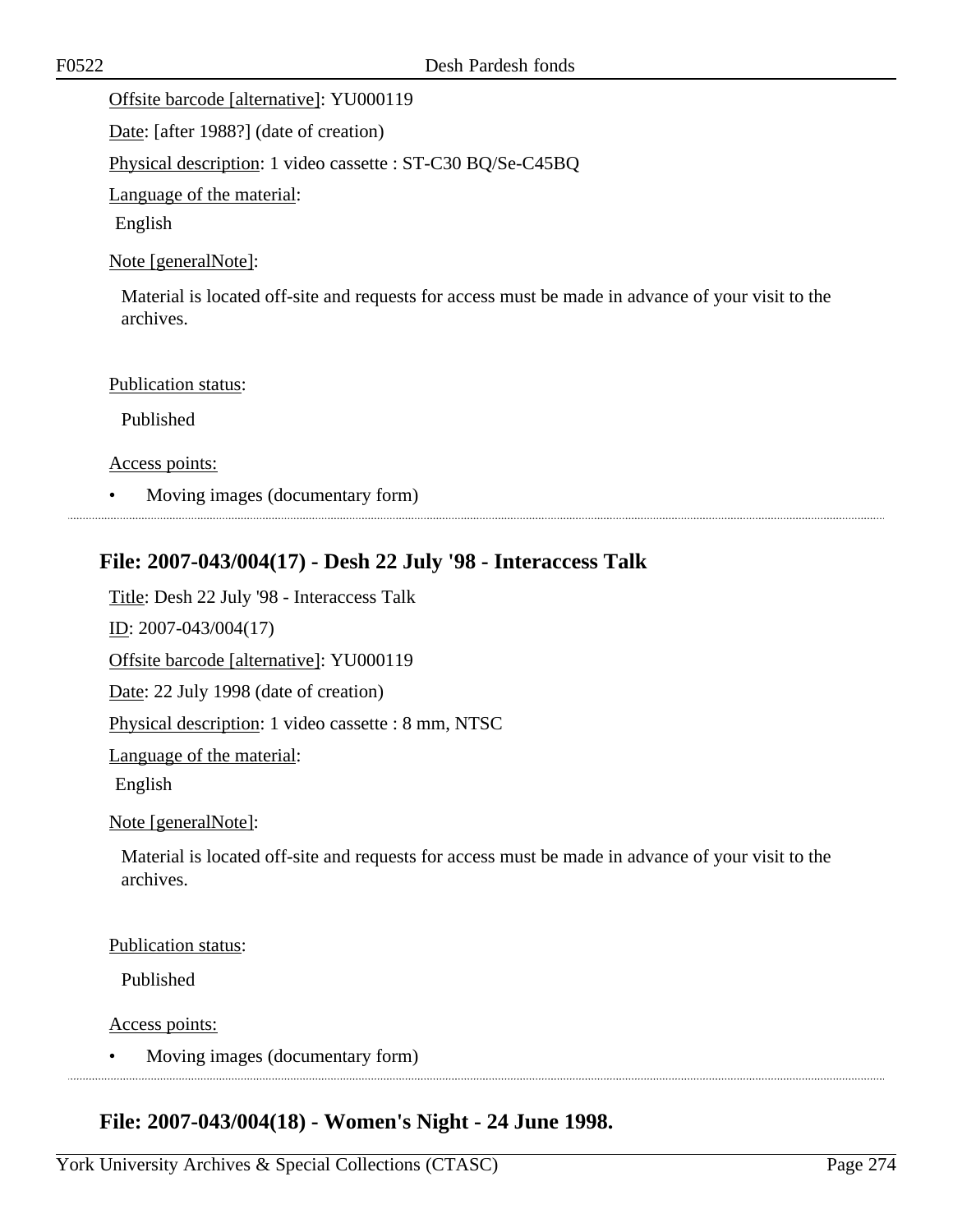Title: Women's Night - 24 June 1998.

ID: 2007-043/004(18)

Offsite barcode [alternative]: YU000119

Date: 24 June 1998 (date of creation)

Physical description: 1 video cassette : MP120 NTSC8

Language of the material:

English

### Note [generalNote]:

Material is located off-site and requests for access must be made in advance of your visit to the archives.

#### Publication status:

Published

### Access points:

• Moving images (documentary form)

## **File: 2007-043/004(19) - Retrodesh**

Title: Retrodesh ID: 2007-043/004(19) Offsite barcode [alternative]: YU000119 Date: 1998 (date of creation) Physical description: 1 video cassette : Fuji Hi8 ME, E6-120 Language of the material: English Note [generalNote]:

Material is located off-site and requests for access must be made in advance of your visit to the archives.

#### Publication status:

Published

#### Access points: